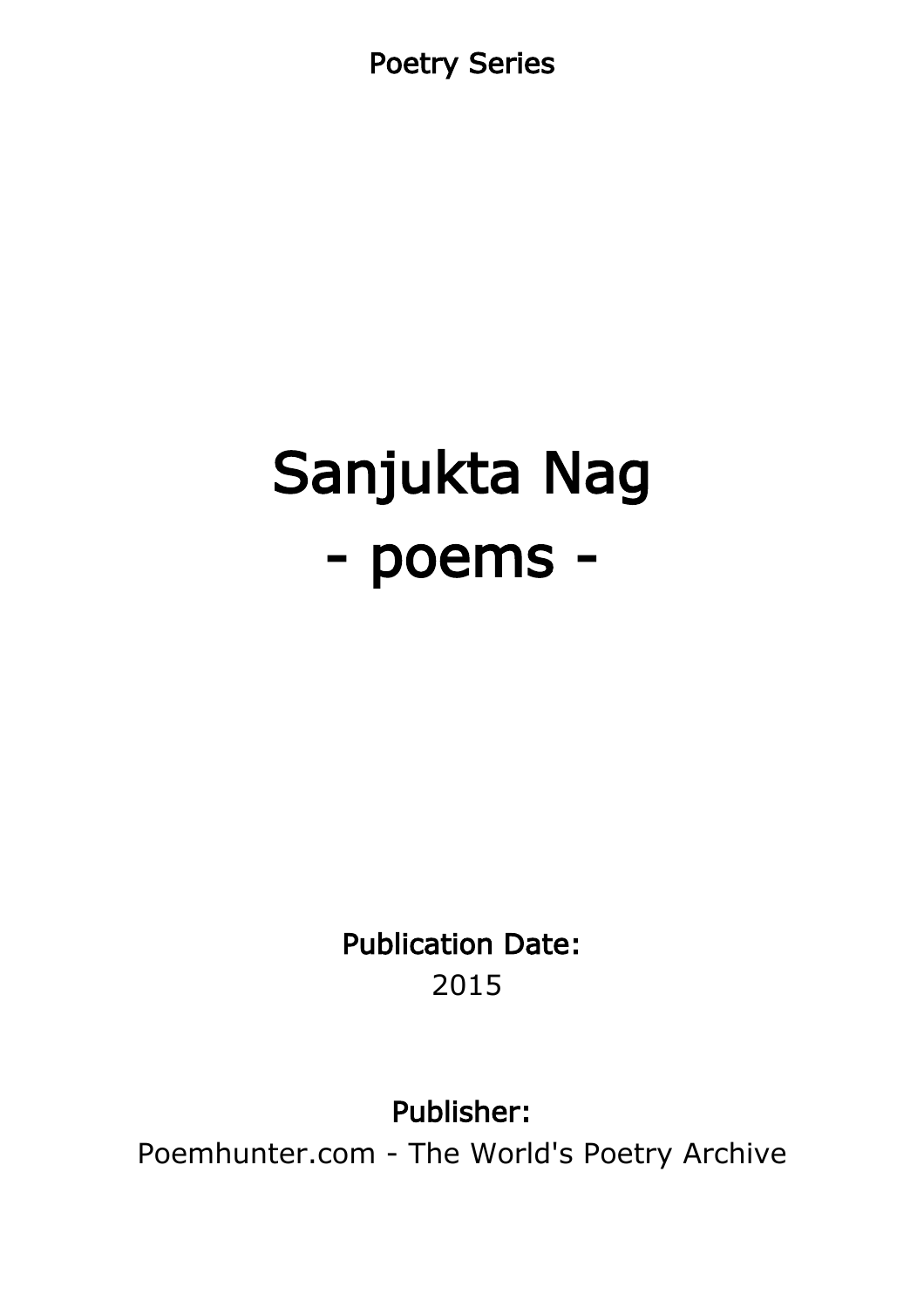## Sanjukta Nag(05-07-1992)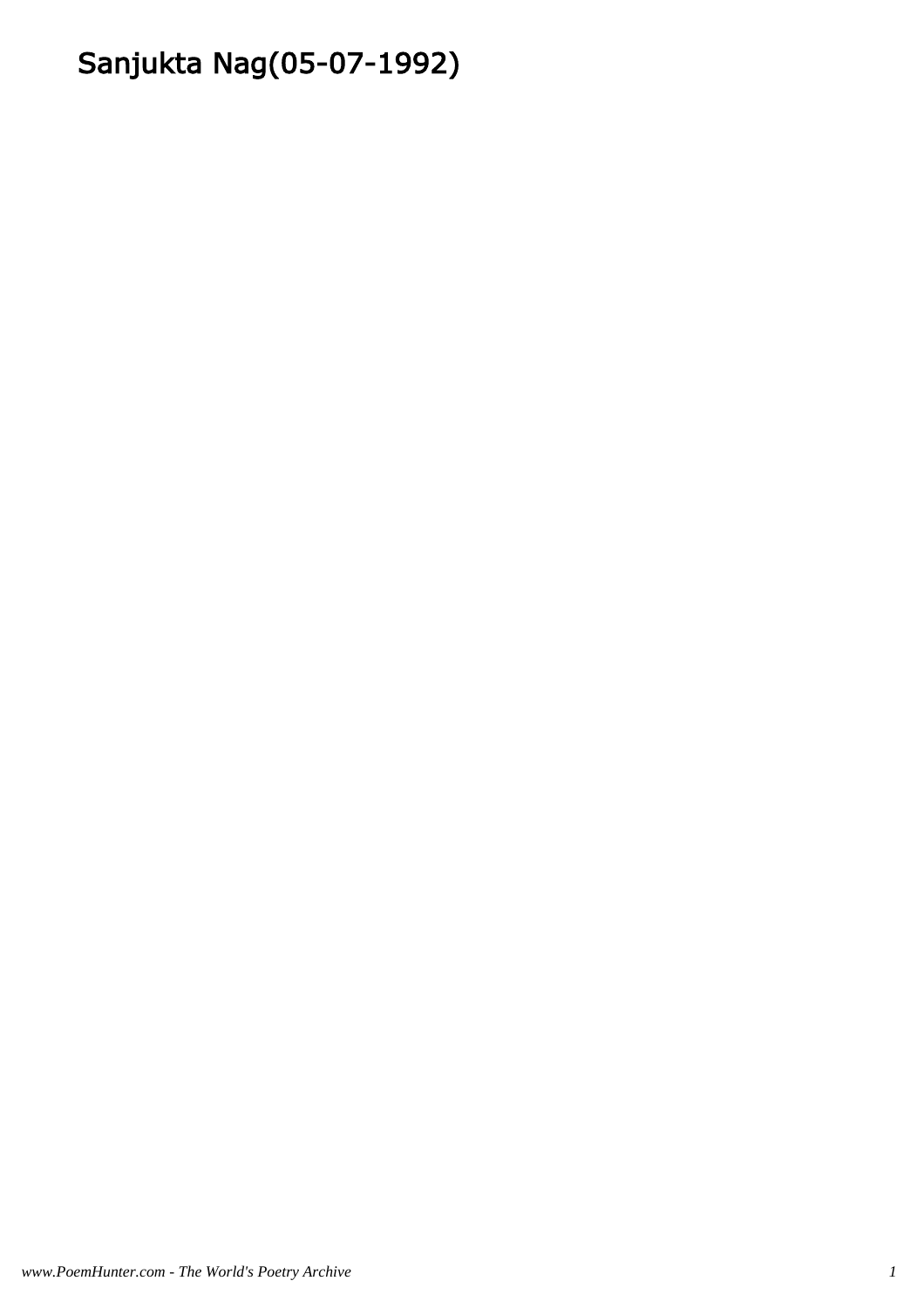#### A Bike Ride

On the backseat of your bike I left my mind. Body is on the lonely bed, closing eyes Counting tranquil waves of night. But the pupils of my heart are still mesmerized, Gazing intently at that tree filled mirror Where sun twinkled like polestar, During our stretched ride through airstream Breaking fragile fences of paradise. I saw the edges of your brown hair took A mouthful of slanted shimmers, And altered themselves into strands of gold. You roared against the wind with clenched fist But we didn't strive hard, rather floated Like a canoe on the endlessness of our journey. Fragrance of dust opened itself on us, and I revealed my faith on the nearness of your back. Moments passed, you stopped, I didn't. Still weaving images like that sparkling mirror To reflect them on my thirsty bedroom wall.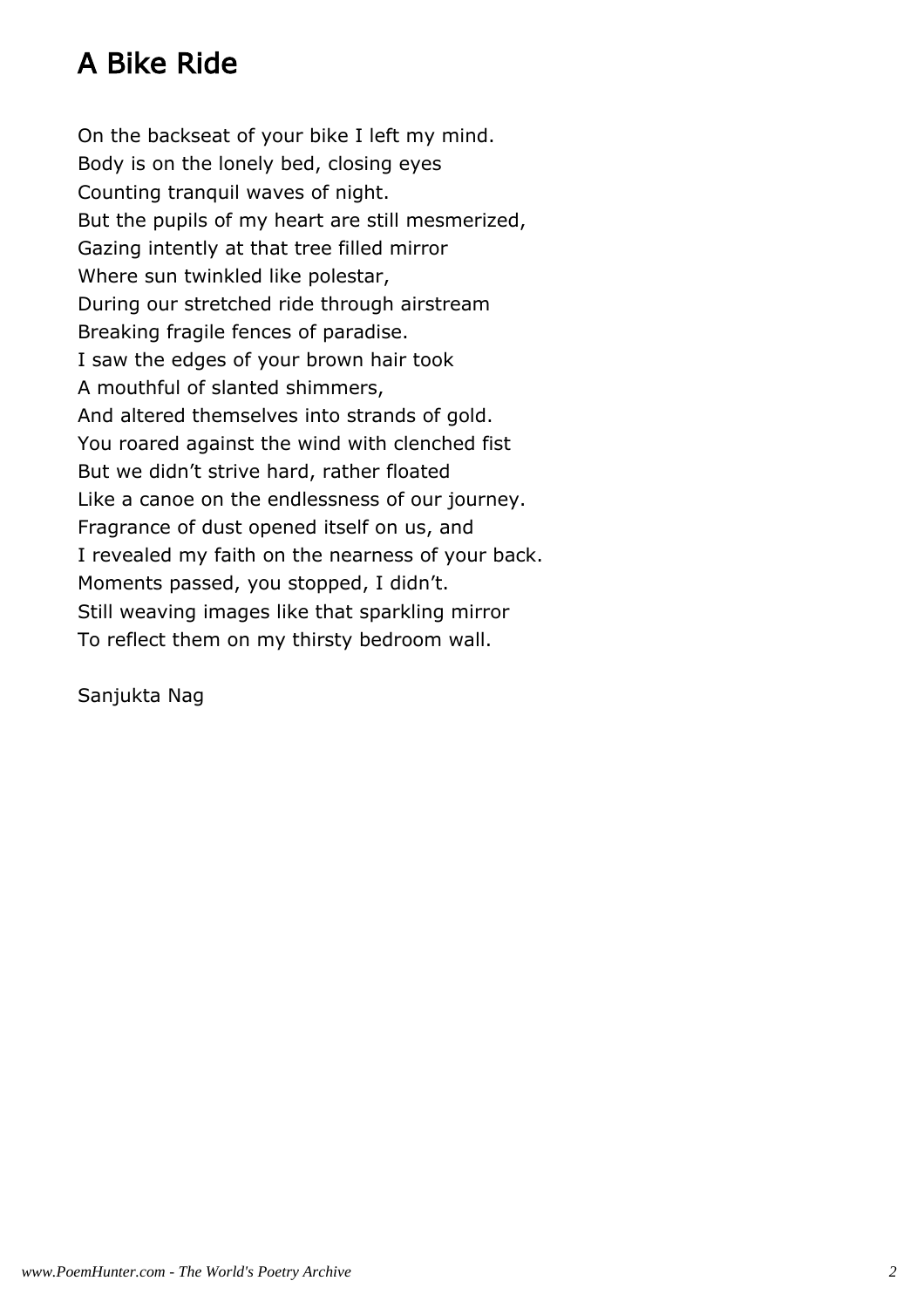#### A Dreamlike Dream

Dream with me the dream of a meadow Where is a luminous tree of silver shadow, You hang a swing set on branch of the tree I'm laying upon it facing the southern sea. Aroma of wild flowers touches our bodies Mountain wind carries such sweet melodies, You're with a canvas standing by me Painting white lilies and a little honey bee. Here east is the west with a full bloom moon Reflecting itself on the crystal blue lagoon, I want this dream to cross boundary of time As your smile making it more than sublime. I don't know what makes my body so swing Is it the swing set or our love's free wings?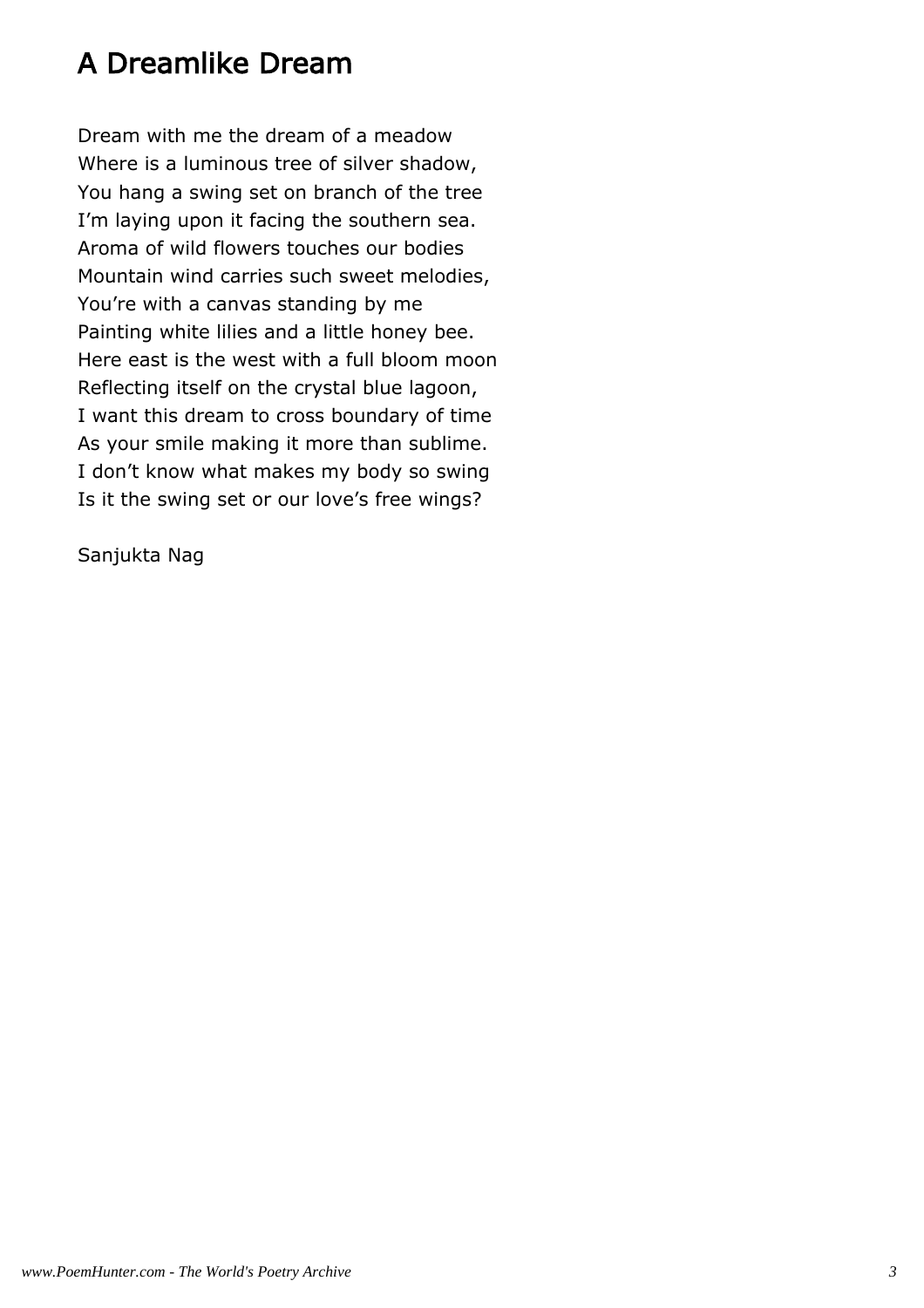## A Haiku On Haiku

Five seven then five Three lines from Japan derived Let's make haiku jive.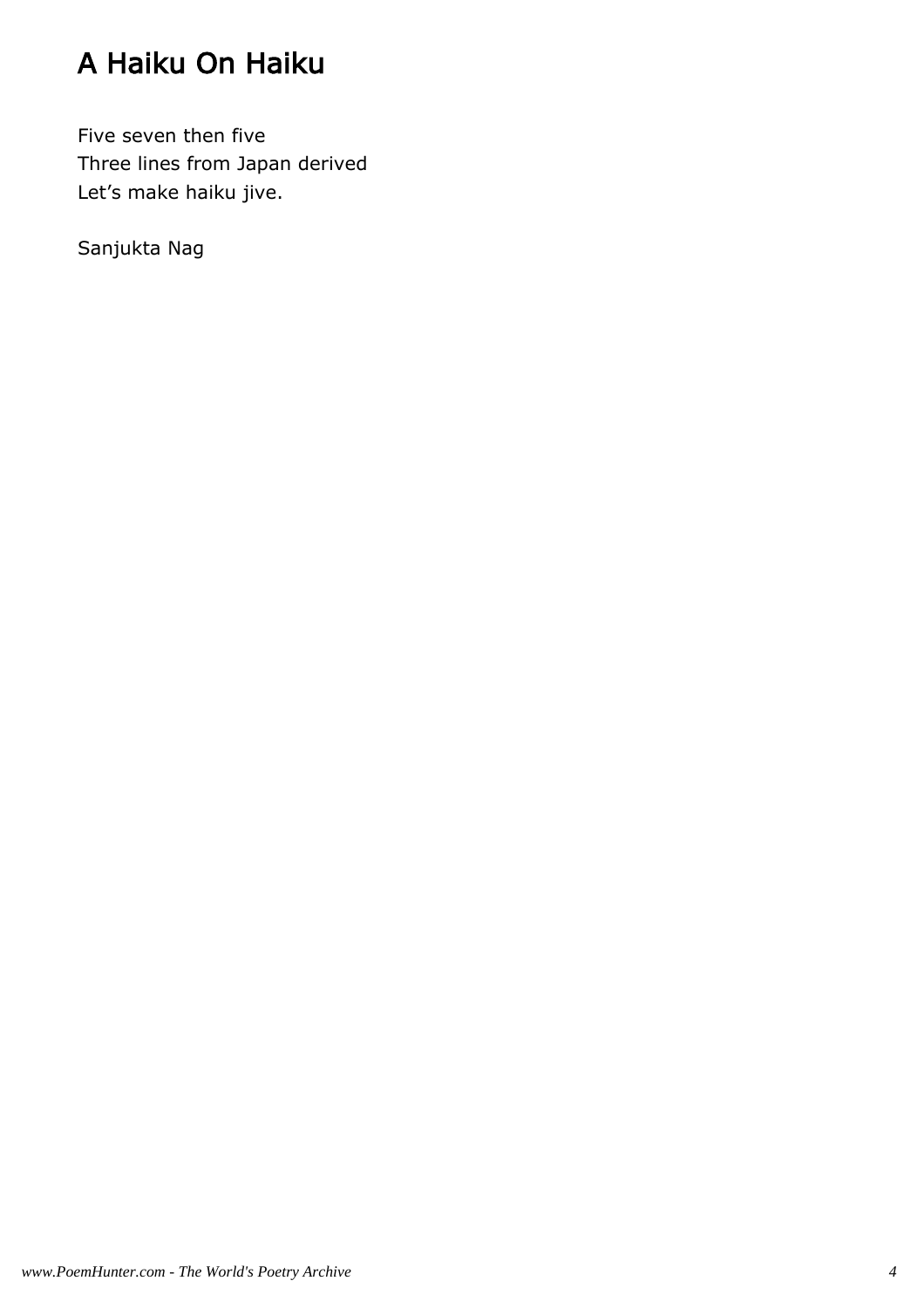#### A Lover's Monologue

So many thoughts of you All over my mind (Though you said I don't have one) Laughing crying dancing singing That's truly unkind. I waited for them to disappear (Actually I was waiting for you) For 17 days 8 months and a year. Still they are reigning in my brain Unconditionally falling like rain (Making my eyes so wet.) I thought I can't live without you (But see I am breathing) And I was so right You're my dumbness You're my insight. I shouldn't have taken this so far (Don't think I regret about us) What now left with me Is some burning scar. I dream about us every night Walking down the street (Can you picture us?) Suddenly you vanish in the air Leaving it incomplete. Everything is shattered Since you've gone (No, you're not gone from my heart) Now there's no difference Between dusk and dawn. Do you think of me (I know you think of me) In happiness Or in the blue? Then just give me a clue. 'Cause all the time I crave To fill up this gap (I guess you know that by now) I'm promising you this time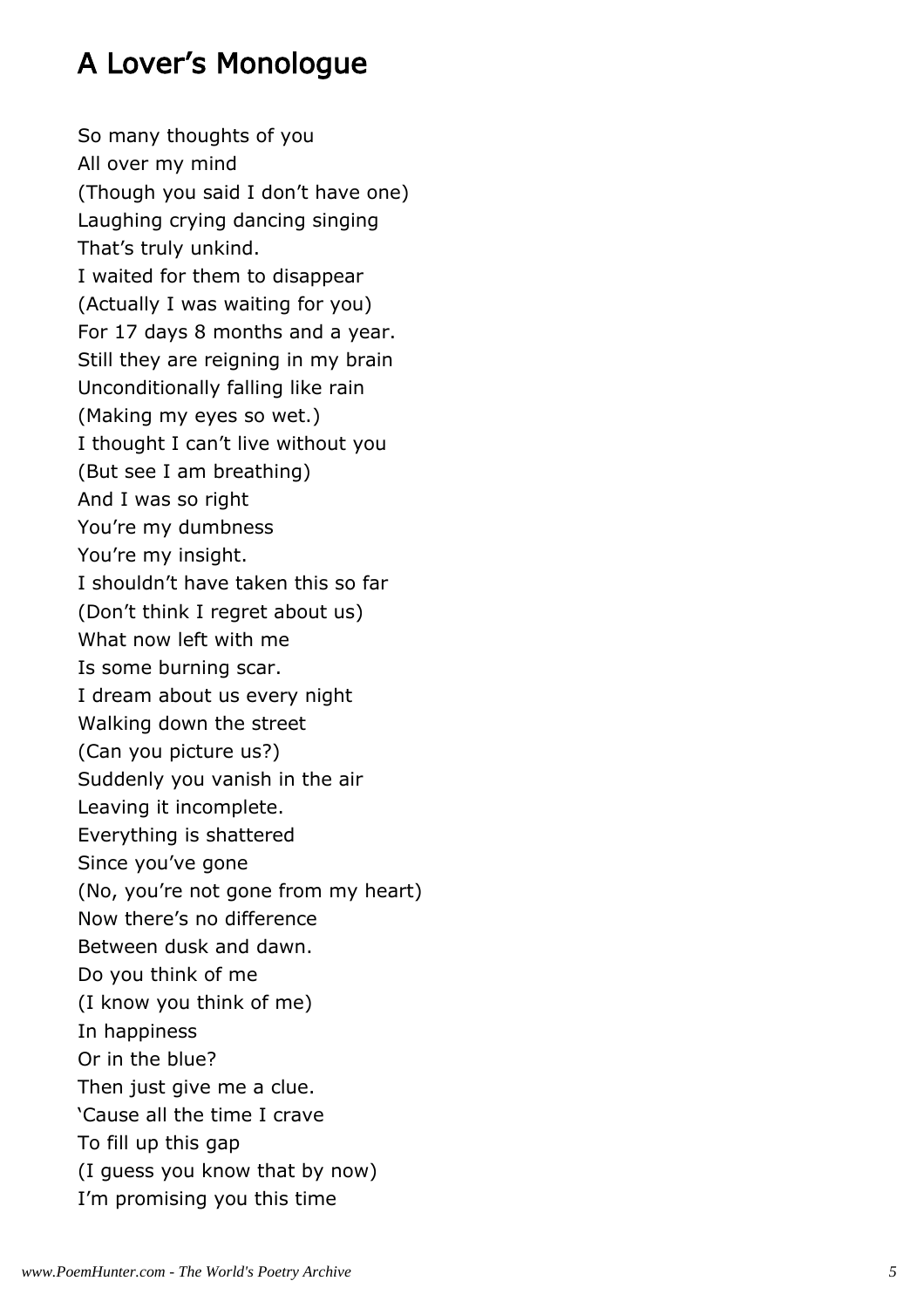I'll surely not mess up.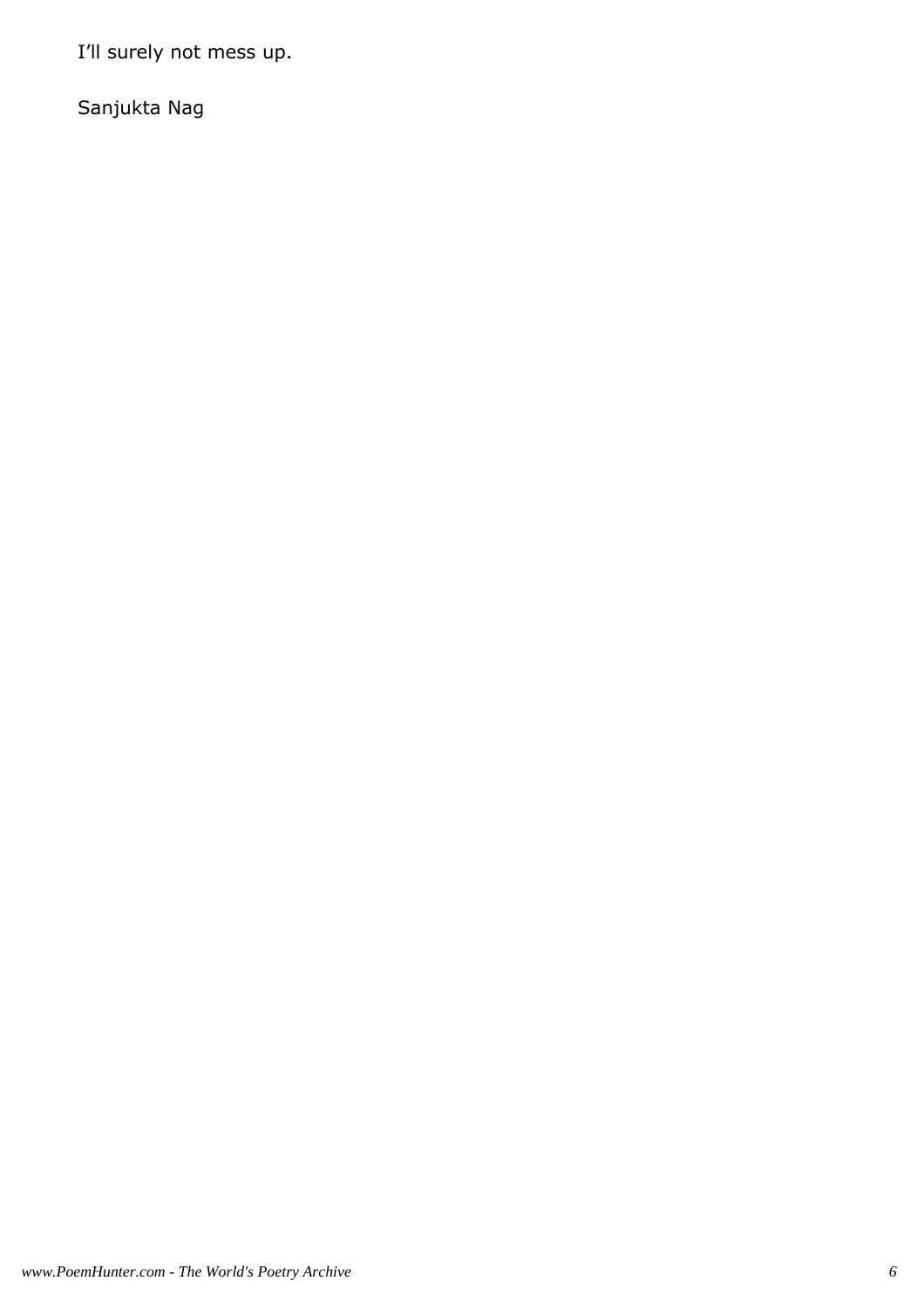## A Lover's Monologue 2

Do you remember those days When I had written so many poems on you With the ink of my love…

Thereafter, The earth revolved around the sun half a dozen times The moon made the sky black by waning herself over and over Sandy storms appeared to blow away some leaves of life. Dust spread its wings upon the eyes And blurred the vision with tears. I know, All these are preserved well inside the secret box of our mind. But can you answer my dear What happened in the middle of the journey of our love? What occurred between the expected and unexpected desires of our heart That our bed of fondness Covered itself with bloody thorns! Nowadays, when I open my dried eyes I can witness, Our primeval Adam-Eve relationship has transformed into a fossil North wind has swallowed the only missing-link Pleasure is running towards unpleasantry Life is dying inside us every hour. Do you know, How all the warmth died? Who buried those cozy moments wrapped with caresses? I didn't want to be dead I didn't want them to be dead You also never pictured this in your darkest nightmare. Then what becomes the reason for us to suffer? What has made our youth so rougher?

Do you still remember those days When I had written so many poems on you With the ink of my love…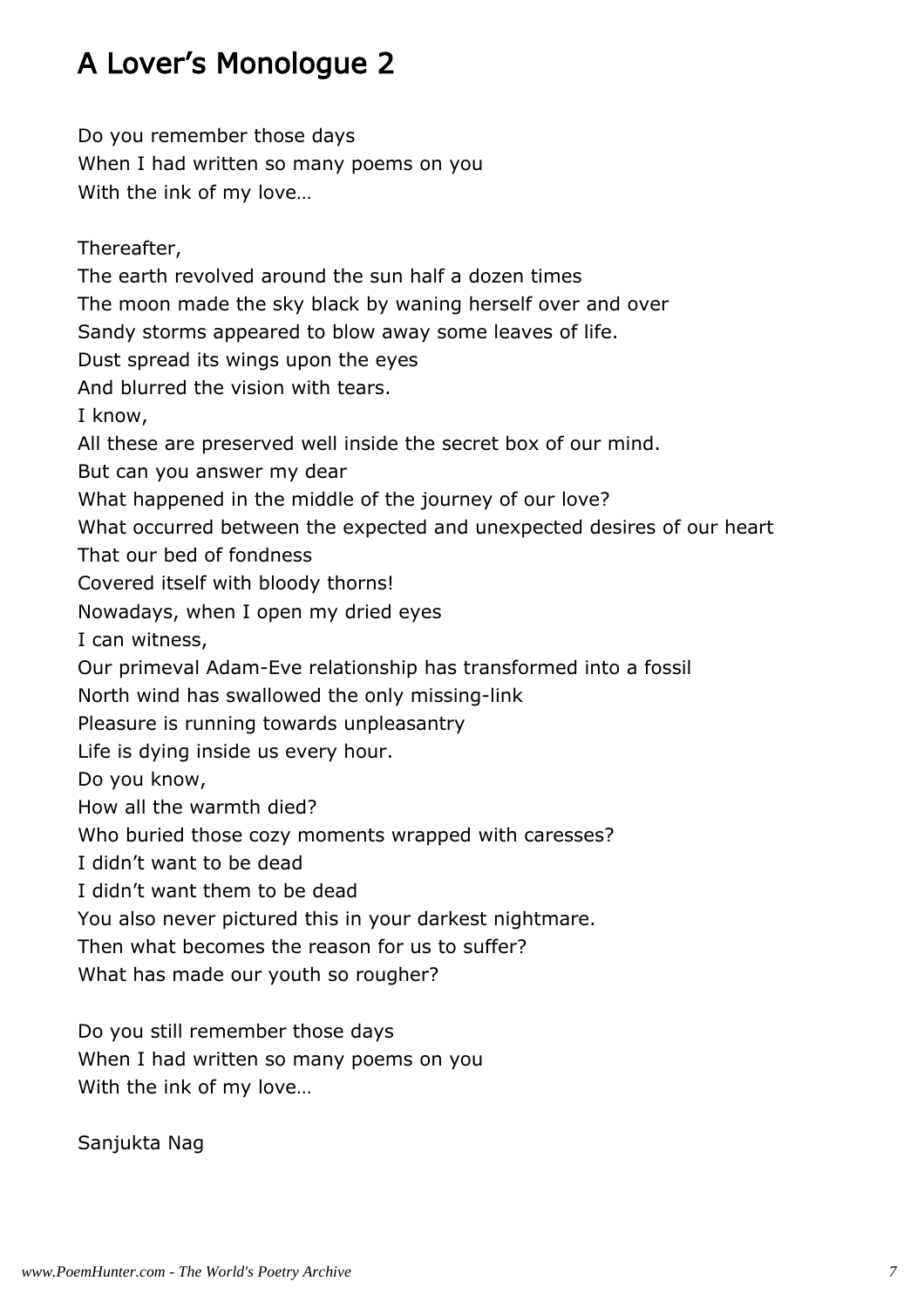#### A Midnight Message

I am still awake Sitting on the corner of the moon, Waiting patiently Only for you Only for your love, As you said that you would come To sing to me good night song, But it's becoming too long To believe that you'll appear! Yes, you've refused again to see me in my dream!

The sun shows up Snatching the sleeping lines from my face, And I sit speechless on bed Looking at the touch screen on my hand, Where you came in the midnight With a soft blue light Sending a vibration Towards my unconscious body.

I know you're the untouchable fairy Of the surreal world. But my misfortune had failed last night To connect to you In the reality too.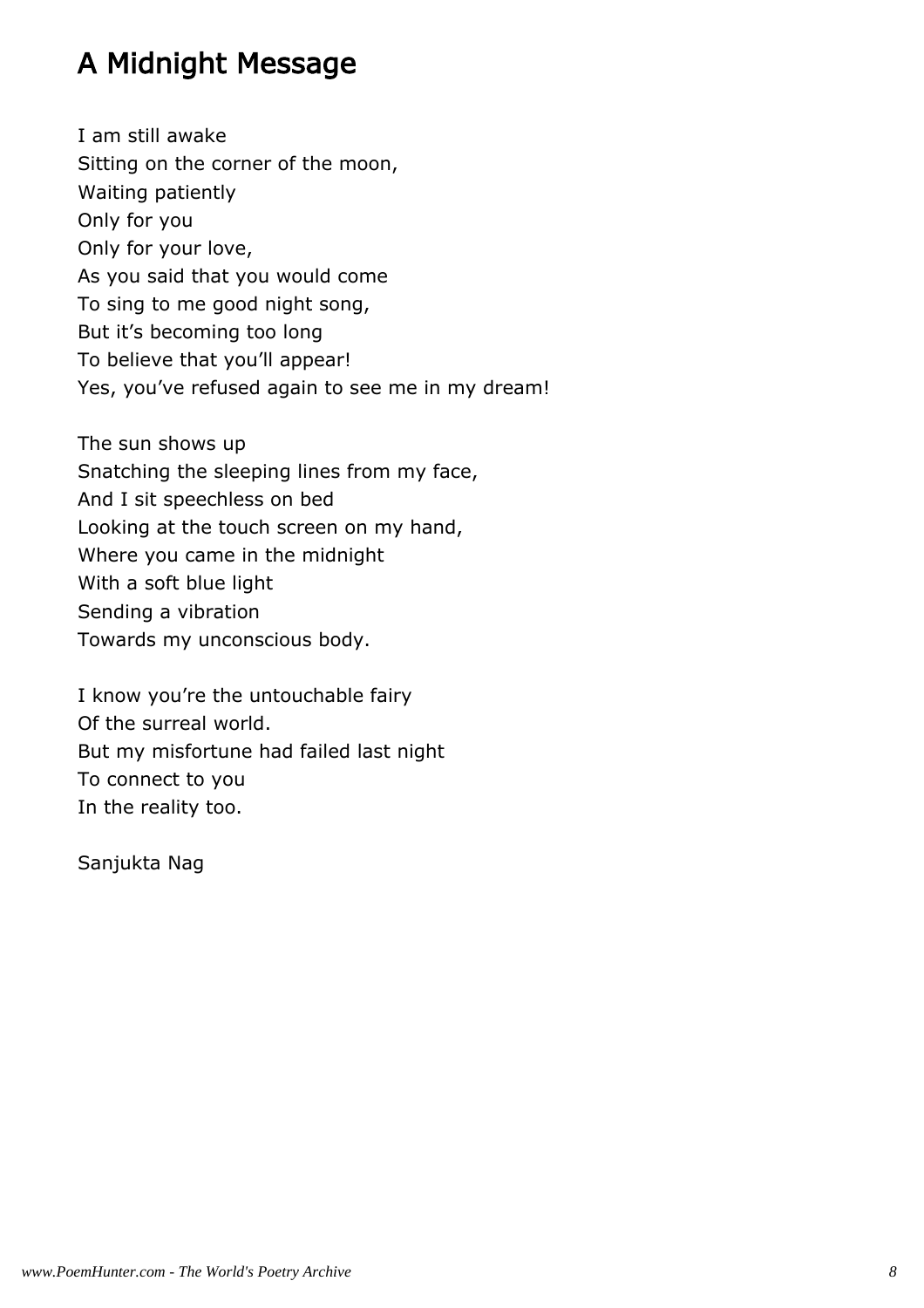#### A Poem For Poets

This is the moment of supernaturalism When we bury the sun under Mariana Trench, Slaying him into pale pieces. Or we lit up the moon on the forehead of dawn. This is the moment of supreme joy When we swing like little children From the colourful bough of imagination. Life starts flowing like a translucent holy river, Where we wash hands for writing The eternal words of our rain-soaked hearts. This is when impeccable poems take birth.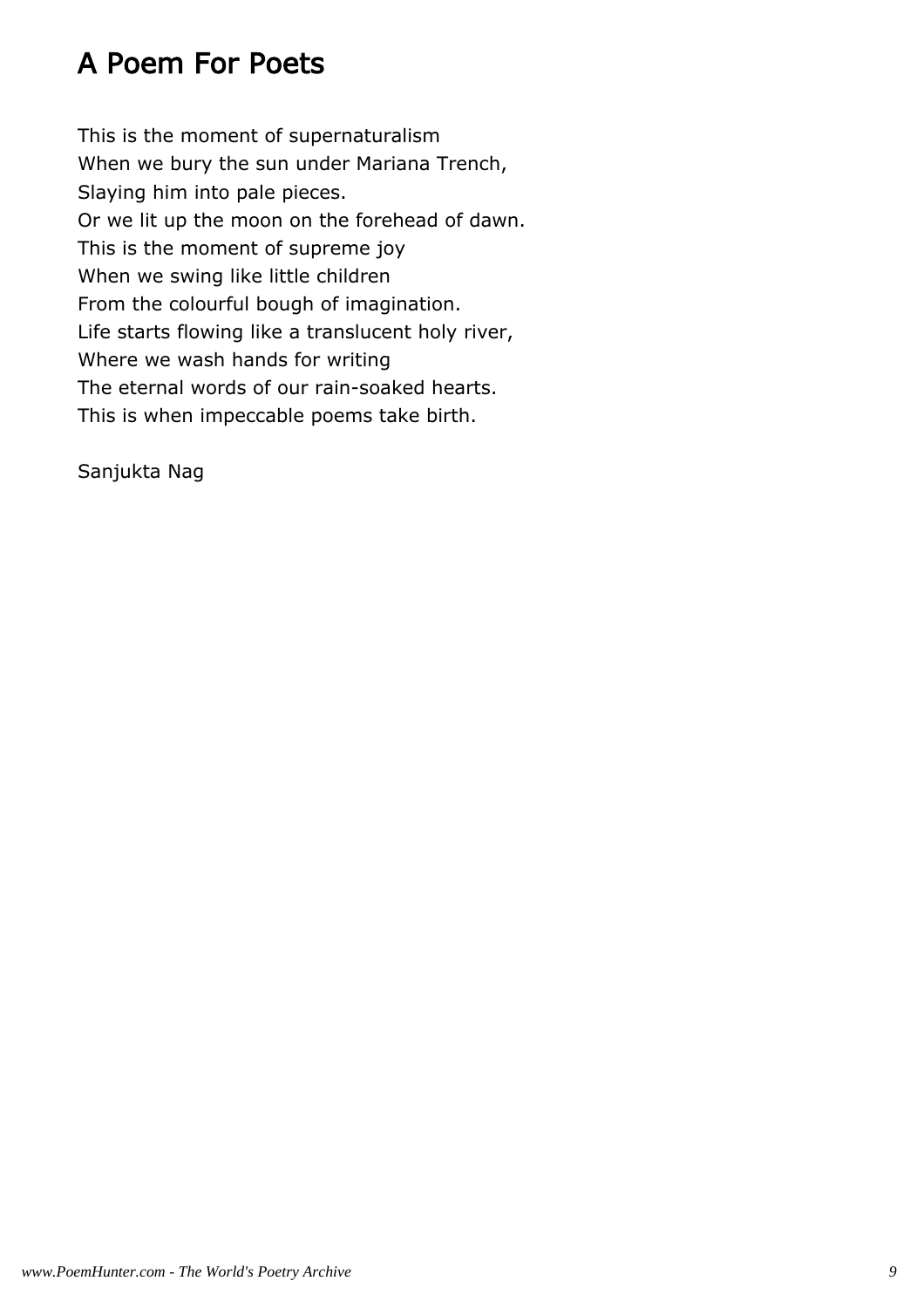#### A Poem On Love Poem

Writing a love poem is so easy When you are swimming in love with someone. Just compose some maudlin lines On the eternal 'Romeo-Juliet' ideas of romanticism. Sprinkle silvery stardust and soft moonbeams, So that your lover's face can glow More and more bright than any astral light. And conclude your journey by lying with him On the bed of thornless roses While heads sharing the same pillow, Hearts reflecting the same domestic dream.

But writing a love poem seems to be most painful When you have drifted apart from your loved one, Like a lost ship floats hopelessly under foggy clouds, In the middle of the Bermuda triangle. Each emotion you try to scribble On the red-turned-black paper of love, Instantly brings thousand years of rain in your eyes. The sun becomes inadequate to warm your cold skeleton, The moon appears like a confused silly satellite That keeps changing its avatar every single night. And you pretend to be in love, Only to be the most fortunate lover in the world of poetry. It hurts, It hurts to consider that For whom you are putting those words one by one, Clothing them beautifully with praised rhetoric, Is never going to read that Or look back at you in his farthest oblivion. Because he doesn't know, You still sleep each night on the lap of darkness Remembering his playful smiles, And wake up screaming his name from a nightmare. He doesn't want to know, You are still writing something about him, That is supposed to be known as a love poem.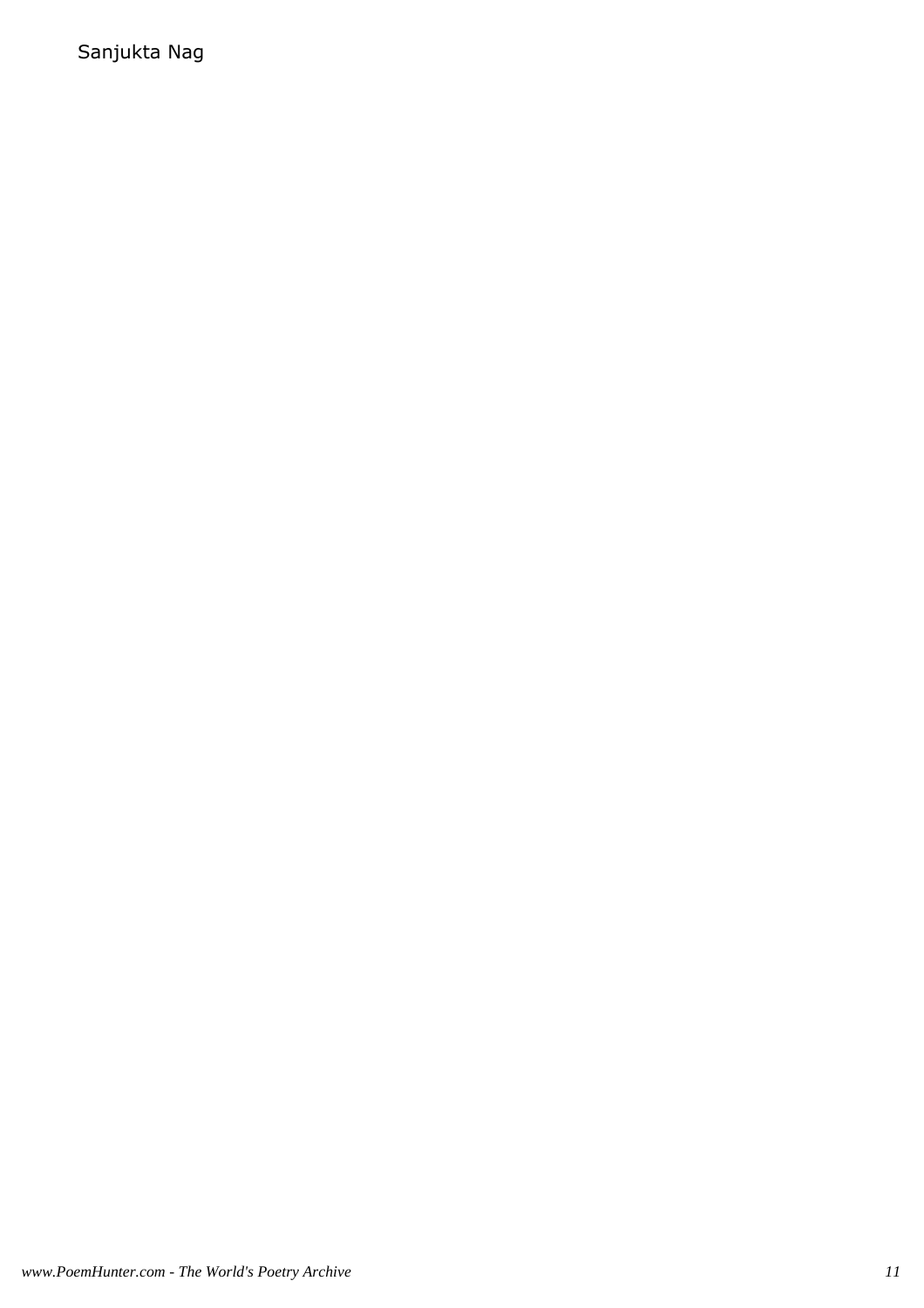## A Sleepy Poem

I've just found a dizzy poem, Laying on his face On the secure pillow of last winter. And he revealed a secret Into the mouth of my stunned pen, That poems also hibernate Under the daydreaming blanket Of a warm poetic mind.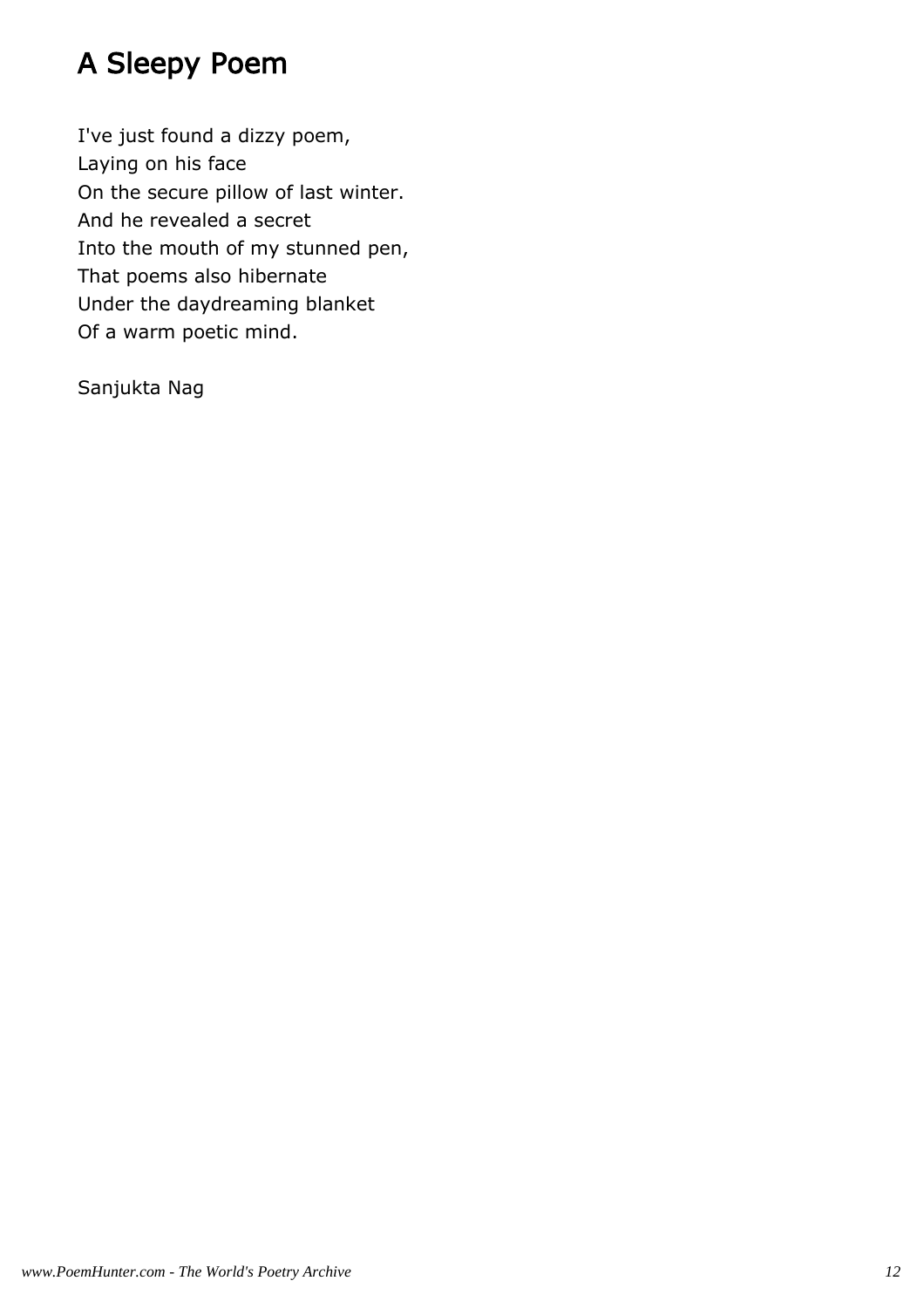## A Wish

Let's hang our endless love From the stable boughs Of an evergreen tree called eternity.

Stars may descend from sky But we'll elevate our love Against the inevitable force of gravity.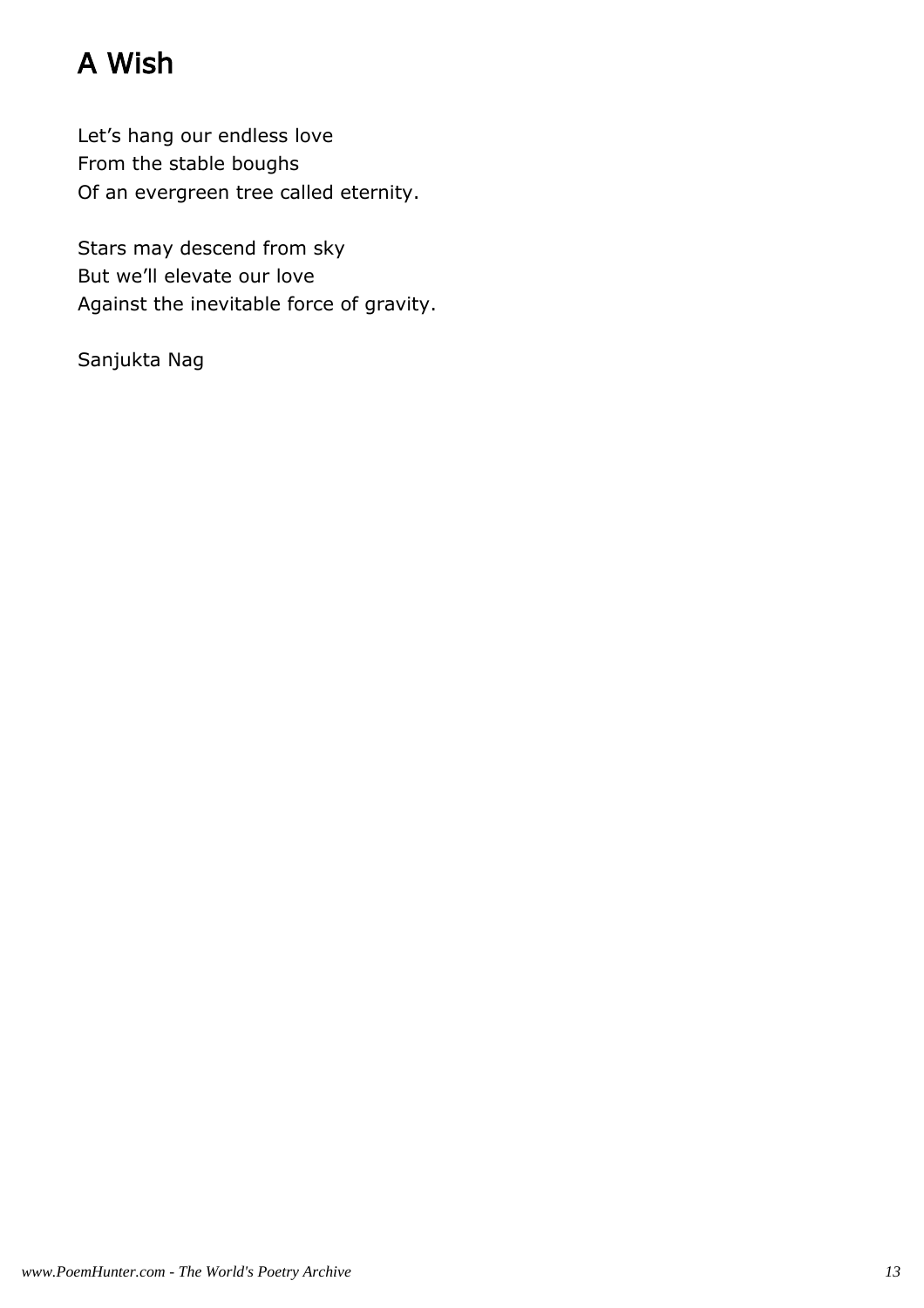#### Affirmatives

This life is not made of metaphor, And I've never recognized The definition of sweet talker. Still I can offer you fragment of yes In a world devoid of positivity. Close the darkness in your eyes To open the insight of your heart. And you can sense energies, Swirling and dancing between us In glee, with the resonance of Our unstoppable emotions. Because the syntax of love is shaped With millions of affirmatives.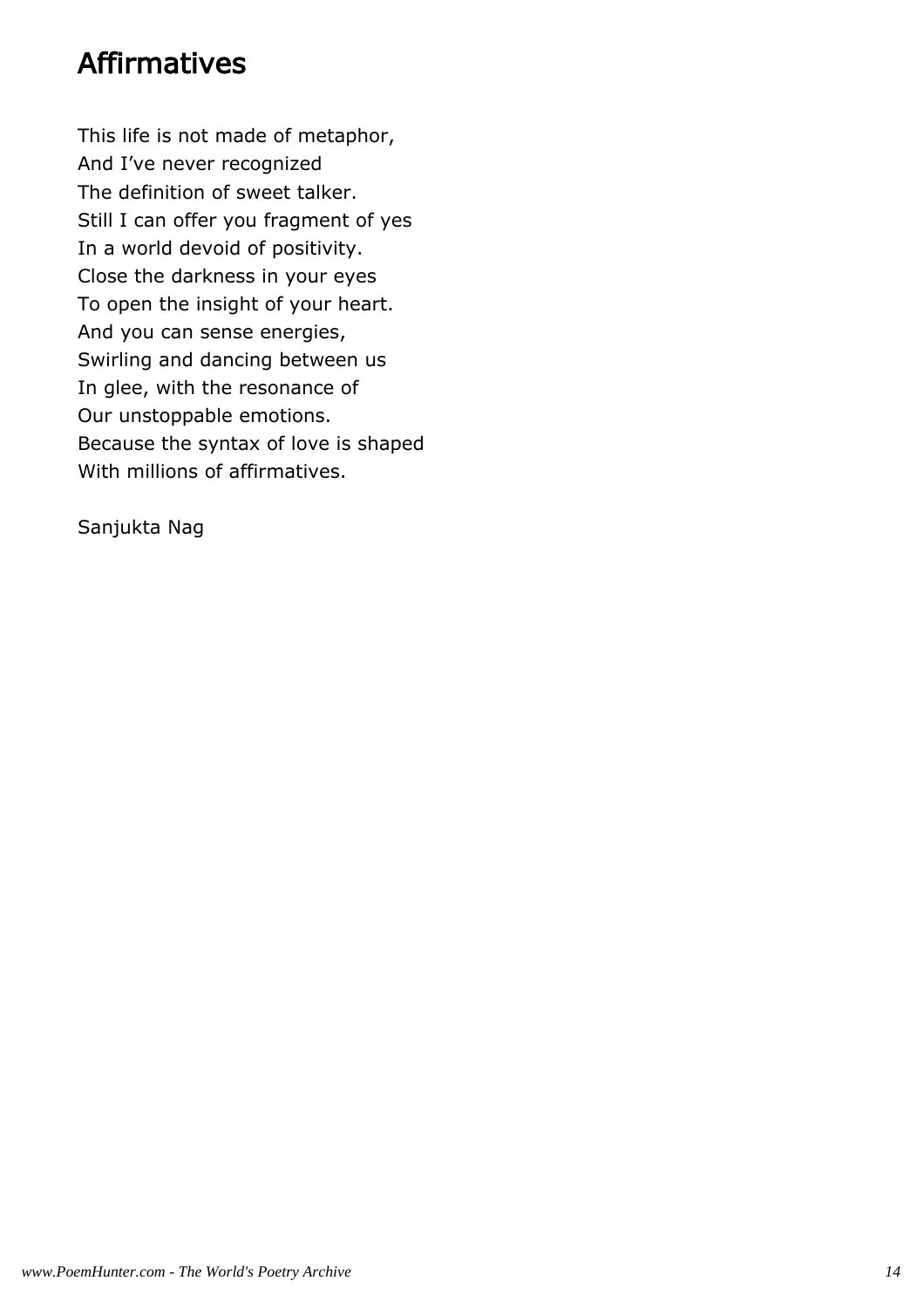#### After Dinner

They abandoned the midnight garden, For the sake of Warm softness of a bed. Two chairs are now sitting alone Under the silent celebration of stars. Crystal beauty of wine glasses is lying On beige linen of the table. Some unheard words as white as doves Had oozed from the corners Of their intoxicated lips. Now chariot of wind Is carrying them out of the earth, For engraving Those romantic letters on the Black mountain of mischievous moon.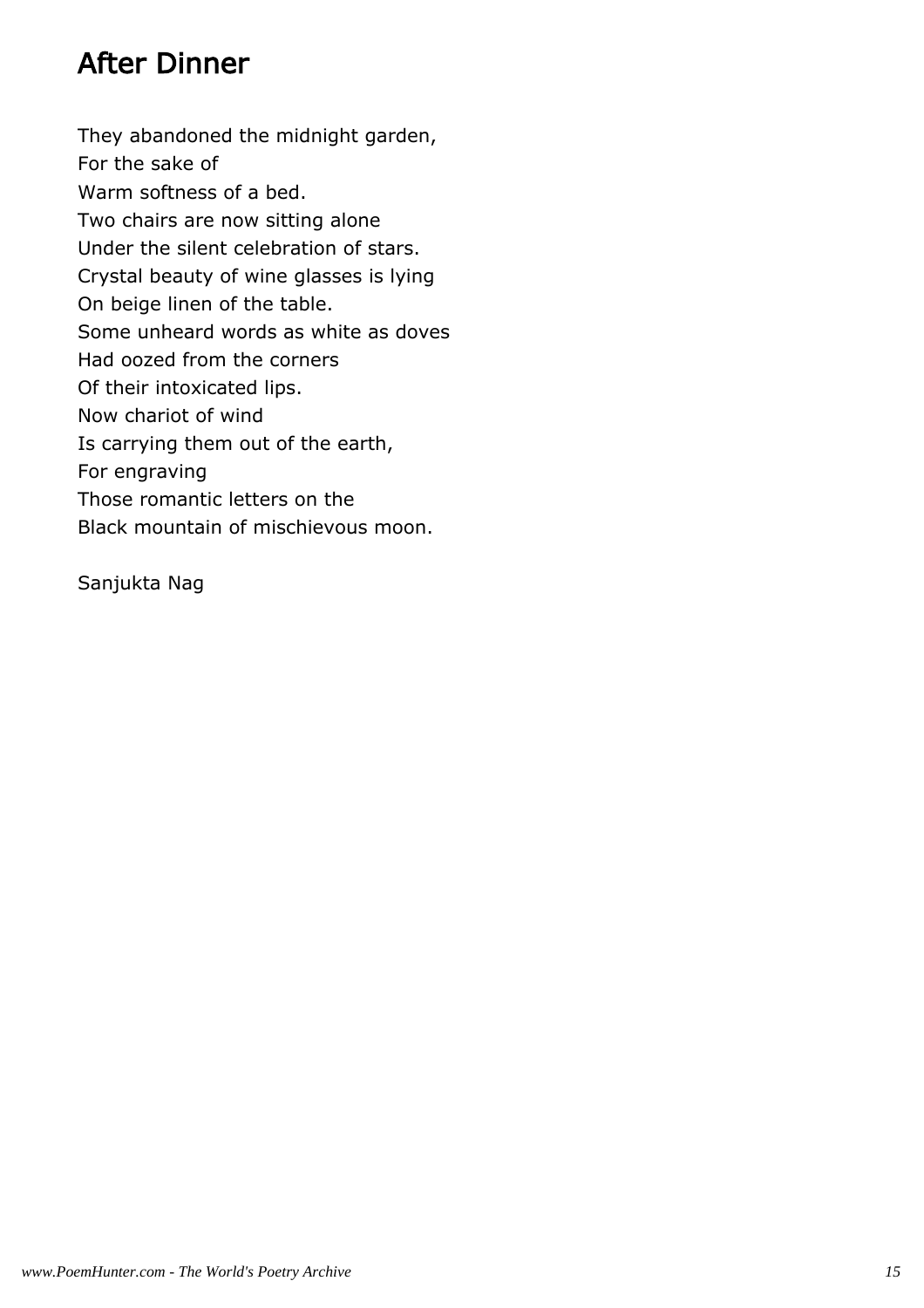#### Alone

And there I was standing alone On the surf Of a lonely beach unknown. Beneath an endless mocking sky Who has stars or moon for his night Here everyday I die and try To wipe you out from my sight. Now nothing I am But a betrayed thing, With nowhere to go No people to cling, Forgetting still day by day That I ever was a human being. So, there I was standing alone Just trying to breathe on my own.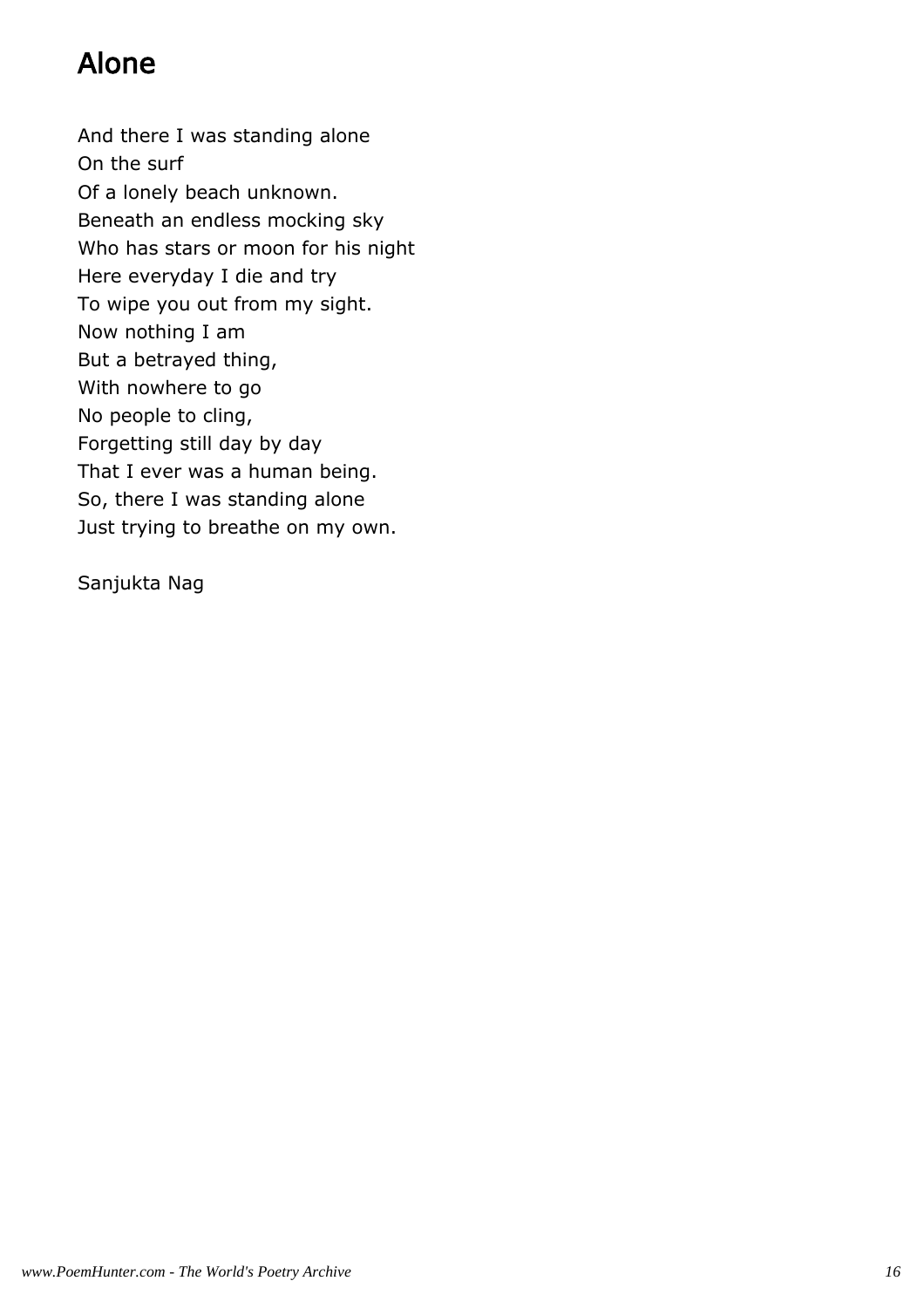#### An Afternoon Dream

I broke the glory of moon into pieces And hung them by nooses From the ceiling of our drunken bedroom. Little souls started to grow bigger Pale souls started to glow brighter. You said, 'Death is too powerful As it made heaven step down on us.' I laughed at our imagination and Counted the movements of your pupils, While your mind saw the silky sky Flowing so crystal blue like a young river. But before giving you a nudge of life You vanished in the atmosphere To catch stars for a delicious astral dinner.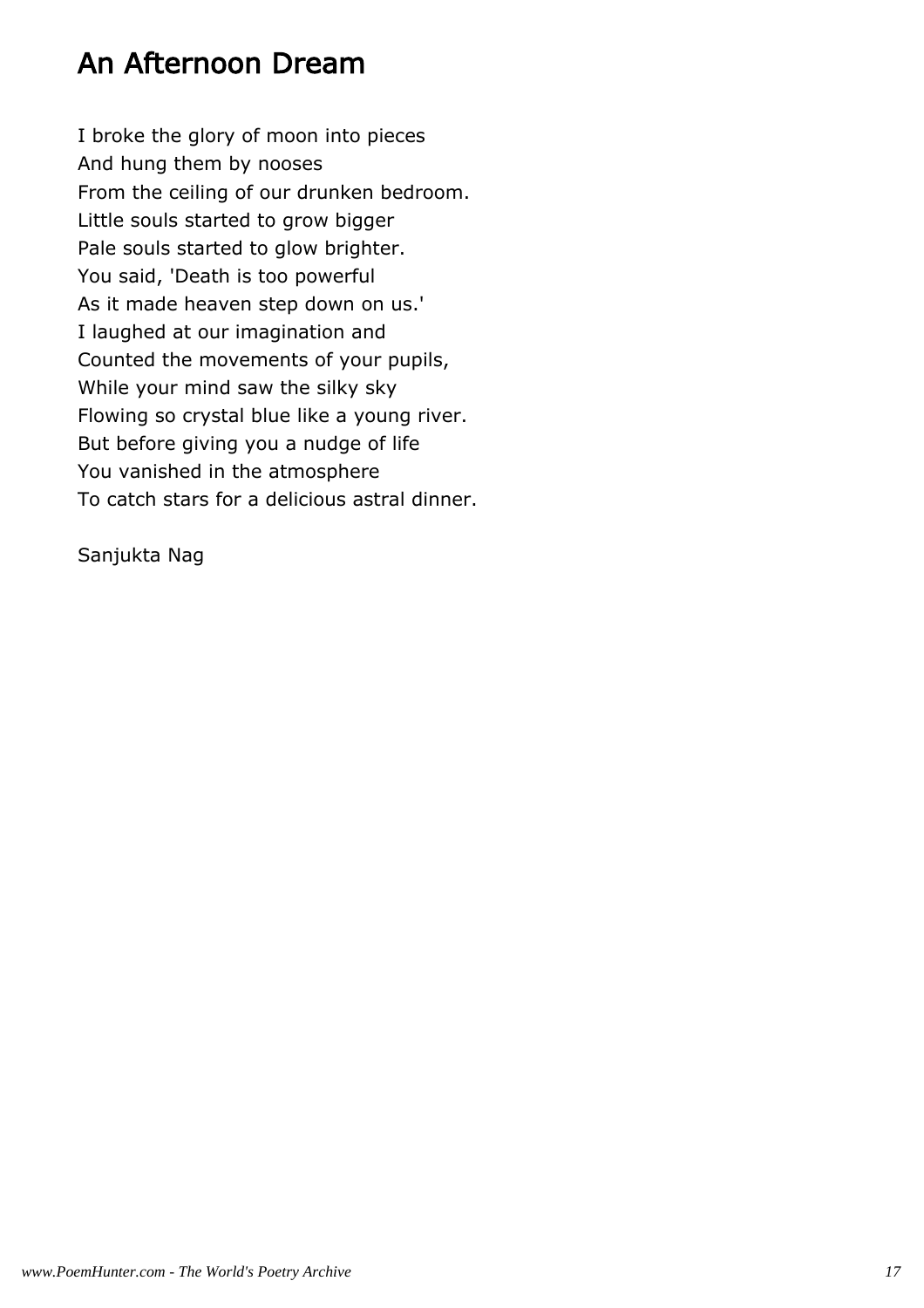#### An Appeal

An invisible sky so confidential Behind your smiling eyes, Always sends prismatic rays Through the fine alleys of your Aroused eyelashes. And I'm the greedy one, Holding virgin white lilies of last night For asking you to paint them, With the breathtaking tangibility Of your rainbow rave.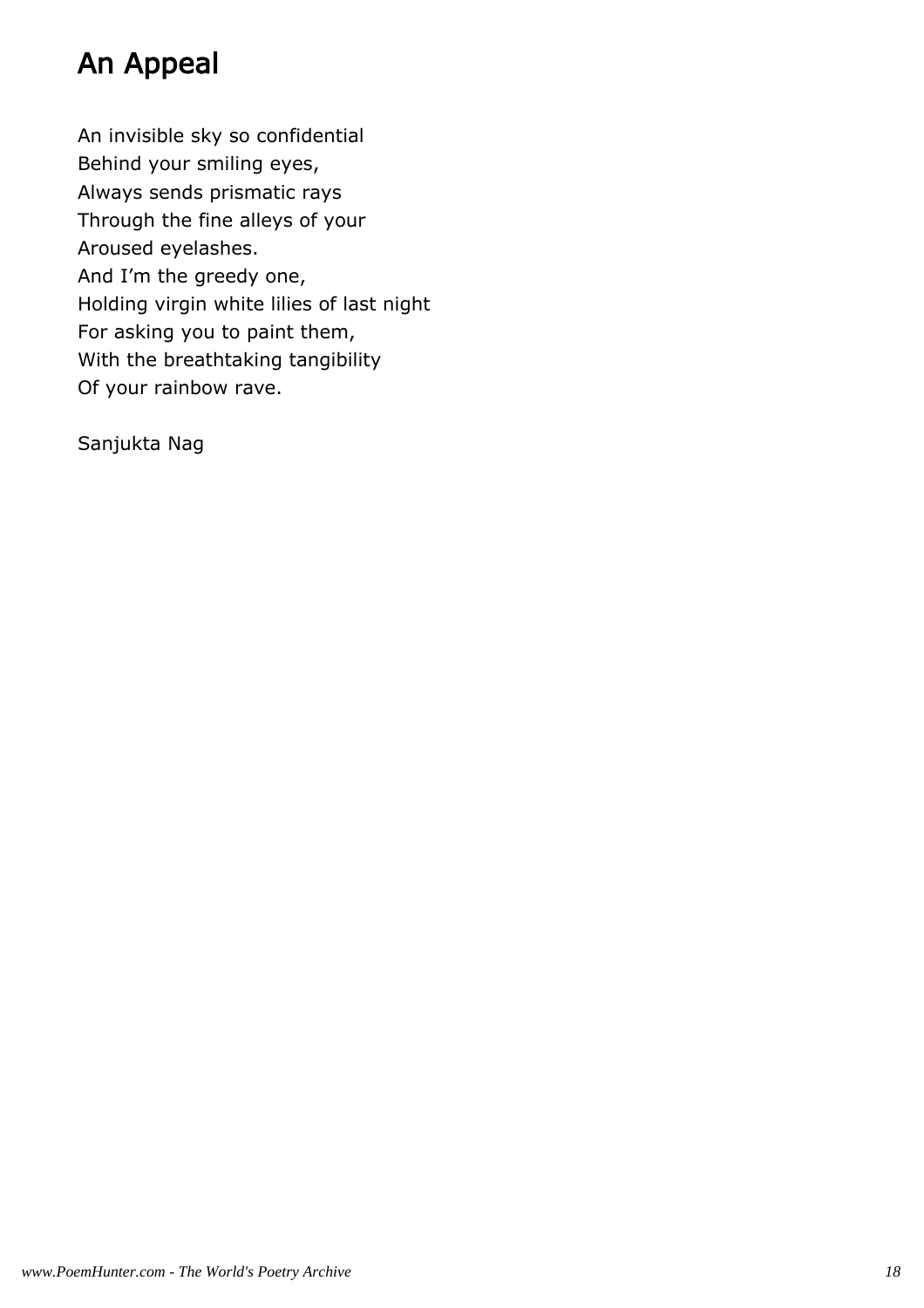#### Apple Is Just An Excuse

A man and a woman in an exotic garden Plucking mellow fruits and musky flowers, In the crystal clear waterfall of infinity Hand in hand they are taking shower.

At night he weaves blue dreams in his eyes She wears crimson shyness on her cheeks, While innocence and experience starts to play The most secretive game of hide and seek.

They don't know how to ignite fire of desire Though firewood of passion is surely ready, He has the magnetism of a majestic lion Her voice is sweet like nightingale's melody.

Their togetherness is unaware of any science Only throbbing heart is filled with chemistry, Both of them always feel curious to discover The tree of knowledge's hidden mystery.

Soon Satan with the forbidden fruit appears With joy she makes a glass of delicious juice, They drink and desire burns to let us know That the apple is merely just a silly excuse.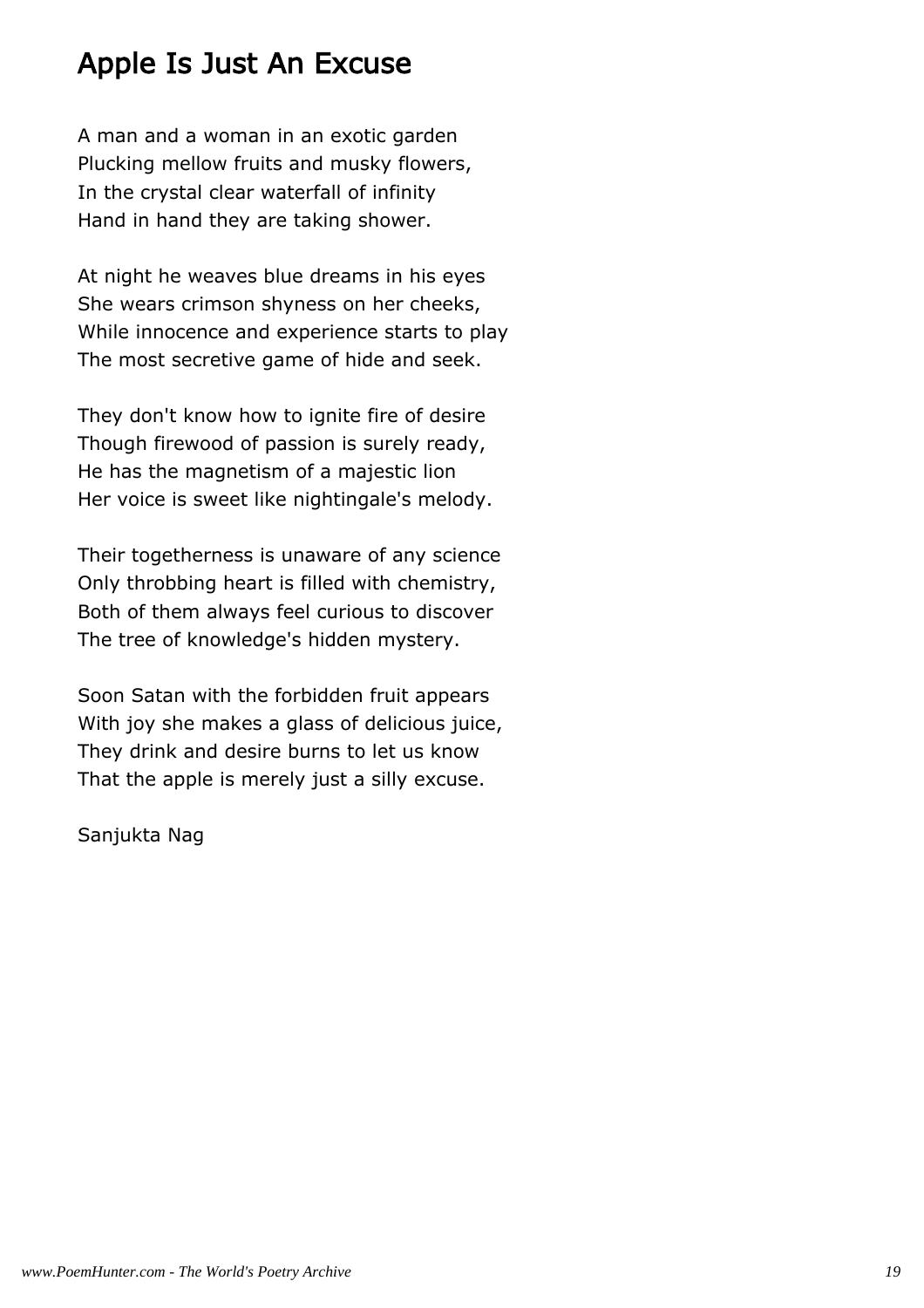#### Are You There?

The light that burns darkness Still sleeping above faint sky

World is splinted with woods Steel is constructing mankind

Removing the portraits of life They play the game of smoke

Happiness crossed terminator Reddening my eyes with moan

Let me discover my reflection On pupil of Your evident soul

Lift me up with Your firm arms For staircase demotes to Hell

Tend my existing solitude and Whisper, "It's still not too late."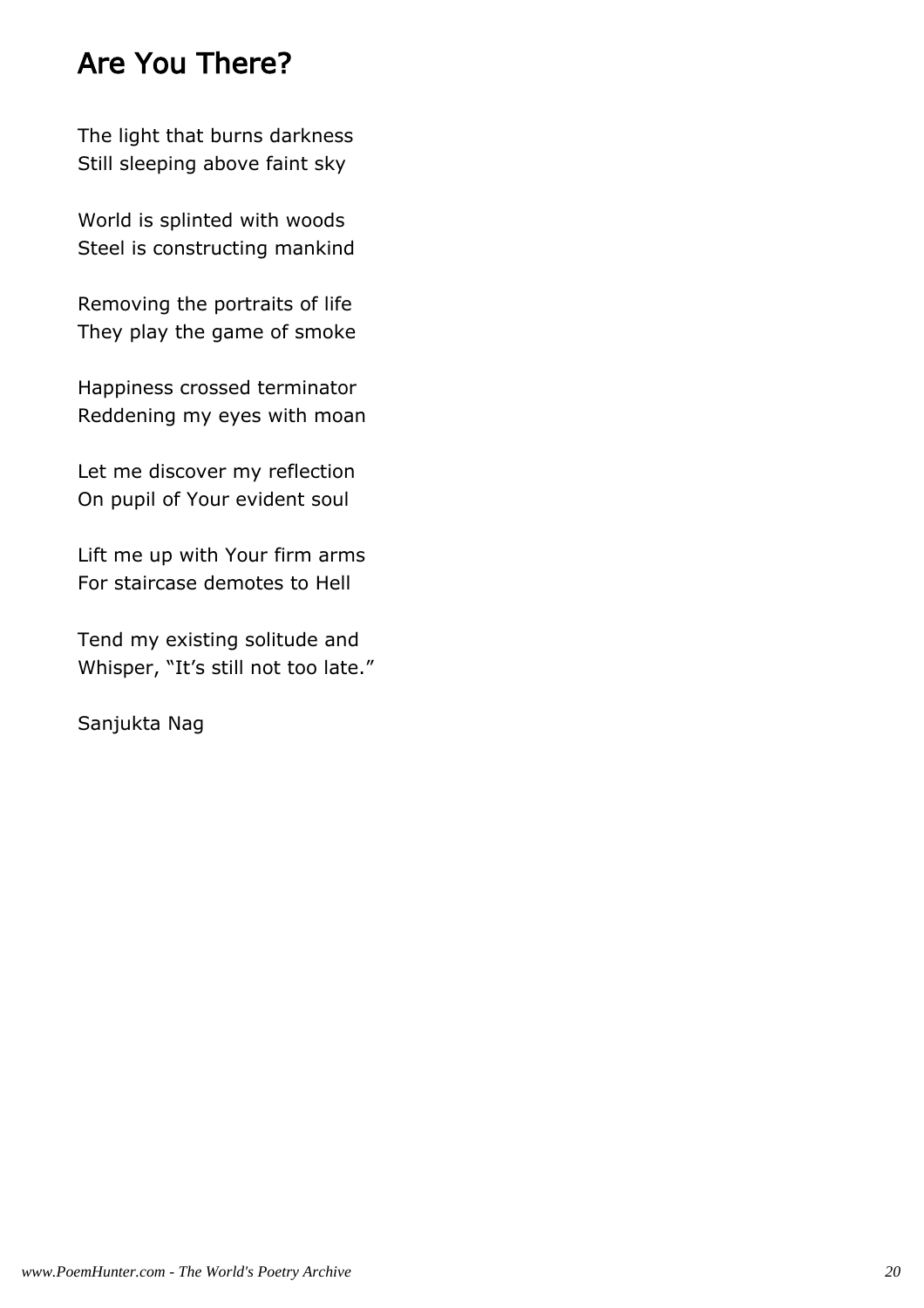#### Arrows Of Gold

Pebbles always sink into the sea of grass, Like you lay your face on softness Hearing the dripping lullabies of cloudburst. I have only transparency to offer you On this drenched night of cozy possibilities. The song of tomorrow will bring Eldorado With the golden arrows of mighty Apollo, On the familiar porch of your safe daydreams.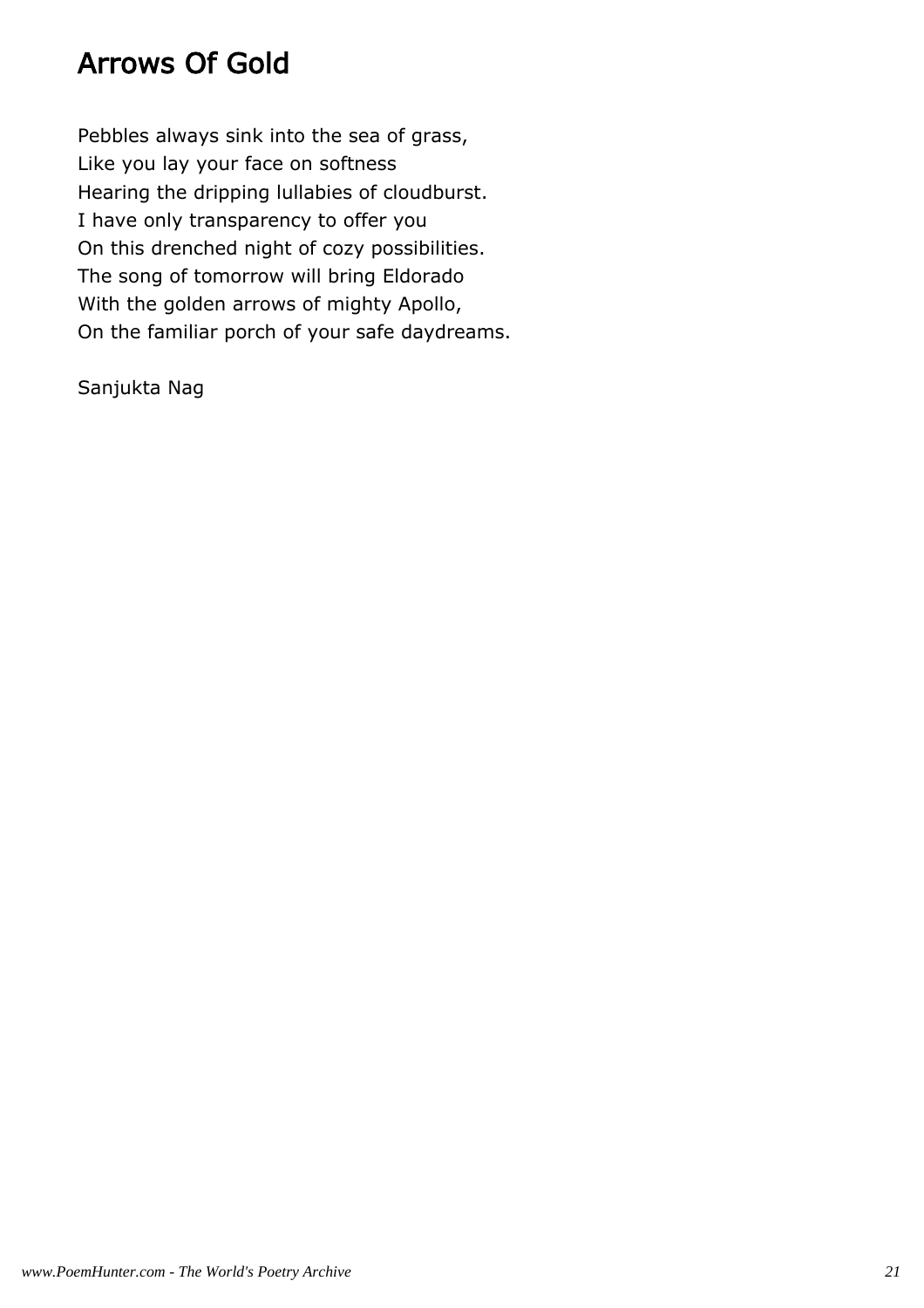## Beginning

Chorus of morning leaves Paint trees deeper in happy green. Sunrays ricochet From your eyes to my lips. Maybe we are dying For heaven has stepped down between us. Heart beat resonates All over the sky Carried by the wild wings of White doves.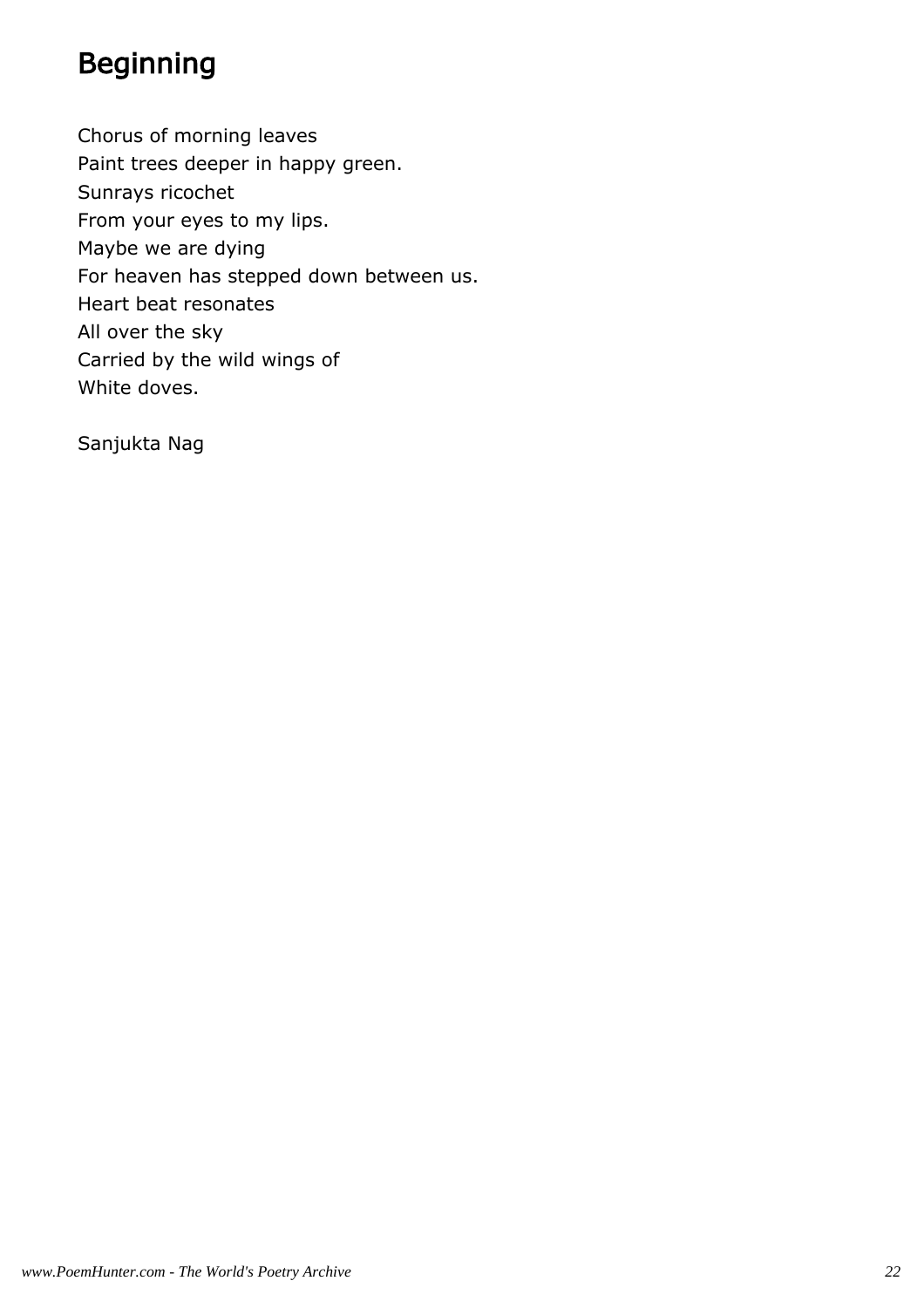#### Bereft

Bereft I am Of hope, of love Bereft of everything The all I had have. The eternal moon-beams that soothes the mind Is also devoid of me being unkind, Though shadow is reluctant to fill my heart On each midnight it gives me alert Of the nothingness which contains you Absorbing from my soul all the hue. You, the celestial forbidden fire Combusting in me like a deathless pyre. Endure I must, for having to go nowhere Nothing has left but to be bereft of desire.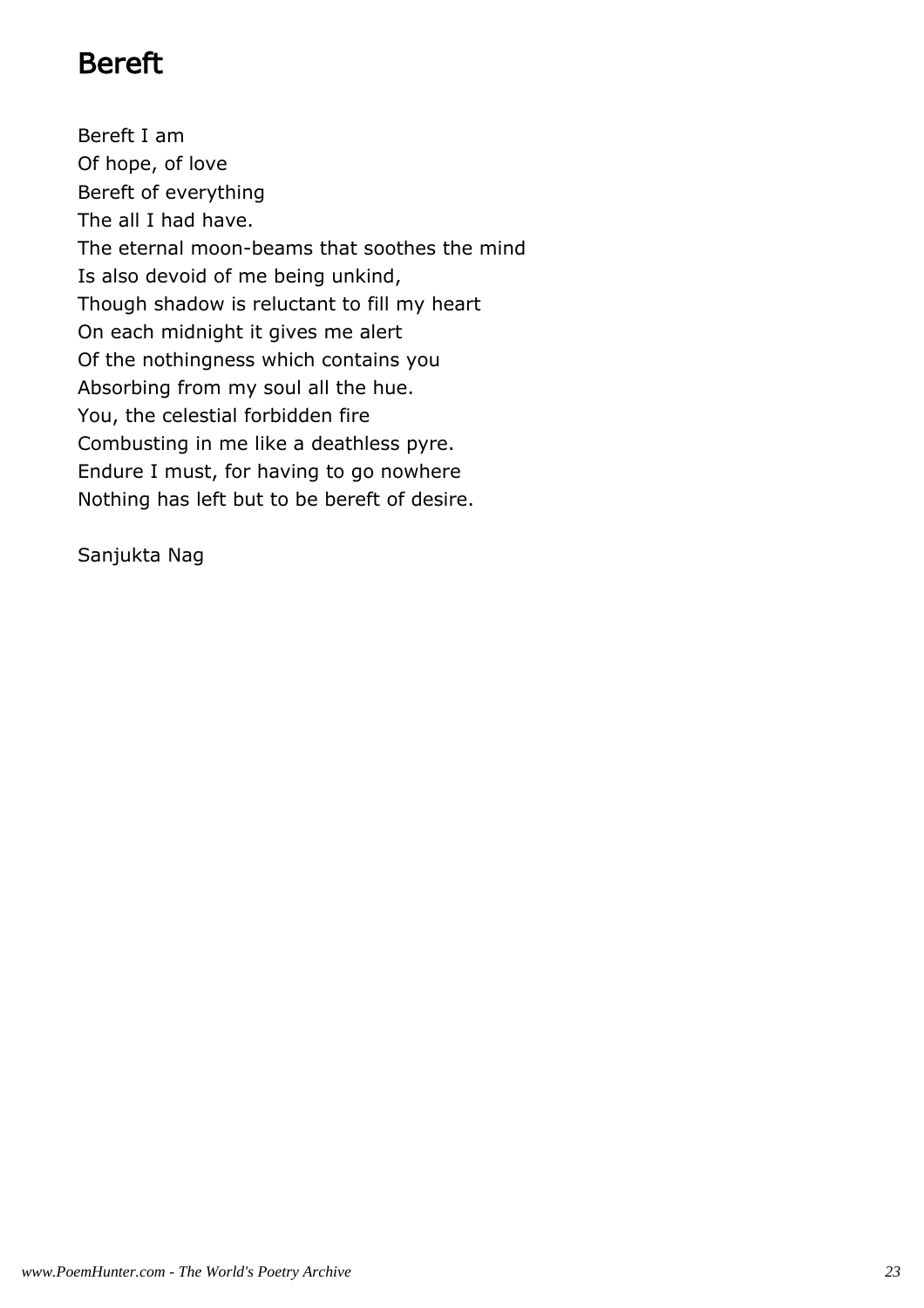#### Best Part Of Dream

Gleaming oars of crescent Rowed slow wind like water, Whole afternoon.

You, on the gallery of sun Counted shadows of your Fallen fingerprints.

Best part of my dream is To expose its bold mystery, Inside your laughter.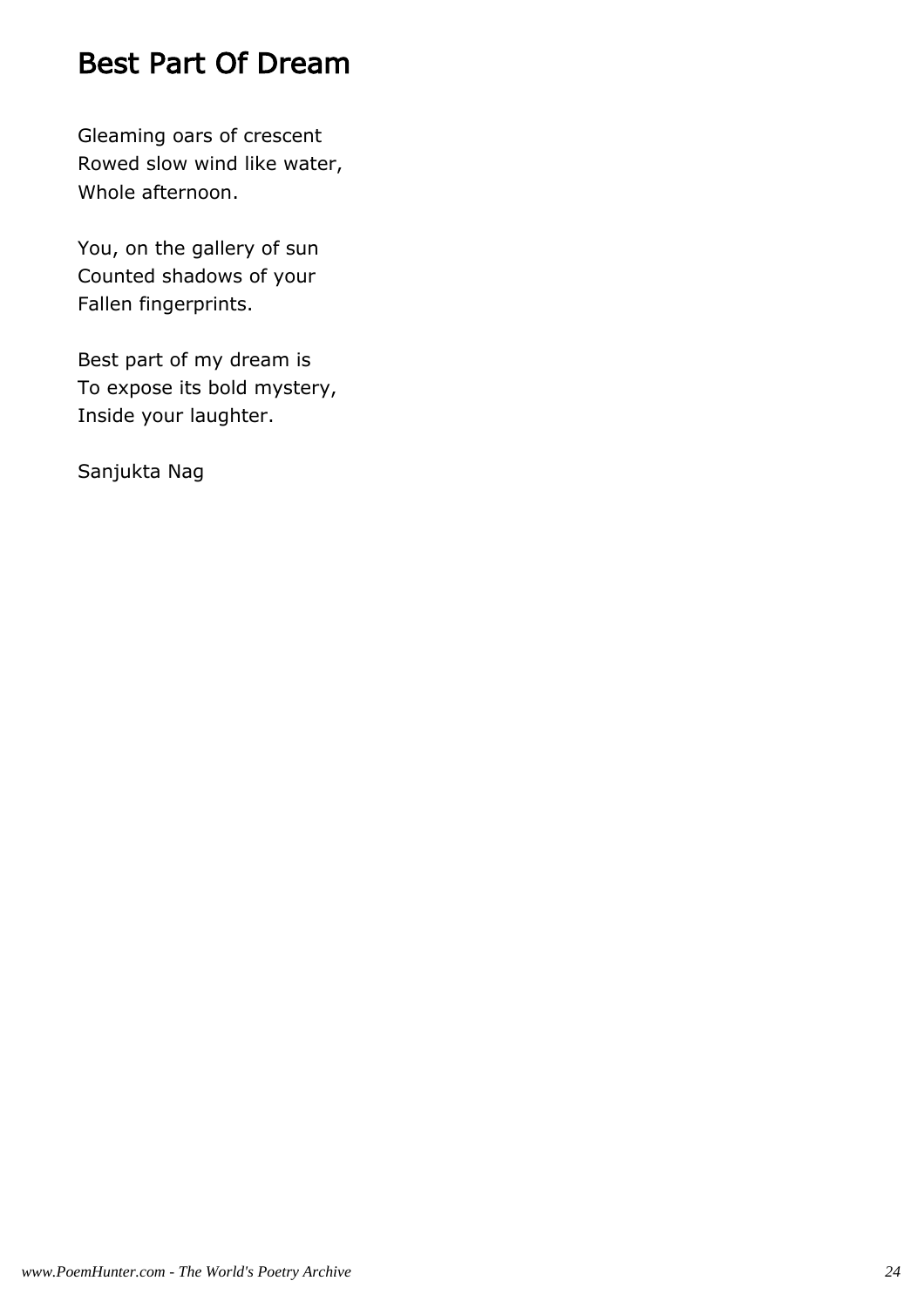#### Birth And Death Of A Poet

Remembering the day, I sent you a love poem of your favorite poet With a pleasant expectation Of making our love story more romantic. But I was rewarded By an unsweetened frown! You said angrily, "Don't ever forward me a borrowed love script, If you desire to send me a poem Then first compose one with your own words."

That was the beginning. And from that phenomenal moment, Every day I used to write A poem for you, On the paper of my love With the ink of your inspiration.

Though time shows, I'm not fortunate enough. As on one rainy day The ink of your inspiration was over, So did our relationship. Inspite of this, I never have put my pen down And I'm still penning the words of my heart.

Because, A poet takes birth twice. First, when he comes out of mother's womb Second, when he writes his first poem. But my dear, A poet dies once Only when his body does.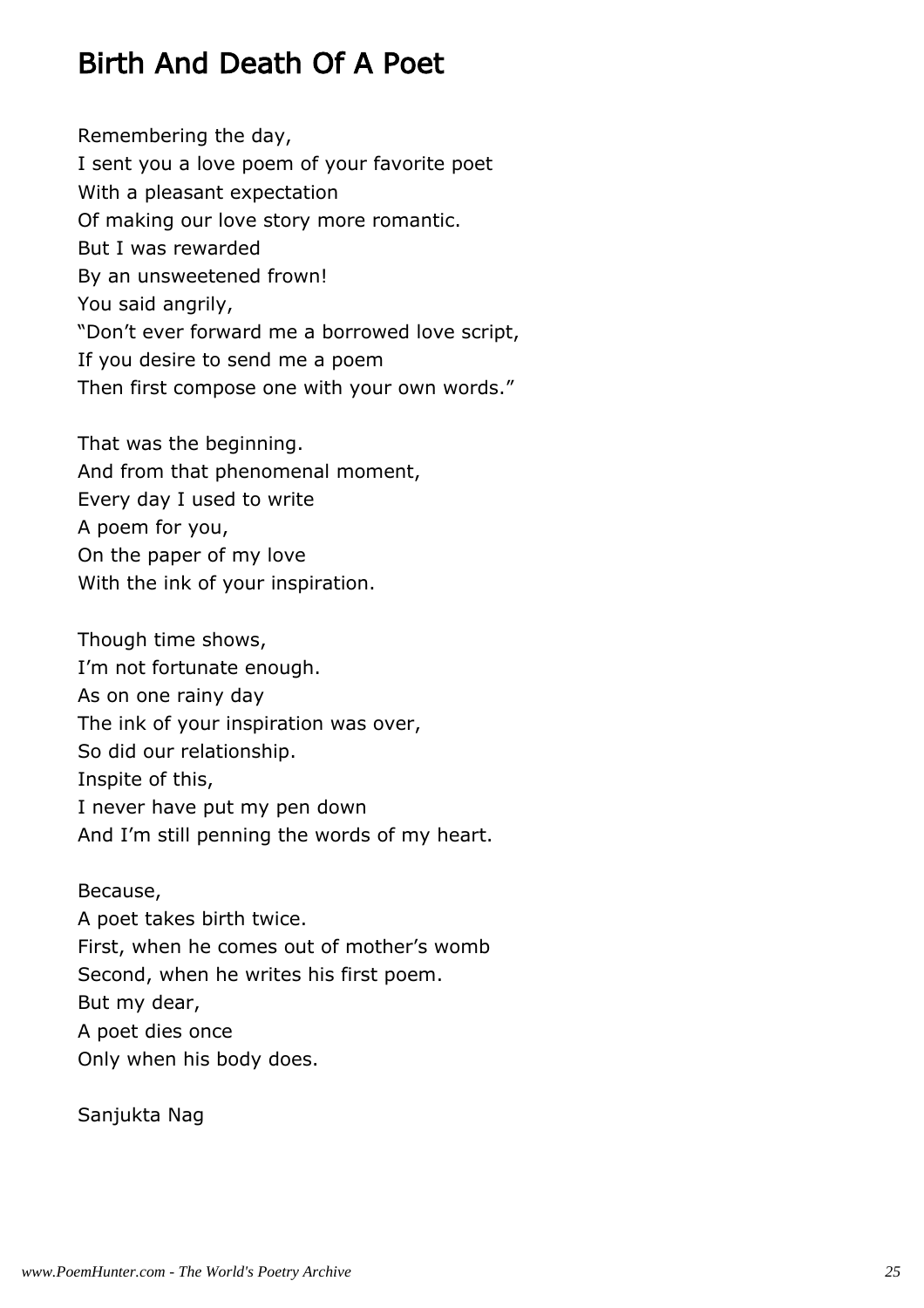## Birth Of Fire

You are making flares Behind the tenderness of my eyeballs, I'm invoking tornado To show you the bursting of thunder into pieces, That dissolve like meteors Over the natural layers of our bodies. And this is how fire takes birth. No twirling of hands on a wooden plate, Just some sawdust of desire To initiate the eruption of Kilimanjaro, Inside the red veins of our contracted flesh.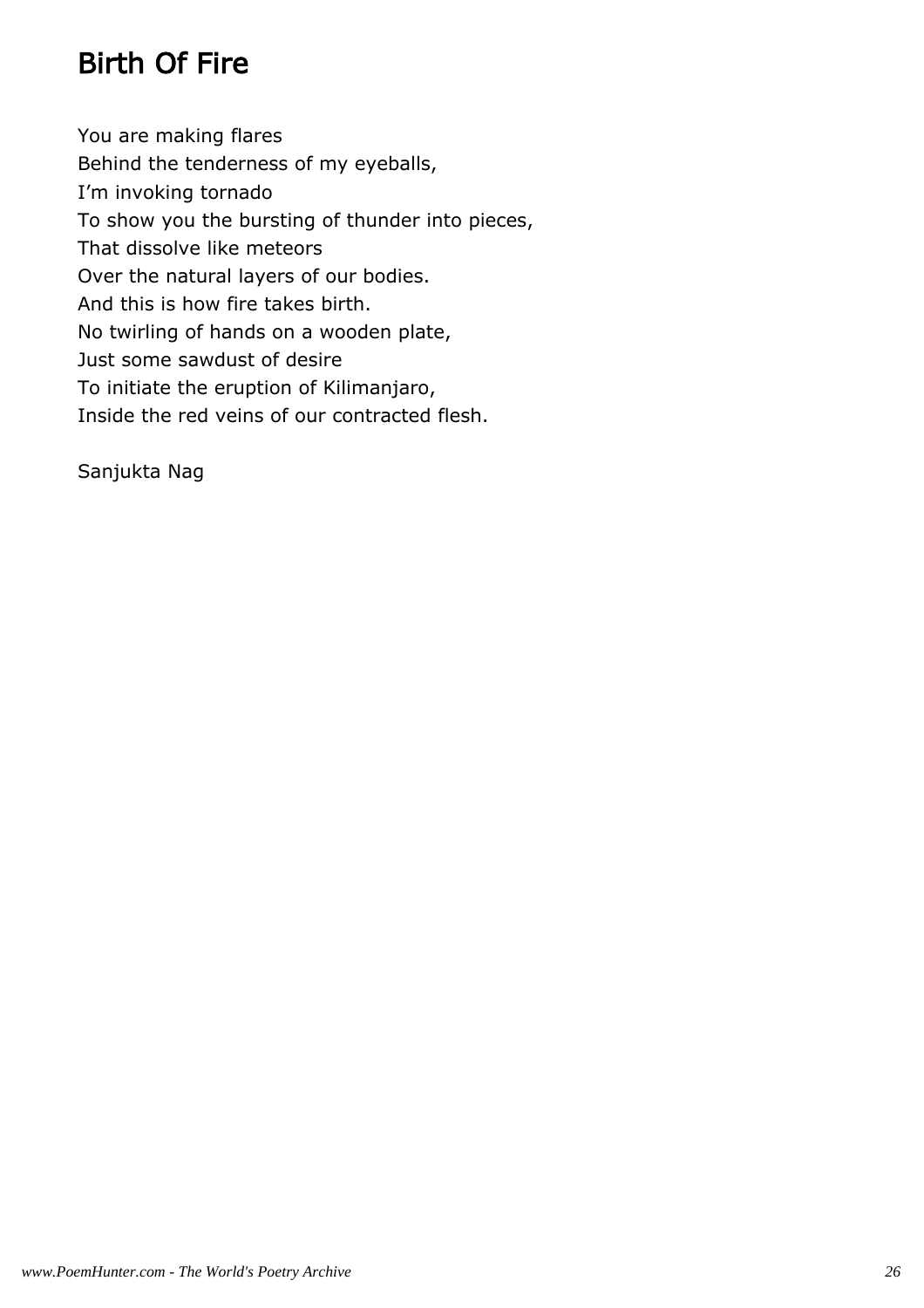## Black

Enough. Enough of the pretension that the colour of love is red. Remember, When you crushed my heart under your filthy shoes It was black that I bled. And from that day it has become my favourite colour. Though black is not the colour of my soul It's the colour of the hole That you had punched in my heart. Remember, We used to cuddle Under the blanket of blue beams, While our eyes kept themselves busy Sharing the same blue dreams. But now, I wake up every hour of night Screaming your name from a black and blue nightmare, My sweaty clothes cling to my body instead of you And all of a sudden I feel so bare, My eyes circled with darkness fail to witness you there. Oh how I miss you breathing those words on my cheek Holding me tight, "Don't be afraid of the dark my dear For white lilies blossom at night." But you forgot to tell me What time the black roses bloom! Though it doesn't matter now As all my days and nights are full with gloom. So, enough. Enough of the pretension that the colour of love is red, 'Cause black is the colour of my eye ball

And of all the tears that I shed.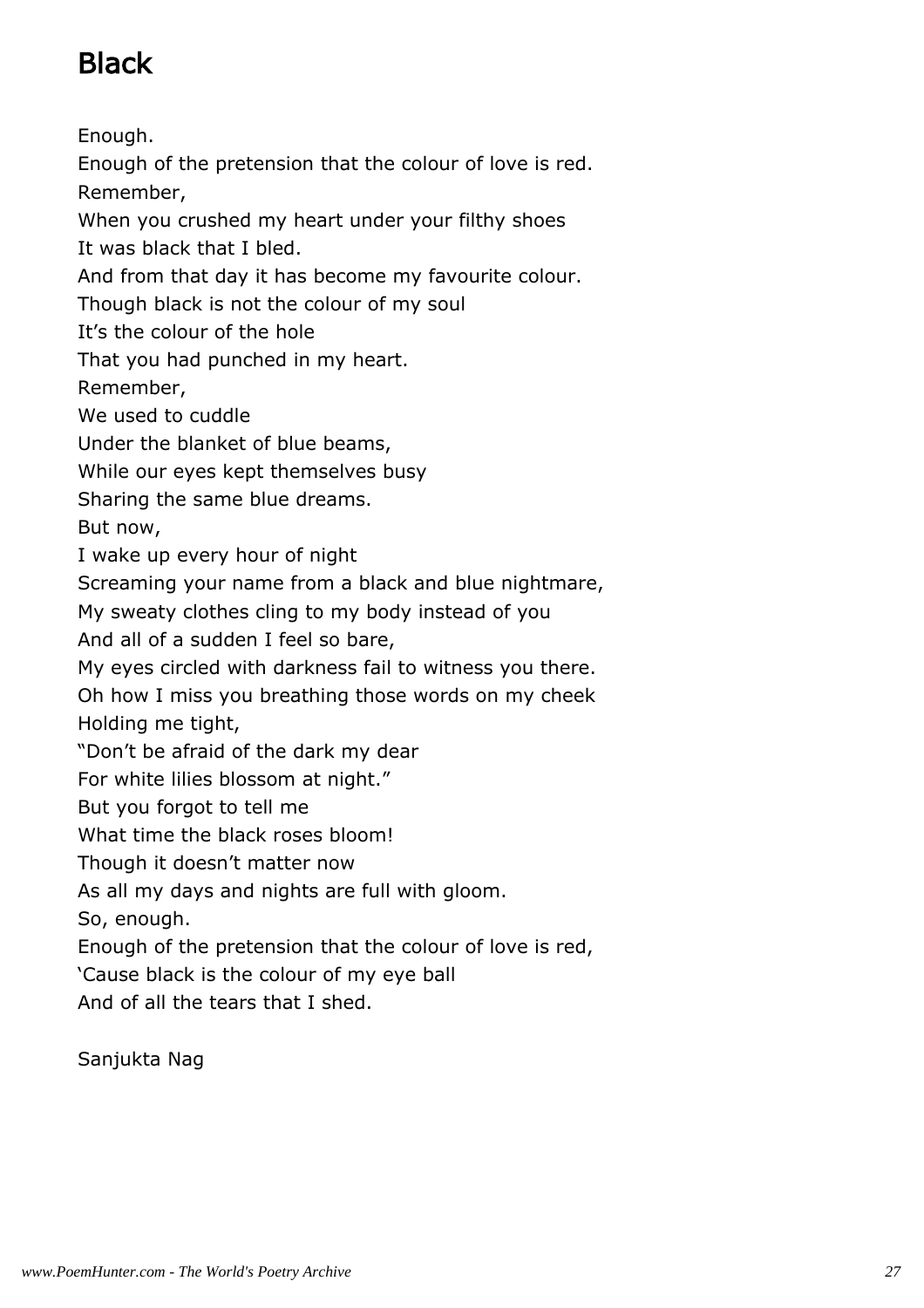## Blind Stars

When the darkness of midnight starts dripping From the inner walls of a lover's betrayed heart, No lunar luminescence can soothe the sadness As eyes transfigure themselves into blind stars.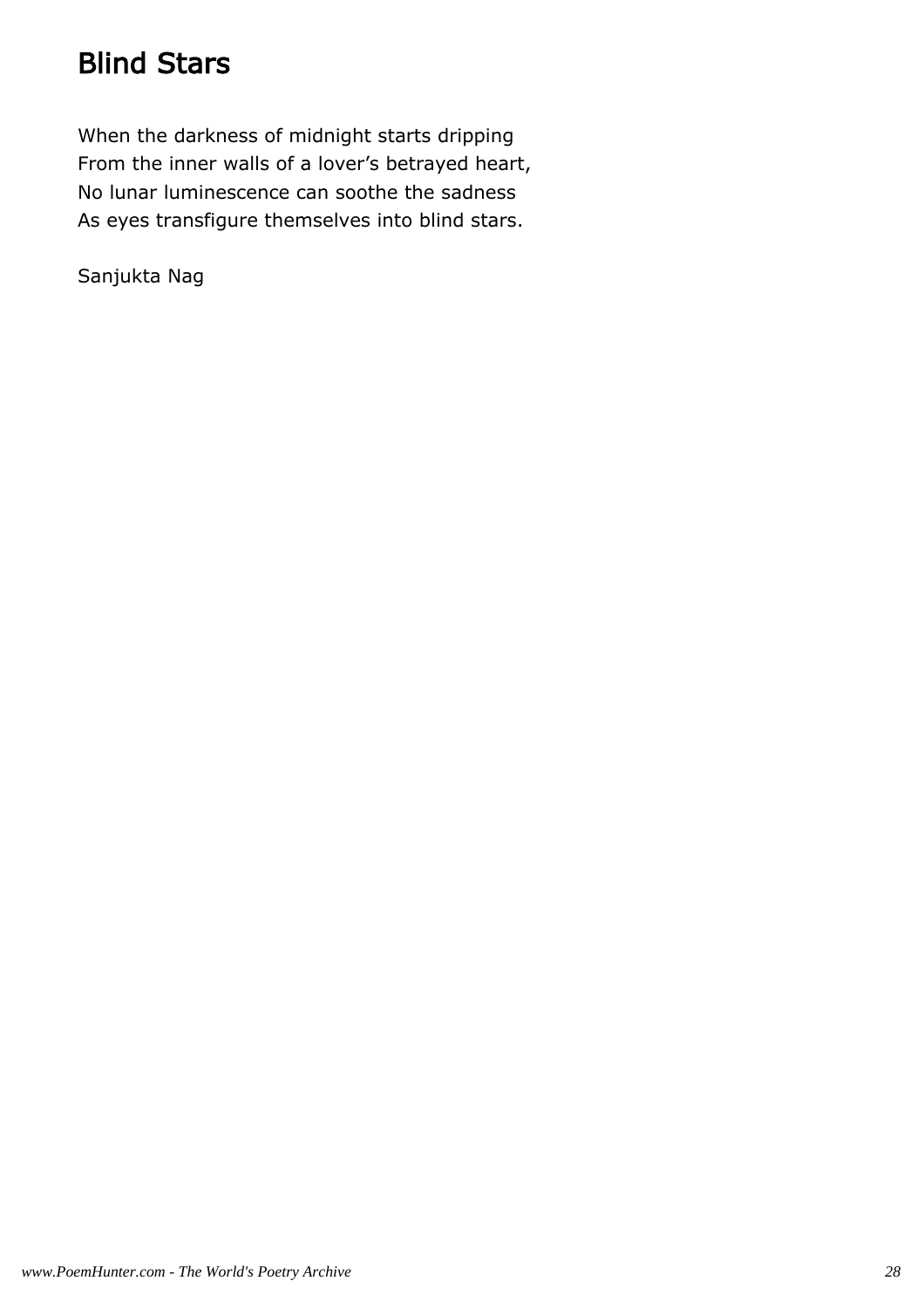#### Blood Glows Red

Vermilion hue of your violent love, Threatens me for confronting it With grey shades of bare eyes. Like someone has set fire on Mars, And reddened, it's burning aloud Sending black and blue smoke to earth, To blur my throat with choked tears.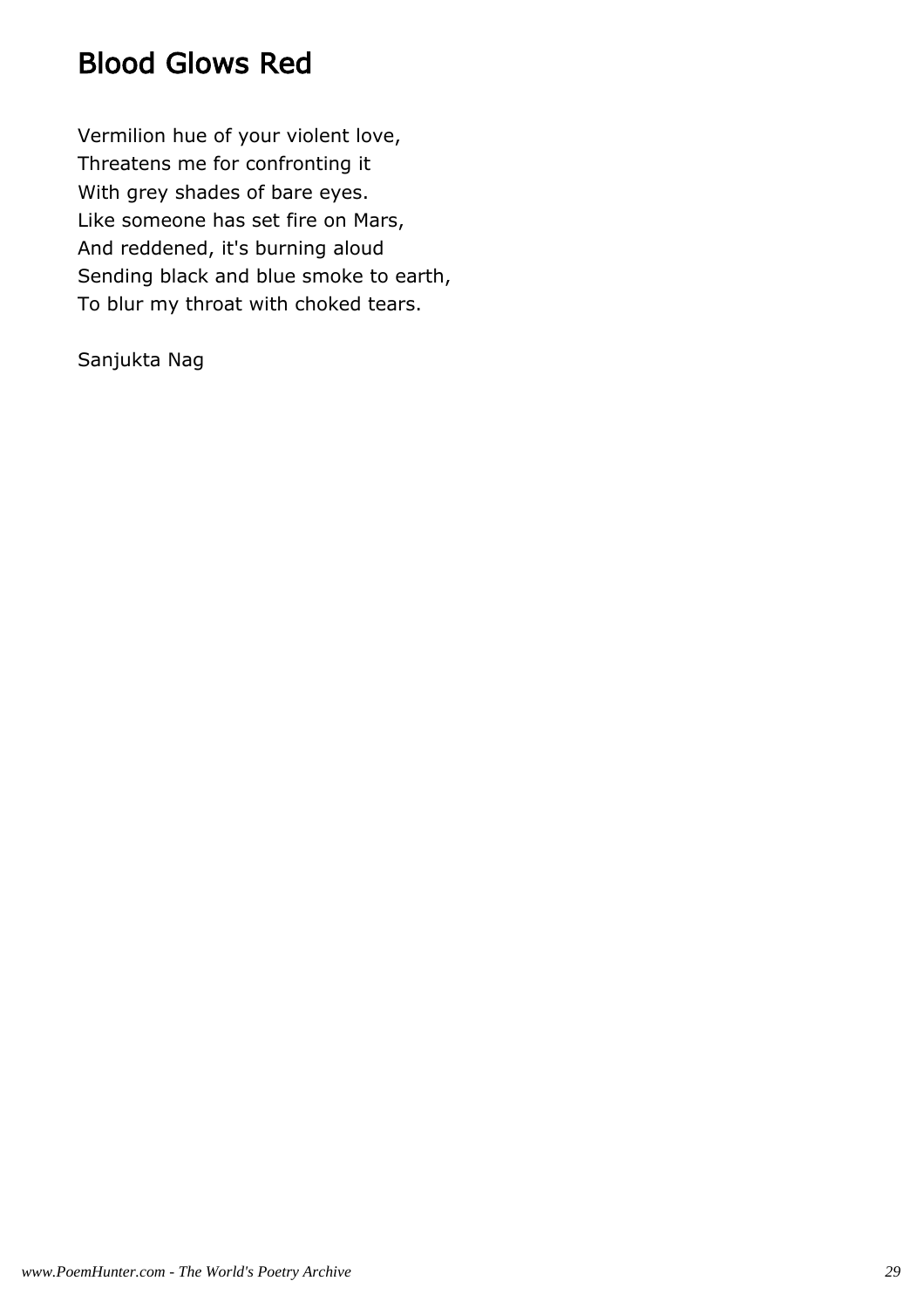#### Body And Soul

A Greek godlike figure of yours Is caressed by my body Countless times, Under amorous eyes of moon.

Now, let the hands of my heart Enter inside of your being, To lit the torch of your soul With holy light of lifelong love.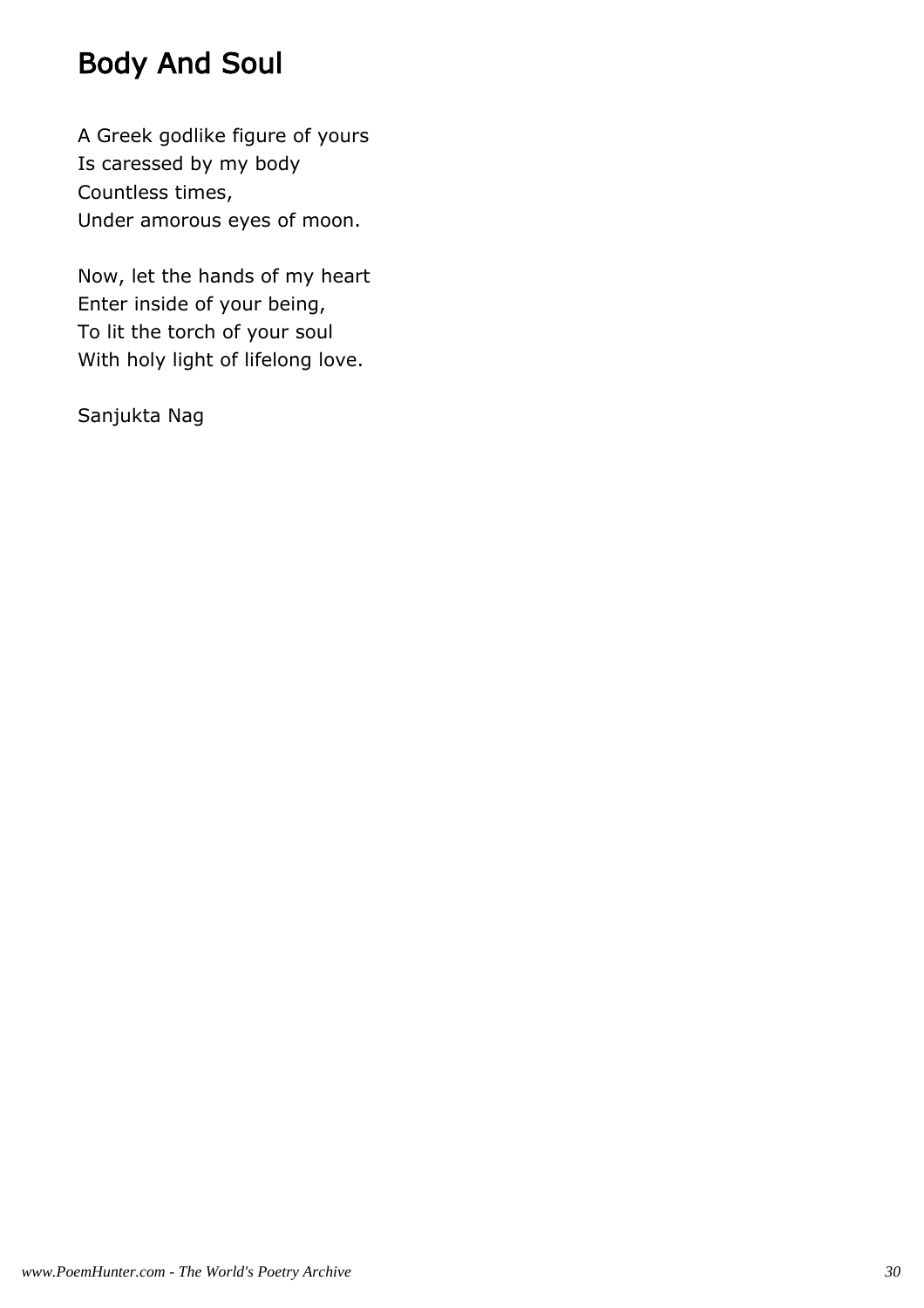#### Born To Love

This poem is not for me. This poem is not for you. But for those people who failed to recognize their love. Who do not know, Even the confused song of a grasshopper can bring out the name… A lover's name for which they cried night after night cursing the moon. Who do not show the bed sheets, Wet with warm blood, dripped from their bruised heart… A lover's heart that had carried millions of joyfulness in a single moment for another equal one. These lovers-Once swore to each other by the name of Cupid to write their own love poem. But now unchaining their hands, They give up their fate in the hands of stars! Those falling stars that can't even change their own destiny of turning into ashes! And still the lovers believe, They were meant to be apart, By disbelieving in that four letter word! Love, that has the power to fill the shadows with sunrays, Love, that can pour shower over a twelve years of scorched earth, Love, that doesn't lower itself to any theories of nihilism. Yet they fall. They fall out of love. The new moon transforms itself into a full one And then they try over and over again, To regain, What is lost! Or what they had lost without realizing… Their summer's sunshine, autumn's wine, Monsoon's rain and winter's pain, While reconciliation makes them sane, Telling, that it must have been love. The love that only needs to be taken care of by two people, Who didn't mean to be together, But at the end of the day, Who make themselves meaningful to each other. And the secret of it lies in the deep coral reef of our hearts, Which is- love only needs to be loved.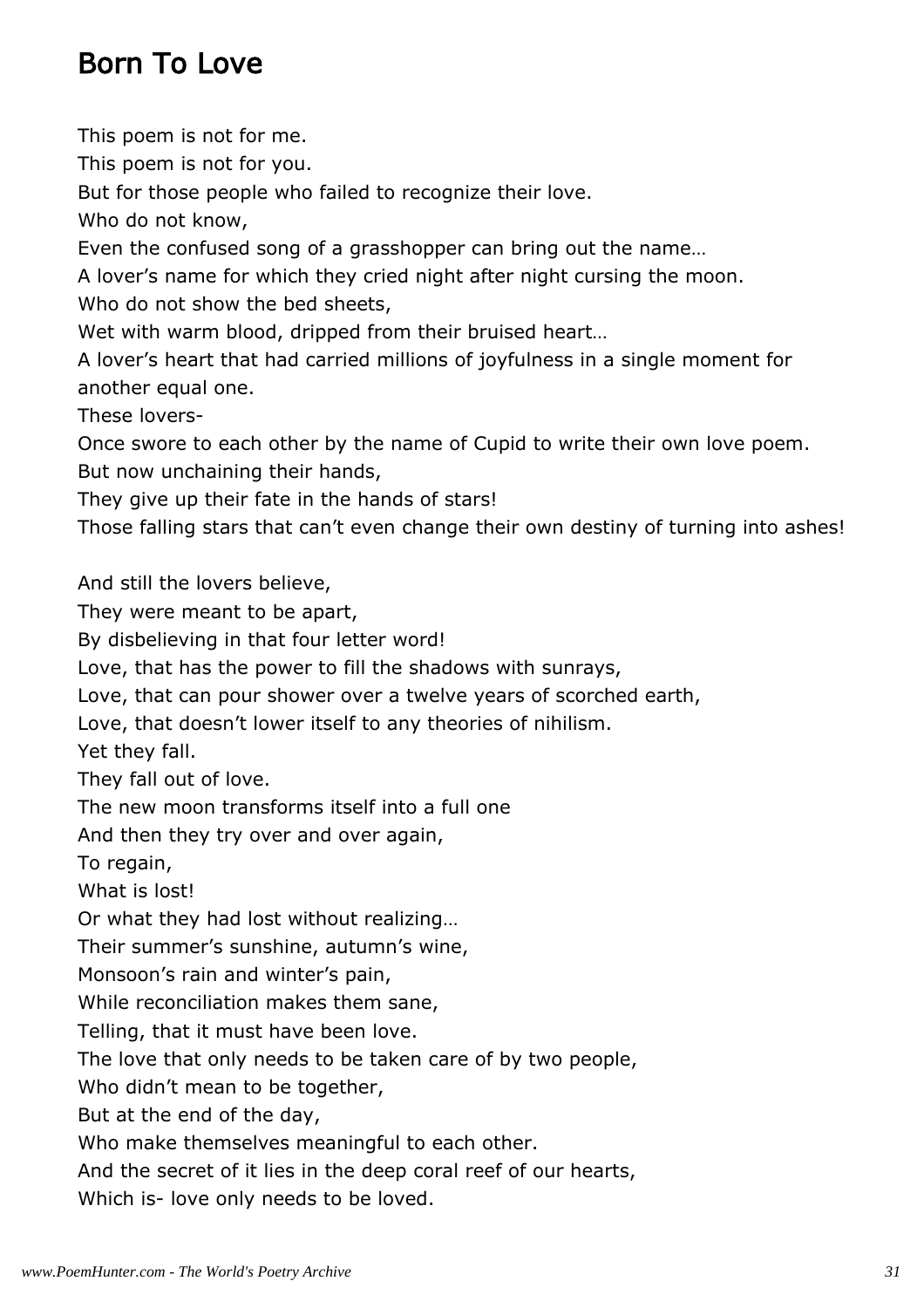So, dive,

Dive into that core of yourselves to find the gem, Which is called Love, from the time immemorial, Which can be savoured without a denial. 'Cause we are born to love and to be loved.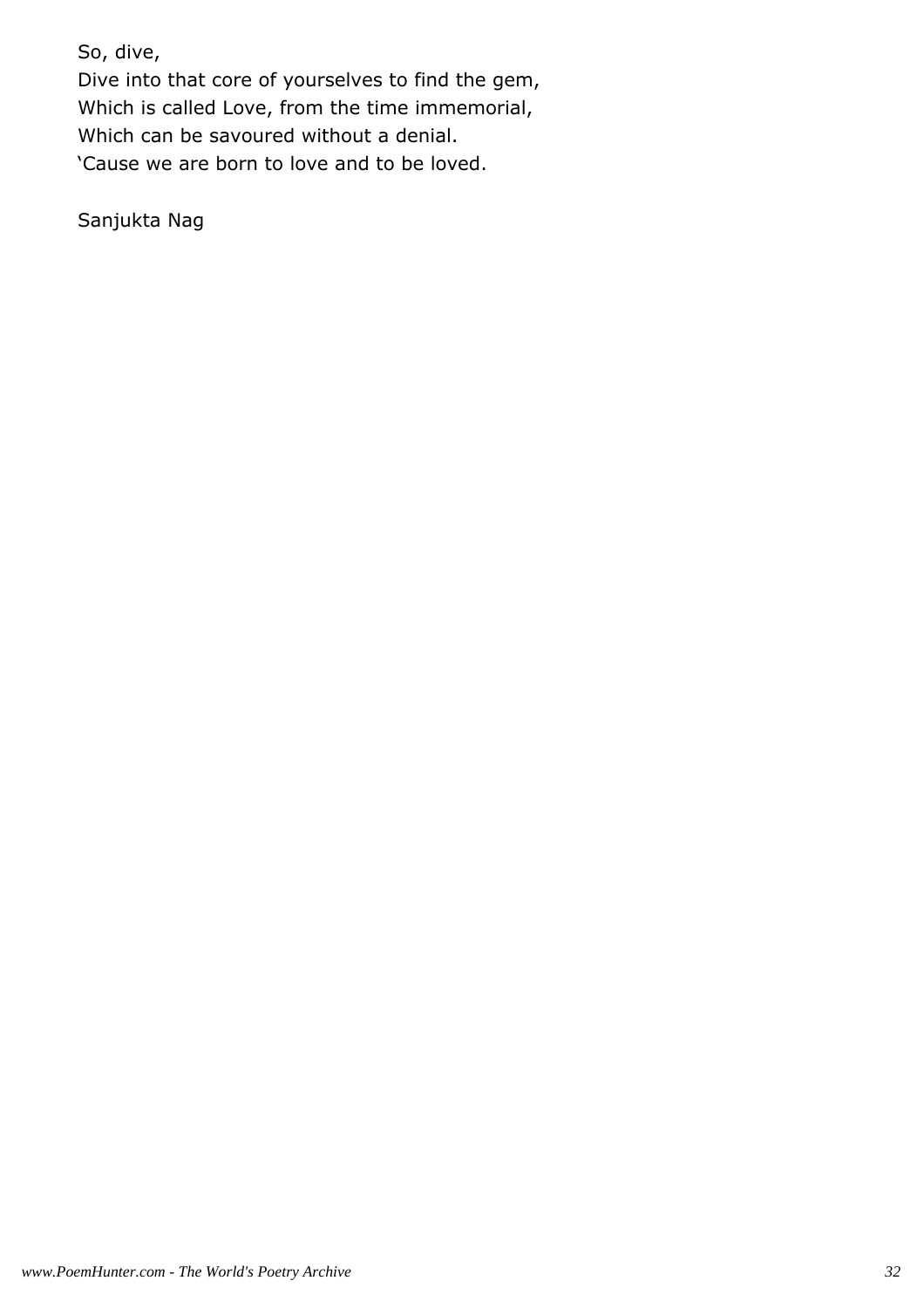#### **Breathless**

Shadow of time walking by the edge of mortality To drop withered leaves of lonely moments Over the barren horizon of down falling life. Age is just a number made by mathematicians, Death can spread its impermissible roots any time On any step of journey, to leave you breathless.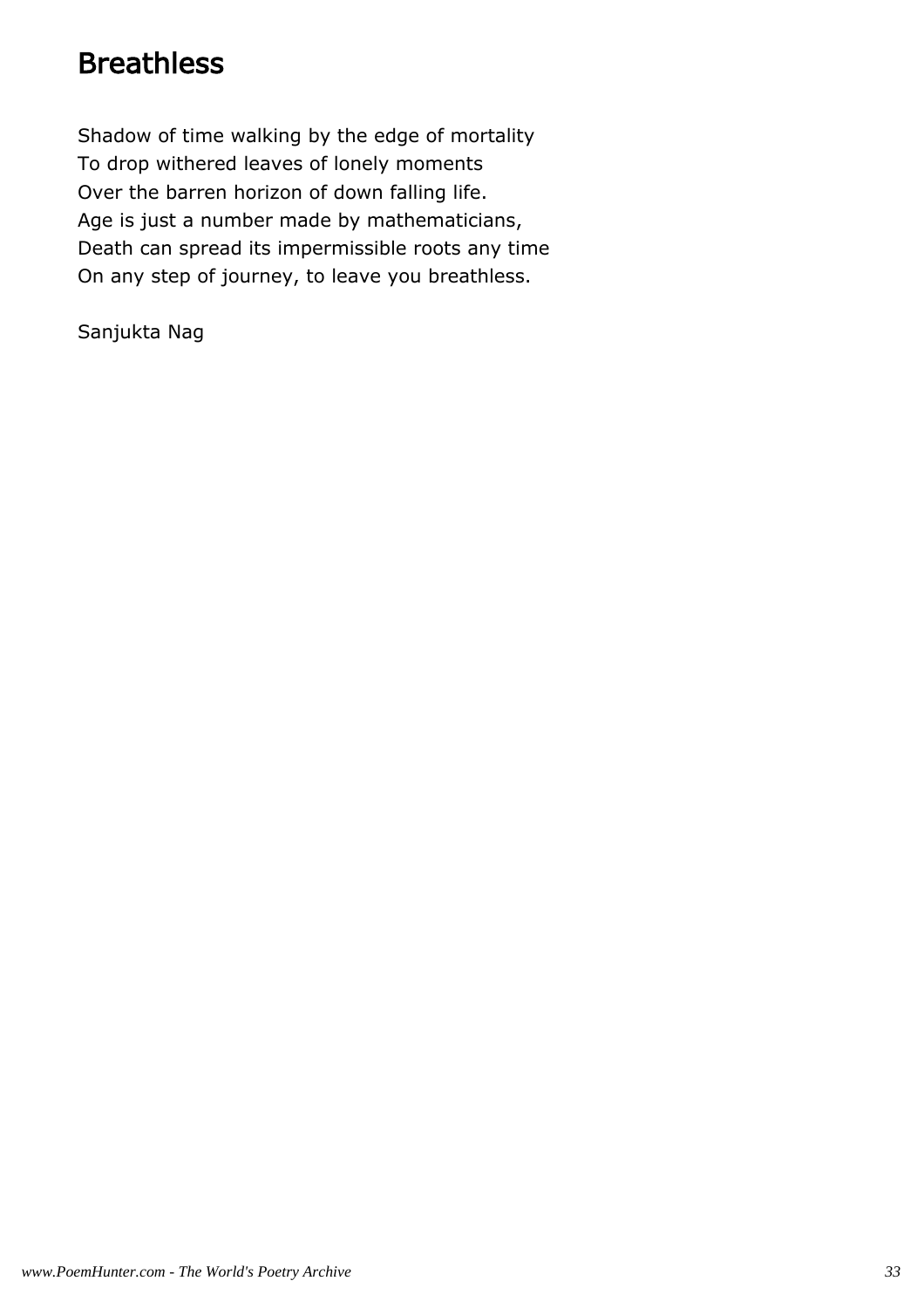## Bridge

I often sit still looking at the bridge, Boats painted in the colour of purple stooped sky May be sailing towards your wildest dreams From my sweaty nightmares. It has been one and a half years - We chose to move in different ways. Though with every dawn break Overflowed by our extinct emotional caress, I sense of moving backward to your adulterous arms. Yes, it is long one and a half years Since I haven't seen your face, But I can surely assume even now, False promises and lies still reside in your eyes. And a crumpled heart of mine Laying somewhere alone in a dark store room of yours. You used to say, "Life is like a river." If it is true, then I am certain by now, There is an unbreakable one sided bridge of thoughts That never stops connecting me with you.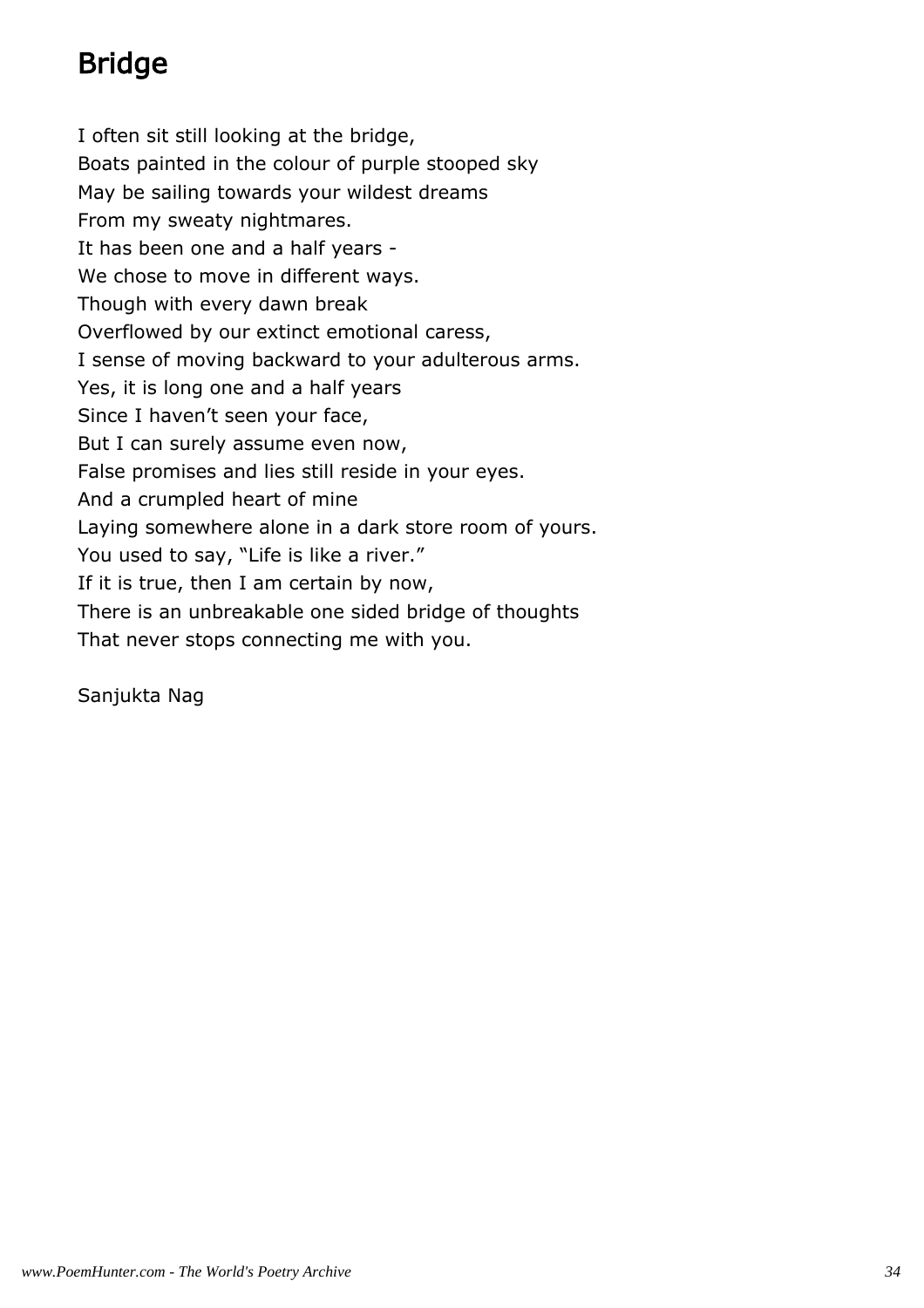#### Broken Sky

When you parted our sky in two halves It bled white, spreading The smoky scent of drifted light. Stars cried tears of Lily petals Those pricked my skin Like hails on a wintry morning. With my blind heart deprived of love I had nothing to observe, Only eyes inhaled your promises Which fell from the cracked sky, For being wet by The darkest clouds of desolation.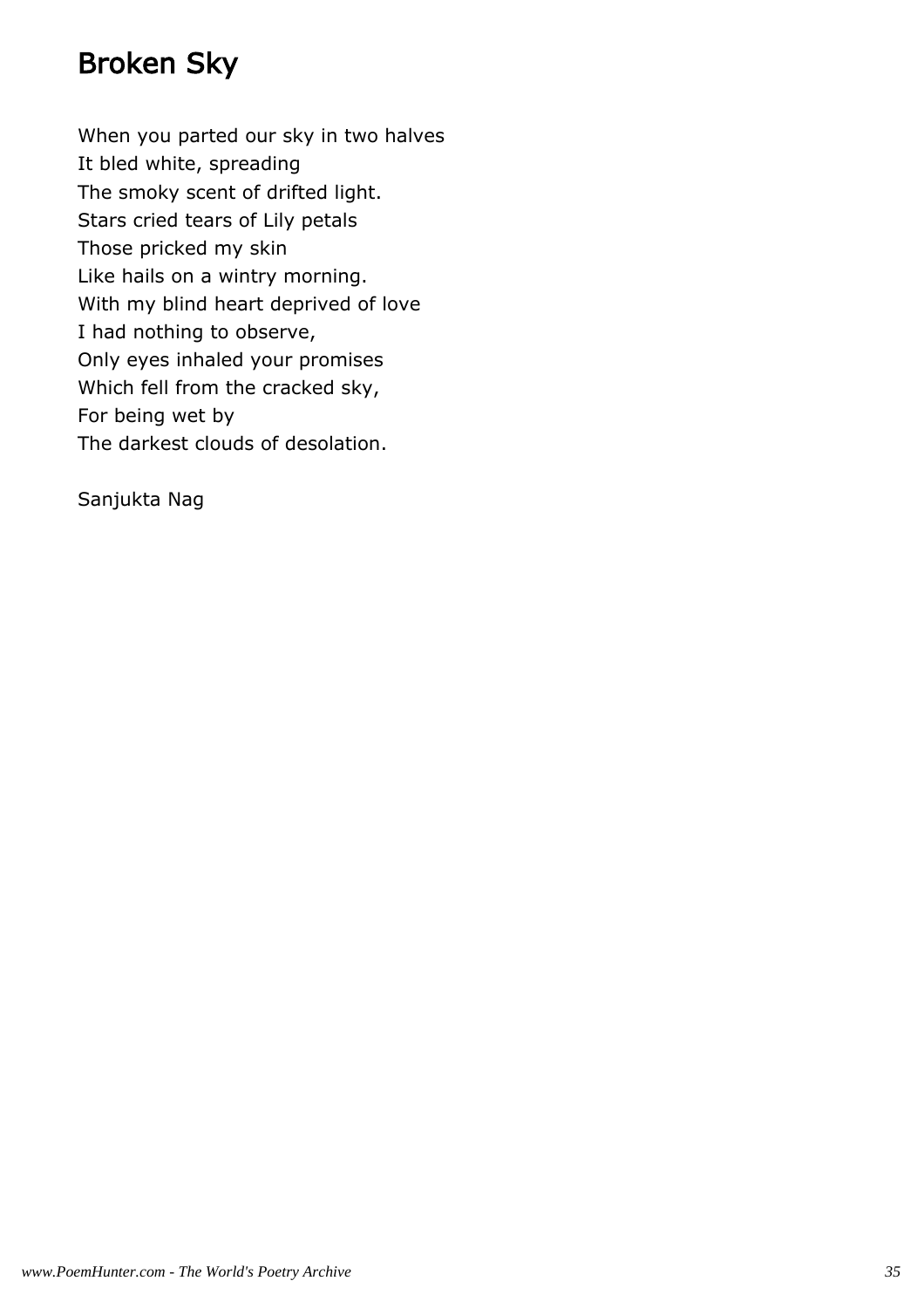# But You

I'd prefer death than breathing without you It's not the sun that makes my sky blue, but you.

I'd prefer to wake up than not dreaming of you It's not the moon that makes my nights true, but you.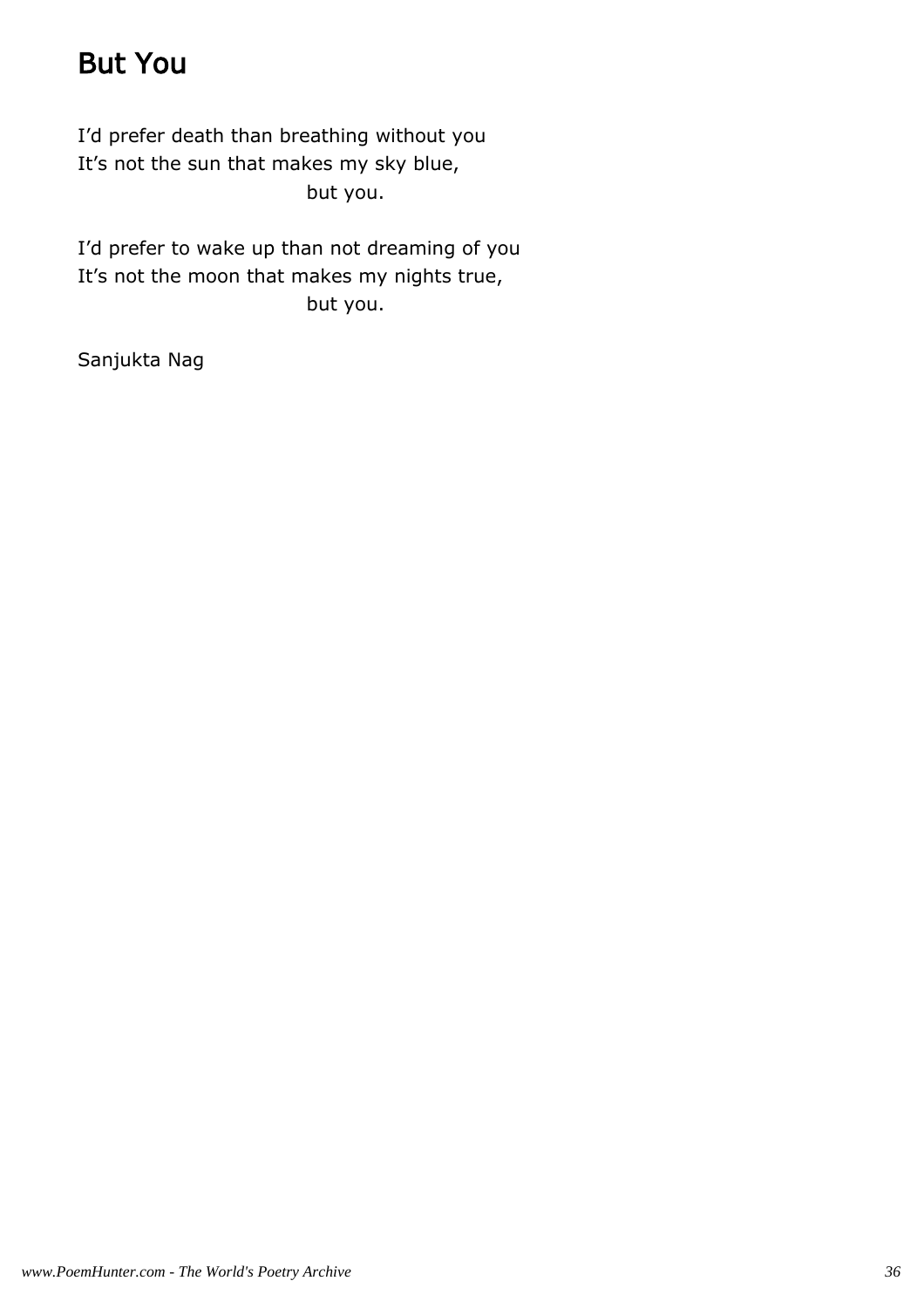# By Your Touch

I'm not a composer of poems, Only I gather them with amazement Like a treasurer collects gold. 'Cause you have the heavenly hands Of legendary King Midas. Whatever you touch my love, Reflects the golden rave of poetry.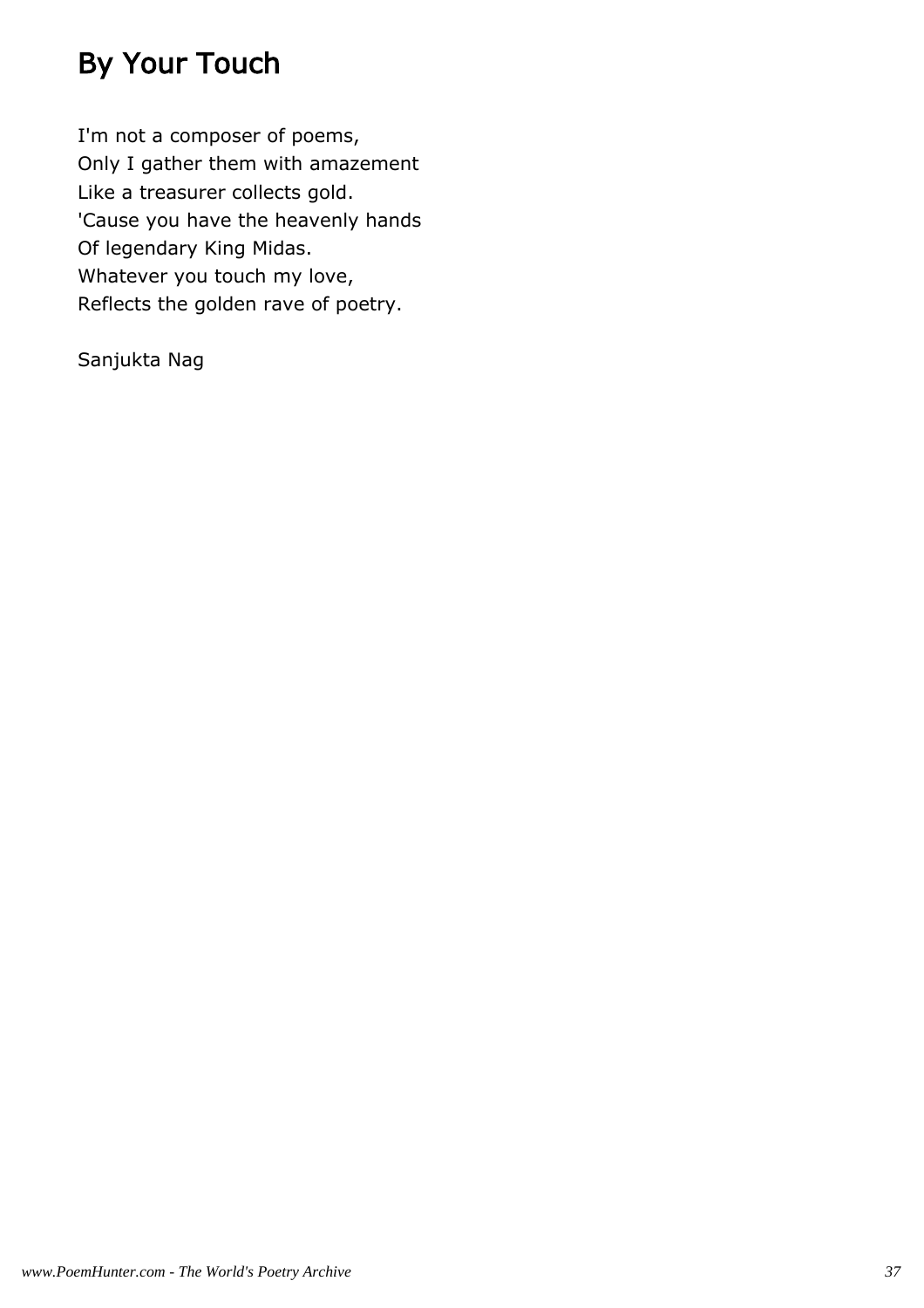# **Choices**

Eyes that fear the imminent truth, Hide their faces under the transparent blanket of life While ears count slow sloping steps of death.

Eyes that seek the forbidden truth, Struggle hard to conquer the elevated summit of life Before death asks them to exhale last breath.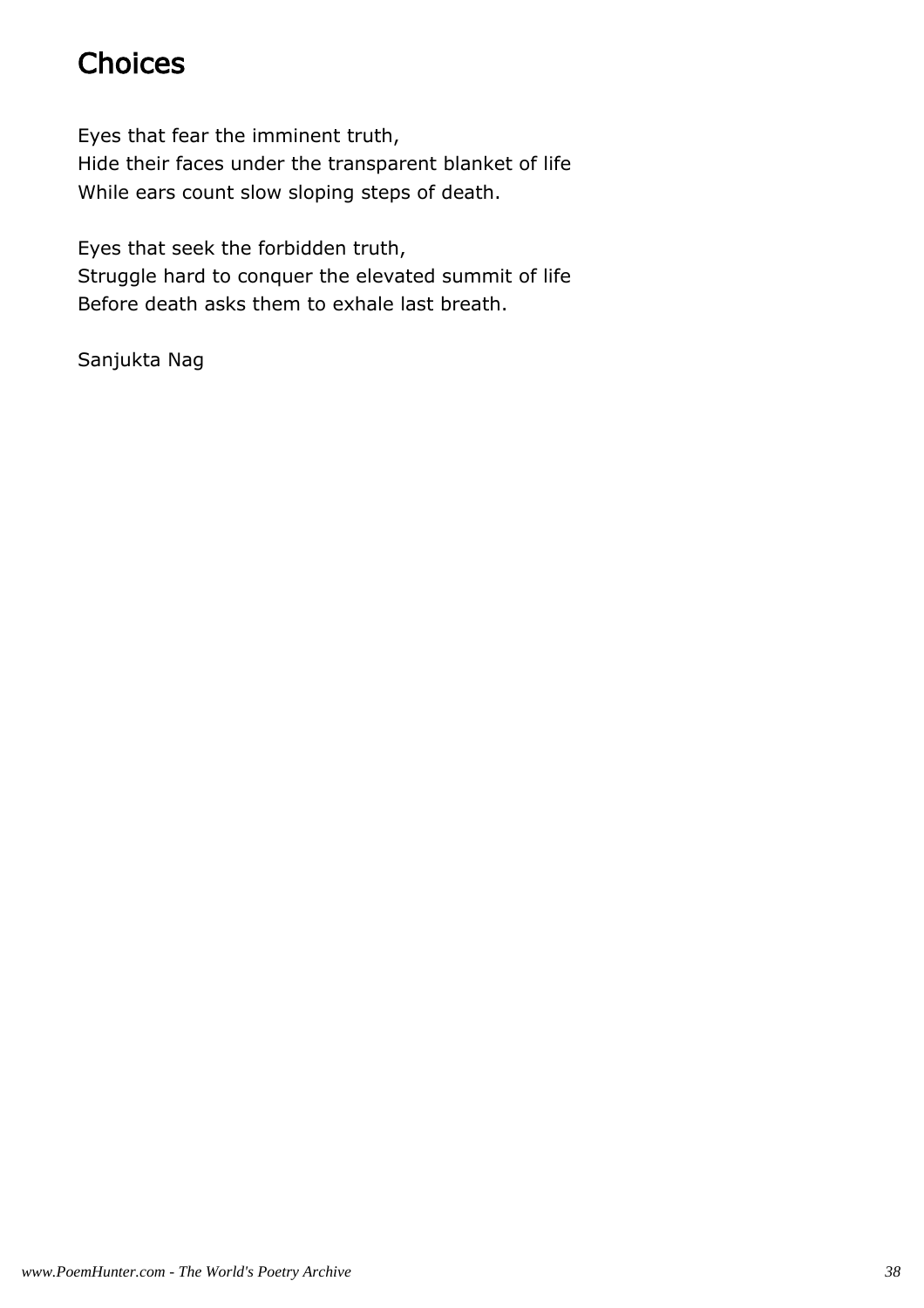# Colours Of Distance

You are running faster With your ears shut by deaf happiness. Body penetrates The translucent landscape of air, Leaving red moisture of love poems behind. I'm screaming your name In a voice higher than white skyscrapers, But your silhouette is getting smaller Against the orange backdrop of a setting sun. Now, I can reach your little image Through the curved distance Between my index finger and thumb. Though at some point, It will also dissolve over the horizon. Then I'll put my eyes on a kaleidoscope To envision your vividness through imagination.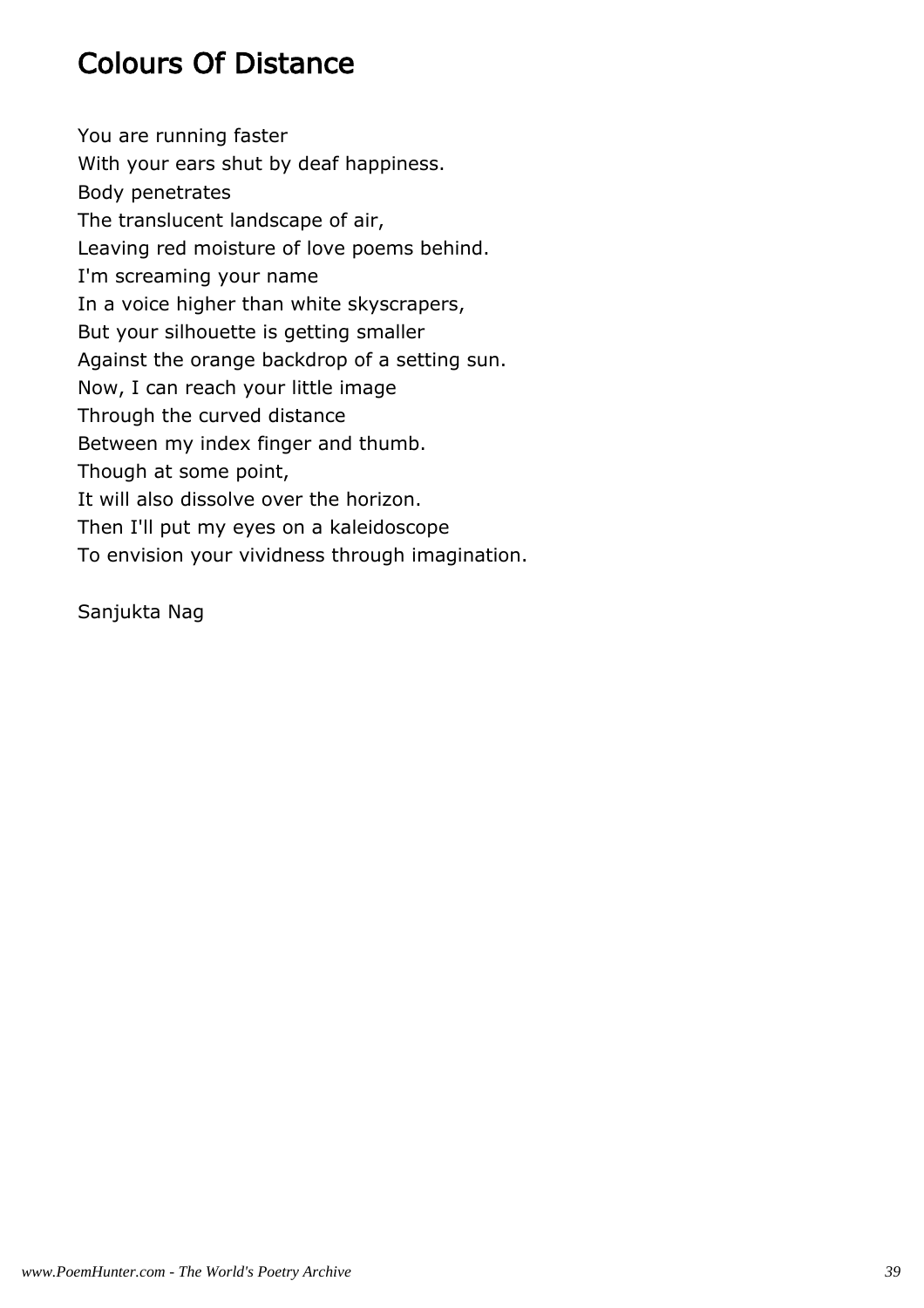# Colours Of Life

The freedom in your white laughter Paints my palette With the sweet blue of happiness, While the tender branches Of your affection Make me see crimson everywhere. And now I can identify that, The absolute truth of life Is hiding in these two colours of contrast. As the redness of blood Always reaches for the door of heart, By swimming through The quiet tunnels of navy blue veins.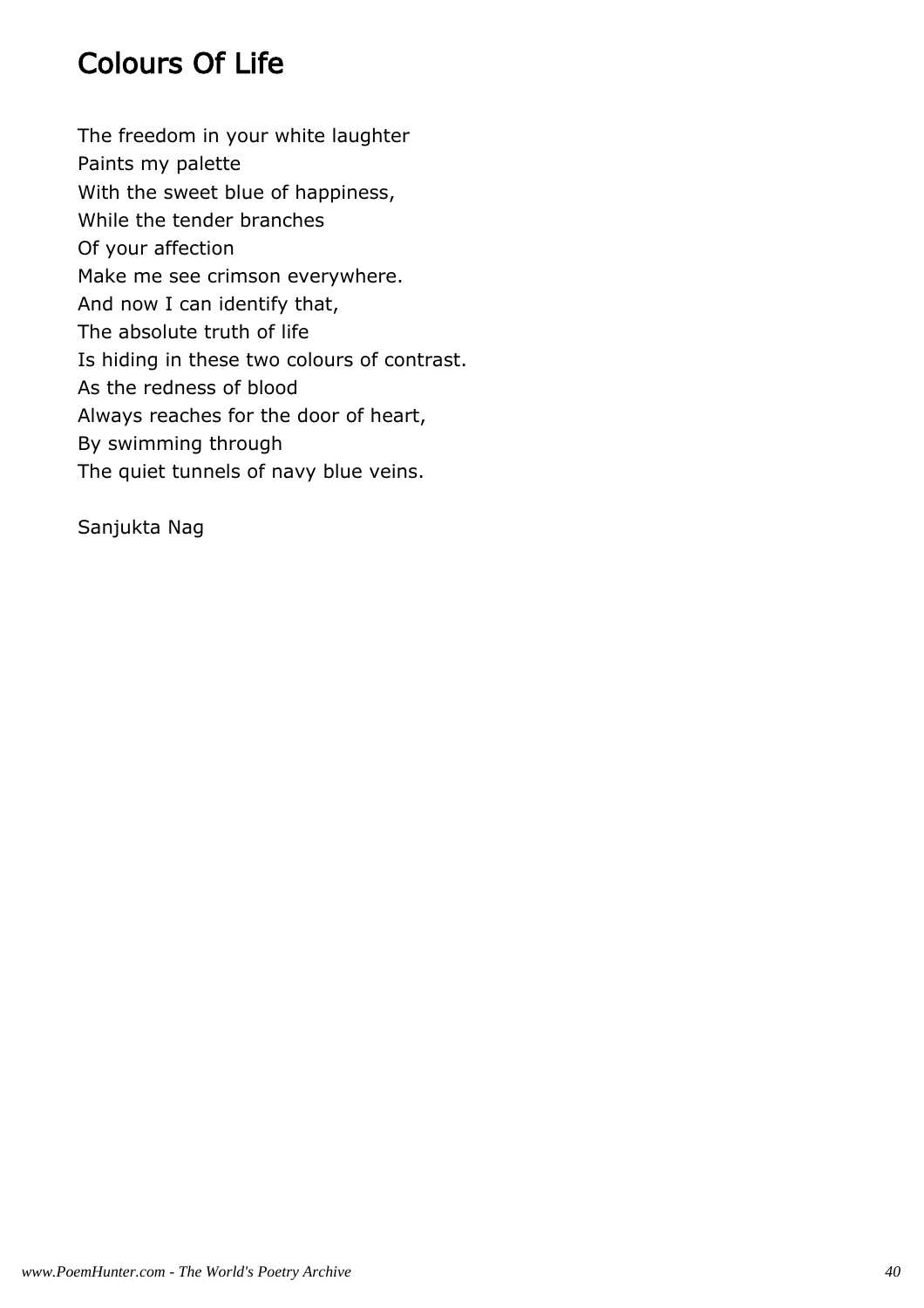### Communication Gap

Your heart speaks in a dead language, My eyes try to understand it With an opaque magnifying glass. As if we're falling from a bottomless hill Only death knows how to stop. Our home trembles like a volcano When unknown letters spill out like lava. Under rain of ashes we sleep shutting ears While limbs silently burn in synthesis, Clinging to our familiar communication gap.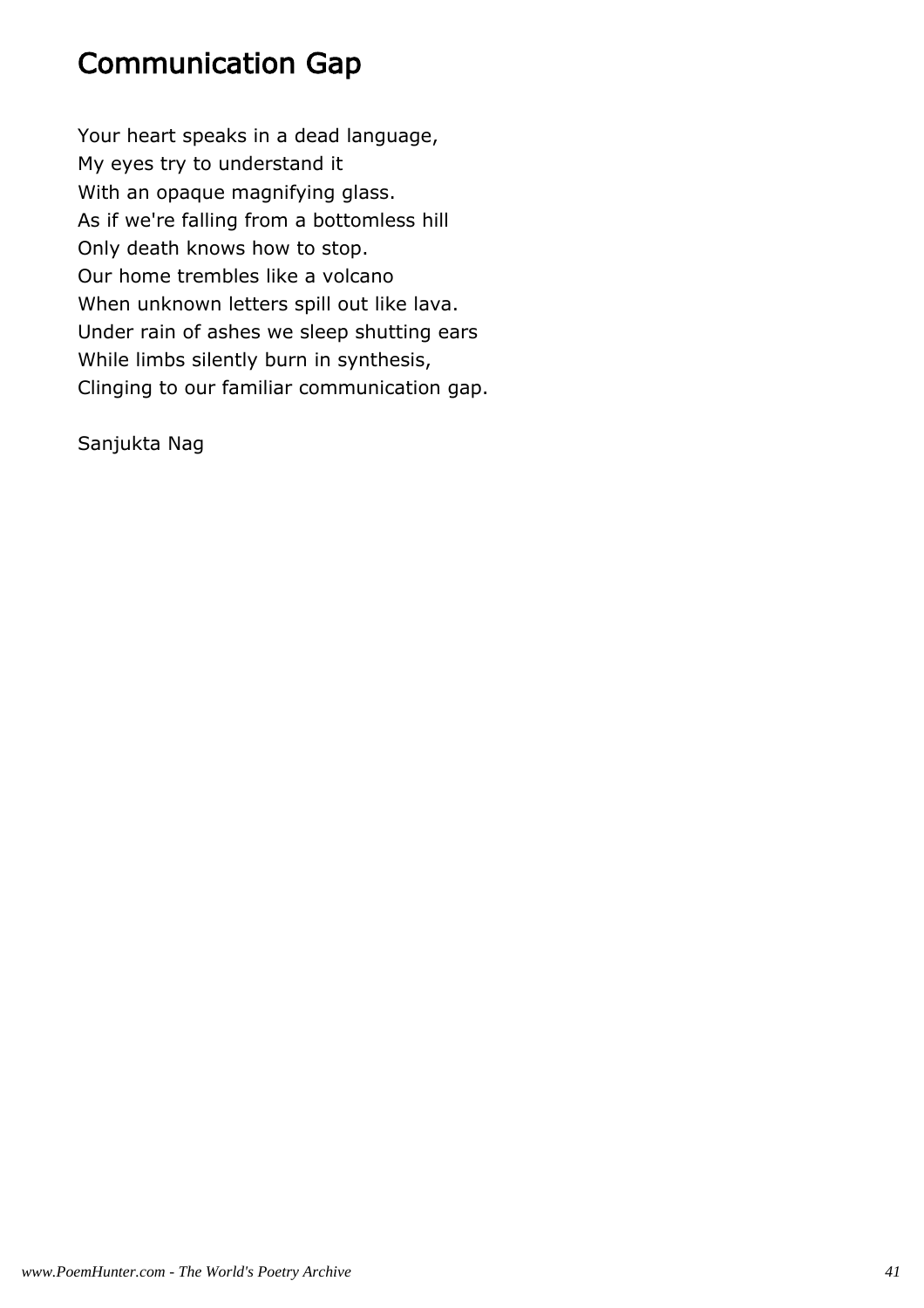# Constellation Of Dreams

Pillow is pampering the softness Of your left cheek, While the right one is revealed Towards the cold of night. A smile, so pink like a lustful rose Is rolling down from creases of your lips. But the wonder lies inside Your honey eyes of fascination, Where bright blue constellation of dreams Is built like a castle of light, That shimmers only With the blushful touch of love.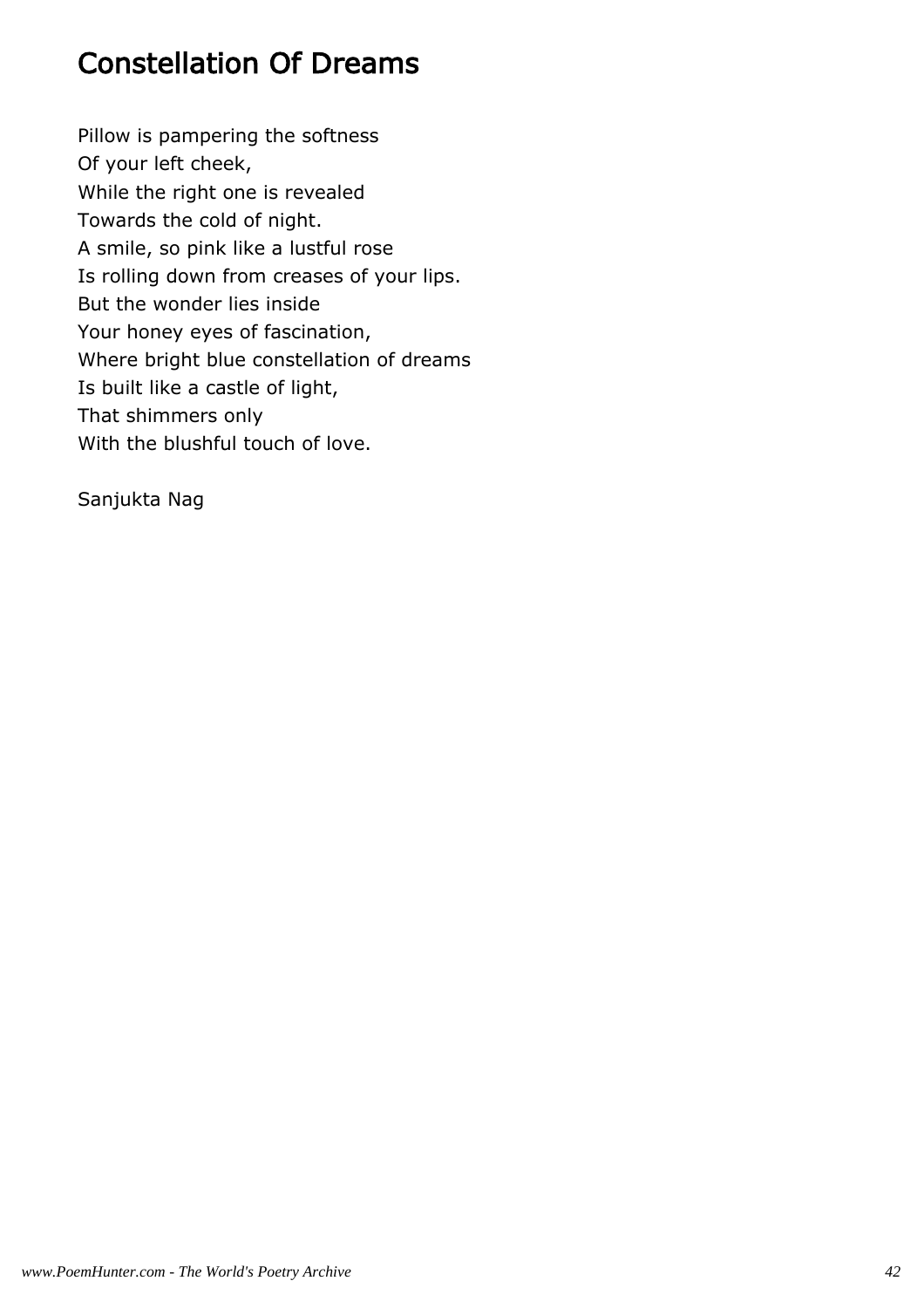# **Contrast**

The innocence of your smile Is quite strong for defeating any Heavenly shadow, Embarrasses the whiteness of Moon all night long.

But when you clench a fist, The light between your fingers Crumbles like withered leaf of winter, And darkness of experience Takes birth inside.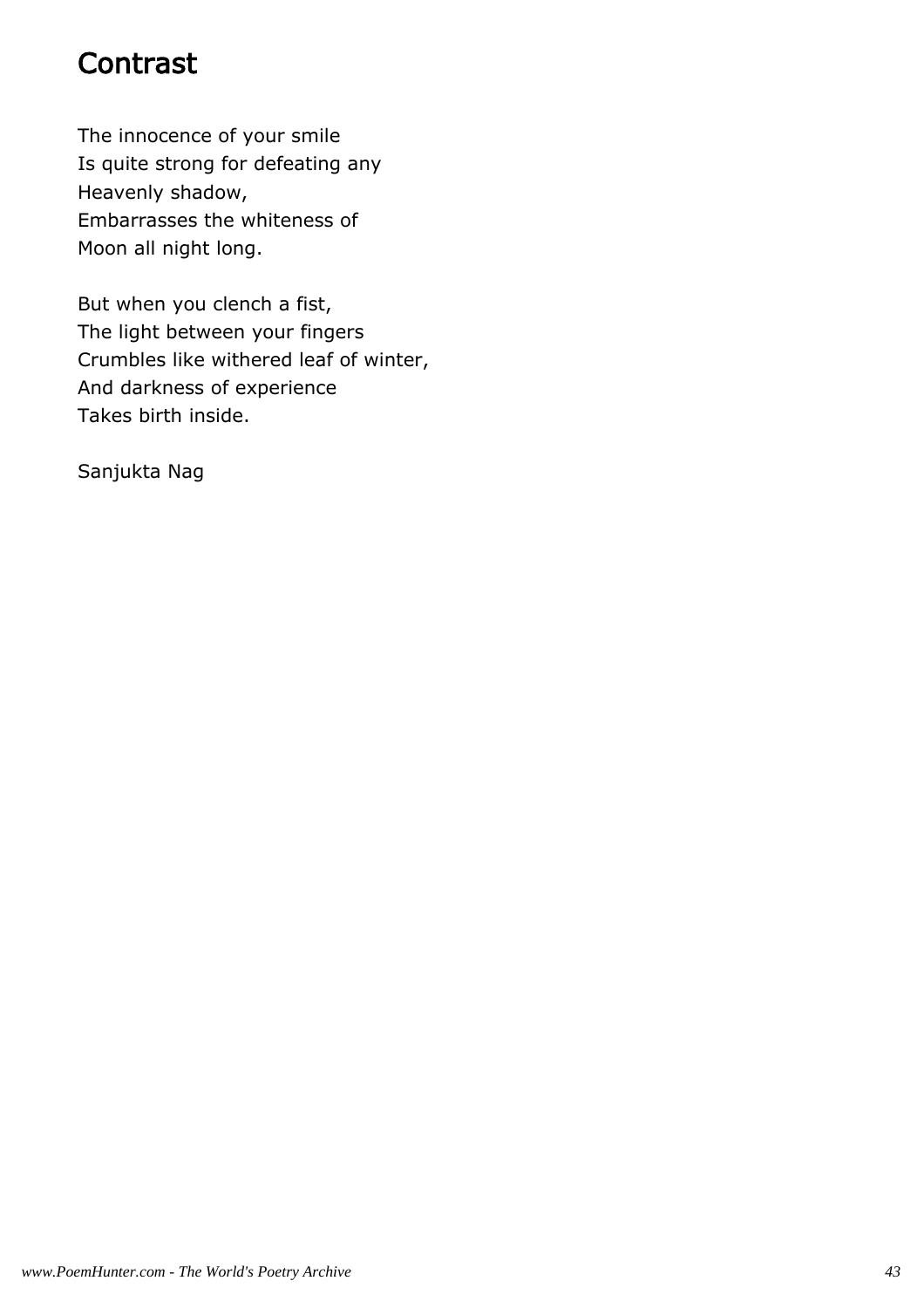# Cracks Of Love

The darkest wind of winter Combs the leafy bodies of pine trees. Their green edges of sharpness, Shiver like the tattered page Of a lost love poem, That once slipped from a lover's rusty lips. Chill is blooming silently like a thief, While the temple of heart Is burning with an unceasing fire For worshiping a Demigod named love, Who was defeated miserably In an egoistic battle between two minds. Now living the powerless life Of a flawed human being.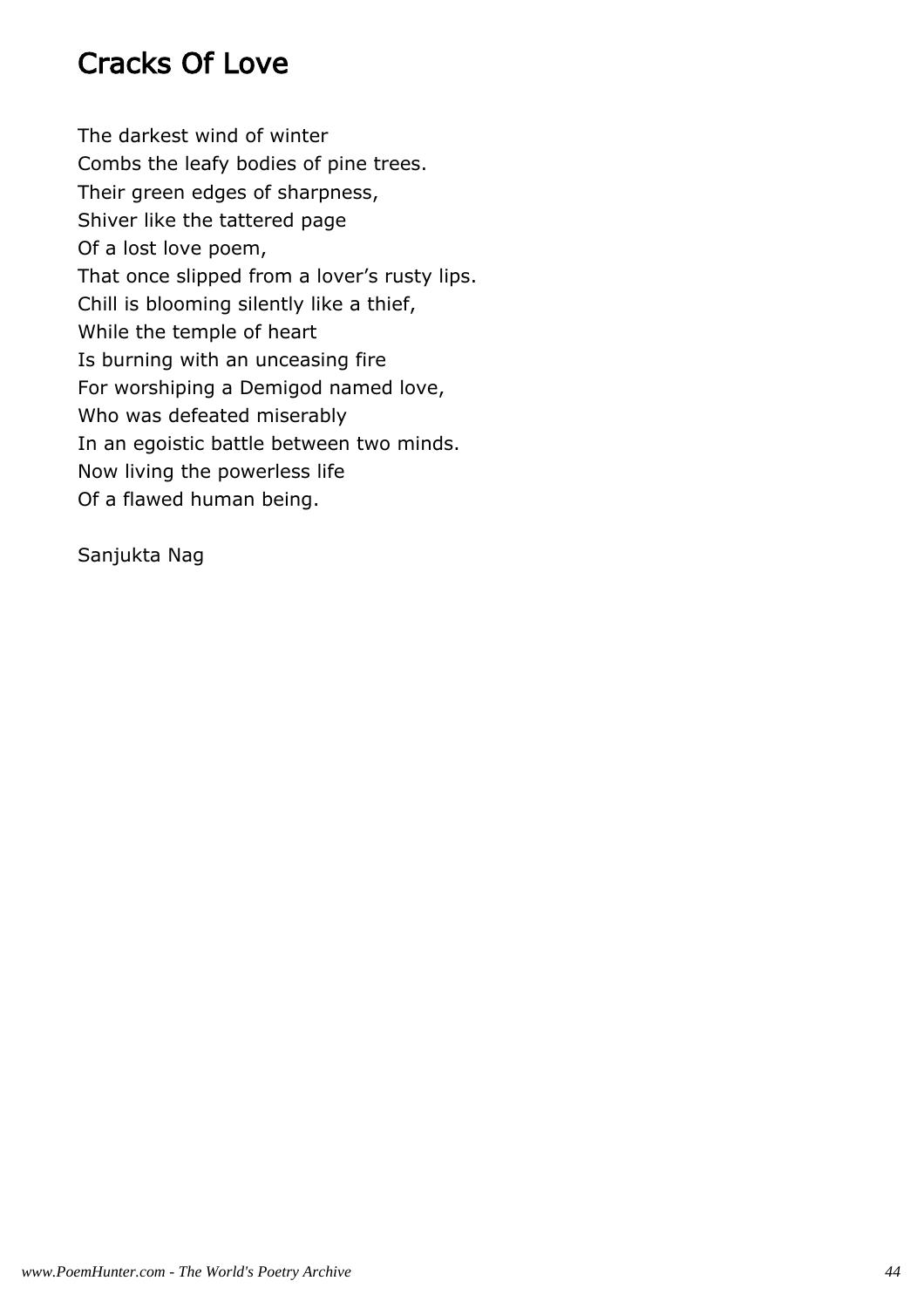# Crippled Heart

Standing on the shore of life When I pick up the pebbles of memory My eyes become hazy Remembering our unfinished story. A gust of breeze comforts my body But my soul doesn't feel the same The walls of my heart never stop Echoing your painful name. The sun sinks into the ocean Abandoning the love of sky Beneath that purple light I recall the day you said goodbye. I wish you all the joy and glory Like a sky full of stars I won't mind spending my life With your love's bluish scars.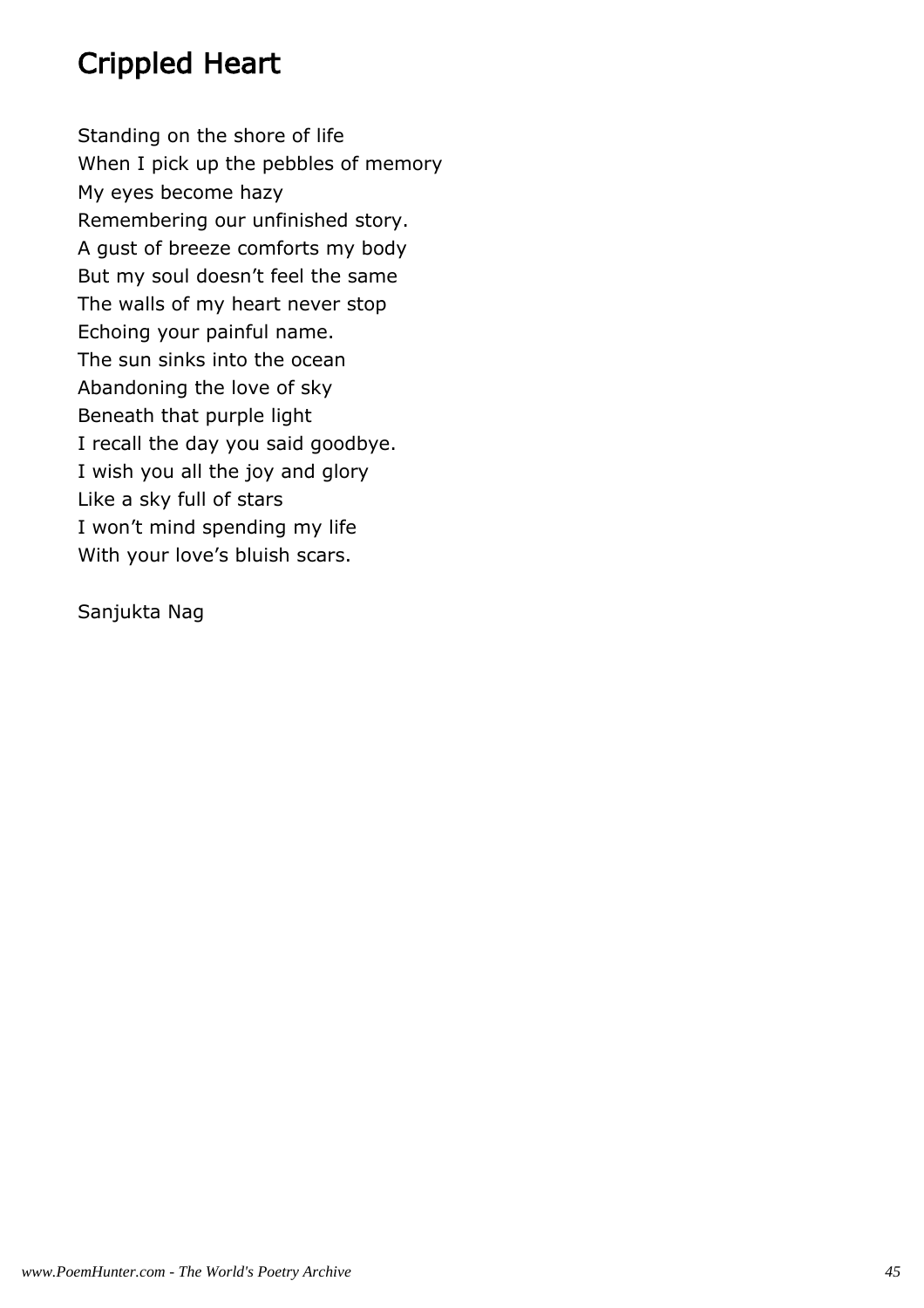### Dawn

Silence of last night Laying on the pillow Waiting to be touched By the liquid sun.

Sleep draped eyes Opening adorably To steal a morning kiss From the loved one.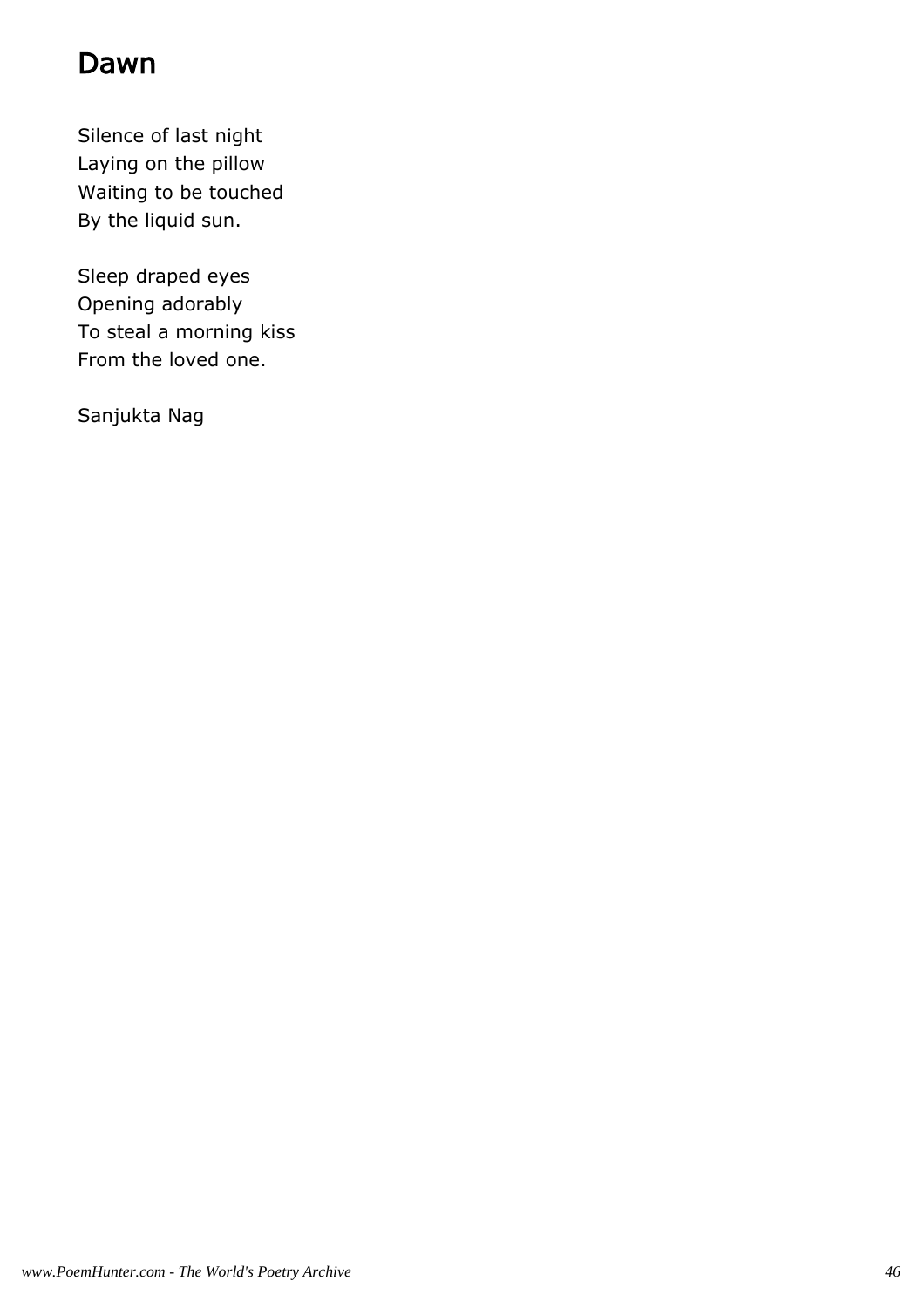### Dear God

You taught the dawn to break the cloud You taught the birds to sing aloud So, there cannot be any doubt That night has gone to bed.

The sun starts to scatter its rays The wind starts to find its ways In hills forests deserts and bays To obey what You said.

The morning is serene and sound You made everything profound I'll always follow You around Bowing my heart and head.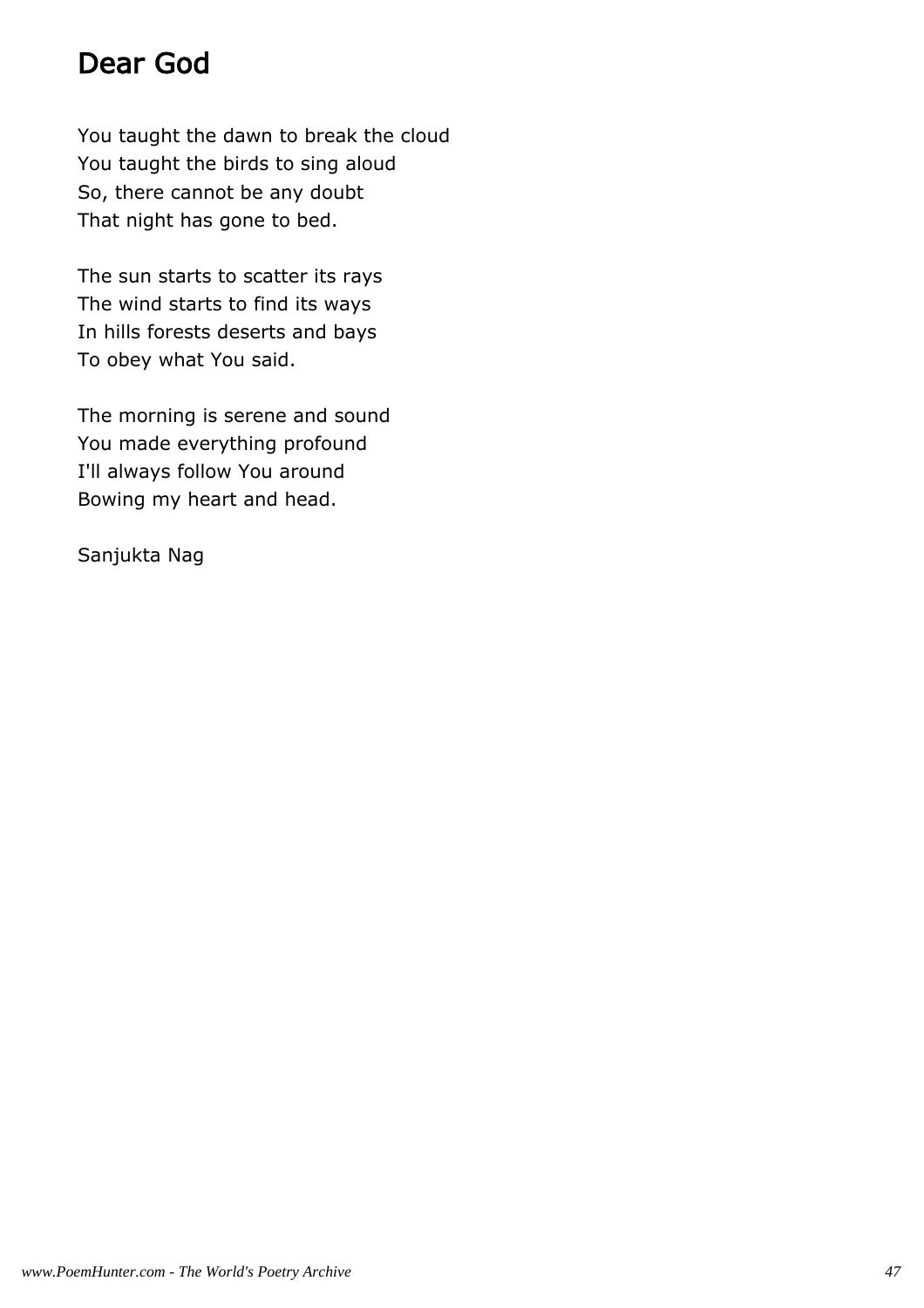### **Difference**

I asked Him very politely, 'If goodness is only preferred by You, Then why have You put the right path beside the wrong? '

He smiled and said mildly, 'To expose the truth infront of you, That a night owl could never sing a morning song.'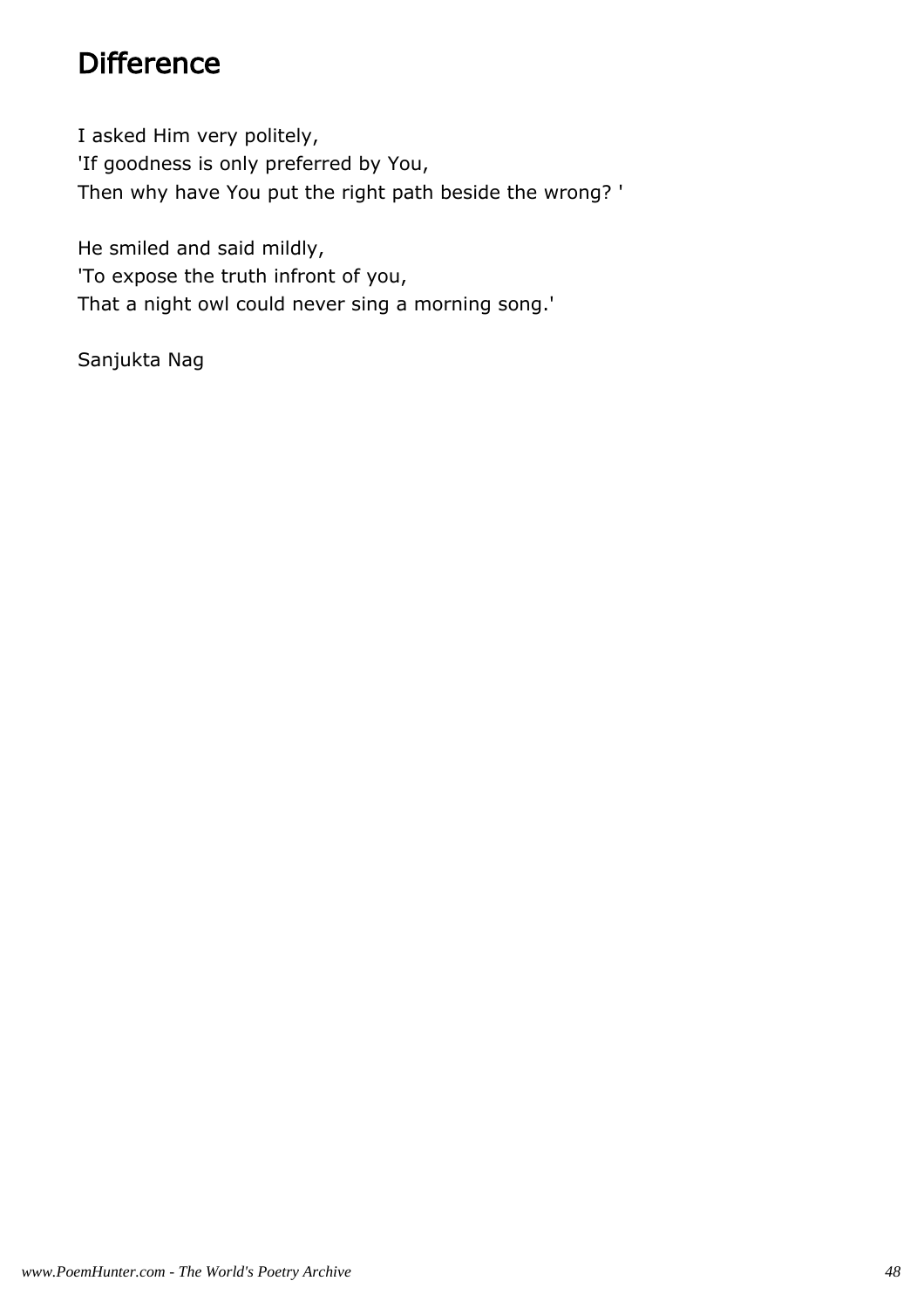# Divine Dream

Your spirited silhouette on my bedside wall Bringing down the cloud-nine under my body. Life is a river, flowing through the chest of sky And we're crossing the bridge of white doves, Realizing the immortality of unfathomable love. While hearts hope to drink the potion of divinity That will invite the innocent Eden upon earth.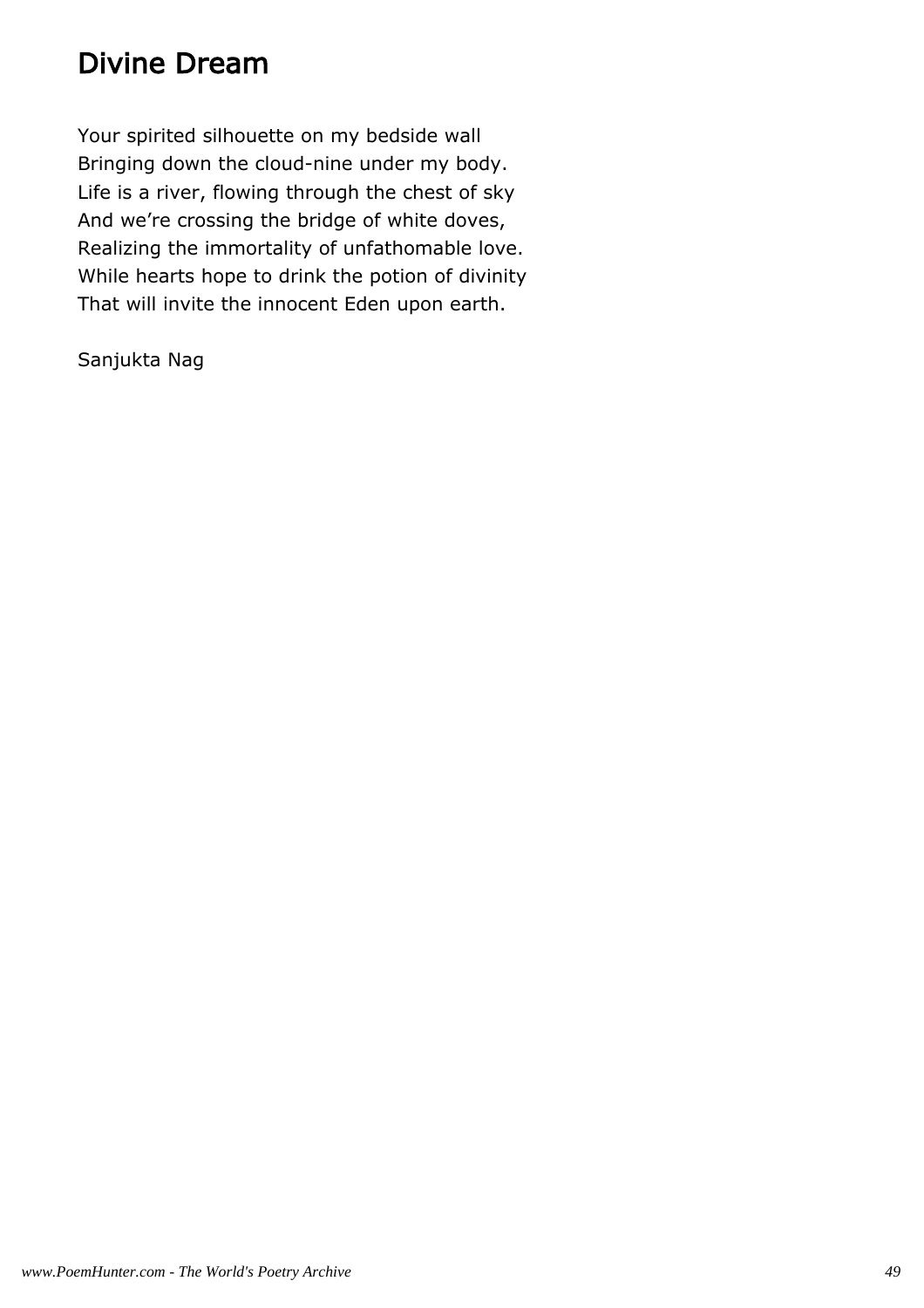# Don'T Let Me Die

Put your hand on my hand o dear Your heart is all I want to bear Let's look at the constellation there Glistening in the sky.

Moon is hiding behind the cloud I can sense your heart aloud Leaving all the rational crowd Together we will fly.

Night is flowing like a slow river Touch of your lips making me shiver If life is now or never Then don't let me die.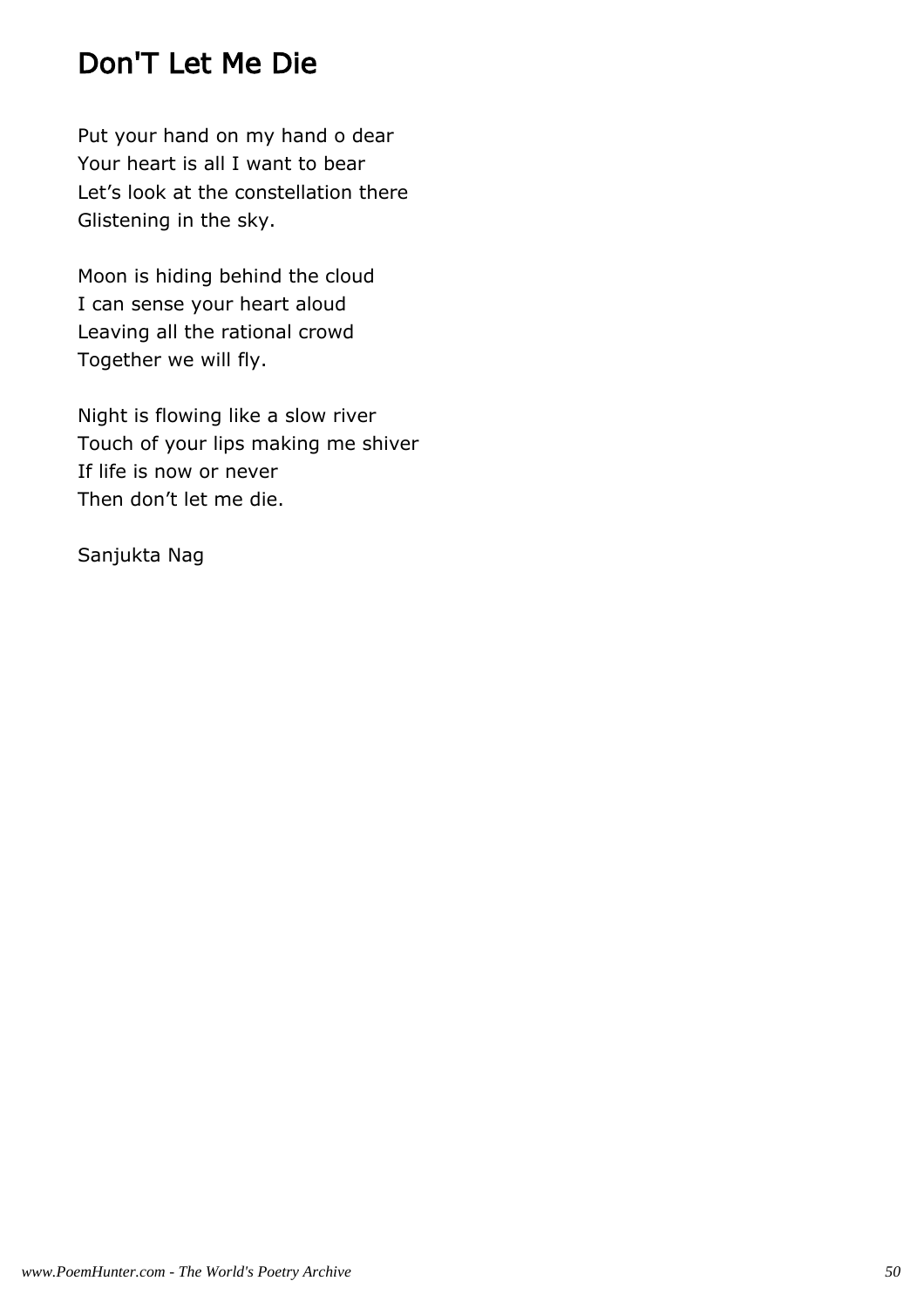# Doomed

Your heart carries dark clouds But never promises to leave smudges of rain, So, I have only emptiness to cling to. Days of yearning stroll too leisurely To deny the difference Between solitude and you. Every time I try hard to lift the curtain, Dreaming the artificiality in your eyes May be now speaks the truth, Catastrophe enshrouds my body With a cloak of frost. I don't know how you are floating still While I am shrinking bit by bit in dimness. I had pawned all of my hopes in your fancy shop And got some metallic assurance in return, They are rusted now. So, come back and tell me If you are worth waiting for, If the dark clouds of your heart have Silver linings around the edges.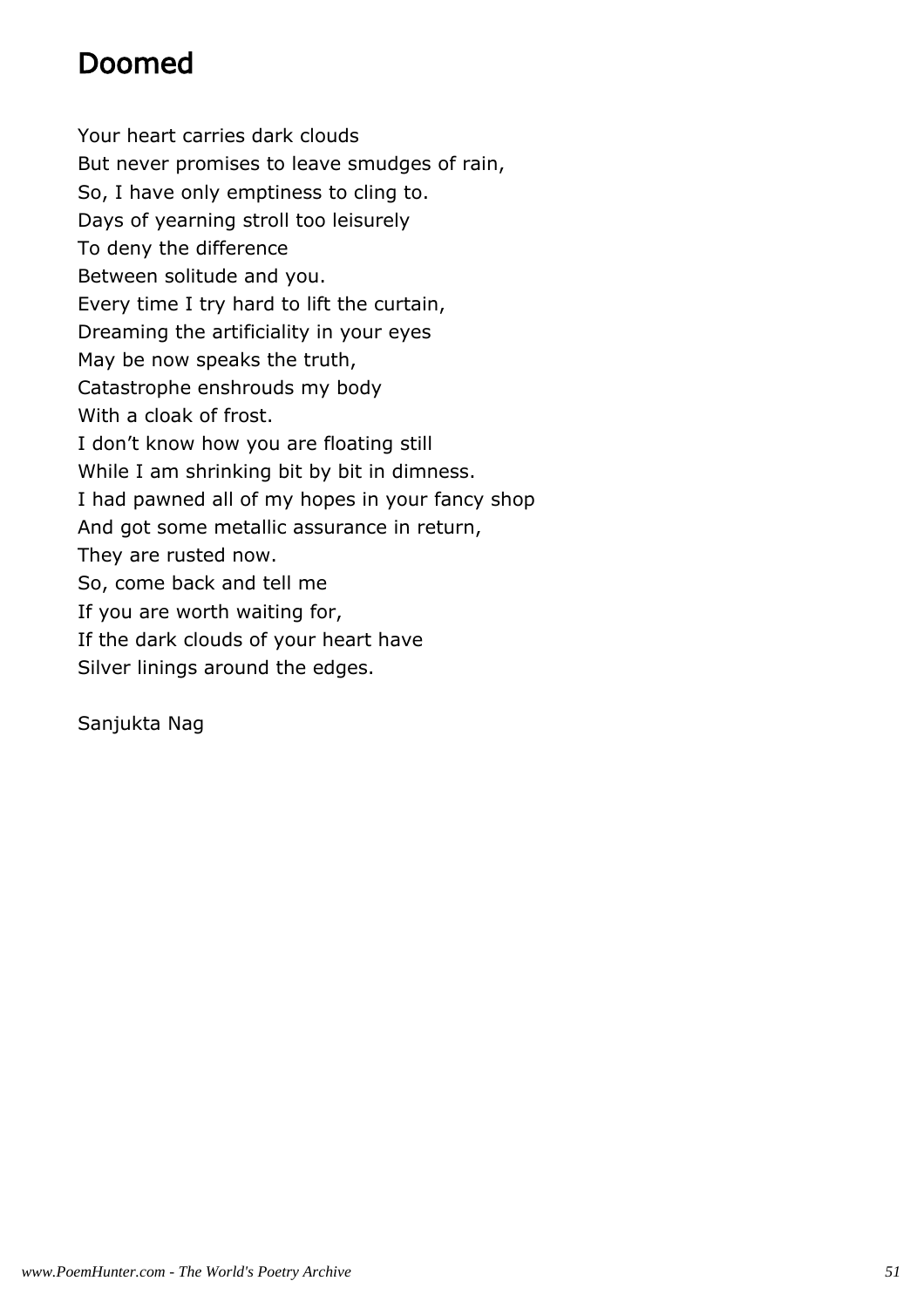### Downcast

Day by day Drop by drop I'm squeezing your memories from my vein, Clearing the clutters you've left in my life Though all my struggles are going in vain. Millions of your pictures all over my heart Singing their saddest song Of how we fell apart While rapidly spilling pain like rain, And I am here Soaked with despair Shivering with a false air To see you on my door step again.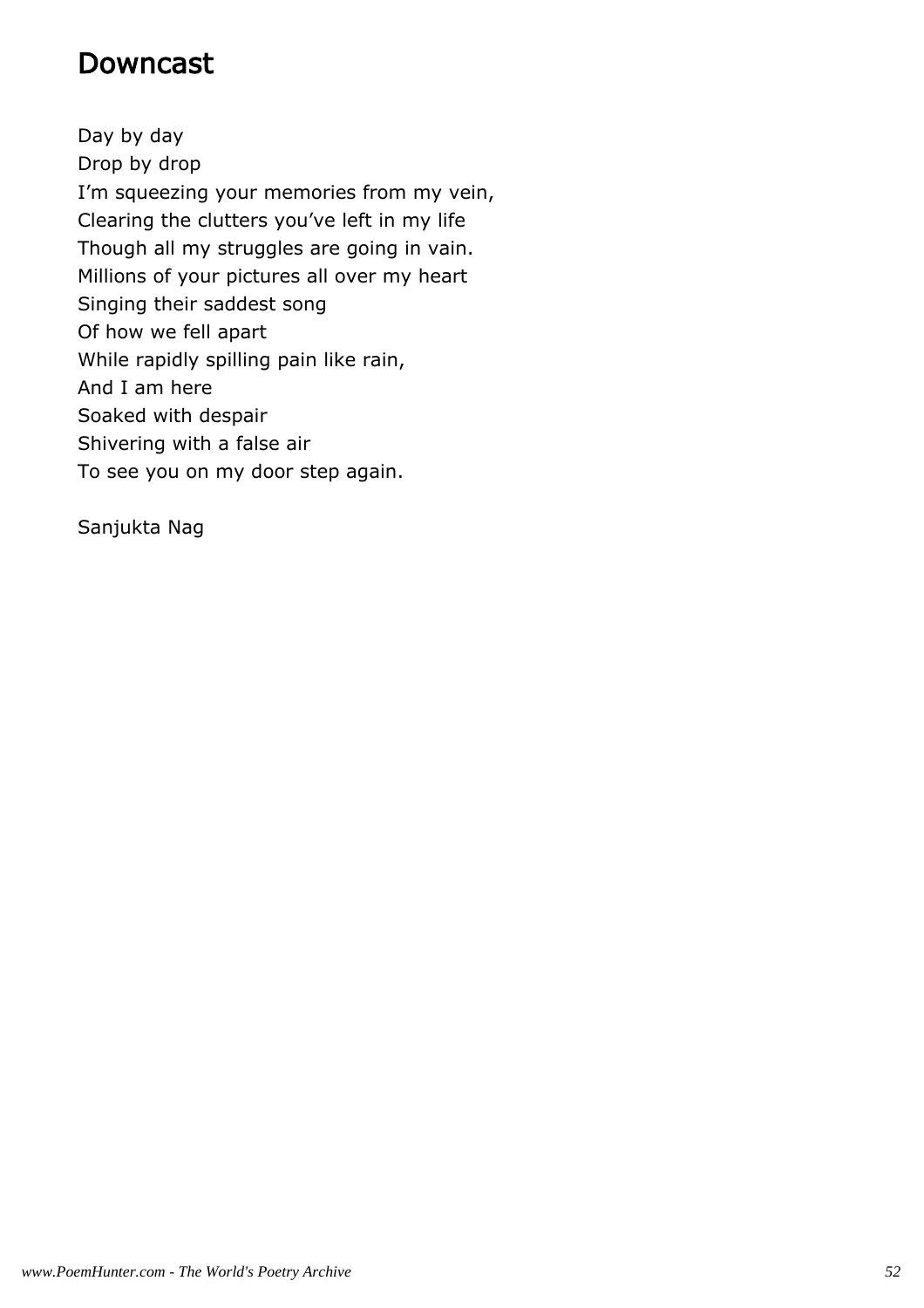### Dreamcatcher

When the tender dawn breaks On our bridge of silent emotions, Your sunny eyes stretch out my Dream of last night to such an Extent, that my bedazzled mind Wonders either it was ever surreal, Or you are the real dream of life I've always dreamt of living with!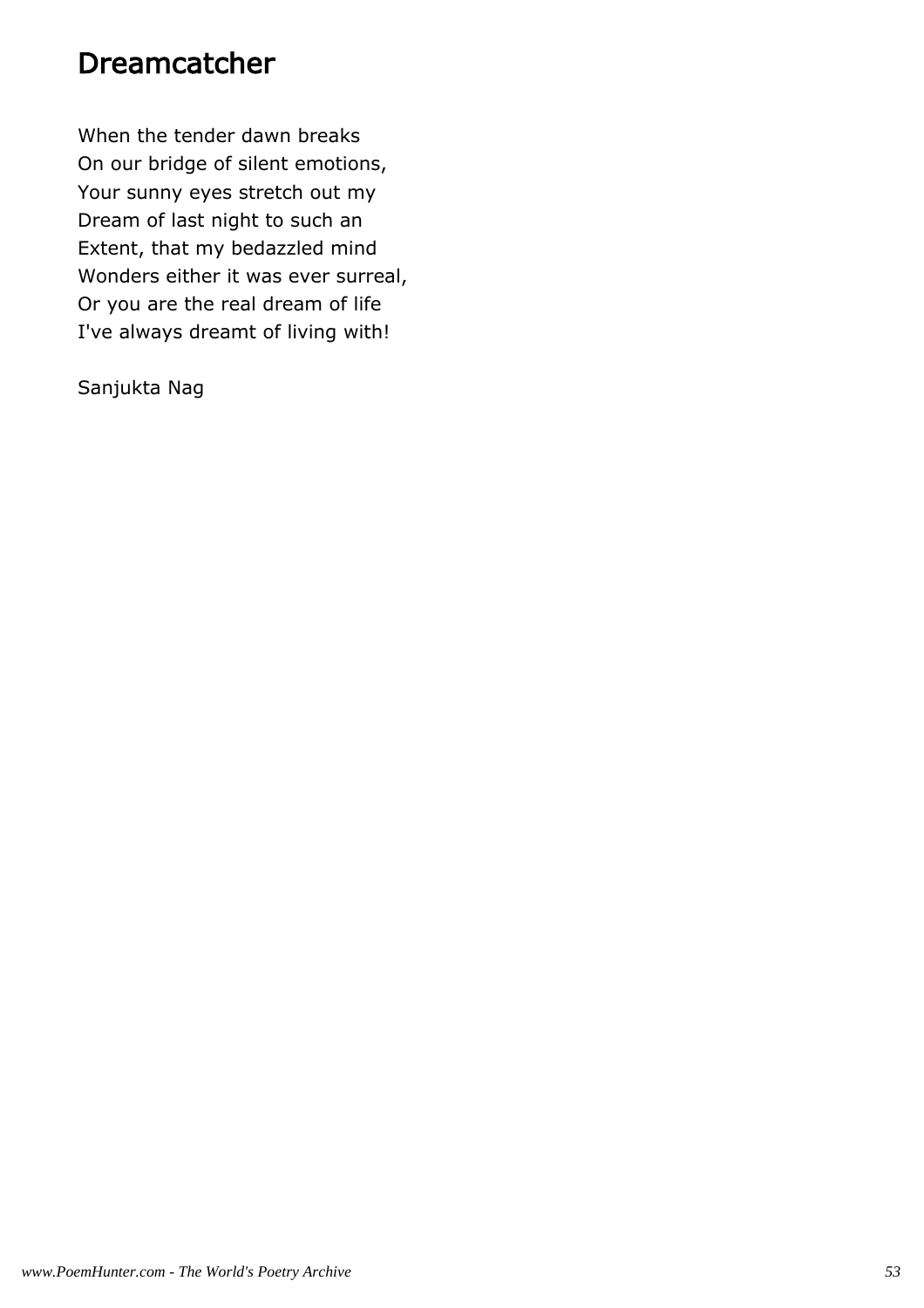### Edenic Touch

Desired darkness of the Edenic earth Was stirred up by heavy sound and flash, As thunder spread white serpents on sky Guiding him to steal a momentary glimpse. His eyes witnessed her tender cheeks, Spilling crimson, her fair chest heaving Beneath his amorous shaking fingertips.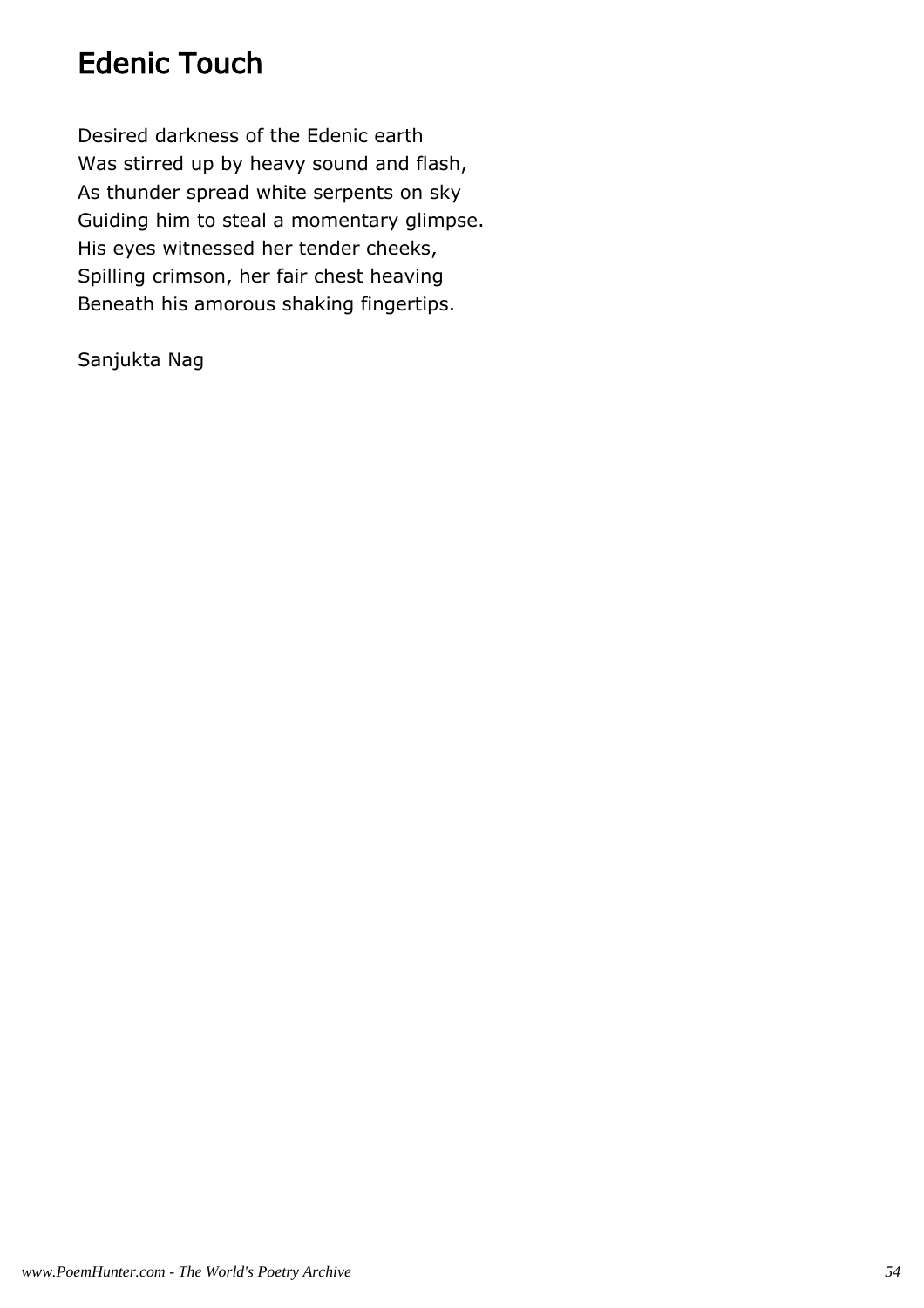# Either Or

#### Either

Those fancy petals of Titanic white lilies are Glowing more fairer In the soft dream of Stretched out moonlight!

Or

The touch of your love Is making my head spin To envision everything Big and bright at these Darkest hours of midnight!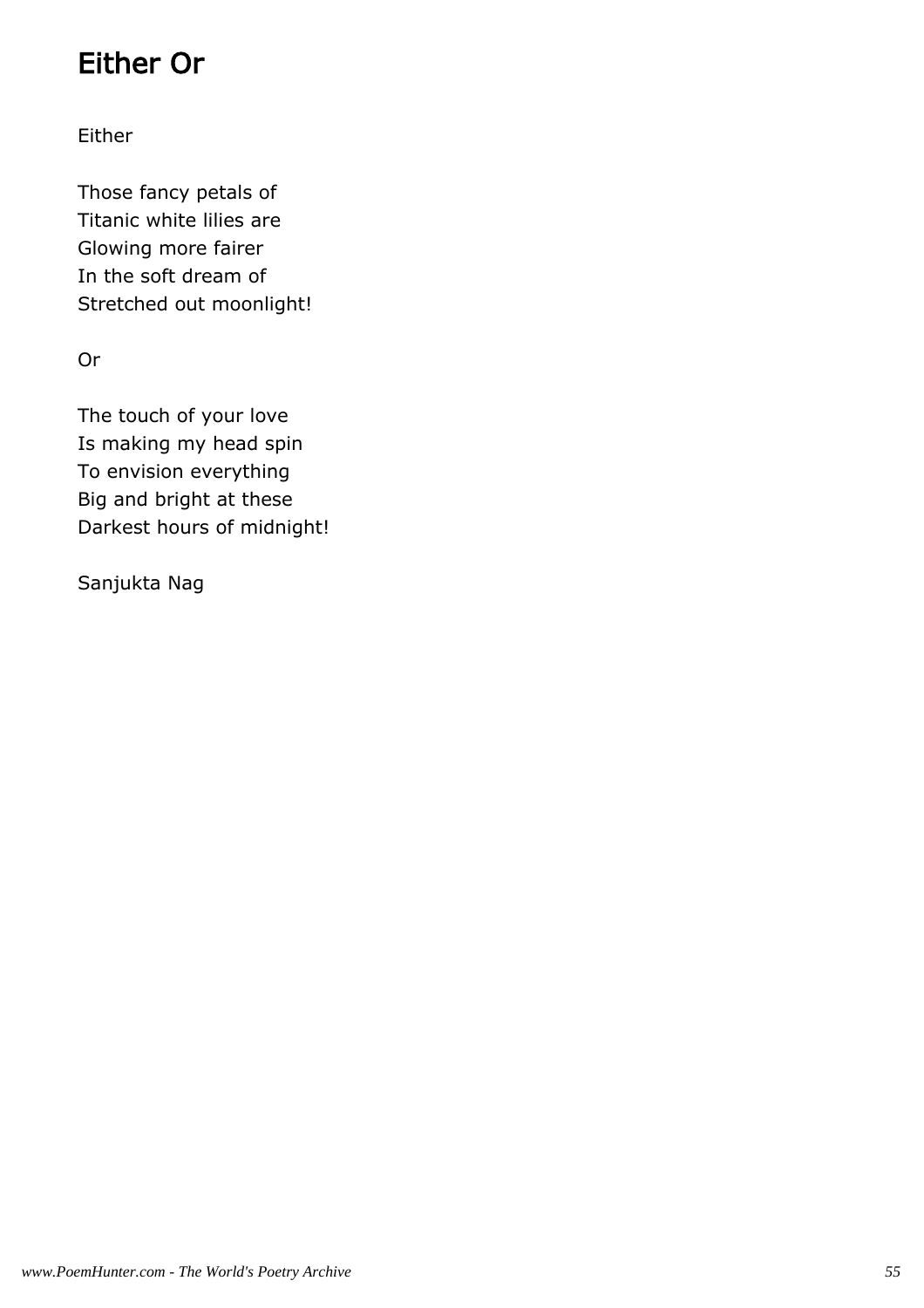# Emotion

Yellow song of dried soul Bathing in fine drizzles of summer

Wiped out ink smudges Made those papers of heart softer

Trembling of eyelashes Puts the emotions in a secret cover

Life sometimes dangles In the unconscious arms of a lover

Moonlight hurts at night When none is there to hug tighter

Love is not loved deeply Until you cry one thousand rivers.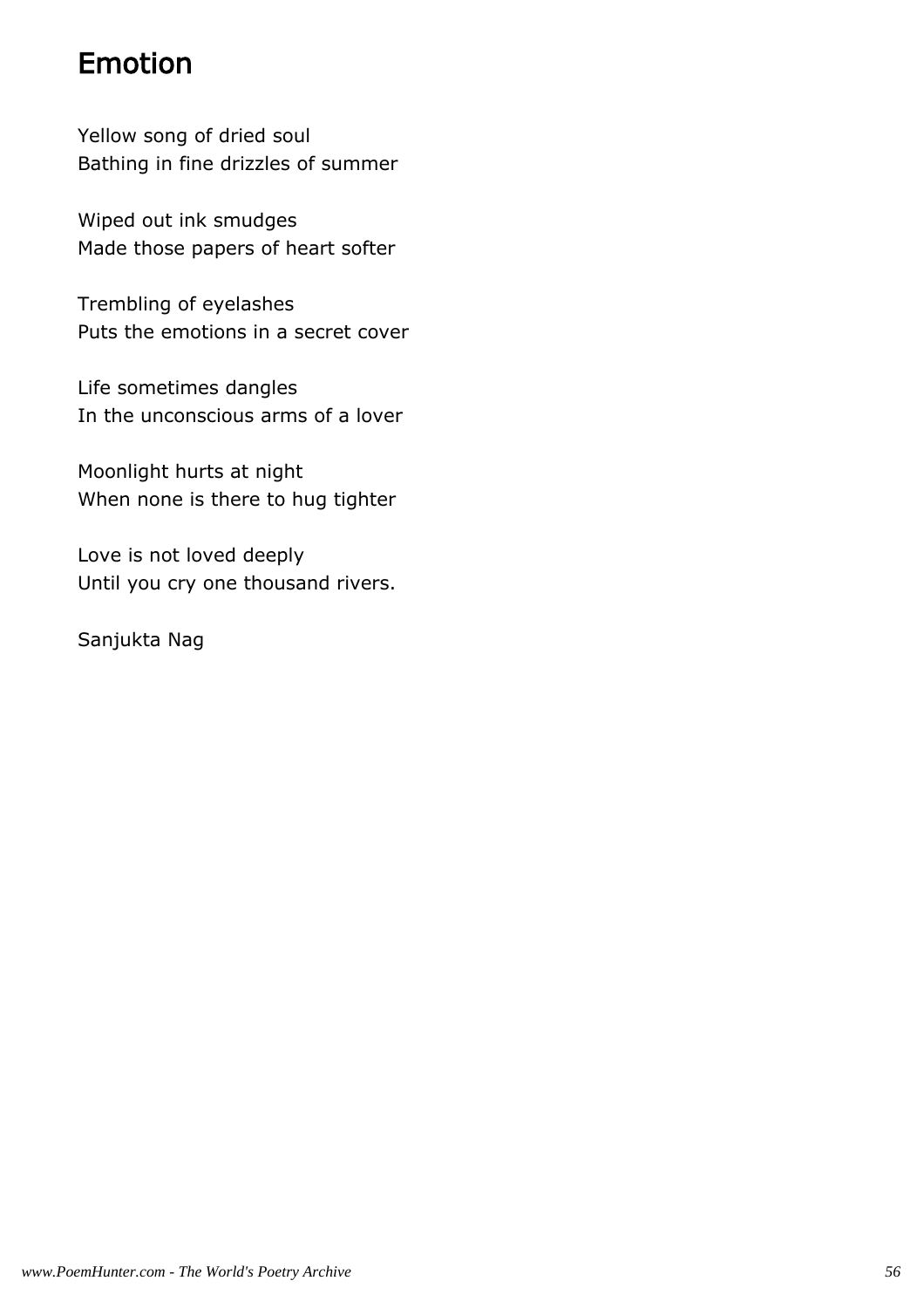### Empty Dreams

Days are passing by So are we, Apart from each other Like the sky and the river Flowing separately ripping the heart of eternity Yet so together in affinity Sleeping with empty dreams.

If I were a waterfall I would have fallen in love With your heart of stone And you would break me from drop to droplets Or I would have made you unstone.

If I were a rainbow You must have written on me Seven colours of poetry, Though life doesn't seem to rhyme But I would have listened to you all night long If you were a wind chime.

Since life isn't a role playing game You and me running parallel Carrying different aims. There's no possibility to embrace each other As life is not what it seems, At the end of each day We are still sleeping with empty dreams.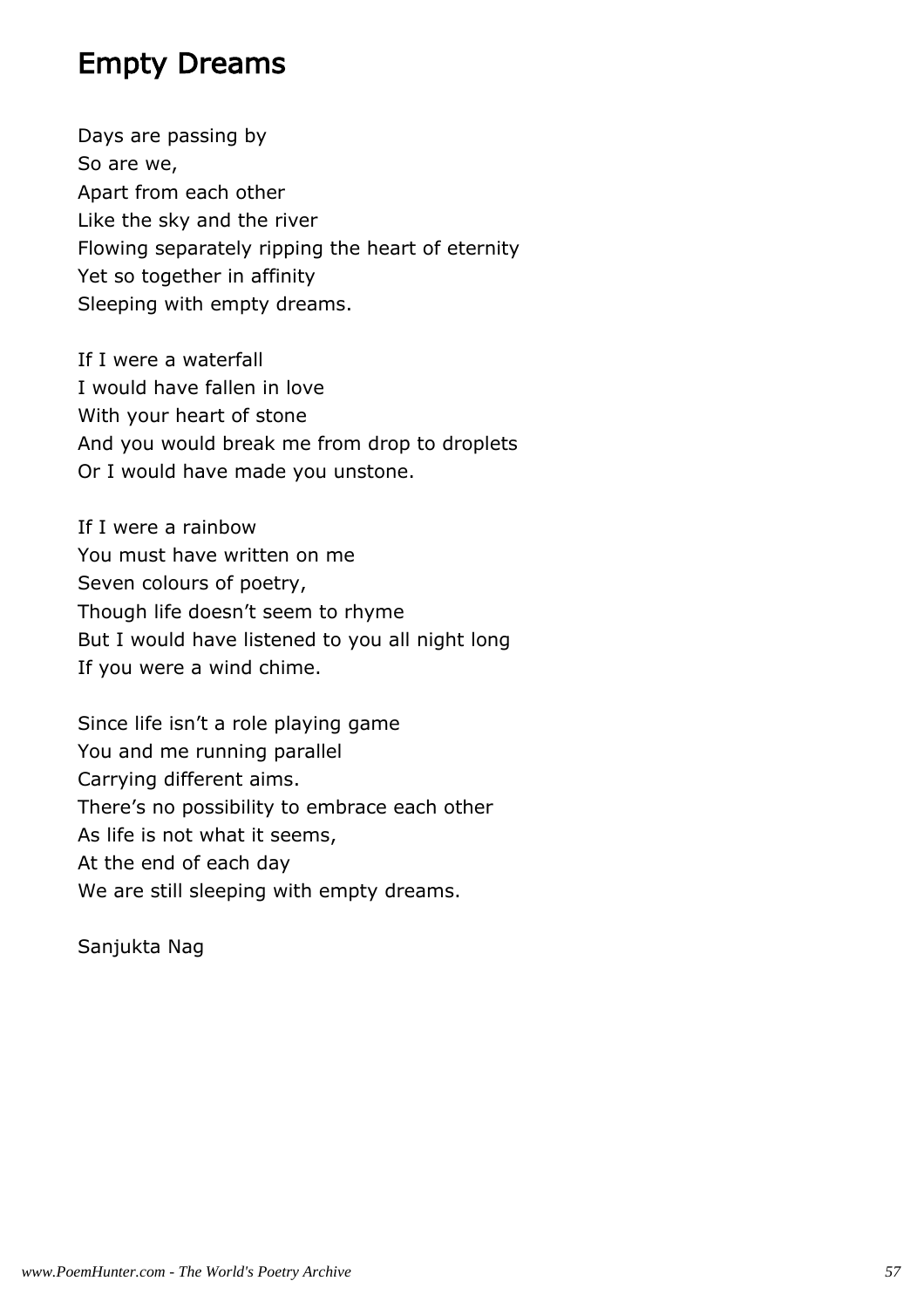# Empty Space

My body relishes the pride of an astronaut When it roams like a somnambulist On infinite space of your midnight heart, By touching the stars of your emotions With bare hands and lips. While I bathe in the softness of moonlight That your love radiates, Passionate comets invite me to Explore more of your invincible galaxies. But my eyes only give birth to empty dreams, When your heavy words make my pillow Soaked with silent tears. I wonder why I didn't realize before This universe also possesses a black hole, To swallow the strength of weak spirits like mine.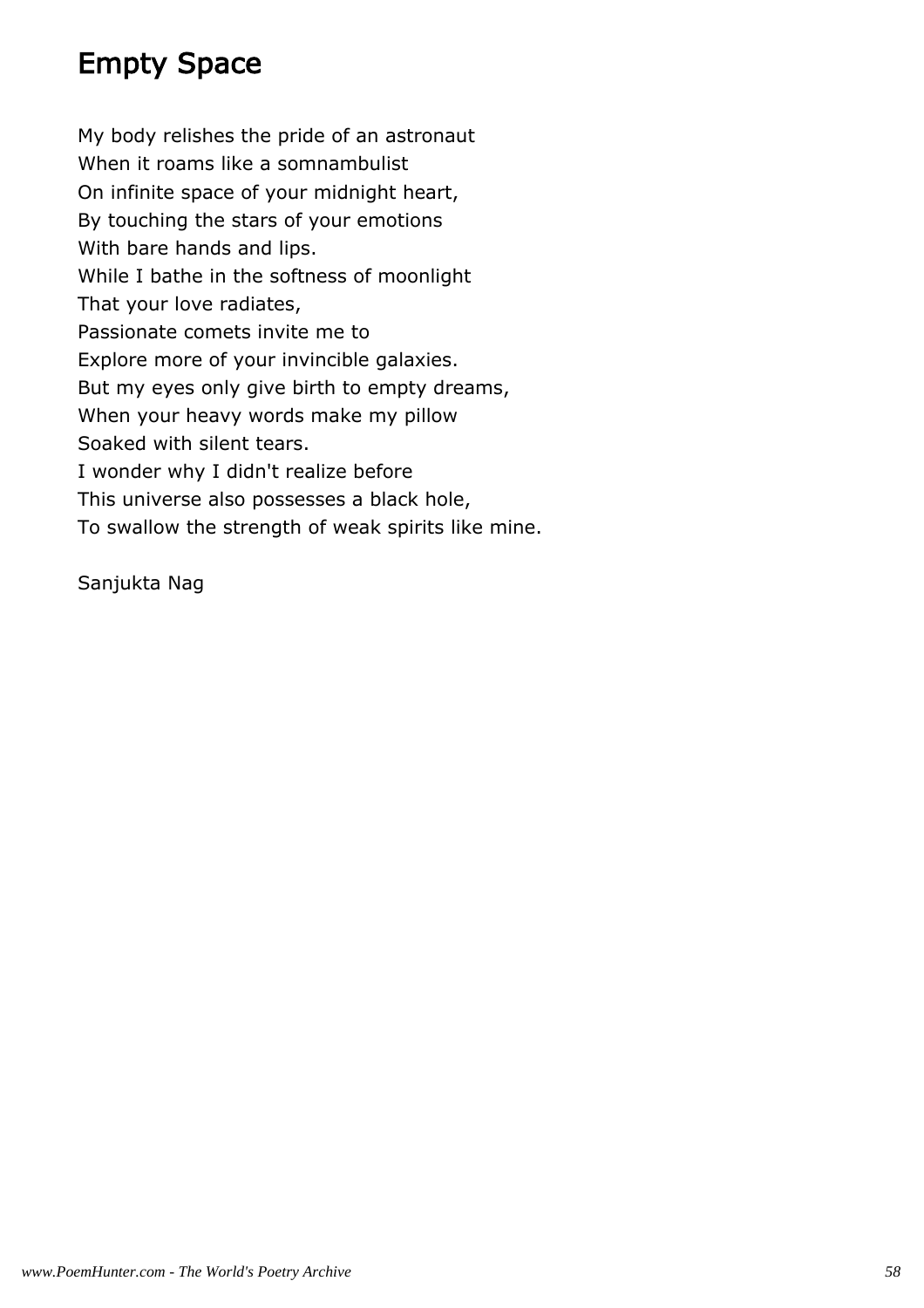# End Of The Day

Silent dreams are dressing Inside greenish eyelids of woods

From finest glossy wings Ethereal touch is slipping smooth

To the faraway west Where sun simpered alone hazily

Reflecting on the stream That conceives rainbow secretly

The moon breaks beams On the edges of tranquil retreat

I'll offer you half of my heart If you find me the other half of it.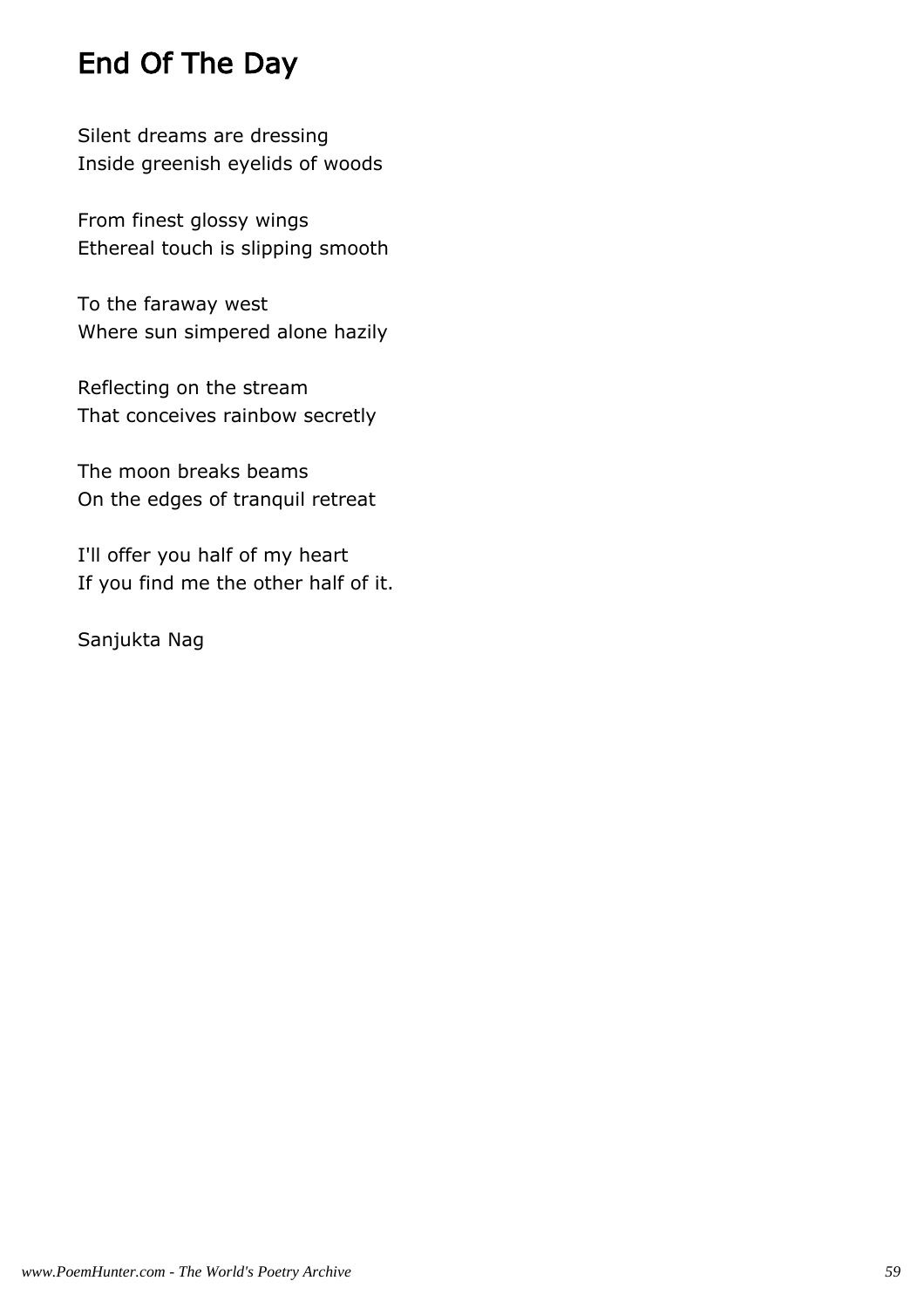# Escapist

How could I escape From the Sovereignty of gloomy silence, When I use Silence's dark charm To escape From everything!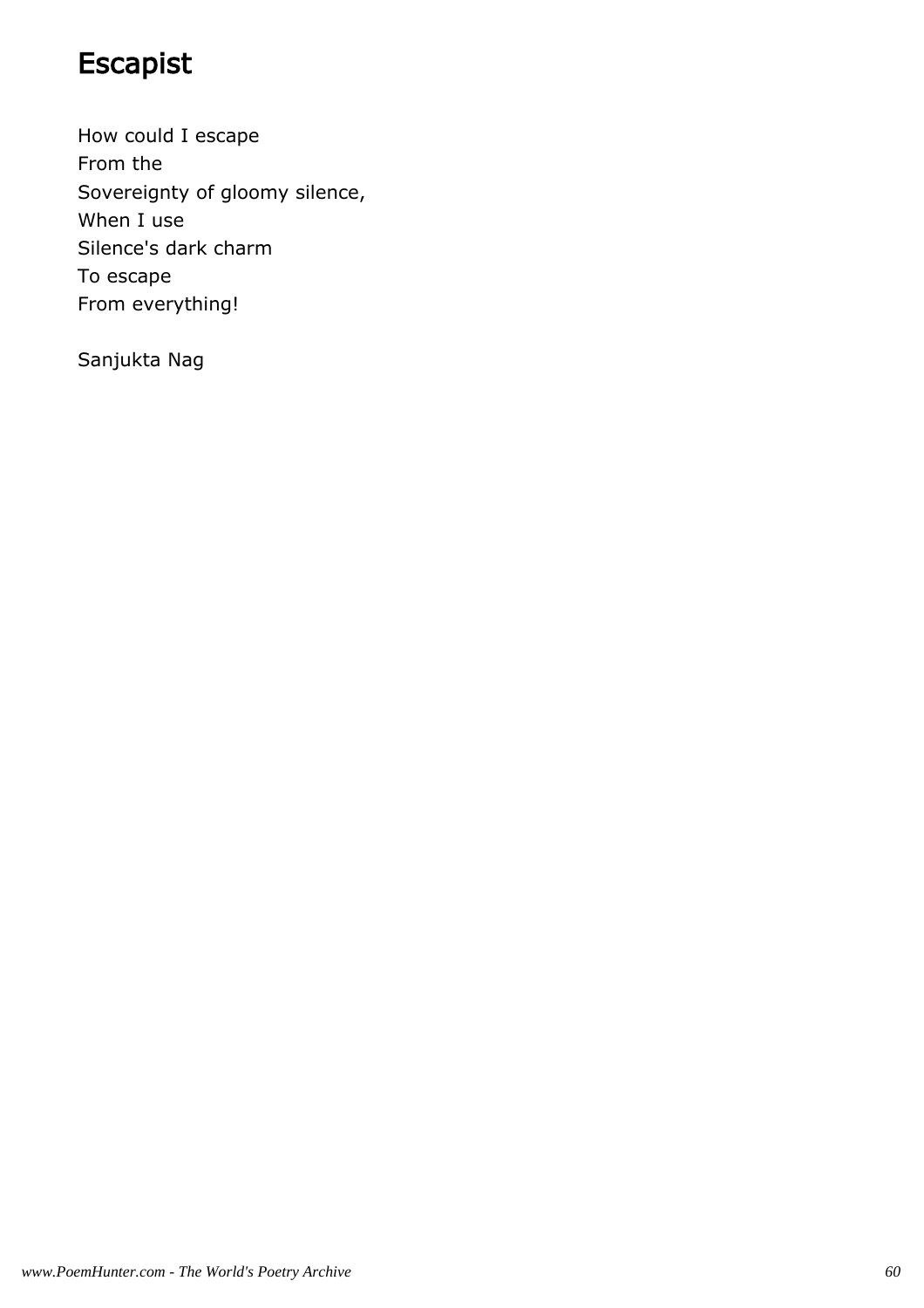# Eyes Of Storm

Your love has the tragic eyes of a storm, That never care to look back To the destruction It has caused to my fragile earth. Those eyes always fail to witness The uprooted evergreen forest of promises Once you had planted for us. Moreover, the darkness in its eyes Everytime blinds the blue vision of my sky With grayish clouds of desolation.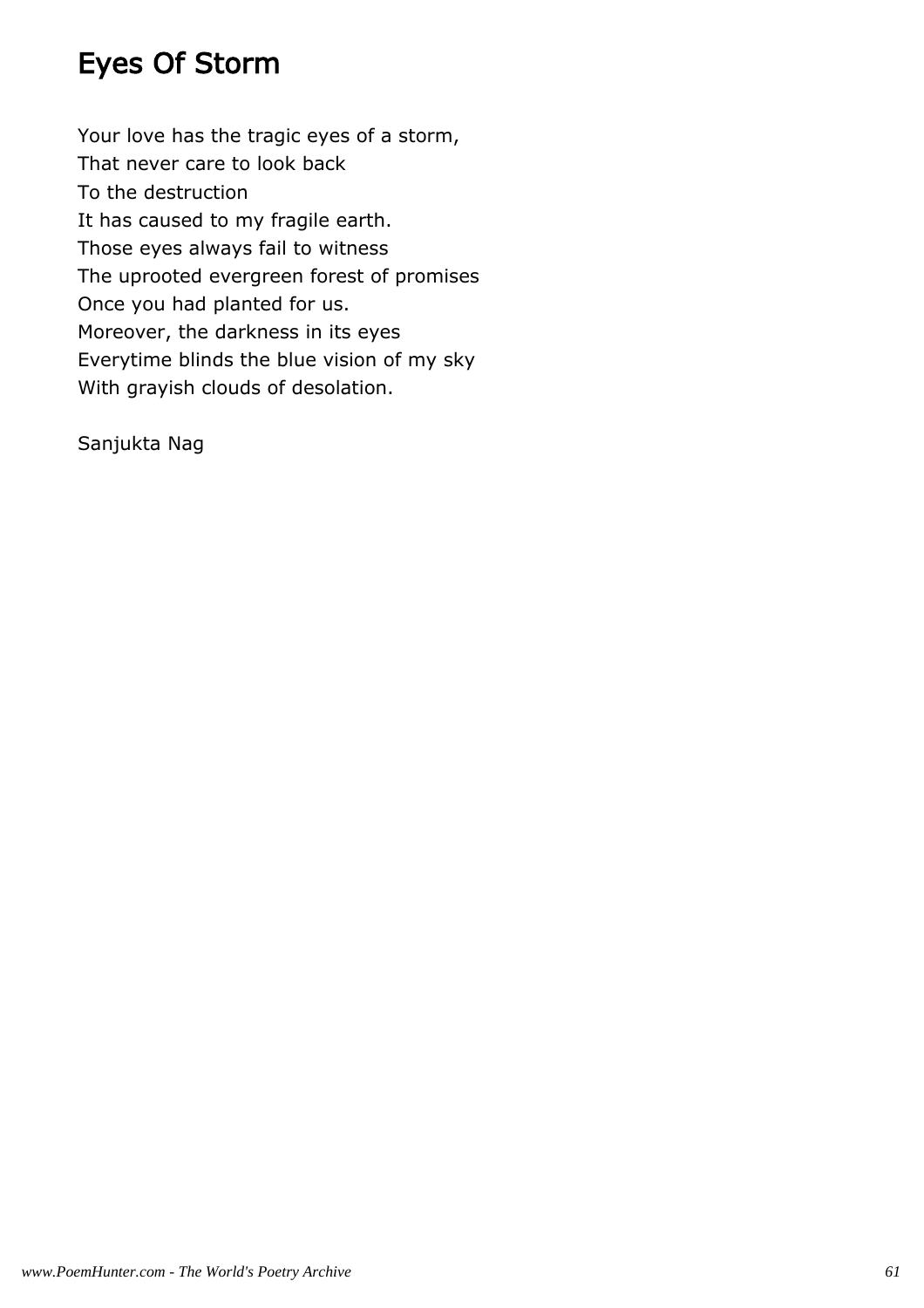# False Hope

I wanted to write a poem on you While watching the sun setting over the bay, I wanted to set a fire for you In the chilly evening of a winter's day. I wanted to love you all the night Till the dawn breaks to touch your hair, But these all wishes stop I might As you never wanted me to be for you there.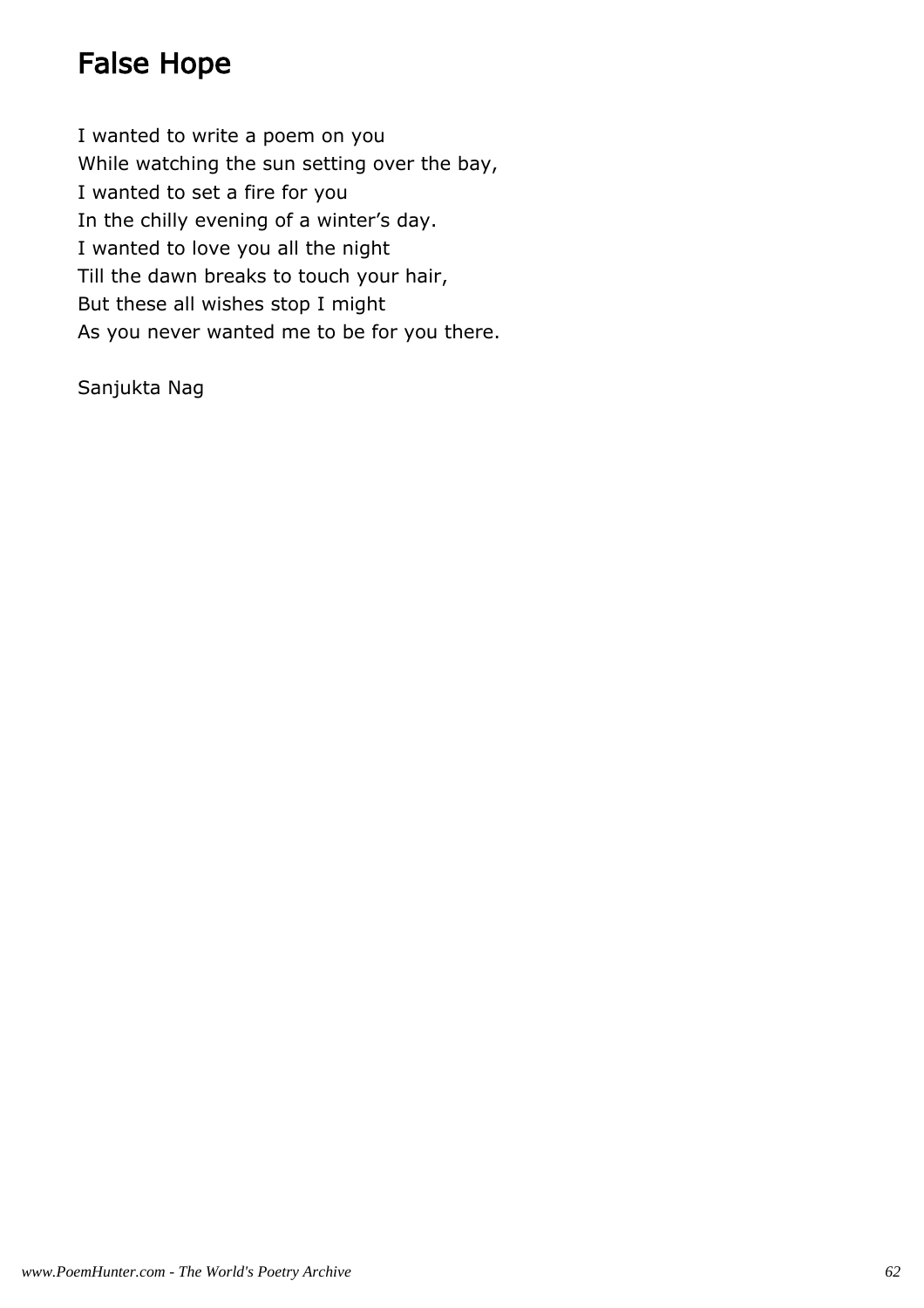### Fate Of A Star

I've never seen a star – falling, From the black sky of night Like a drifted drop of light To dissolve in the distant skyline.

Though I heard many of the myths, If your heart makes a wish It will certainly accomplish To make you reach on cloud-nine.

But I wonder on its truthfulness, For it always comes down straight Unable to alter its own fallen fate, Then how will it change mine?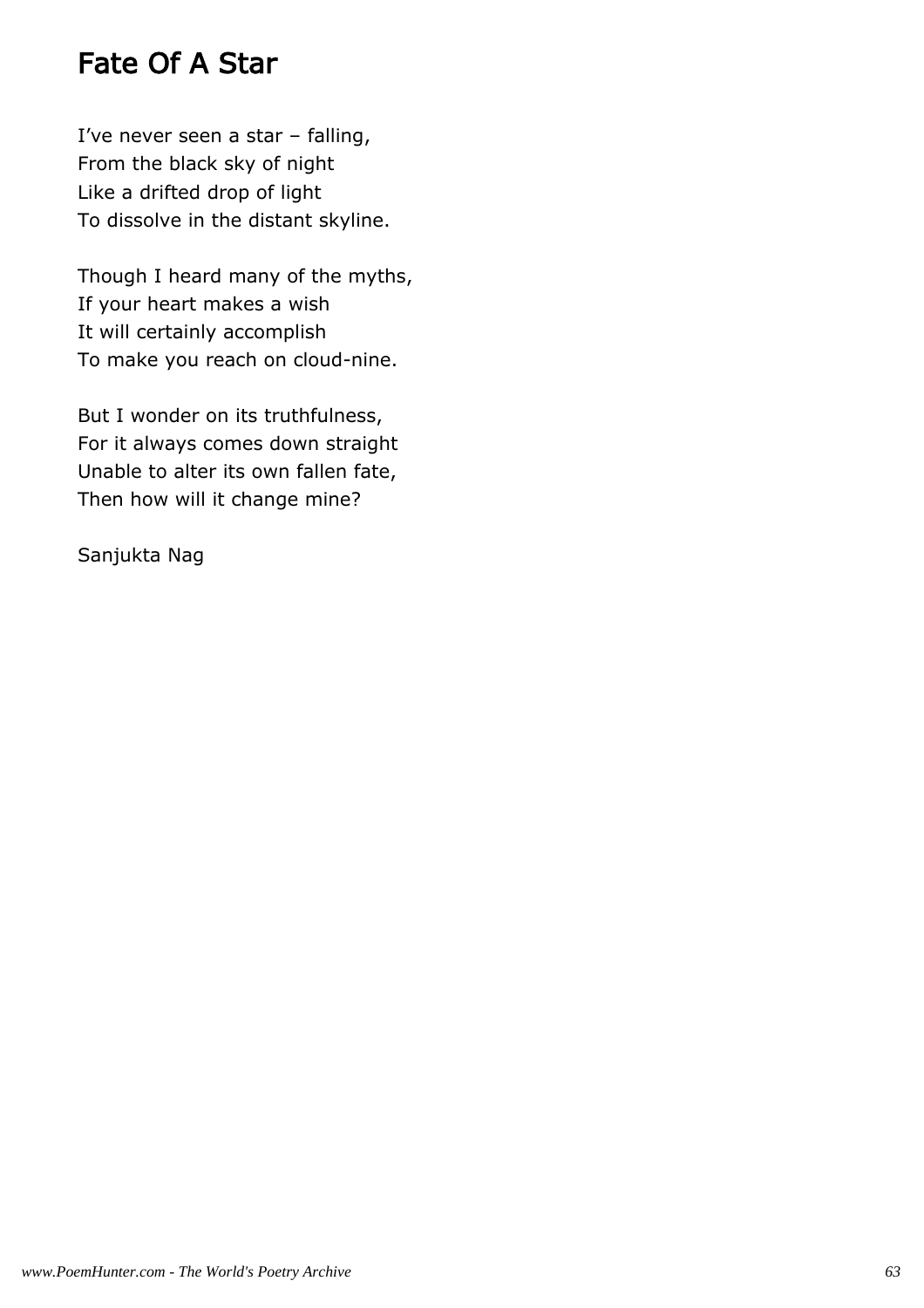### Favourite Word

If you ask me What my favourite word is, I'll answer -

The favourite word of my eyes Is 'Dream'

The favourite word of my ears Is 'Story'

The favourite word of my heart Is 'Hope'

Oh! Don't be upset my darling, 'Cause Your name Is the favourite word Of that portion of my body, From where all words take birth.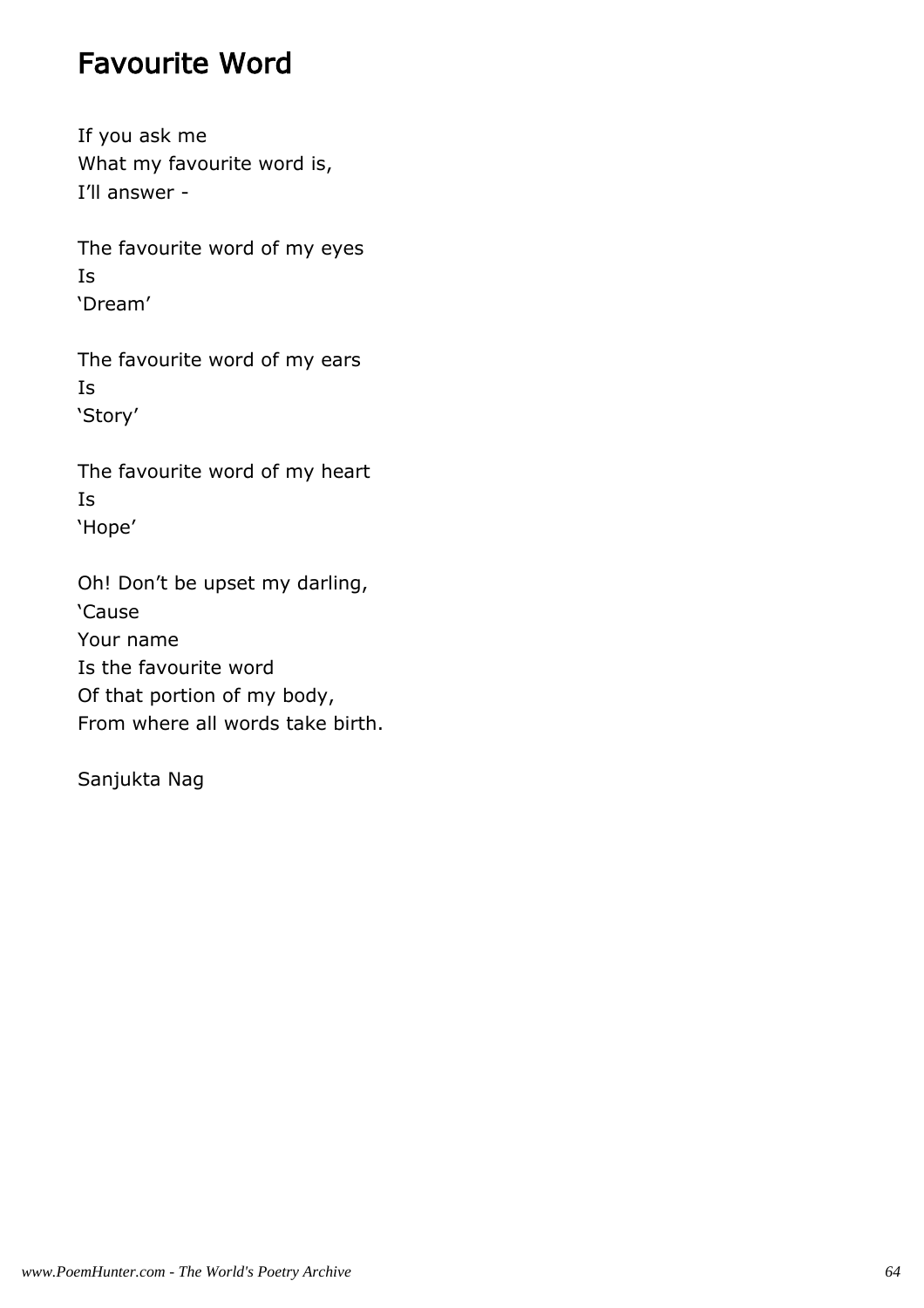### Five Senses Of Love

When eyes speak the language of love Only eyes can hear sweetness it spread. Thus, closeness reverberates Between the compassion of two souls. Definition of music alters, As ears taste the symphony That voice of love dribbles. Pores of skin inhale the aroma of warmth.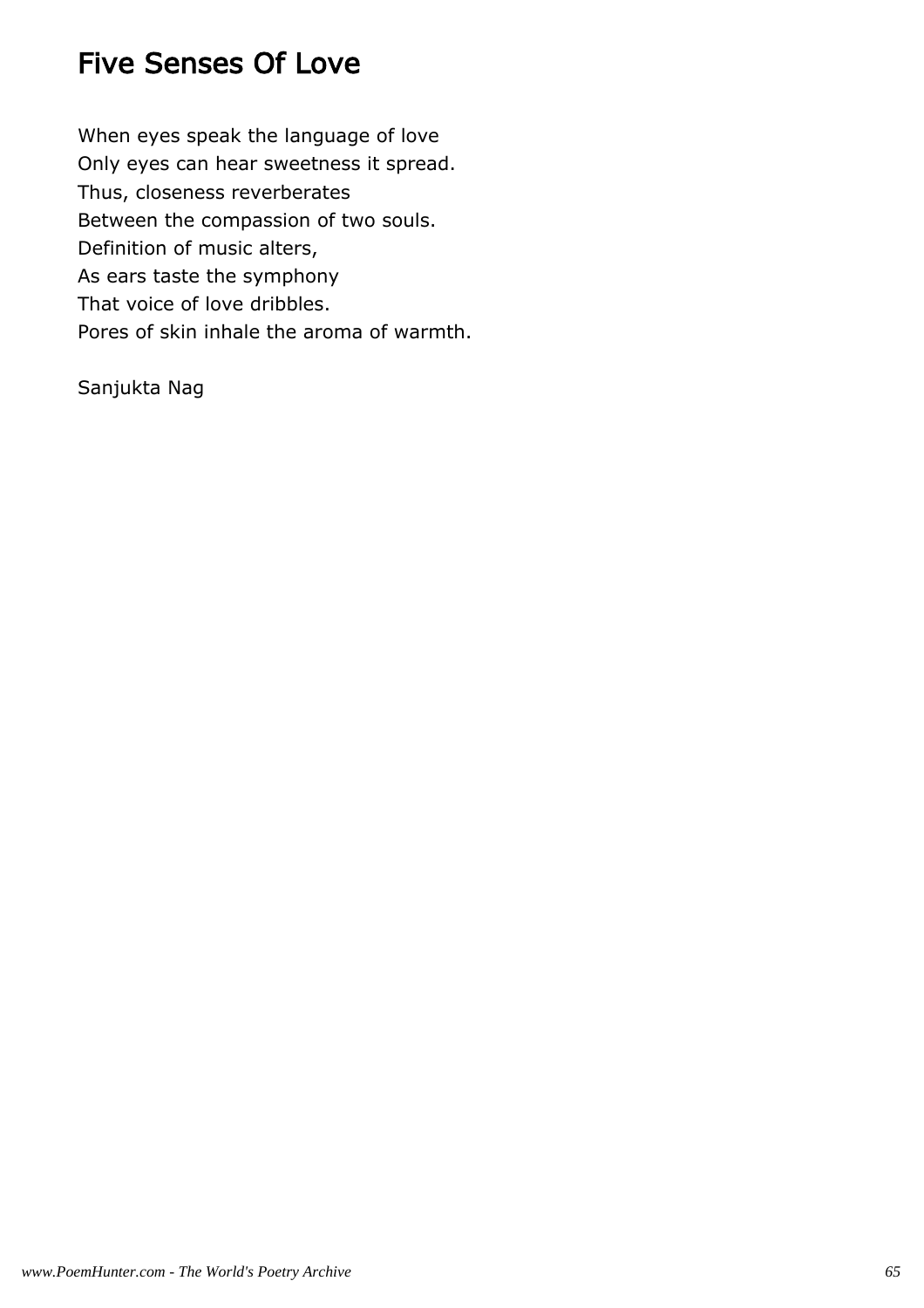### Flower In A Book

I will let myself be a flower If you can be a book of poetry. Then some romantic mind will pluck my body From the garden of love, To place me between your open pages. I promise to bathe your every letter with my fragrance, To drop my pollens on your cleavage, And I know you'll breathe me safe in your chest. Thus, I'll be laying upon you, intact, Even after my death.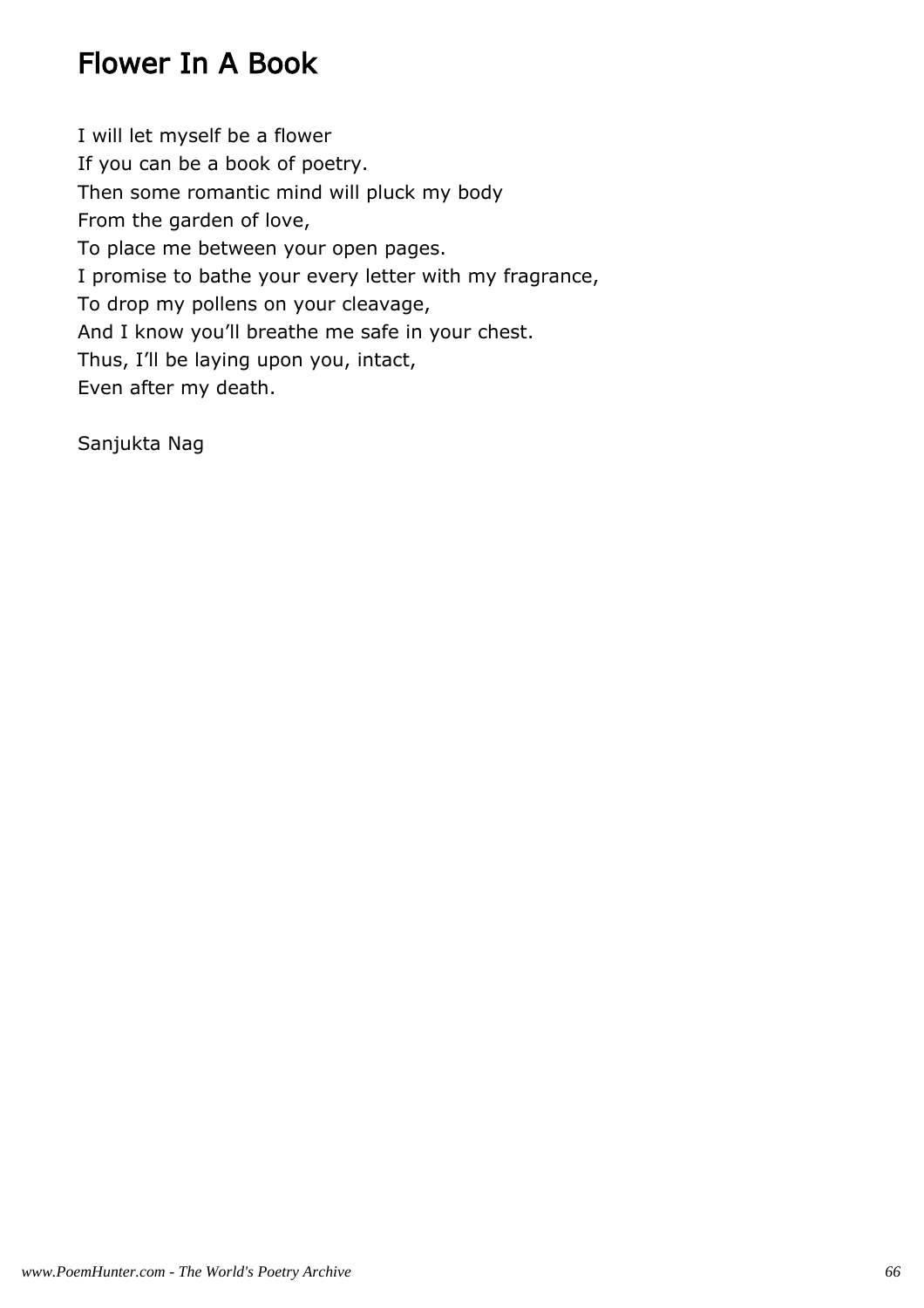### Flowers Of Eternity

You didn't find a secure corner in the sky To plant the intimacy of previous night. On the lap of rusty afternoon Your sun yawns and spreads yellow, Before drifting away quietly From the sapphire core of zenith. But don't bury hopes with the sun my love. At the end of the day, You have to pour smooth orange of dusk On this invisible soil of infinite space. 'Cause the seeds of your nocturnal wishes Surely will grow a tree someday, With dazzling stars hanging From the sweetness of romantic branches.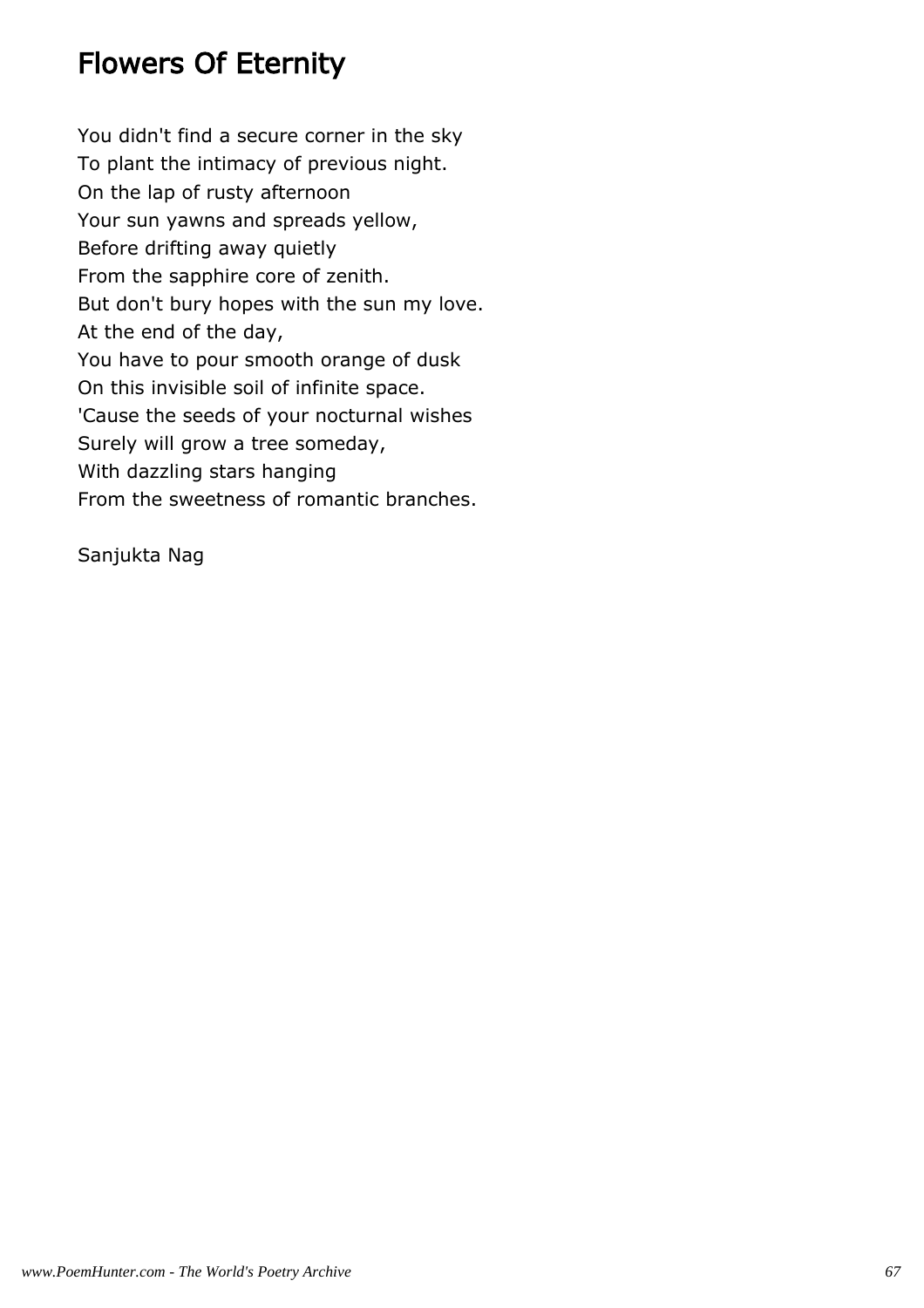# Flute Heart

If you're going to punch a hole in my heart Then consider it as a work of art And drill more six holes with measure. For I am a fallen petal of Cupid's wreath So whenever I'll take a breath In the air of my pensive-pleasure, My heart will play for you like a flute Carrying sound from the secret root Of divine symphonic leisure. Maybe one day the black mountains of moon Will melt hearing my melancholic tune While clouds resonate my gloomy melody, But I am aware of your heart of stone That's still sitting upon cruelty's throne Will never drop a tear for my rhapsody.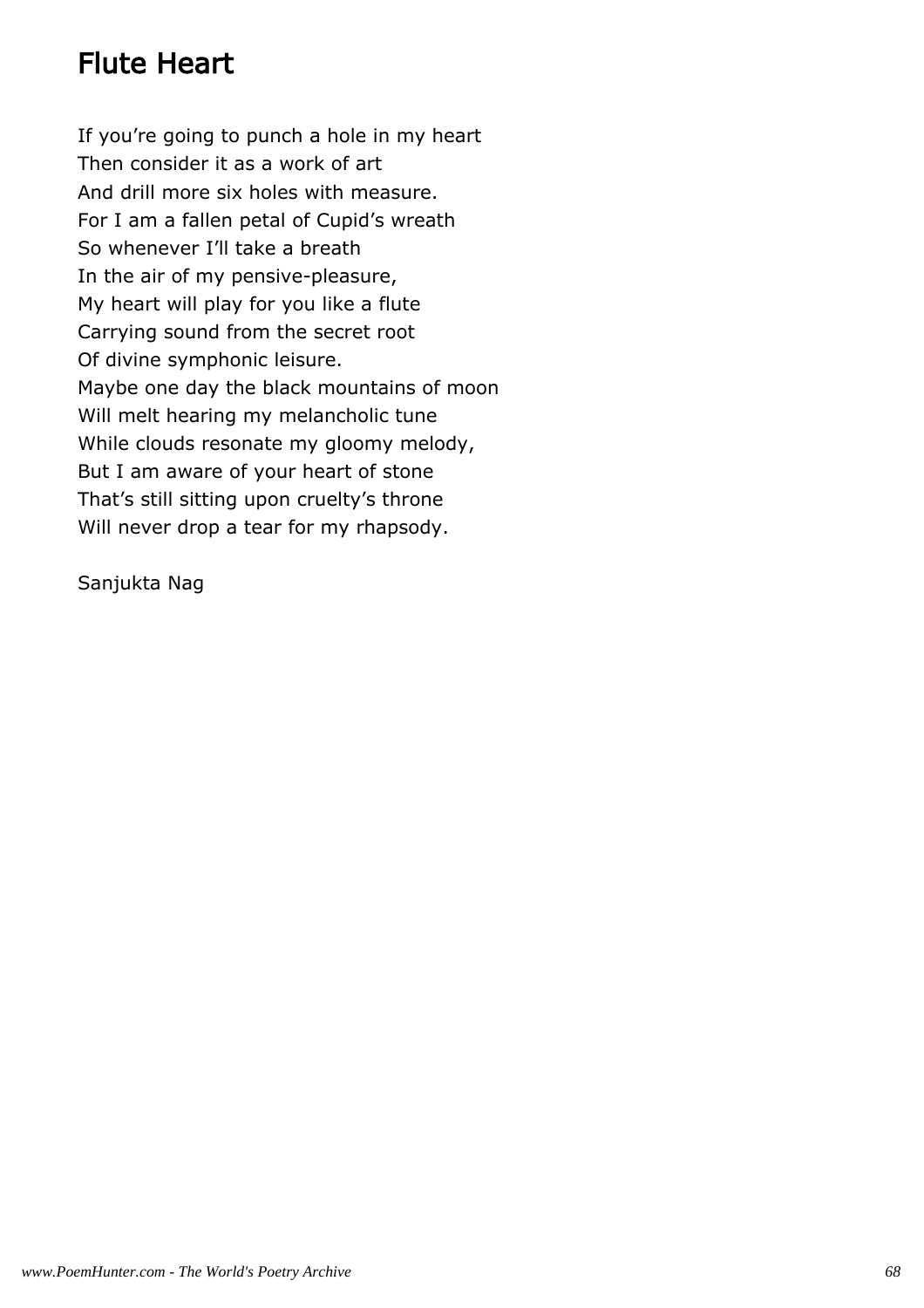# For Love

'Cause I have waited for you Through thousand years of lunar eclipse In the darkness of unforgiving earth, 'Cause I have waited for you Through the thousands years of restless peace With the loneliness of my shivering heart. 'Cause I have thought of you In the months of the fallen leaves That touched the thirsty ground, 'Cause I have thought of you In the months of the monsoon breeze That made my sterile earth round. 'Cause I have dreamt of you From the beginning of the eternity Which never comes to an end, 'Cause I'll dream of you Till the last point of infinity Which I would always like to tend. 'Cause there will be enough causes Those are only to feel not to explain, 'Cause there'll be reasons to create causes For loving you over and over again and again.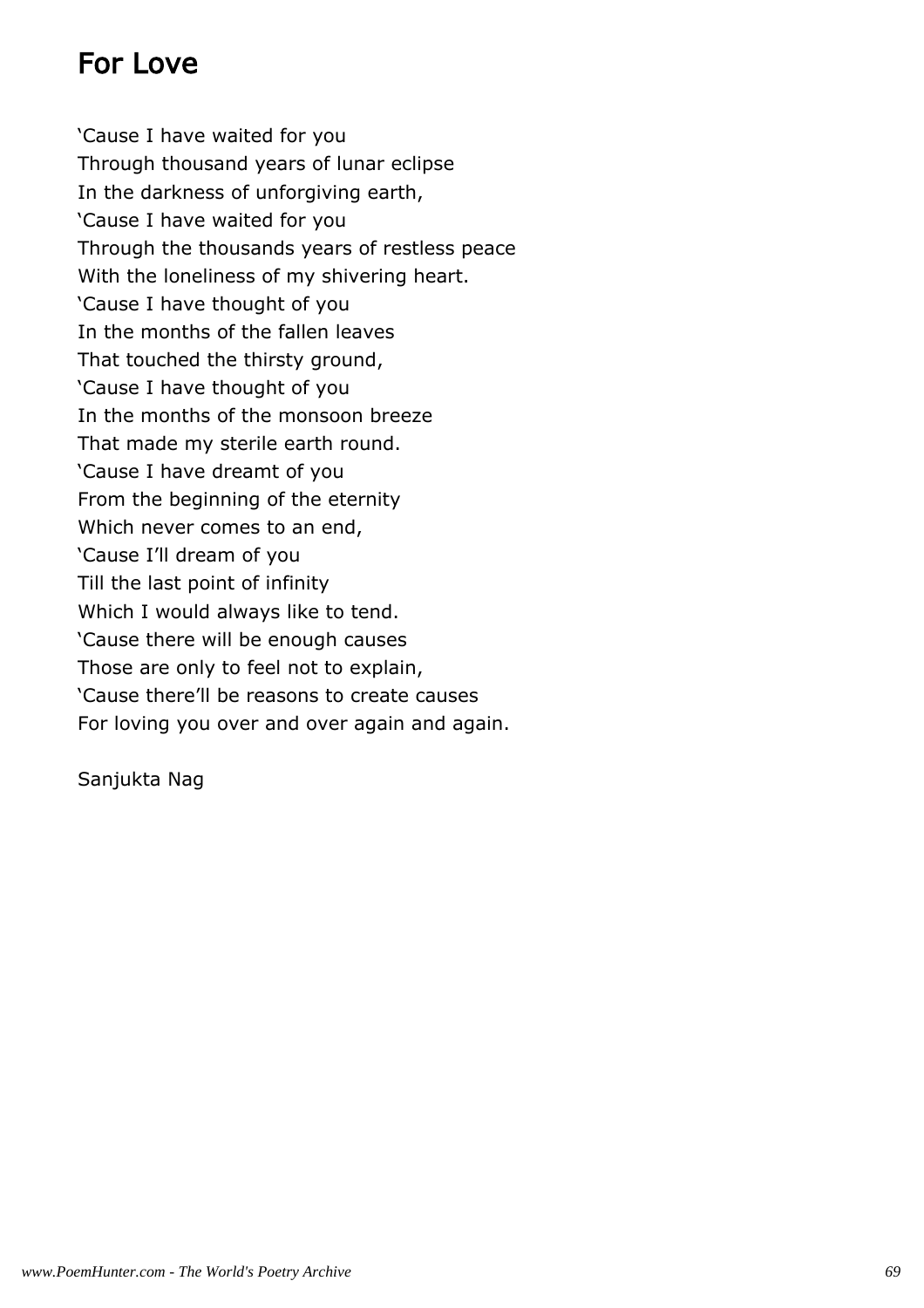# For What?

Why your memory keeps bugging me all the night? Why I see you in front of me when you are out of sight? Why my silly heart beats in the name of your? Without you honey how can I find a cure? How can I let you go when I'm so into you? How can I color my heart to red from blue? How can you leave me when you are living in me? Darling when will you look at me with your eyes of blue sea? When will you wipe the tears that roll down my cheek? When will you stop playing this game of hide & seek? When will my shoulder get the weight of your head? My love why did you forget all the promises that we made?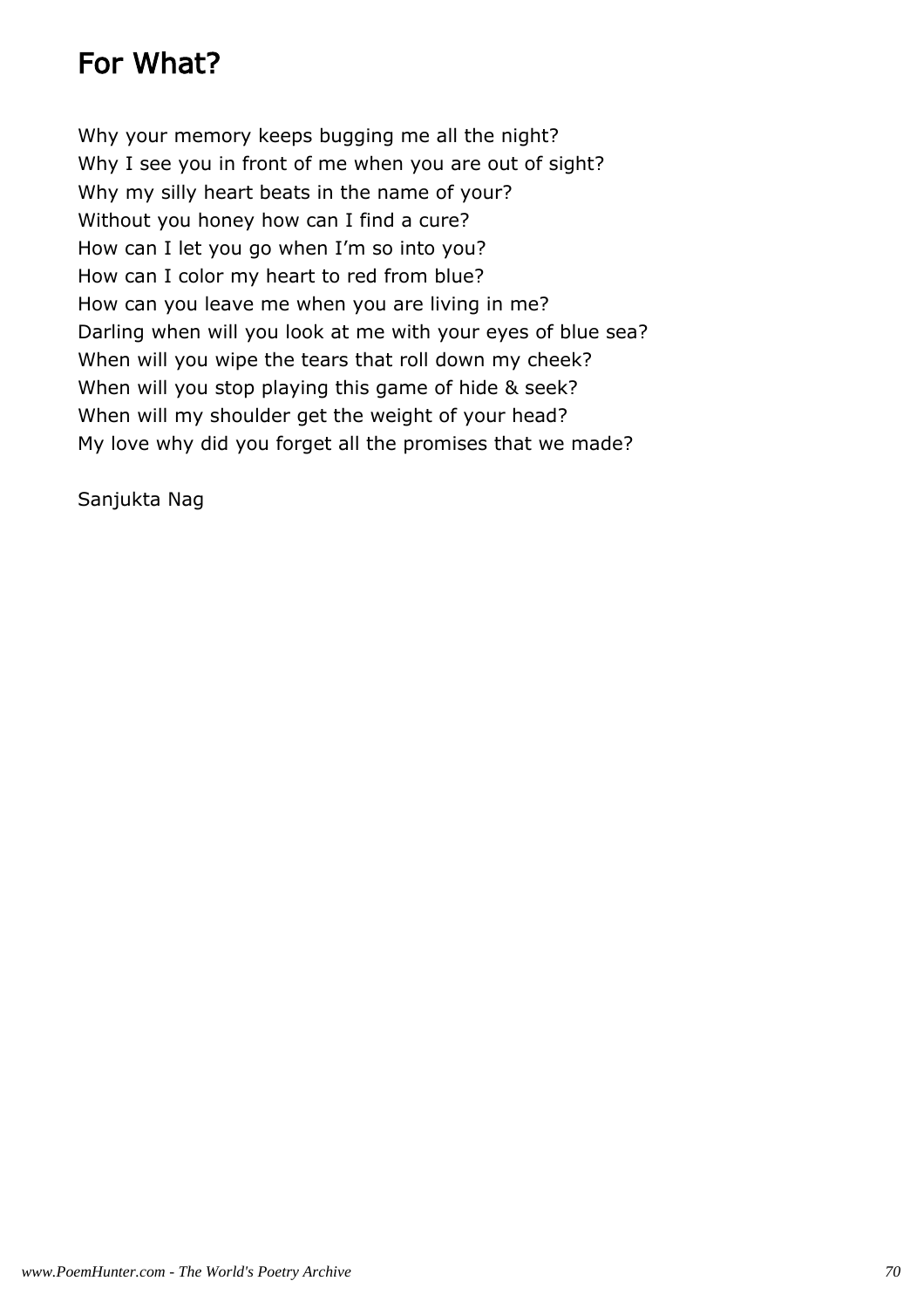### **Force**

Flood of yellow lights Rising from your navel, I can sense euphoria, as Darkness dies on my lap. The universe is too small Or our souls – enormous. Let us both become sun, Constant nuclear fusion Will keep our love warm.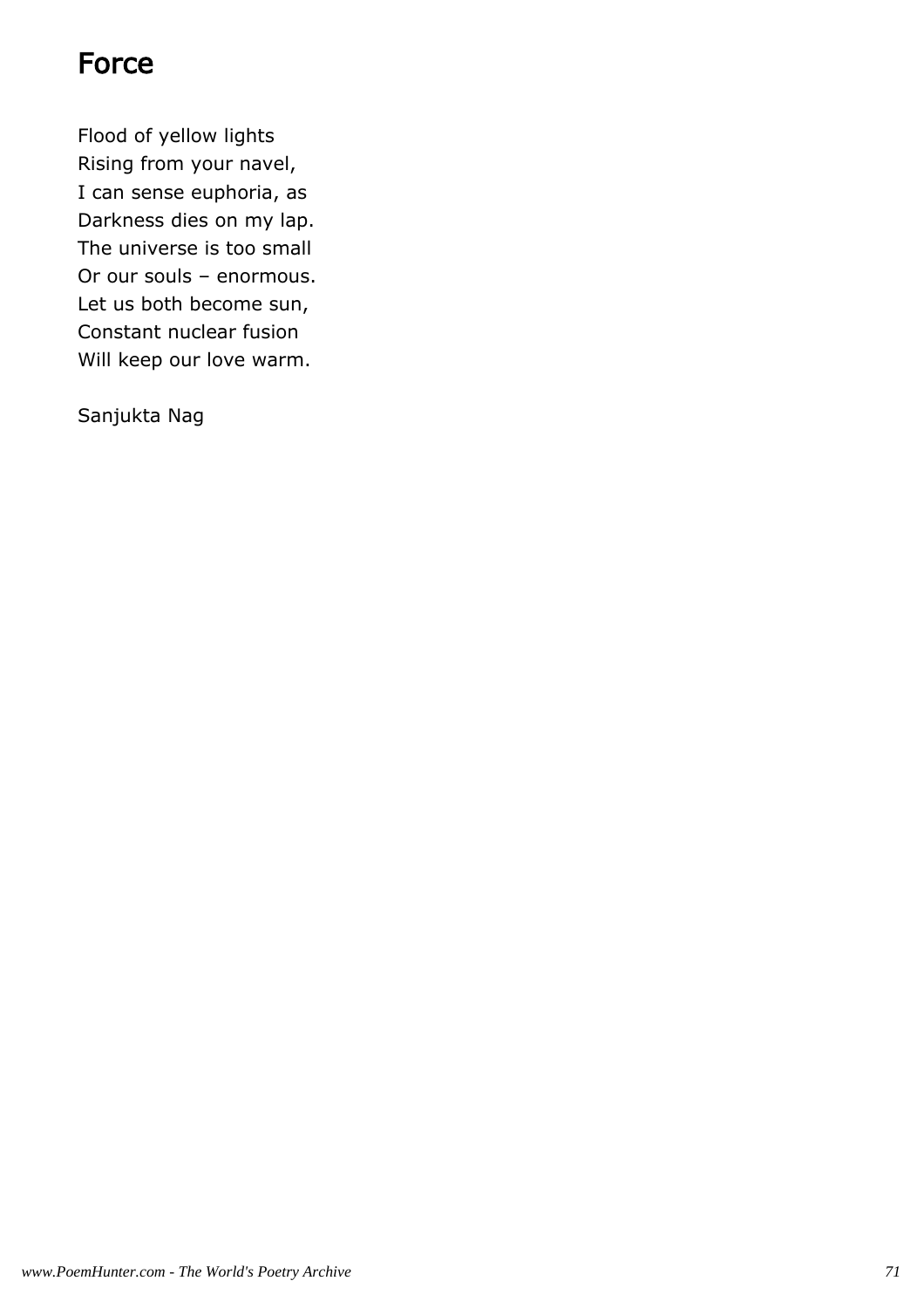#### Forest Is Your Middle Name

Maybe Forest is your middle name For your body grows so green with kindness. Soul like a hungry leaf of morning Constantly absorbs the rays That our love emits. Freedom of wild song birds resides In your mind, Still your root so strong And head holding itself higher, Is reaching for sunshine. While these poor lungs of mine Only inhale the oxygen of happiness you offer. Moreover, the vastness of your heart Shelters all of my desires Under the serene shade of comfort.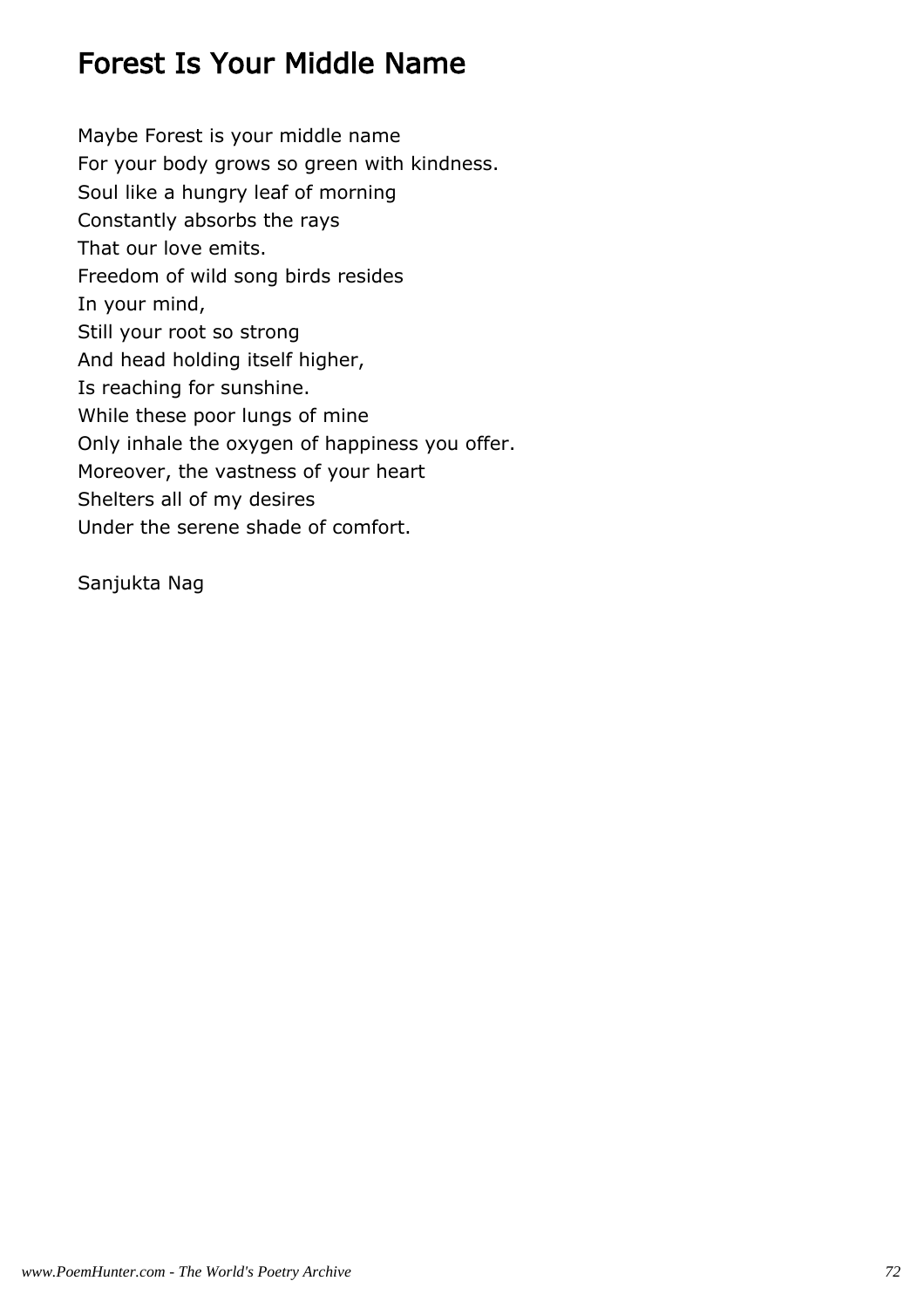## Forgiven

Under the tree of forgiveness We sat for hours Cross-legged, cross minded, Our short-lived breaths started colliding With the wings of wind. The bark I leaned against seemed rough As you have pampered my skin Since time immemorial. Cruelty of silence also proved unbearable Until you broke it into pieces with Your words of affection. And we found reciprocity as A common page in our books of life. For true love always knows how to excuse The flaws of innocent hearts.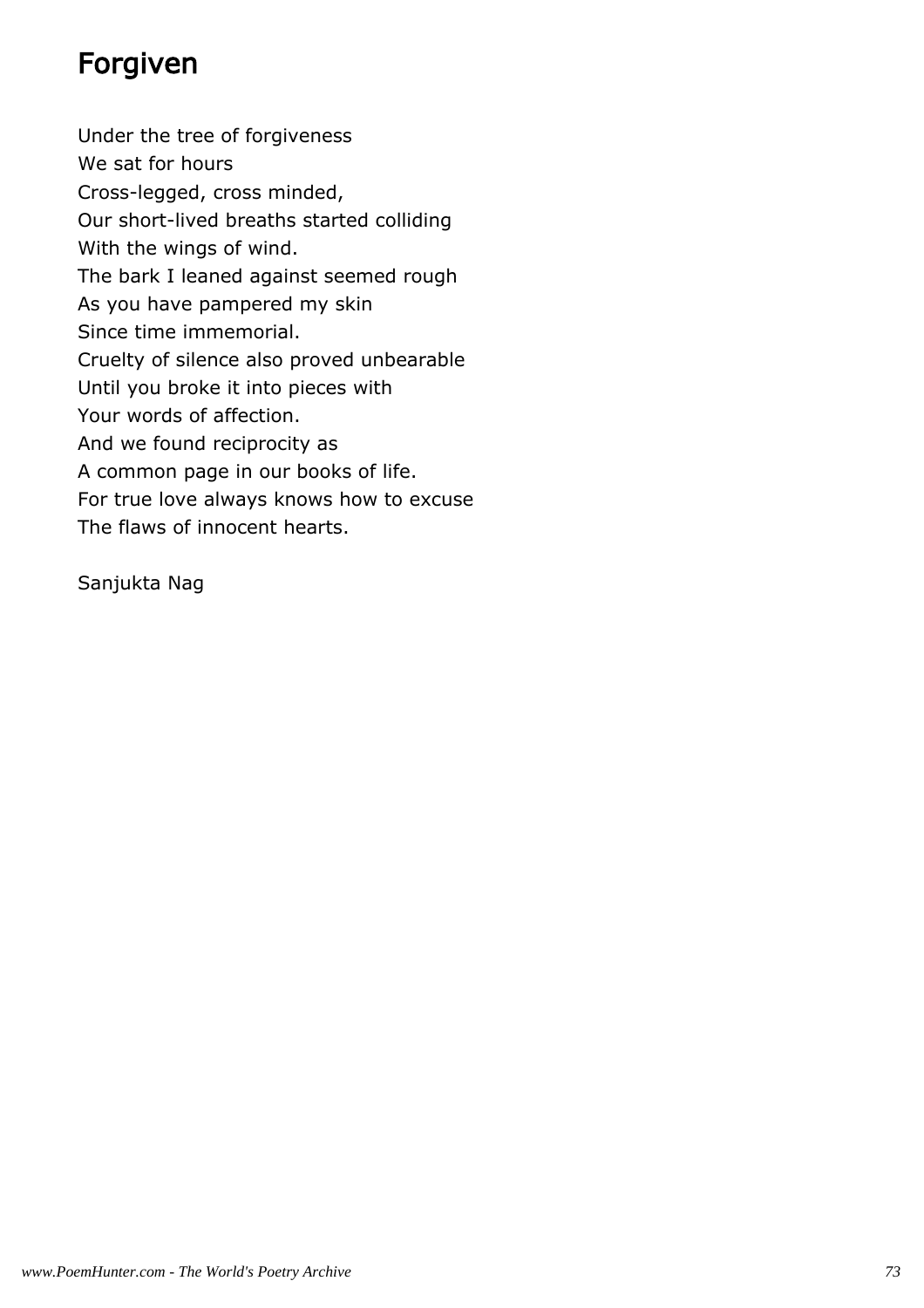# Fountain

Fountain,

Find me a definition that will be sufficient To depict your melodious silvery water force, That penetrates the earthly lid of sunless chasm And arises straight, holding its foamy head high To blossom lucidly for the infinite blue sky.

Fountain,

Somewhere you are slender and forlorn Somewhere spreading branches like a tree of water Sprinkling fragile drops to keep air sweet and wetter, With sun's blessing, you paint yourself like a rainbow I'm fortunate to admire you all day through my window.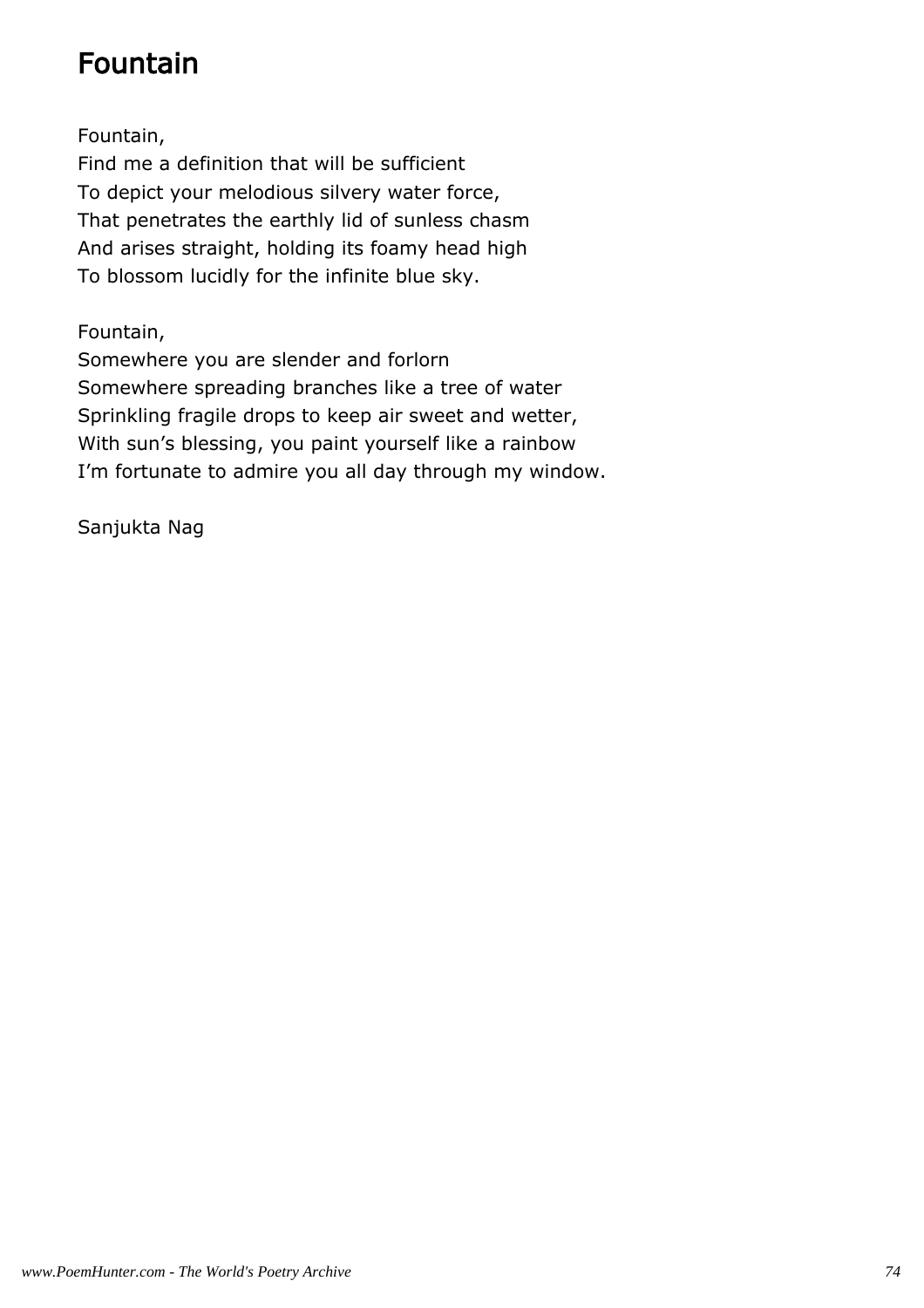#### Freed My Soul

Elevate my soul upwards, to the heavenly light So I can breathe in it, bathe in it. For I am so exhausted of being hidden Inside this earthly dreadful darkness, Strangling me like a satanic python Whispering death in my ears.

It's not that I want to be immortal Only I want to die in the light of your love As I had taken birth, years ago, Knowing nothing but you, Carrying a light of innocence.

Now, I beg your forgiveness, For I have lost it in the forest of black leaves, For I have drenched my soul In the murky water of worldly contentment. And I am ready to believe, This body is too rotten to reach for you. And I am ready to leave, Illusion of decadence That has always been an obstacle to touch you.

So save me my lord, Freed my soul, And elevate it upwards, to the heavenly light.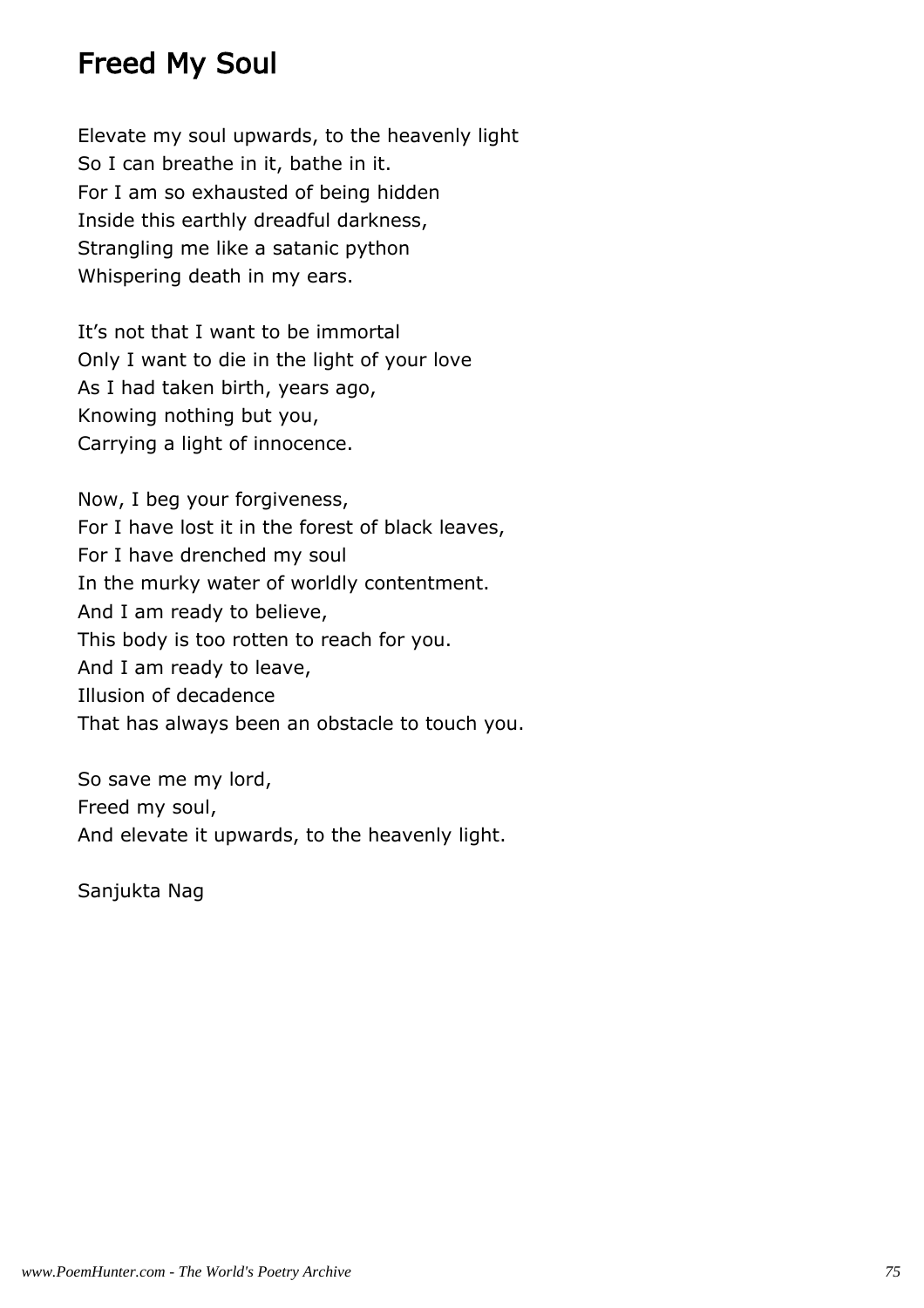#### Game Of Masquerade

I place my mind on the corner of sidewalk And watch how the strangers Melt down in the mouth of subway, Wearing your face above their dwarf necks. As if the entire town is playing A cruel game of masquerade With the trembling of my blurry eyes. And I can't tear up their playful mask As my hands are tied up with our drifted love.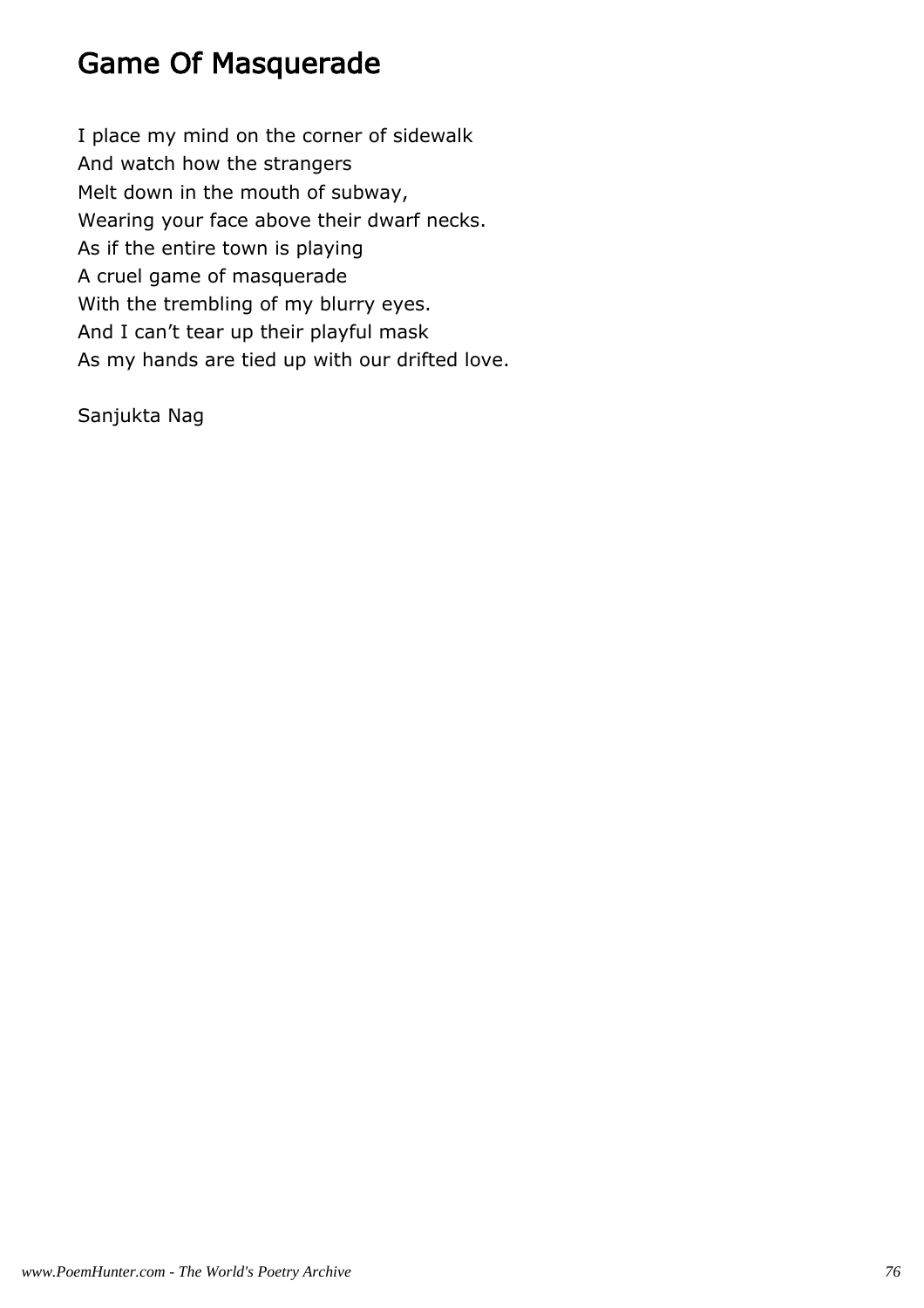#### Garden Of Infinity

Rising slowly, every beat of this fallen heart To the hollow mouth of Your transcendent bliss. Flakes of snow can stick to moist wintry ground But my soul will never reach for the denouement. I am floating, seeking Your immense presence And failing usually to cling still to Your swiftness. You neither have a beginning nor an ending Now it's time to meet You in the garden of infinity.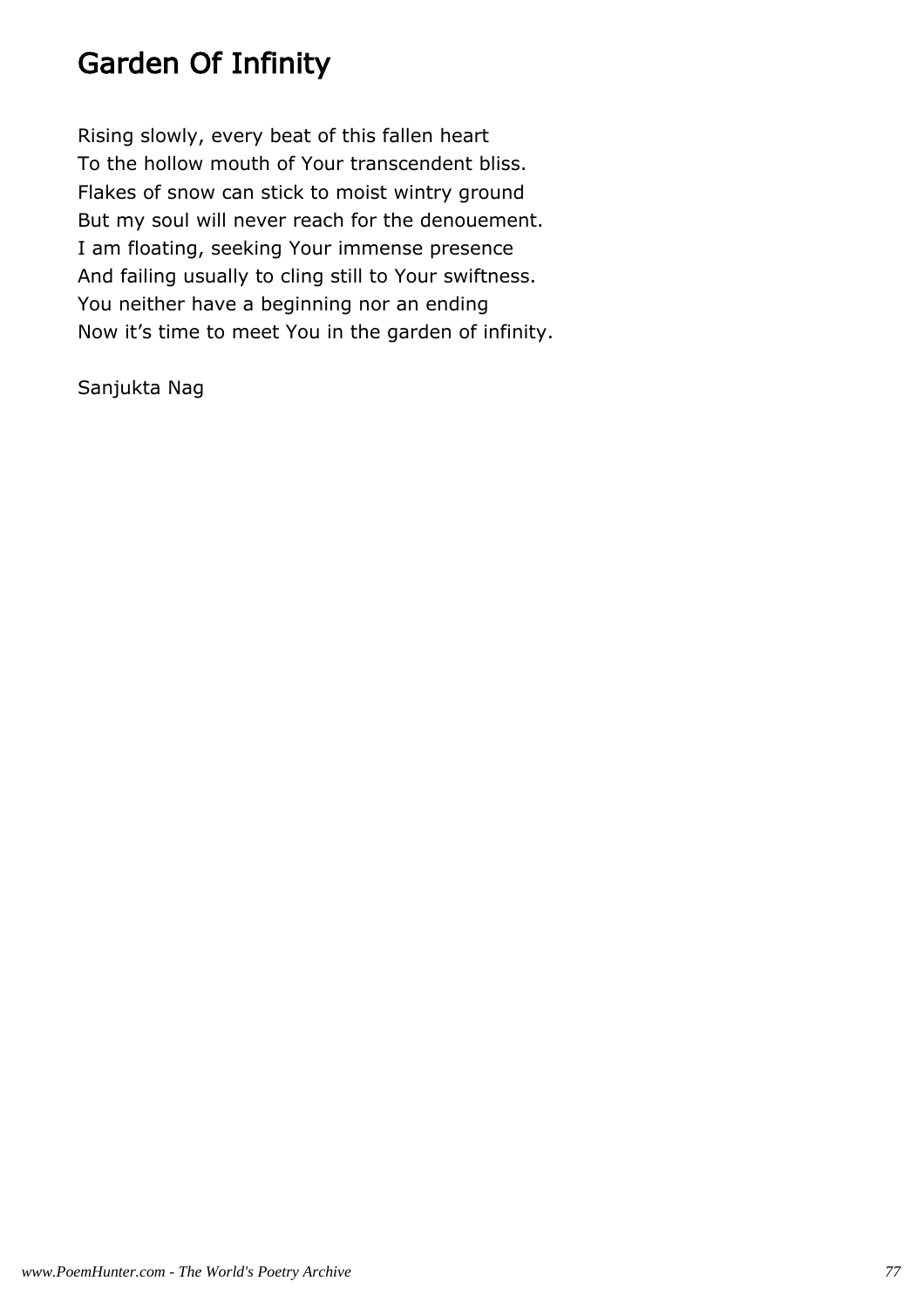#### God Wants Friend

If we mirror the images of Him, Then He must be like us. Feels lonely And asks for sympathy with stormy sighs. But selfishly we hide ourselves under shades When he cries hard, tearing those black clouds.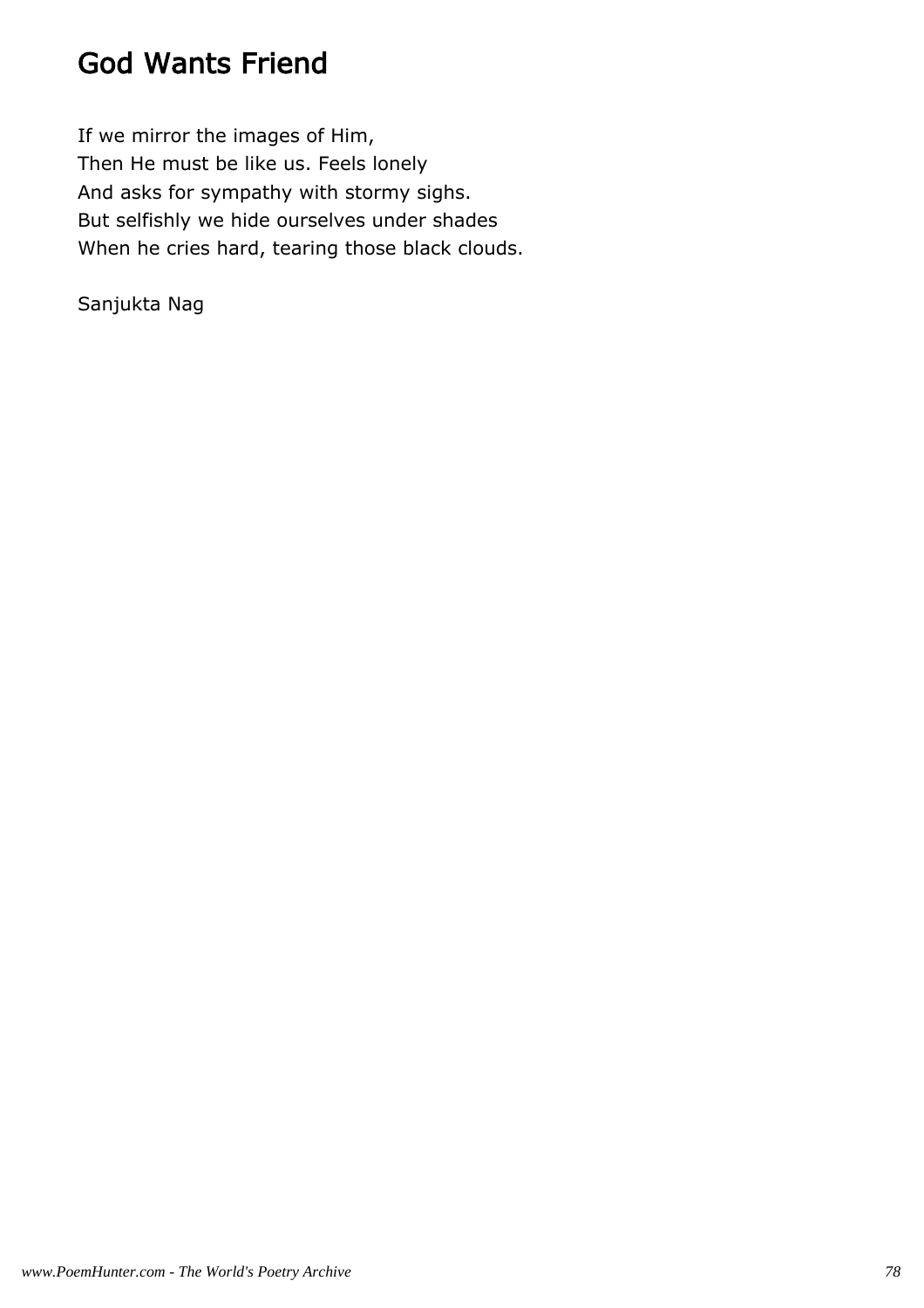#### God's Breath

You inhale the shadow of darkness From little pores of this whole universe, And exhale sacred luminosity On the surfaces of planets and stars. So that, our souls can ricochet and resonate With the eternal idealism of life.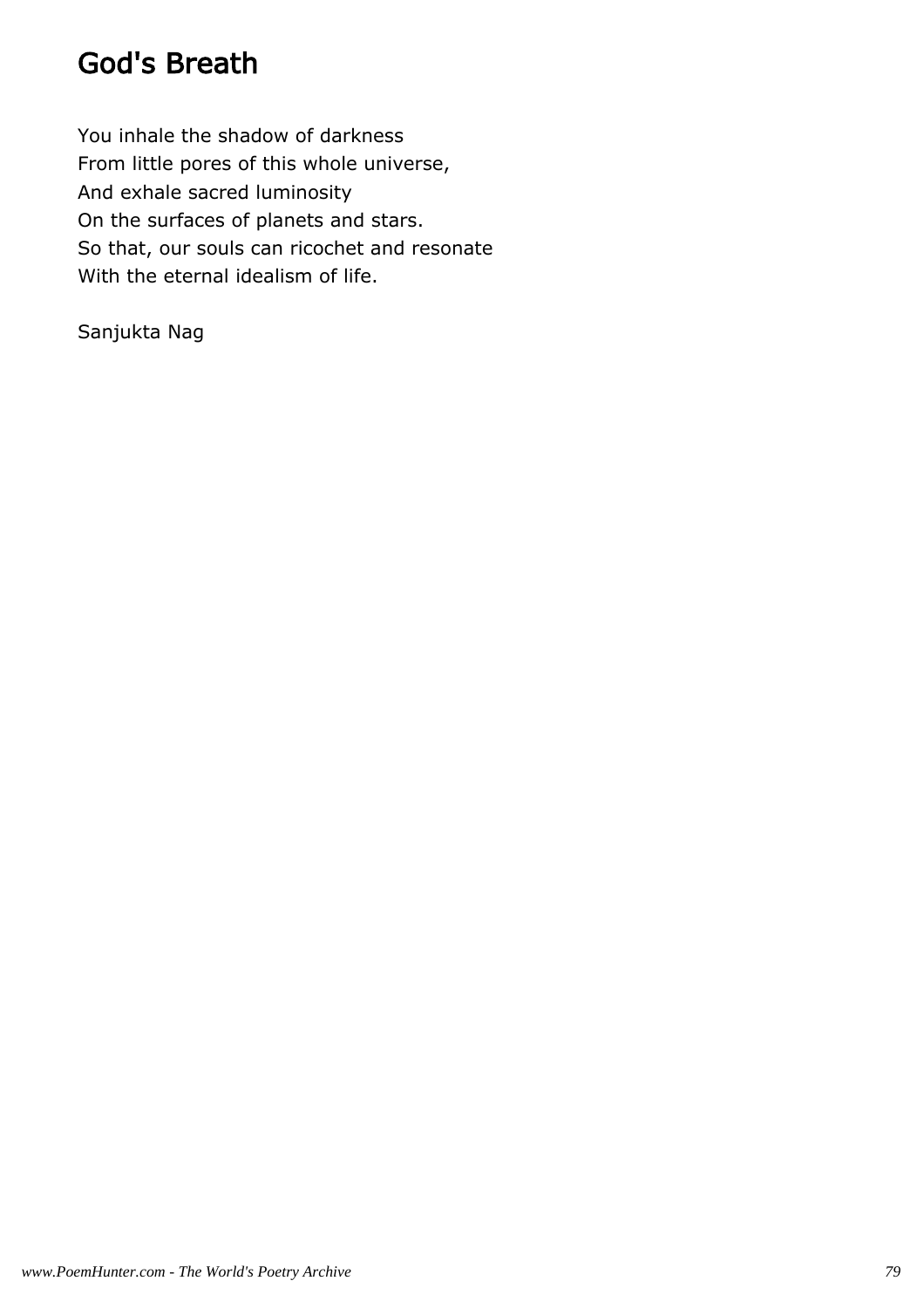#### Guess Who I Am

I can show your eyes the serenity of starry night, Even if you are gleaming under the brightness of day.

I can put in your ears the sweet sound of serenade, Even if you don't have anyone to sing under your balcony.

I can make you smell the moist scent of season's first rain, Even if you are striving hard in the scorching heat of sun.

I can let your body feel the angry touch of storm, Even if you are wrapped with the safety of a home.

I can feed your mouth the taste of warm affection, Even if you are sitting still in the absence of your lover.

No, no, no, I'm not a God with a heavy thunder on hand. I'm not a witch carrying a magical wand. I'm just a poet holding a pen in my hand.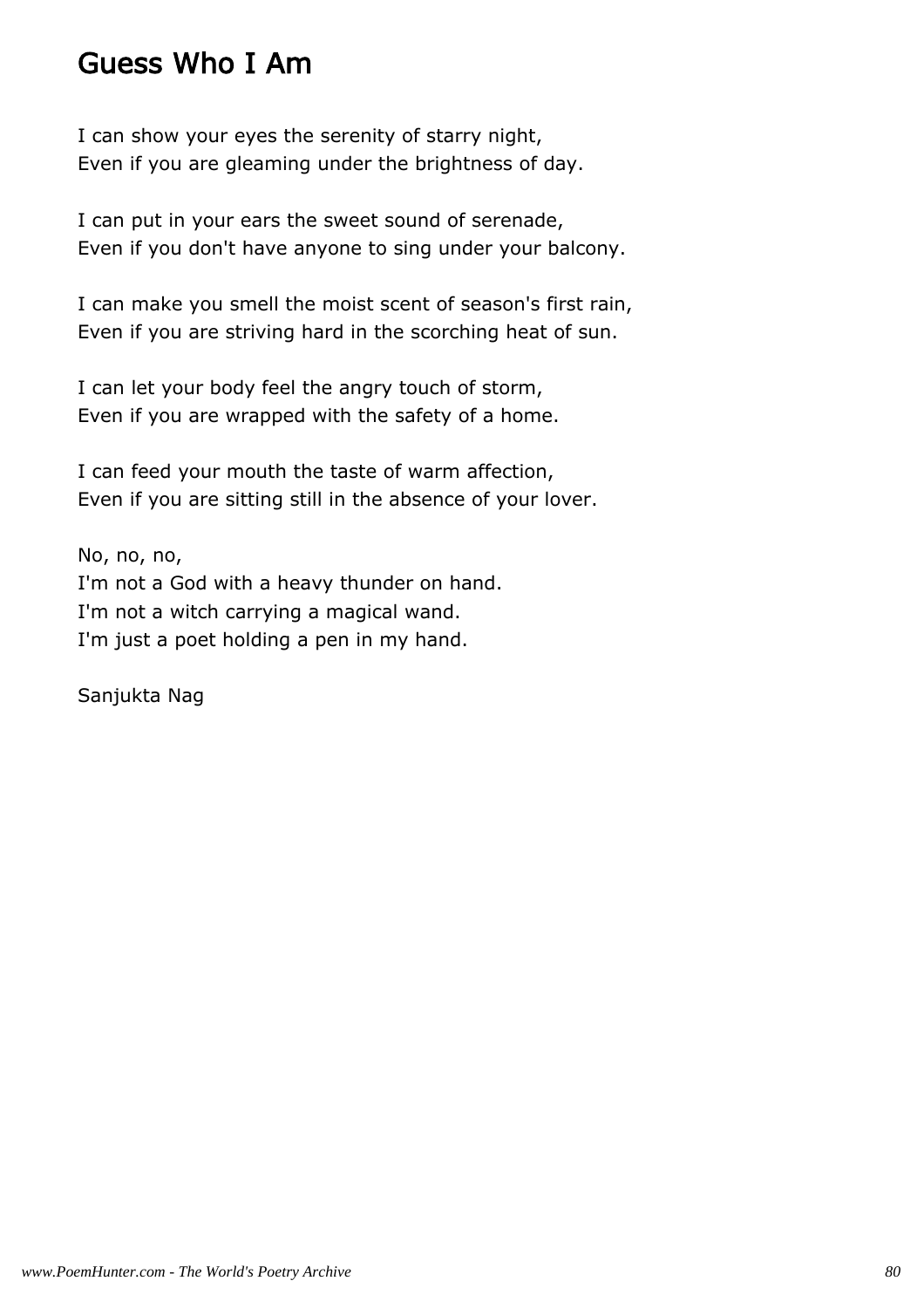#### Haiku - A Kite's Dream

Kite in morning sky Forced to burn by golden heat Closing eyes, leaves sigh.

He ponders whole day To float midst the silvery stars Of vast Milky Way.

Over midnight clouds Bathing in tranquil moon beams He wants to sing loud.

With cool blow of air His eyes dream to glide and touch Lunar atmosphere.

Though sun breaks his thoughts Still his mind owns the hopes of Having a night shot.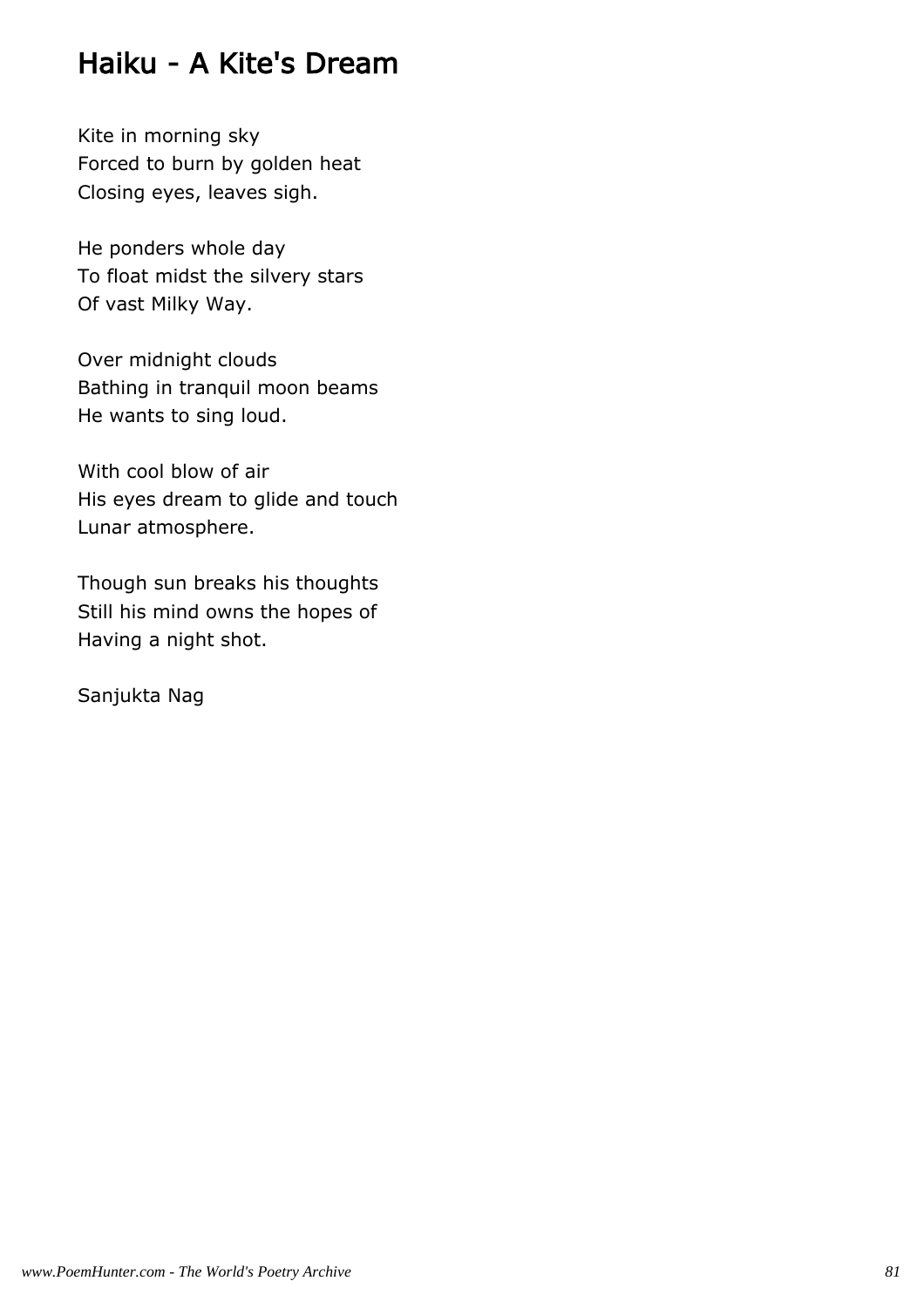# Haiku - Beauty

Admiration makes Beauty more beautiful, 'cause Rose isn't only one.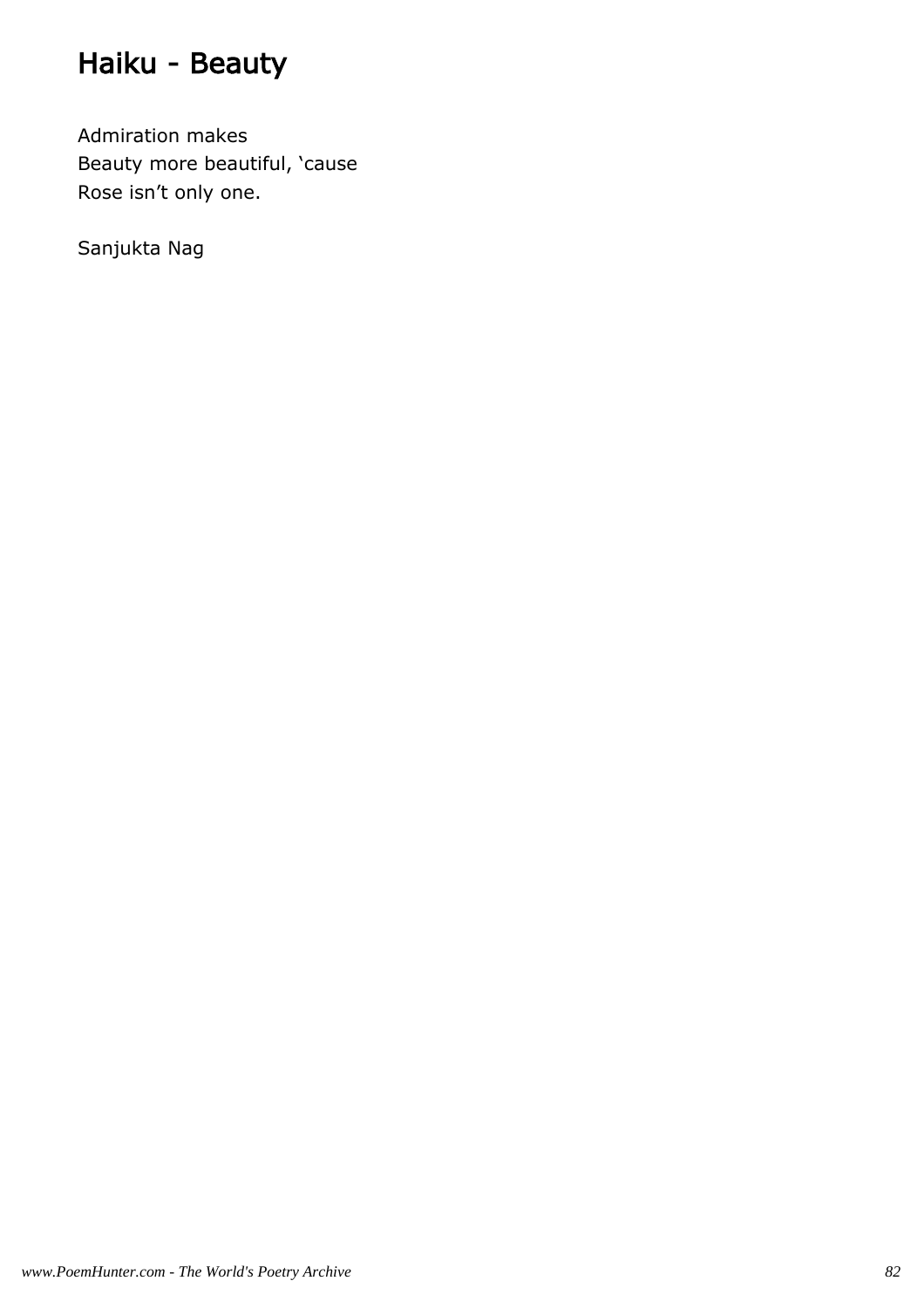# Haiku - Buoyancy

My poem floats with glee In golden sky of your love, Where sun never sets.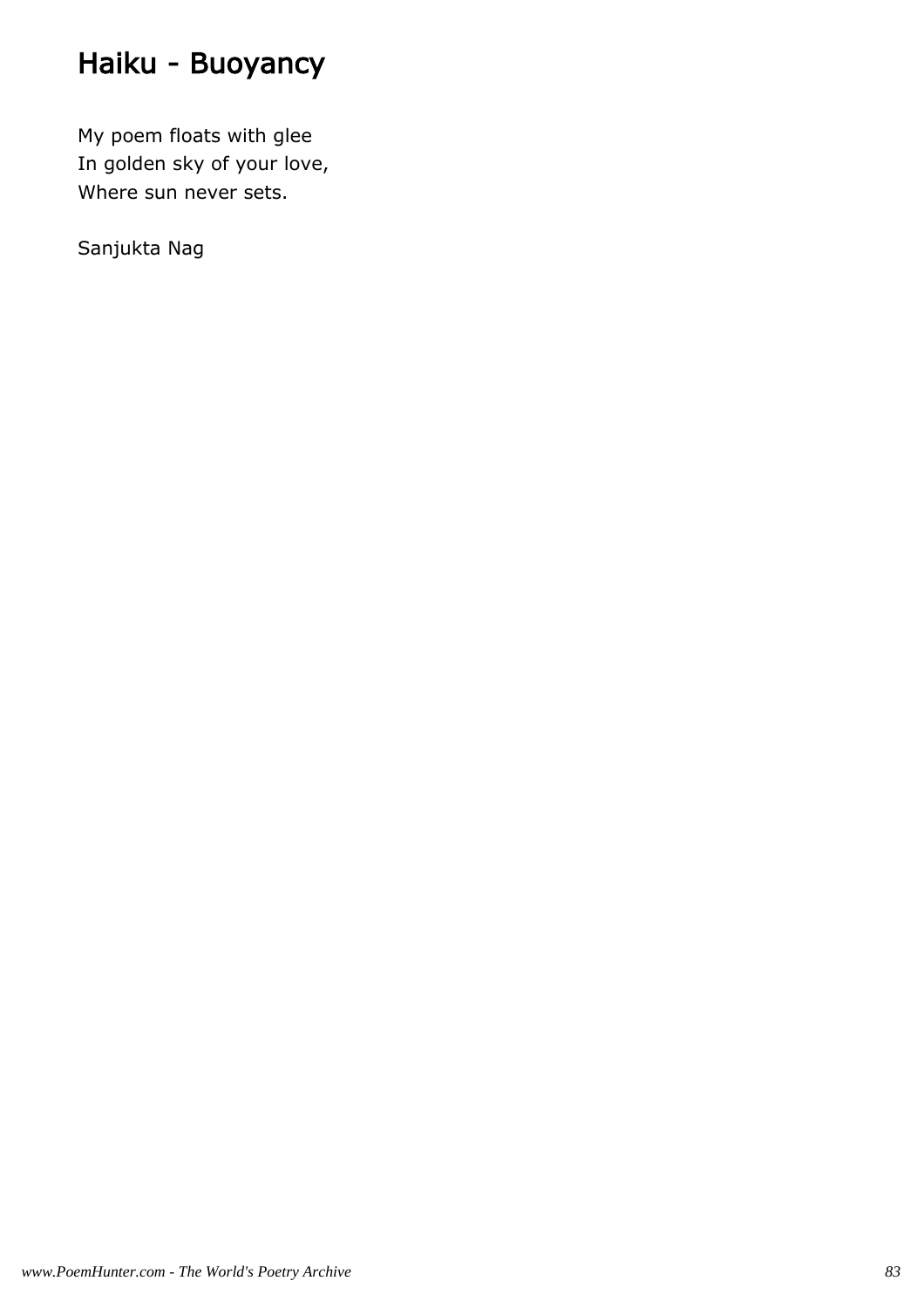### Haiku - Festival Of Love

Dark nights are lit up With blithe lights of desire, for Festival of love.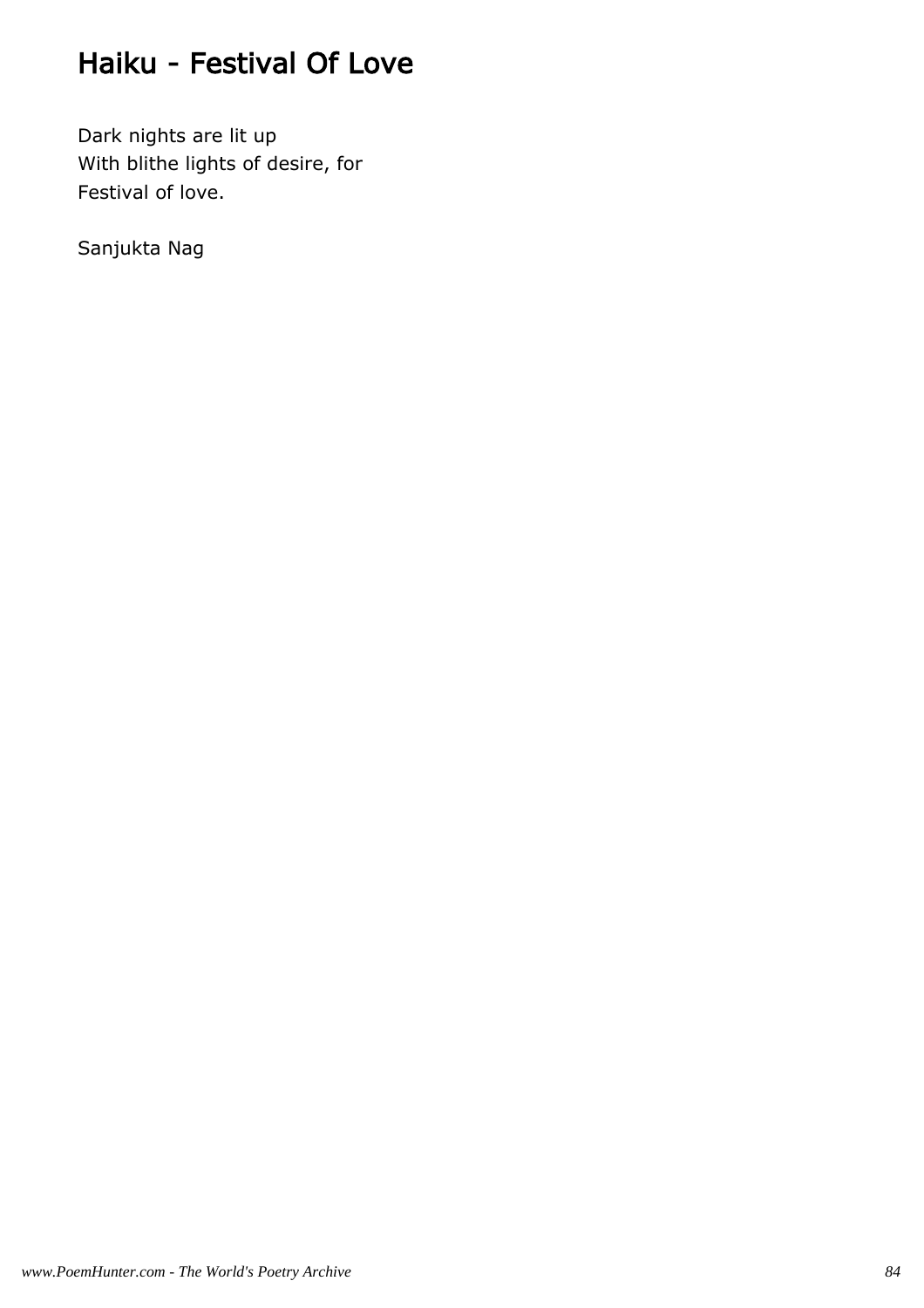# Haiku - Firefly

When the darkness speaks Sudden eye-catching bodies Enjoy hide and seek.

Every now and then Tiny fluorescent flickers Driving me insane.

Beneath midnight sky Drifted drops of astral light Transform as firefly.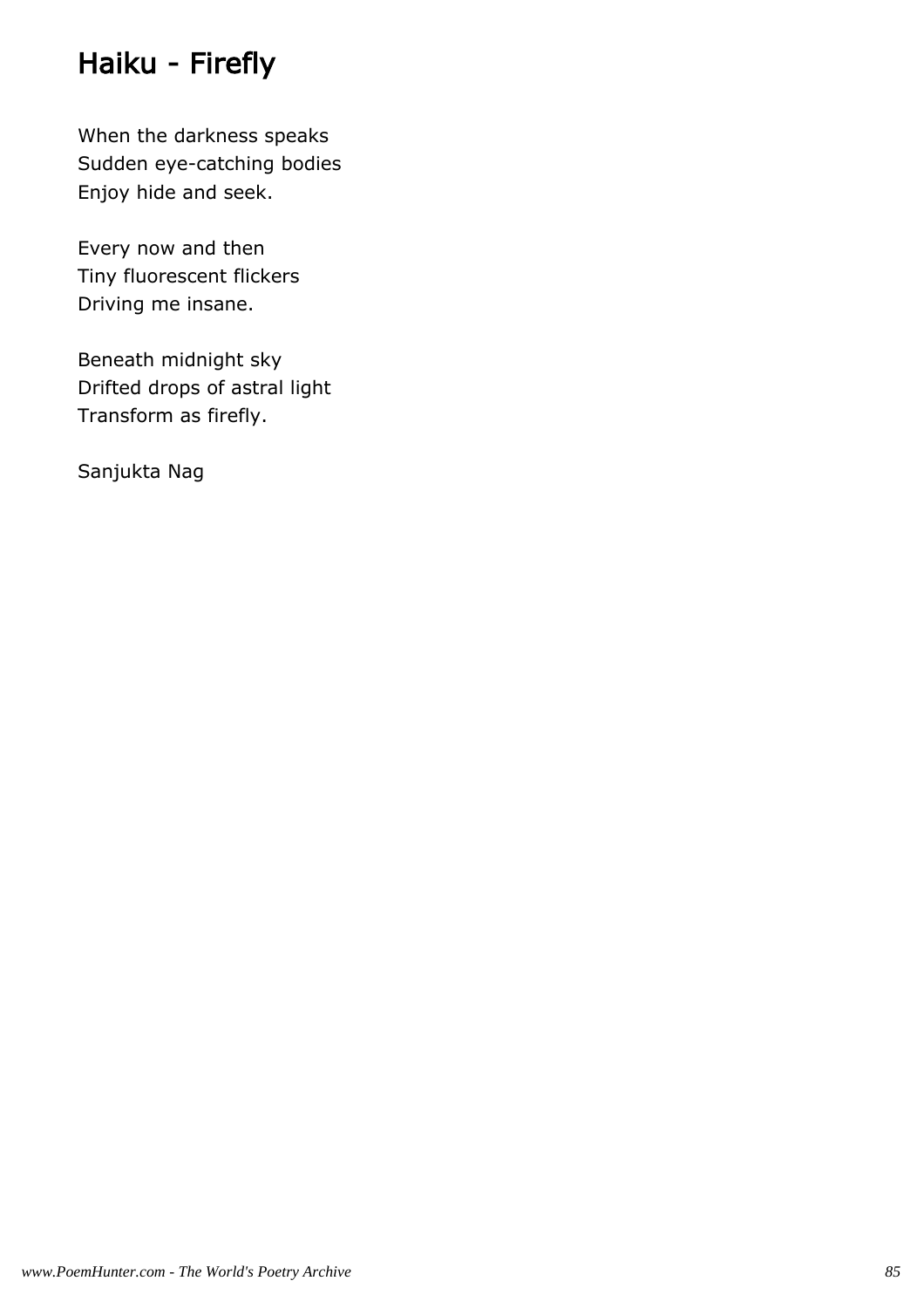## Haiku - Gloves Of Death

Life's falling like snow My palms fail to sense it, for Wearing gloves of death.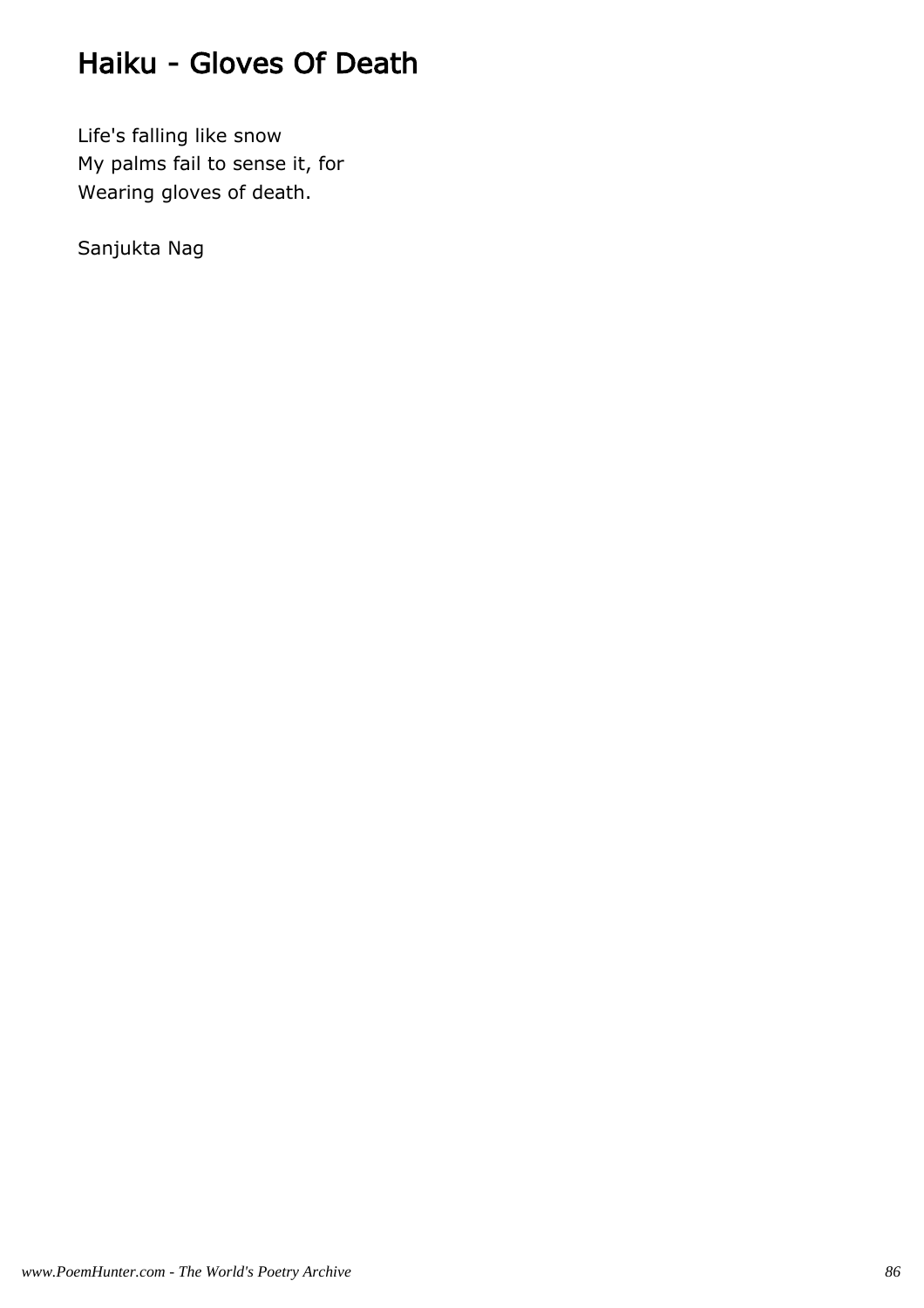# Haiku - Imagination

Imagination Is only way to sense your Love, inside my mind.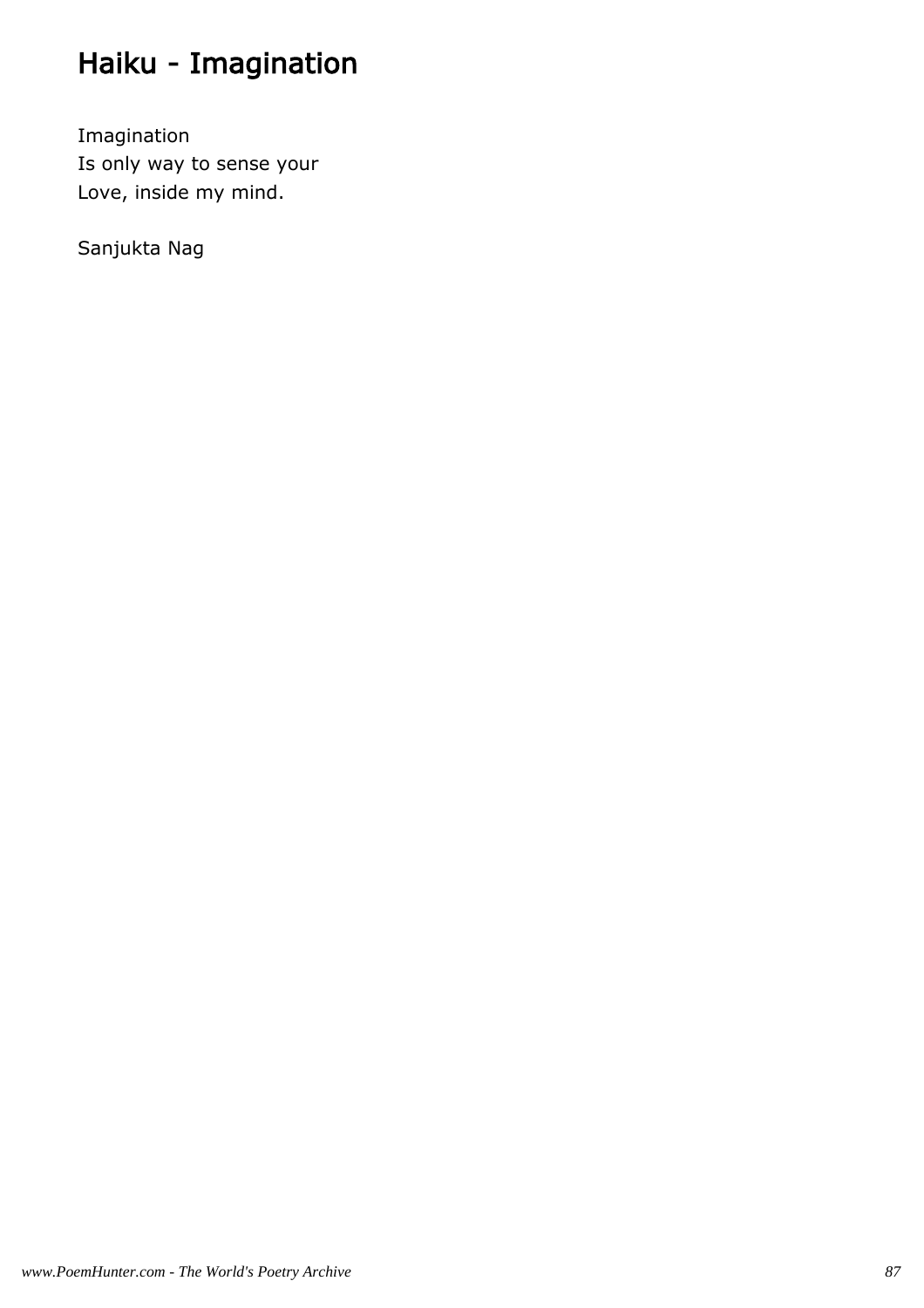## Haiku - It's Never Late

It's never too late To hold hands and say sorry. Love is merciful.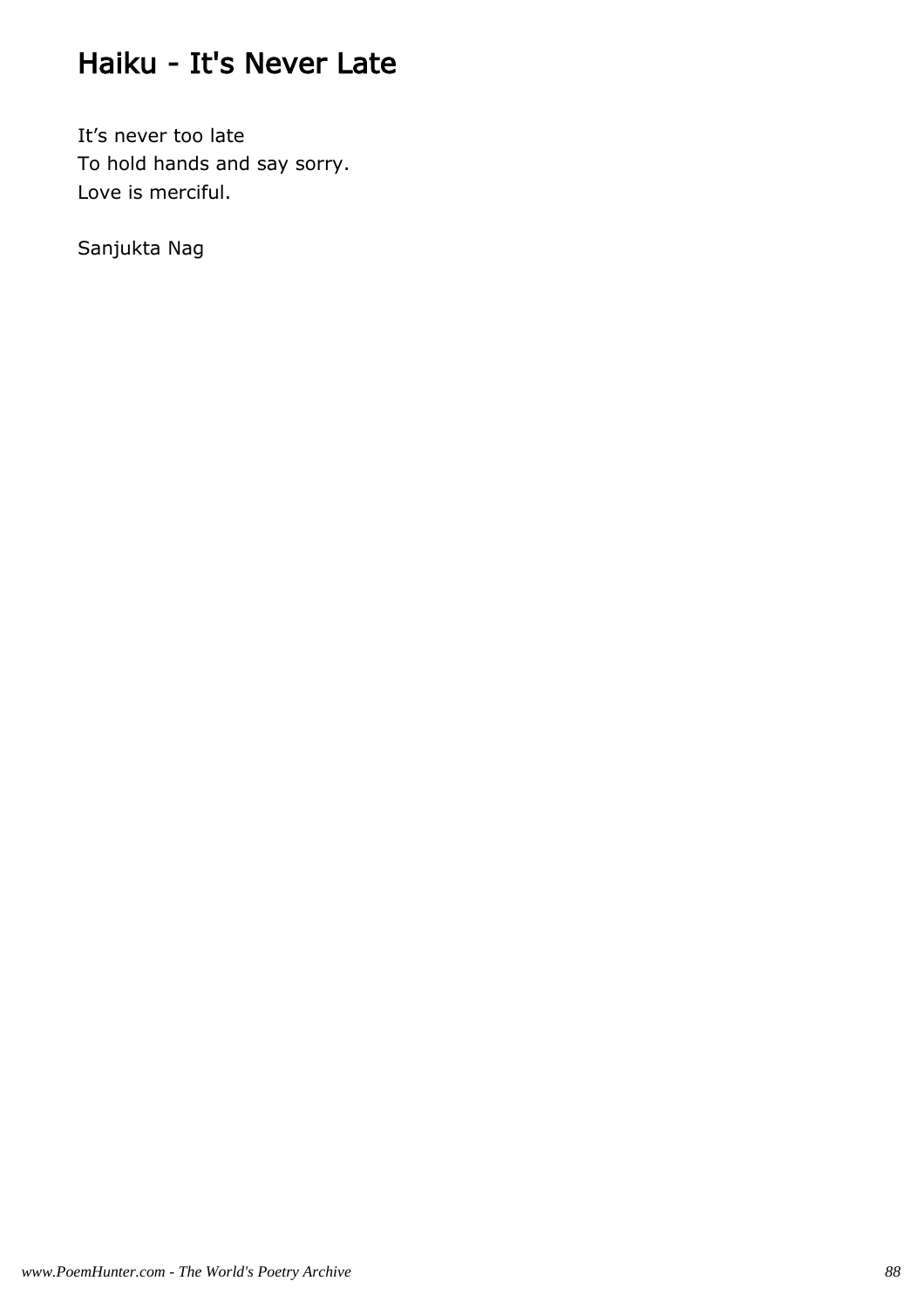## Haiku - Life

It's a long night walk On the drunken road of fate Seeking tint of dawn.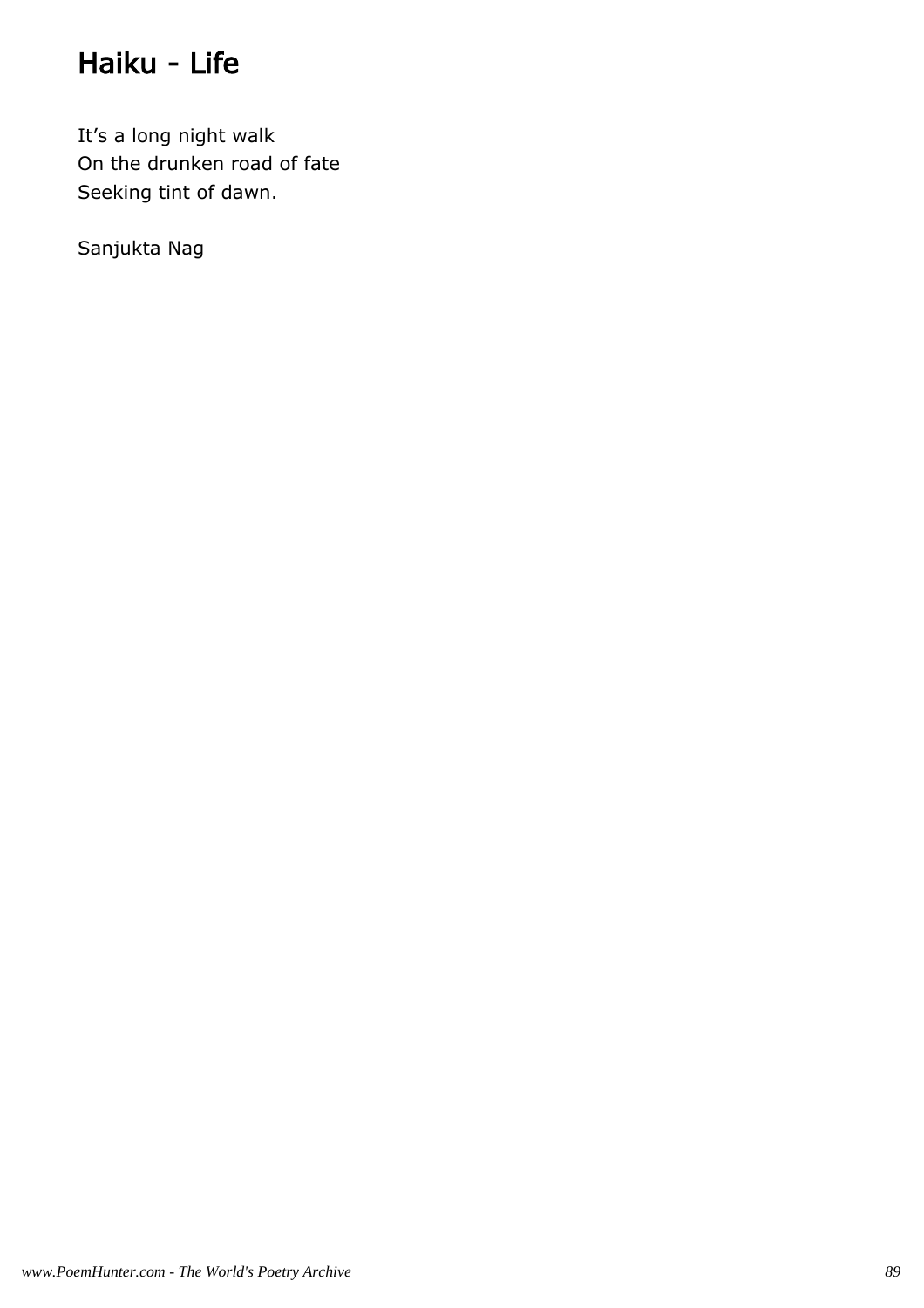# Haiku - Liquid Heat

Sun tilts glowing head Behind leaves of savage wood Beaming naughtily.

Eyelids flattering Hand shelters sea green iris Cheeks emit liquid heat.

Slender body of Lonely passerby, asks sky To convoke dark clouds.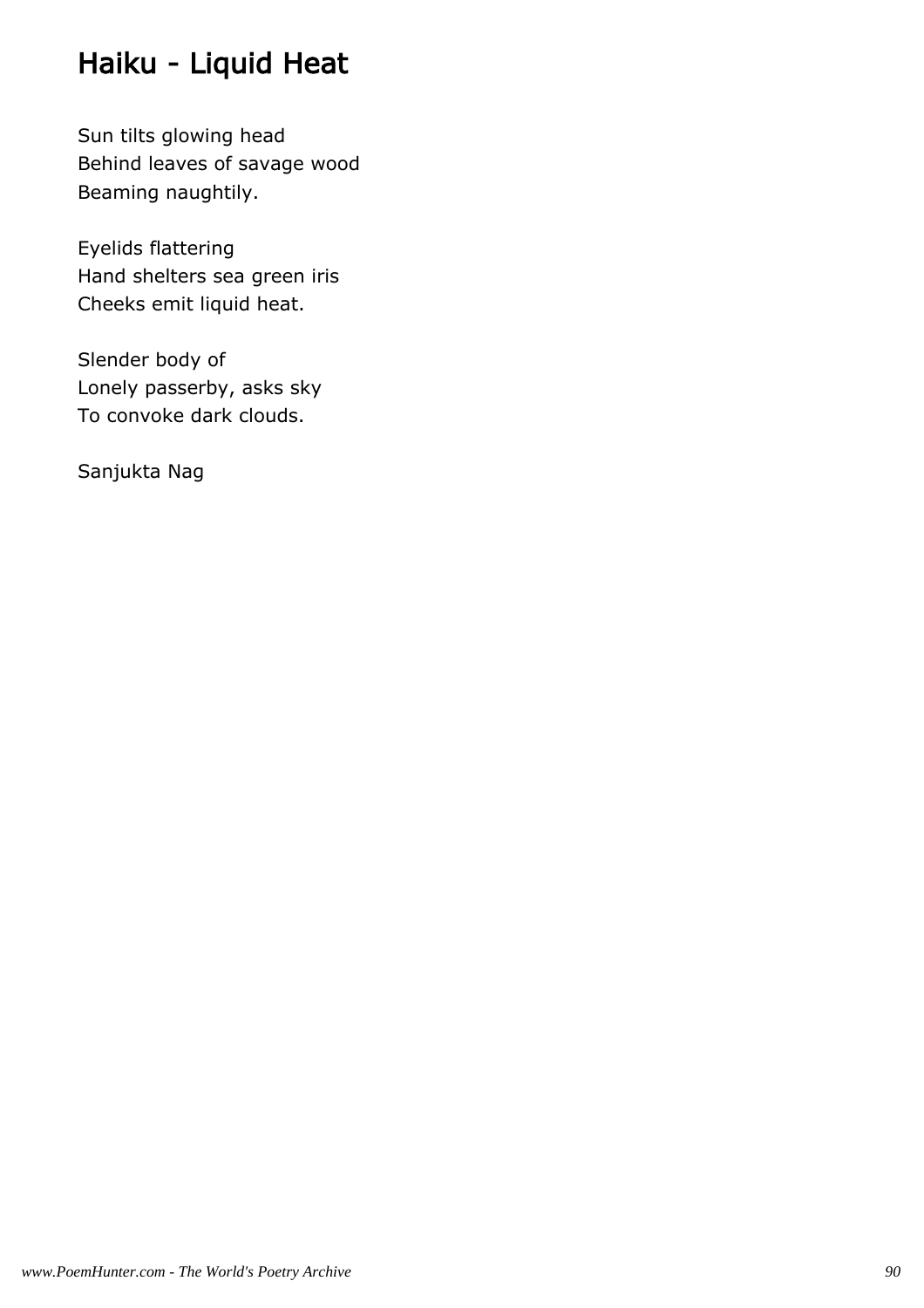#### Haiku - Love And Life

Love is all around Unlock your senses and feel Its pleasant presence.

Don't waste priceless time Judging if life's short or long, Admire its beauty.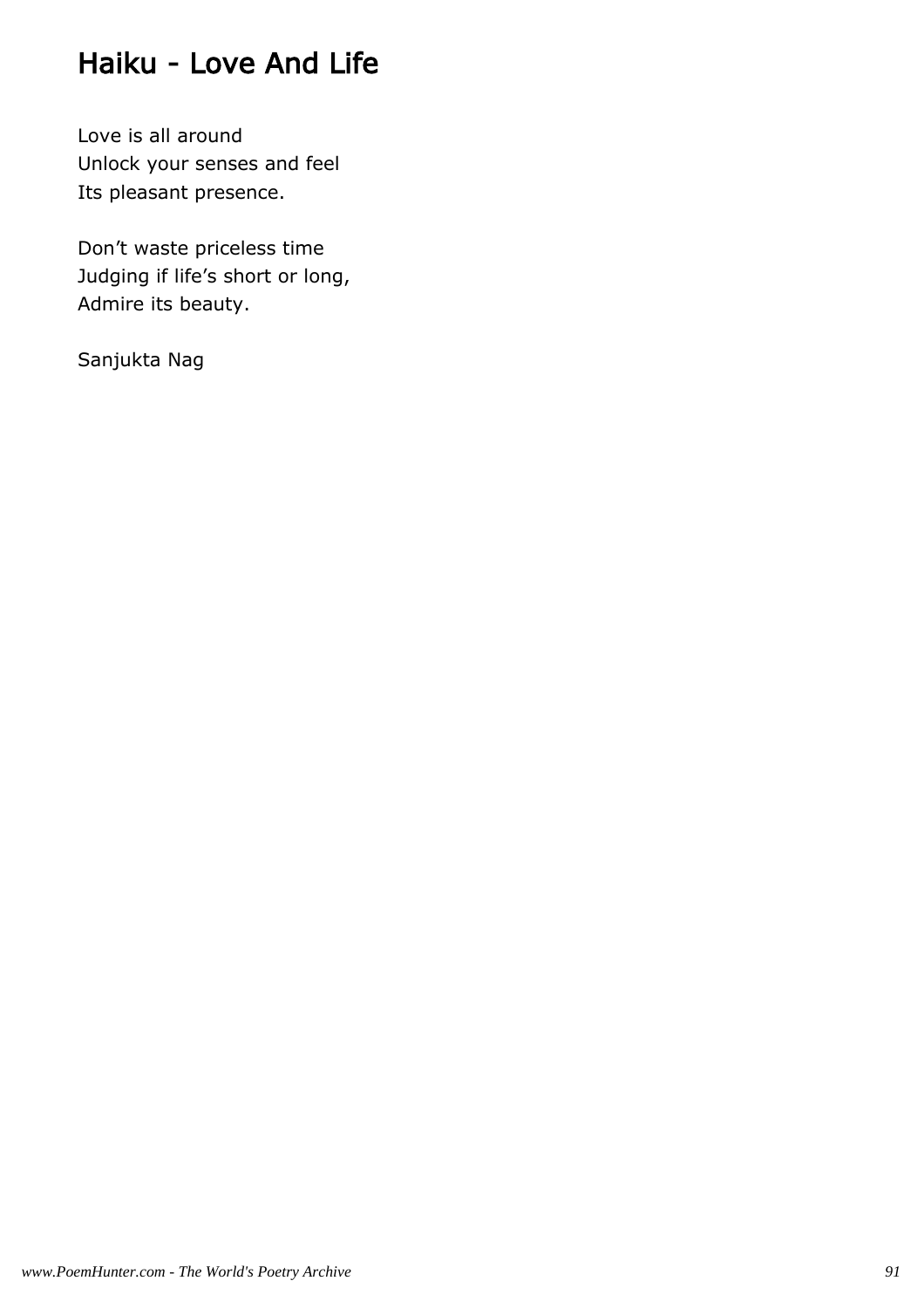### Haiku - Mirror Of Dreams

My reality Reflects bliss, when you unveil Mirror of your dreams.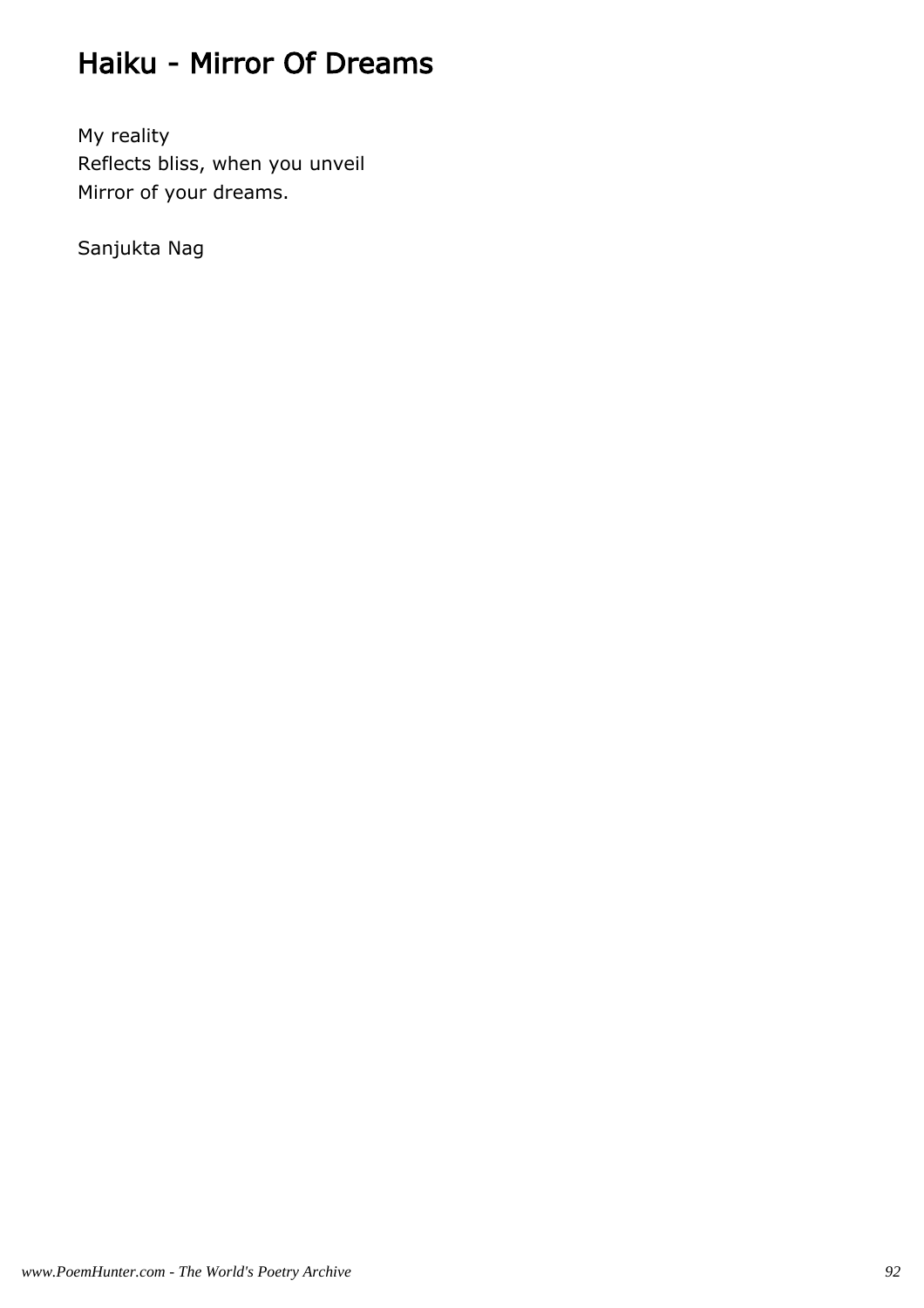# Haiku - Mirror Of Failed Love

Mirror of failed love Draped with smoky veil of gloom Reflects illusion.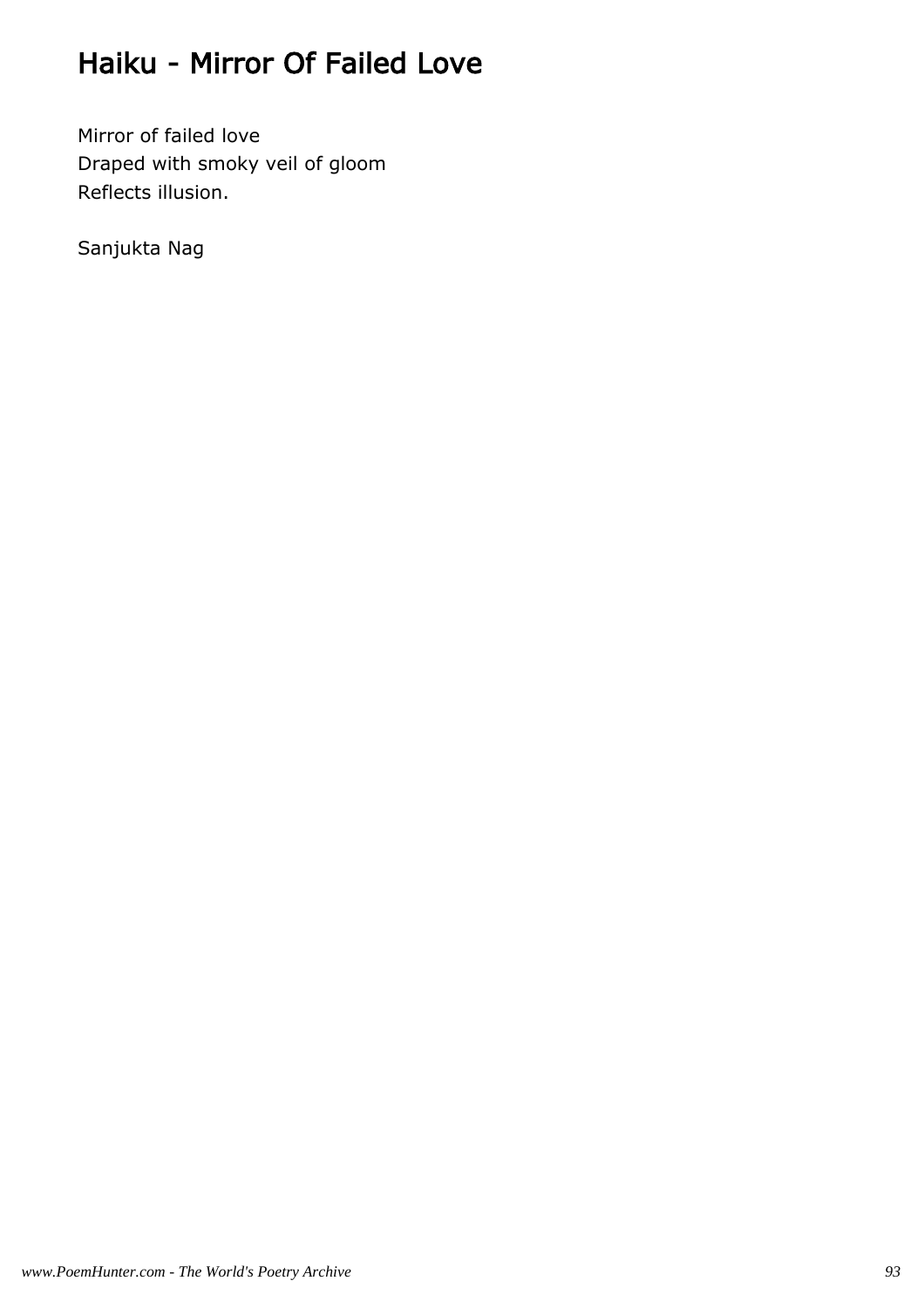#### Haiku - Narcissus

Crystal clear image Of own consistence, made him Engrossed in beauty.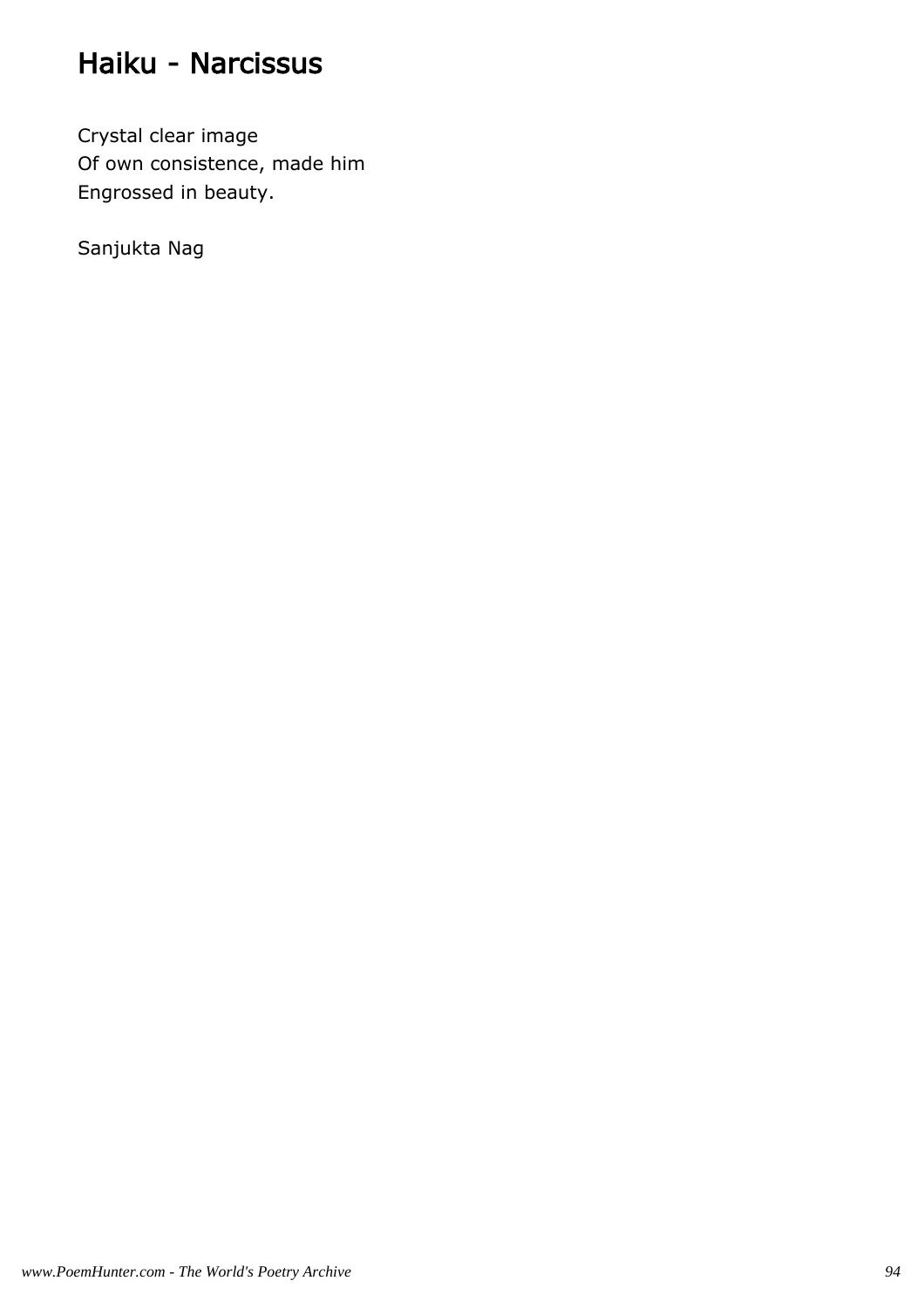# Haiku - Prayer

Make my soul divine With the celestial touch of Eternal sunshine.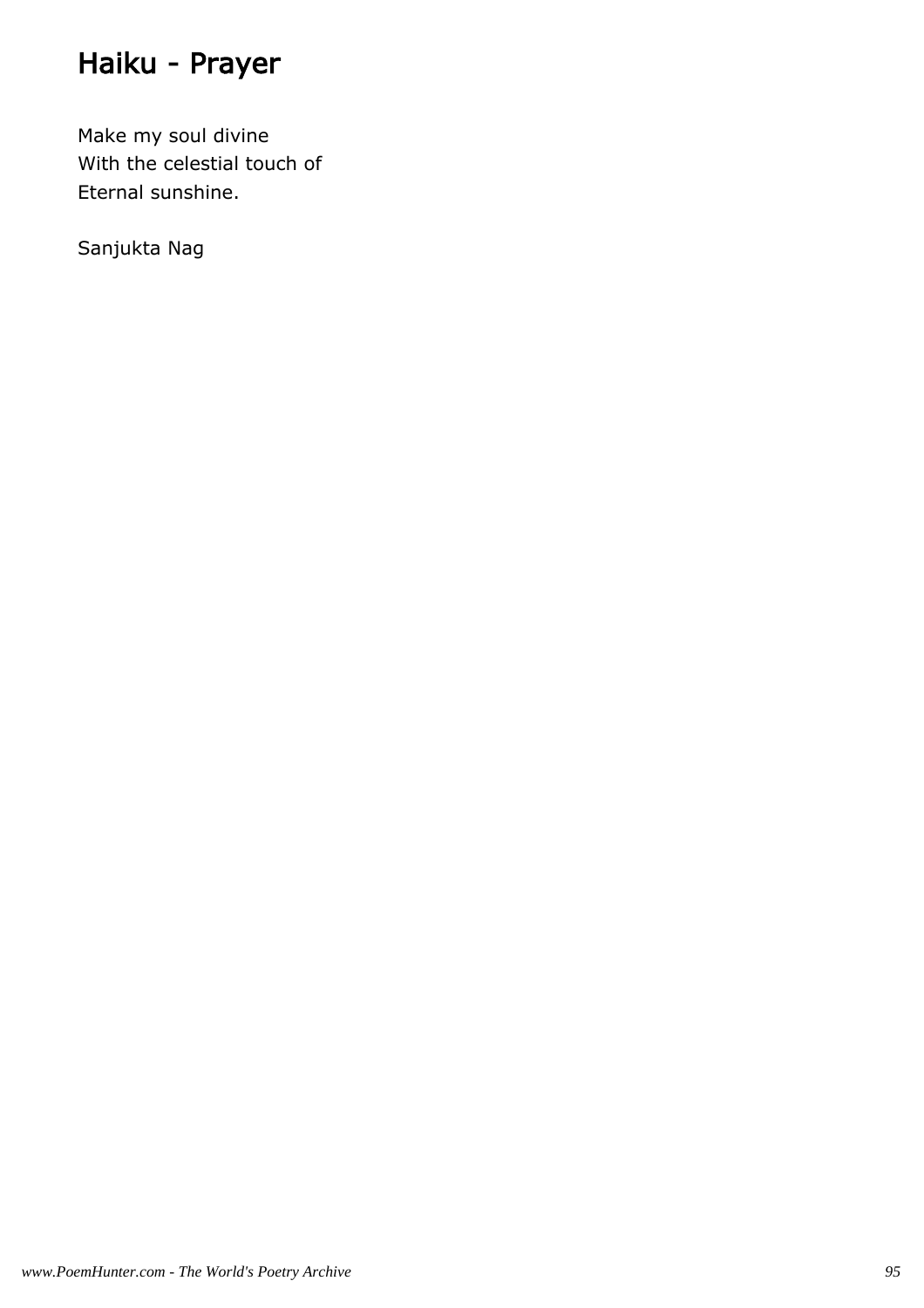# Haiku - Promiscuity

In garden of life Love is butterfly, glowing With adultery.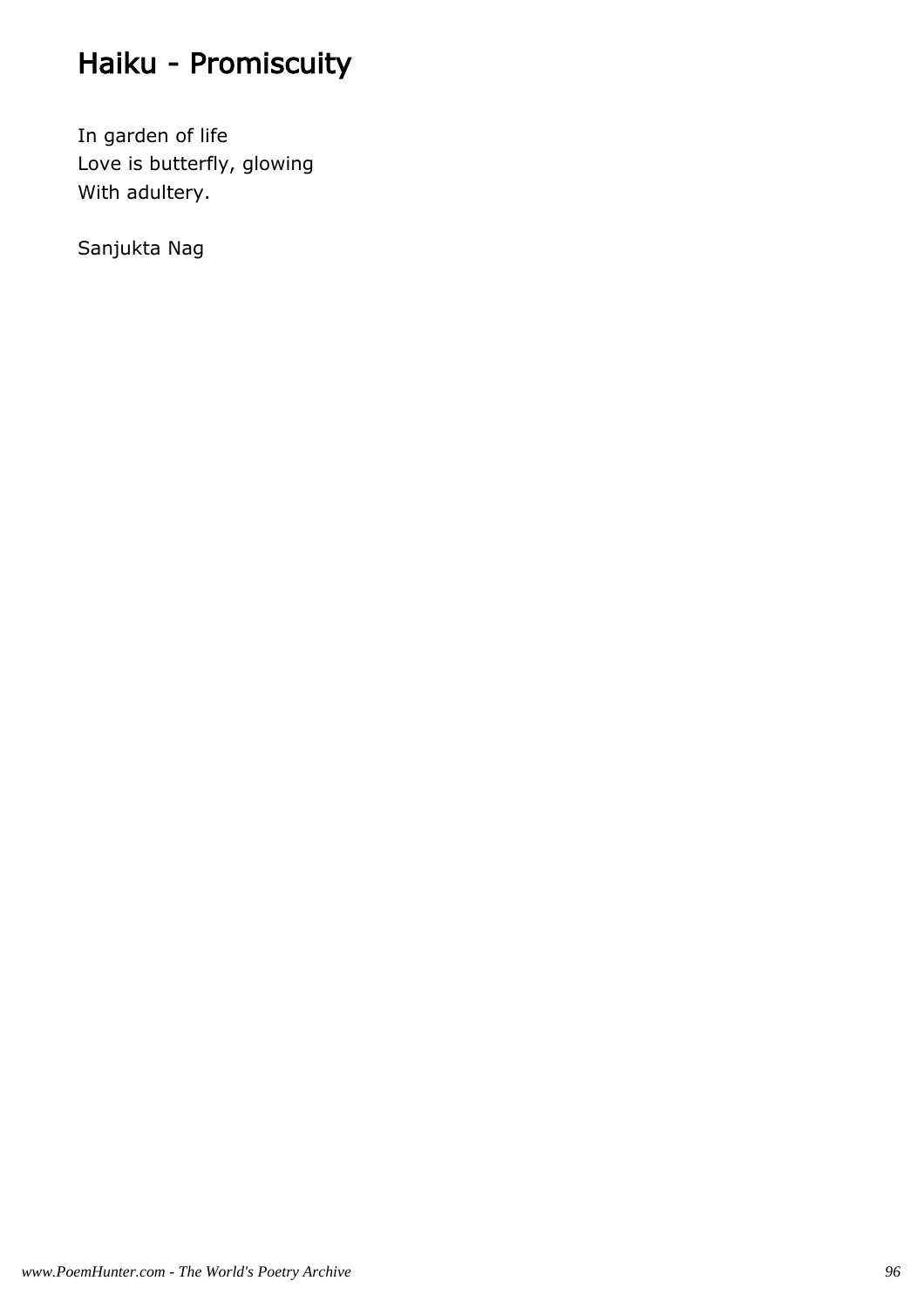## Haiku - Raining In And Out

My desolate soul By the edge of the window Keep thinking of you.

With the sound of rain Going down memory lane Again and again.

It feels wet inside Inner clouds showering gloom As your love didn't bloom.

Hopes are shivering Heart is too fragile to mend Still love never ends.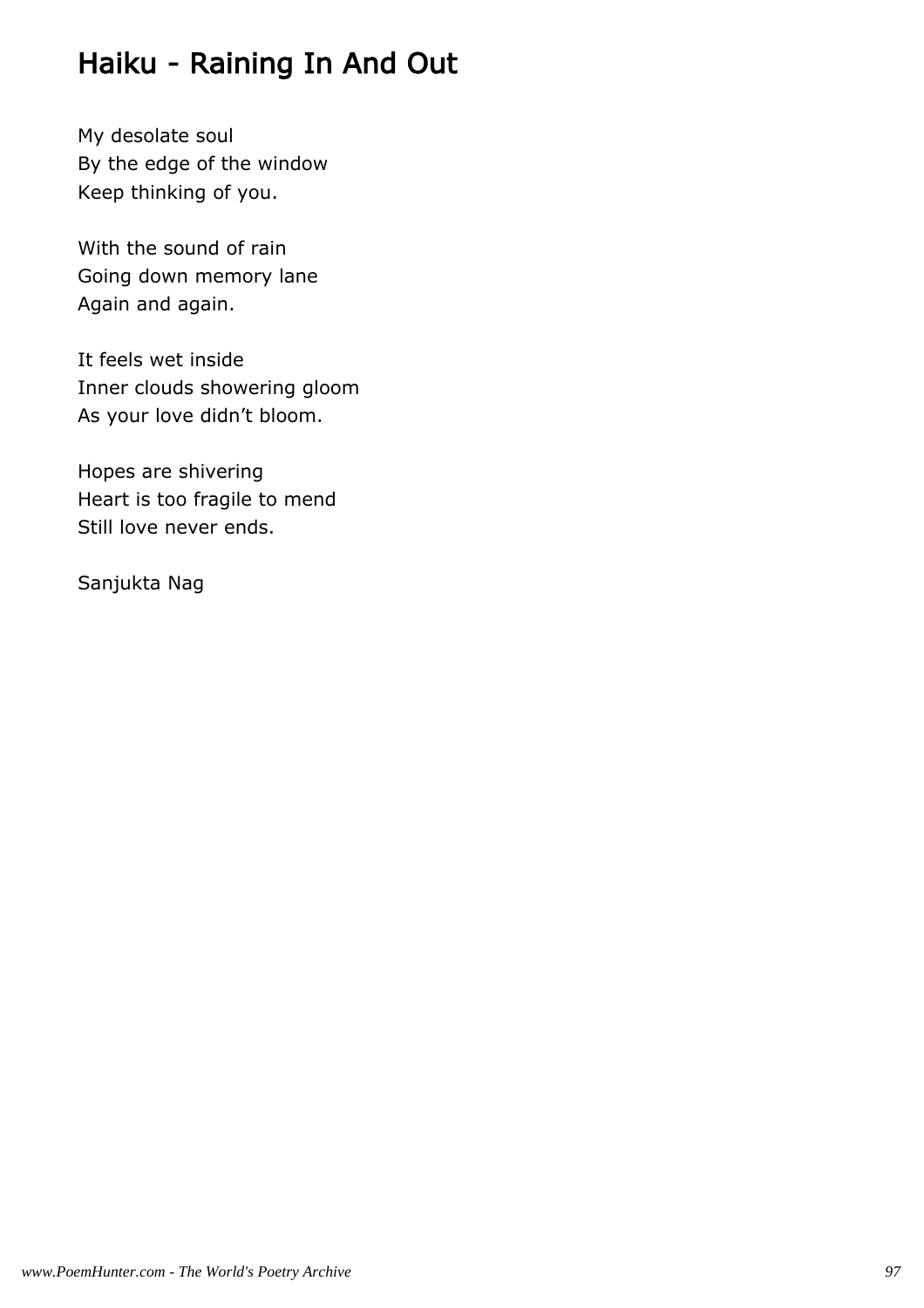## Haiku - Road Of Love

Empty road of love Laying roses on chest, waits For your blushful feet.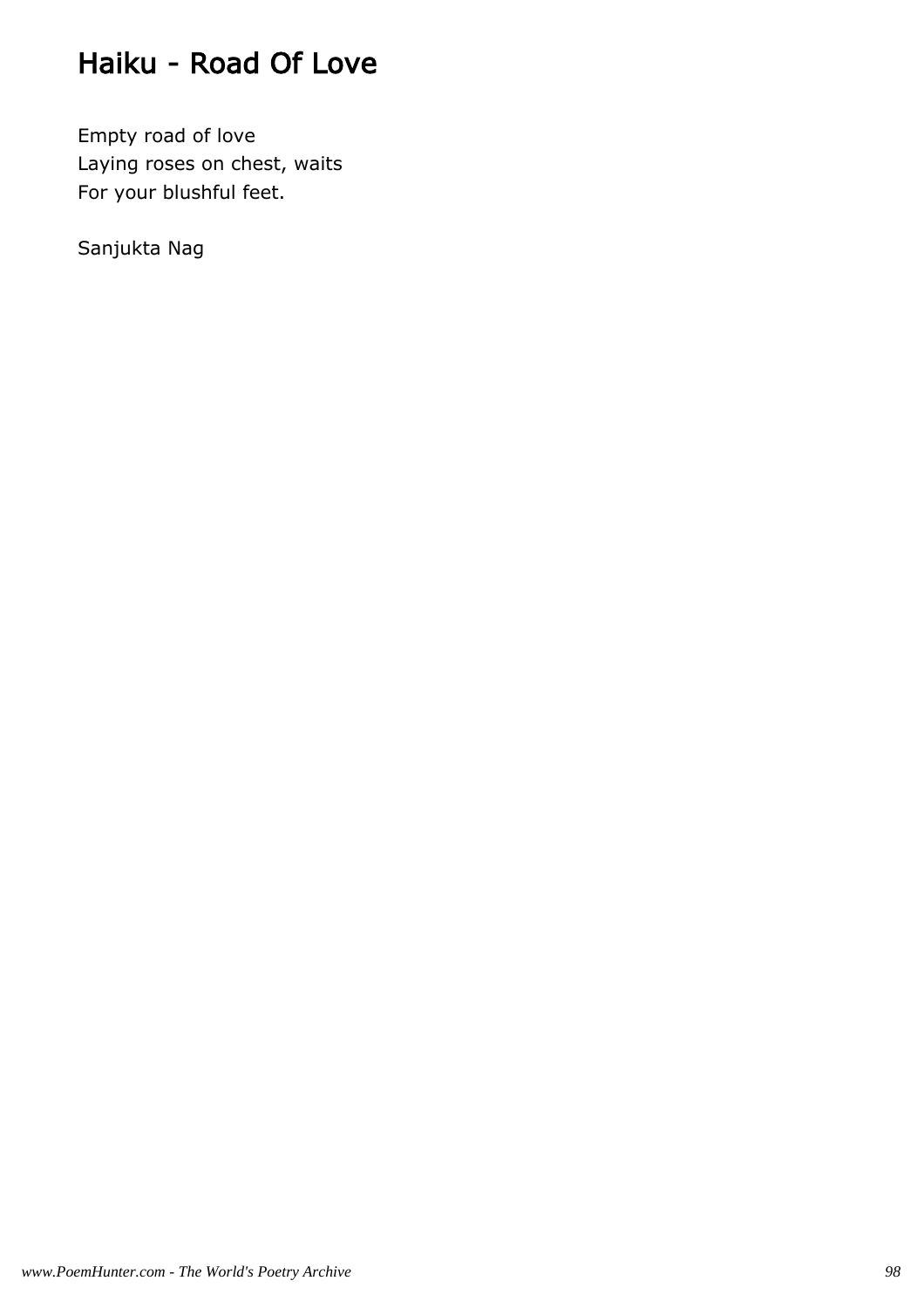## Haiku - Satisfaction

Satisfaction is The doorbell of happiness. Spreads music in soul.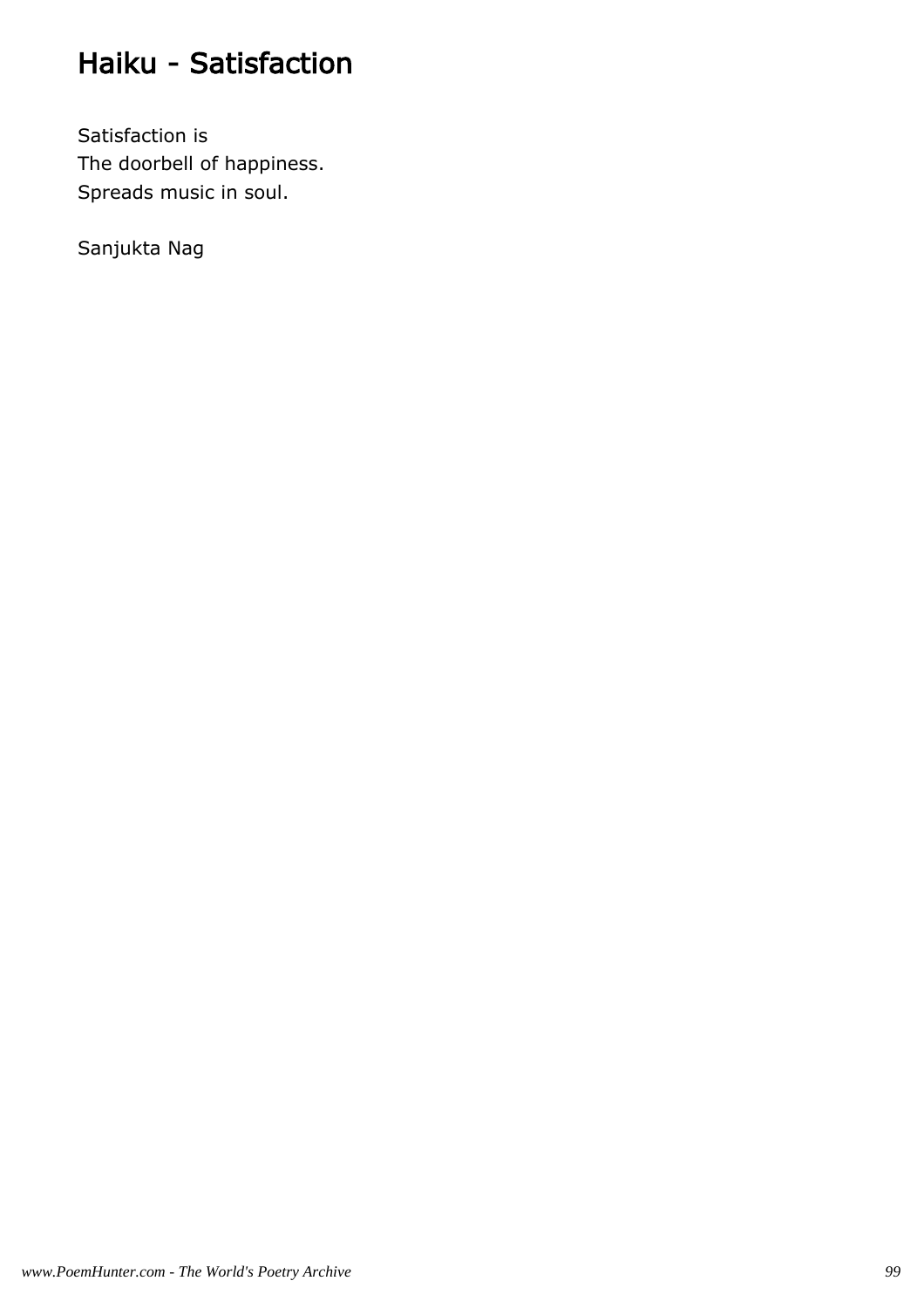#### Haiku - Shelter

Heart is envelope, Protecting our feelings, from Falling down like rain.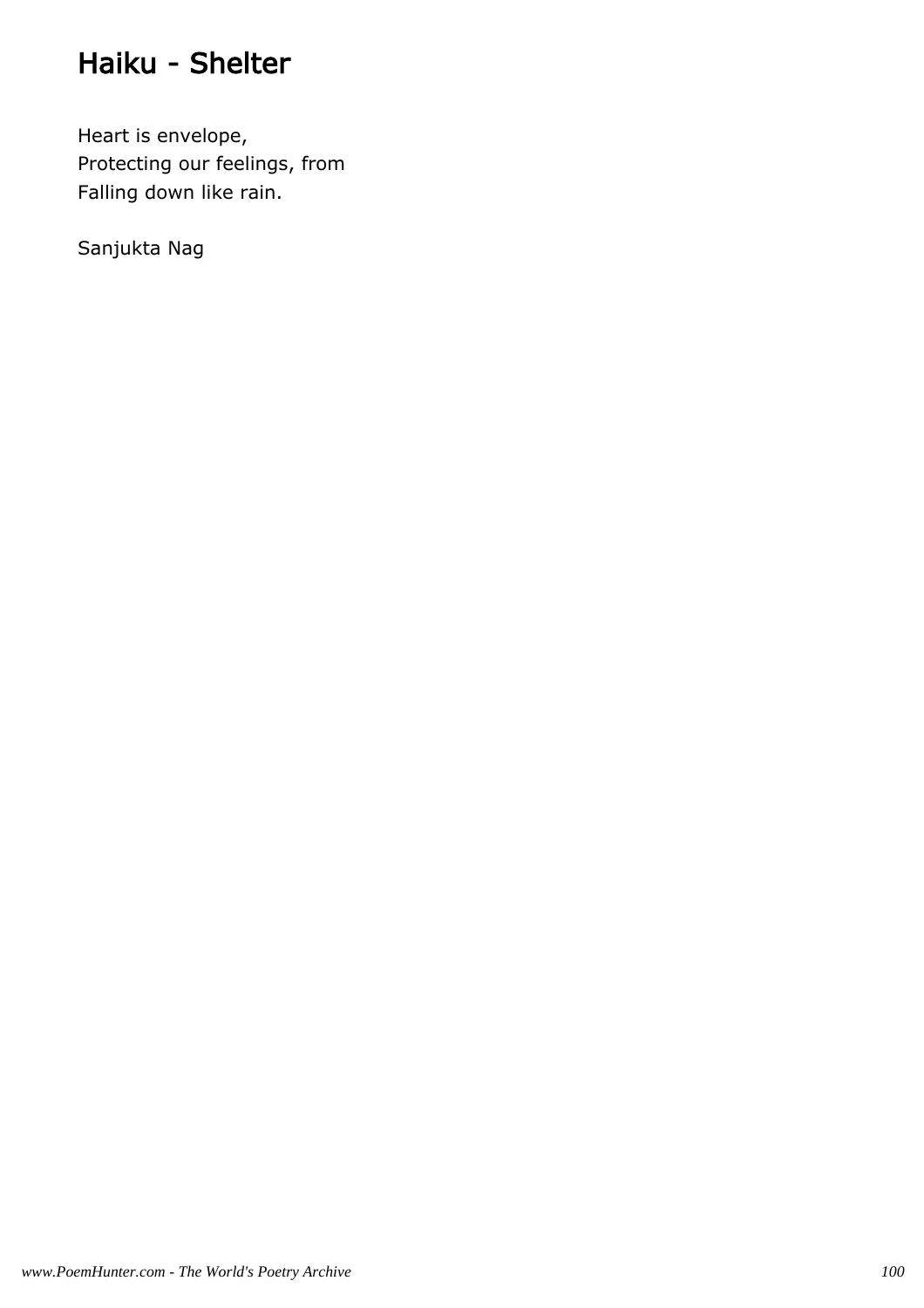# Haiku - Silver Lining

Dark cloud appears with Silver lining round the edges. Make a nest for hope.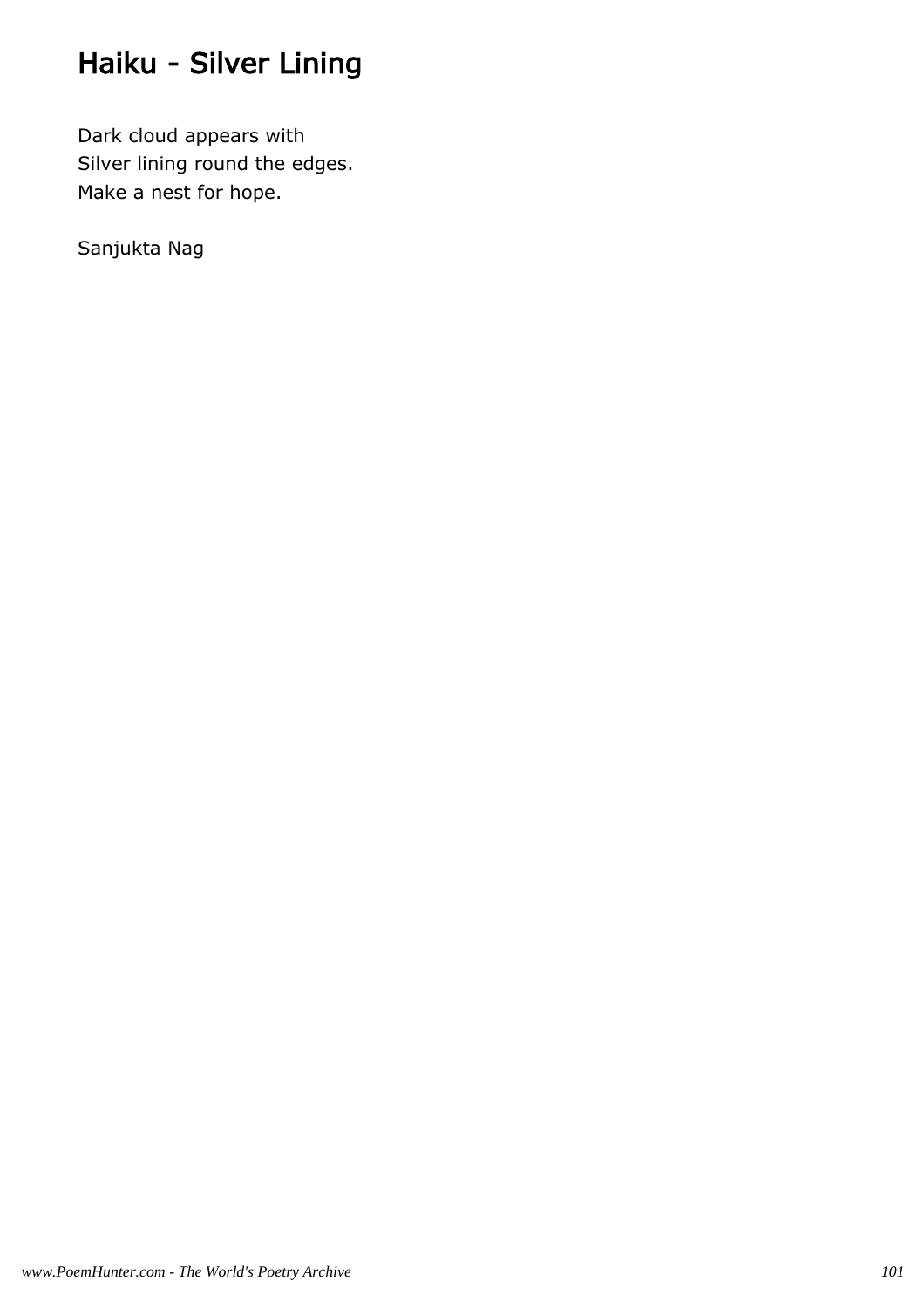## Haiku - Trust

Trust is house of cards, A mild blow of betrayal Can break it apart.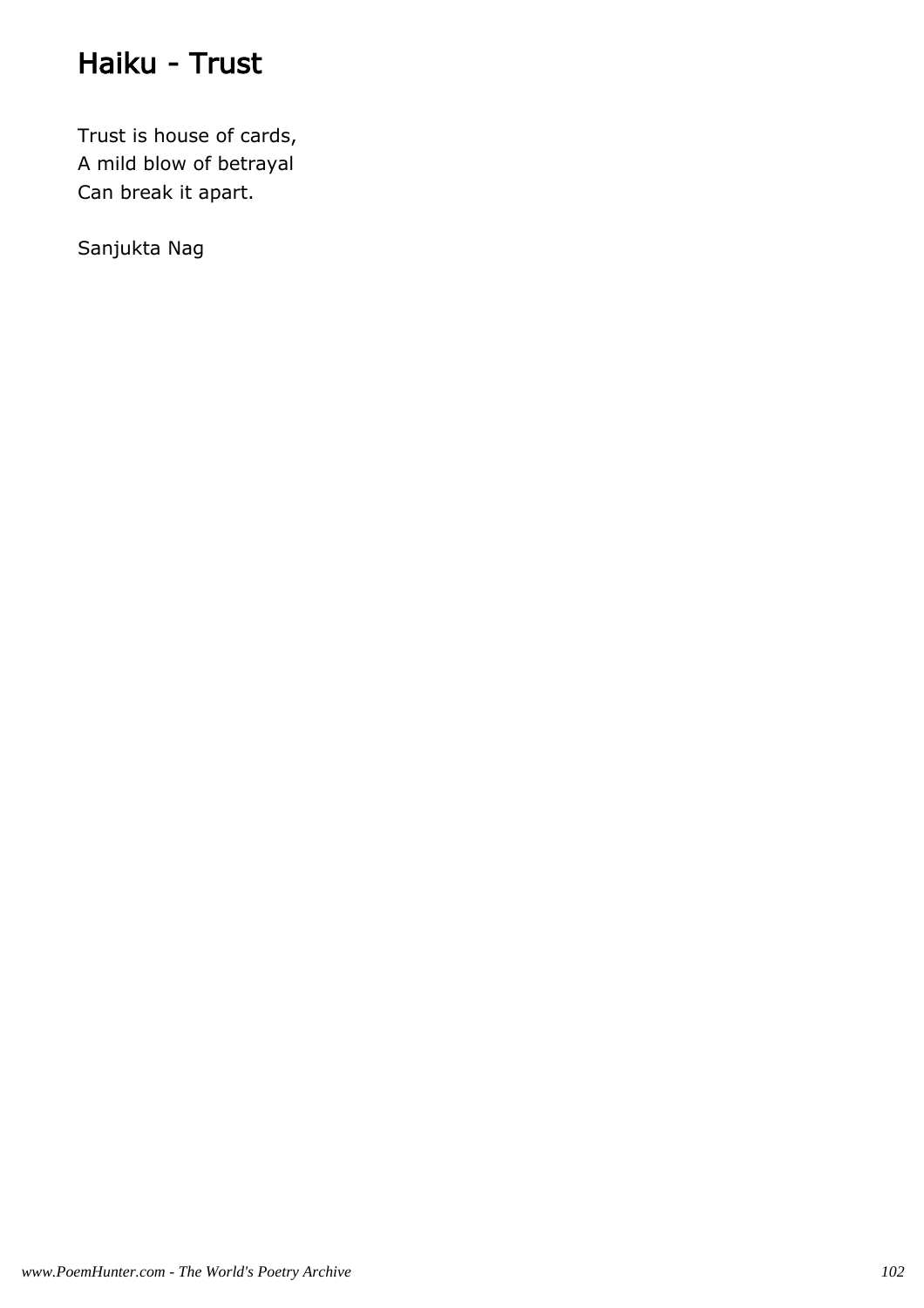# Haiku - Wind Chime

Slender rods of rays Forming wind chime, to vibrate Sweet songs of nature.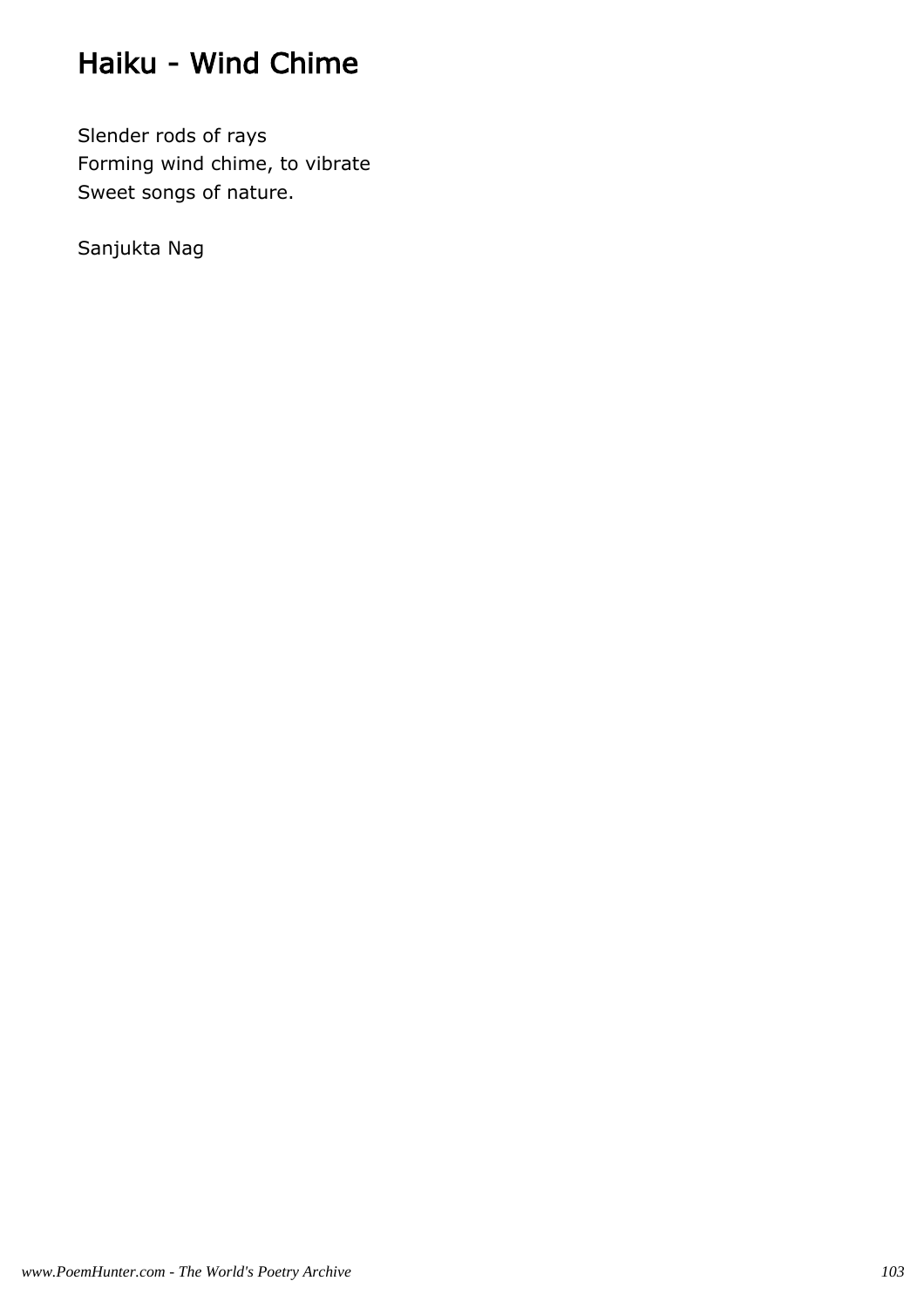# Haiku- Festival Of Light

Drops of fire drip, from Your lightened torch of colours, Brightening black night.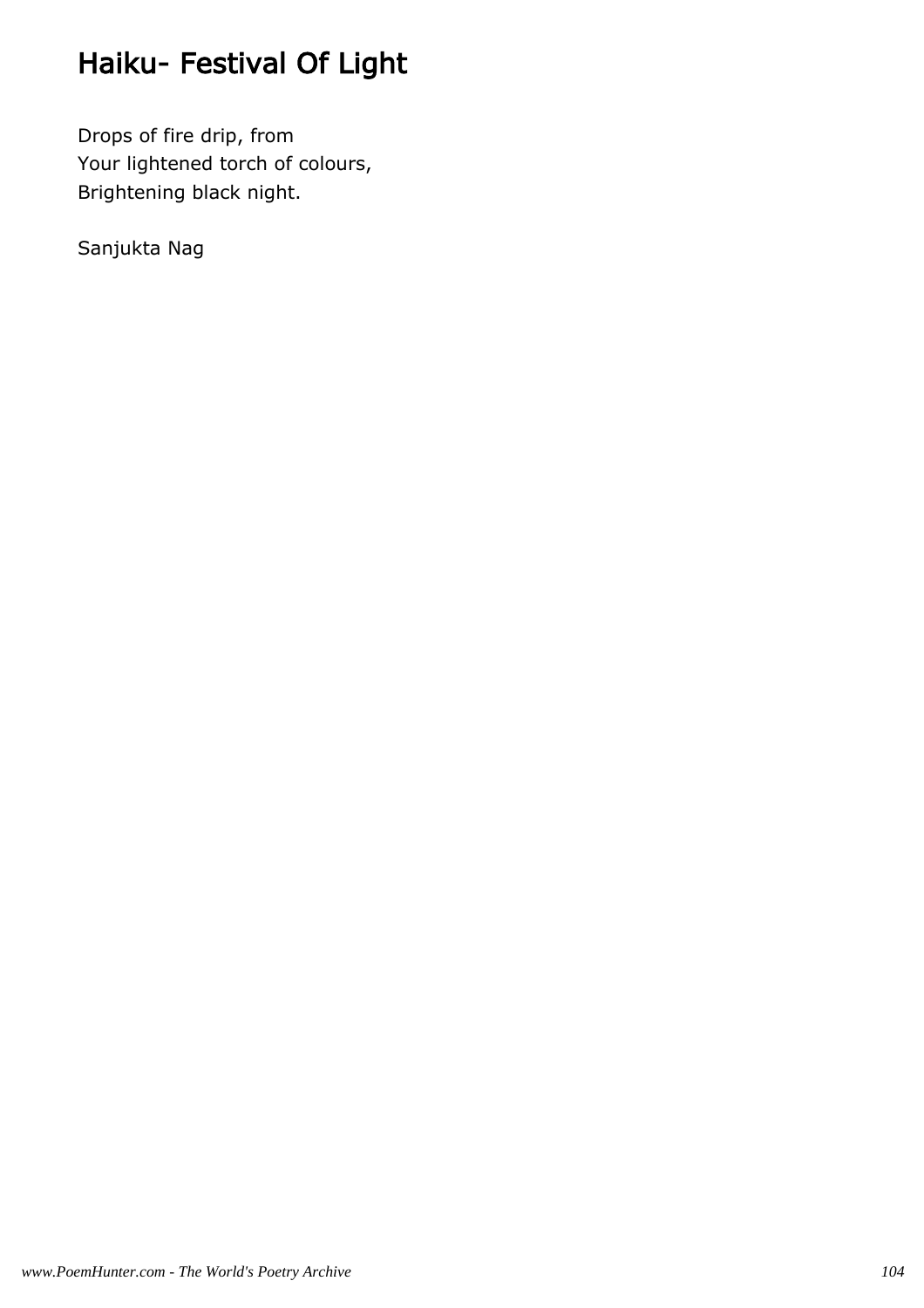## He Barks Like A Bird

My snowball-like puppy barks like a bird, Whenever that sparrow enters my window Like a sudden sunray of winter. She perches on a luminous spot To sing him the sweetness of nature, that She composed when dawn kissed her feathers. He rhythmically stirs air with his thin white tail, And concentrates hard on imitating The morning song of that little sparrow. Days walk like this on my room Resonating with their twittering symphony. Now I think, maybe it's not only a music lesson But a chapter of learning the secrecy of flying. 'Cause yesterday afternoon I dreamt, My puppy flew out of the open window With his two new glittering wings of sparrow, Singing the brightest song of freedom.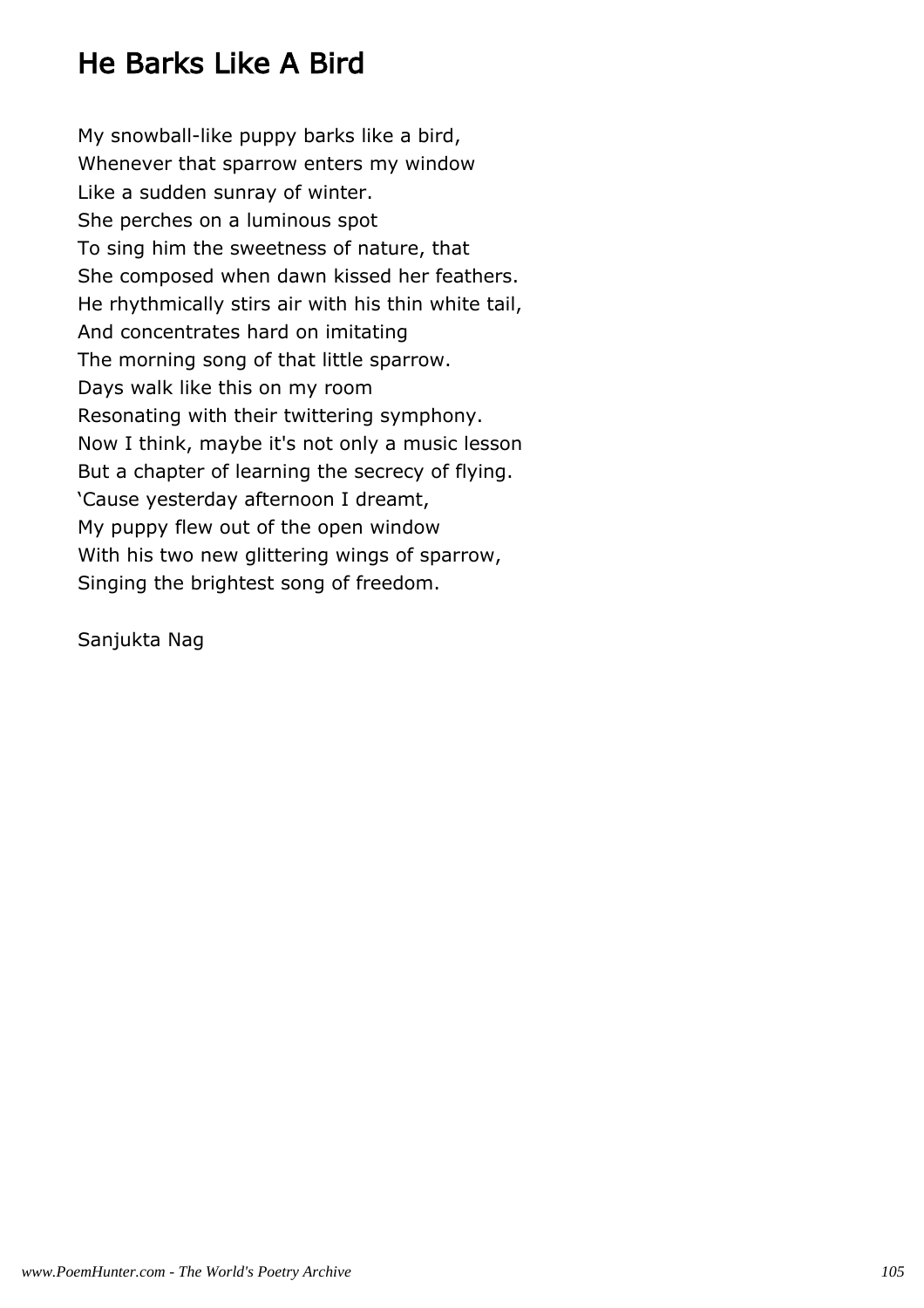#### Heaven

A huge gate that never opened Still no rust, no dust, upon its Iron grills of angelic figures.

Standing patiently infront of it I shouted everyday my name, For their identity was unknown To this worldly ignorant soul.

Then one day a reply floated out, "Make your heart kind like wind And no bar will resist you to enter."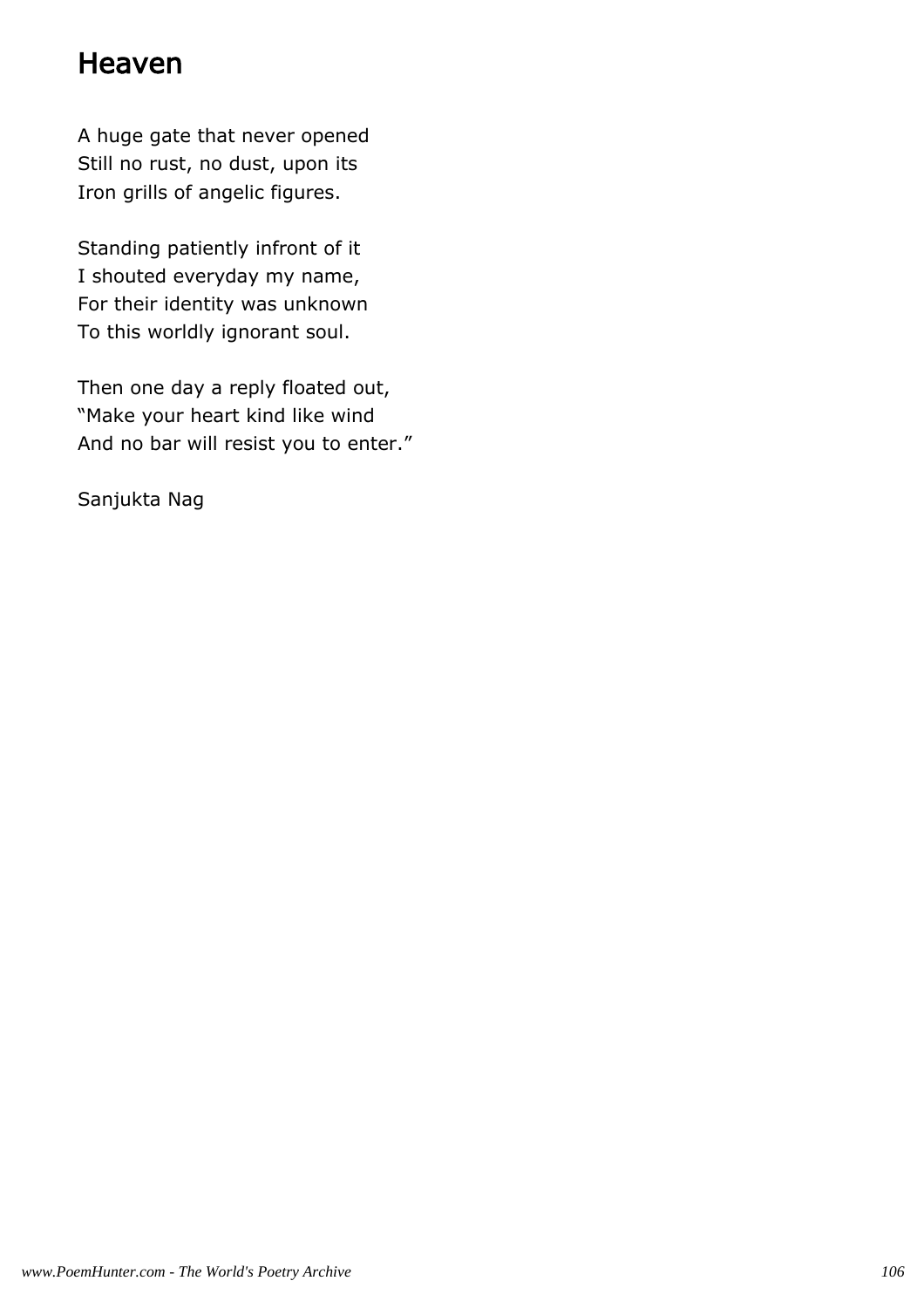#### Here He Comes

Gradually the slanted rays of spring Seep in through pale veins of frost, And let it melt in silence On the forgotten green chest of woods, Like dream becomes liquefied Under those awakened eyelids of dawn. Barks are brown in resurrection, Maybe two or more twigs call for A melody of rejuvenation. Swimming across the wind it comes, And sweet cheeks of cherry blush While blossoming under the protection Of the clear leaves of hope.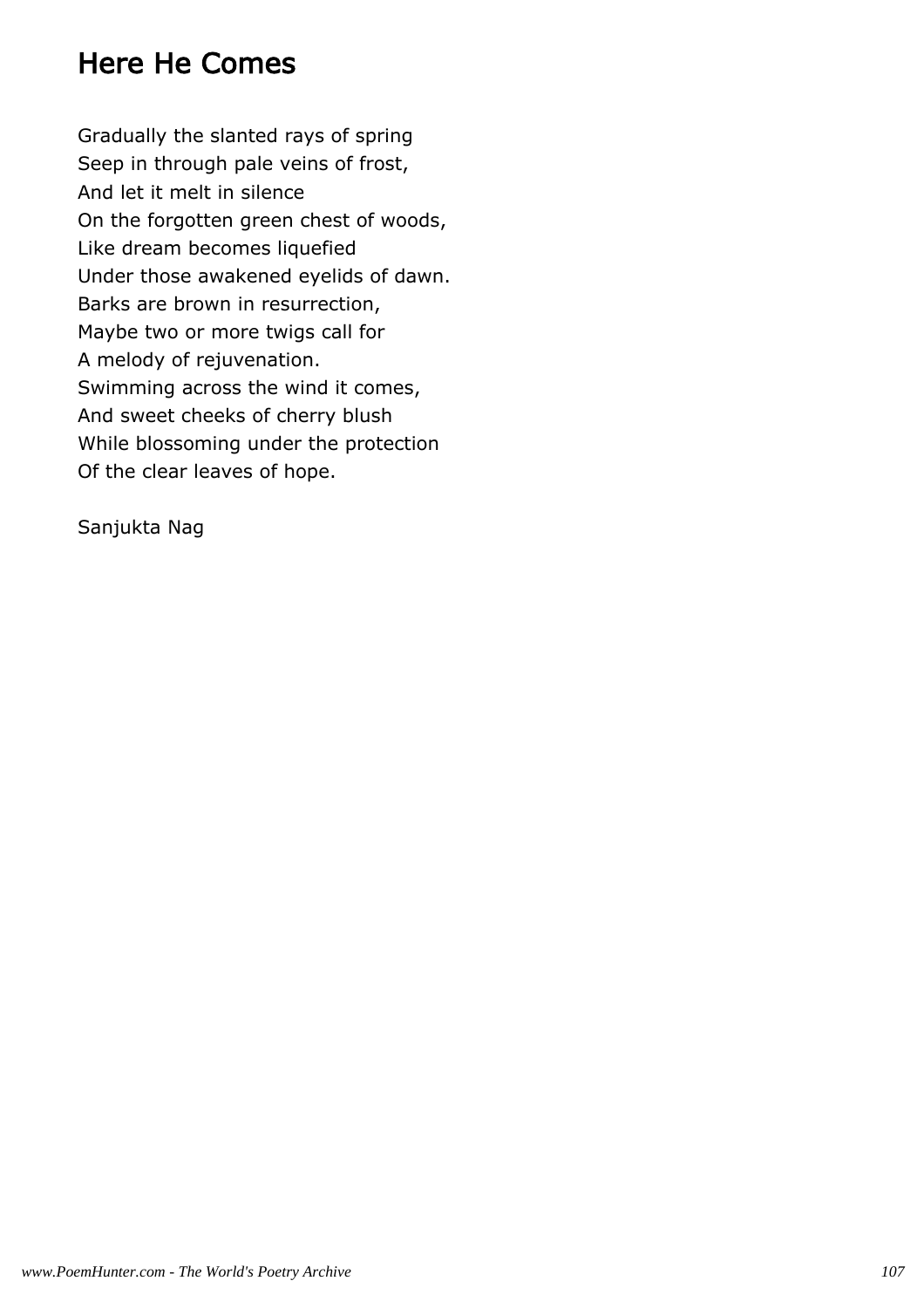### Homeless Wings

Witness the lyrics of sorrow Upon the evening wings of a butterfly, Tanned with yellow pollens of sun. It's time to rest now, as Flowers folded themselves against moon. She is rebounding alone On the chilled hands of breeze Without a drop of honey from night's bud, And missing the warmth of a home That she had lost, When she flew out at dawn Tearing the cozy cells of her cocoon.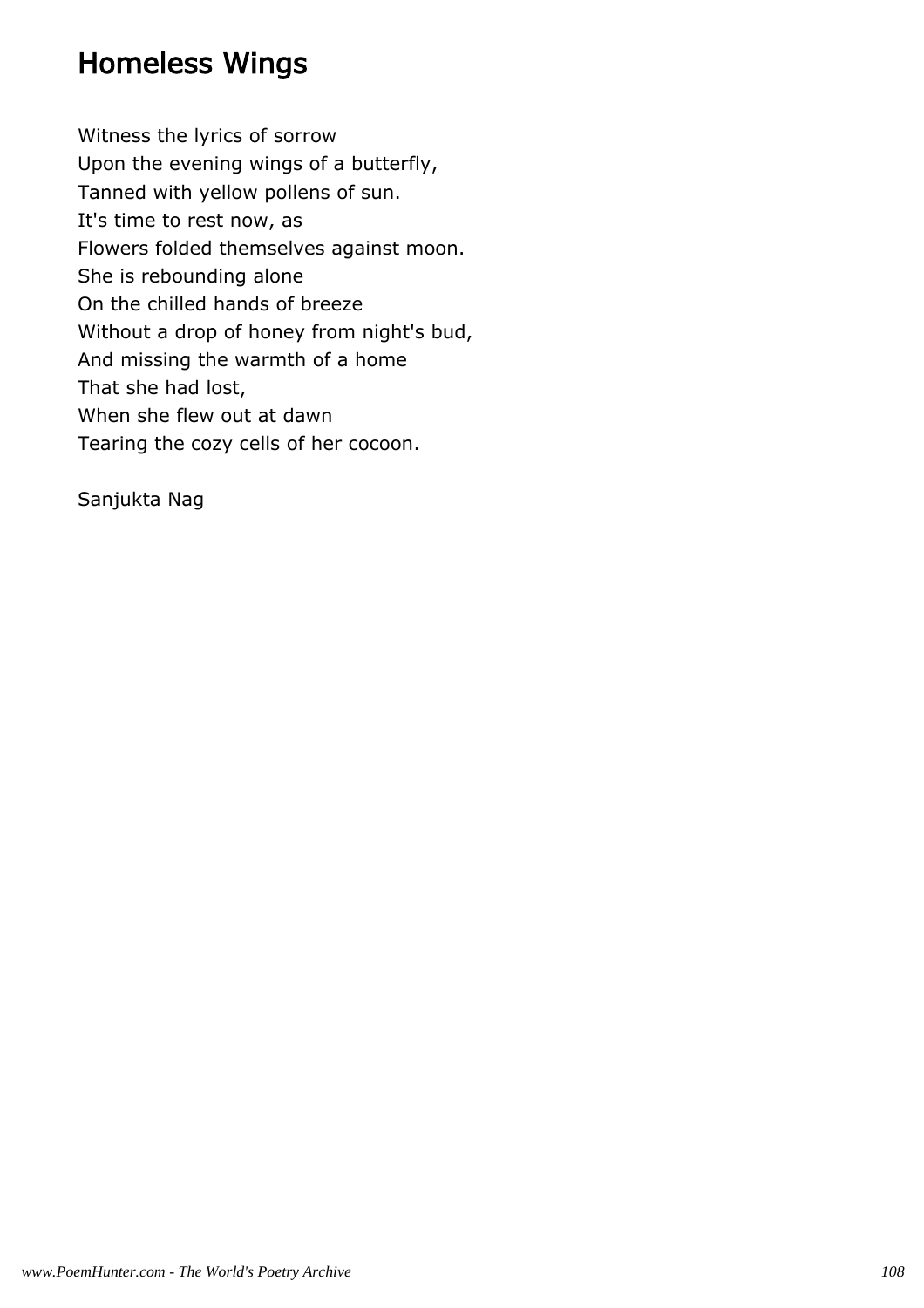## Hope Looks Bright

Sun smoothed the first chilled air With green hands made of leaves To straighten tilted rays of morrow.

You have won the honey blue of sky And used it to clean my dusty porch Filled with yesterday's fallen sorrow.

Illumination isn't illusion any more Happiness has washed its little feet For dancing with songs of sparrow.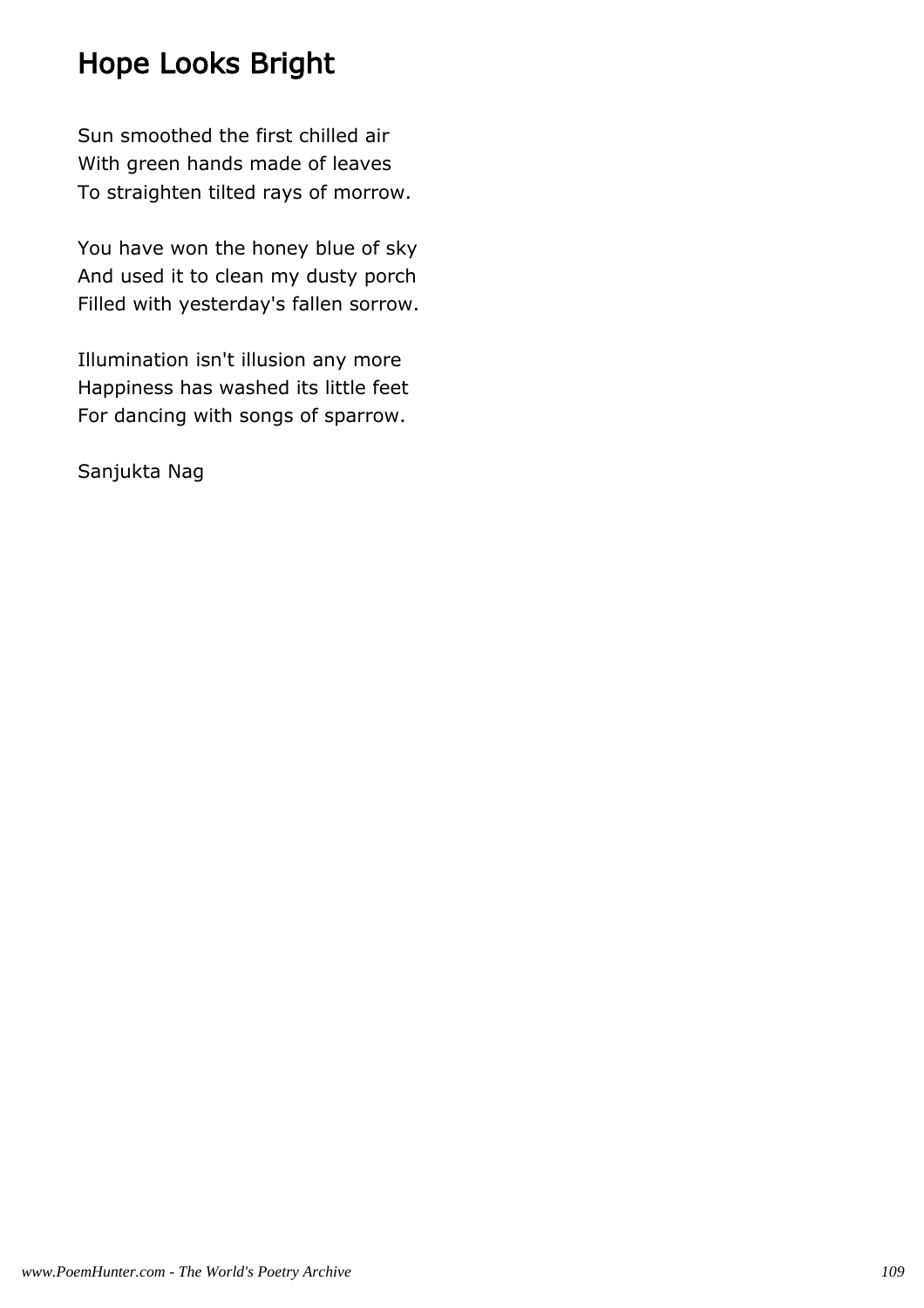## I Am Not A Poet

I am not a poet…

Though my pen had given birth to some poems On the yellow pages of a torn diary Under the afternoon light Or a peaceful night, That later transformed itself into fiery. While everybody was enjoying leisure The mild breeze of your thoughts Shook the boughs of my imagination with pleasure. The mystery of those creations is not unknown to you The clouds of my condensed emotion And sometimes a bit of desolation Had poured the poems of happiness and blue. But I was not the only evil Your love made me responsible To fill those words with rhythm.

Today empty is my poem's box, You were my insight Your love was my inscribe Now my feelings are hard like rocks. Though your presence is still floating With my every blood cell, But the full moon of your love has hidden itself Behind the darkness's veil, Only by waning time after time Making me forget what is called rhyme. Now my yellow pages don't dream of rainbow If there is no today left for us There cannot be any tomorrow. So, if anyone now asks me to write a verse I'll rather take it as a curse, And say to them straight That I've never been a poet.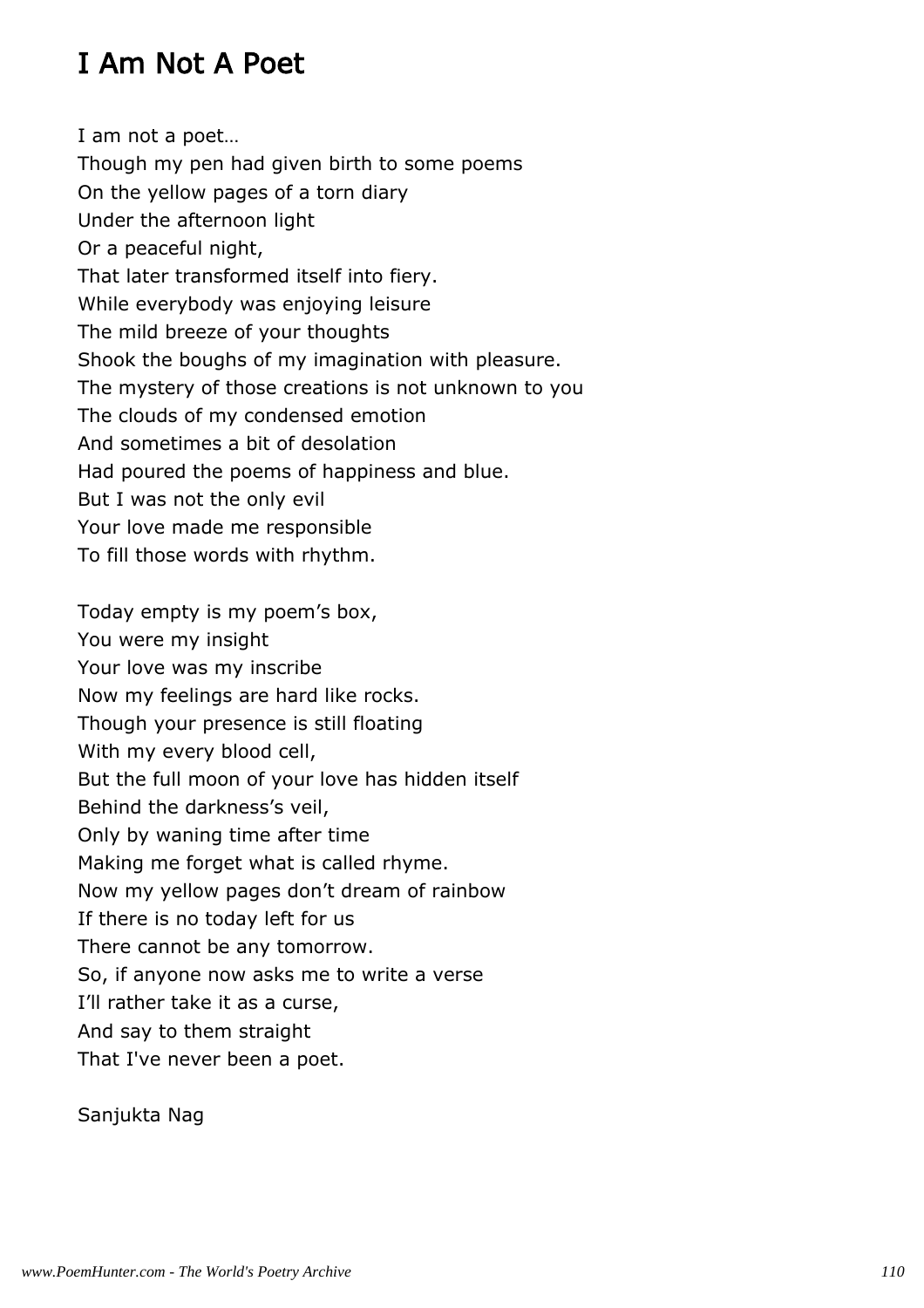## I Am The Escapist

I am the escapist, Who drinks potion of surrealism From the goblet of a cold fossilized life And runs aloud touching the fence of wind.

I am the escapist, Who still worships redness of heart And sings lullabies to the crescent moon Under black and blue rainbow of civilization.

Yet this escapist, Never wants to escape death's call And dreams to rebound with holy spirits Above the zenithal core of vacant universe.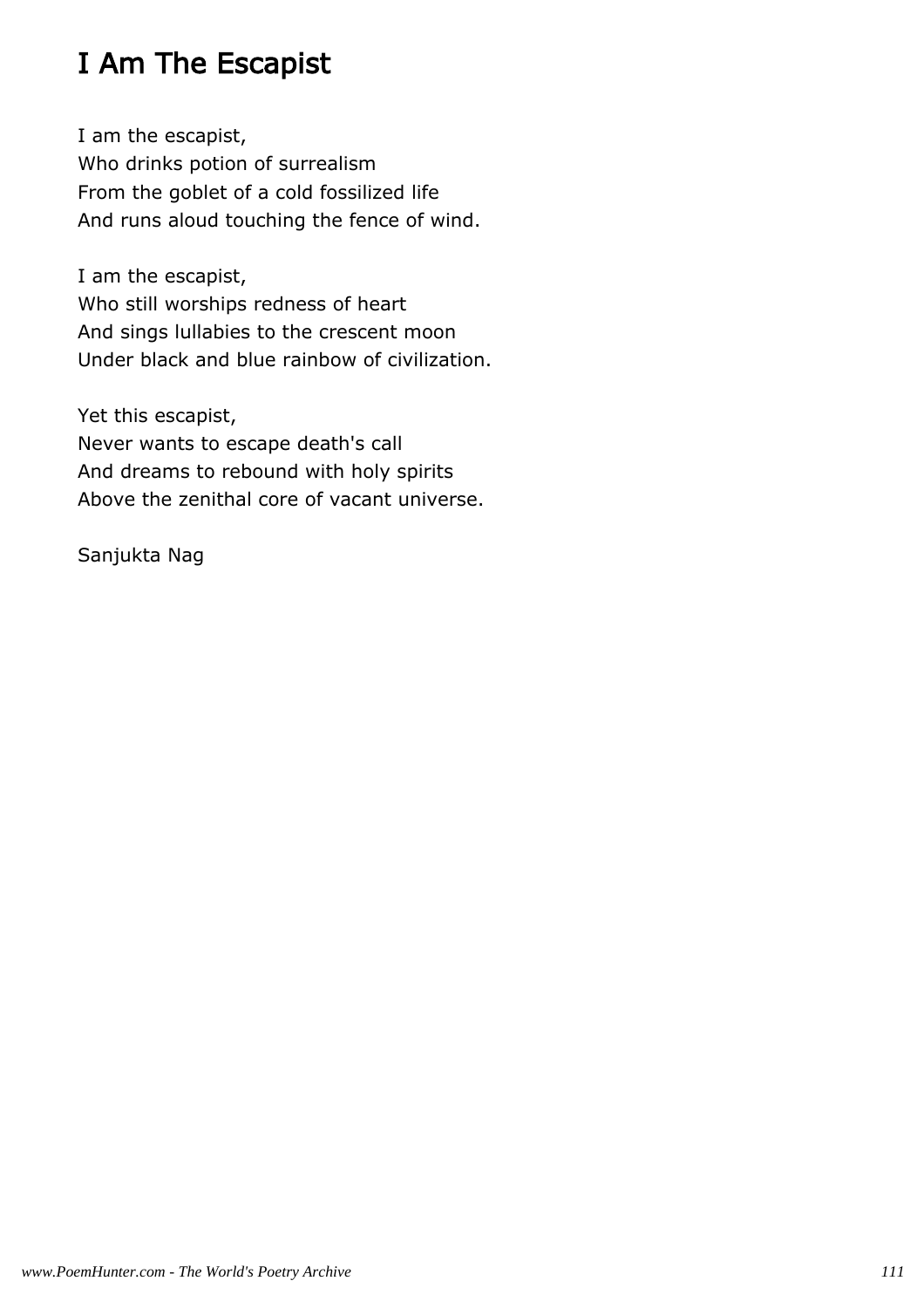## I Asked Life

I asked life, "Why am I still alive? " No answer was found. I asked again, "Why my cheeks are wet with rain? " I heard the echo of my sound. They say, "You have many sums to do, That's why you're still on earth." But no one places a fair clue Of why have I took here birth! Is it called life That's obliged to come to an end? Why after every heart-break It becomes so difficult to mend? One life. One death. And my presence will be oblivious, What I need to do To make each of my days precious? Then I question life, "How will I make you please? " She replies this time, "Just write without a leash." Though I haven't got an idea Whether life is simple or complicated! All I've realized by now is, Let this life not be wasted.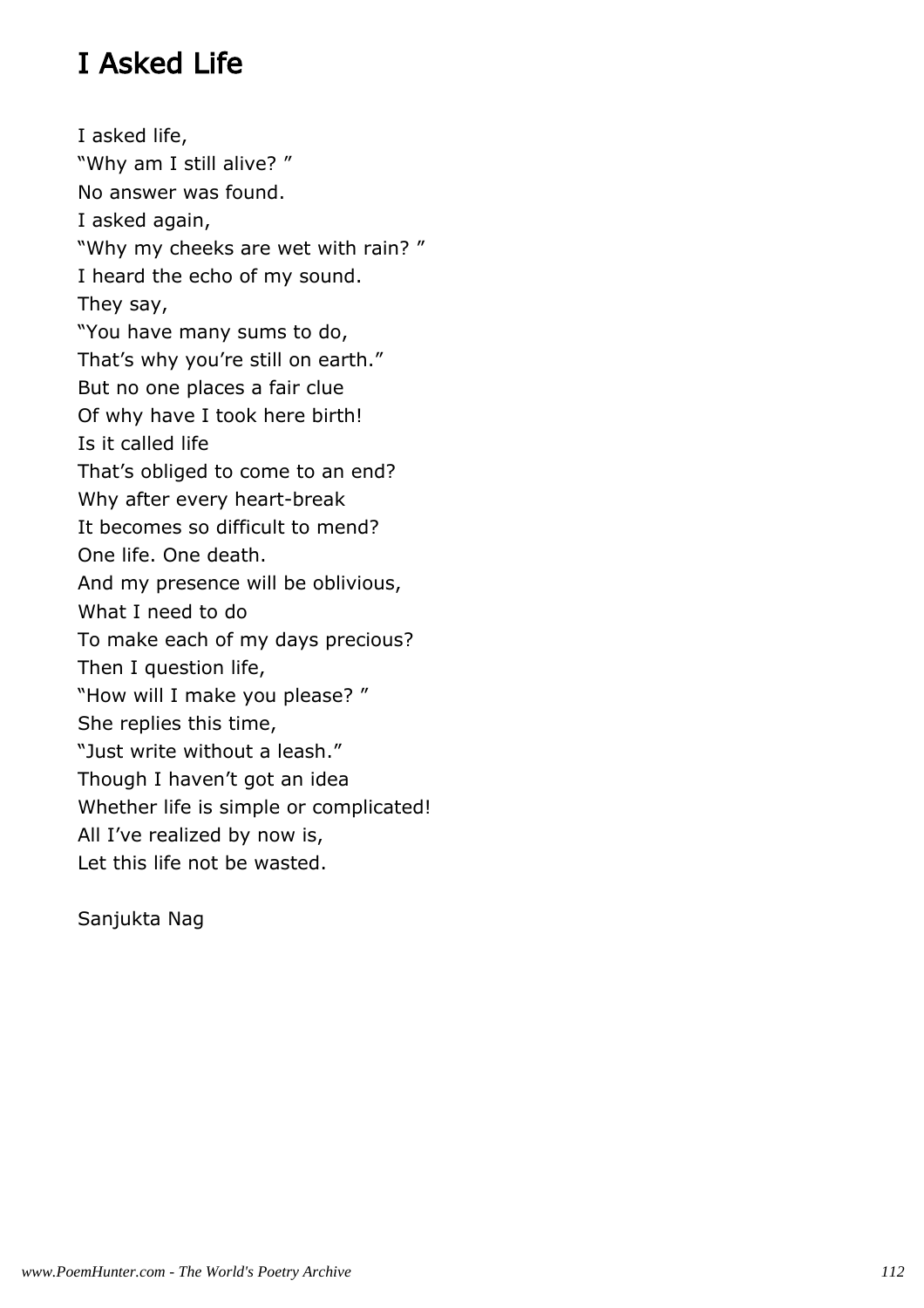## I Believe In Humanism

Would you mind my countrymen If I say I don't believe in patriotism! Yes, I question that patriotism Which forces one towards hostility Against another country or community, Only for showing love to his own Forgetting we all is made of same blood and bone. I despise that patriotism Which denies any duties of humanism And send soldiers in the front for eternal sleep, So the citizens can wake up tomorrow Unrealizing what is war and its sorrow. It's the flare of patriotism That still radiates from Hiroshima and Nagasaki, Don't the patriots know by now What made the air of Pearl Harbour murky! What made the Jews run from their home Hiding their body's black and blue marks, Great leaders of history showed the world This is how nationalism works! Though, the sun still rises in the east The moon still wanes at night, We, the people of this earth Still living under the same astral light. So, if I say I disbelieve in nationalism My country, would you mind? 'Cause I don't want to create any bind. I dislike to leave my human feelings Behind the sharp barb-wired lands, The resemblance between desert and sea is In both of the places we find sands. We are all same in the nucleus Seeking peace in every single day, One doesn't need to be a patriot As "I'm a human" is easier to say. I accept humanism That is born to care the people of this earth, For there were no borderlines between soil and sea When the blue planet first took birth.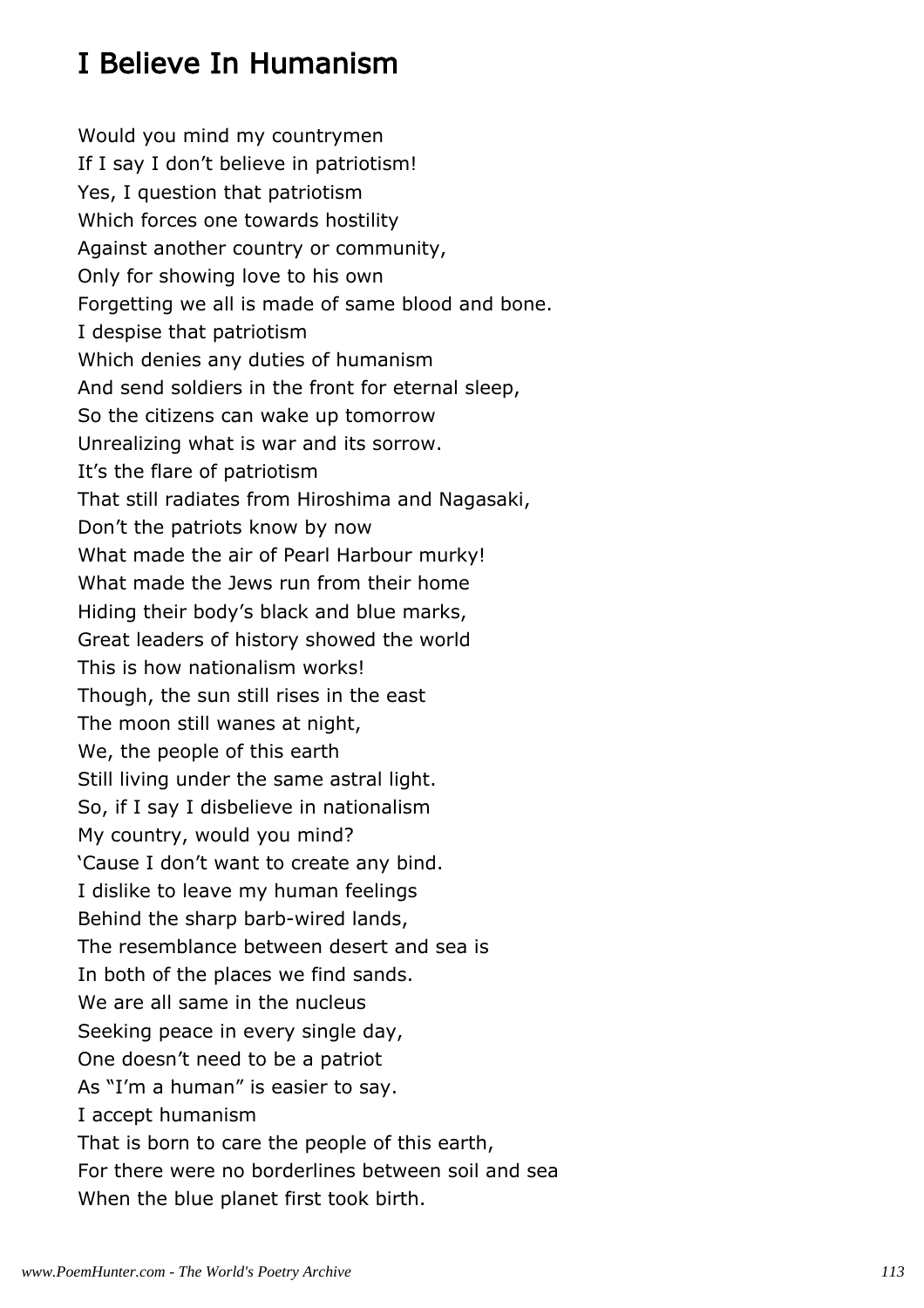So, I don't care about nationalism That puts land against land, men against men, If we all die together an atomic death Only then it'll liberate us from its chain. Or will it follow us to the heaven? !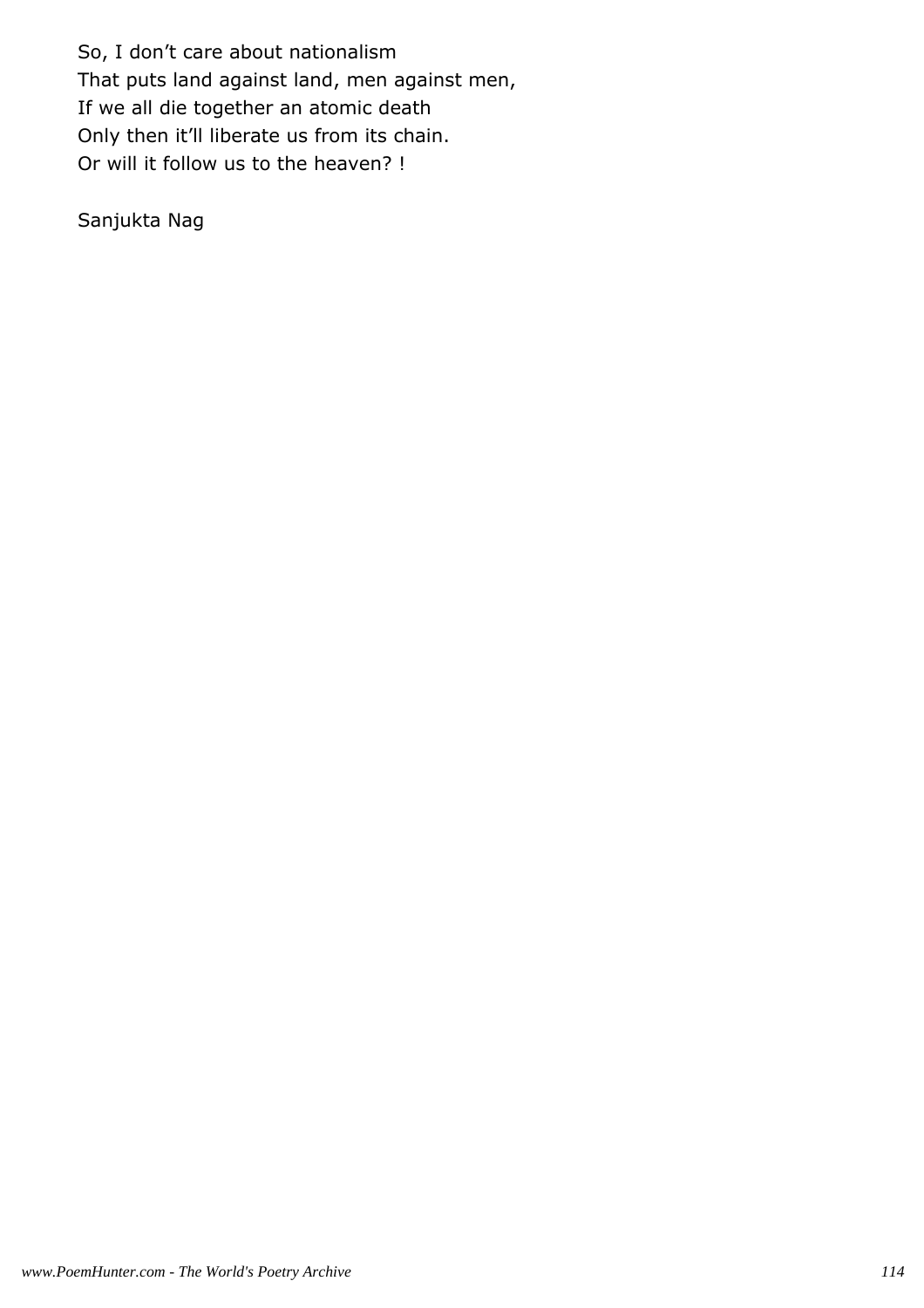## I Believe In Reincarnation

What can I say my dear When you are feeling so 'no' for me! All I can do is to consume the heat of the bonfire Which you just lit up in my heart. All I can do is to drown in the river Which will never end up meeting the sea of your love. Yet still I can love, And I will love you Till the moon collide with the earth. But I beg you, Stop colliding with me 'Cause All I want is to cling to you to death, All I ever wanted is to cling to you till death.

If love were like a firefly Then I collected thousands of them for you in an open bowl, So that, you can glow With the fluorescent light of my fondness, And you radiated to such an extent That the darkness fell upon me And how easily you forgot that you belong to me!

What will I do now my dear?

Tell me,

'Cause

I had stopped thinking from the day I started to think about you

I had stopped looking for the sun as you were the sun to me

I had stopped believing in death since you became my one and only life.

Do you remember? Once that philosopher said, "I believe in reincarnation." I laughed at him But now-a-days my reflection jeers at me, While I feel His notion is running through my veins. If lives are filled with losses and gains Will I be able to find your love again?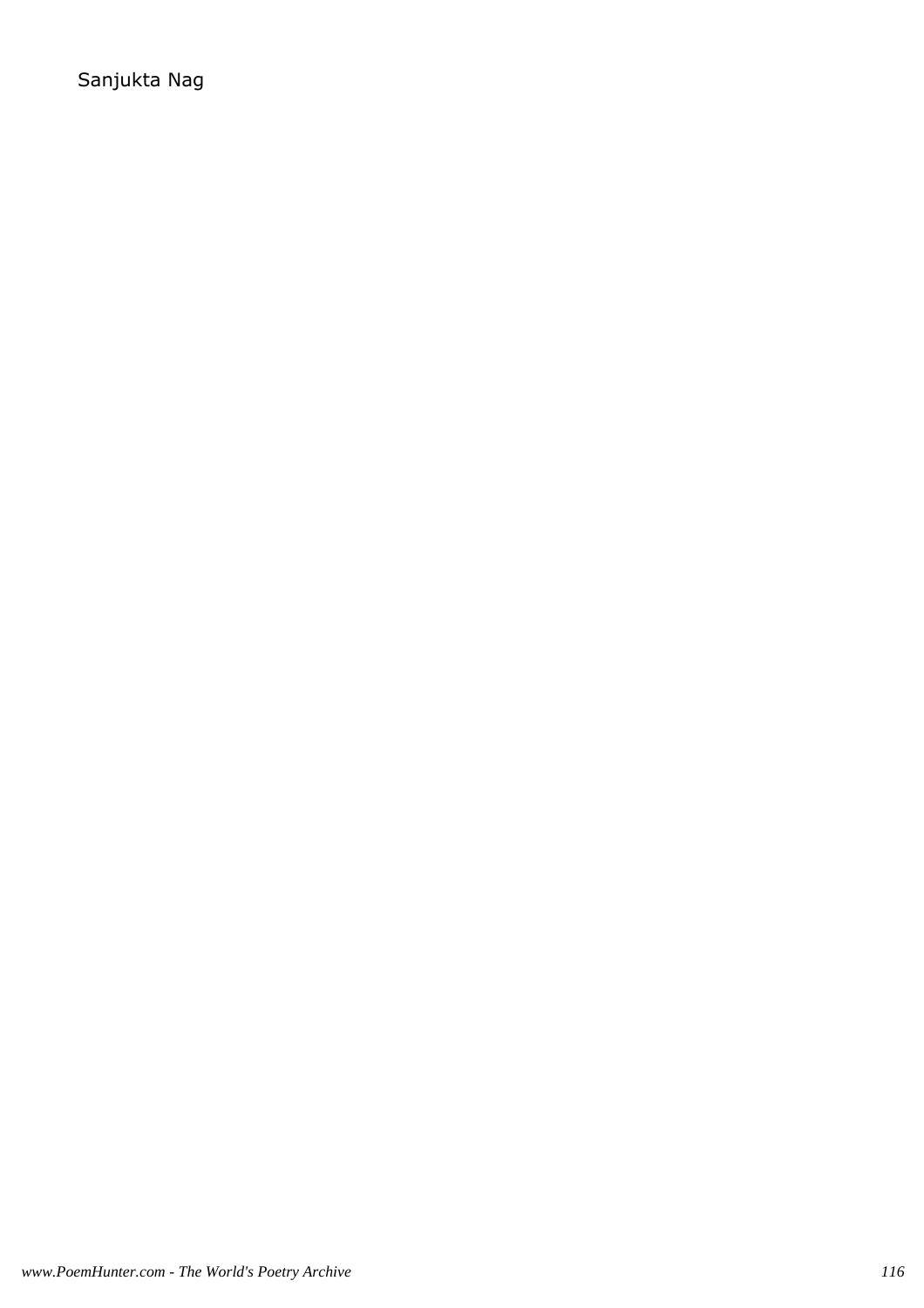# If I Had A Transparent Body

If I had a transparent body Then I could have shown you when your love enters my heart, It looks like numerous morning sunrays Entering through the bones of my ribcage And I'm exploding with light… As if my heart is a bud That waited for you enduring thousand nights of coldness, As you feed it with your golden warmth It blooms instantly… And my emotions are dazzling butterflies Flying around it Dipped in vividness…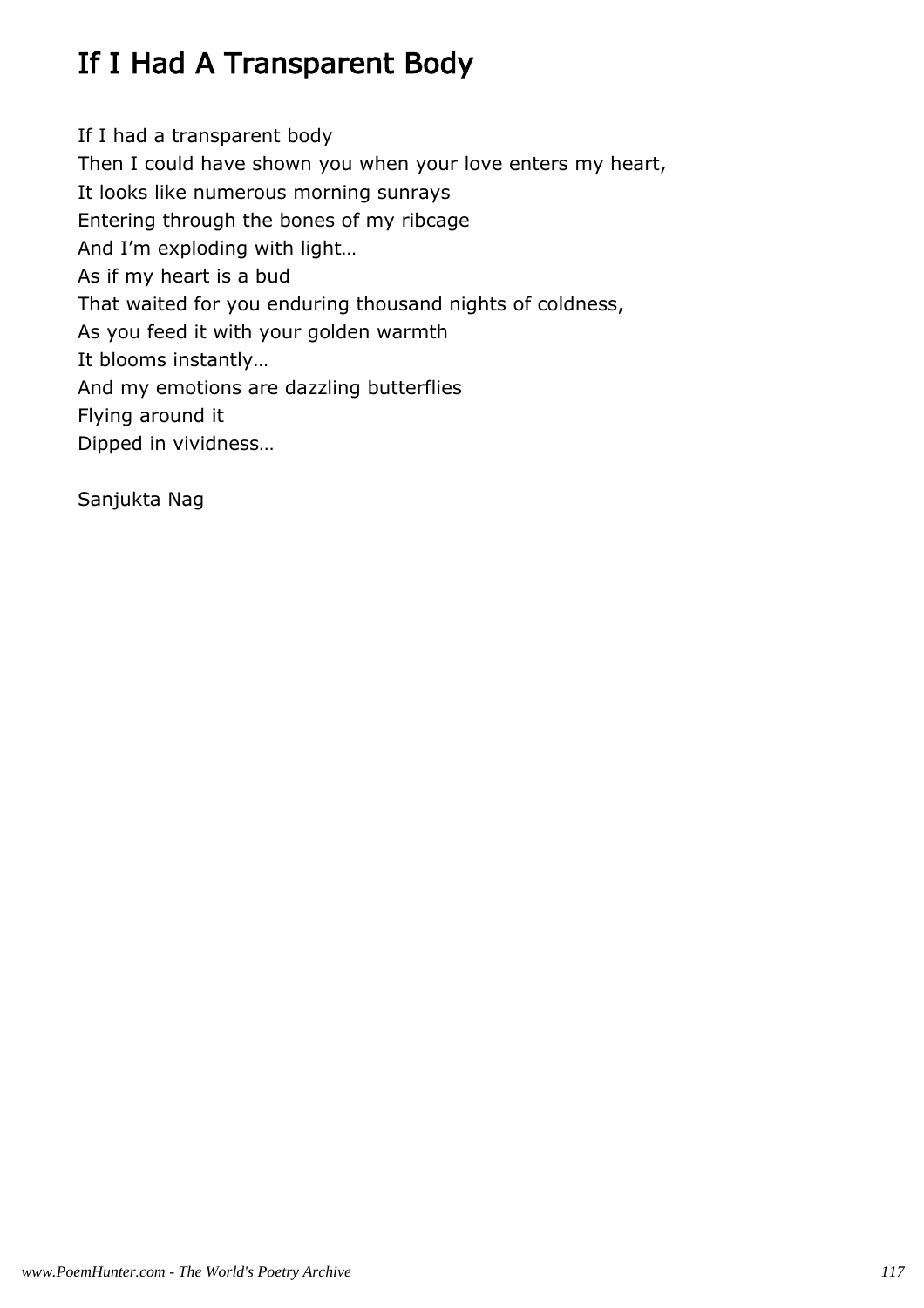#### I'Ll Write For Your Sake

You are my midnight song Spreading drowsiness over my soul Yet keeping this body awake… I said, "I don't write for anyone's sake." Now I leave my eyes open To hear the sound of dawn Breaking the curtain of misty clouds… You said, "You are way too proud." I was also proud of you On how you made my heart run When you held it on your palms Each time I glowed like a sun.

You are my Mediterranean sea Floating smooth with waves of eternity That'll never touch my shore… I wish I had loved you more. You said, "Draw me a constellation." I chose crayon and paper Instead of reaching for the sky… It was very hard to cry goodbye.

You are my lost reason. You are my hidden treasure. You are the midnight song Which brightens my pensive pleasure. You are the Mediterranean Sea Whom I can't dream to measure. Ask me again To draw you a constellation, I promise, I'll tear up the sun To create more shiny stars And will undo what I had done. You are my closest name I utter with every breath I take, Now if I write my dear, I'll only write for your sake.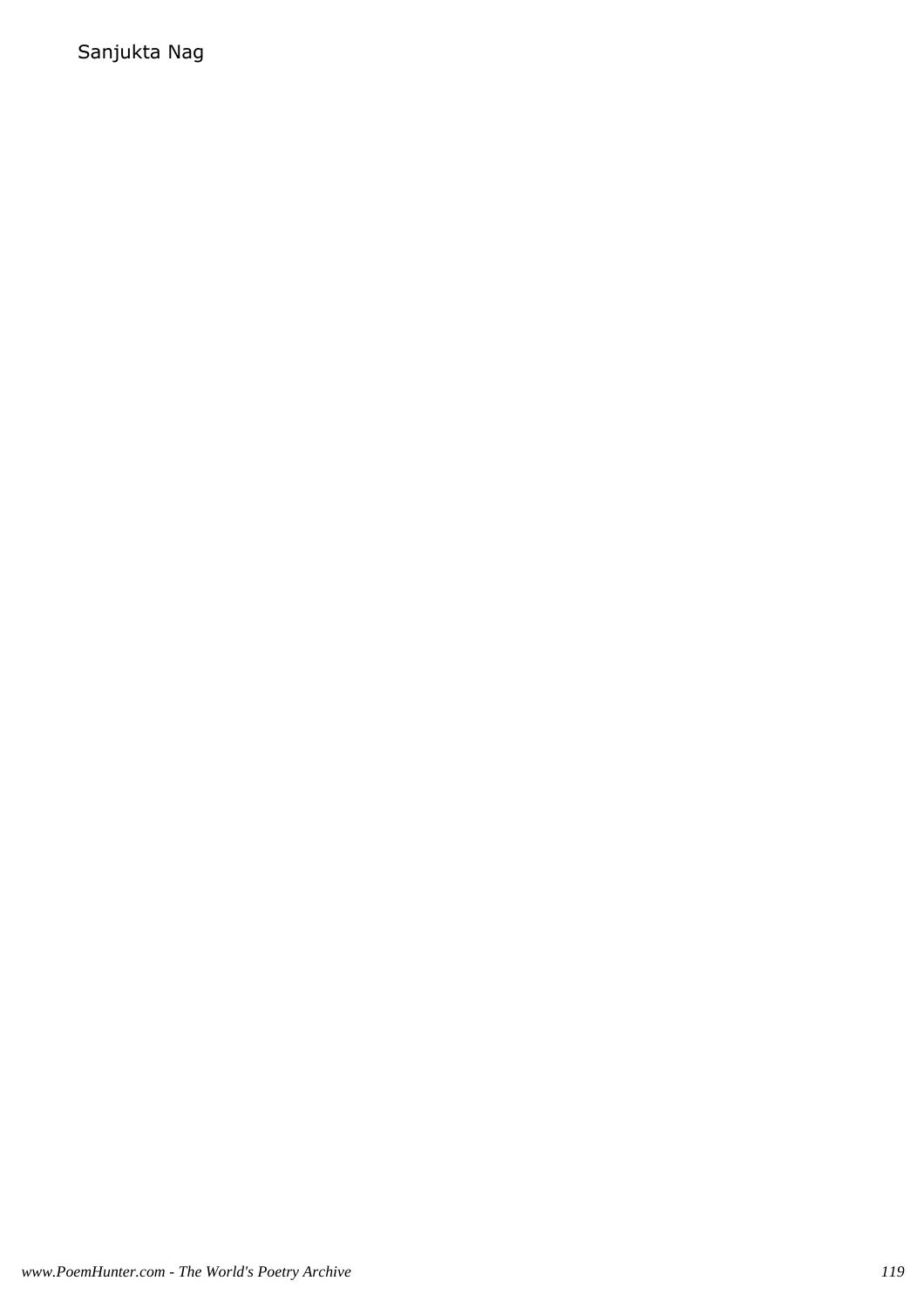#### Imminence

What is so hollow in the origin of nonexistence That keeps extracting plasmas from my bones And spreading my atoms out over the galaxy!

I'm now afraid to be lost again in stardust O Lord, Shelter me inside the cozy home of Your arms Before the burden of mortality falls upon us.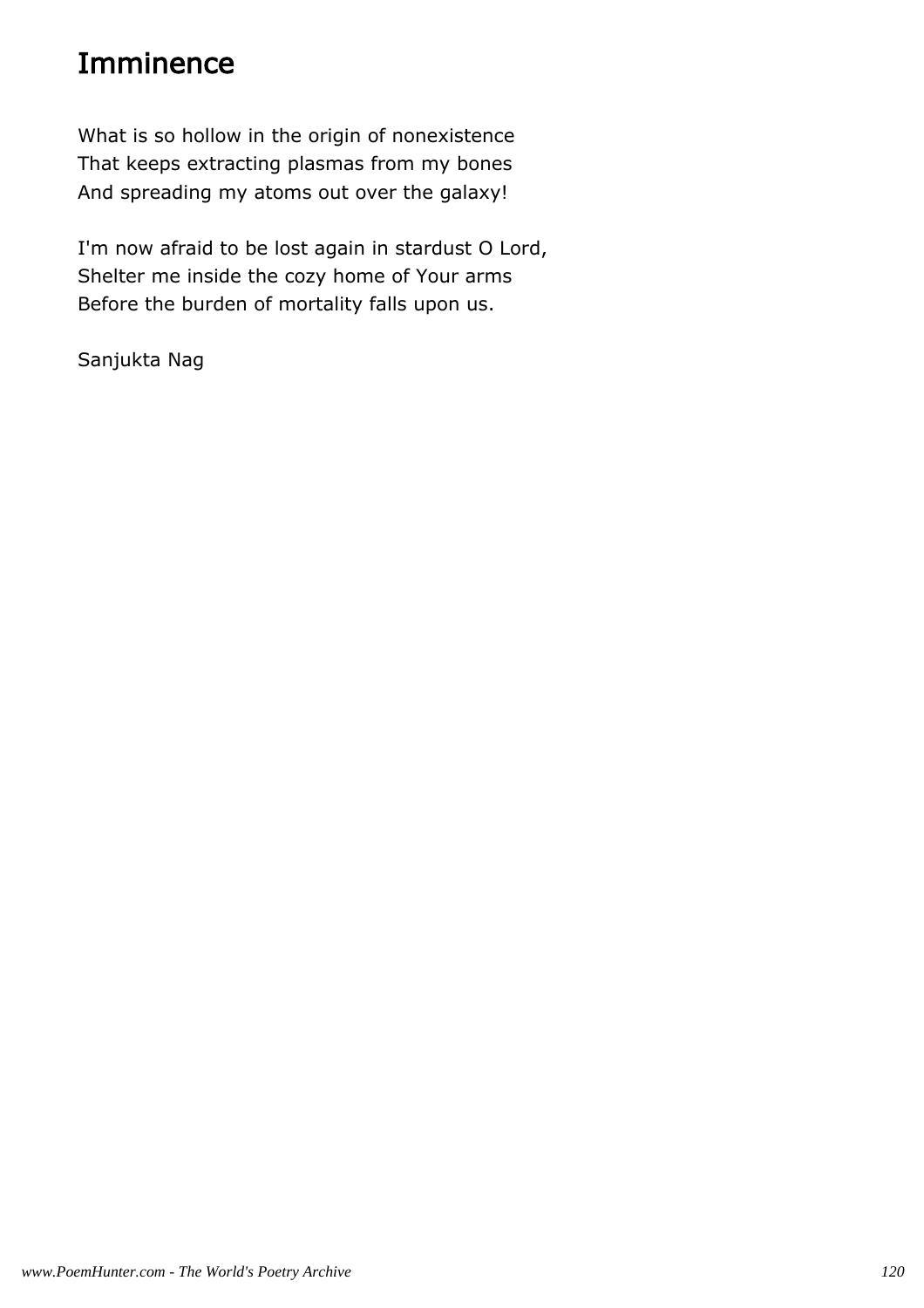### **Immortality**

If I engrave your name On the stony wall of grayish ancient cave Darkness will wrap those dearest letters With the cape of nihility…

If I inscribe your name On the slushy sand of blanched sea shore Waves will envelop those dearest letters With the veil of anonymity…

But, if I write your name In the midst of my crimson love poem Fondness will embrace those dearest letters With the cloak of immortality…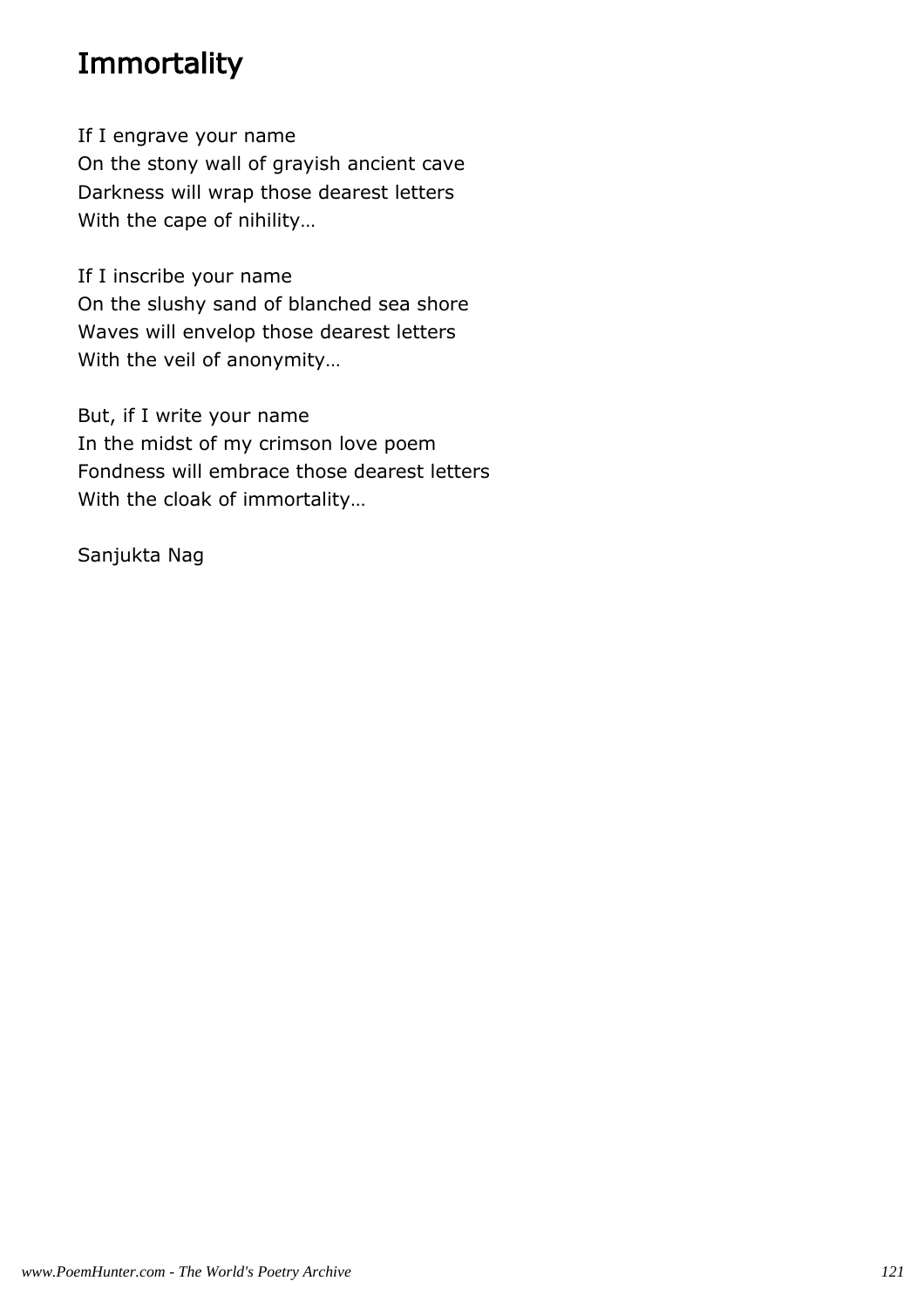## Impossibility

To warm this languishing heart I have lit up innumerable bonfires on your name, But the iceberg you have left on my chest Is still emitting frost, To remind me time after time It's impossible to get the treasure which is lost.

To mend this vulnerable heart I have torn all the proofs that told you were real, But the word you have engraved in my soul Is still spilling blood, To remind me over and over It's impossible to get a flower from a dried up bud.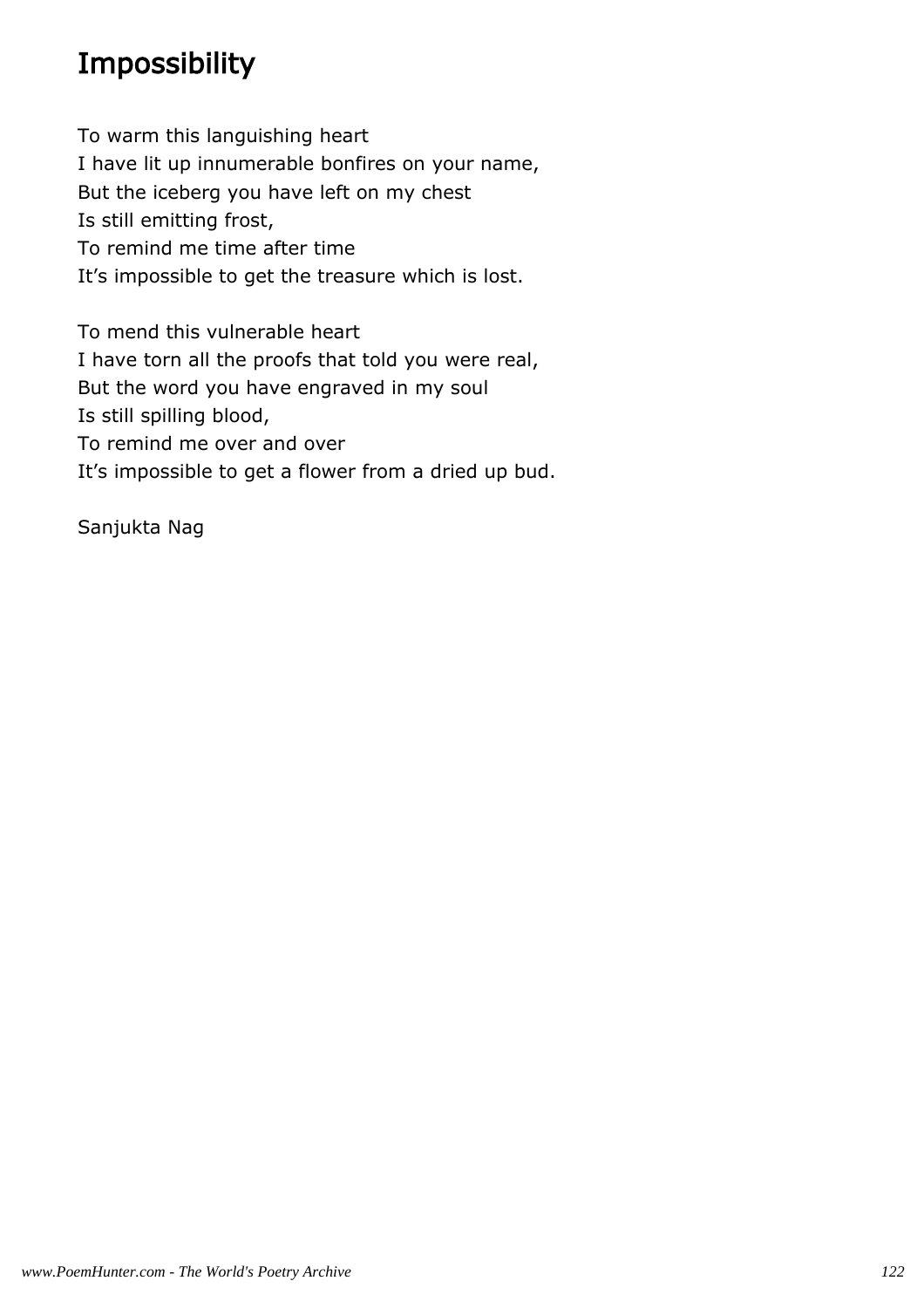#### In Love With Winter

He hated the frosty bitterness, As his blue veins were clasped by The numbness that winter offers. To him, it was like falling through A bottomless pit, where coldness Eagerly enveloped his body with The shroud of dark dead hopes. It was season of depression then.

But on one chilled silent morning, His eyes saw the girl of his dream Standing on white carpet of frost, Catching snow flakes, an icy drop Touched her soft lilac lips lightly, Making his aroused heart to melt All of the ices with burning desire. Warmth came back in his senses, Heart awakened from drowsiness By the sunny glance of her eyes, That let him fell in love with winter. It is the season of affection now.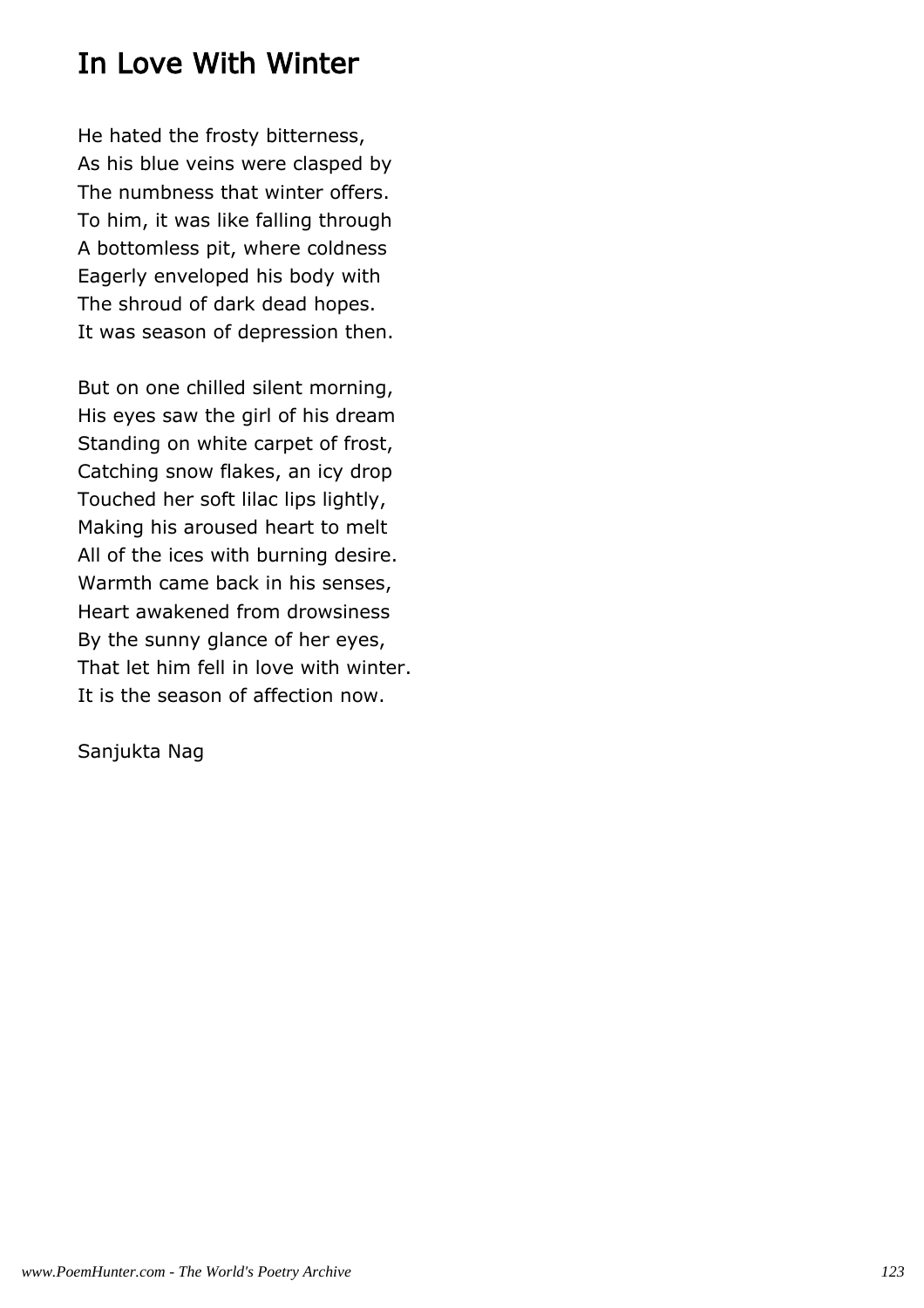# In Your Light

All the words that I breathe All the thoughts that I sip Streaming from the canyon of your entity, And I'm whirling peacefully in the warm embrace Of an invisible force called love, For composing the poem of infinity. Yes, I am convinced by now, Nothing but your mighty arms are lifting me higher Against this cold earth's gravity. But I beg you my darling, Let me get down on my knees for once, 'Cause your love is my worship You are my divinity.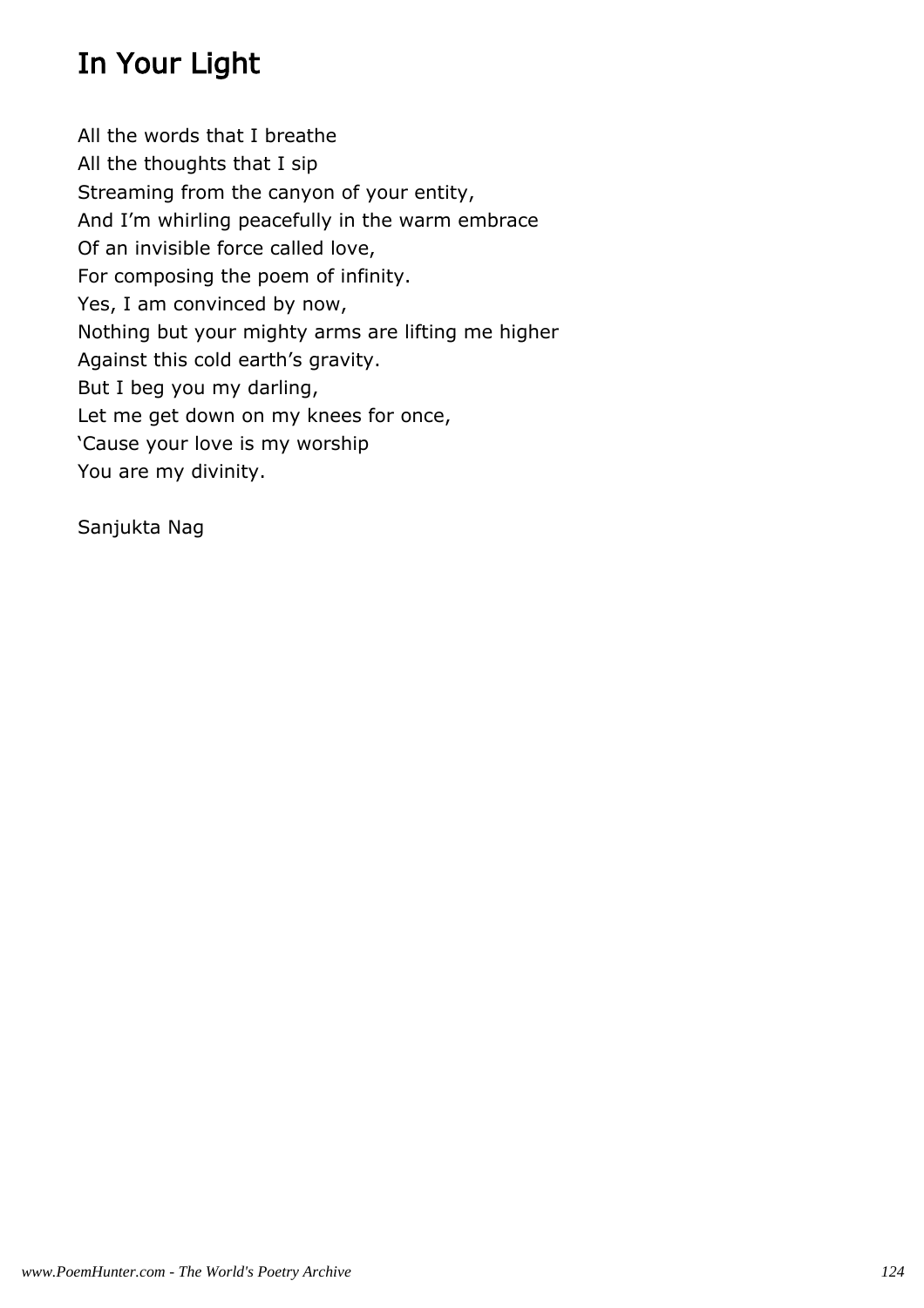### In Your Shadow

You think curves of stones speak truth Like the newborn poems of hope. And trees breathe secretly Like frozen people of Antarctica. Your sky scatters dusty whiteness Of a forgotten road named love, Still you brush out the fragments of rust From orange leaves of autumn. You taught me what revolves around life While your Pegasus played on harp. Now I'll craft you bouquets of joy Even if moon forgets to reflect sun's smile, Just let me carry my dear poet Your eternal heart of imaginations.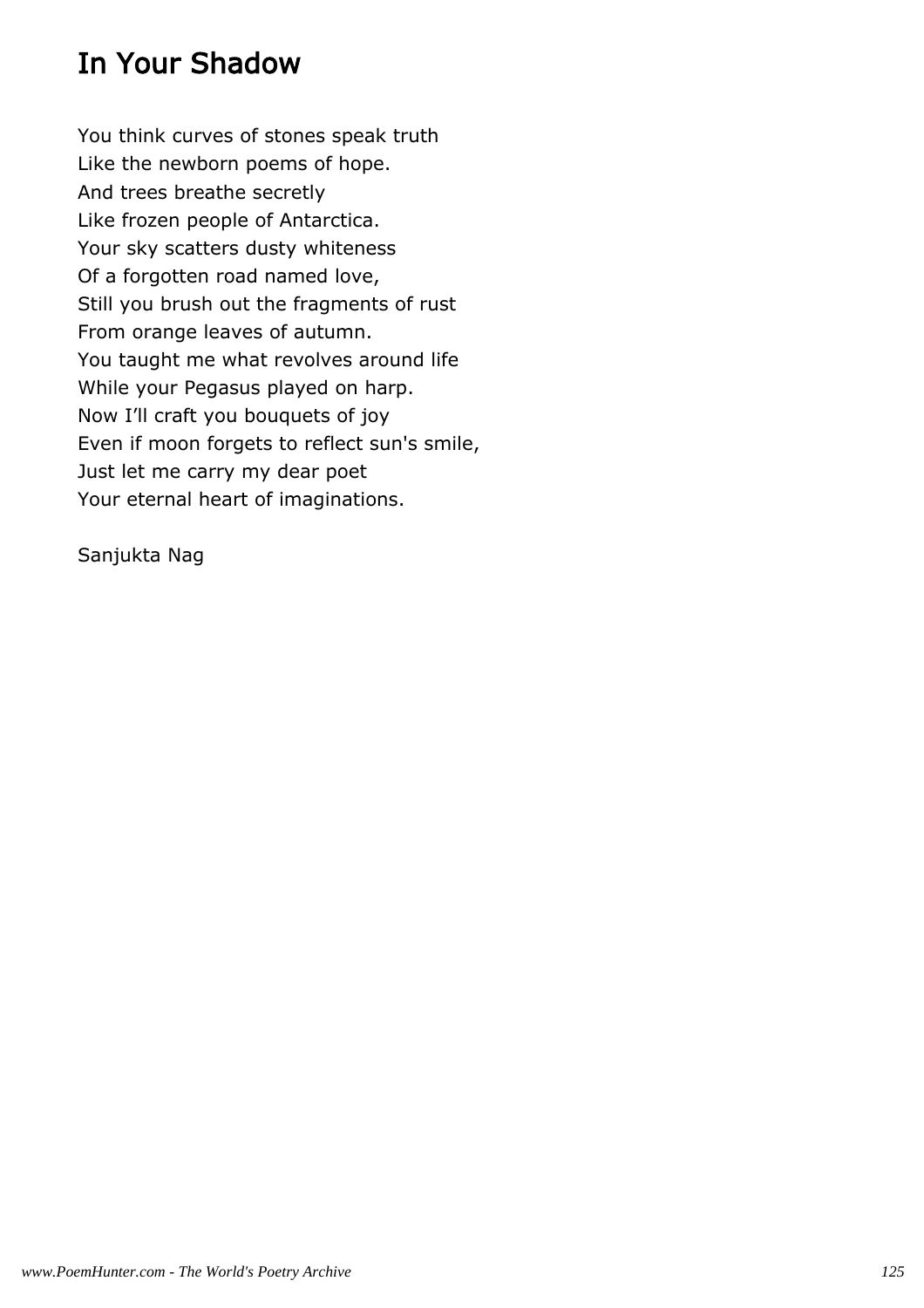## Inevitable

Million particles of tangible emotions Whirling in the ever thirstful atmosphere Of intoxicated Edenic earth.

A little drizzle of Eve's moist fondness Will start combustion on the compassion Of Adam's languishing heart.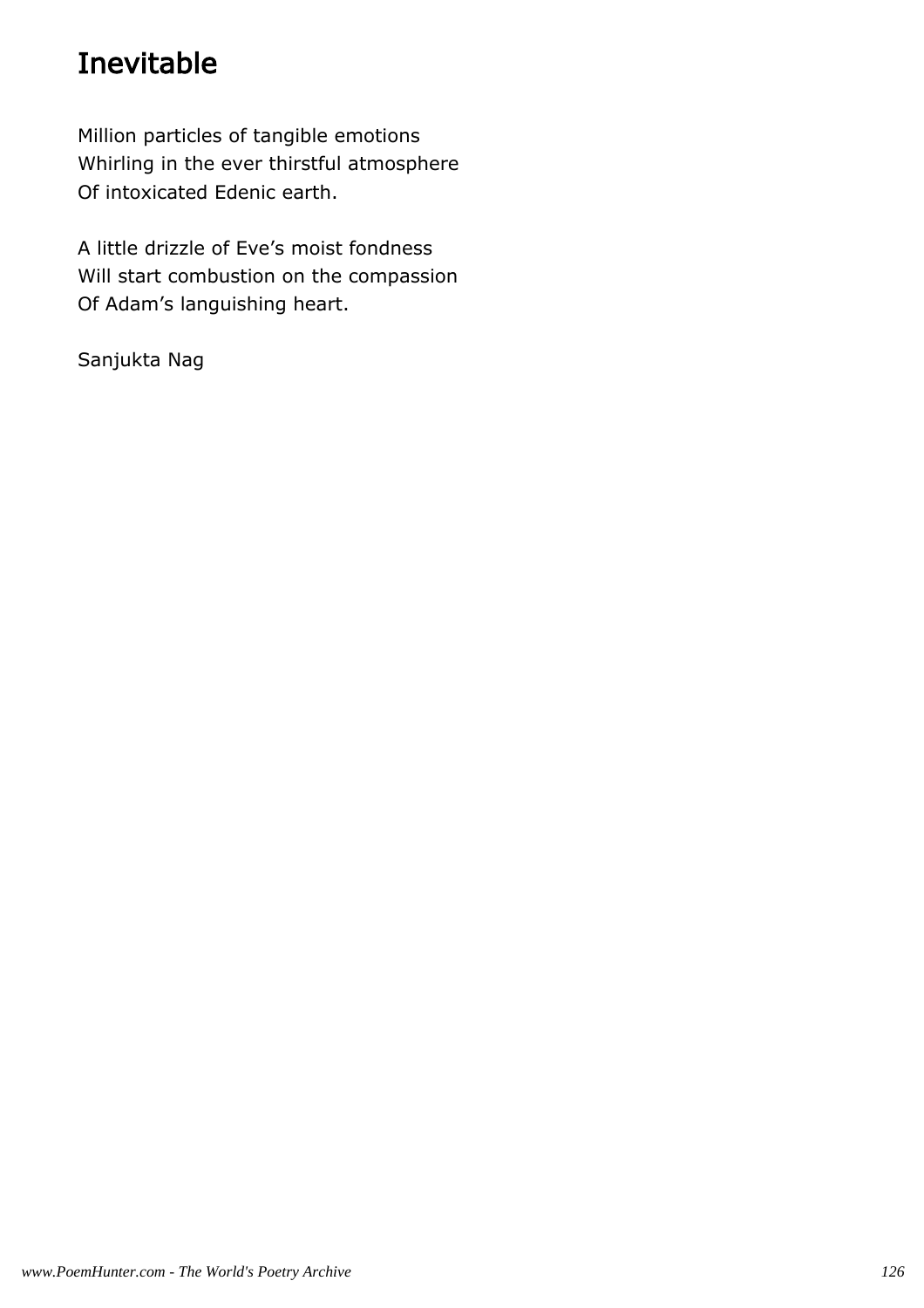# Irony Of Civilization

Under the mountain, beside the fire, We roared against the audacity of darkness, Painted our bare hairy limbs Using the sharp teeth of stalactites. We engraved the moon inside our cave wall, And worshiped her with bison's raw blood. Beneath moss covered trees Every night our wild bodies made love, Sipping the rotten smoke of burned carcasses. Survival was harder than it sounds, Still our hearts radiated like amaranth flower With each rising ray of ancient sun. Inspite of living in the chasm of uncertainty, Never these primitive souls Got lost in a forest of depression, Or bowed heads to the empire of negativity Like modern men do under the security of roofs.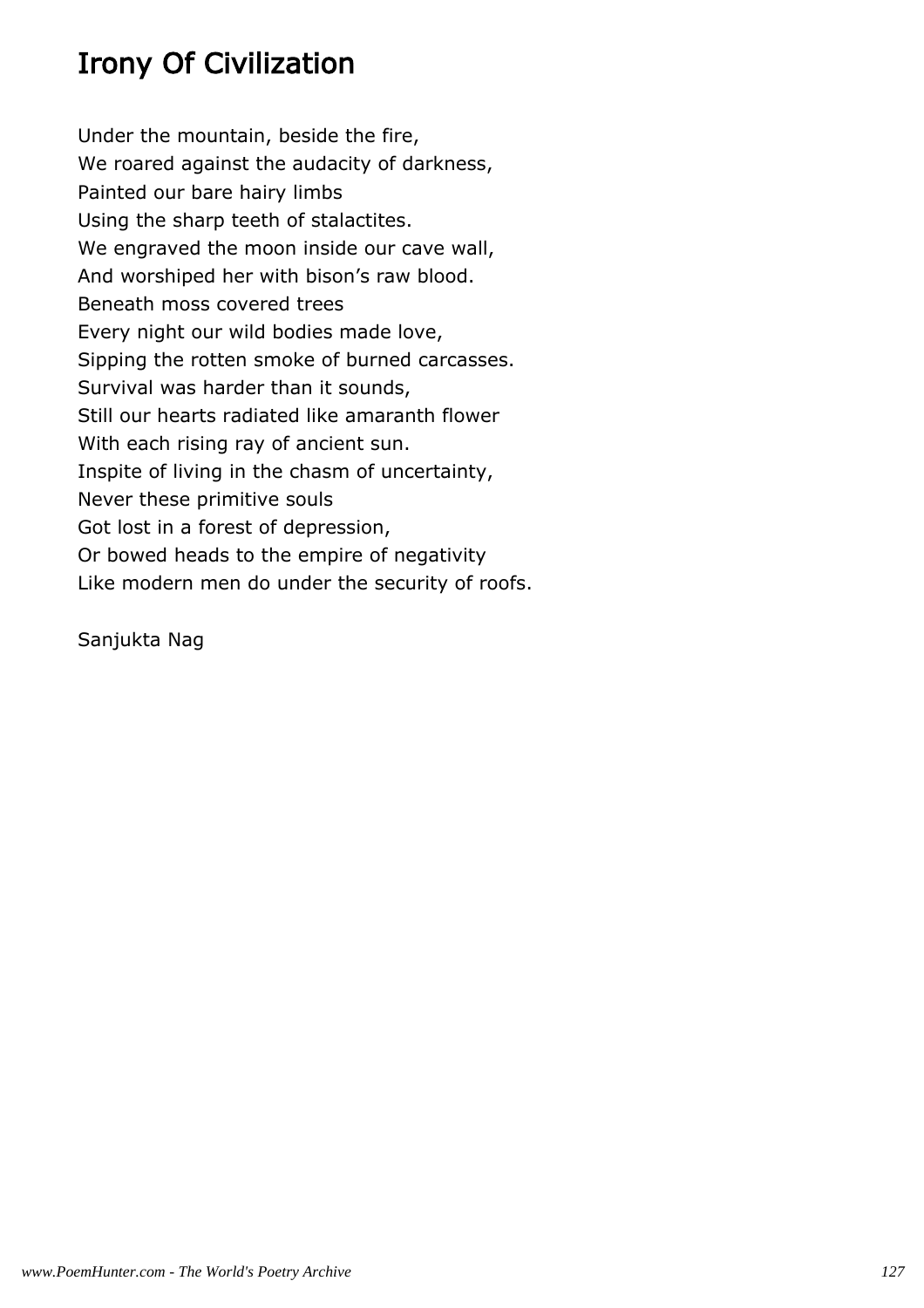## It Is Heart That Is Hurt

It is heart that is hurt The veins still spill the blood apart But I scorn to scream anymore I've closed the door of my core.

It is heart that is hurt Each moment it gives me alert Of the darkness that denies to die I want to breathe in a bright blue sky.

It is heart that is hurt Life seems to be an empty desert Now I'm out of your breathless bind Craving for the oasis to find.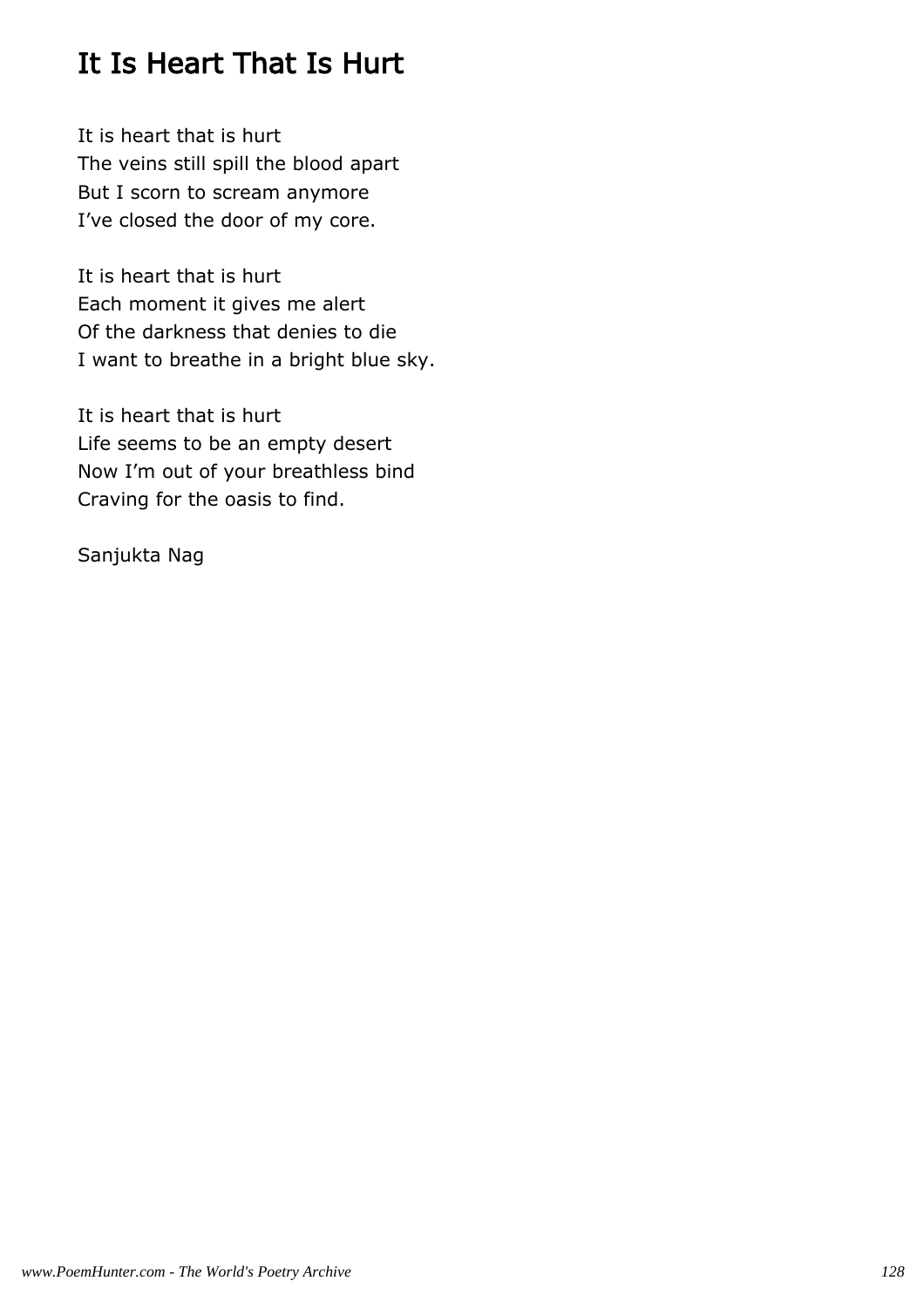# It Is So

It's not empty. It's not full though. I'm burning too mildly to glow.

It's not hard. It's not easy though. You're drowning too deeply to row.

Is it love? It's not hatred though. We are breathing too slowly to show.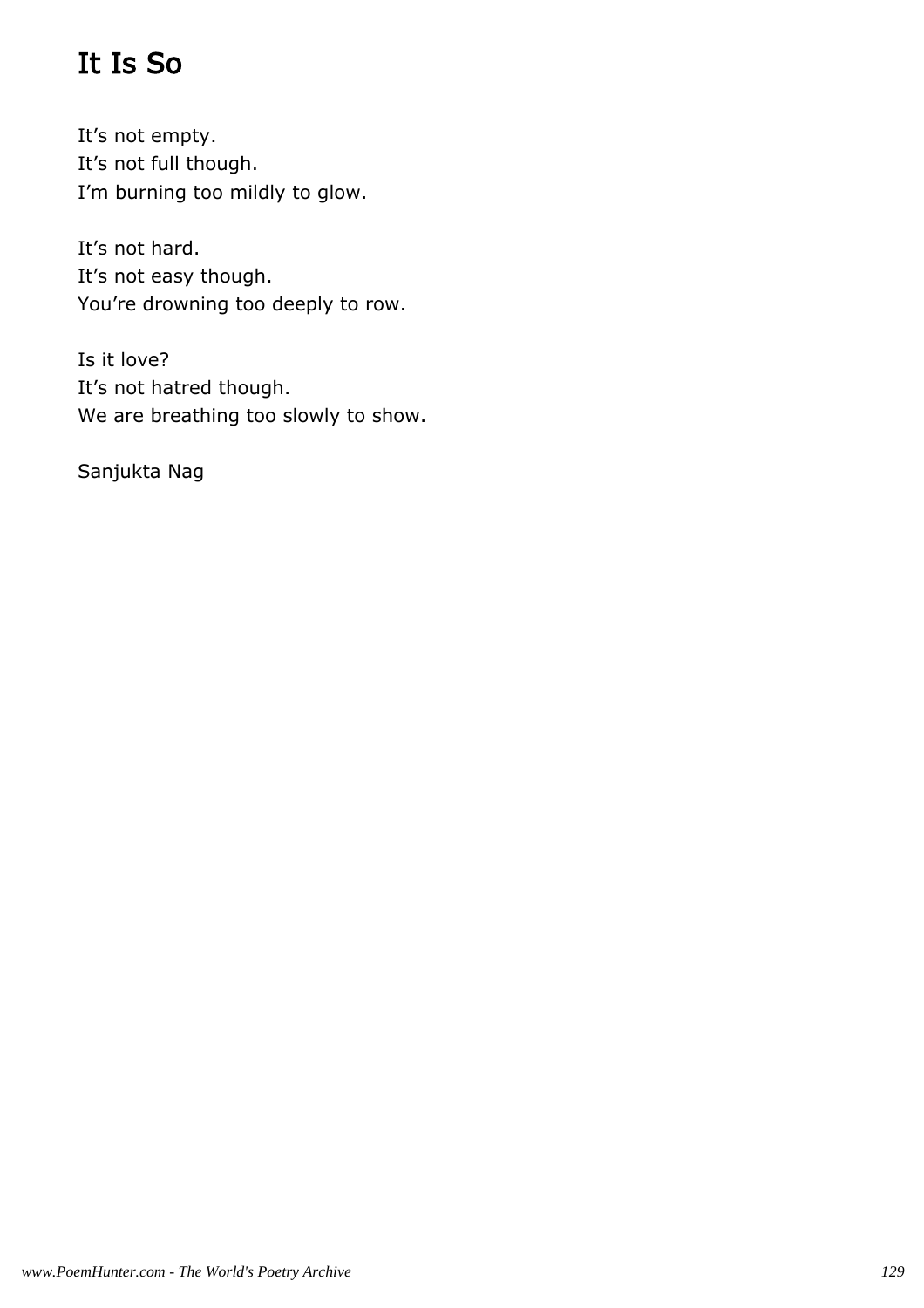### It's Never Late For Love

Hold me close inside your heaving chest, And let me listen to the friction of those Gray pebbles inhabiting your heart. I'll extract gold from the crown of Apollo For piercing impenetrable darkness, Mourning on the air between us. Green pines above the soiled core of earth, Crave for that comfortable sweetness Your violin plays through midnight breeze. Believe me darling, it's still not late To look for Cupid's secret chalice, that Sleeps in a forgotten fragment of your soul.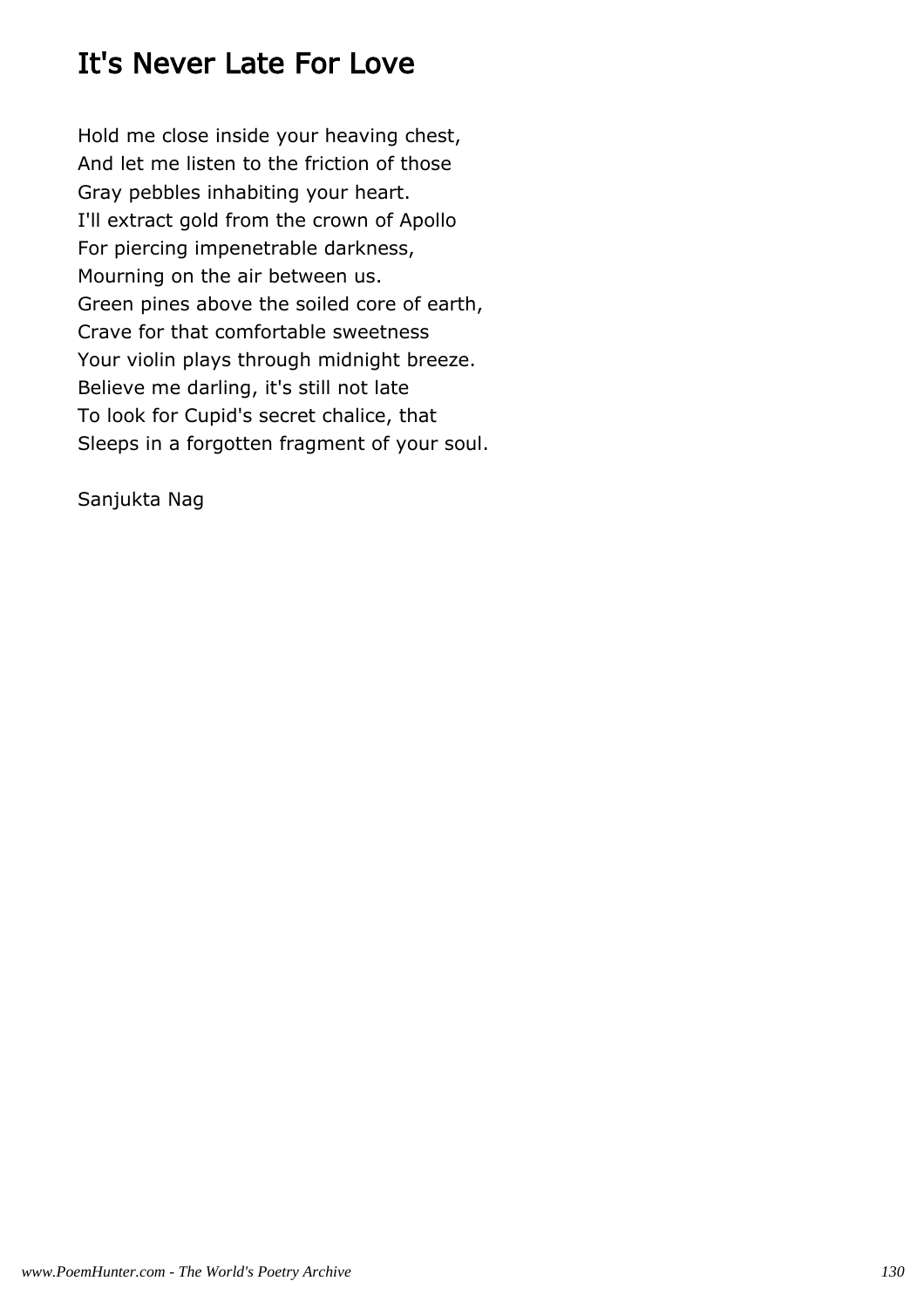# It's Not Fiction

Disappeared through the fabric of curtains, Worst dream of yesterday And the sorrows I dug out from night's womb, As the God of our galaxy enters this place. Once I created a waterfall of emotions On the corner of my room, Now it acts like the clear mind of crystal, Captures pictures of lights And frames them on my walls of possibilities. The name of this poem is Morning And it taught me, We don't need to close eyes for dreaming, Instead an open heart would be perfect To dissolve the shadows of dark Into the white rays of today's happy-beats.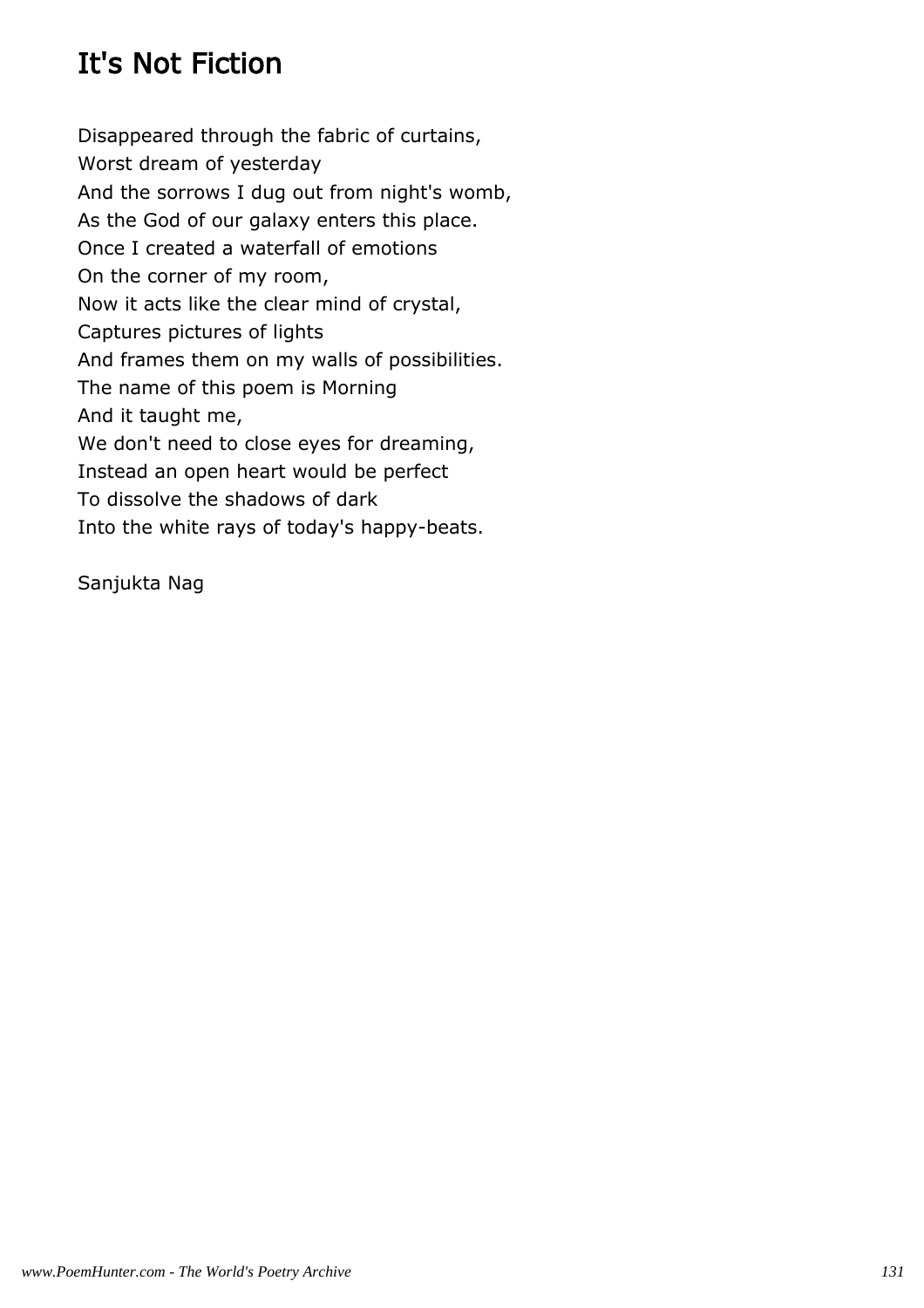## It's Time To Dream

Think about the pure white clouds Of your beating heart, Carefully kept inside a crystal box That only unlocks by the whisper of A key called hope.

Time will never knock the door, Until the innocence of your eyes recognizes The call of baby blue in faraway hills and sky For climbing to your dreams, Which are always wrapped with the purity Of white clouds.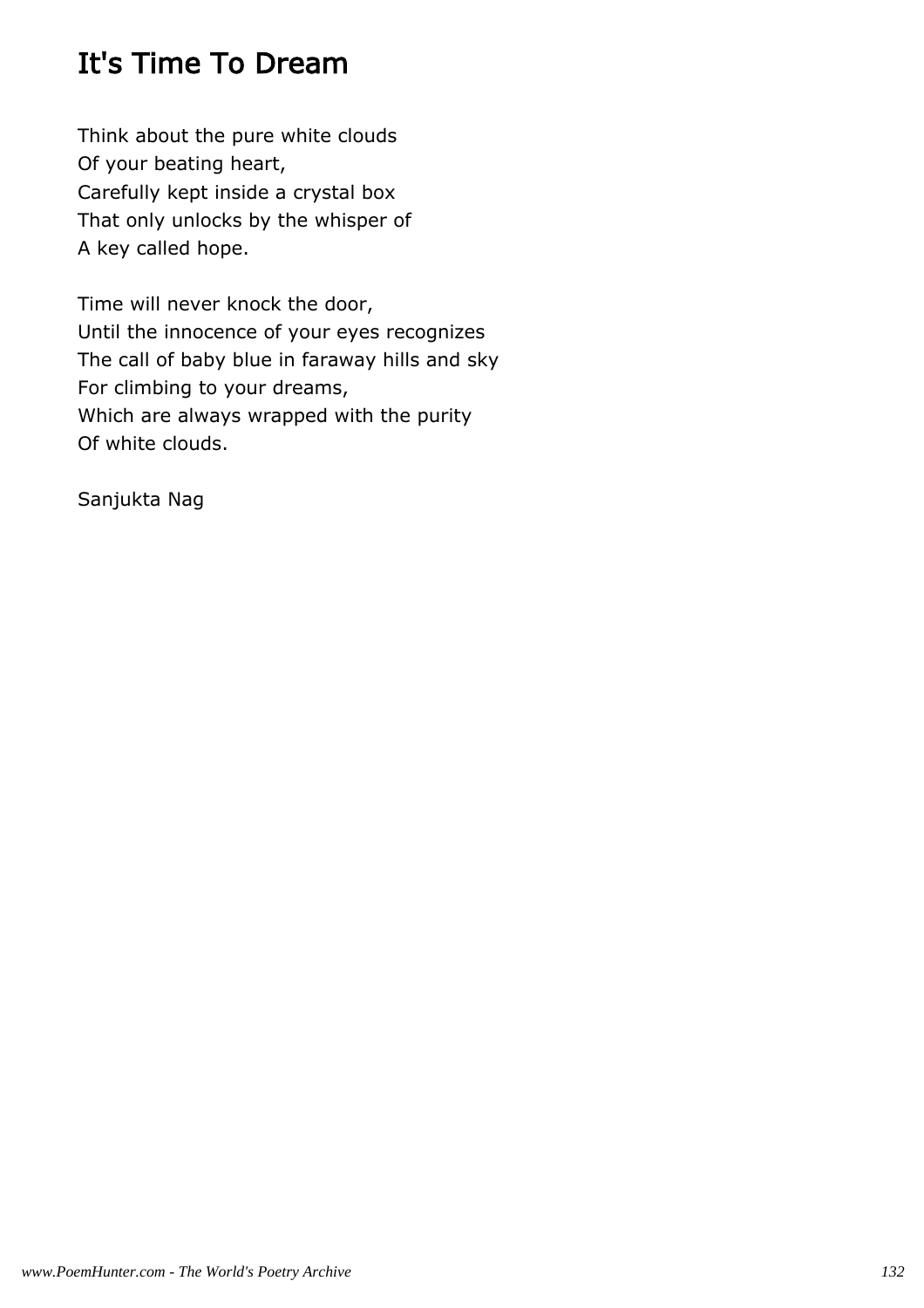### Knowledge Is A Time Machine

Knowledge is a time machine. If you are touched by its blessed light, Then you can skip the centuries ahead By riding on its timeless carriage, And it will extend your mind infront of future's door Where no one of this present era Has ever imagined of stepping before. But if you are not fortunate To obtain the company of knowledge, Then inspite of residing in the twenty first century, You will be stuck on the superstitions of medievalism Or will feel the agony of a primitive man, Living in the ignorance's deep chasm.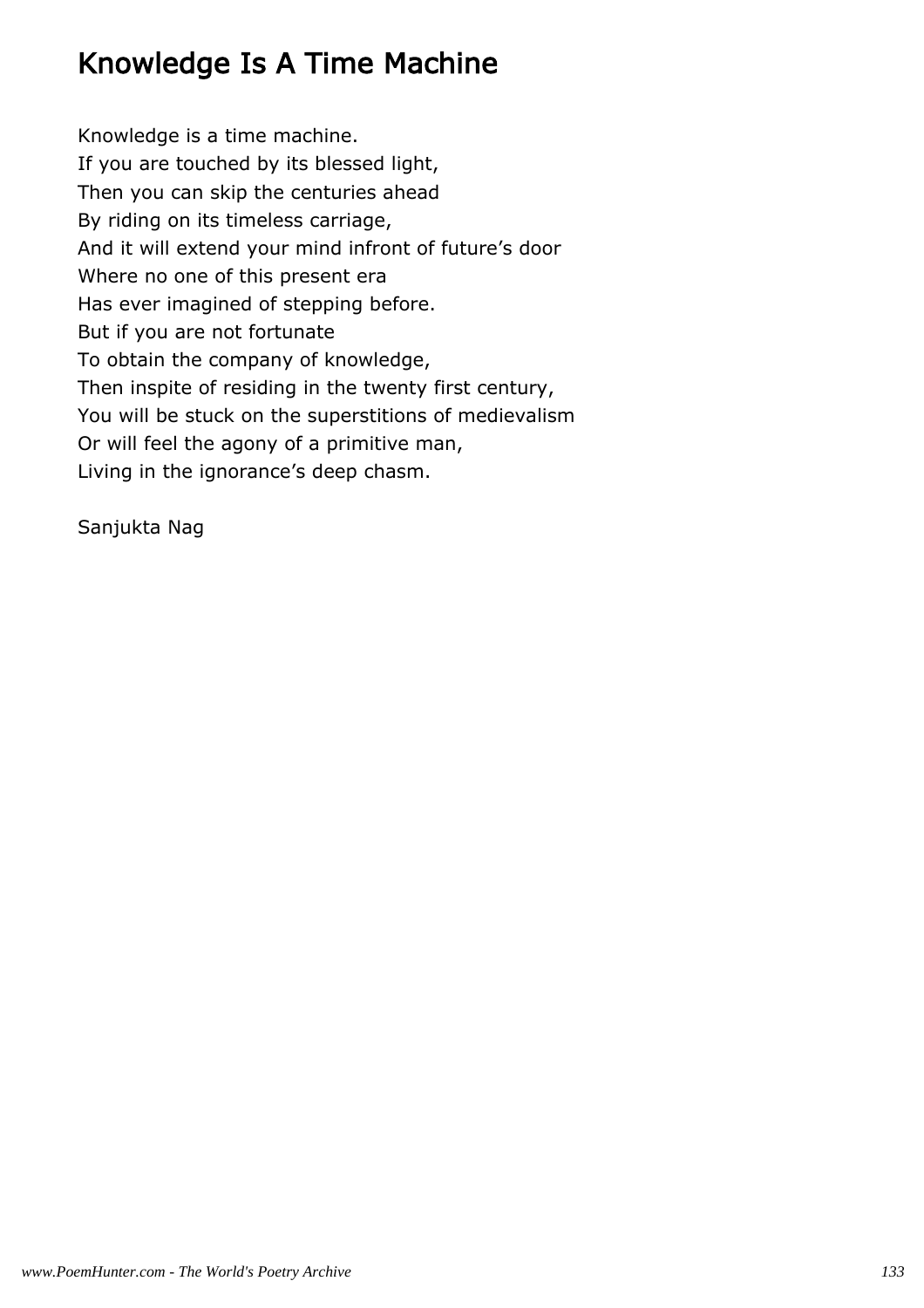## Land Of Overwhelmed Arms

Here sky stoops with treasure of sun To teach the withered leaves of winter Green songs of rejuvenation.

Here heart glows bigger than moon And wraps the secret passage of love With silvery flowers of emotion.

This is the land of overwhelmed arms That embraces the wrecked souls By opening their eyes to illumination.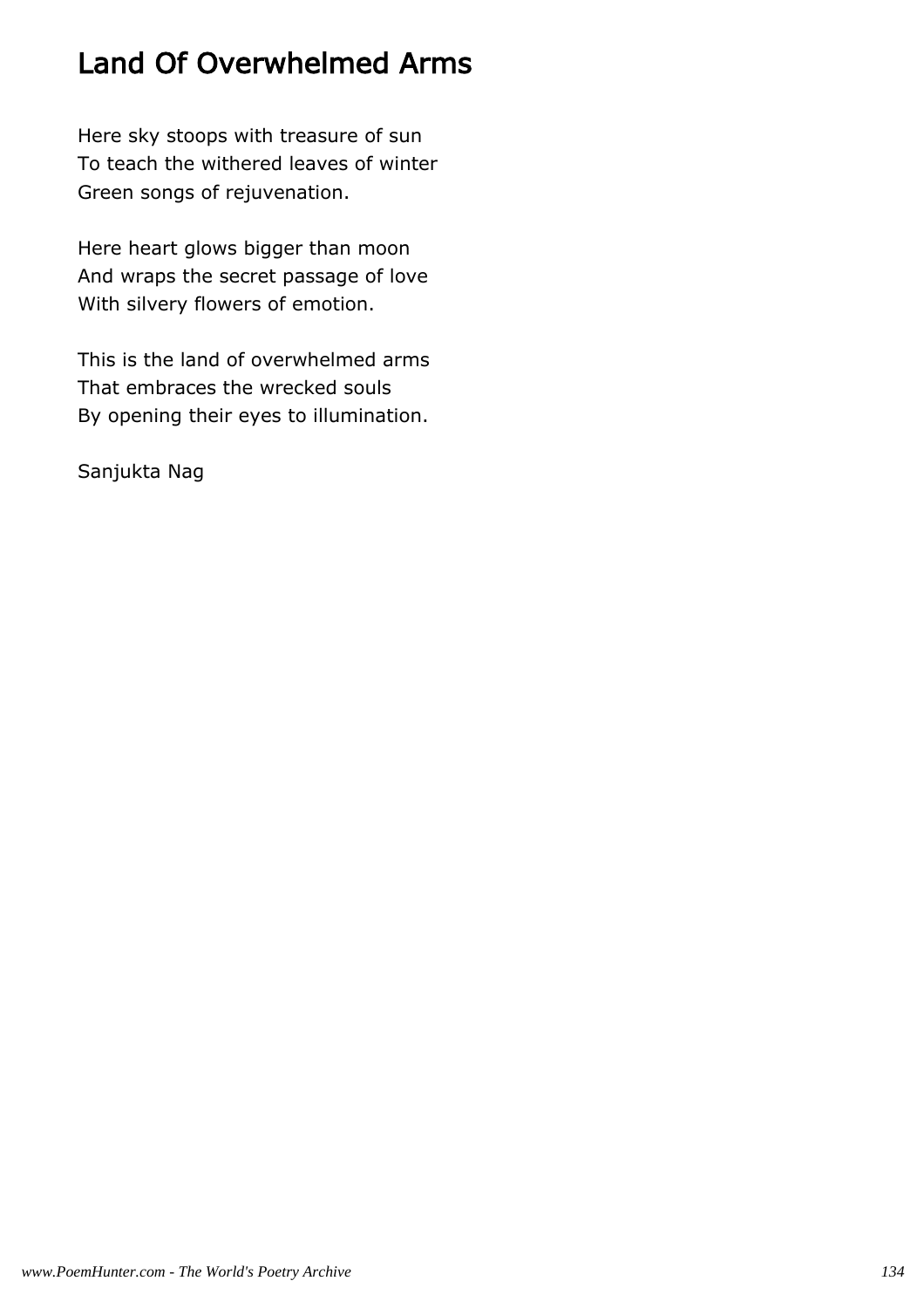## Left Love

You left and left behind Some clot of love Knot of love

I am now selling them In the market of Nothingness

To feed my Thirstful mouth Measureless salty tears.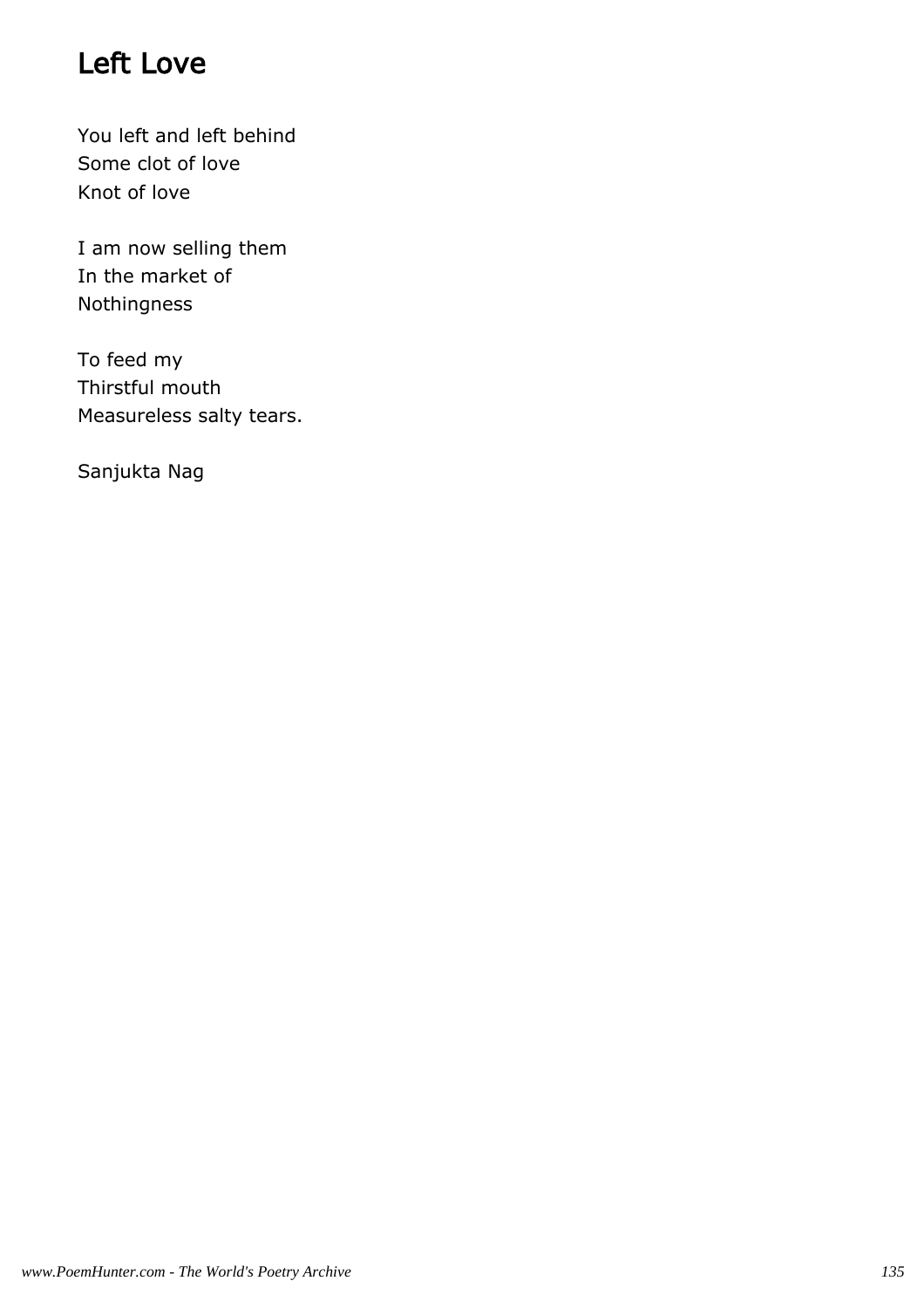#### Let It Flow

All of my yearnings are flowing swiftly To be captivated In the valley of endless embrace, Where you are lying still Yet twinkling like pale pink stars Of an imaginative night. Life is breathing hard As passion overflows from your heaving chest, Like reminiscence streams down From an ecstatic heart, Only for taking in my existence Time after time.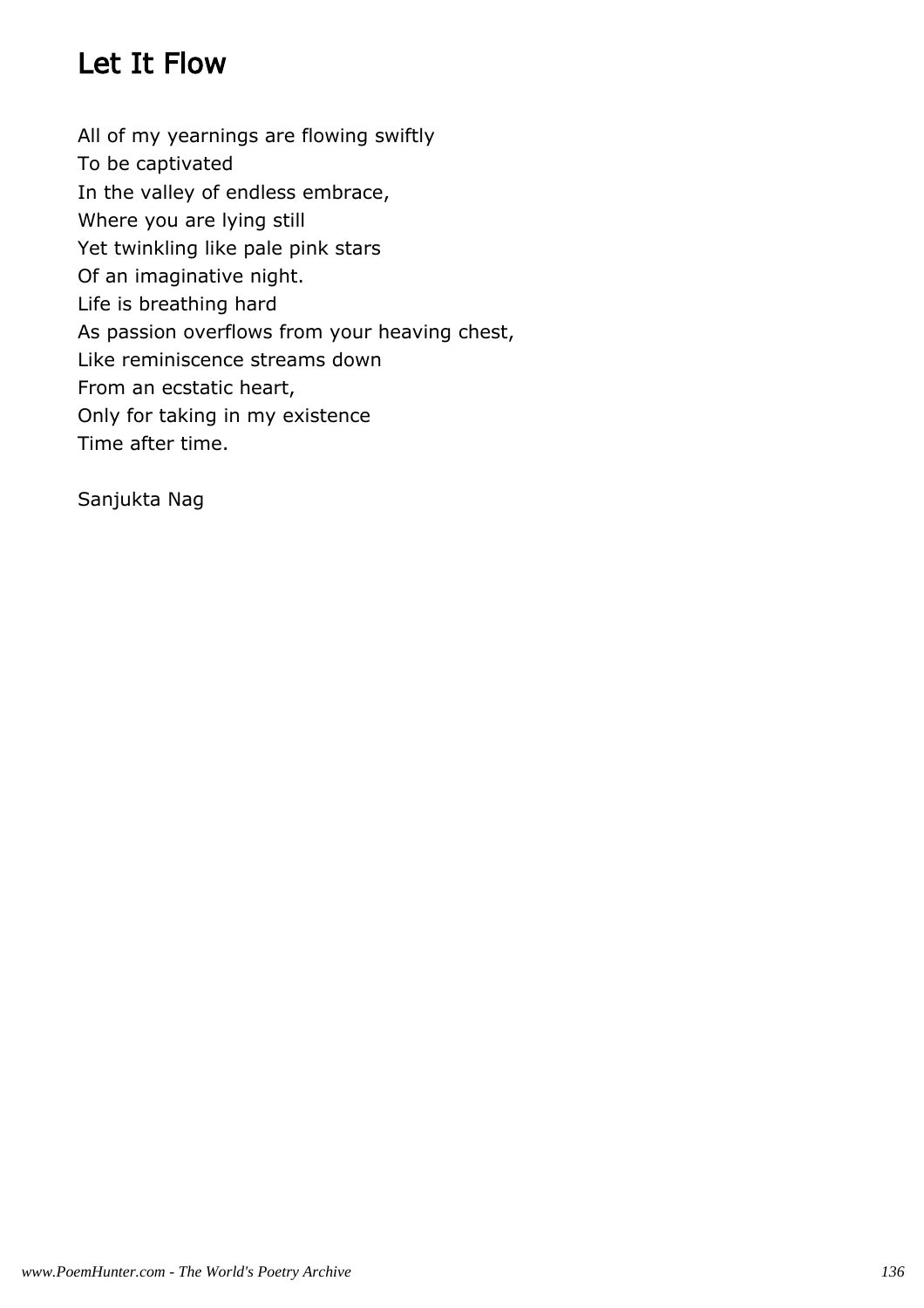#### Life As We Know It

Life is stirred in a Goblet made of the Ashes of nothingness

We are drinking it With intoxicated lips Of sheer hopefulness.

Moments slip out Of a golden spine Possessed by infinity

Breath of yesterday Talks on the nape of Today's possibility.

Songs of sorrow Cling to moonlight On ledge of shadows

Dreams can't fly out If we deny to open our Bright-eyed windows.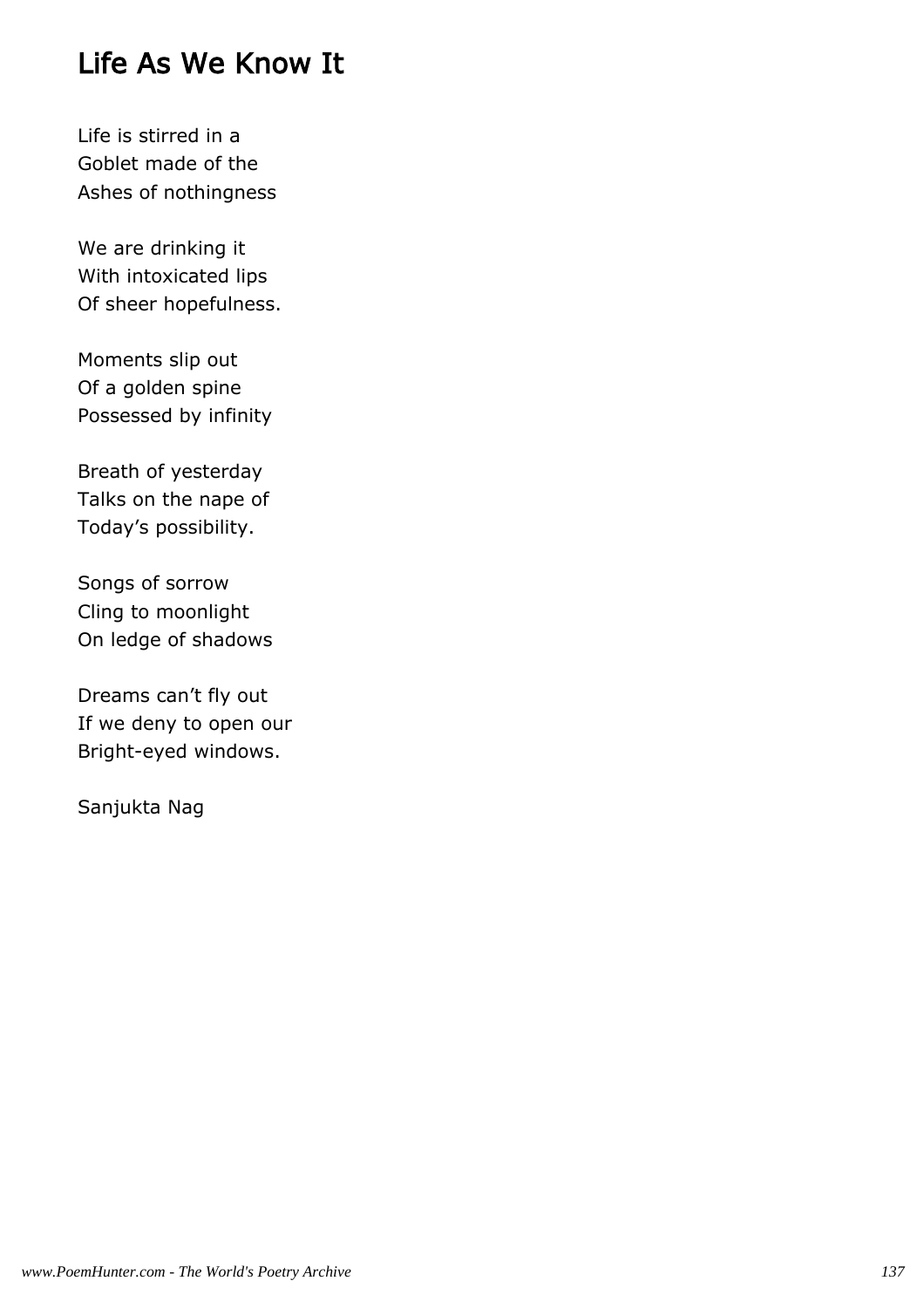# Light And Shadow

Shadow of darkness Shadow of the night Shedding black tears For the death of a light.

As shadow only survives In presence of light Or it will be swallowed By the darkness of night.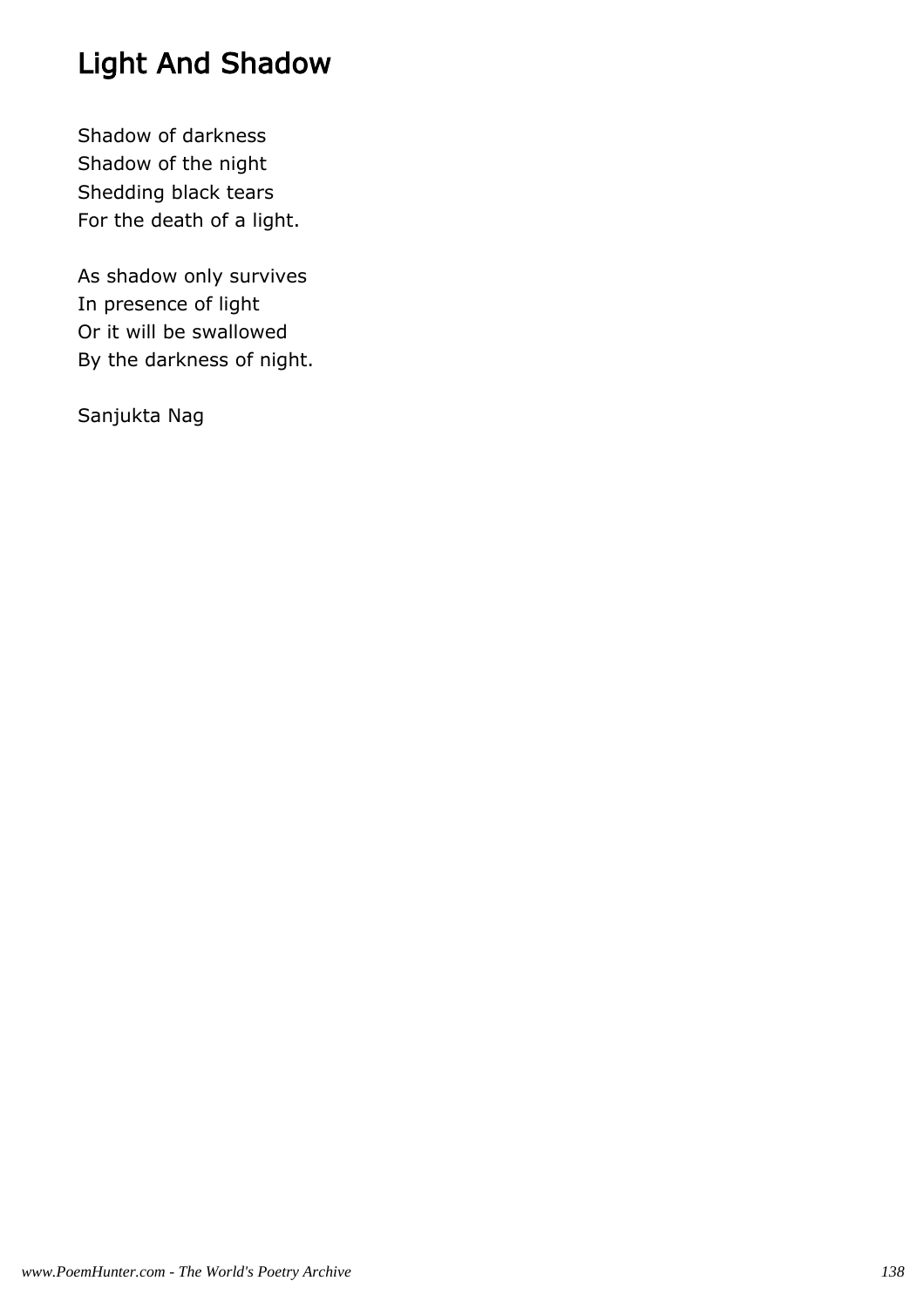# Lighthouse

I won't be afraid If I ever get lost In the foggy sea of hopelessness. 'Cause I know, Your eyes have the glowing streaks Of a lighthouse. That will guide my ship of life To find the Cape of Good Hope.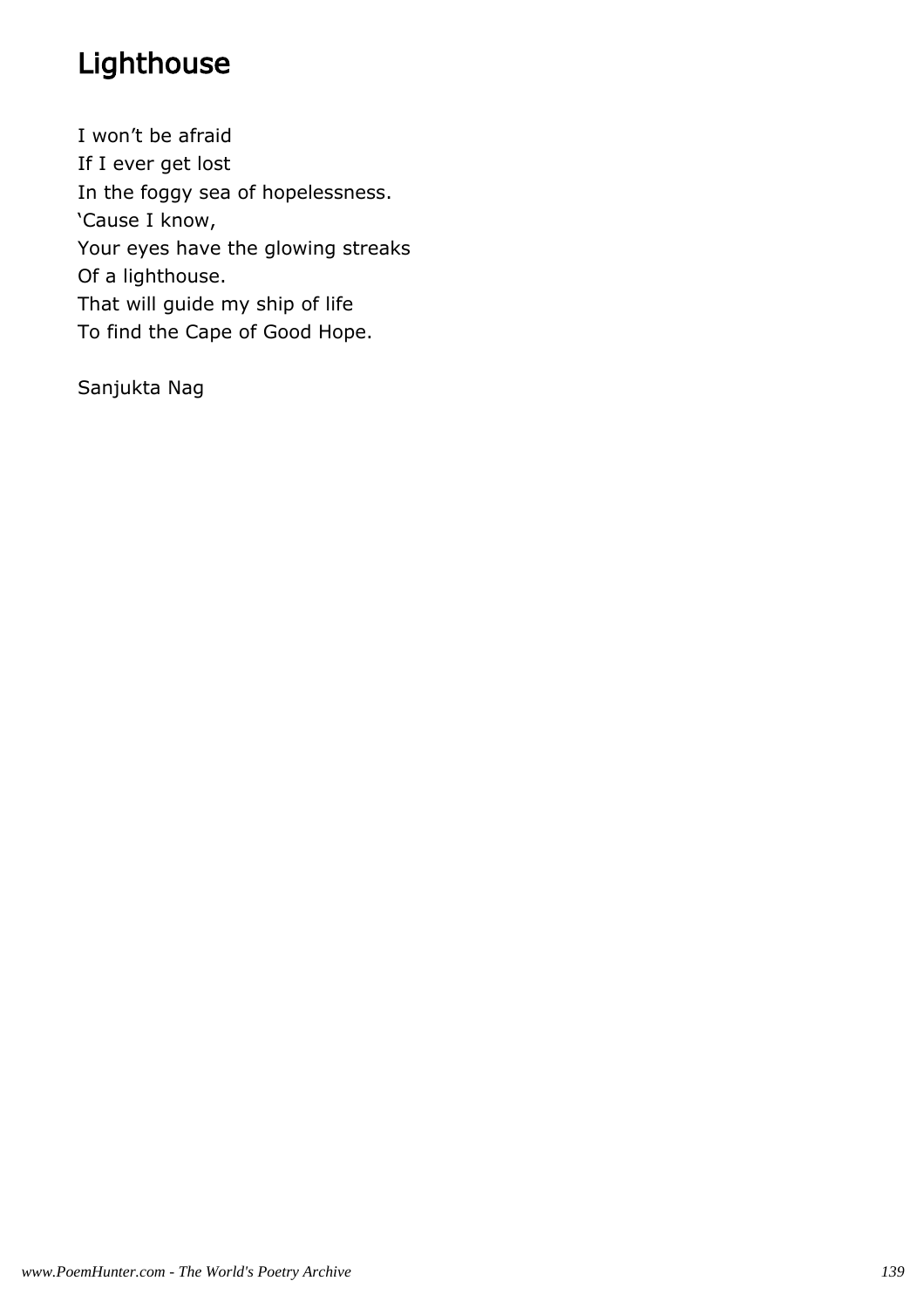## Like Raindrops

We are all like raindrops, Falling parallel in a dull manner Towards the chasm of uncertainty. Life is too short to become conscious About the reason of existence. By the time wisdom spreads its seven colours Holding the hand of eternal sunshine, The unknown land of death embraces our wet body And we are sucked by its greedy thirstful mouth, To be vanished forever Into the cruelty of oblivion.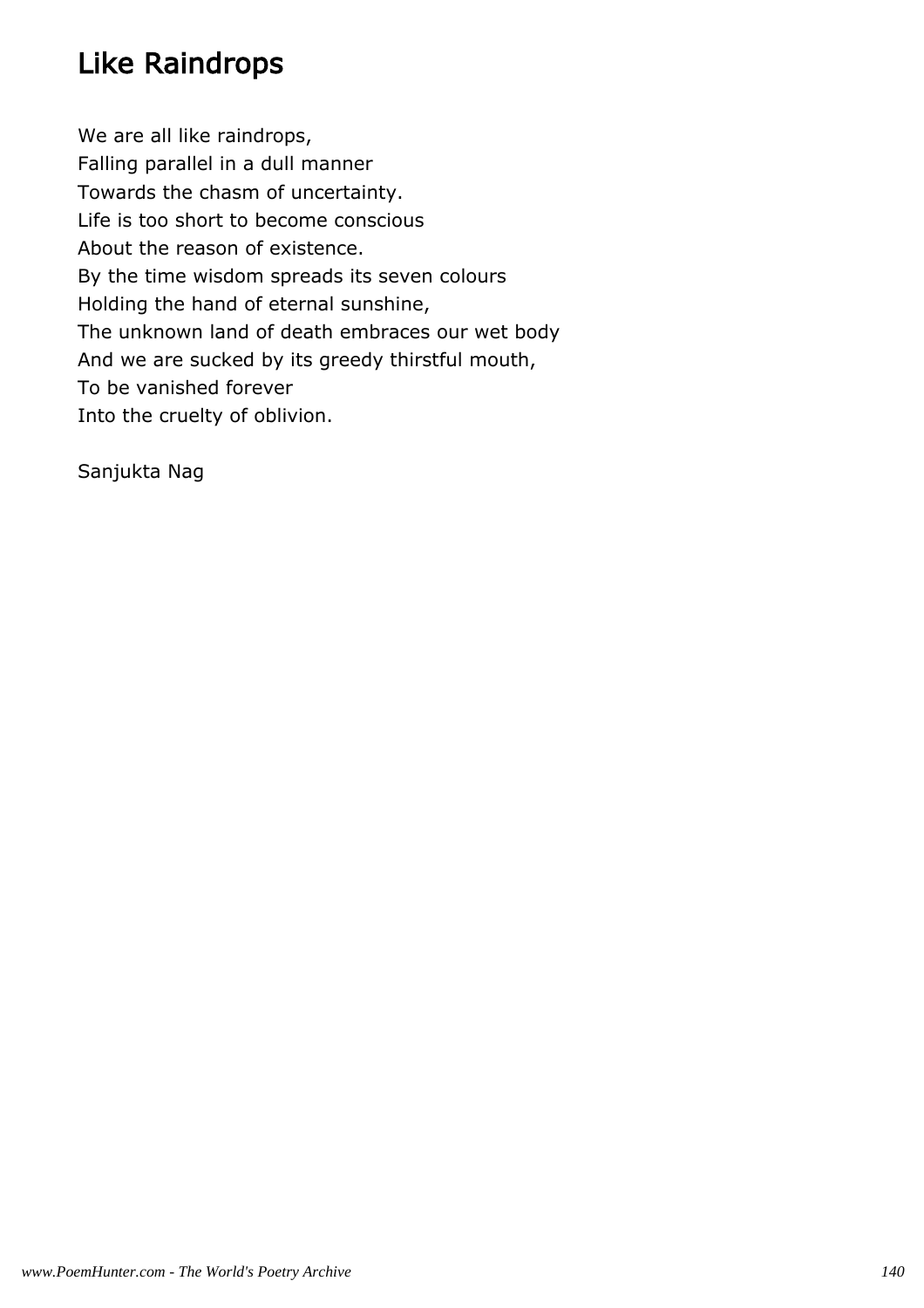## Look Of Love

When lyrics of your heart Mingles with music of my soul, The distance between the nearness of Our bodies fills itself with The resonance of life's newly created song. Love finds shelter inside the leaves of faith, And unfolds petals of promises In the sunrays of serendipity.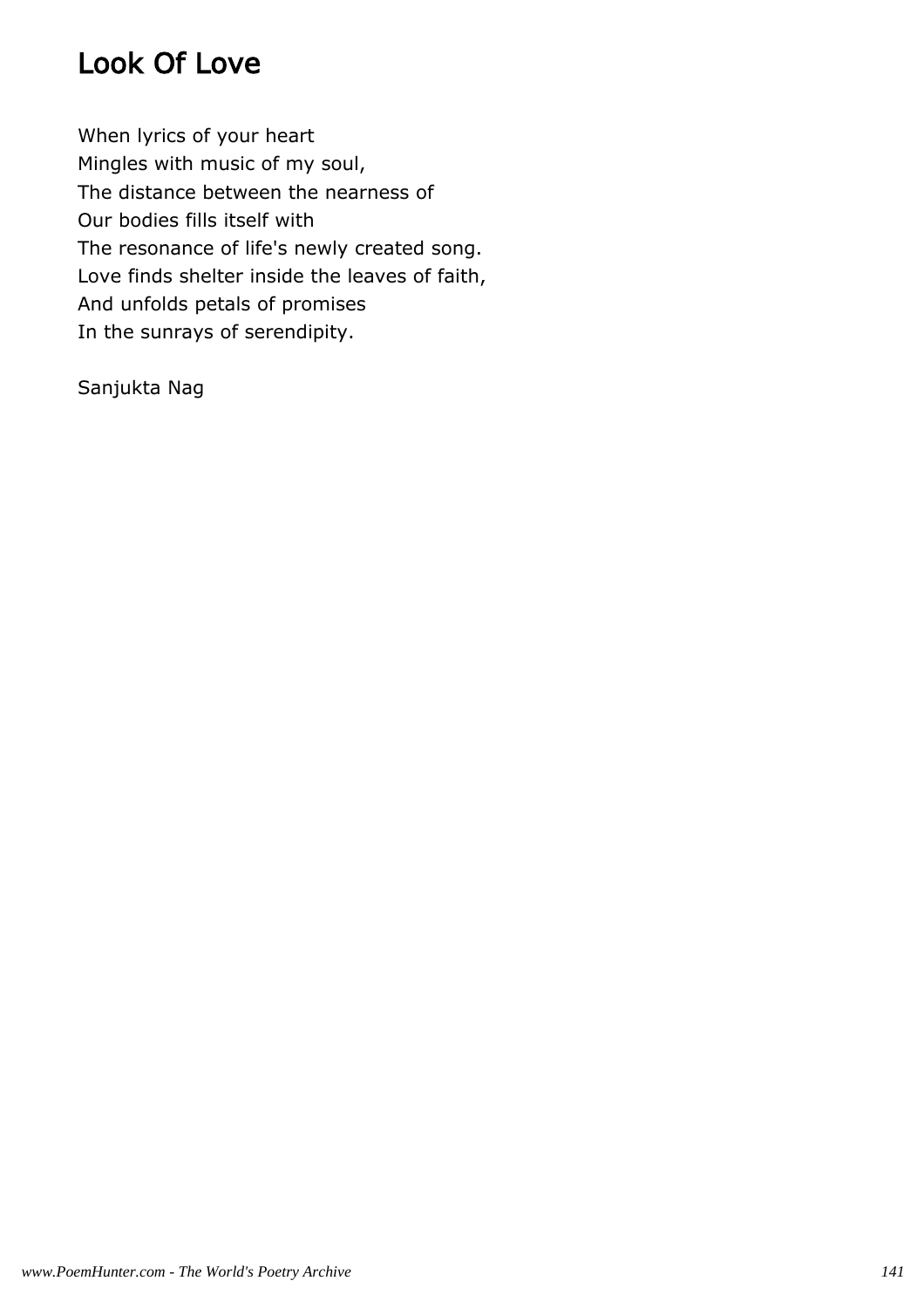## Lost Lilac

While raking the bottom of my heart Carpeted with yellowed withered leaves, A flicker of hope Searches for the pink lilac, That fell from the branch of our love During the bleak blizzard Of our long term frozen relationship.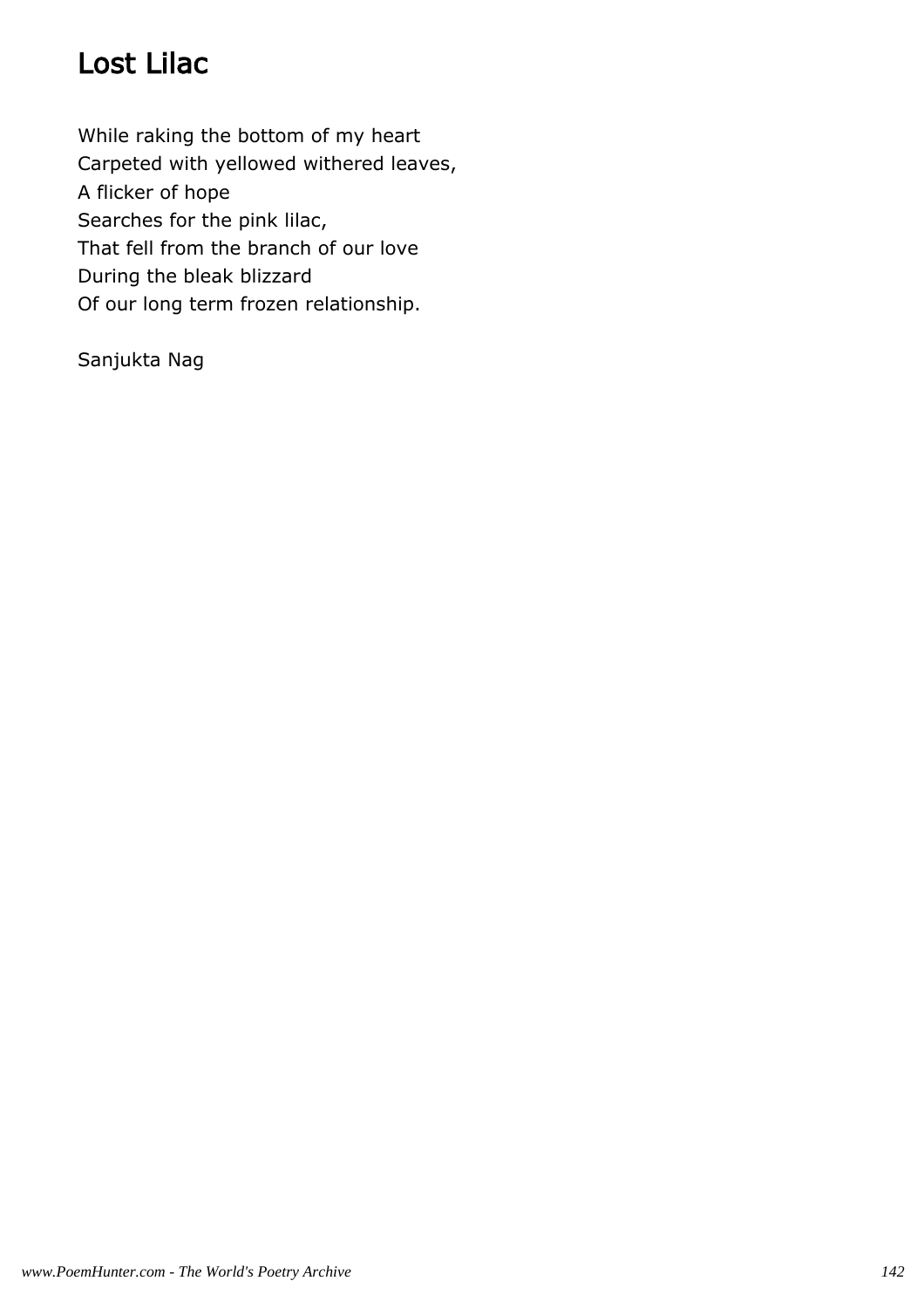#### Lost Love

I've failed to keep promises. I've failed to keep you. All the objects of my life has turned into blue After losing you. I don't know what made as apart Can't recall what was the guilt! My soul keep searching you At the home that I built In my heart as your abode; Where my emotions finds its way, But I've stopped believing my dear We will be reunited on someday! Though I still believe in you I believe in our lost love and charm, Knowing that you'll forget those When you'll be in your lover's arm!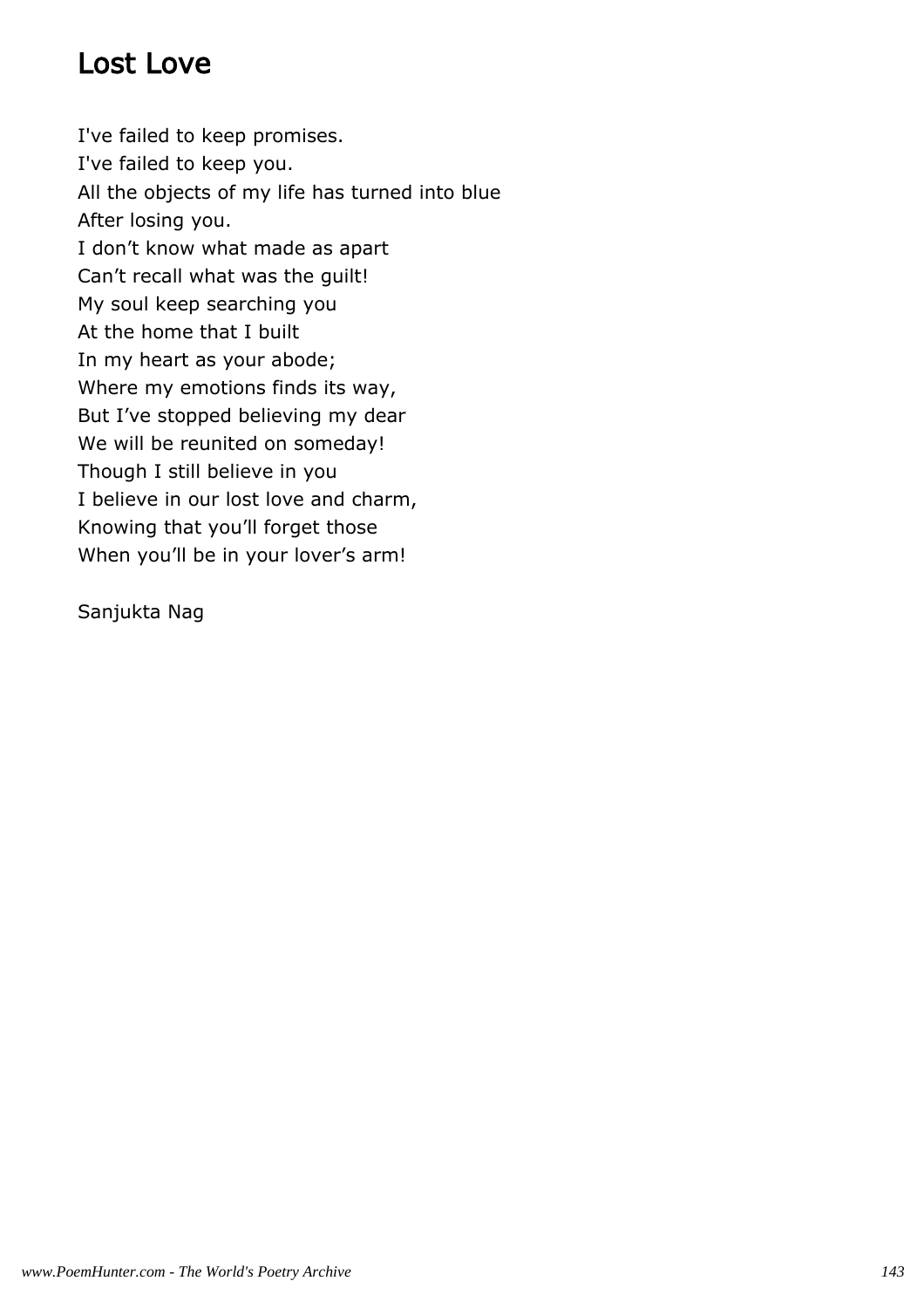# Love And Longing

Come here my love for the last time To tell me love happens once in a life time, And I'll wait for you Like the penguins do For their partners in faraway Antarctica, Who were separated due to migration Each day under the less visible sun They long for their lost beloved one. When they reunite again, They sing together their favourite love song Throughout the day all along.

And I, beneath the starry sky, Still wish if you were here Only to whisper in my ear, That love happens once in a life time. Then I'll not say farewell to my hope of you Even knowing it's very true, You'll never come back to me 'Cause we didn't lose each other It was you who chose to leave me.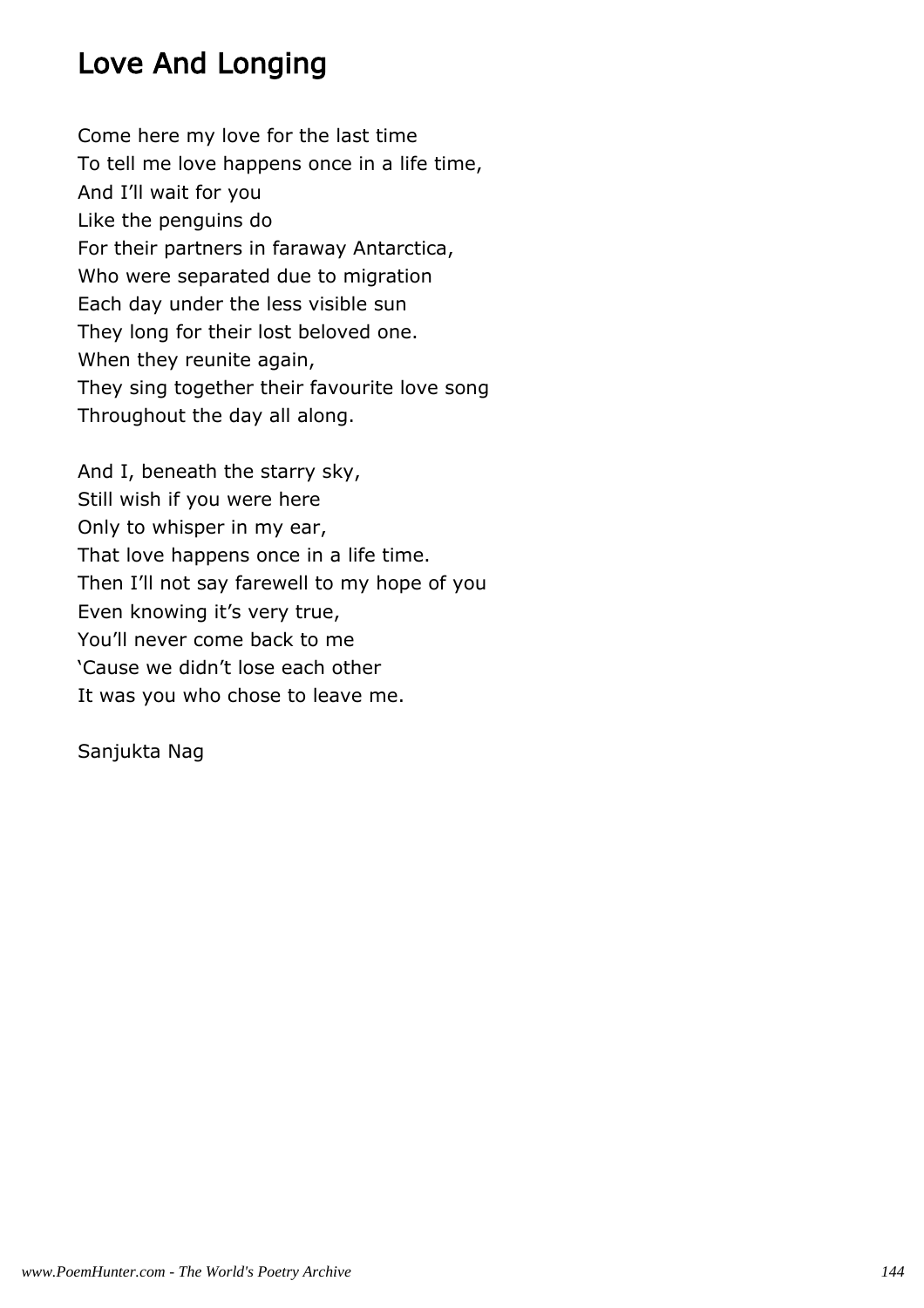### Love Extraordinary

Your memories in my heart Or my heart in your memory Leaving our bodies behind Crossed the celestial boundary.

Love is the reason to be alive Or life makes love revolutionary This secret was known to the lovers Who made their love extraordinary.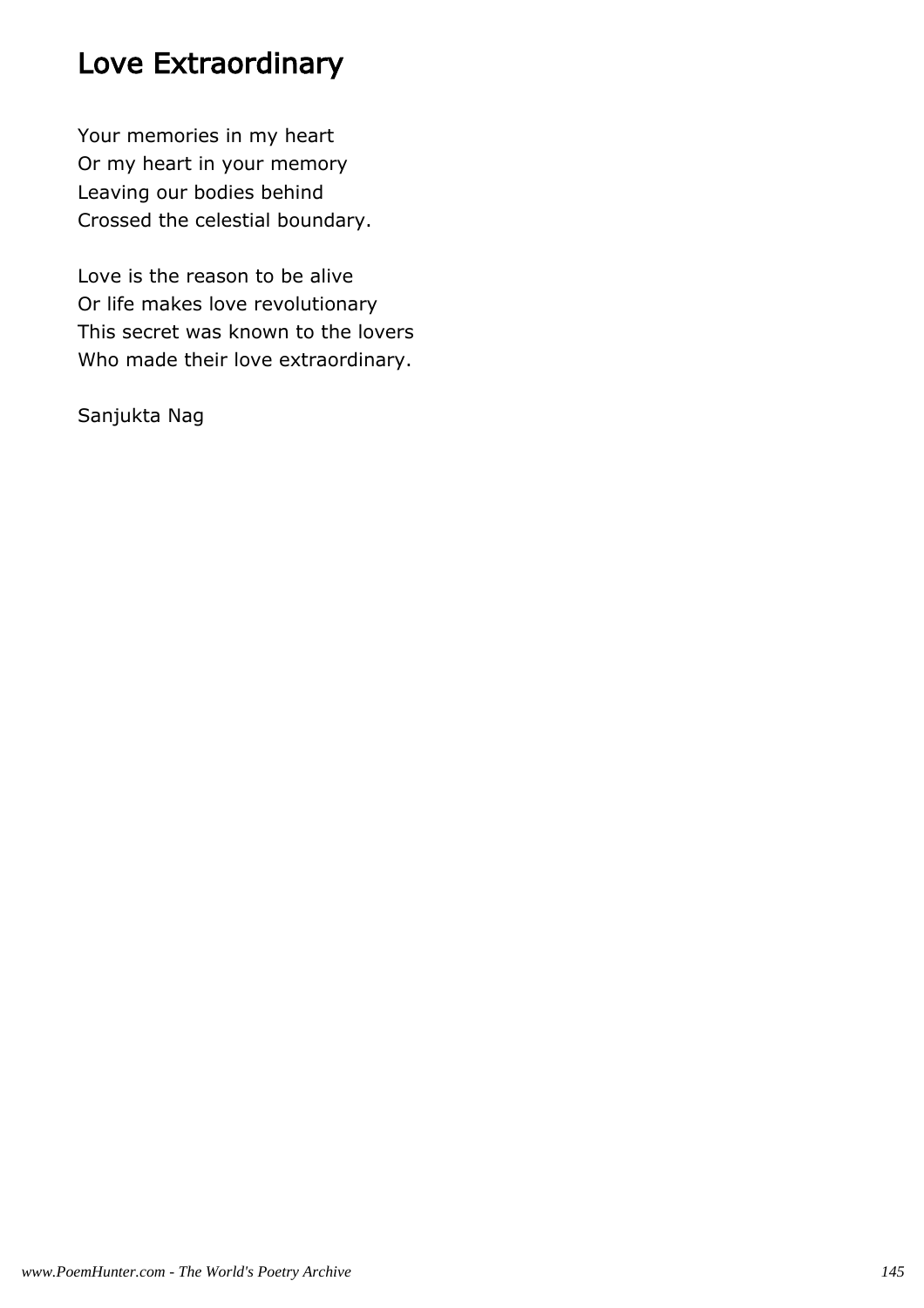### Love Feels Red

Hell is burning out loud Between the hearts of Our powerful tongues.

We've washed our limbs With the repetition of Their reckless first sin.

Spring dances around As your hands blossom Upon my fiery figure.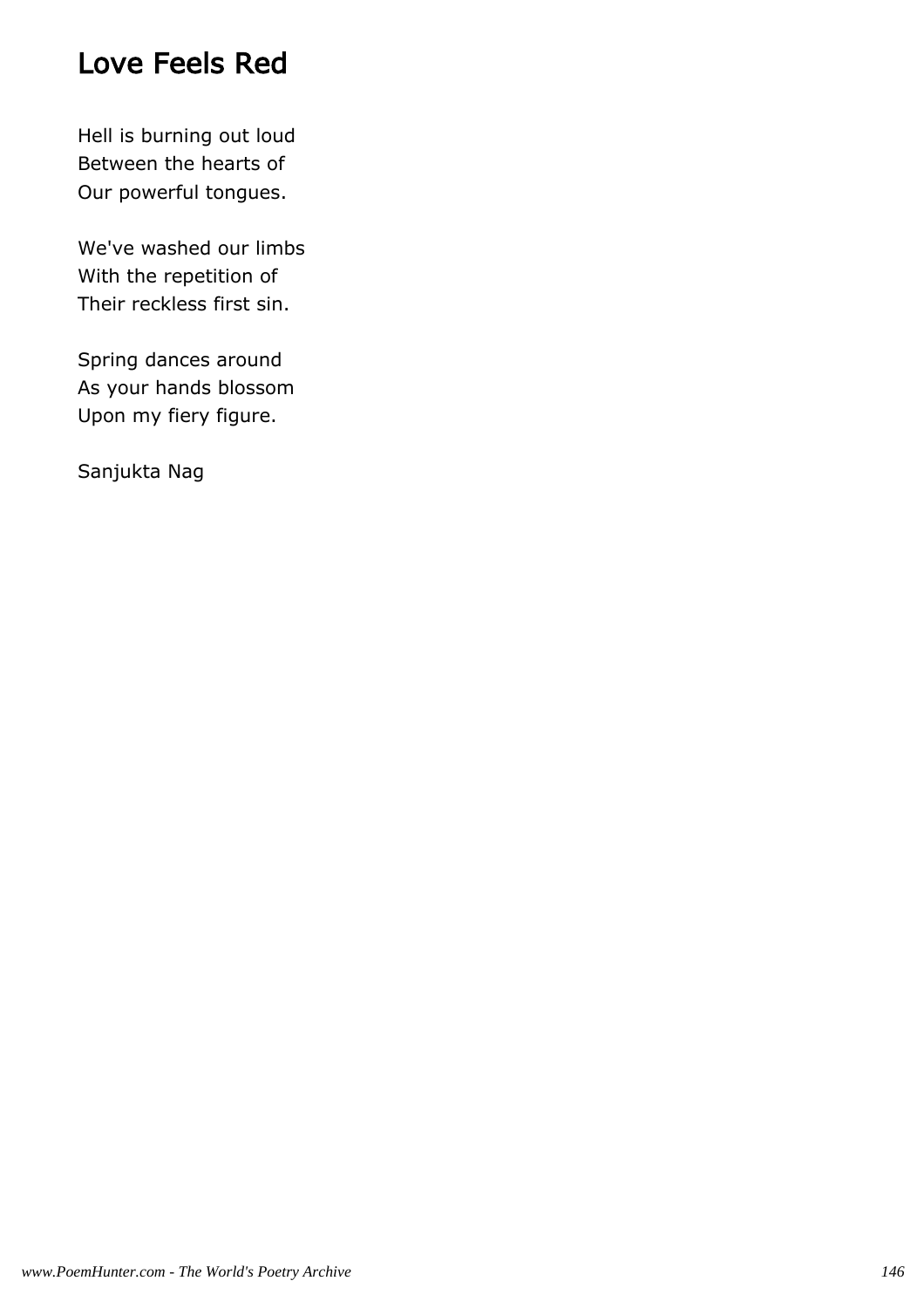# Love In Rain

I dreamed of kissing you all the night In a rainforest of fireflies bright The cozy curve of your lips were glowing Moist breeze of monsoon was blowing. As you draped me in a loving embrace I felt your heart's beating with pace, For the extreme force our bodies were creating As if we were in a lovers' first meeting, Desiring it before the thousand years of rain Knowing that you'll be in my arms again. Suddenly the misty clouds burst into shower Promising the rain will be lasting for hours. Water drops shinning like diamonds in your chest I'm a treasure hunter on my way to quest. Honey we'll never miss the first rain of the season For it has always been one of our reasons To celebrate the joy of loving back each other To always have the certainty of kissing you forever.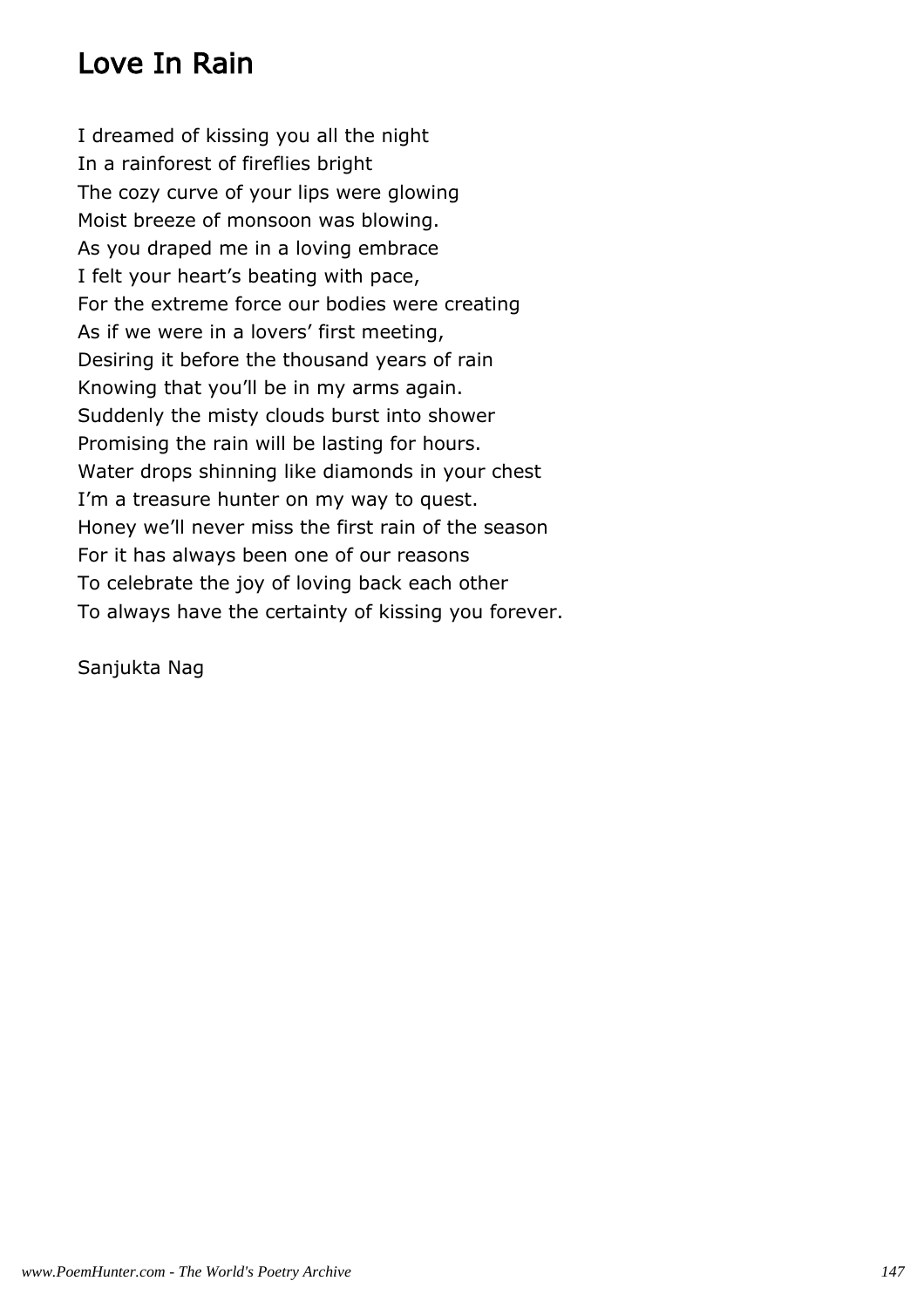# Love Infinite

If I had a time machine with me I would have given you a ride immediately, And we would cross the barriers of Milky Way Wandering far, far and far away Skipping centuries together, holding hands Before stopping by a wonderland… There you can foresee A very familiar image of me, Sitting on a wild flower meadow Under the deep blue shadow Of a red leafed tree, Looking at you, lovingly…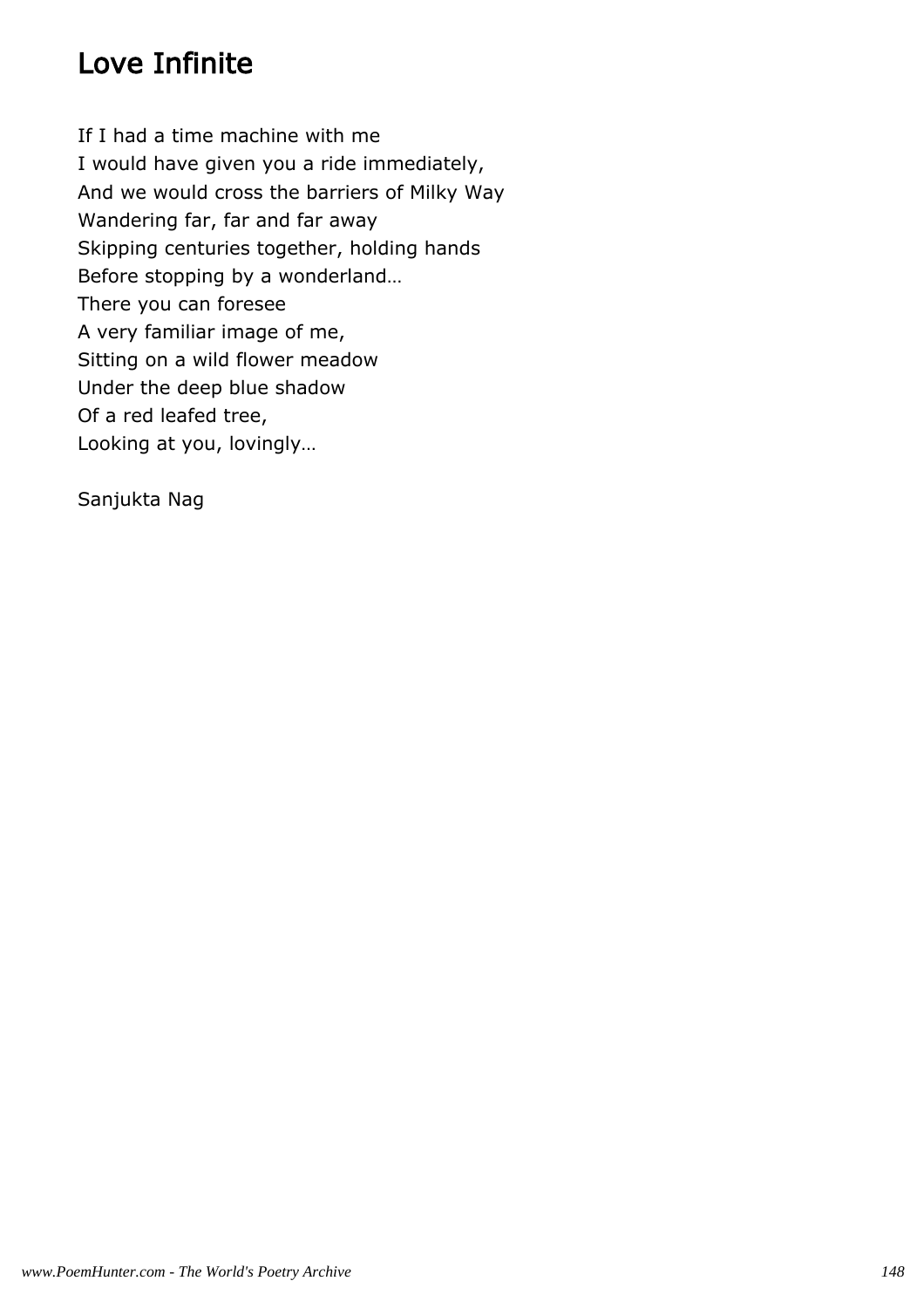### Love Needs No Season

Chameleon leaves Of sugar maple tree Wait for autumn To change orange Colour of their Old summer dresses Into vermilion red.

But holding breath My skin longs to Blush beneath your Softest fingertips For telling the world Love needs no season To paint crimson On a lover's cheeks.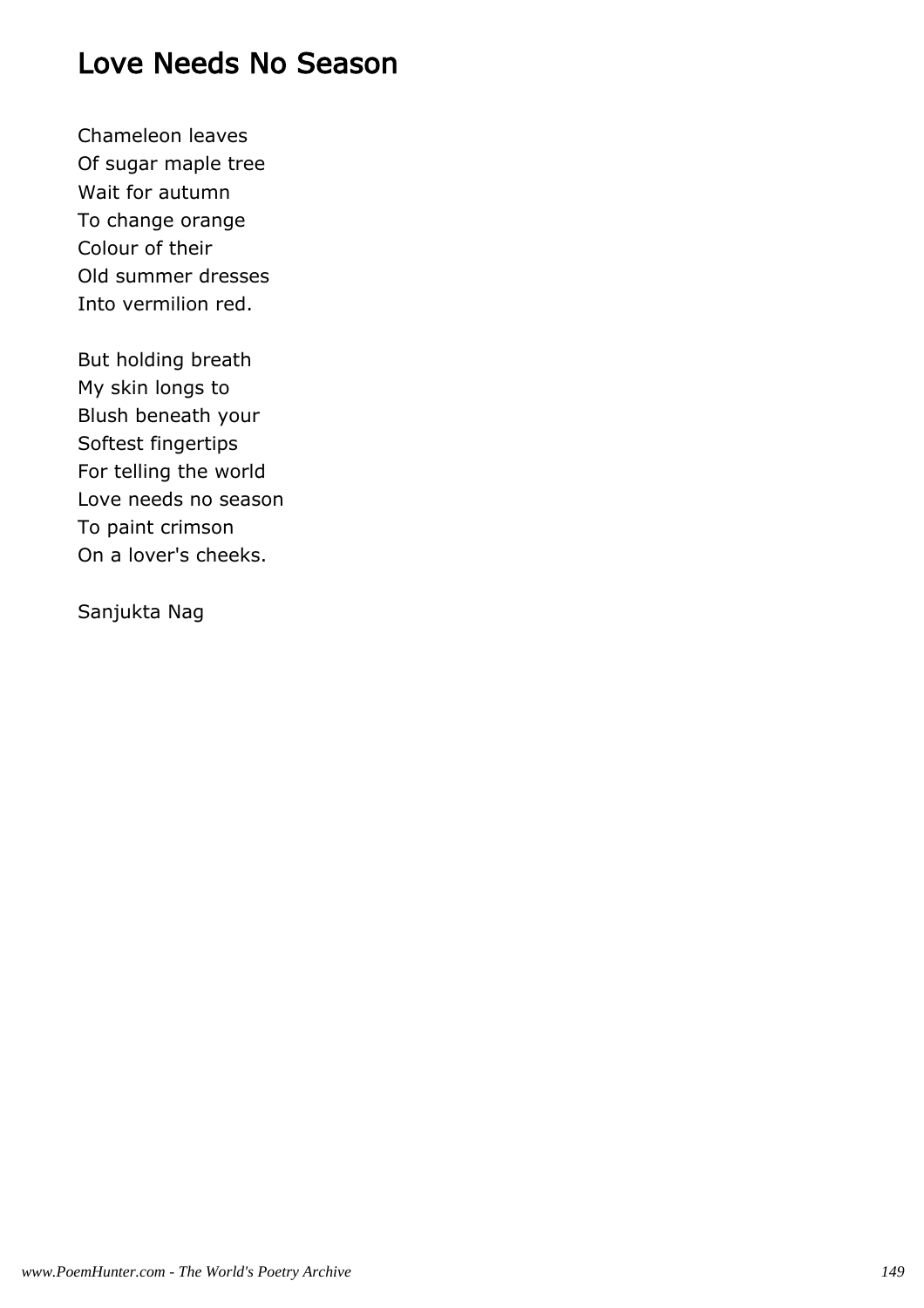### Love Timeless

I started loving you before legends were born Before humans learnt how to reap a corn Before there was any spark of imagination In their sanity, We swore together to evolve To find each other's body to dissolve And the earth only knew to revolve On the orbit of reality. Then your love was my bonfire You were my serendipity.

When the darkness set in upon no man's land You put your hand on my hand We slept with a hope to expand Our infinite possibility, There was neither shadow nor a shed Only the starry sky over our heads But the colour of our hearts were red Which made our identity. Then your love was my daydream You were my eternity.

From that primitive to the future days I have loved you in every possible ways And I'll love you till the earth decays Losing its gravity, I promise you to stand by your side On life's each and every tide To make our reverie wider from wide With spontaneity. 'Cause your love is my worship You are my divinity.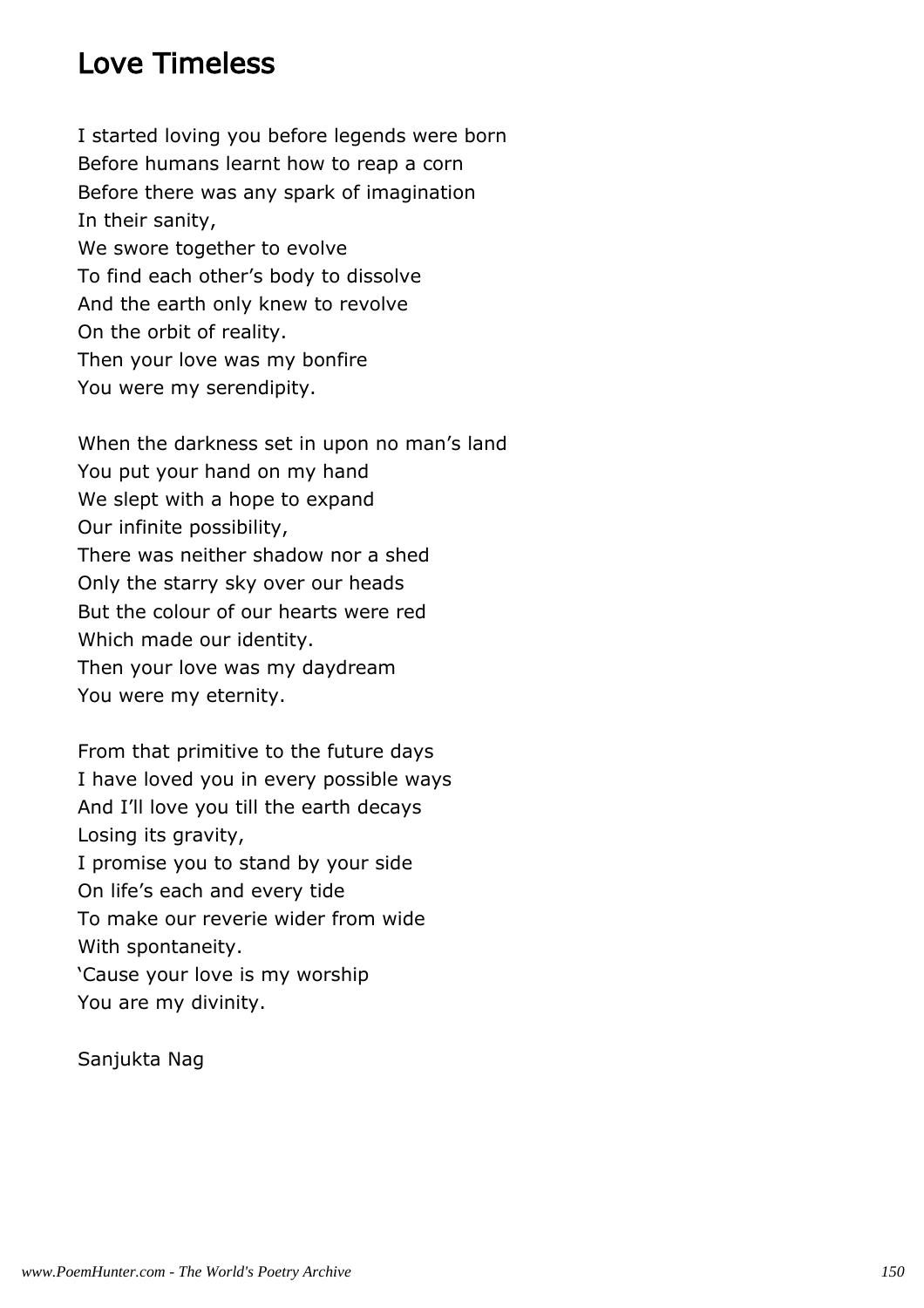## Made In Sun

Maybe the sky forgot again, Today is the month of May, And blurred itself with snowy songs of winter. My window has opened its wings, Grey eyes adoringly Gaze at the sugar maple tree - changing clothes. She is always a good dresser With a great sense of seasonal harmony. But my limbs, too pale like those soiled roots Hidden under a creased blanket, Yearning for a letter. A letter that possesses a bridge of light inside, Made in the country of sun.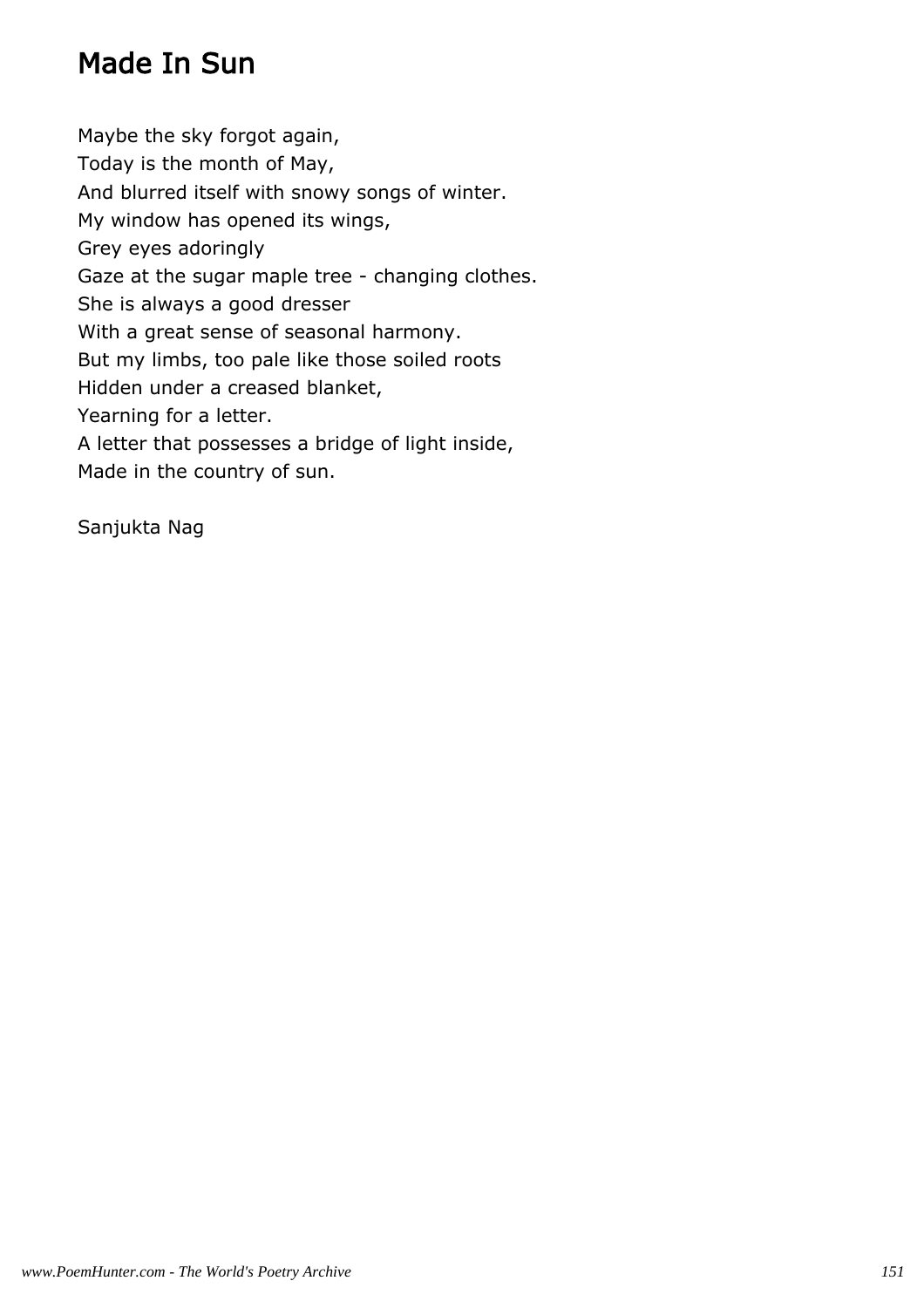### Made Of Glass

Sometimes I think I am lucky That my heart was not made of glass. 'Cause when you had thrown the stone of "no" to it, Then it would have broken into two hundred pieces Spreading cacophony all around my existence. And the whole neighbourhood's ears would have witnessed The nakedness of my shattered privacy.

But sometimes I think I am unlucky That my heart was not made of glass. 'Cause it if were, then I could have shown you, The four rooms of this glass house is filled With the presence of your miscellaneous moving figures. And each of those sixteen glass walls Only reflects your vivid images.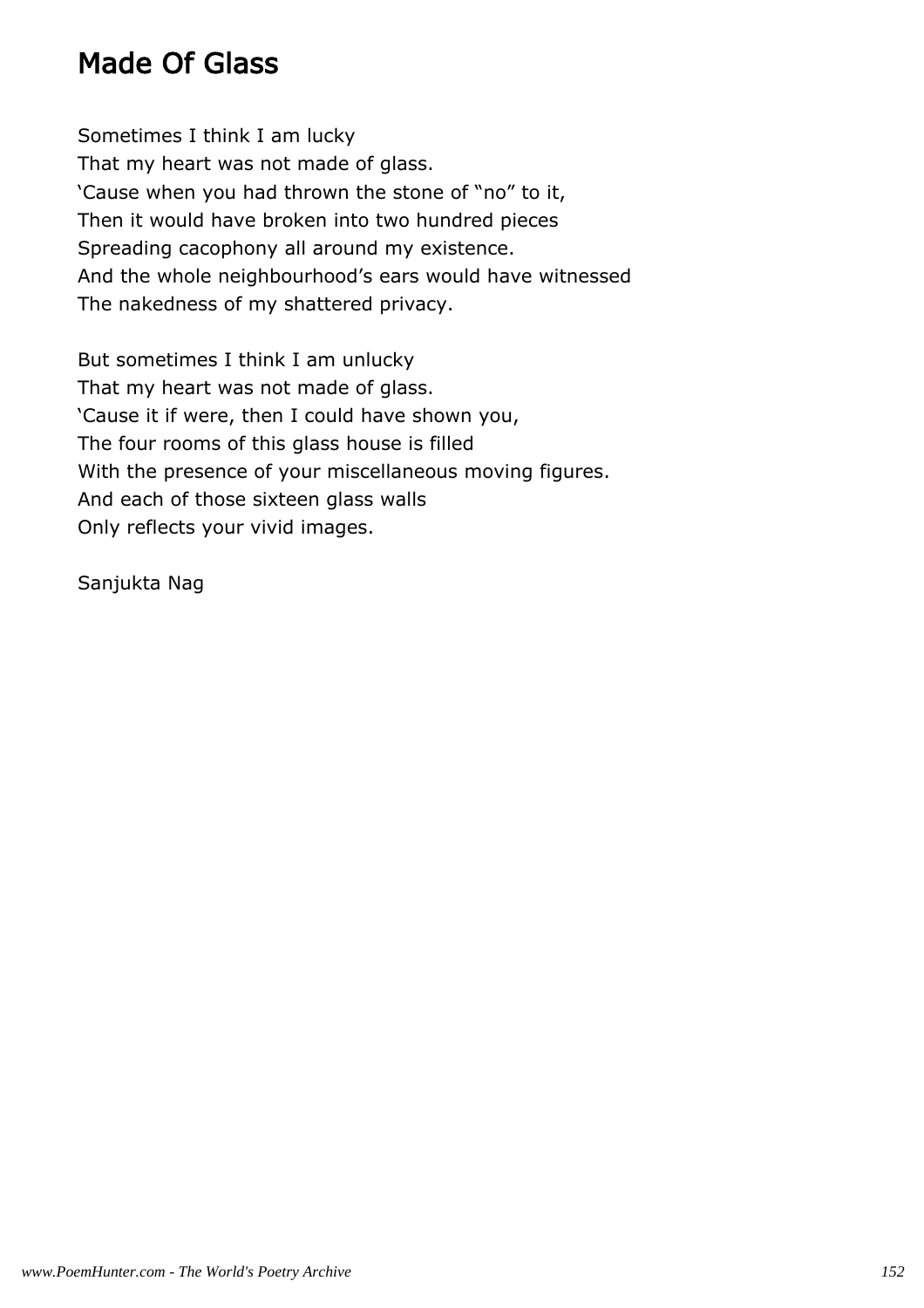# **Memory**

Memory is a heavy word, That flies through our mind Like a little bird. It preserves the precious things Inside a secret box, Some are as light as feathers Some act hard like rocks. Some taste sweet like rose Some are bitter and morose. They stay together holding hands, Before leaving forever Toward oblivion's land.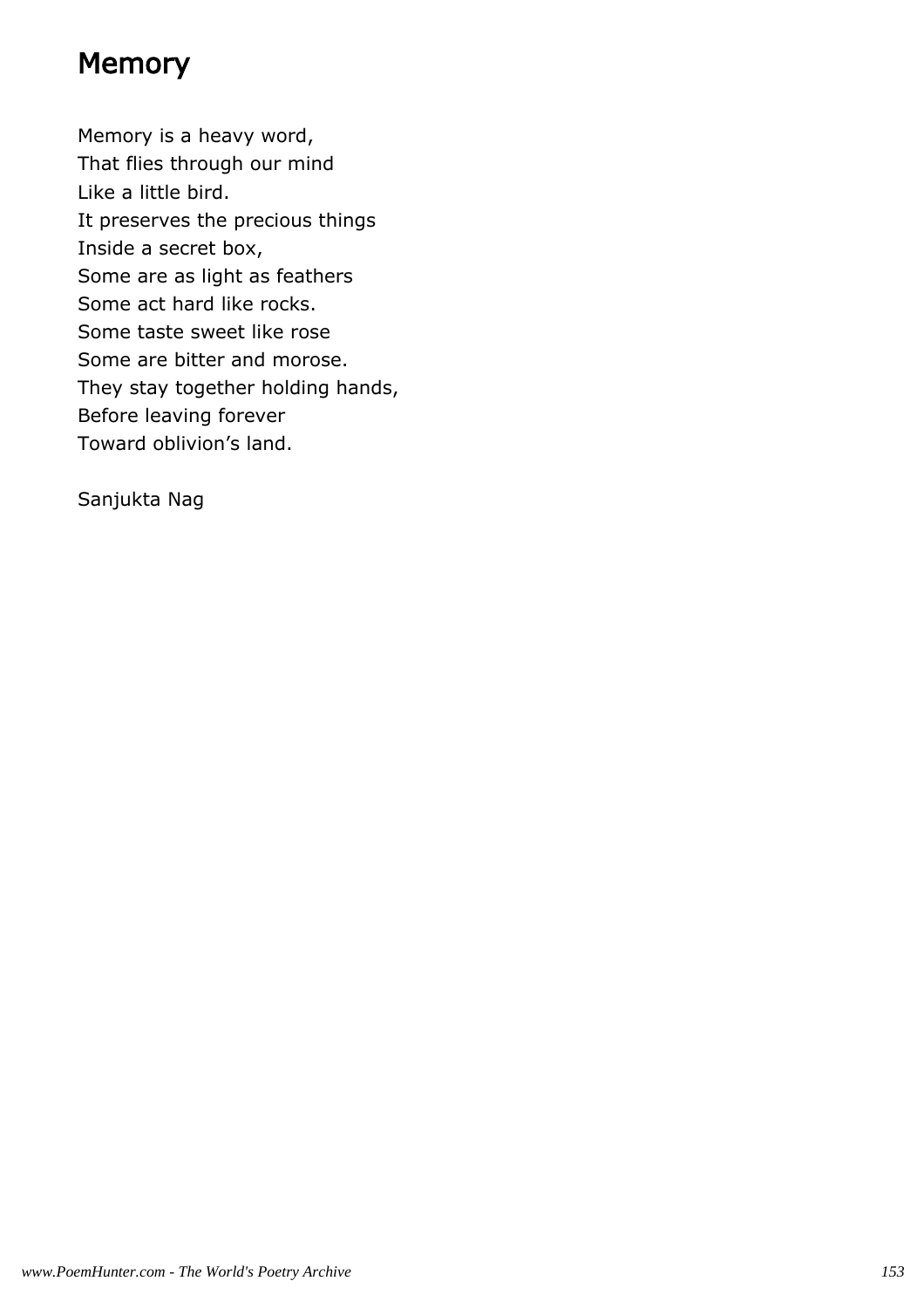# **Merciful**

Thousand of excuses they have used To deny the undeniable truth, That You are there. So, I'm still here, Bound with a loveless bond In the midst of Your deserted earth. Impatiently looking for the day, When the sun in Your eyes will emit darkness And give birth to apocalypse, To bury all falsified facts. But, men will rise Through the lunar luminescence, 'Cause You are merciful.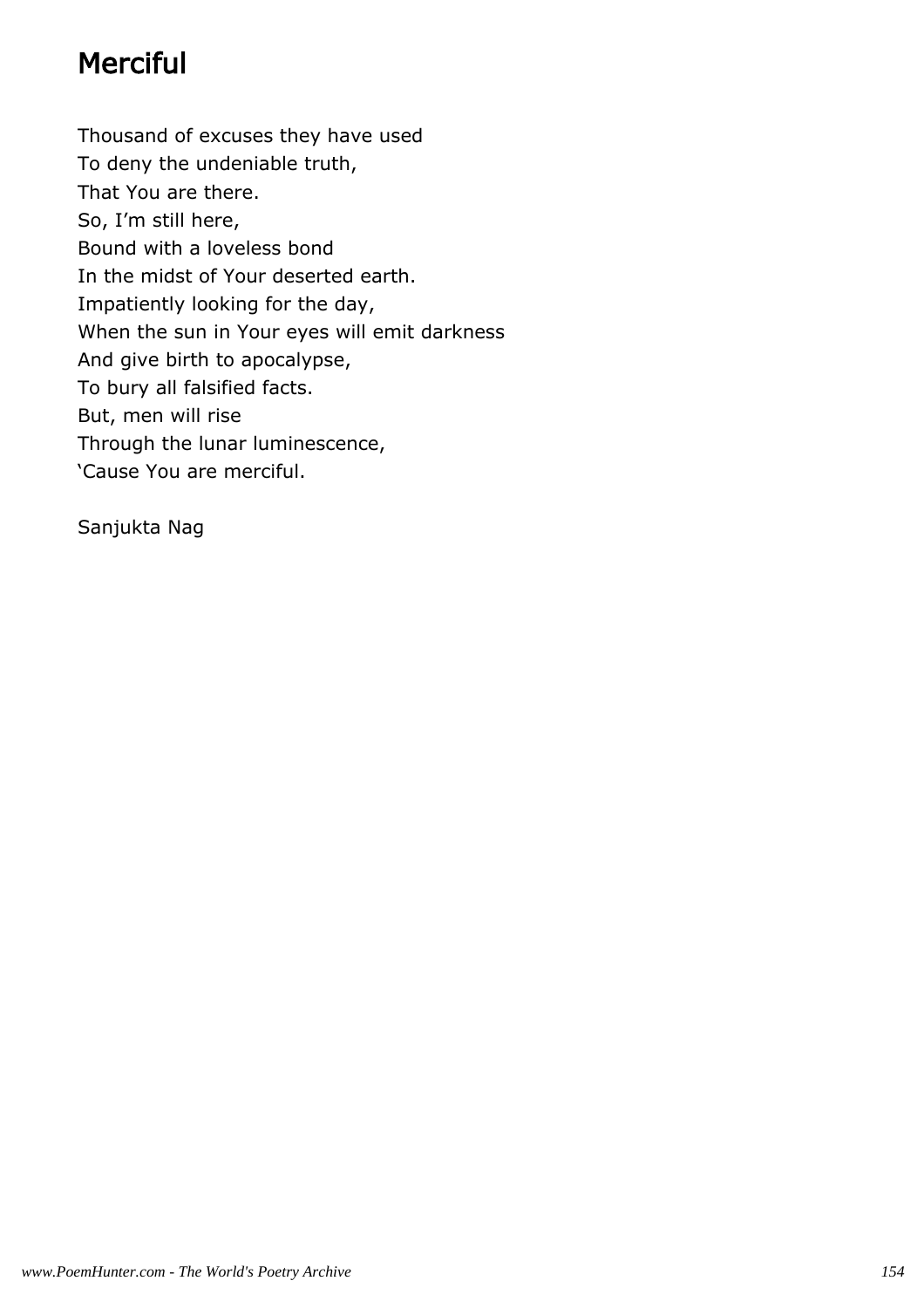# Mermaid

Long arms of moonlight are stretching out To the gigantic ocean, For touching those soft curls Of her mahogany coloured hair. Eyes more azure Than Pacific's quiet dream Glowing too bright, Embarrassing the fluorescence of water. Resting hands on the fair breasts She is floating on her back Gazing at the blessed purple sky. While silvery cream of starlets Is nourishing every wet curve Of her slender body, with Gentle caress. But the unfortunate humans are Still unable to witness The mystery of her beauty, Which is carefully confined Inside the secret chest of Mariana Trench.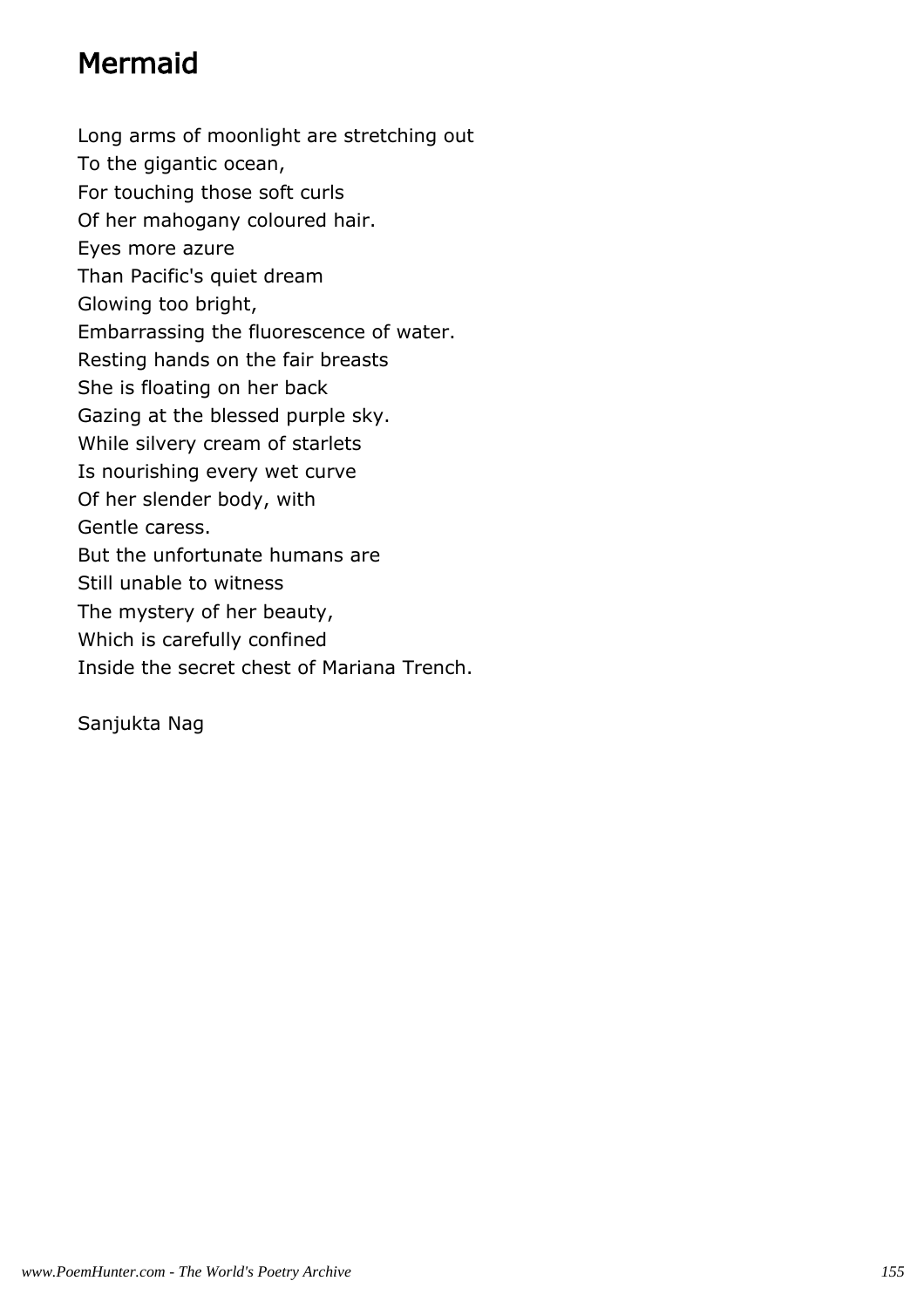### Merry Morrow

Sun spreads its seven coloured smile To rescue the minds of yesterday's sorrow, God has drawn the terminator line To separate dark night from joyful morrow.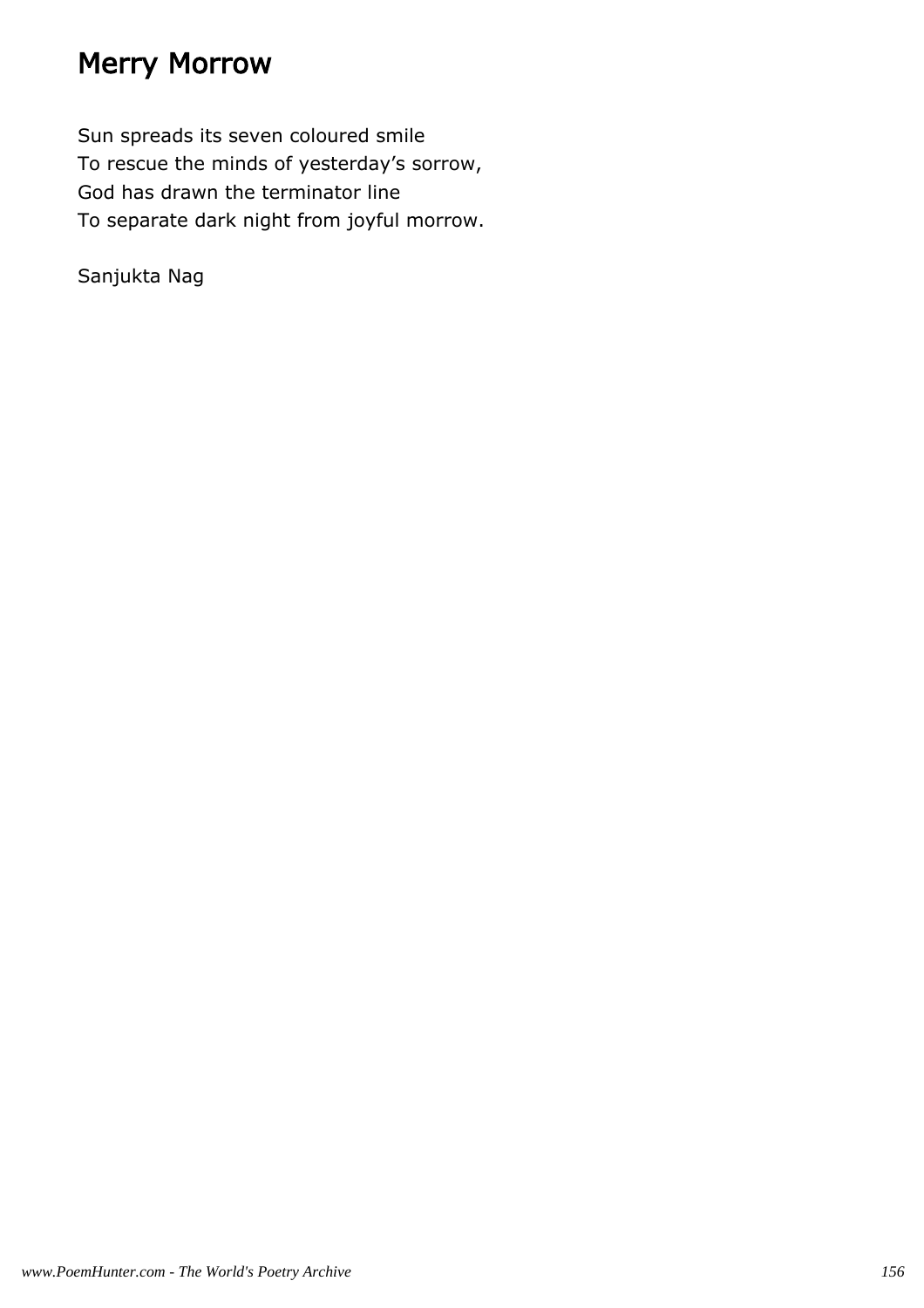## Message In A Bottle

Your heart is like a message in a bottle, Appeared on my land Floating through the sea of infinity. Neither have you opened the cork To let me get in touch with your inner emotions, Nor I can break your outer glass-body To possess the sealed message, For interpreting it to my heart out loud. Only I can wait long-sufferingly And see it resting on the shore of my soul, While I request Poseidon To unlock the mystery of your inaccessible heart.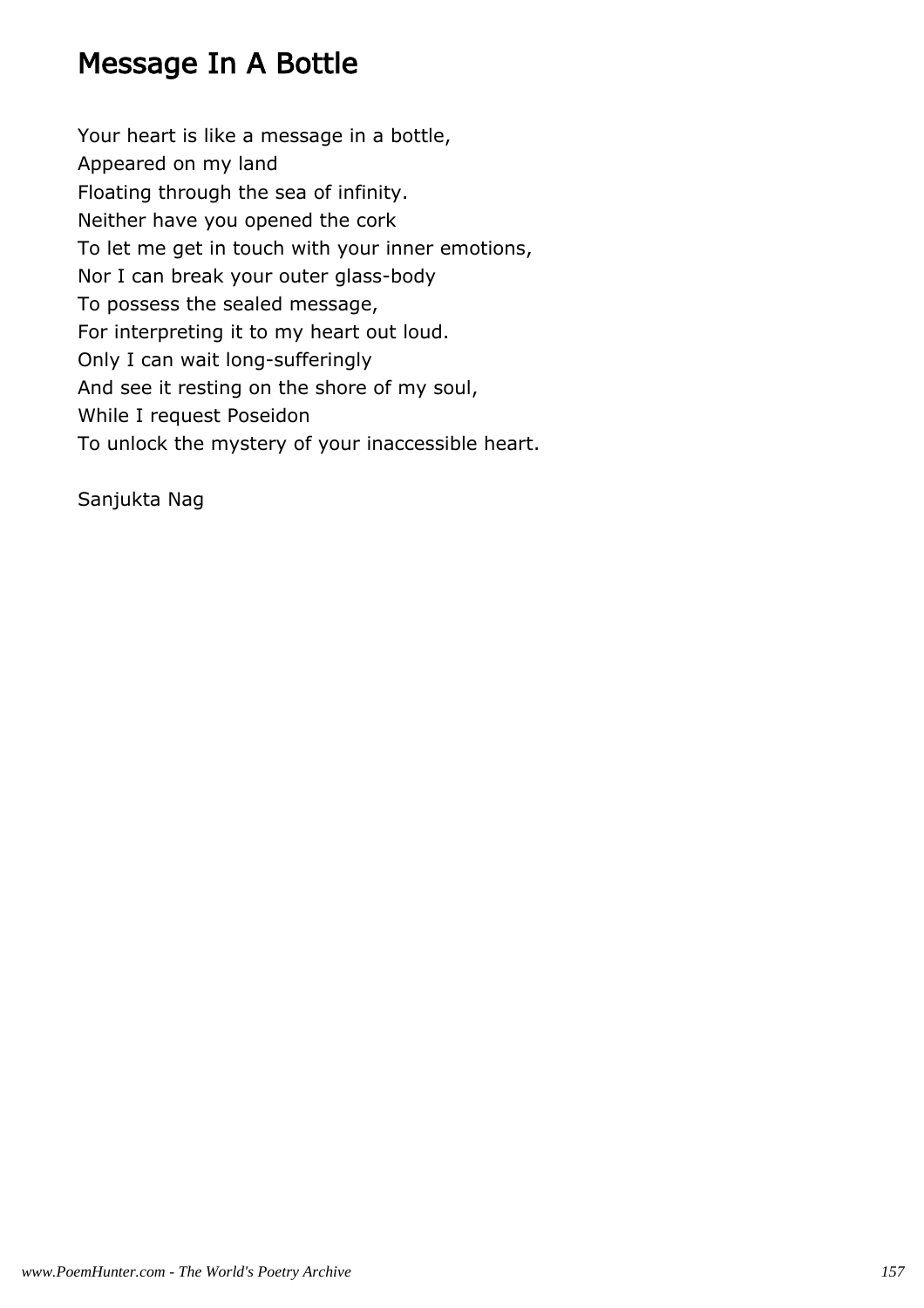# Migration

Tiny words of sacred hearts Quietly migrate from cells to cells Blood to blood, inside mine and yours.

Monarch butterflies of July Dip wings in roadside violet buds With legs yellowed by wasted pollens.

Two journeys of love and life Continue till one faces ending line Spirits keep resonating with lost truth.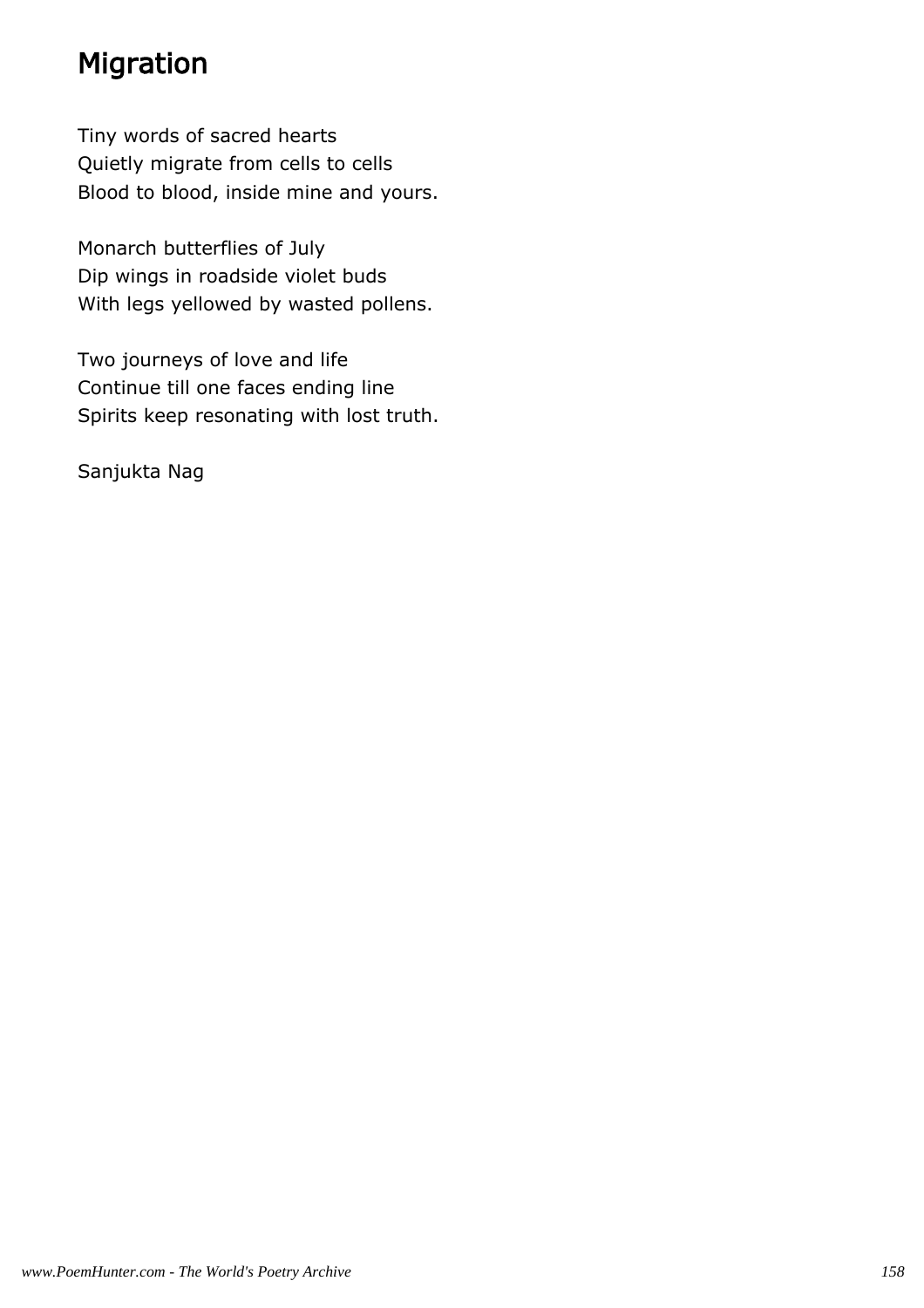#### Moments

A spark of lightning On my window glass, Left a silhouette On your eyelash.

Some fallen leaves By a gush of breeze, Flying around Without any leash.

A thunder struck Far from here, My heart throbbed As you came near.

Some dark dreams Becoming alive, Into your core I'm about to dive.

A moist touch Upon your skin, Allow me to see The most unseen.

Some drops of rain 'Neath the cloudy sky, Reminded me again I don't wanna die.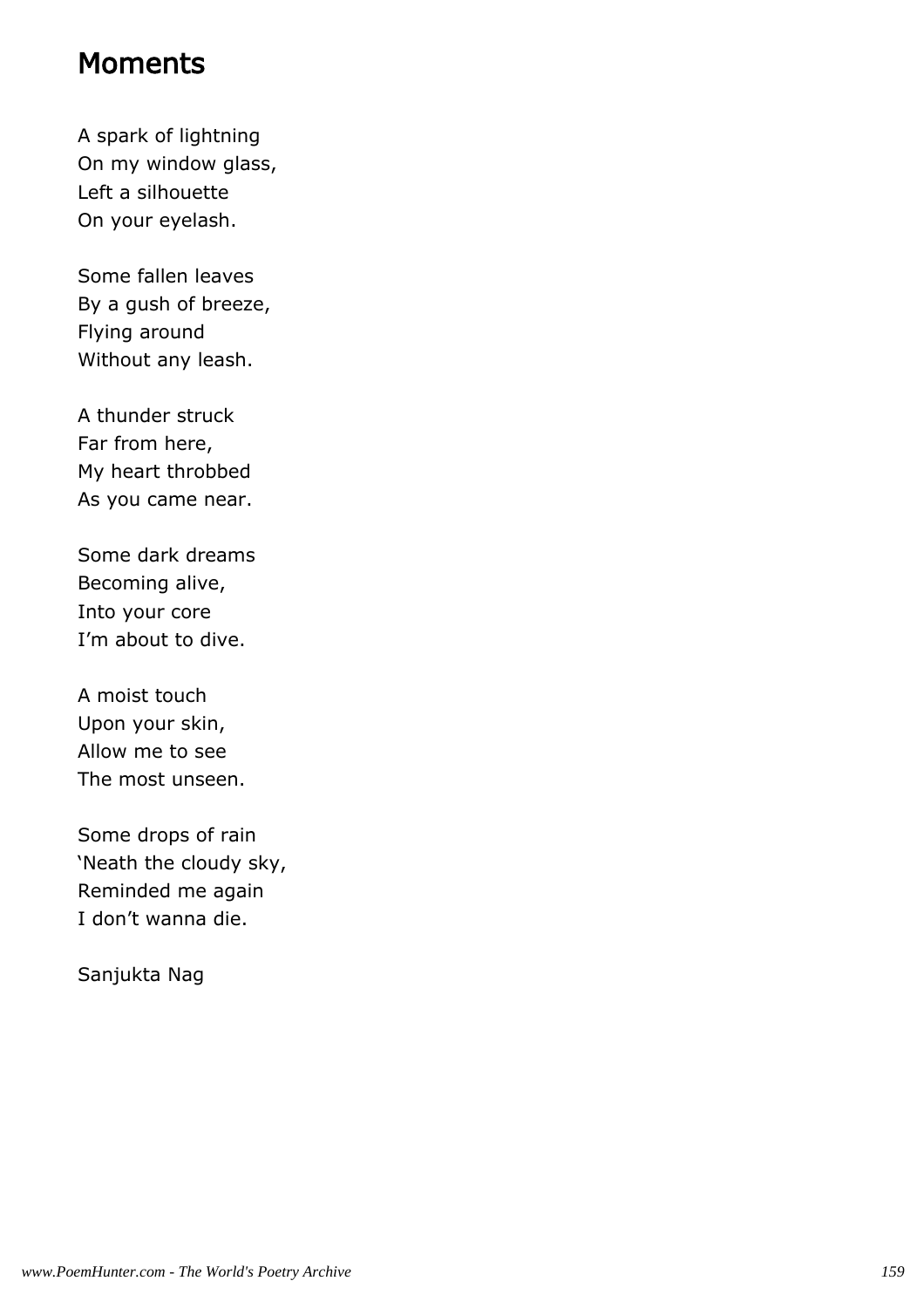### More Moons

When the soothing light of your eyes Exchange glances with the sun On the colossal blue, Colours start swimming around me Like dazzling butterflies. And my silly heart Bewitched by your majestic charm, Still revolves around you like a mere satellite, Inspite of visualizing that You have more moons than Jupiter!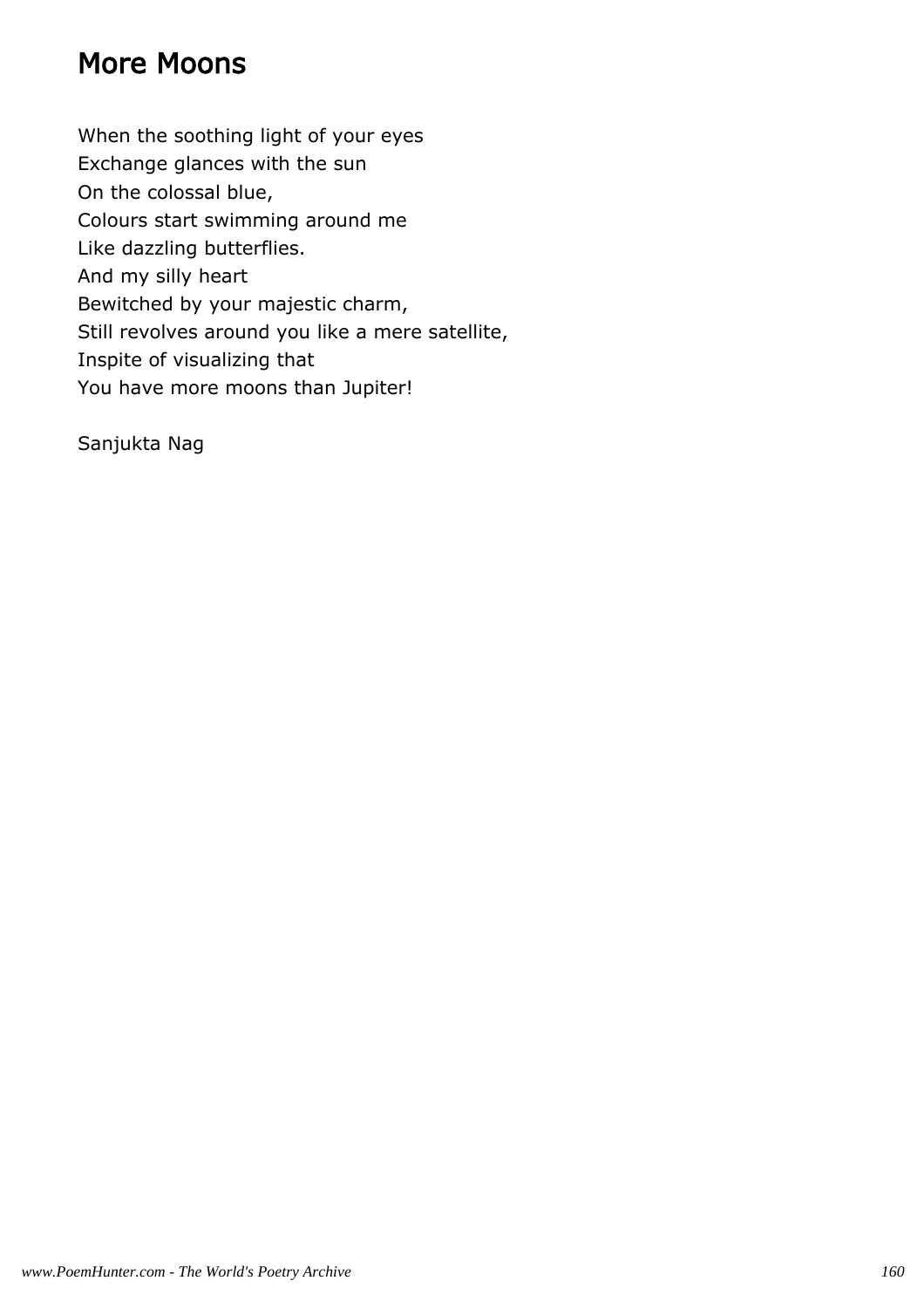### More Than Enough

I still don't get enough light To envision darkness' death Under my aching feet.

I still don't have enough words To engrave an elegy On my mournful heart.

But I'll not blame You for those insufficiencies As I have never ever begged You for immortality.

Only I want to die on the lap of love, Only I want to lie on the drops of love, Which I need plenty.

Yes, I want more, more love, Maybe more than enough!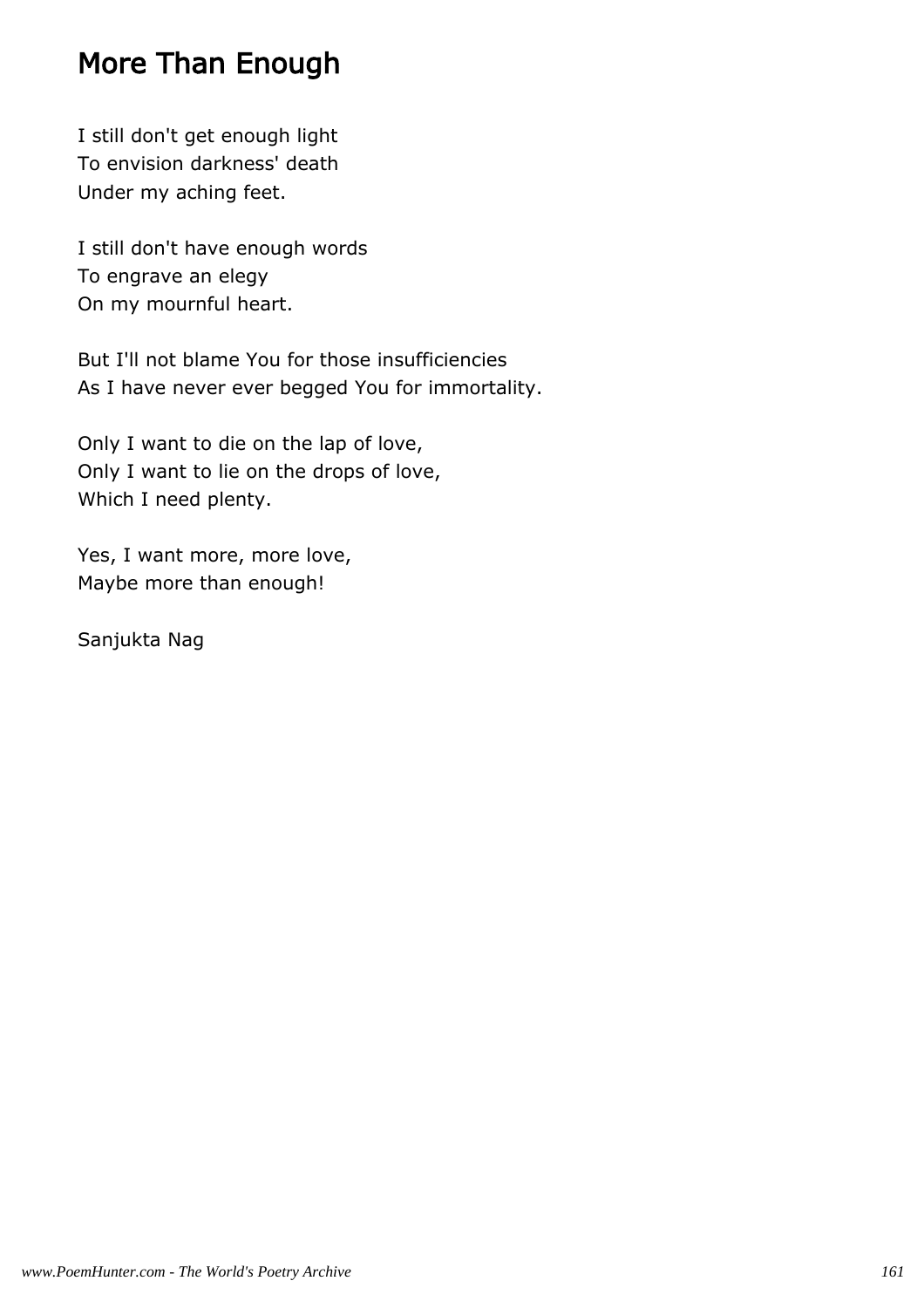# Morning Call

Curtains soaked with the yellow of sun, Sudden symphony of an awakened alarm, Drag the slumber from corners of The intoxicated eyes of a poet. And place an intense whisper on the Edges of his fortunate palms, "Hold the pen now to brighten the day."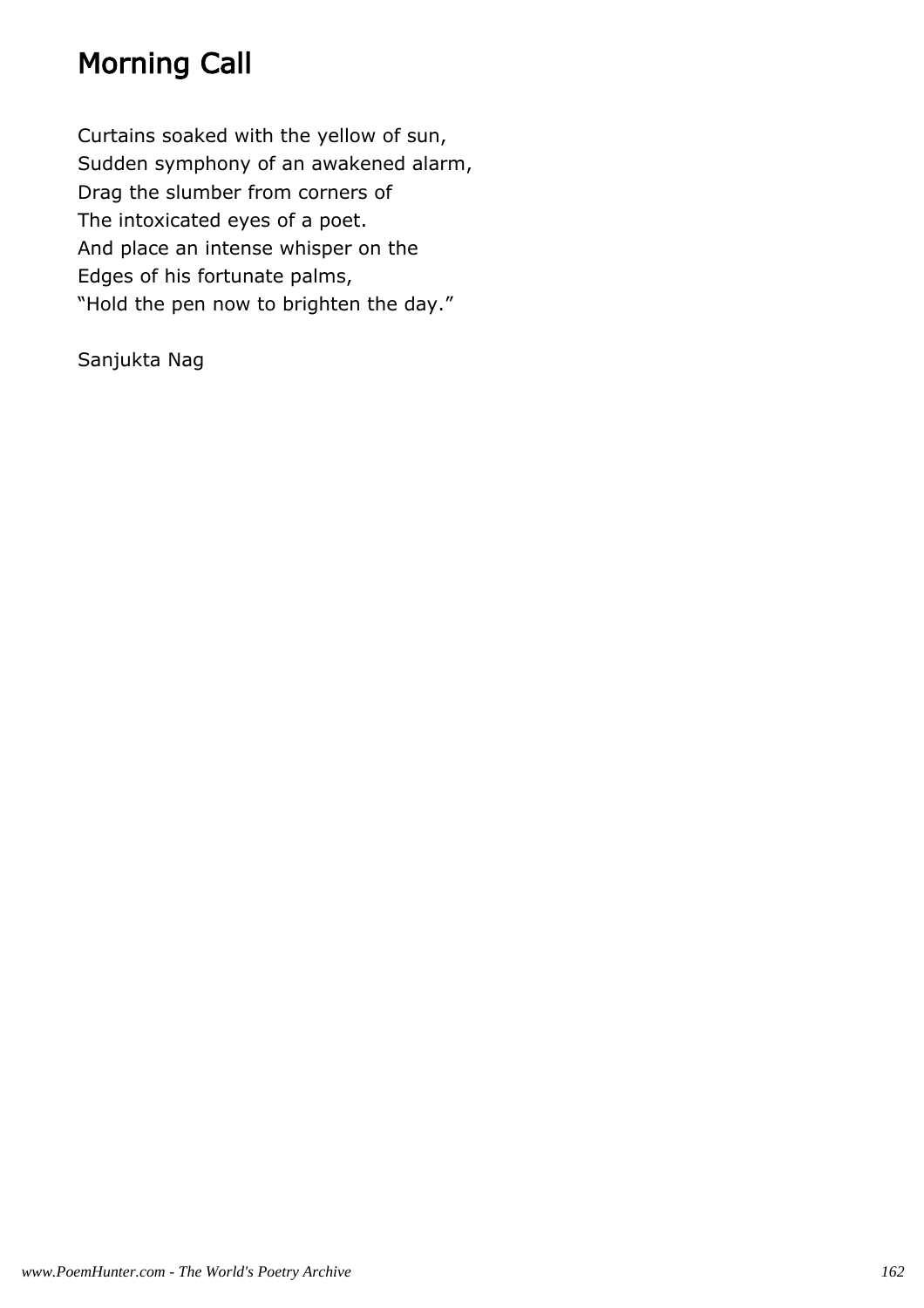### Morning Coffee

I like the way your last night skin Burns the iciness, When the first reddish ray of sun Penetrates each pore of your bare back. And every time I touch The mocha colour of your skin, Fragrance of caffeine Seeps in through my nerves To make me intoxicated. Now, there is no doubt left, that My morning is going be good.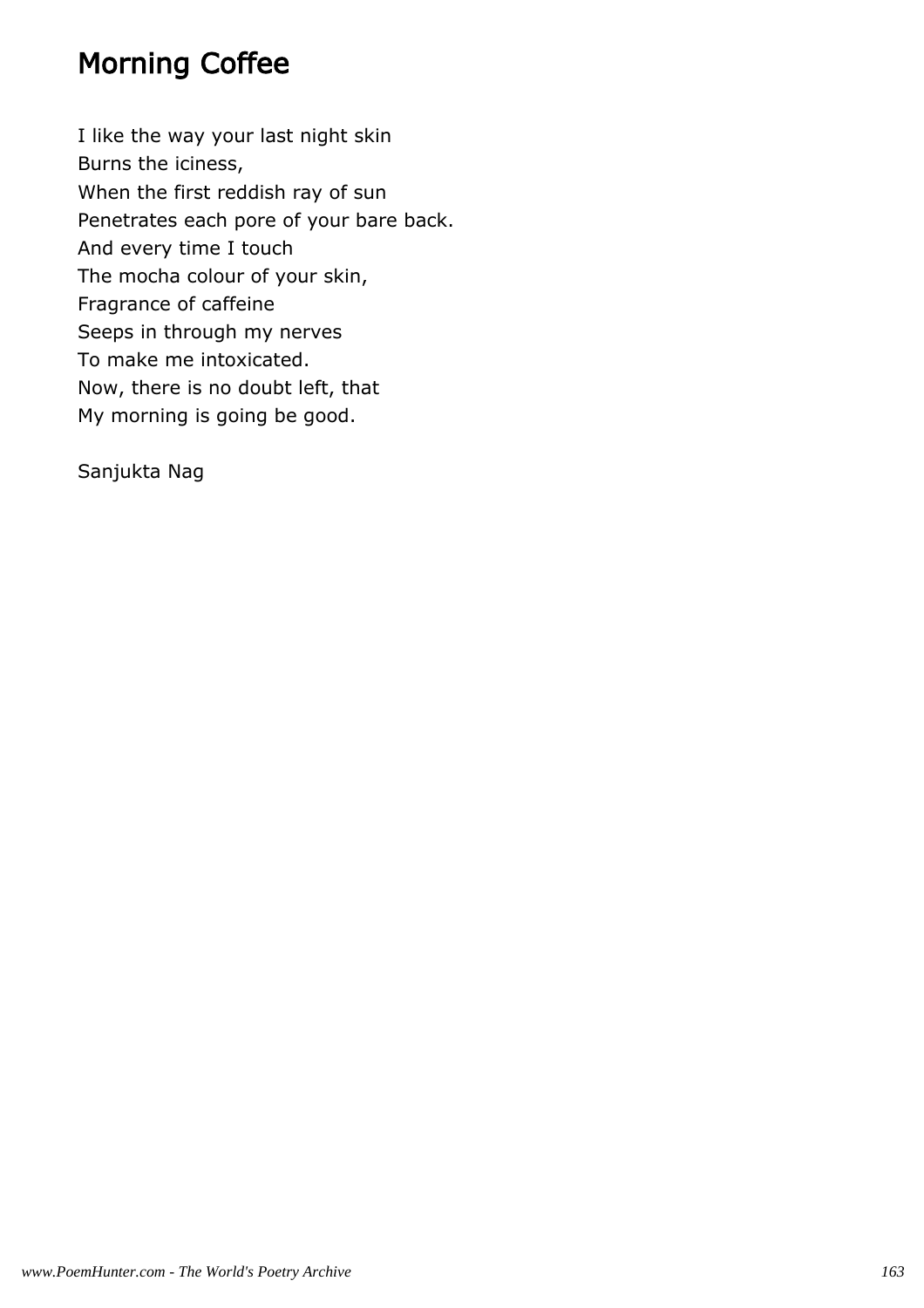### Morning Glory

Rising golden rays Peeping through the curtain Unlock some shadows And thoughts uncertain. Some shivering aurora Upon your spine Lifting the ambience Above cloud nine. Here's a bit of laziness Swimming on the bed Sunshine touches Your fair forehead. Flushed silky cheeks Honey coloured eyes Inside the mind Jazzy butterflies. Connected breaths Entangled hands Did inane things That were unplanned. A bluish sight Of the morning glory Gives me a flash of Our midnight story.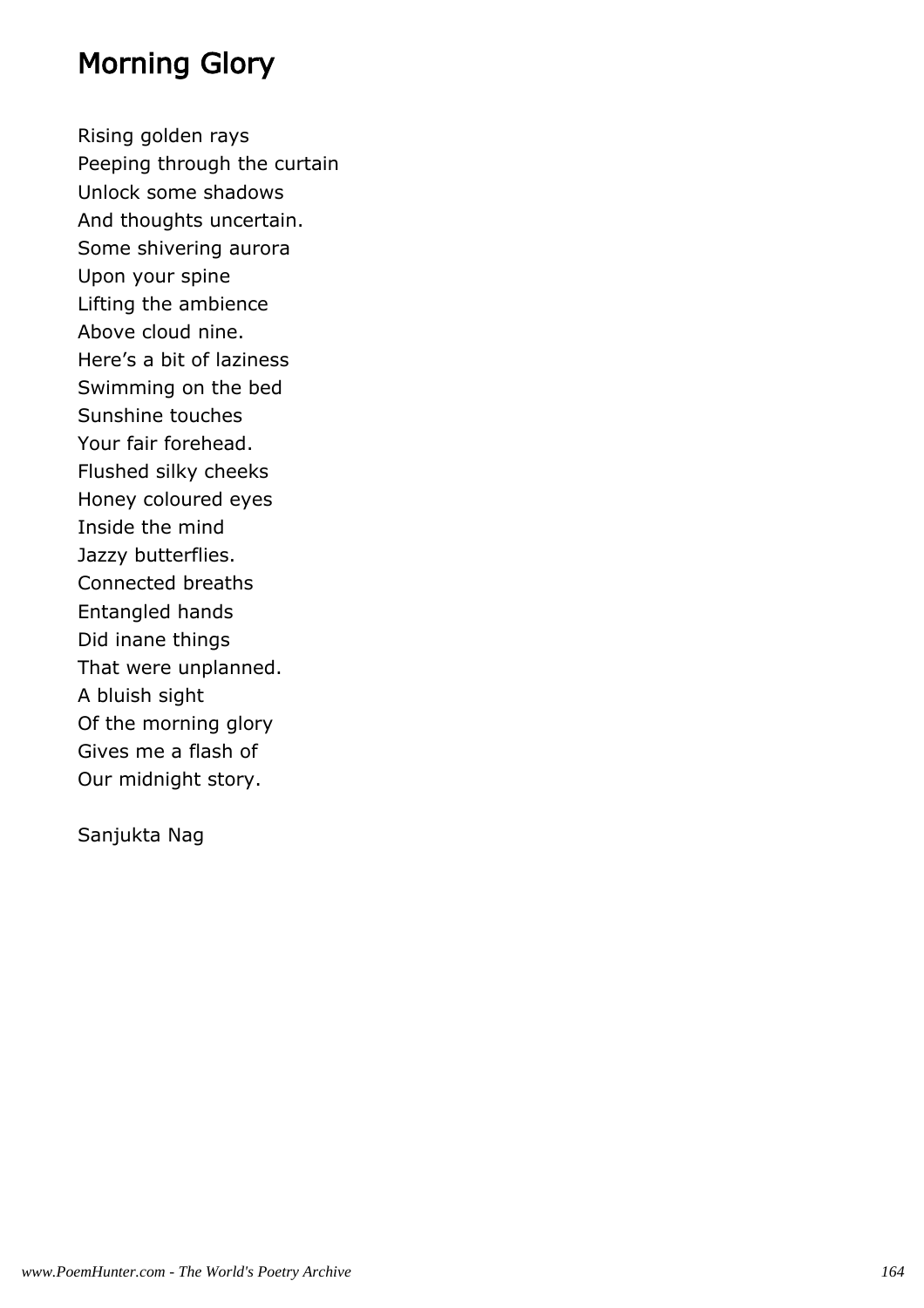### **Muse**

When you are with me Millions of words drizzle upon my heart, And it seems like I'm floating in the Enchanted sea of poetry.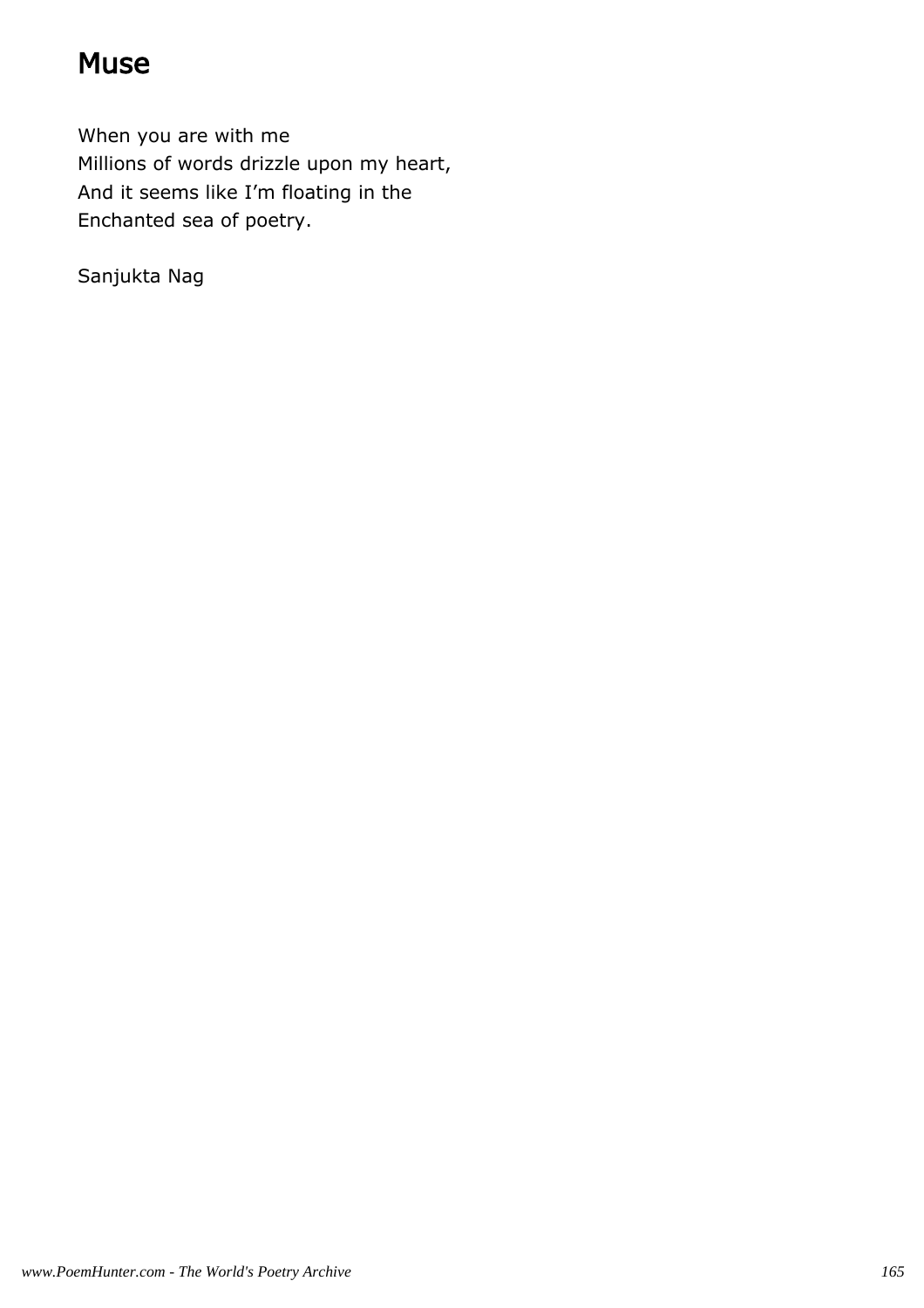#### Nature On Life

Hundred rivers took birth from my poems But I haven't seen a real one coming out From the womb of a secret cave.

Hundred suns set in the sea of my poems But I haven't seen a real one diving into The blue chest of faraway waves.

So many moons enlightened my poems But I haven't felt a real one bathing My molecules with white purity.

So many trees gave shade to my poems But I haven't felt a real one greening My city life with calm possibility.

I have confined nature Within the four walls of a paper With the dark ink of my imagination.

But now I'll imprison myself In the comfortable arms of nature To liberate each line of my composition.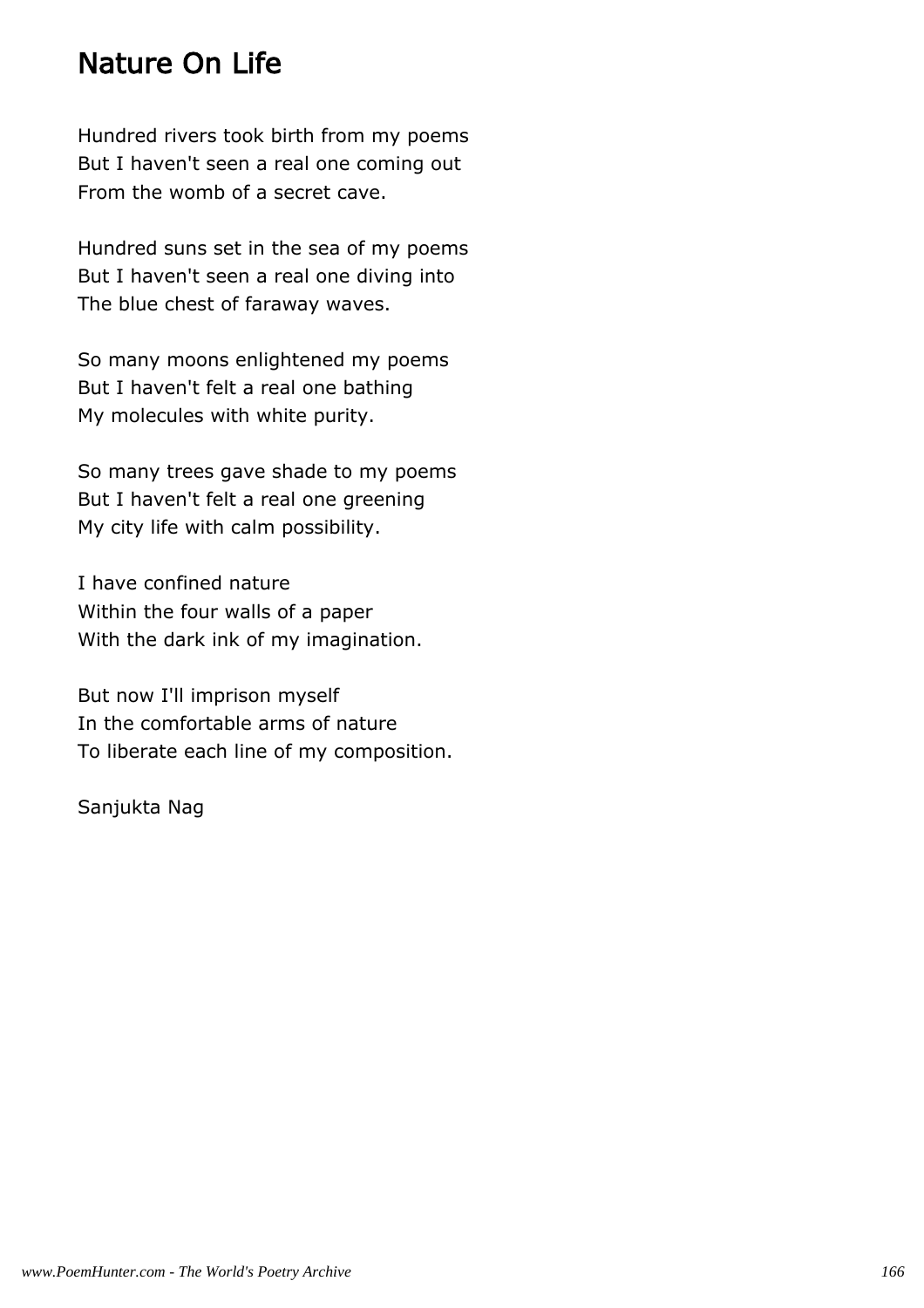### New Horizon

Whenever my soul plunges into the sea of your love, You enrich each molecule of my being With the sweetness of nectar. And I feel it's time for me To revolutionize the theories of life! As I can see, that Every sea doesn't contain salty water.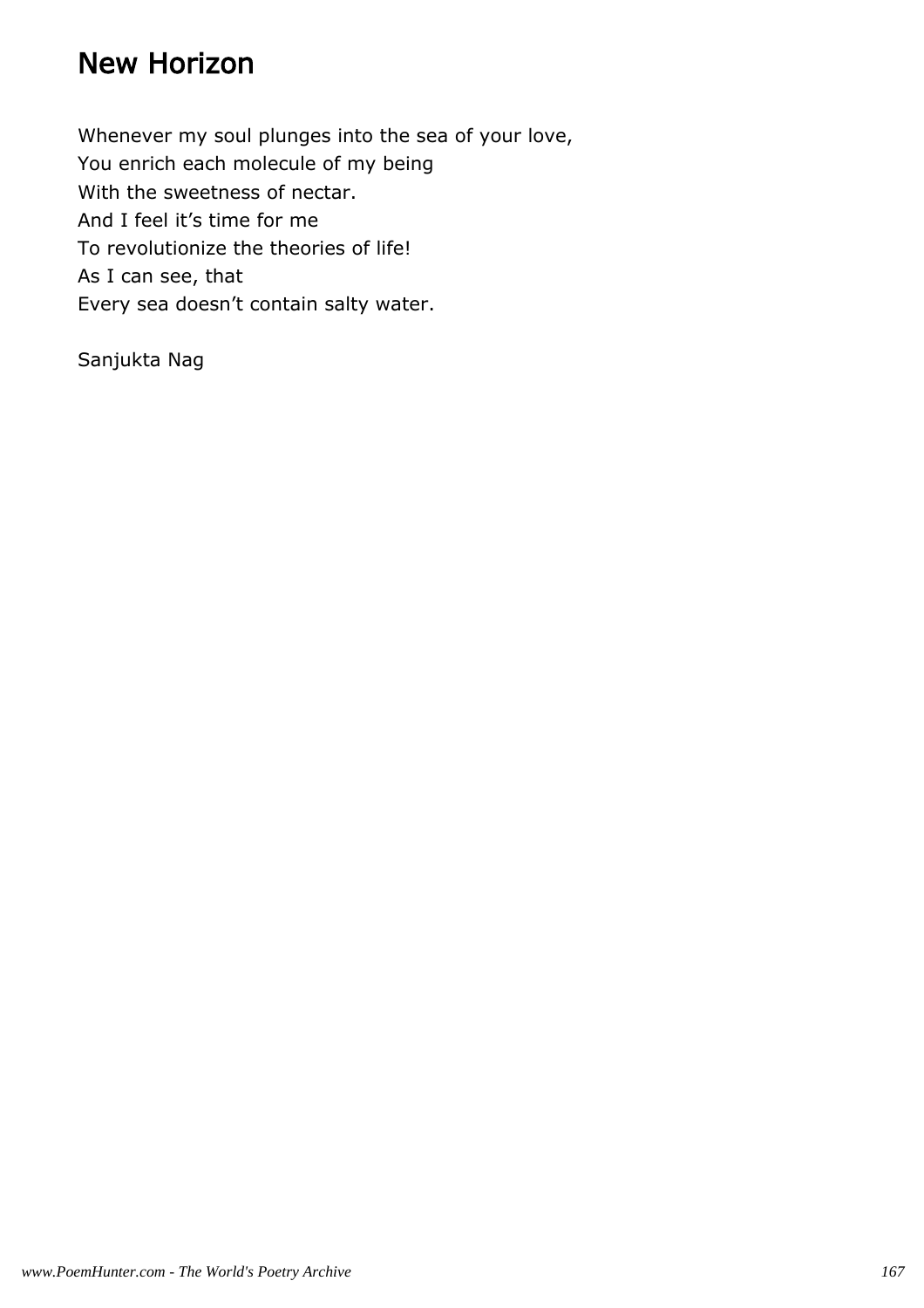# Nightly Desire

Snatching me from the valley of luminescence, Drowsiness is devouring my mind Little by little. But, Before submitting myself in the chest of darkness, The yearning for your tender touch Is still keeping me awake…

With the melancholic long scream of night owl, Hourglass is dropping sand grains Little by little. But, Before surrendering myself in the arms of slumber, The craving for your tight embrace Is still keeping me awake…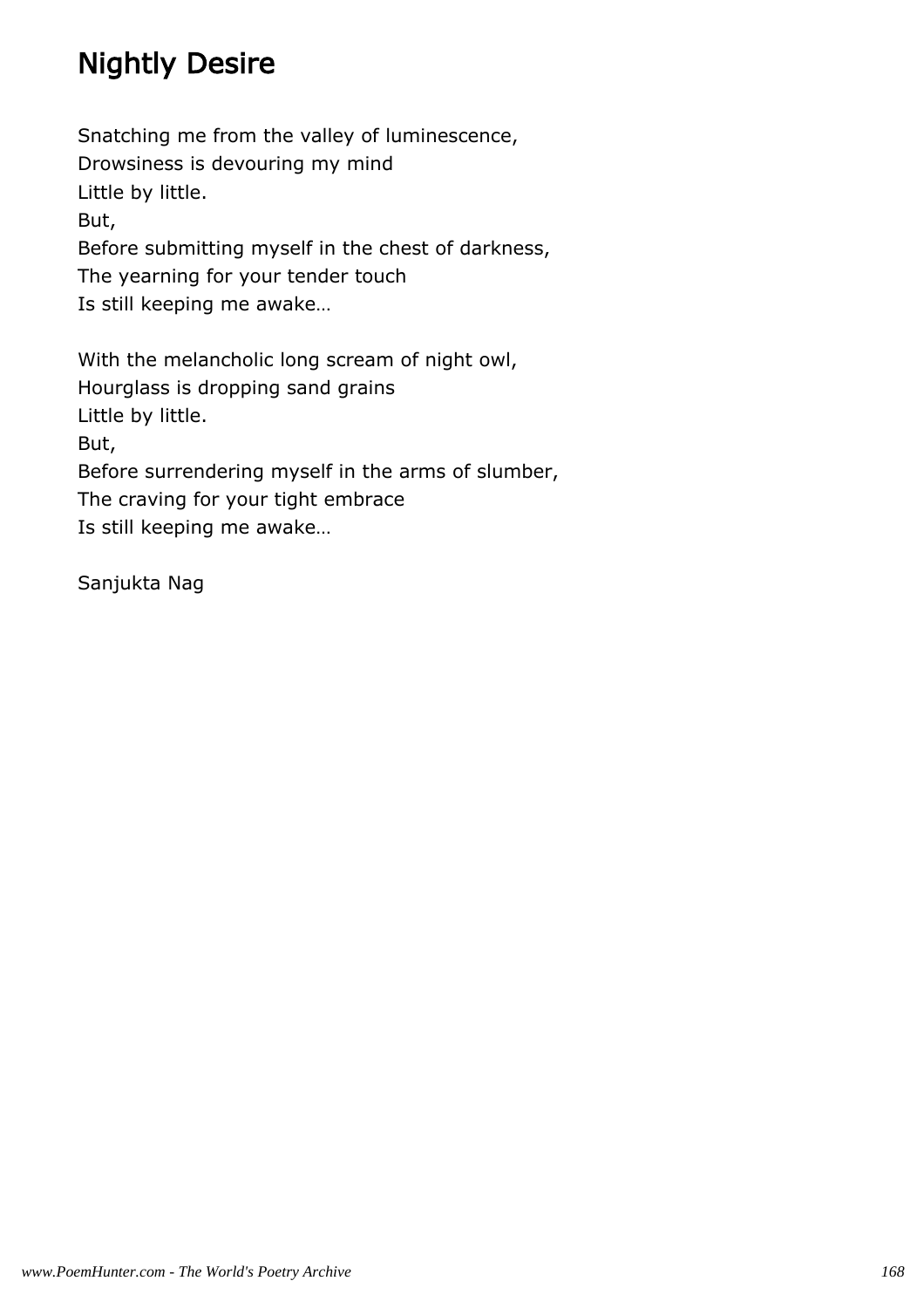## Nightly Routine

Again a night of melancholic blindness Decides to crawl towards me like a creepy reptile Through the cracks of my bedside window.

Rustling trees took off their silvery robes To leave me quivering with your frozen thoughts That'll eventually entangle my throat.

My ignorant hands are piercing darkness To touch you but failing miserably each time With a face black and blue with shame.

Maybe I need a new sun for erasing The rusted hopes and dreamlessness of midnight From the labyrinth of this solar system.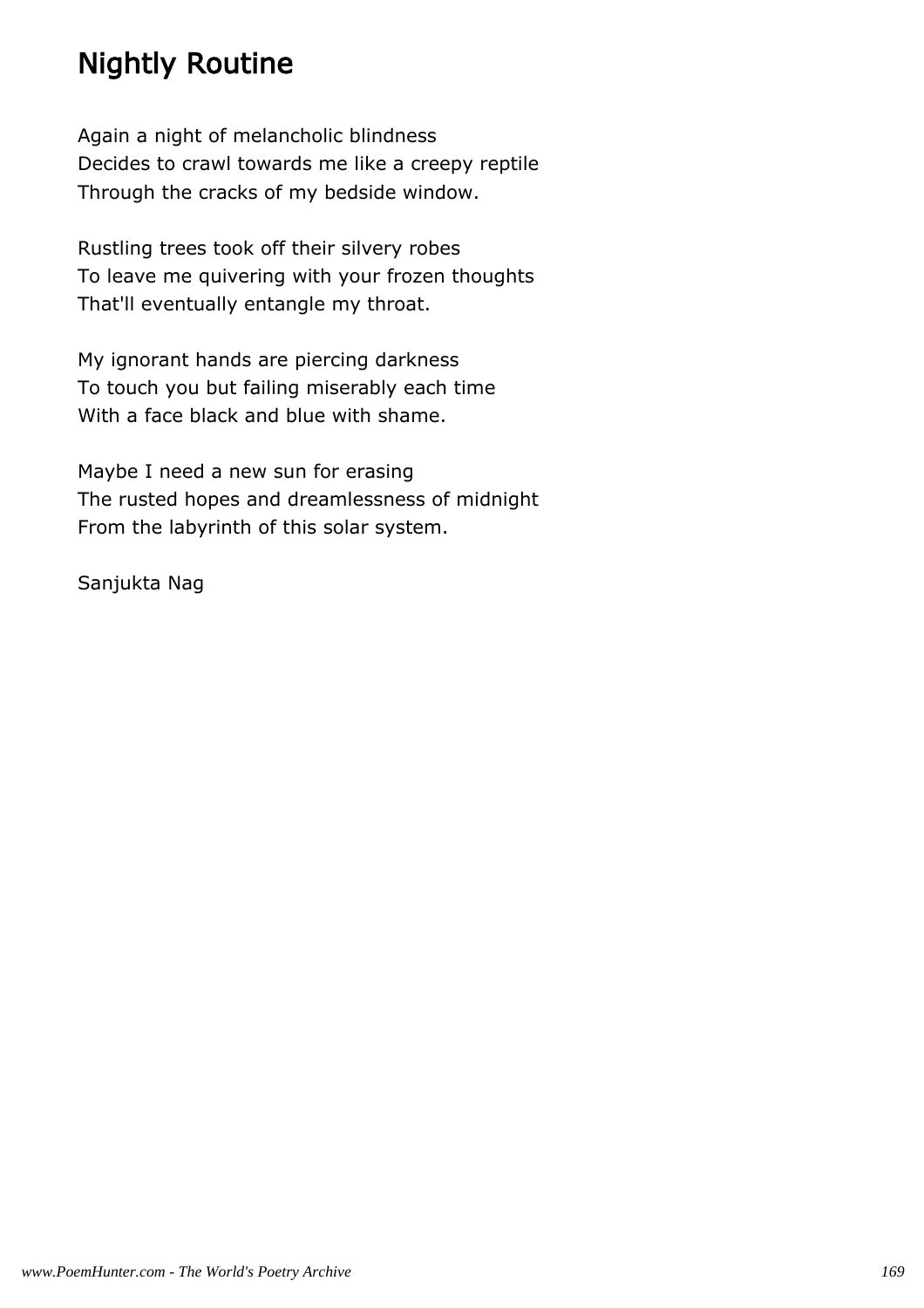# Nostalgia

On the bridge of romantic letters, We walked barefoot Entangling the fingers of our souls. The sky sprinkled nectar on us, A sweetness so melodic like your smile Made me lost my heart. Yet at the same time I found hidden treasures of my youth, Which I happily placed forever On your pinkish palms of affection.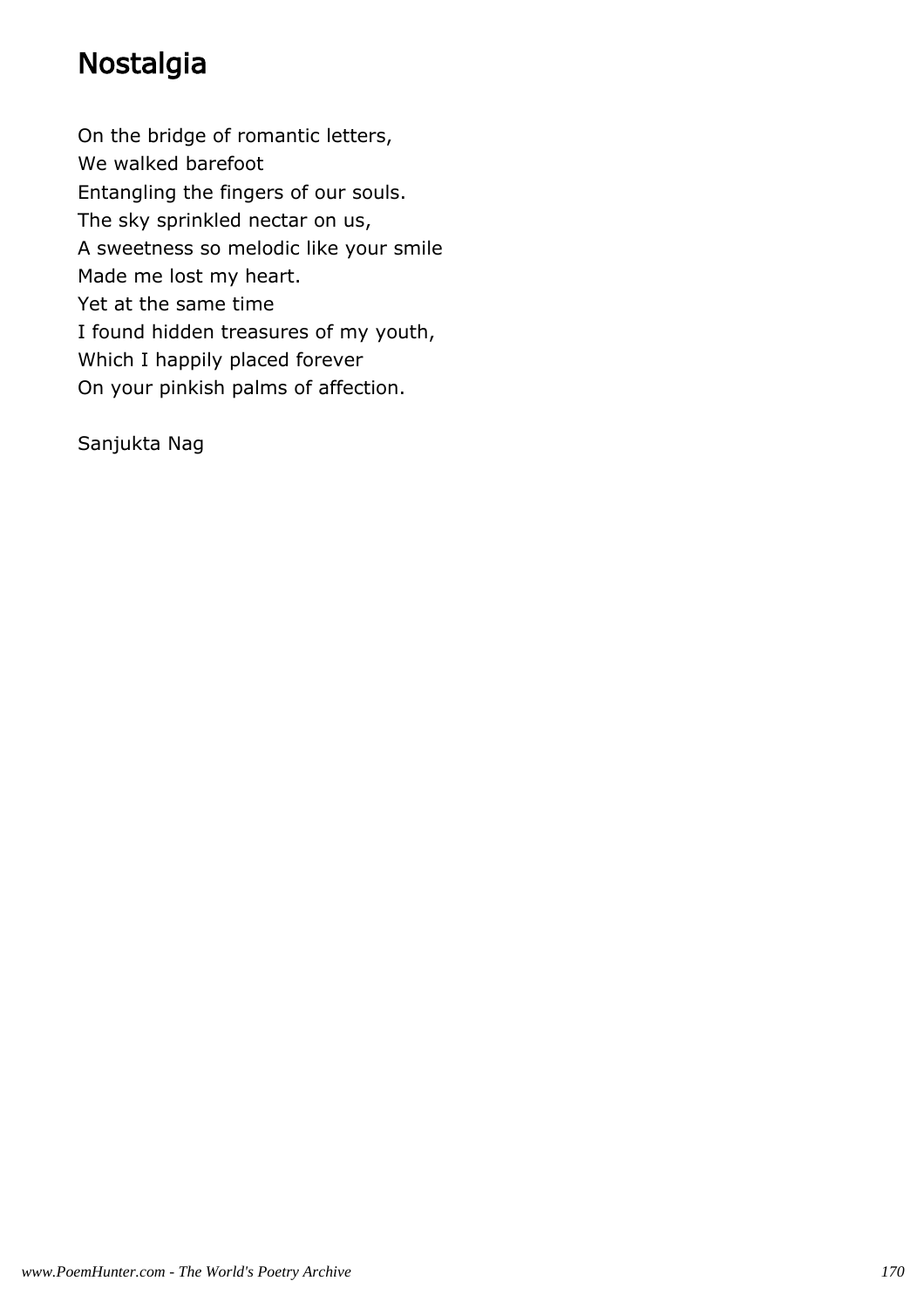## Not Eden But Earth

You're carrying white seeds of light While I'm digging deep hole in darkness To plant together the tree of enlightenment With a hope of devouring sweet fruits of knowledge.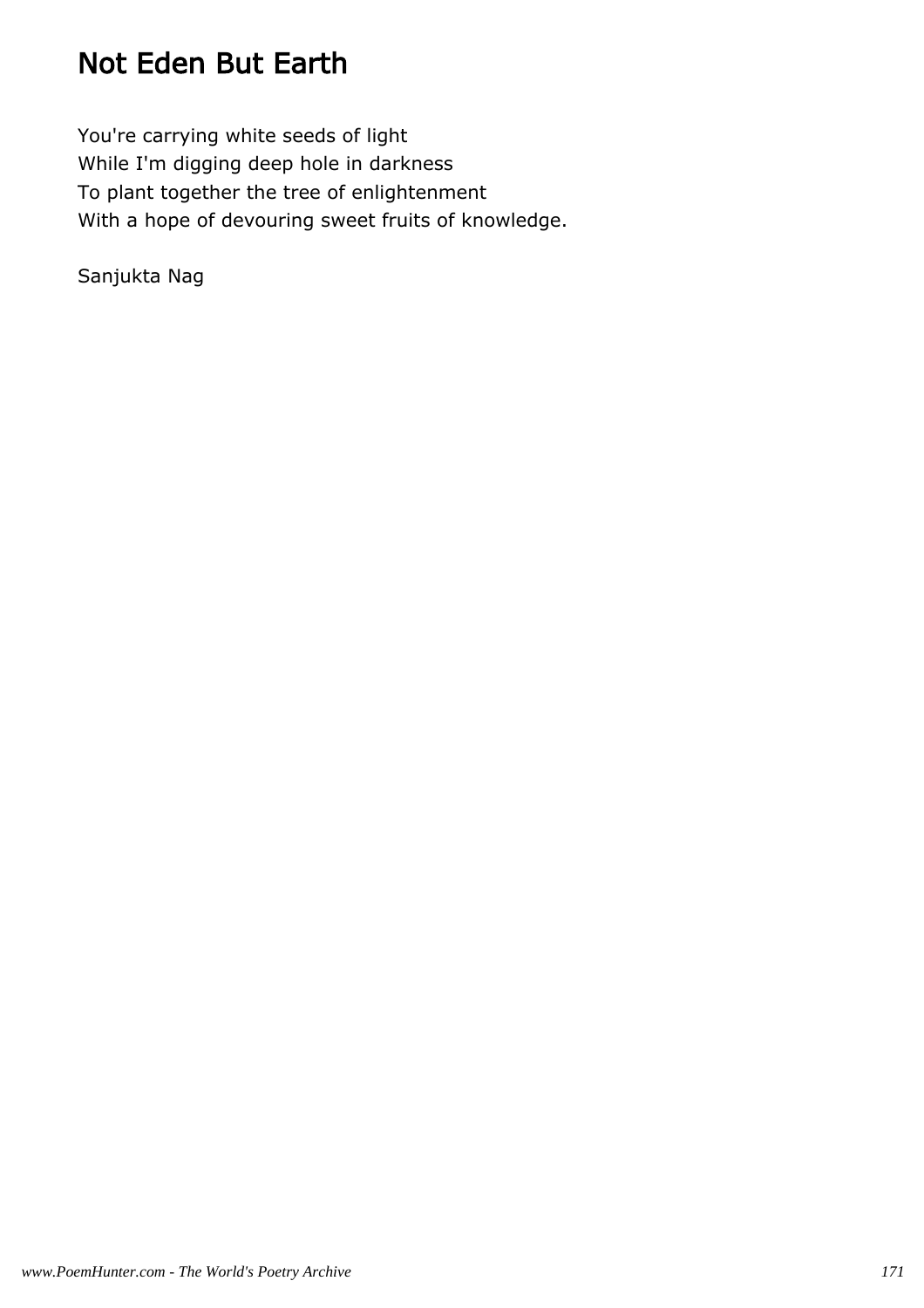# Nothing

There is nothing hollower than a nothing. So deeper, bigger and darker, Swallowing us gradually day by day Squeezing everything that meant anything to us By letting us turn into nothing.

And we sit still inspite of recognizing, There is nothing more shameful Than having everything and giving nothing.

And we sit still inspite of realizing, There is nothing more painful Than living for everything and dying for nothing.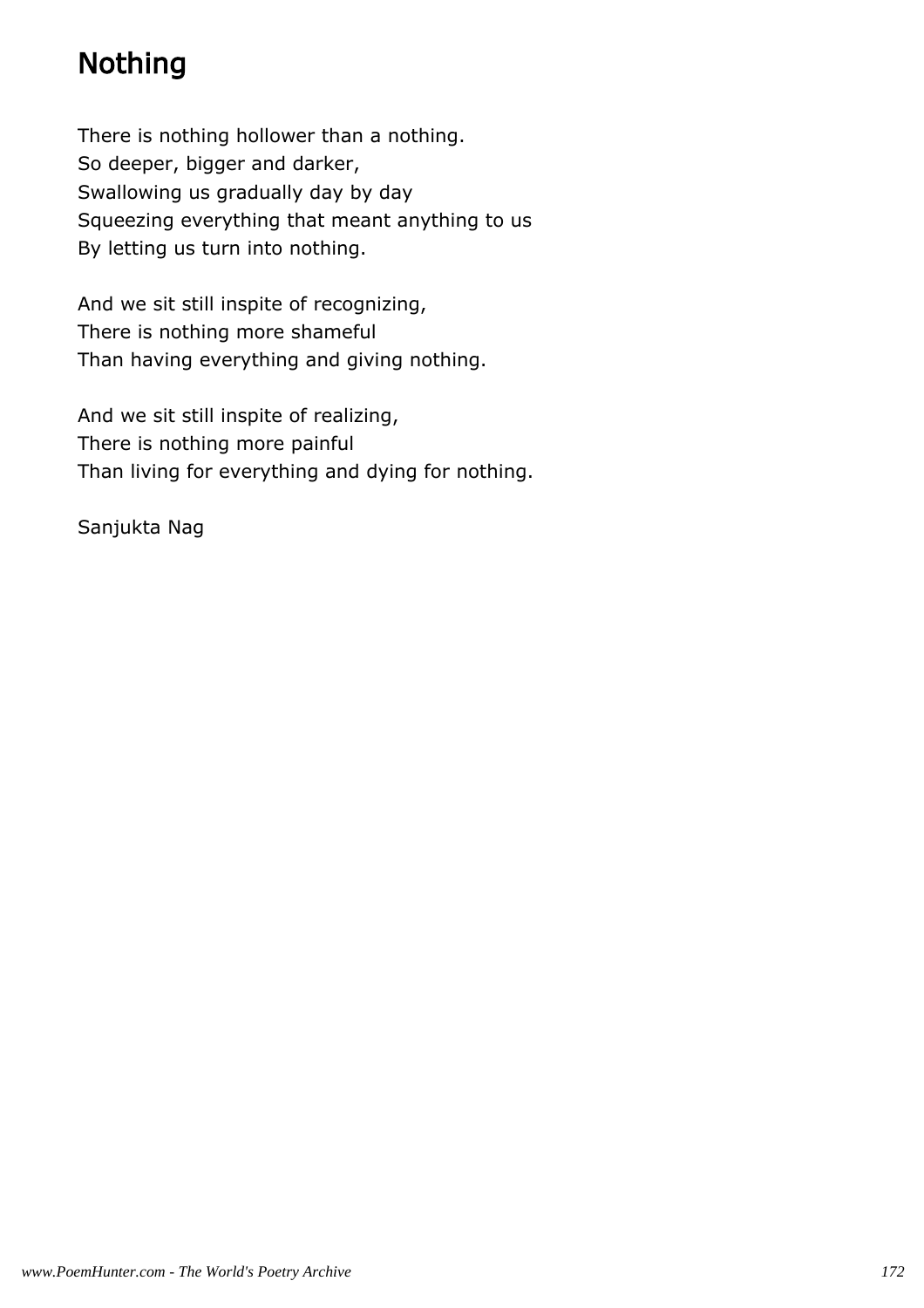### Nothing's Beyond You

Colours of the day are slowly fading away As I want them to be out of my way. I don't care if the sky isn't blue Since you drape my world with all the hue. Winter is spreading its wings around us Beyond the edges of our cozy canvas. In grey concrete or greenish farm Thoughts of you always keep me warm, So, I don't need bonfire or a blazing sun. Tell me again I'm your only loved one. My ears will hear you amidst thousand voice Whatever happens I'll make the choice To cross the distance of million miles Just to savour your face with glowing smiles. The twinkle of your eyes have enough spark To enlighten me when everything is dark. I'll never desire an earth to hold me If you always stand by me, my baby. As long as your eyes are on me, I'll never be in need of anything to see.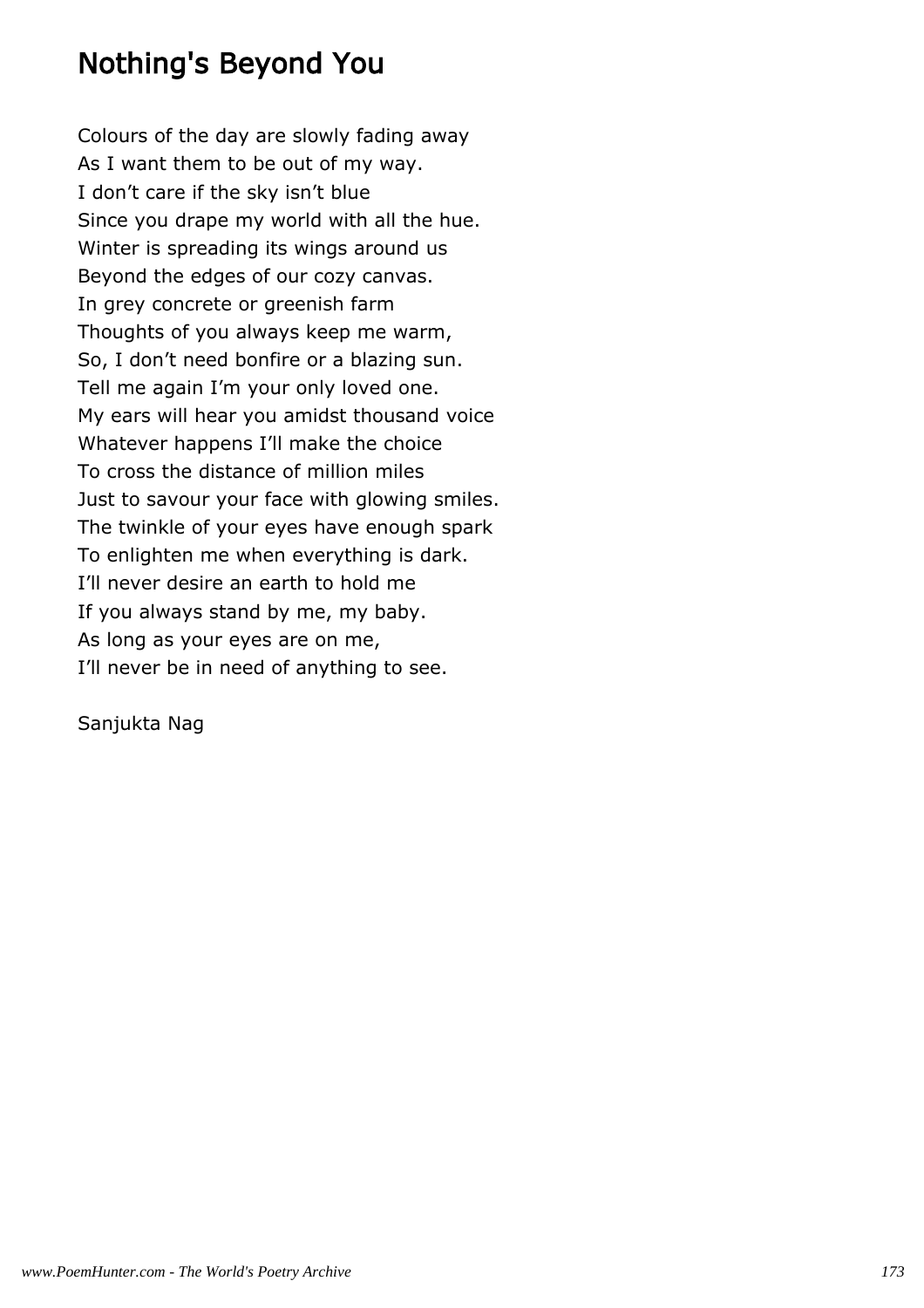# On Her Way To School

She followed the striped cat Stepping slowly - one two three, Then became bore to count more, And left her school bag hanging On the branch of a tree.

Her favourite tiffin box - blue Without showing any clue Dropped in the middle of street, To give the illiterate hungry dogs A sudden delicious treat.

She followed the striped cat, Forgetting her school and rule Of knotty arithmetic, It was only her curious eyes And brown legs of the cat Were leading her - automatic.

They crossed a lofty wall To land on the greenish ground Where the little girl found, Four kittens of big blue eyes, Lying in a cane basket With furs of chocolate pies.

Though she had lost her way, Her eyes were still gleaming Like a bright sunny day. 'Cause she realized already, This joy is more genuine Than her lots of dolls & teddy.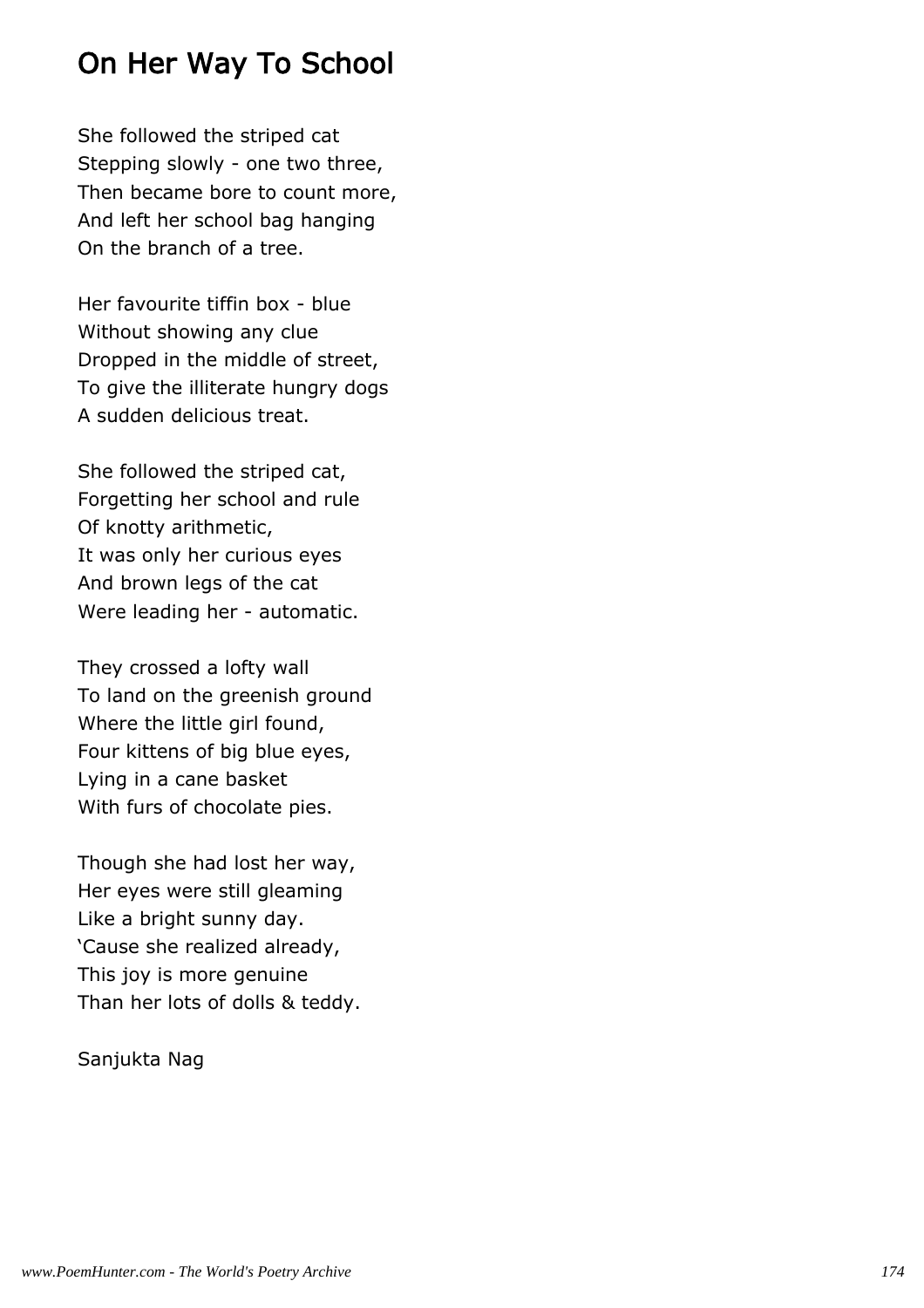## One Sentence On You

You are the fragrance of dawn's first ray, mesmerizing my eyes to hear the symphony of bubbling butterflies, that collect colours from your jazzy heart and each time I wonder how could anyone taste so sweet like nectar, when you touch my soul's flower with purity.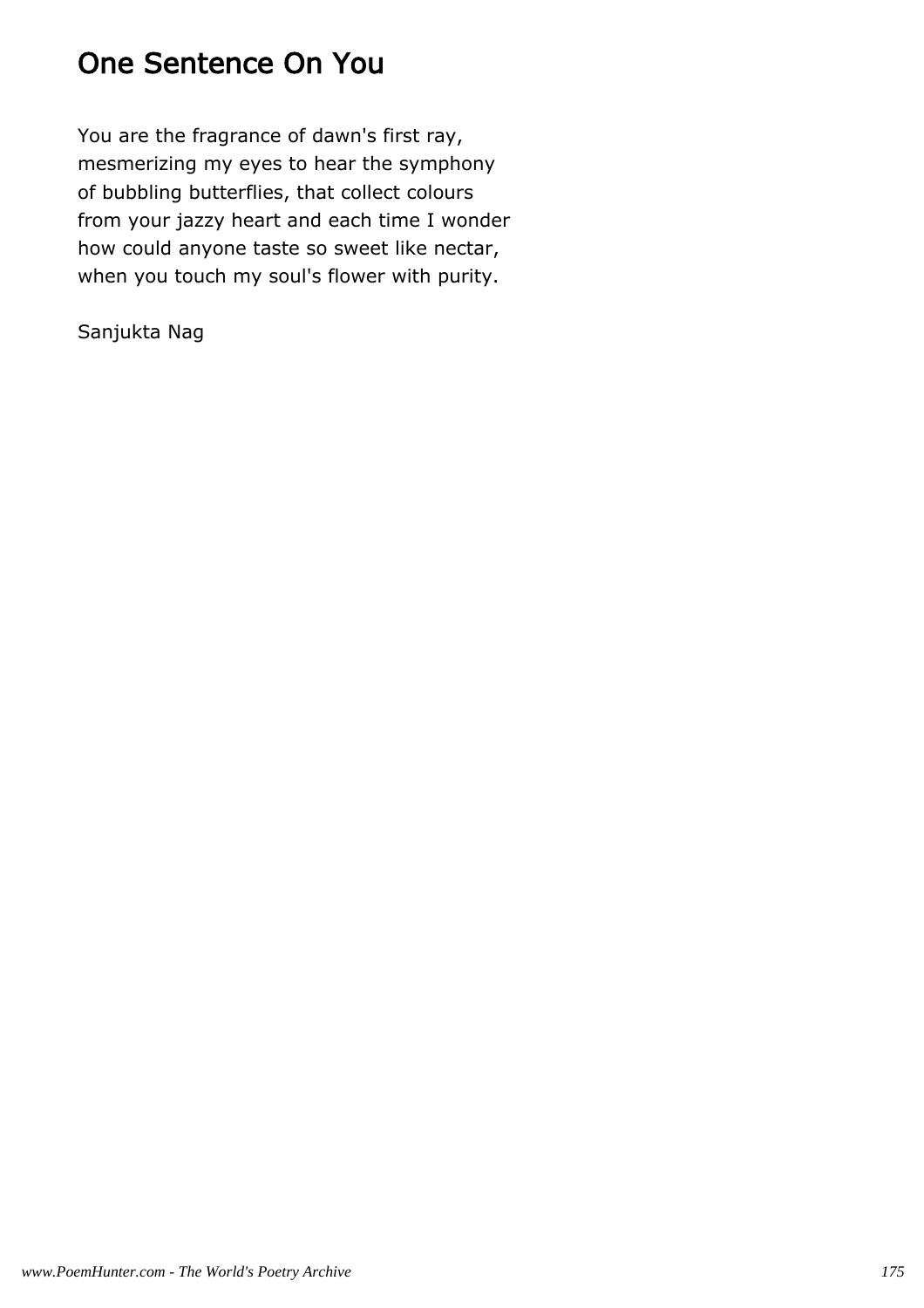# Open Yourself To Life

I'm the silent words of your lips, Flying beyond the territory of your consciousness. Drop by drop if you pour sun in my eyes, I'll gleam and blossom myself To reveal your pollens of imagination boiling in me.

I'm the silent thoughts of your heart, Intoxicated by melancholic tune of your fragility. Unveil the palette in your sinking brain, And I'll be your holy canvas To let you be the compassionate artist of tomorrow.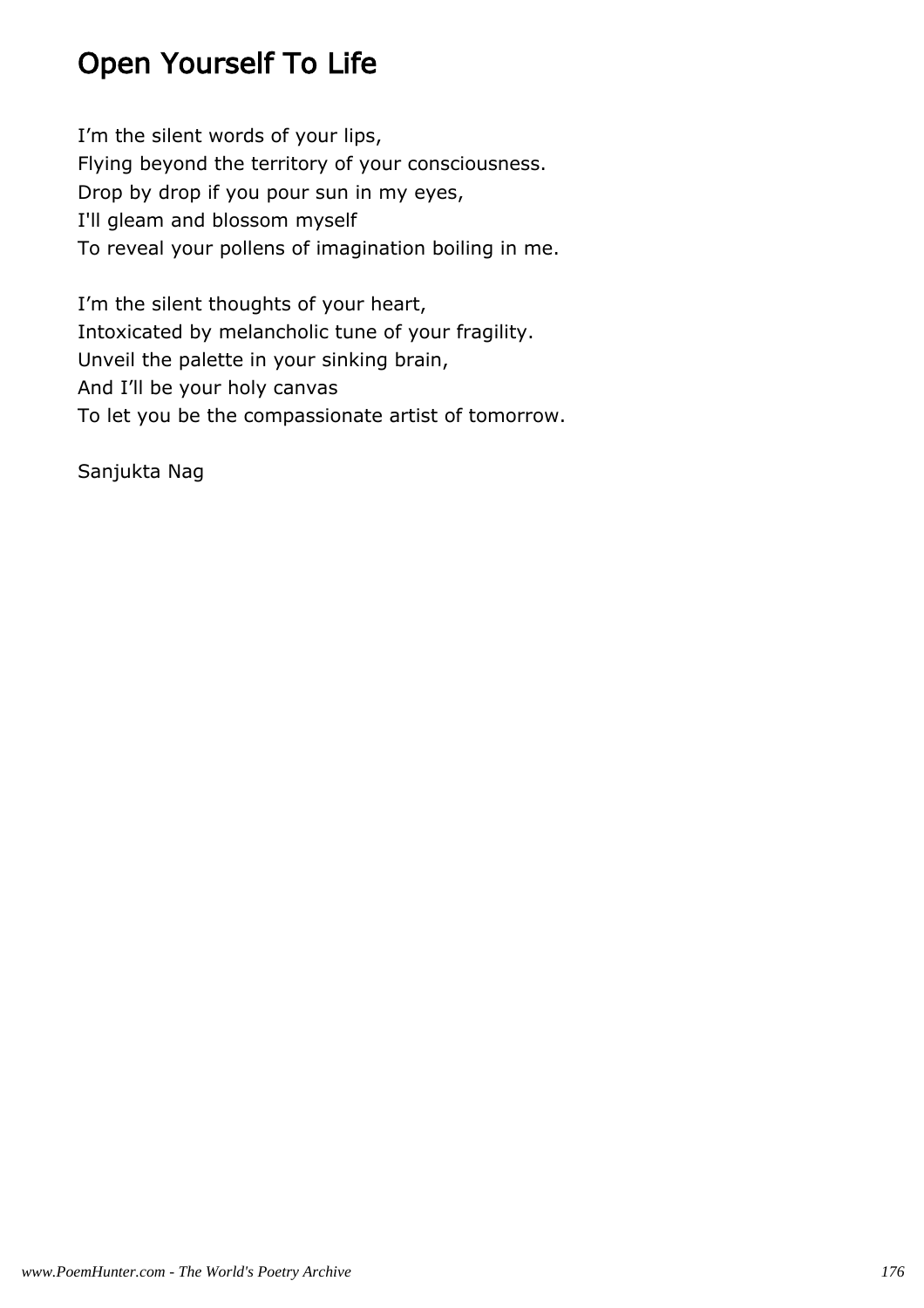#### Paper Boat And Paper Camel

I reside in the country of rain So whenever the sky decides to pour, I sit by my damp window pane Pondering why these cloudbursts occur! I make a dozen of newspaper boats But I dislike sailing them into water, I mail them where nothing can float To make my foreign-friend feel better. 'Cause he can't sleep without a struggle Against the wild storms of fiery sand, He knows to shape paper camel The faithful ship of desert land. He breathes the scent of misty rain When he gets my newspaper boats, Unfolding those into paper again He concentrates on its weather reports. I'm bored here with the wet seasons Ask him for some sands of desert, But he gives me his own dull reasons Of not sending a wrap full with dirt. So we make a plan through the letters Of merging our lands together one day, Half filled with sand; half with water A unity that creates a beautiful bay. Though it's absurd to escape the reality For I reside in the country of rain, And he knows this plan is a stupidity As he dwells in the land of sand grain.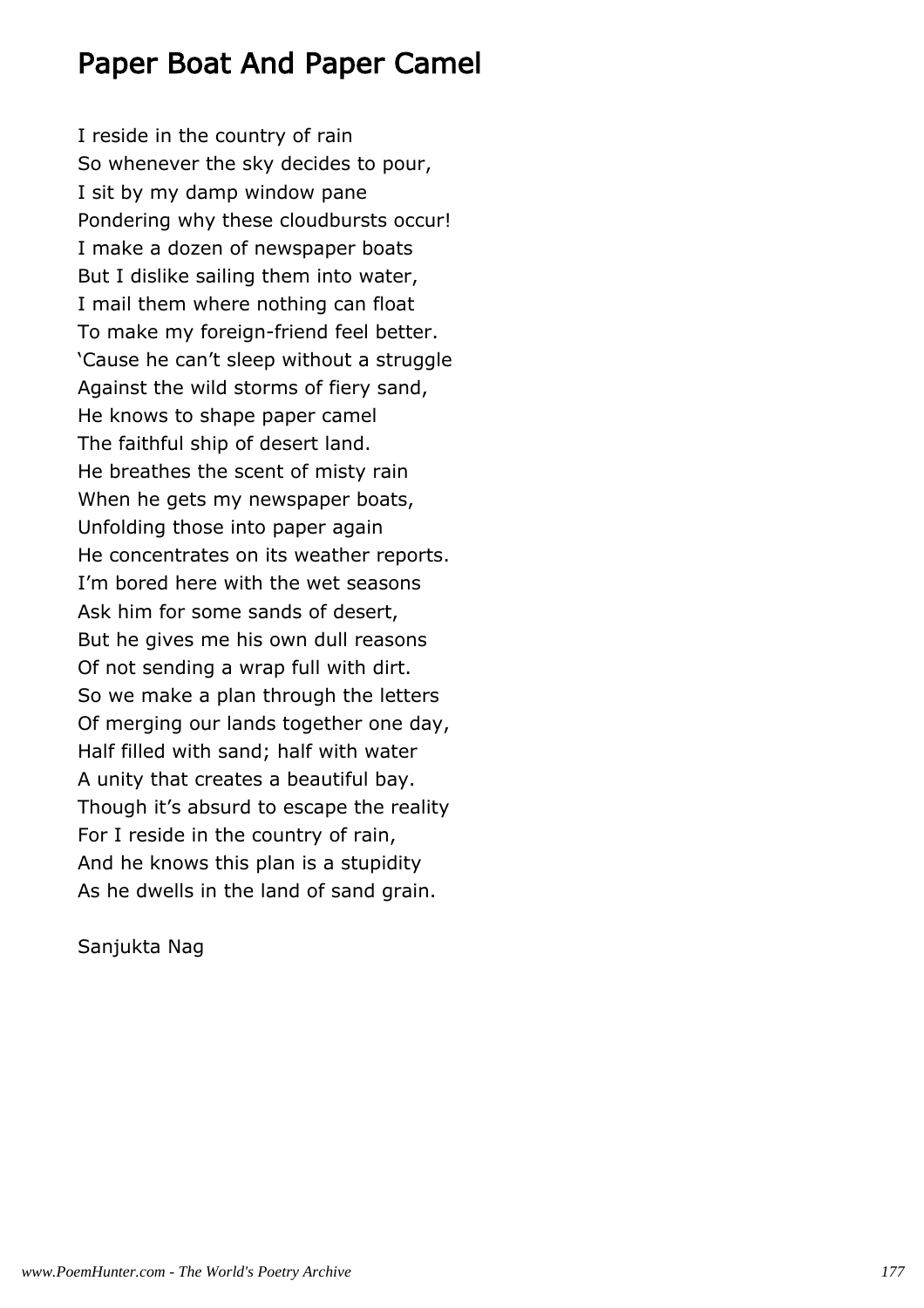# Parachute Hearts

We were floating on the summit of the sky Amongst the clouds of imagination… When the time came to step down to the reality I offered myself And opened my heart like a parachute, So that you could land without harm Swimming through the finest wind of love… But your heart was a parachute that never opened And I fell and fell and fell, Like a leaf falls from the topmost branch of a tree Knowing the earth is its deathbed…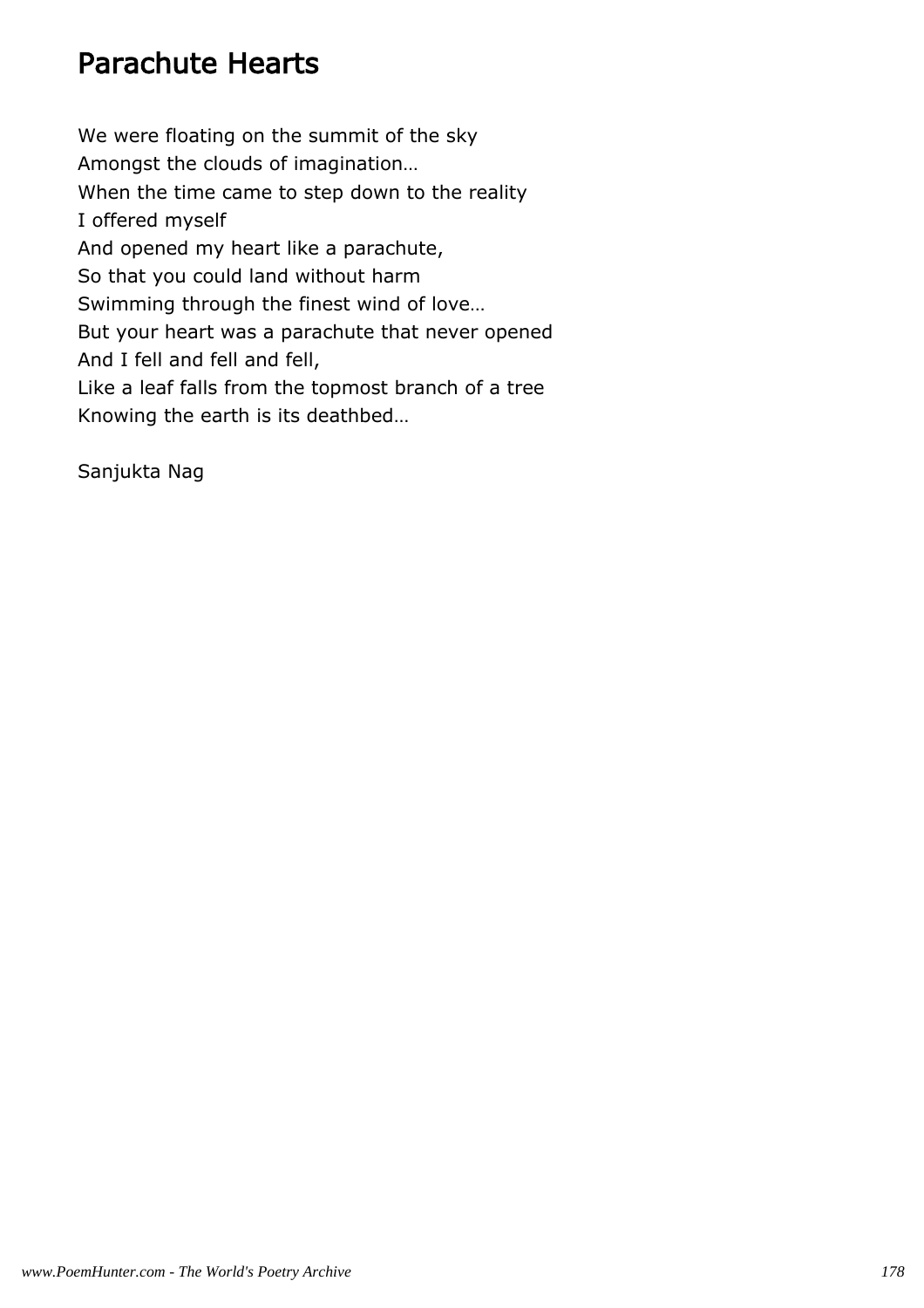# Perception

You are a dream, That flawlessly flows like a river Through thirstful heart of my earth.

I keep my eyes open, To witness tidal waves of love That the arms of your moon offer.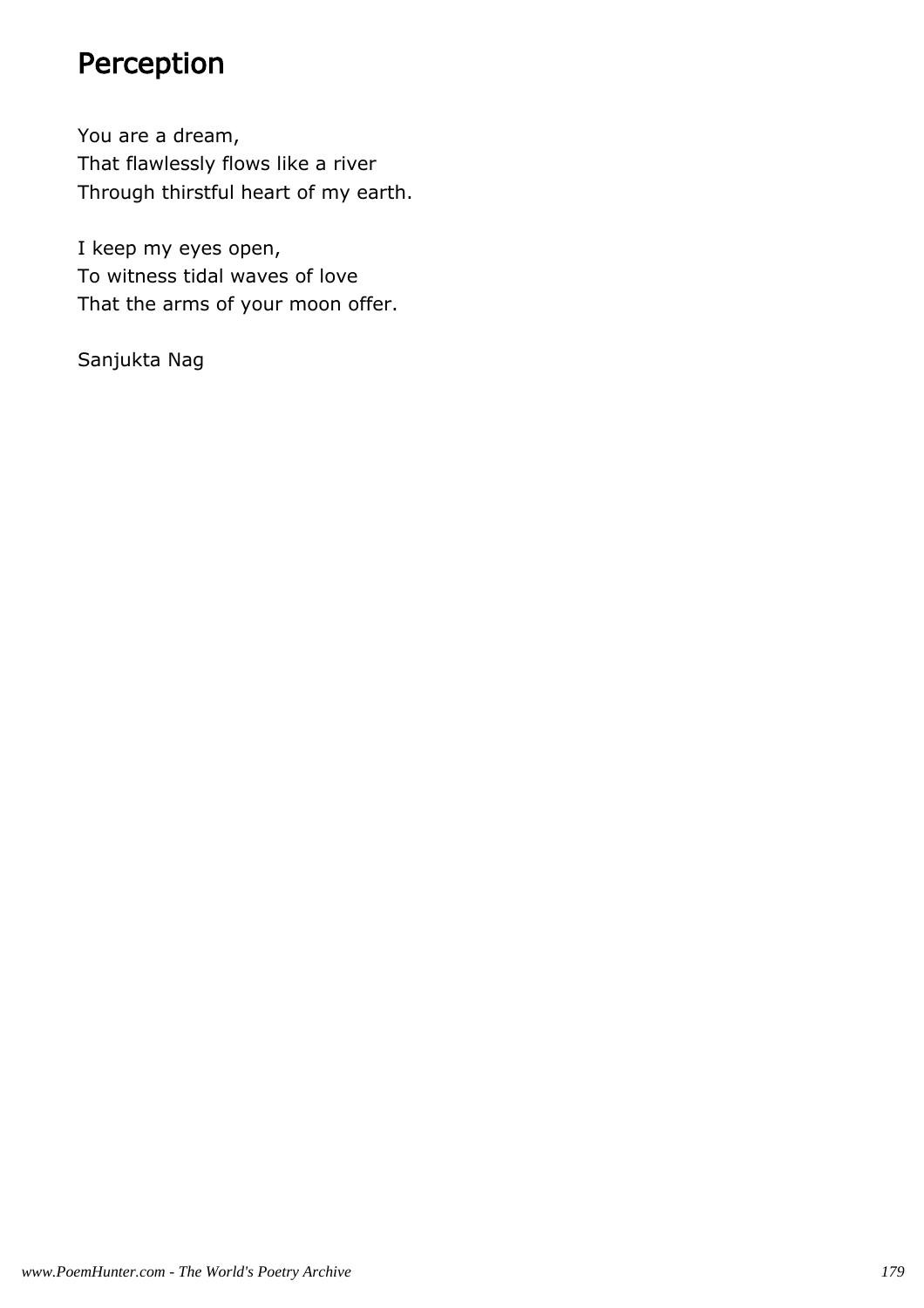#### Phoenix

I want to fly free like a bird Though my wings are hidden somewhere, I tried to search but not so hard As I'm afraid they have run into fire. I tossed and turned again and again For thinking of myself through the night, It only appeared a cloud without rain Covering all hopes out of my sight. I don't know where to put my will Each of the places seem confusing All those undesired things now I feel Standing between right and wrong choosing. Then I think back of the mythical bird Who burns to death to take a re-birth Its magical spirit make me wondered And helped my heart to be full with mirth. Now I'm not scared if the wings catch fire; I must be brave like a ignited phoenix To regain my dreams from wherever they are; I'm now prepared to bear all risks. Soon there will be an unbound day When I shall soar beyond the sky Gliding smoothly from bank to bay Where no one could make me tie. Though l shall return safe to home Here all my peace happily lies, The day after that I'll again roam Following the golden rays of sun-rise.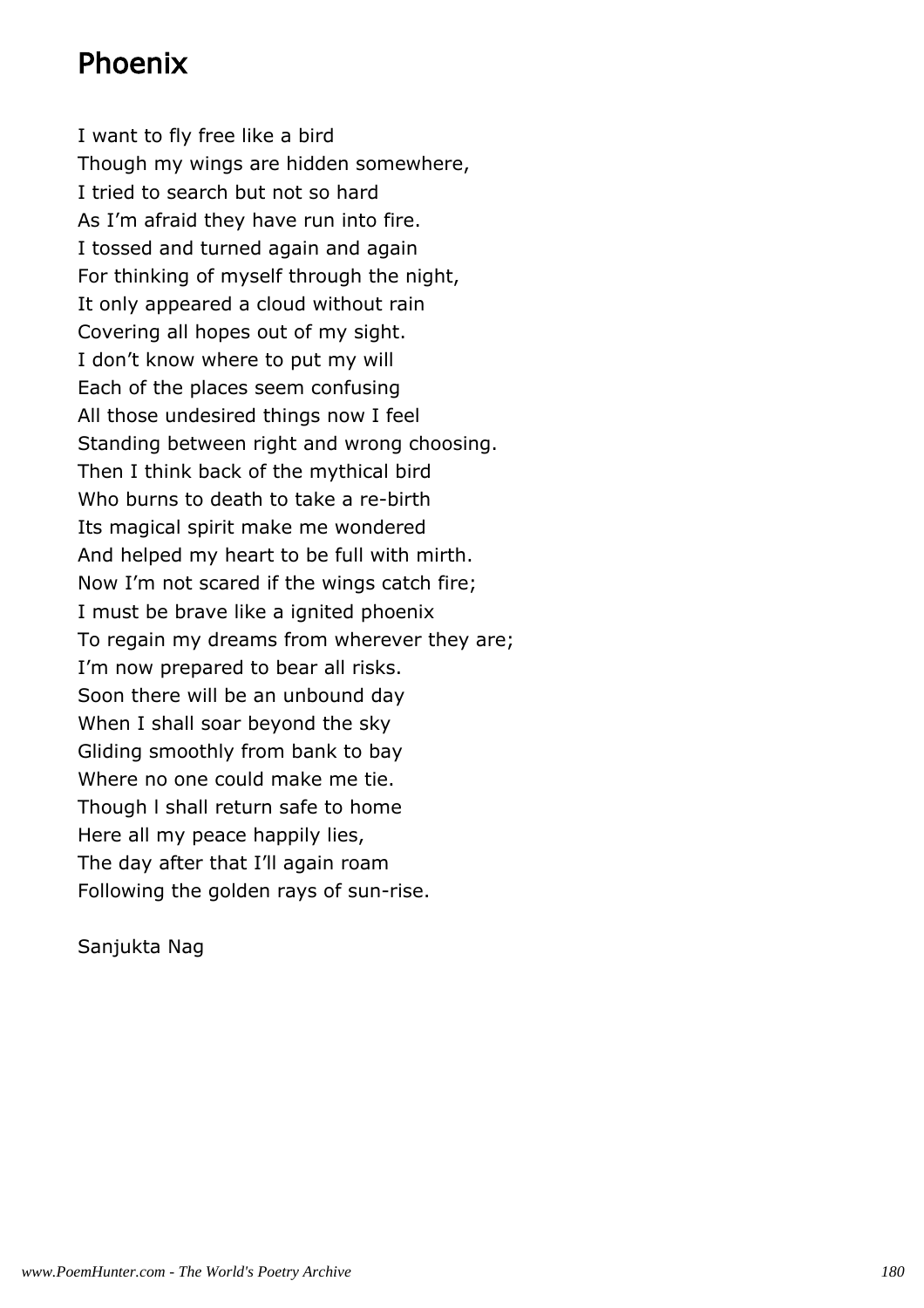### Photograph

Love not only resides inside the veins That send blood in a young heart Faster than an excited light, But love also dwells peacefully On the wrinkled skin of pale cheeks That denies to glow red anymore. For I can envision love, When my grandma's aged eyes talk To the silent photograph of my grandpa Who had stopped breathing 13 years ago.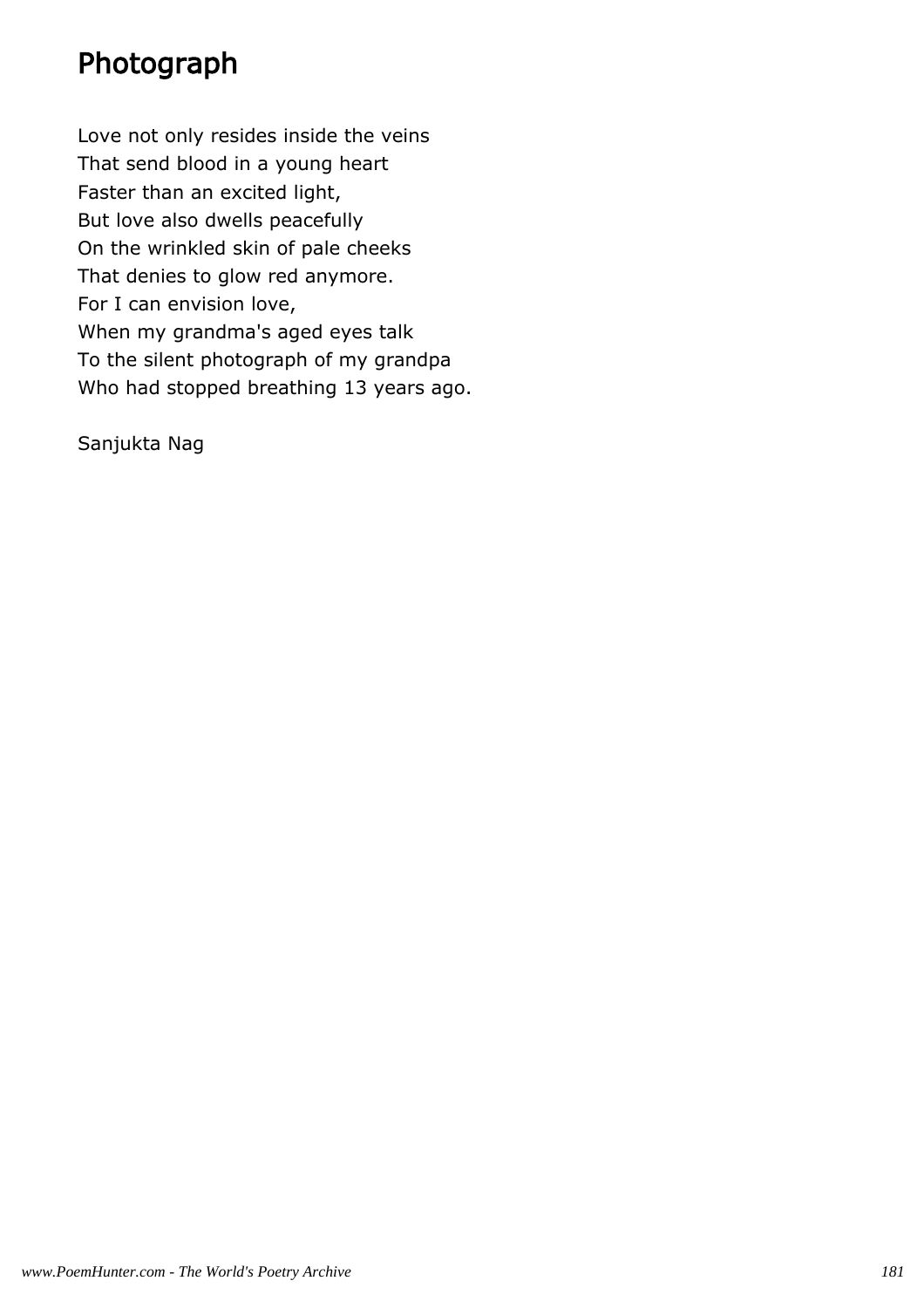### Poem Of Life

I owe you every word that I have used For painting poems on calm riverlike Floating surface of your bare chest. You make my pen dance with the Swaying bodies of sharp conifers At the bottom of faraway misty hills. When you flutter eyelashes against dark Wind clears the barriers of clouds To drag sun out on my window glass And I compose lines on your warmth. Now let me retire under blanket of sleep Thread the words of love bit by bit With your own poetic hands to make me Your one and only complete poem of life.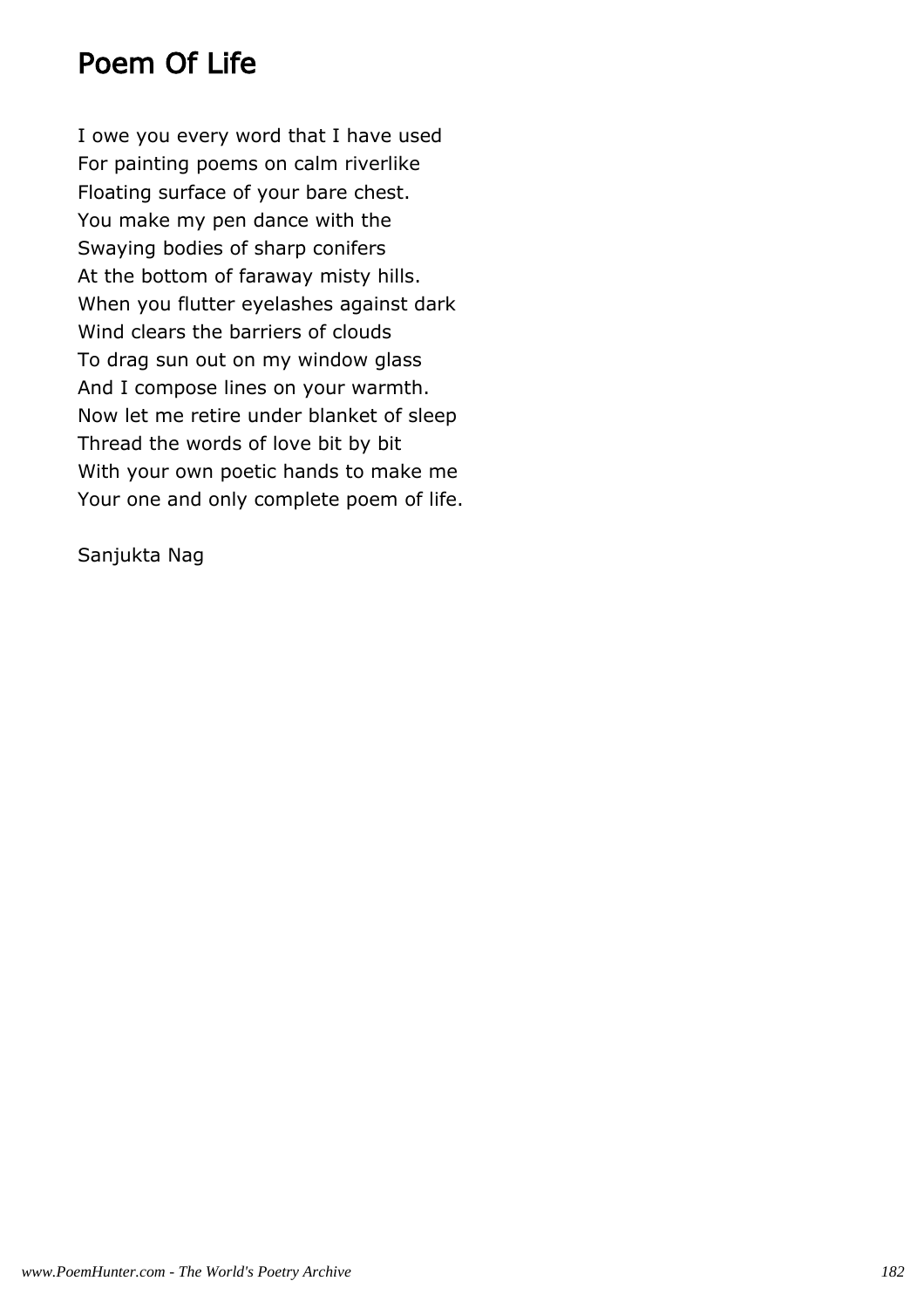### Poem Of Unison

Ultramarine words are seeping leisurely From my trident shaped veins, To crawl upwards into your scarlet heart. And you are the one, Who threads them bit by bit With the softest thoughts filled with Faith, desire and innocence, For moulding the poem of our unison.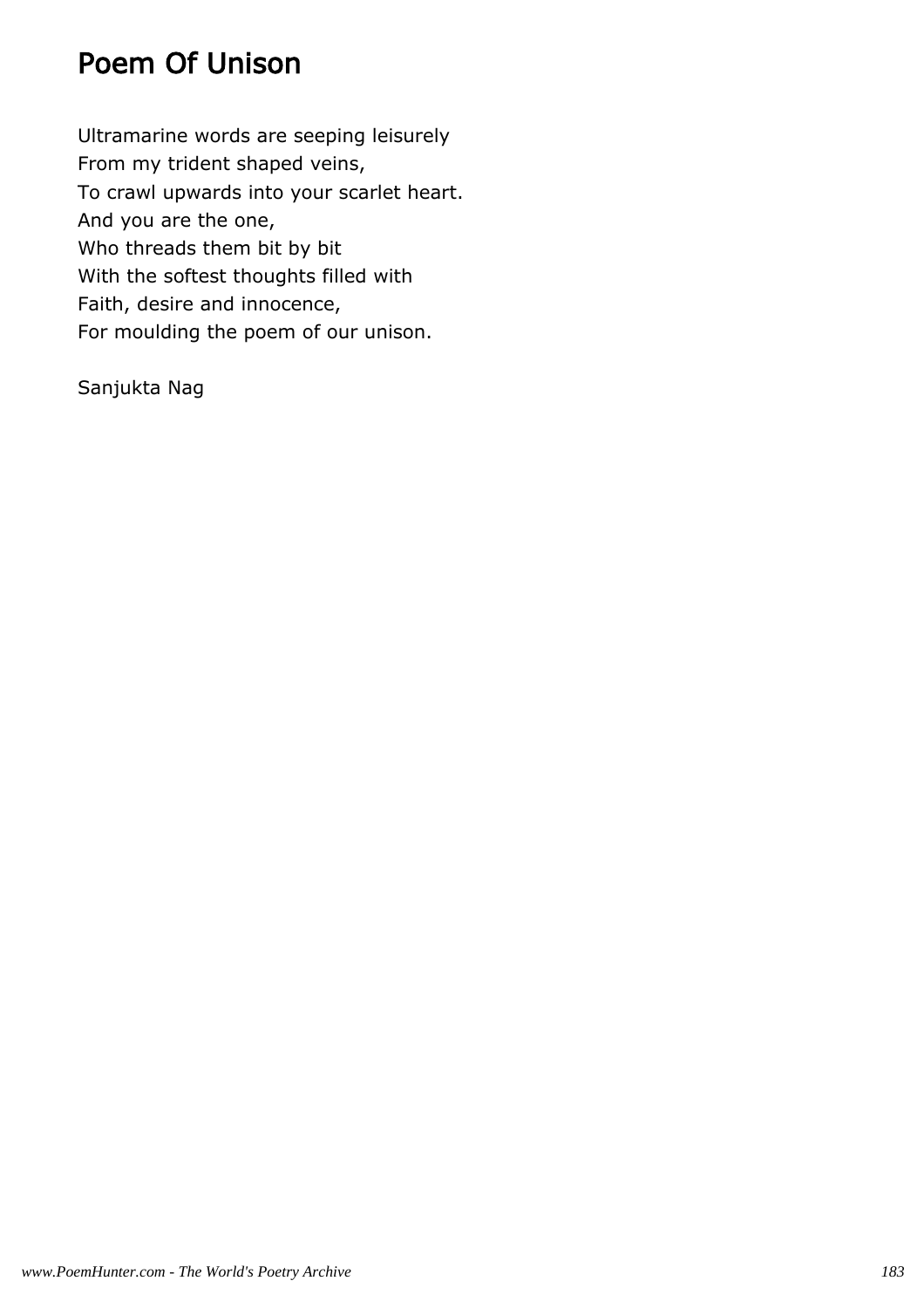# Poetry Of Life

You are my unsaid words.

I am your unfinished thoughts.

Striving together in synthesis, To form the poetry of life.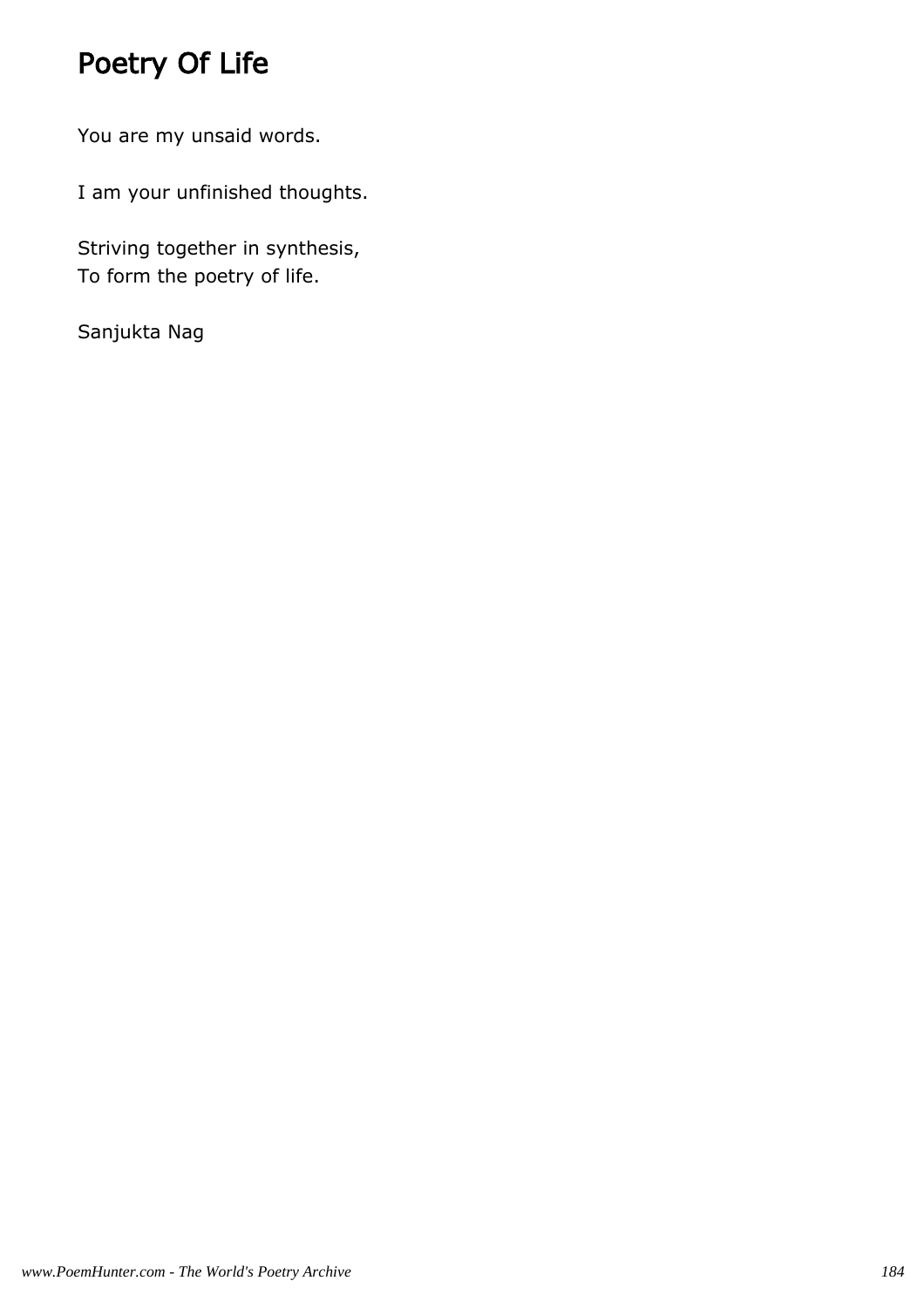## Poppysmic

"Poppysmic" She uttered the word, With a smile on the corner of her lips. They were sitting on a stone bench In the green shade of a huge chestnut tree, Leaning against each other. His fingers were playing with her brown hair, While his rapid heart was fancying a kiss. "What? " He replied, Lifting an eyebrow out of curiosity For that unknown word. She began, "This is the sound of…" But his heart was not patient enough To hear more, and instantly His supple lips touched those soft lips of hers. Pa – pee – smik The sound occurred. She winked and he giggled in joy As the mystery of poppysmic was unlocked.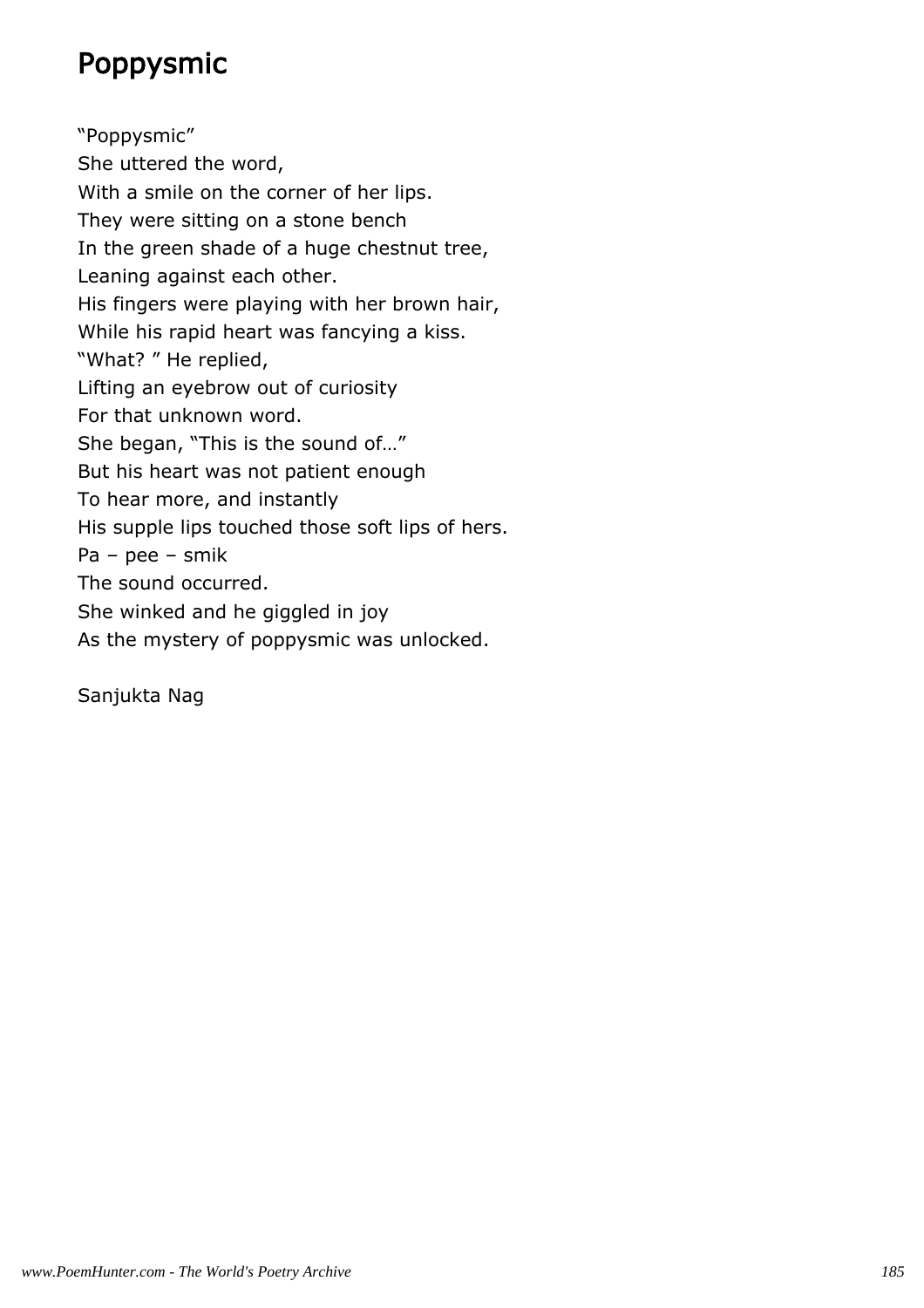#### Pour Me Drunkenness

Your dark-gray sky Hasn't got enough rain To drench this thirsty soul. So, pour me divine drunkenness That can make my heart overflow Through a somnolence of surrealism. And I'll close my drooping eyes peacefully On the soft grass blades of greenish coziness Forgetting the turmoil of your abandoned earth.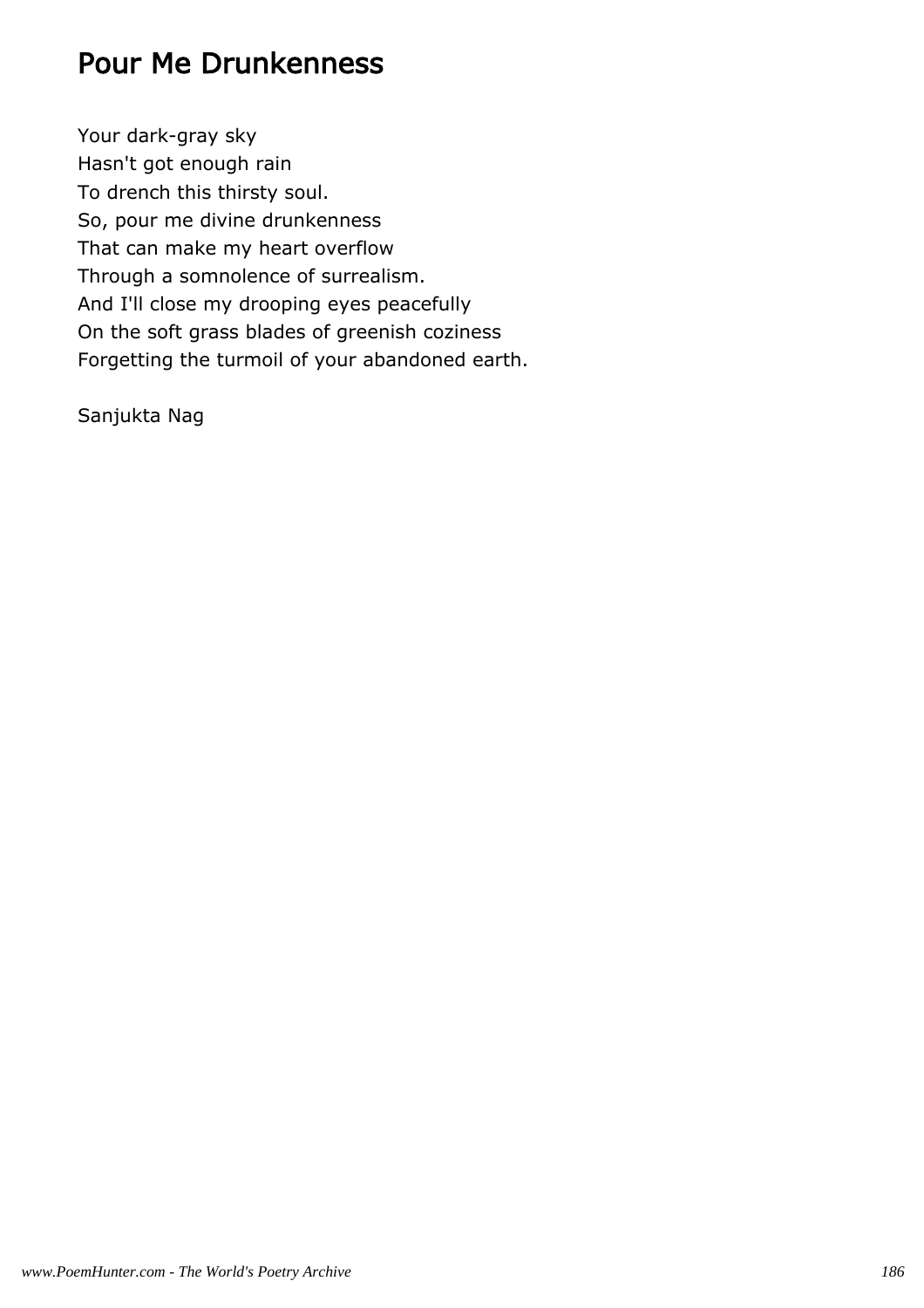# Quest

From the corner of my dreams To the caves of your bloodlogged heart, Every step is worth taking To find the Holy Grail containing love. I need to wage war against arms of sun I need to ignite myriads of full moons, To discover the key of passion Hidden amidst the layers of unsaid words, That crawl out from your tangible lips. If I ever become tired of constantly searching For the known sight of unknown, Remind me, existence is still present Inside the lettering of nonexistence.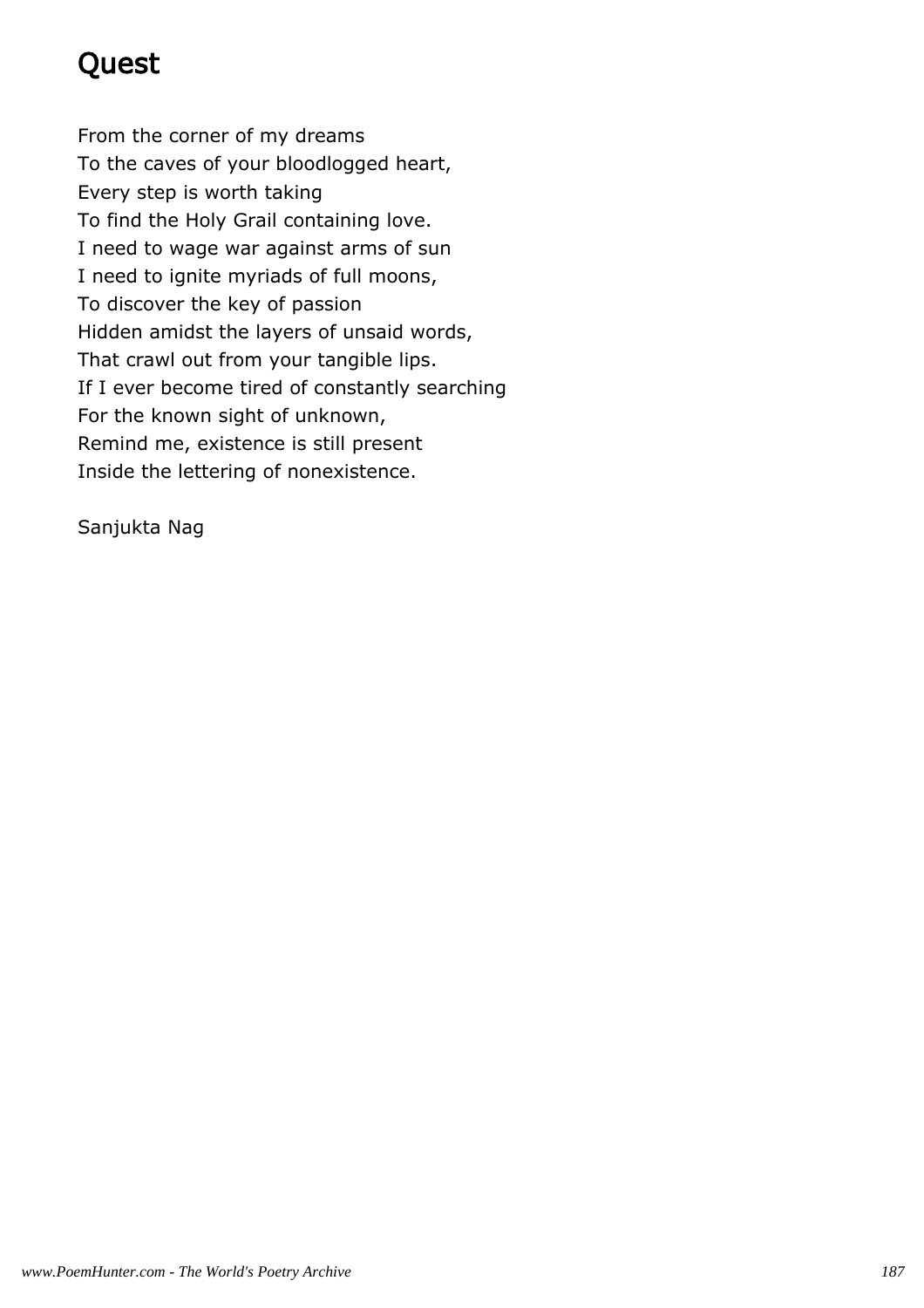## Rain In July

Dark clouds nuzzle the nape of July With an overwhelmed heart of moisture

Amorous droplets are rolling down From his fingers to her curved posture.

Rustling of trees startles emotions Between their internal fire at bare night

Unseen moment is revealed again Under the flashdance of heavenly light.

Melted phase of snow drizzles down Breaking wild sky with salacious smile

Mesmerized minds drink fondness As monsoon makes barren earth fertile.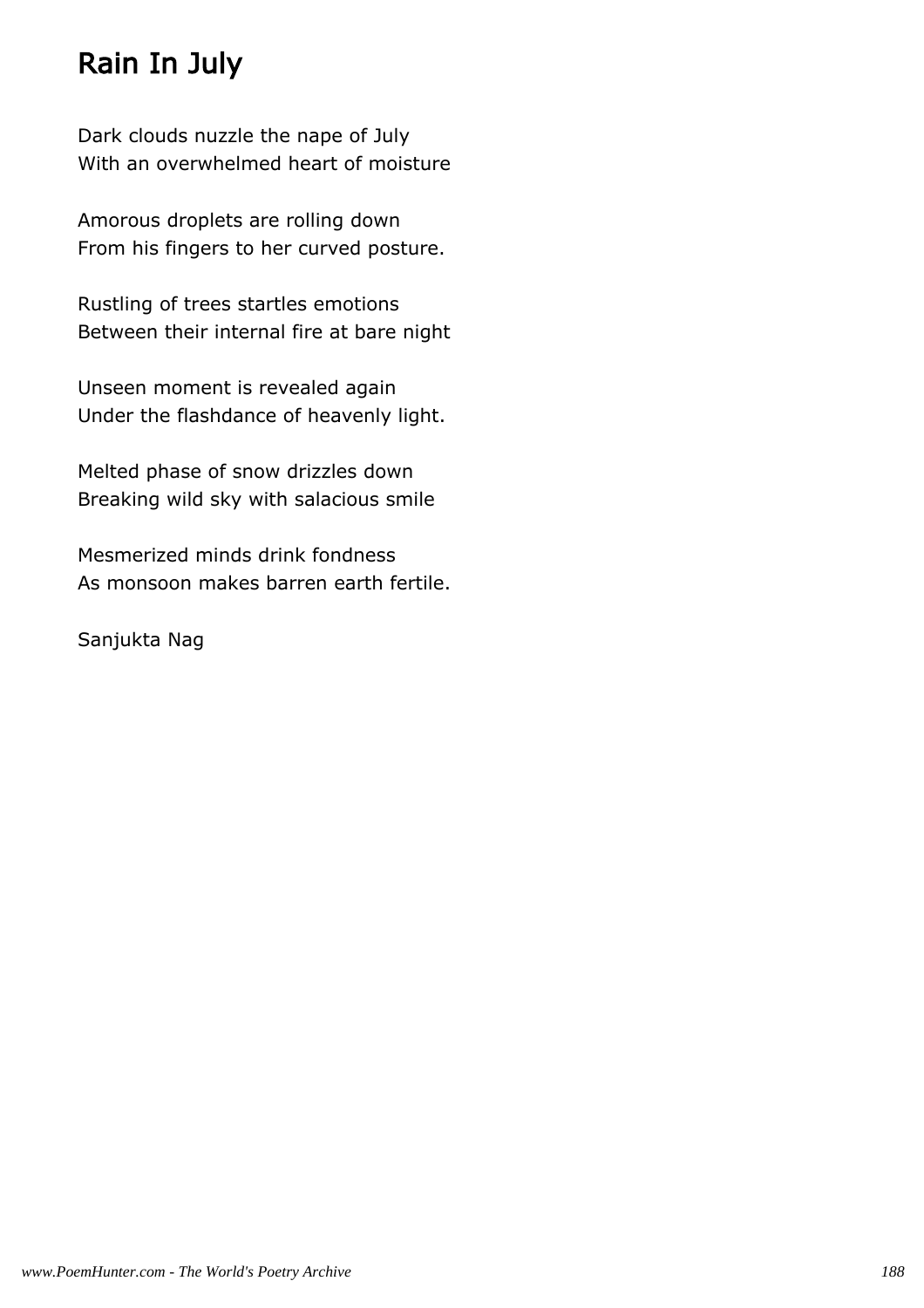### Rain Soaked Sun Porch

Clouds are crawling like ghosts Over the grassland, Leaving moist message of mourning Upon the tip of green. The sky is not unlighted yet, Shimmering with a pale whiteness Like the sclera of your eyes. Then a sudden gust of rain drenches Our nostalgia for the sun, That you've hoisted as yellow flags At our open porch of afternoon-love.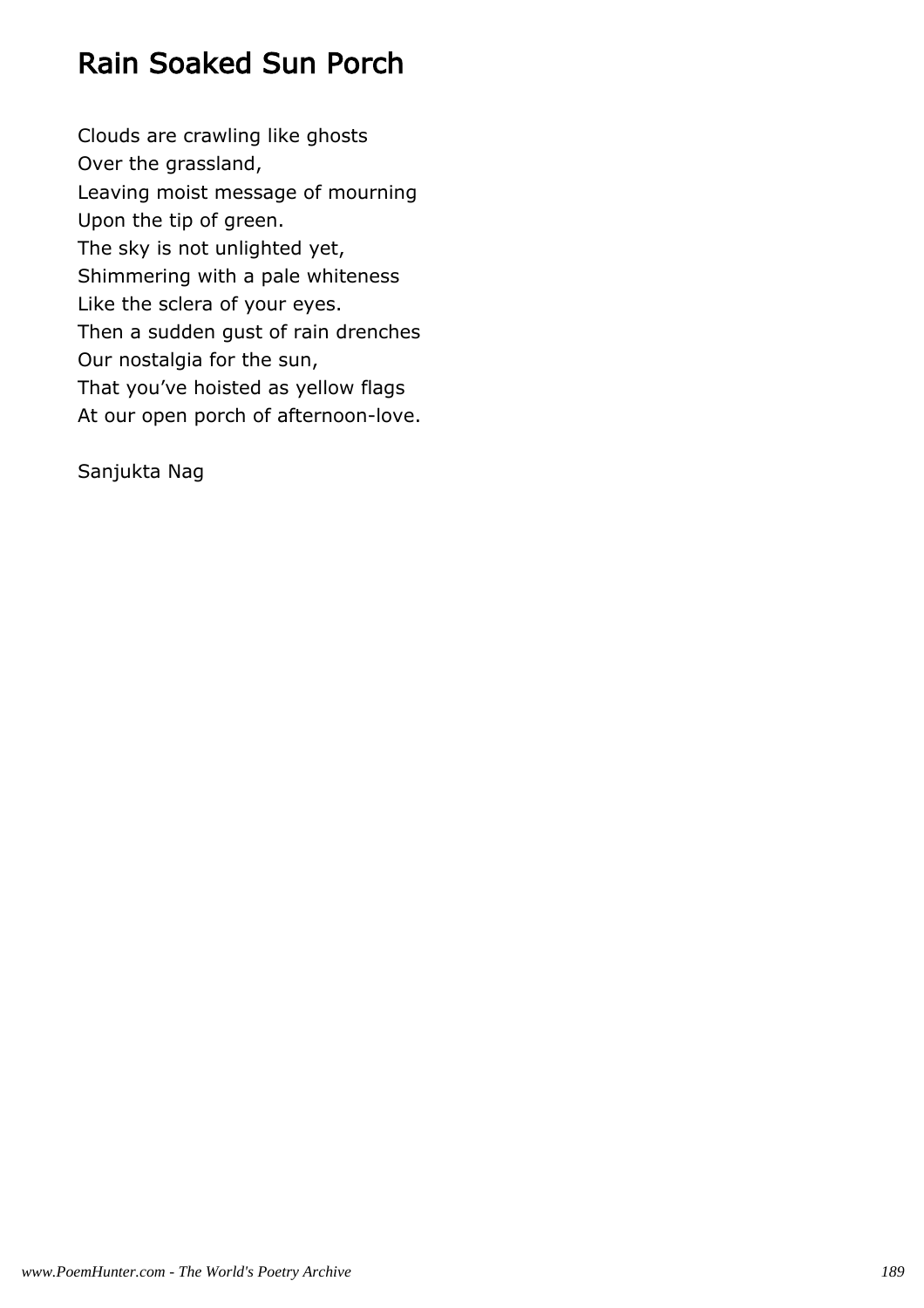### Rainbow

Crystal clear water Removing the cloak of cloud Plunge into the earth To keep their vows.

Those transparent wings Capture seven colours As they cross the sun's Golden boughs.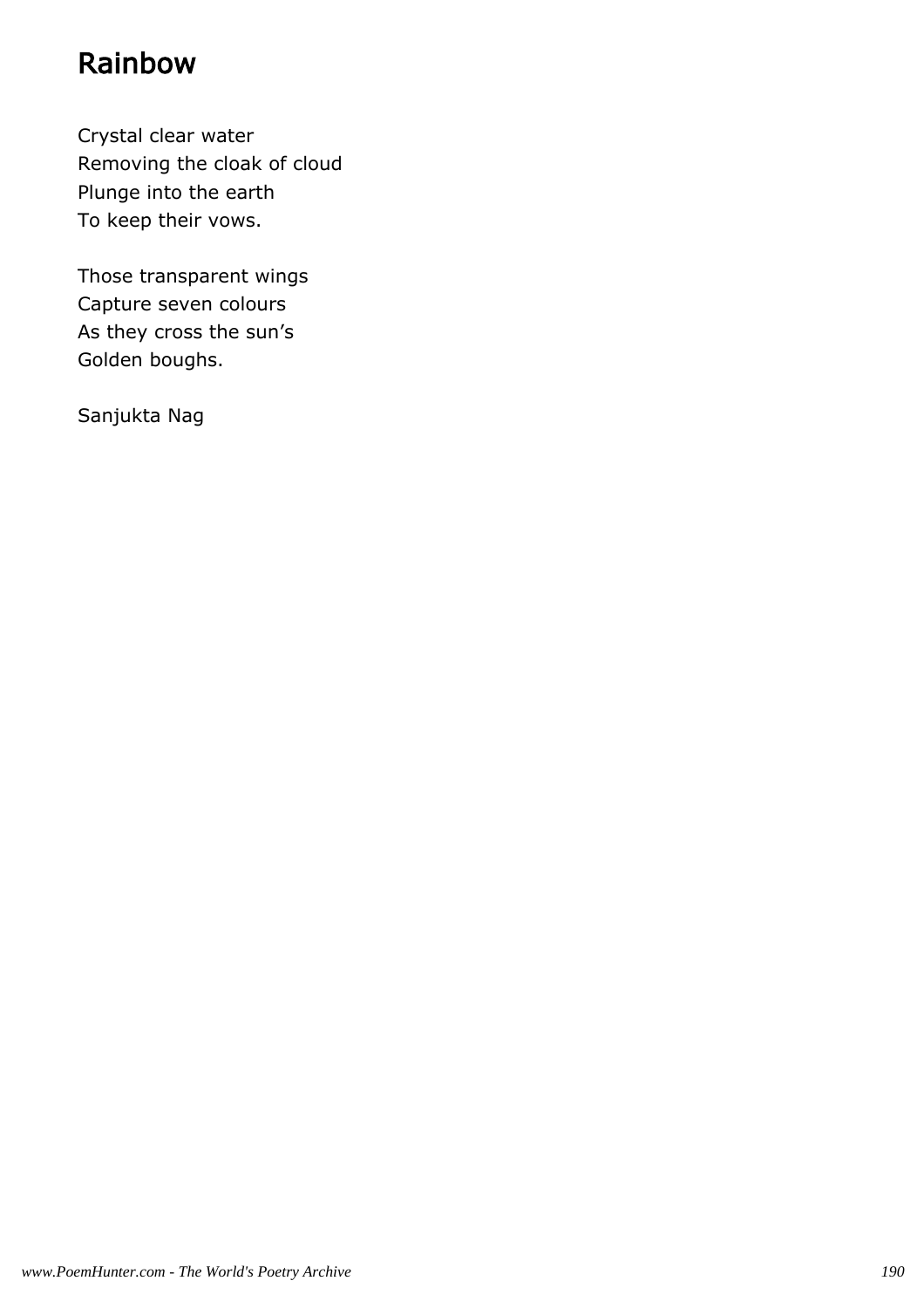### Raincoming

Stygian cloud enshrouds the sun To glow golden around the edge.

Grasshopper begins rainy day song Behind the African umbrella sedge.

Annoyed wind is rattling windows Memory drips from heart's ledge.

Sudden rain obstructs passerby To go and accomplish his pledge.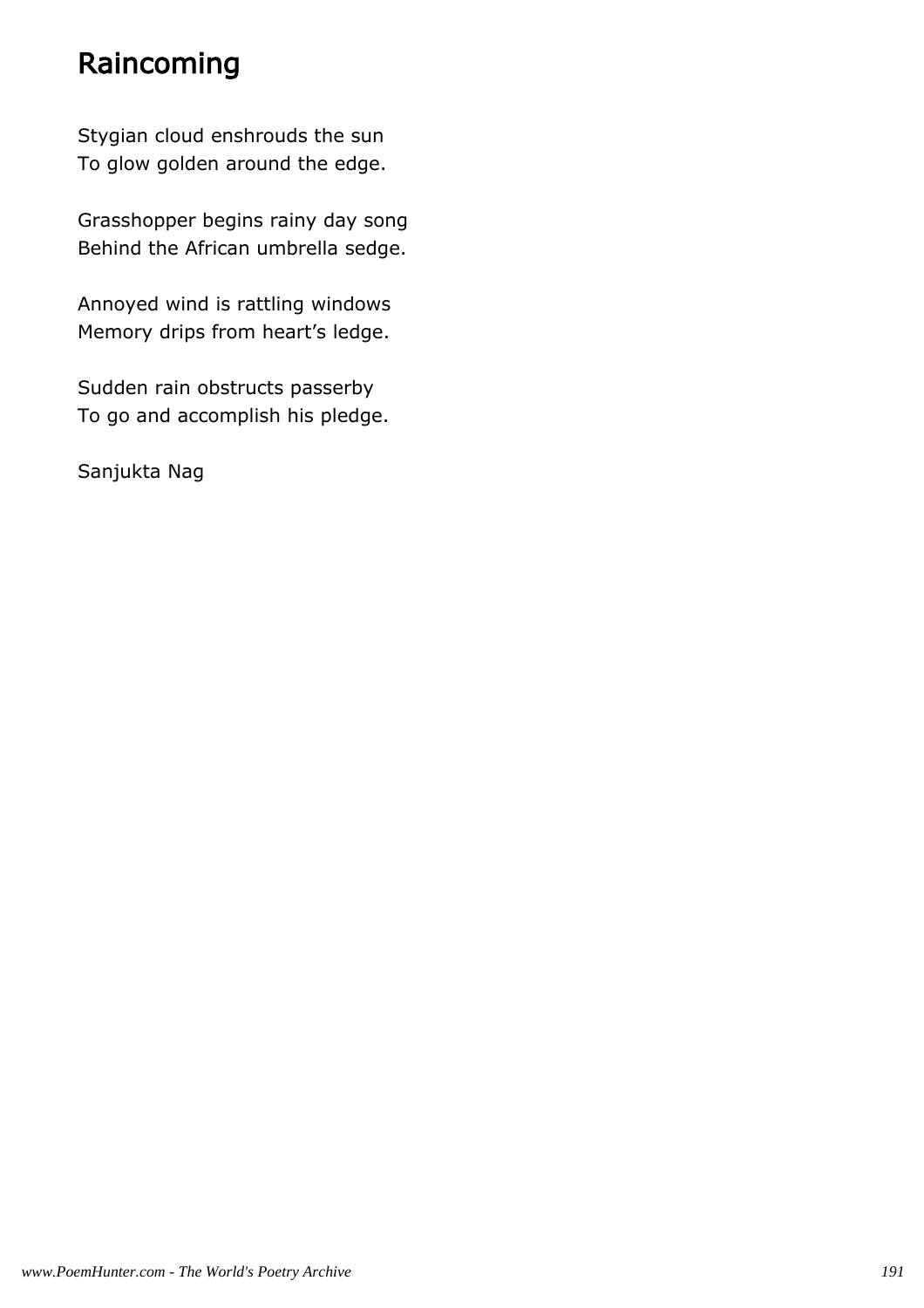#### Rainless Clouds

River lives outside of faraway windows Dust is left here with some sharp stones Maybe some pieces of rosewood too To build a black Pegasus for you. But you are no Persius out of heaven Human hands of yours can't grip a thunder For invoking the celestial moisture here. So, life will feed us bowls of sterile soup We'll pour dead hopes in cracks of soil And adopt Futility as our official surname. While walking down twilight pavements One day our nostrils will start exhaling fire To challenge raindrops to breathe upon us.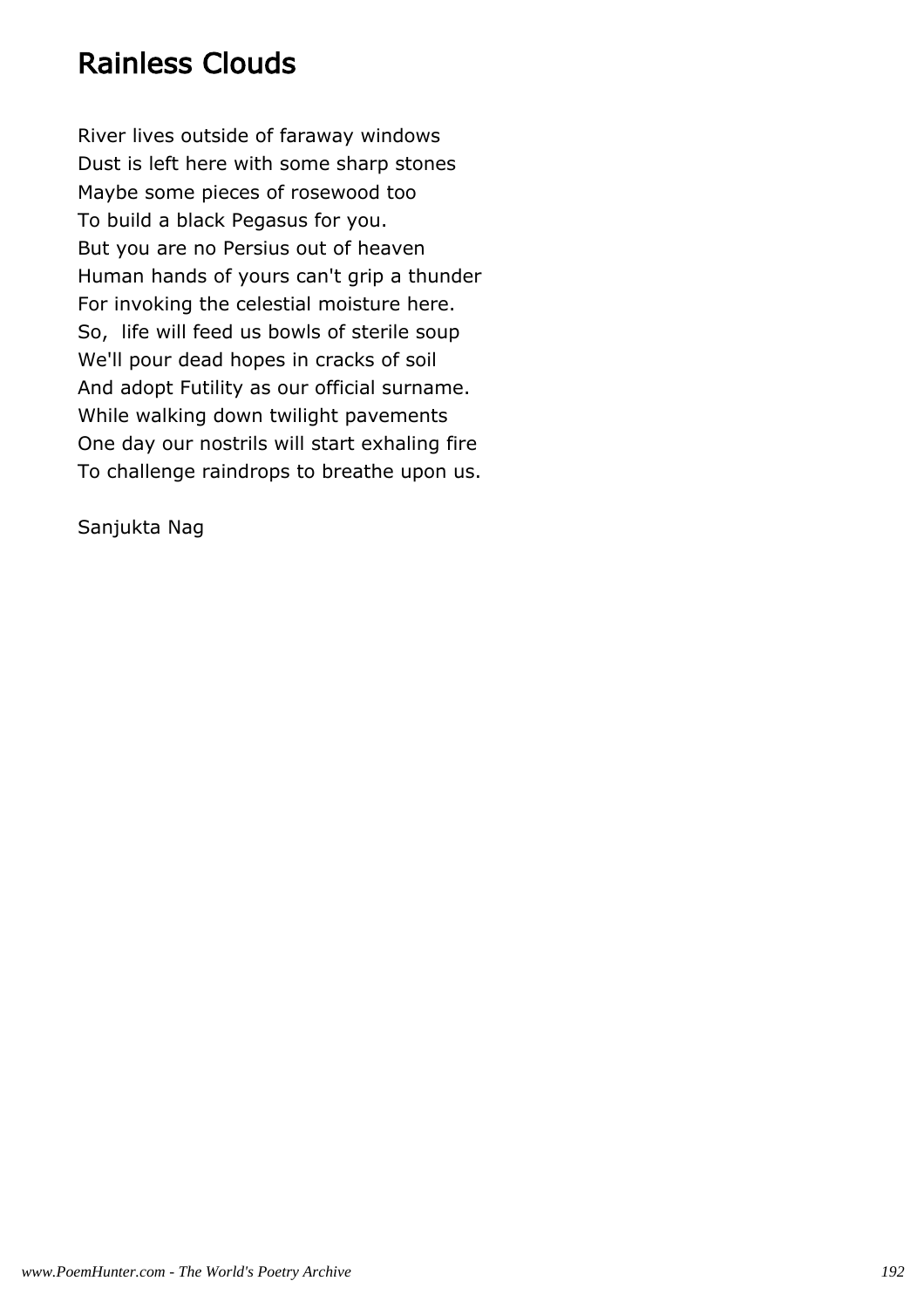# **Reality**

You are like an angel Who is afraid of falling down on earth. I am a mere human Too earthly to reach for your white wings. And it's not a story of love But a story of survival only by thinking of love.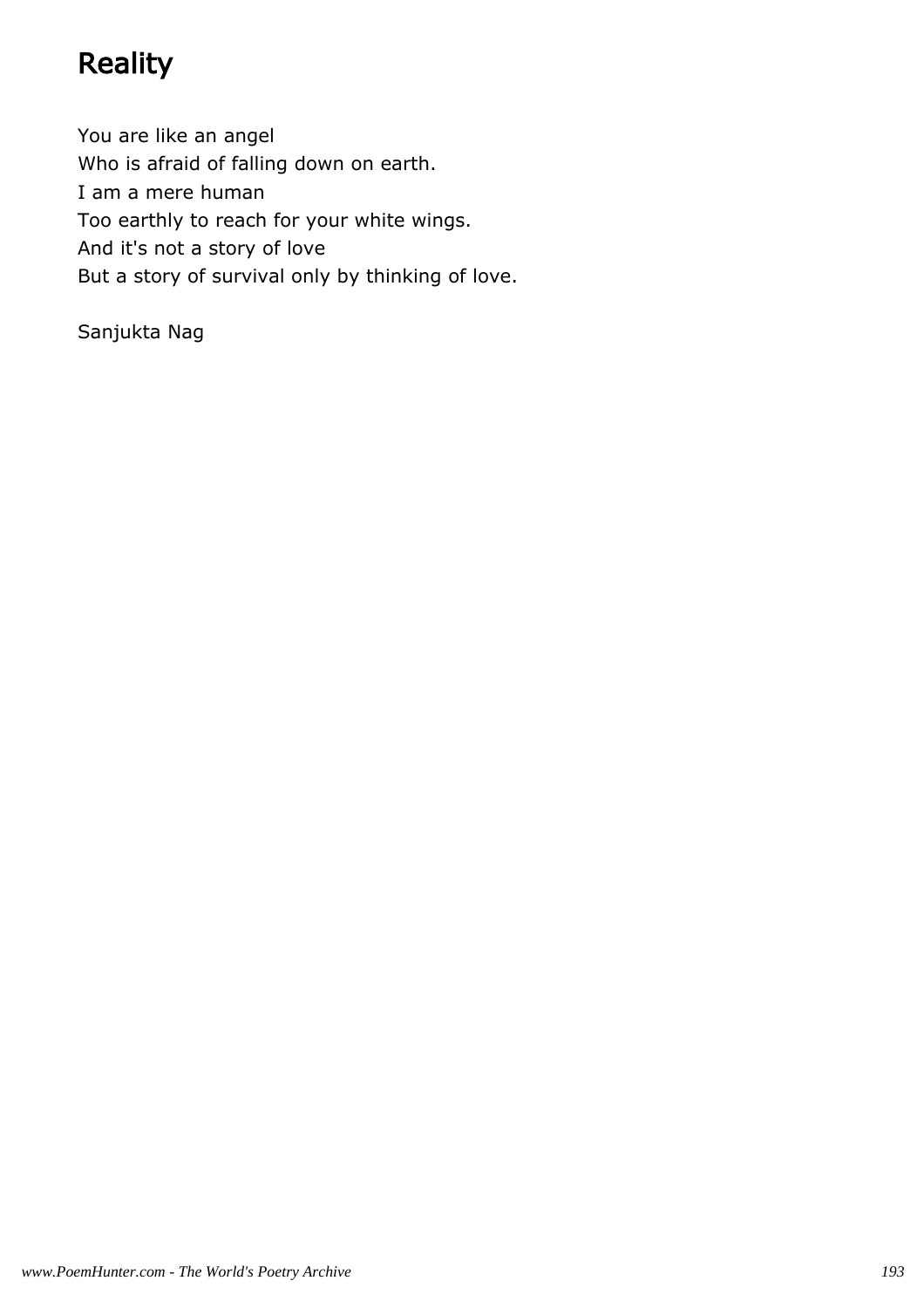### Reality In Dream

Last night I dreamt of white roses, So bright and innocent like your face Emitting light from petals to remove Darkness from my life as you do. Fragrance of your body oozed from them, Enchanted I inhaled it with all my senses Through mild strokes of midnight wind. But before tasting the steps of dawn, I left the strength of my heart Upon the weakness of their stems.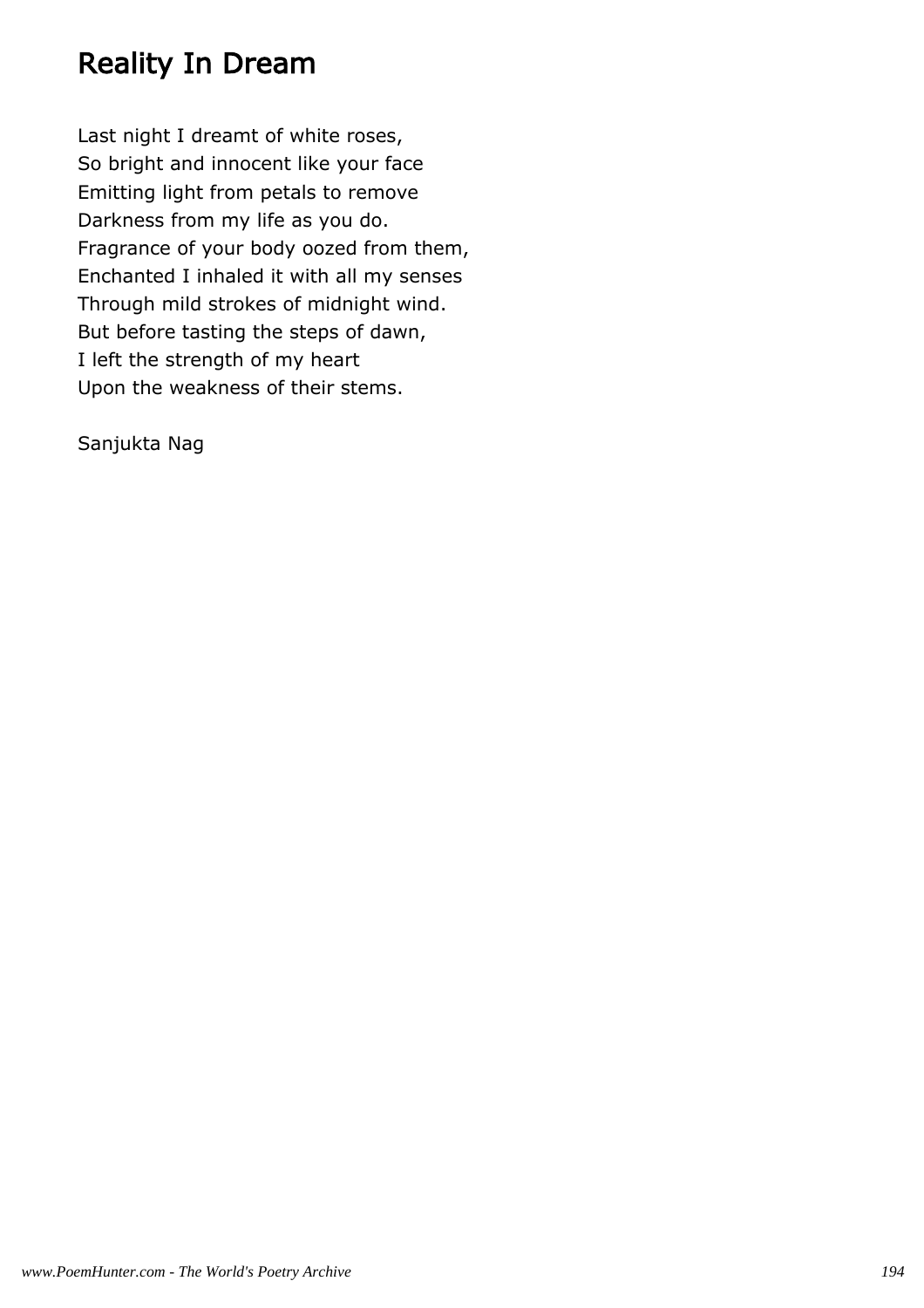#### Resurrection

I can see angels playing in your eyes When sun breaks your sweet slumber With his golden streaks of whisper. Life pronounces promises of rejuvenation As your hands ring the bells of my heart.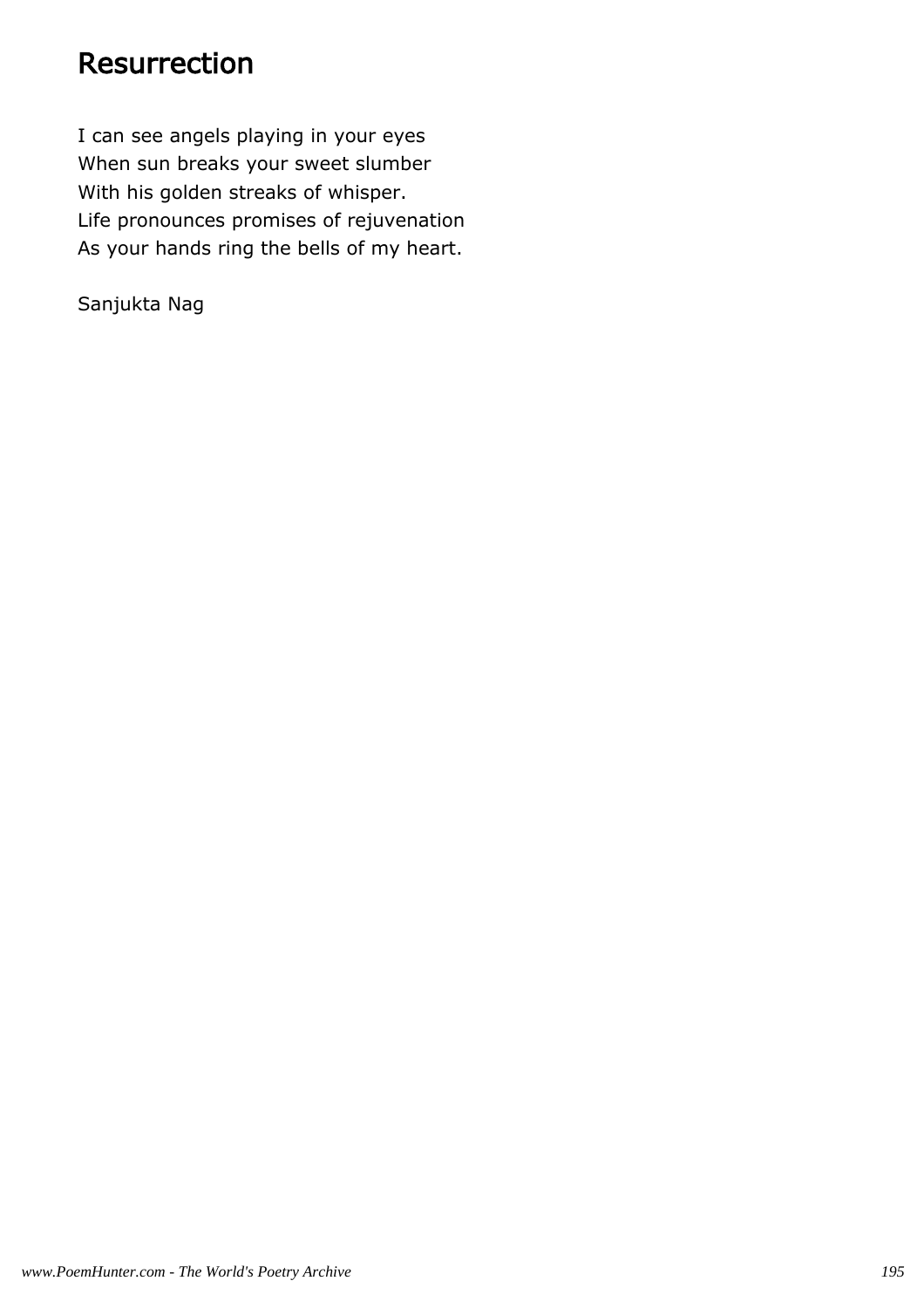## Rhododendron Love

You embosom me with your presence That has the dense vastness of the boughs Of a rhododendron tree. Evergreen leaves constantly assure My each heartbeat about the timelessness Of your ethereal love. The purity and passion of your endearment Keep blossoming millions of white and red flowers To refresh the meaning of my life every day.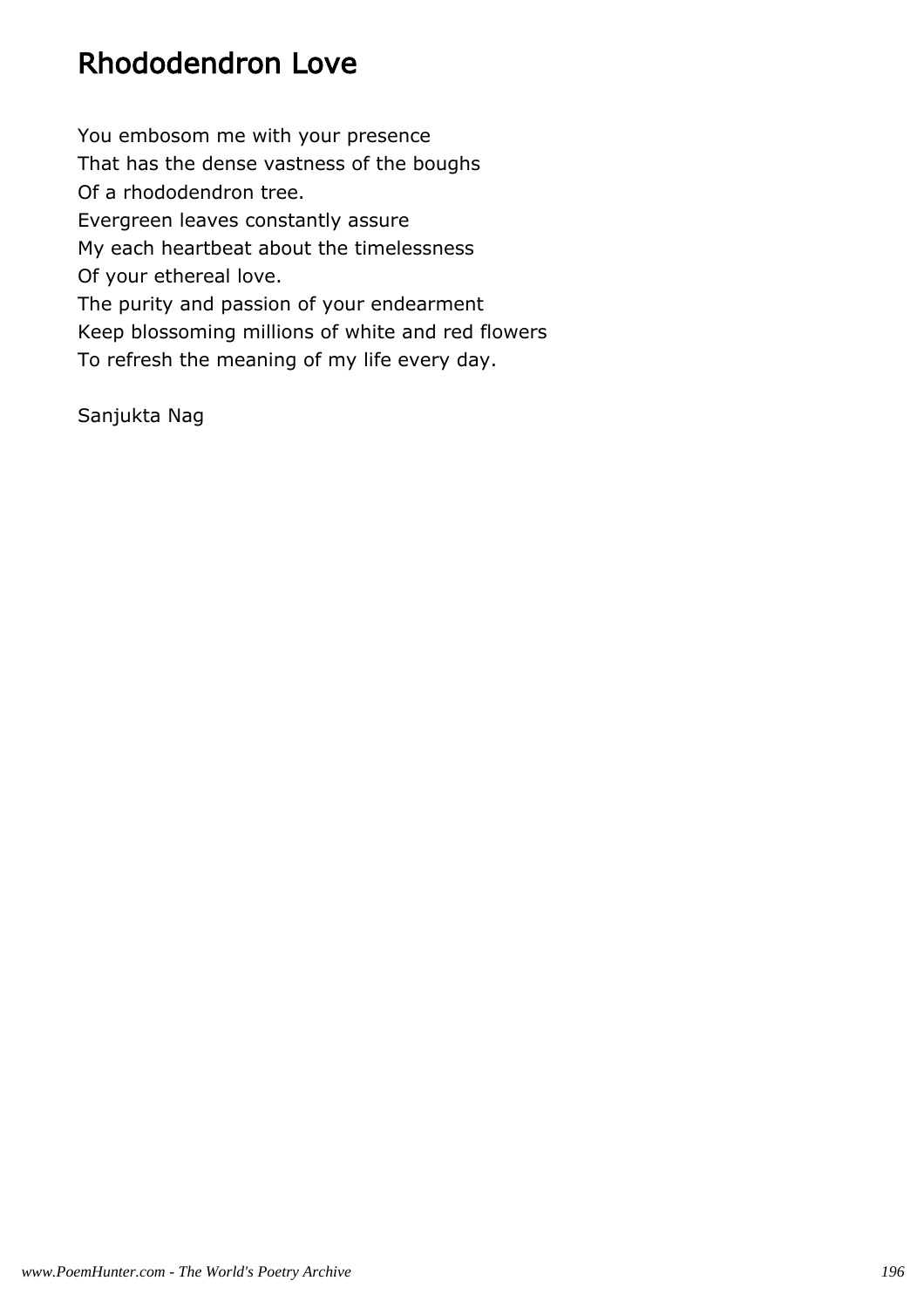# Ring

Feed my earth with more forces of gravity For absorbing the weight of your fondness. Waves of senses opened the gate of ecstasy Souls shatter into constant gleaming pieces. I'd like to see you transfiguring into Saturn Who possesses one thousand celestial rings, Though one will be enough for us, my darling To engage our love in an eternal bonding.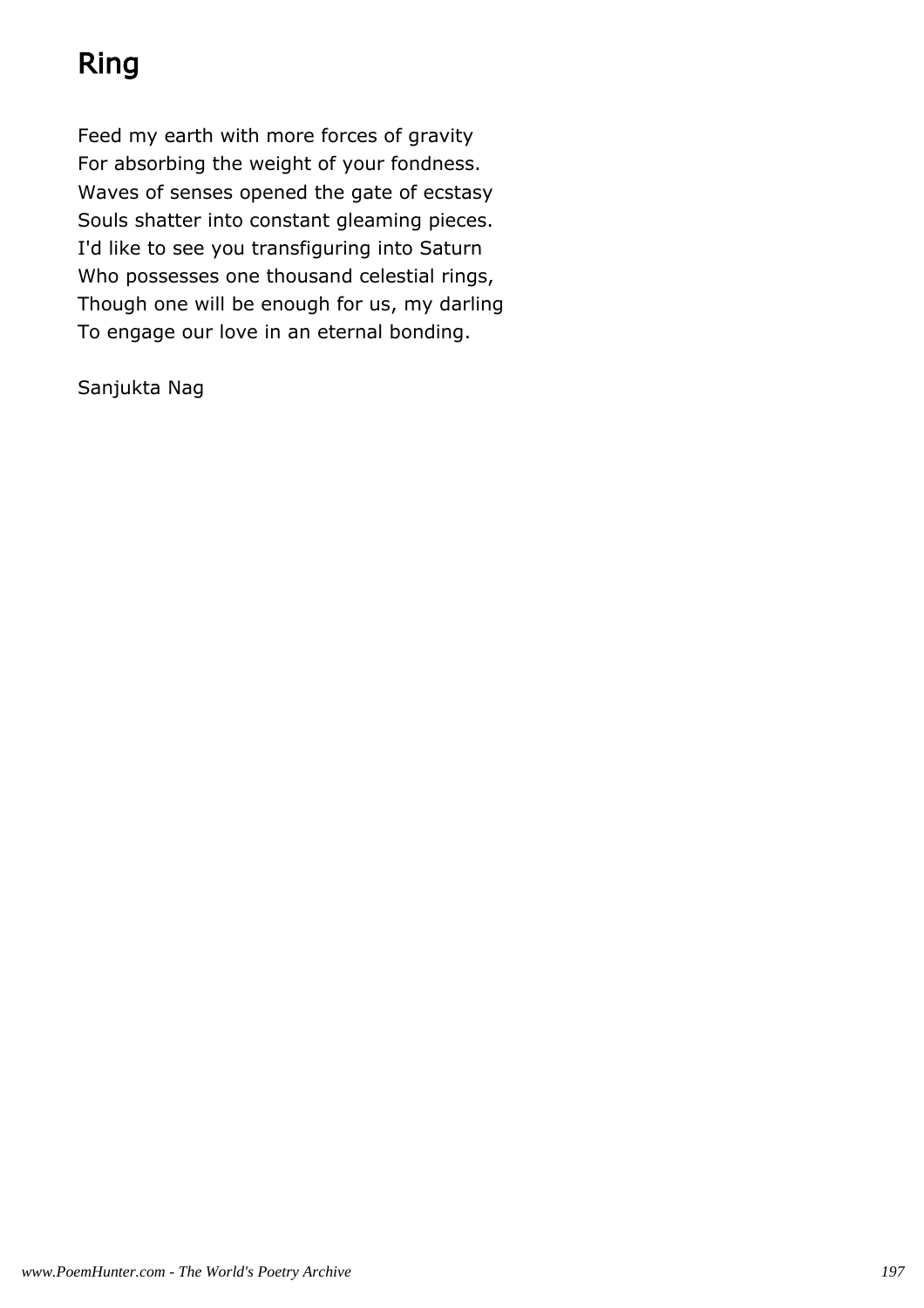## Rising In Love

Your love has no visible colour – no red, no green. Its translucency of an innocent spirit Soars swiftly on the sky of my amazed eyes, Tending them to be closed for illustrious moments. It is like monsoon breeze, flying to me from bay Only to offer my heart some moist of intimacy, Bedazzled, I'm breaking bit by bit in a good way. The little pieces of my luminous soul, Ascending up, falling down, whirling in sunrays, Mingling with you to float in the gush of fondness. Synthesis of nature and your purity Ringing all the bells of my limited consciousness, To wake me up from the numbness of tedium. And the voice of eternity rests on the lap of your love, Calling my name constantly from the faraway nearness To spread melting gold over the horizon of life.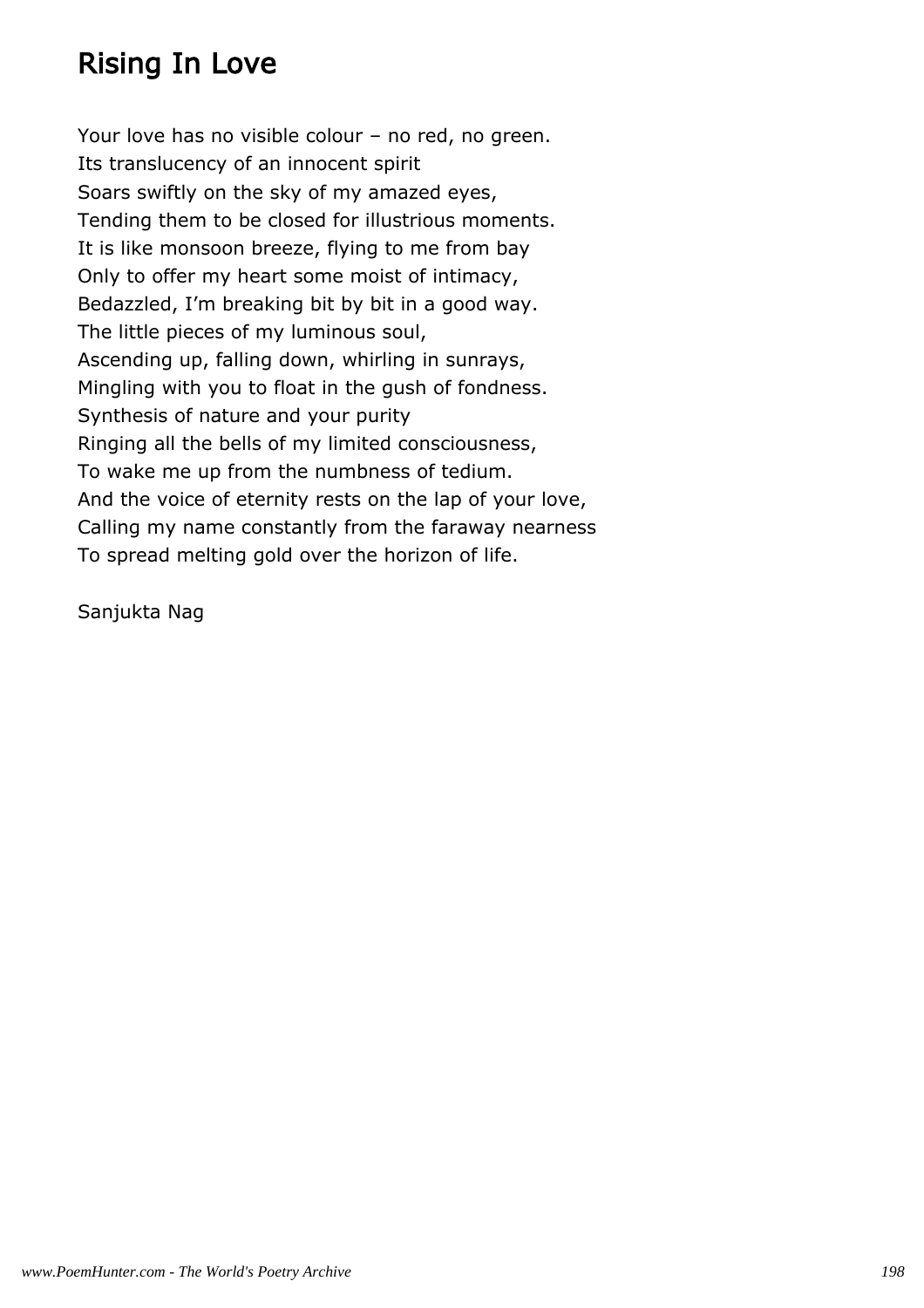### Save Our Souls

If You can tear up the clouds With a thunder in Your firm hands, Guiding them to drizzle umpteen drops of purity On greenish carpet of earthly softness, So that, our bodies smell wet with tranquil pleasure, Then why don't You tear up the pain Of hostility that we possess against our own race! Why don't You destroy the aggression; causing war every day, And eating up our heart to spill crimson On the hard rocks and barren soil of no man's land! Every time fear spreads its wings around us Our lips mumble Your name and eyes look for Your sign, But You don't send any guardian angel To drive away the darkness of hopelessness. If each particle of this universe is a part of Yours Then why don't You again be a prism And bring together the seven colours in us? So that, our murky souls can reach the righteousness Through your white luminous innocence.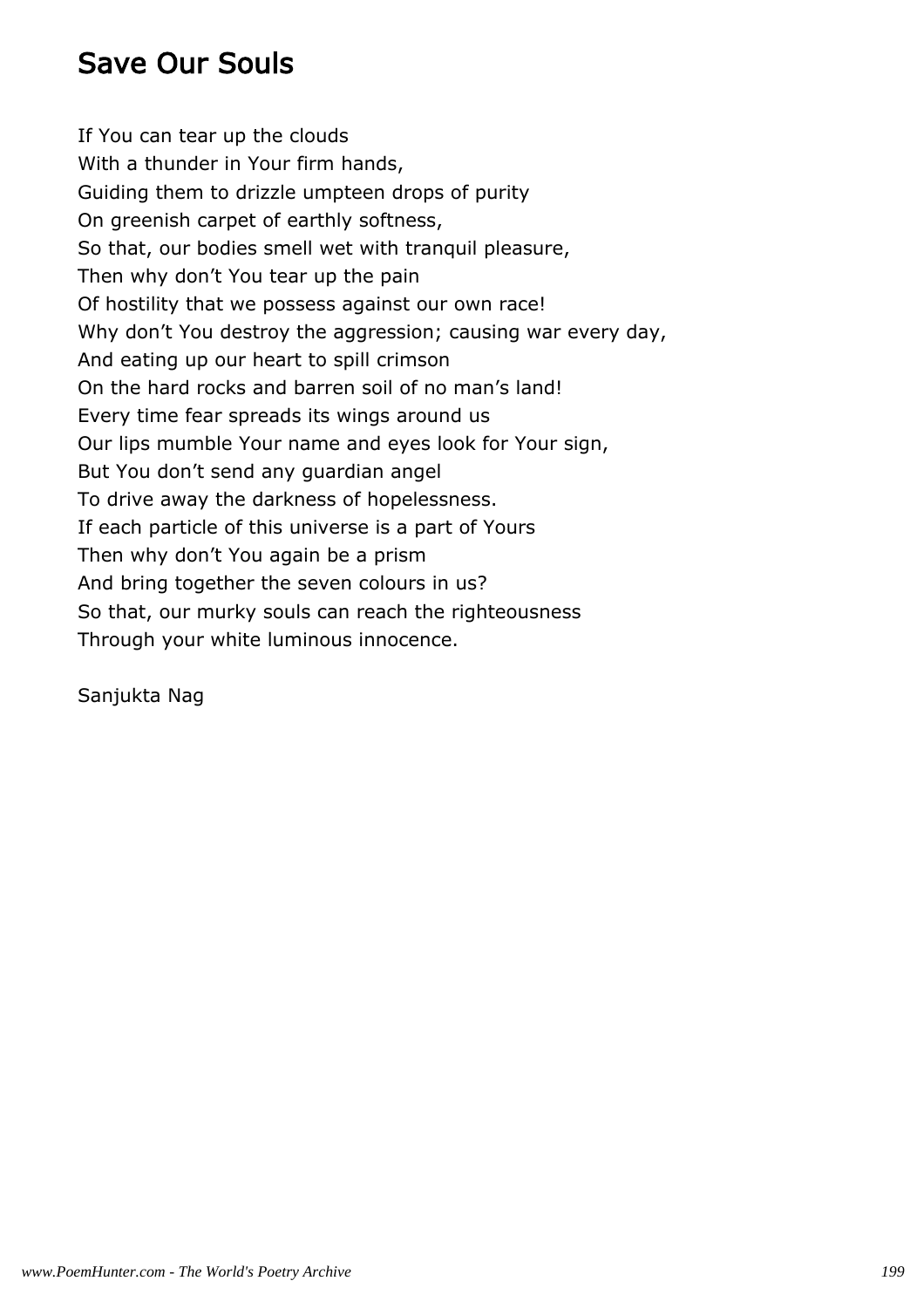## Say Yes To Conscience

Say yes to the appeal of conscience And evaluate your large steps. 'Cause this life always bents Towards the opaque whispers of evil. What comes easily Is not a fruit of righteousness. As we know well, The clear journey of a day feels harder Than night's dark softness.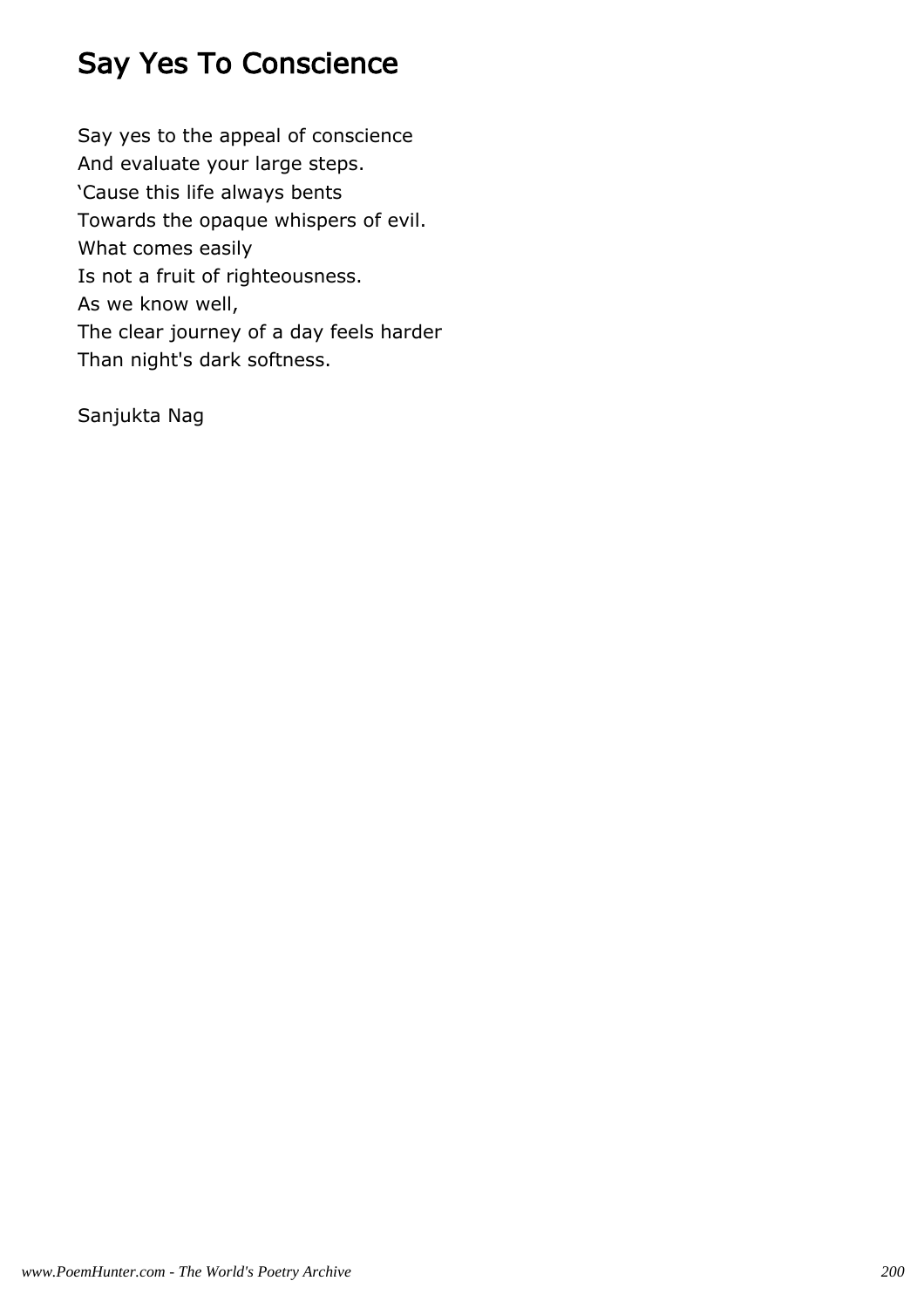## Scarlet Night

Shivering boughs of trees Painting invisible strokes On the warm atmosphere Of our midnight secrecy.

Black mountains of moon Melting on blanched sky To deepen the colours of Cupid's clever-conspiracy.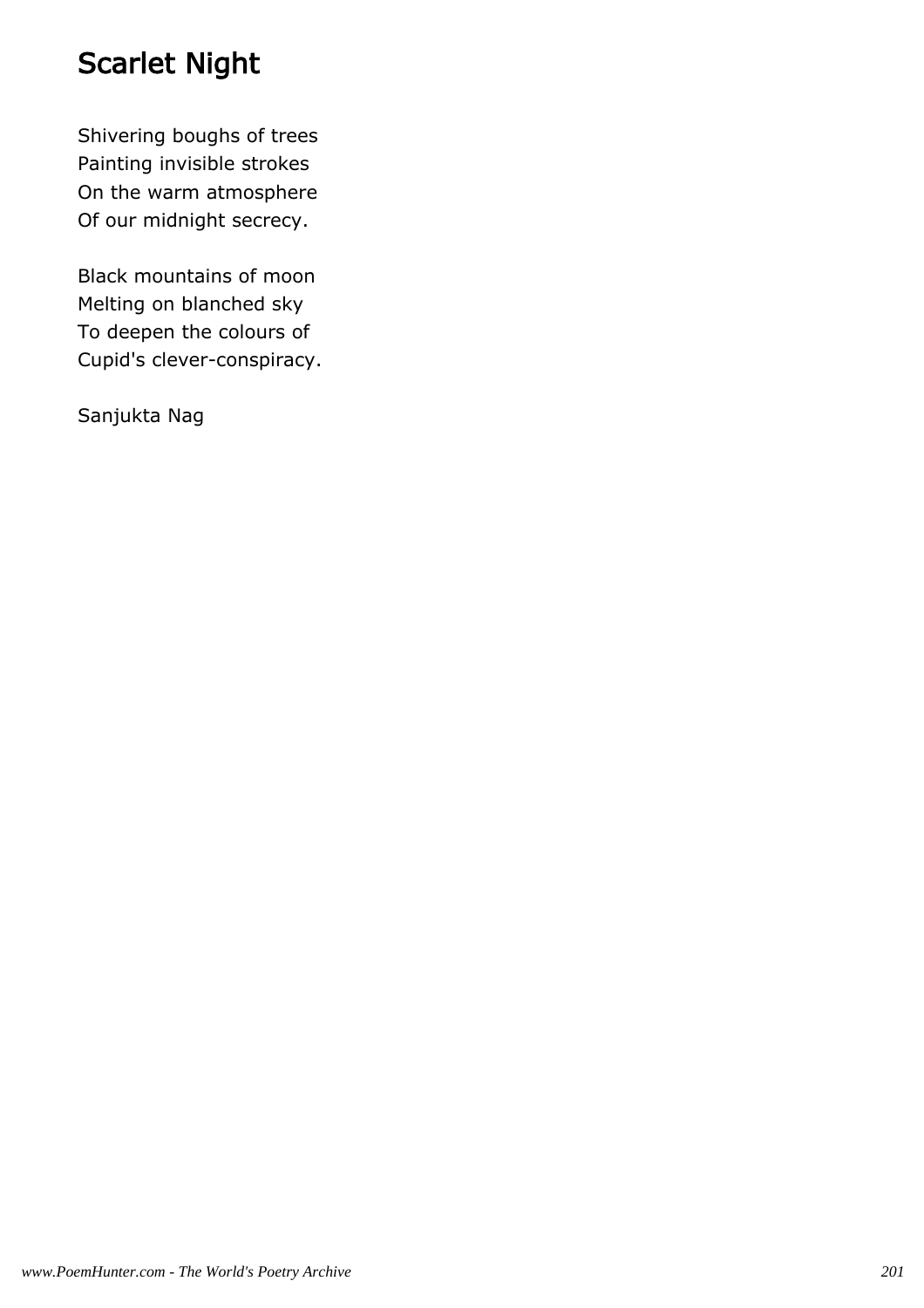### Season Of Crystal Drops

Wind is slowly stirred Over the lightness of moist grassy sheet

Dark is the colour of Stooped clouds, ready for a noisy retreat

Season of crystal drops Spreads the lightning like a white serpent

Upon the slanting sky Who whispers secretly with the Omnipotent

Noon in avatar of night Promising the gloominess will stay for long

I crave for those days When we sang together the rainy day song.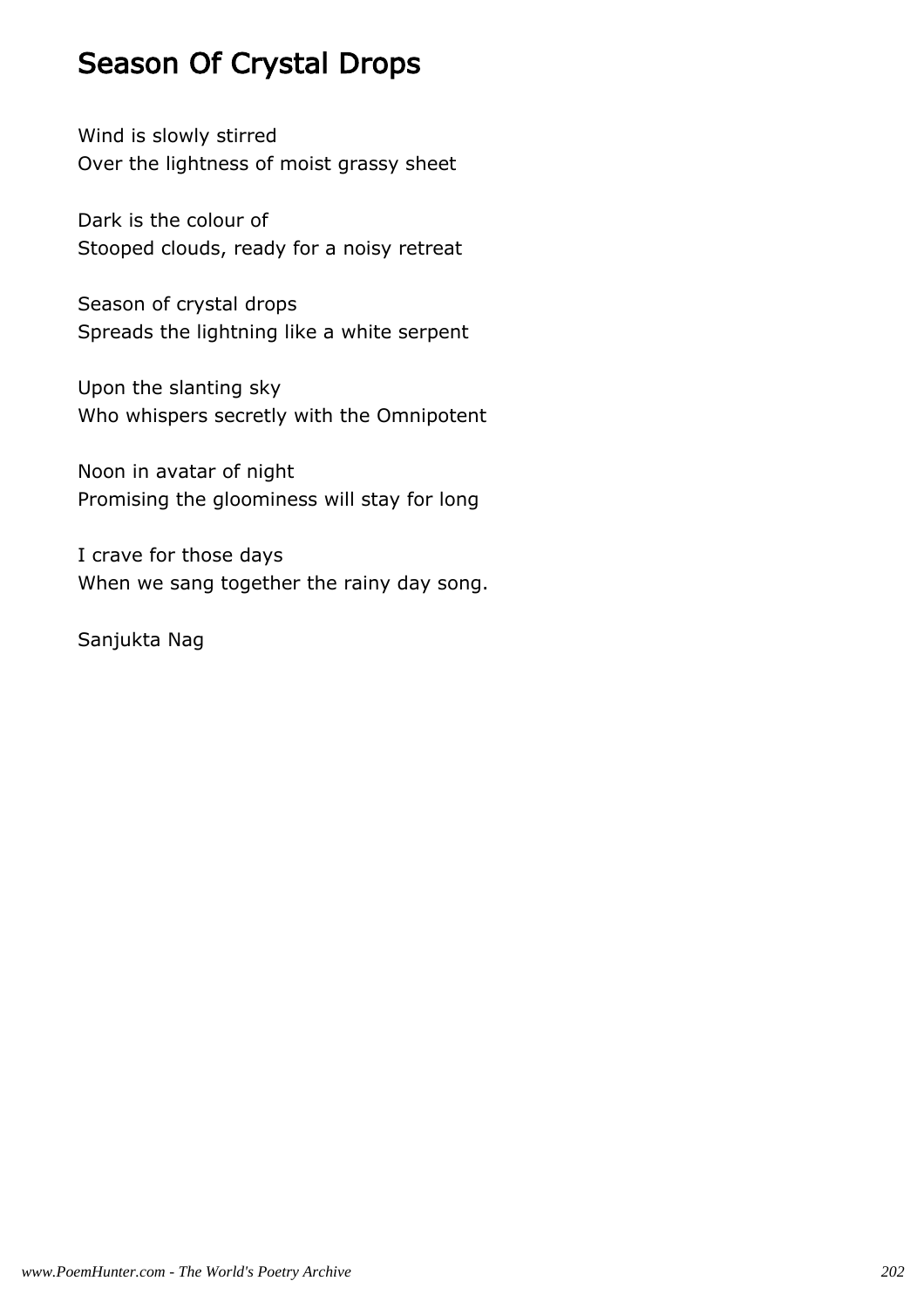#### Season Of Fallen Leaves

All my days now resemble The season of fallen leaves.

Frozen heart is suffering From wrinkled emotions.

Hopes never stop trembling, Fogs tend to serve blind eyes.

Sun is too icy to be true, Reason of life feels grayish.

Blizzard of millions misery Blowing down mellow dreams.

Emitting darkness of grief, My season of fallen leaves.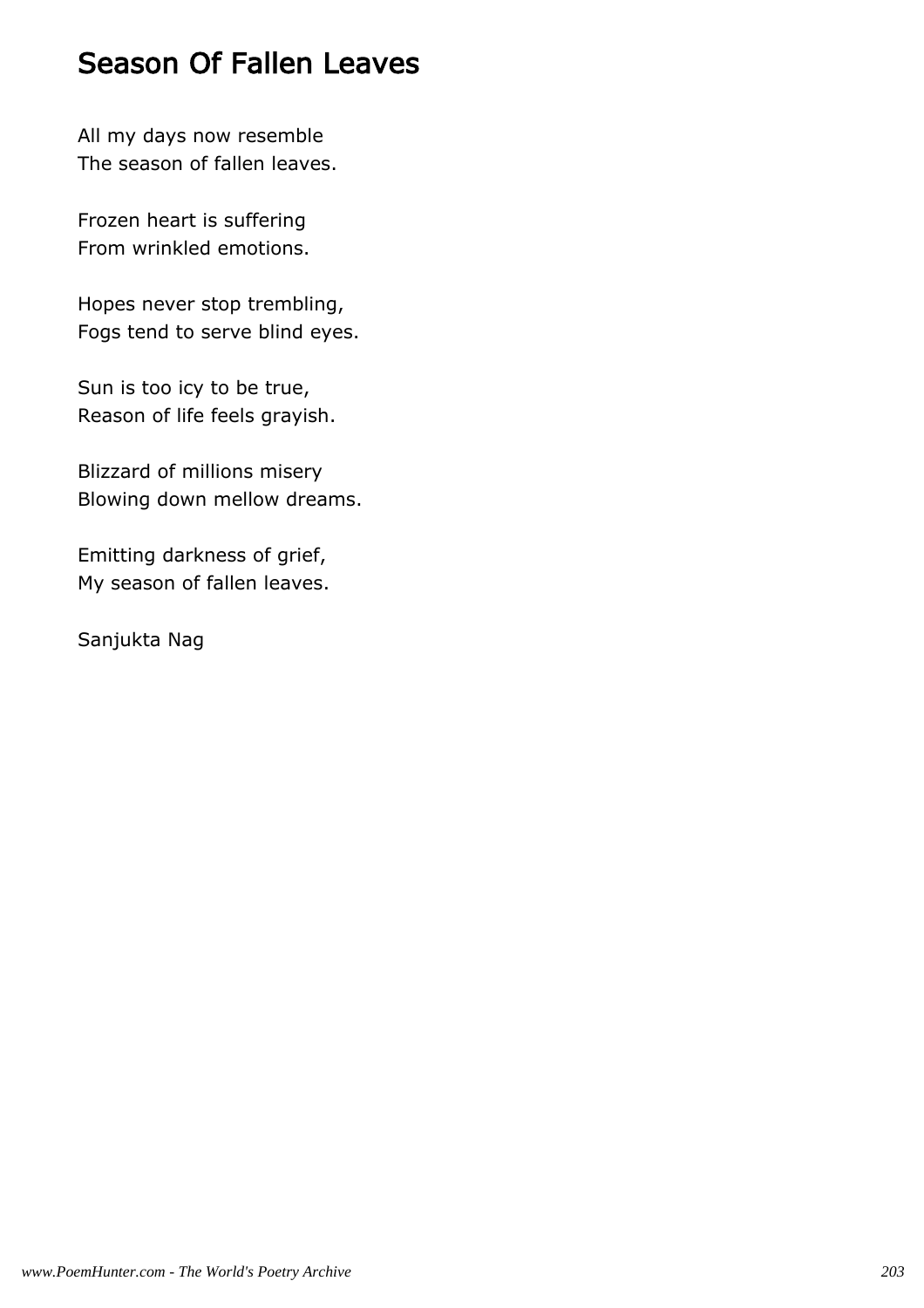#### Seasonal Colours

Winter has worn Cape of farewell To leave for cold Hills of snowy blue

Cuckoo is climbing Soft wall of spring To gather orange Melodies for you

Summer is warm With Sun's love Weaving blanket Of yellowish hue

Monsoon is always Drizzling kindness For green glowed When trees grew

Autumn is floating Over white clouds Winking at flowers Which feels so new.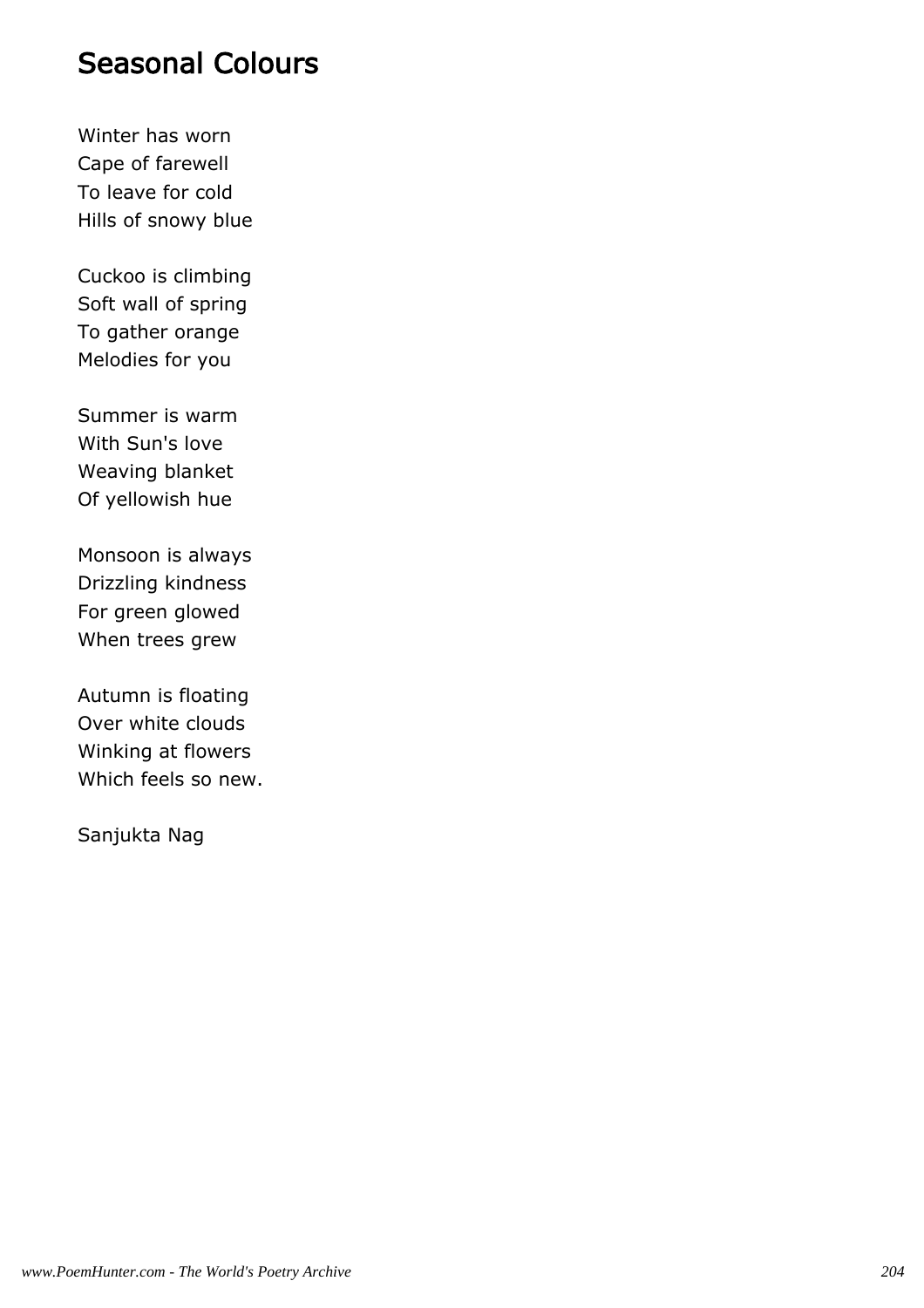### Second Love

This is for the person Who showed me what is first love, This is for the person Who showed you what is first love, And this is for that first love Which never turned into a last one, For that love did not last forever. It destroyed the dreams of foolish dreamers Like me, like you, It taught the naïves like us Everything of love doesn't always become true. So, this is for those false lovers, Who changed our every hope into delusion Who wrapped gifts for us with icy desolation. And this is for us too, As we waited patiently for miracles to happen Like moon sometimes shines blue in the sky Sometimes glows red when people die Screaming their first lover's name, Till their throat's each vein Burst into unbearable pain, And they choke with their own blood Helplessly surrounded by impossibility's flood! But life doesn't stop, so we learn to cope Each day we see sun and reincarnation of hope From the windows of our heart. Sometimes we yearn for the stars and the moon In the sky of a dazzling noon, And maybe, maybe we get a glimpse again Of the love that never dies. The love of giving everything Until we are left with nothing. Thus, with our eyes of gleaming tears We start looking for a someday That will one day Bring for us the second love of tomorrow.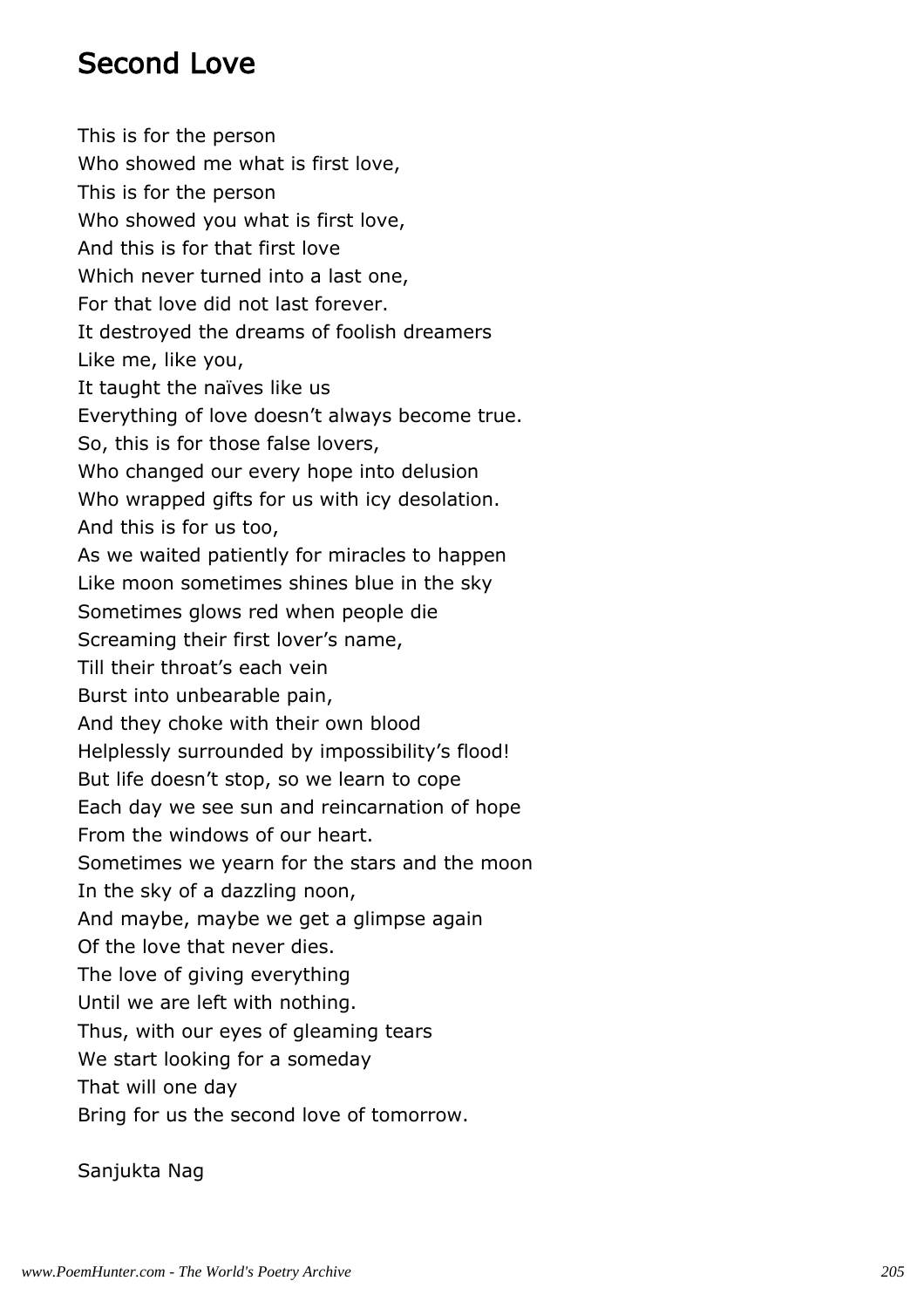# Senryu - Tune Of Love

Swimming through moonbeams Nightingale spreads tune of love On lover's lewd eyes.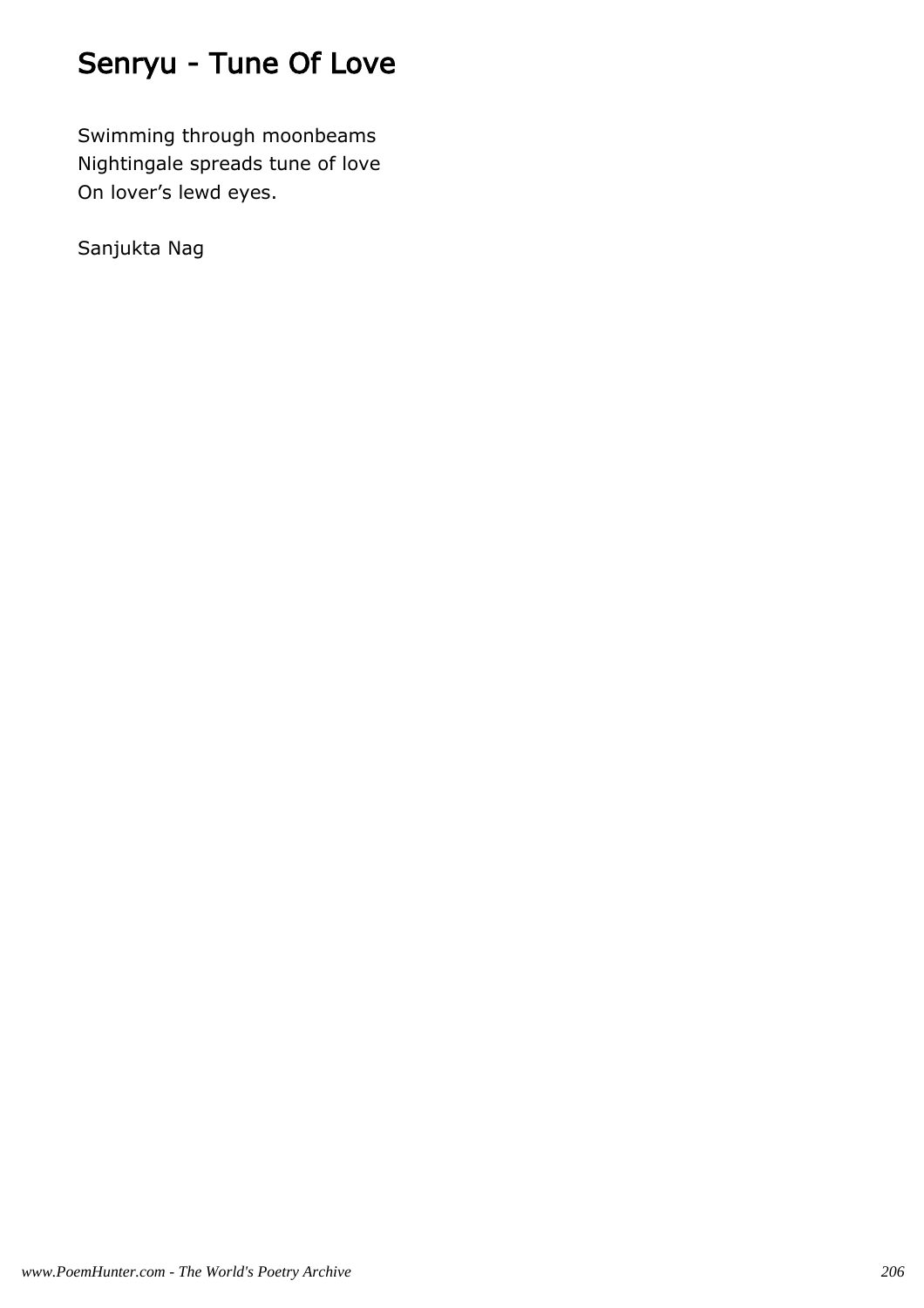#### Sense

Do you know? The moments I have spent with you, Still lingering on my sense…

But I know, All of these palpable things for you Have never made any sense…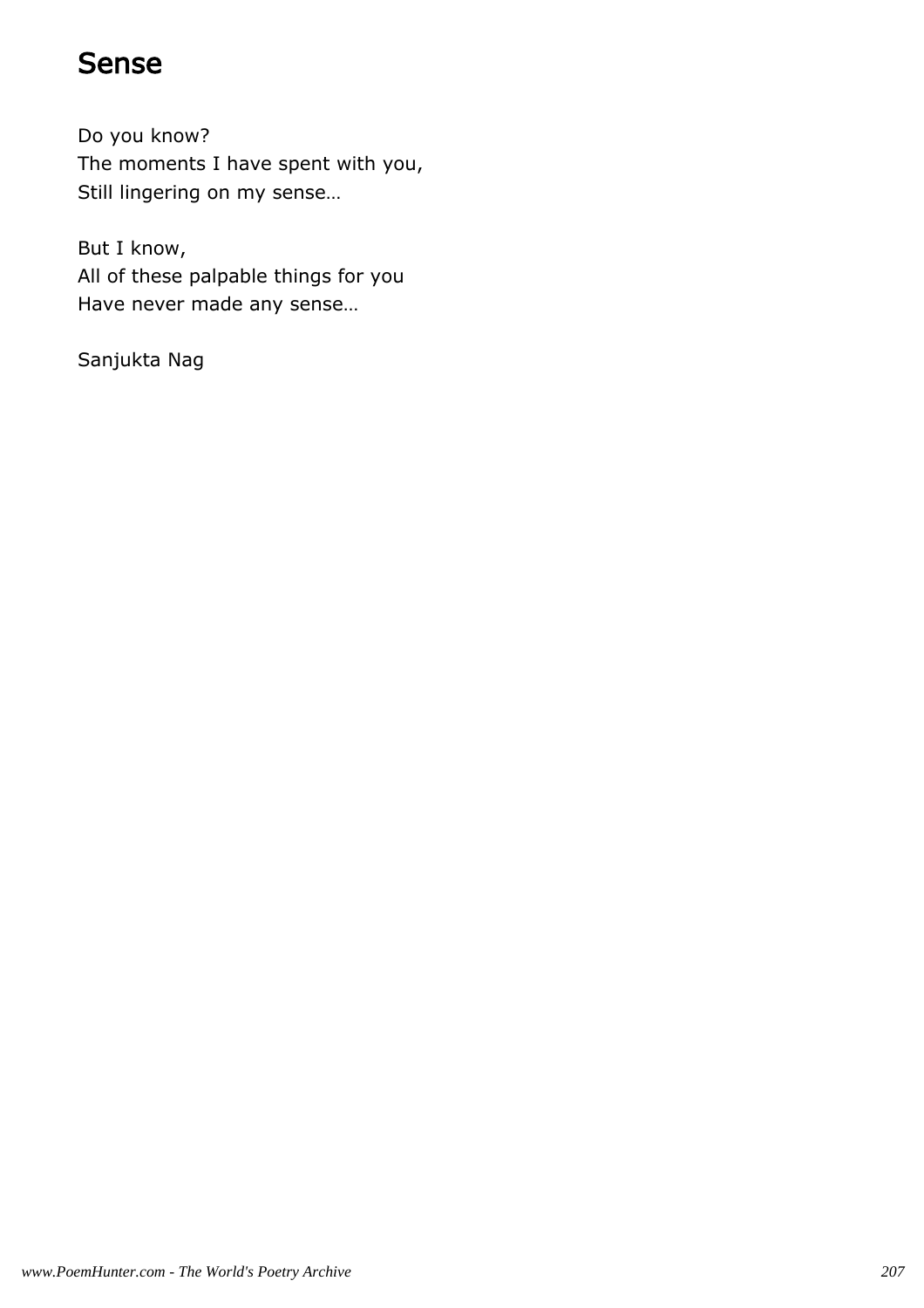## Shore

A tinge of burning brown On nakedness of her neck Absorbing glittering gold From Sun's slanting rays.

And those eyes baby blue Delighted with the desire To be meek like mermaids While bathing in the bay.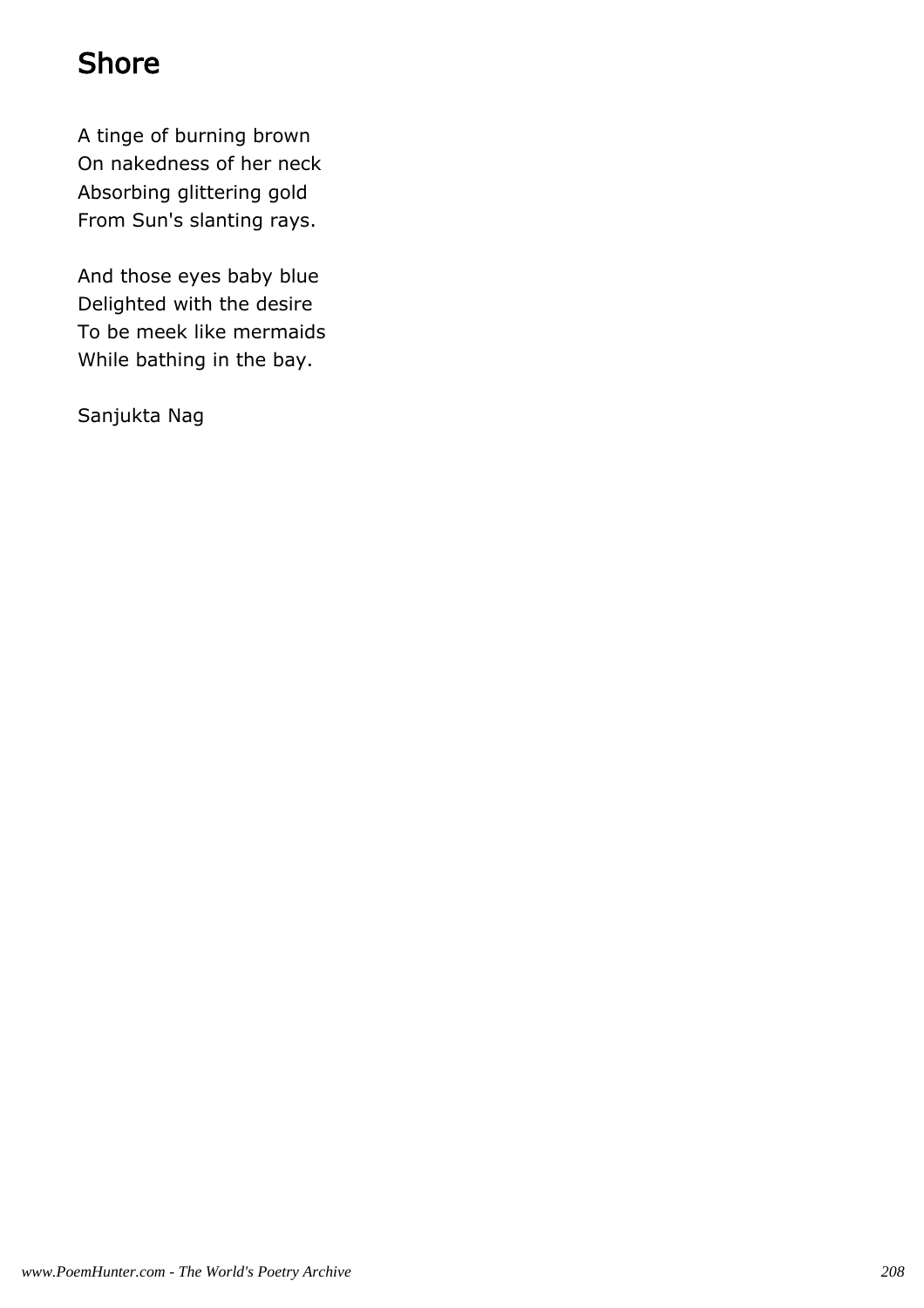## Show Me Your Eyes

Only your infinite eyes can stop the time That is running against my will Snatching me from the green mouth of life. I am mortified now with this avaricious mind, As I used to savour worldly pleasure Instead of pleasing your dreamlike heart. All I have left now is a mortal life Confined in an island of sterility, Waiting so long for your enchanted feet That can transform it into Cape of Good Hope. Turn around; show me your deep dazzling eyes To enlighten my black starless nights, Spread your arms and hold my frightened heart tight, Before the sprinted hands of time Steal my dizzy soul from the cave of life.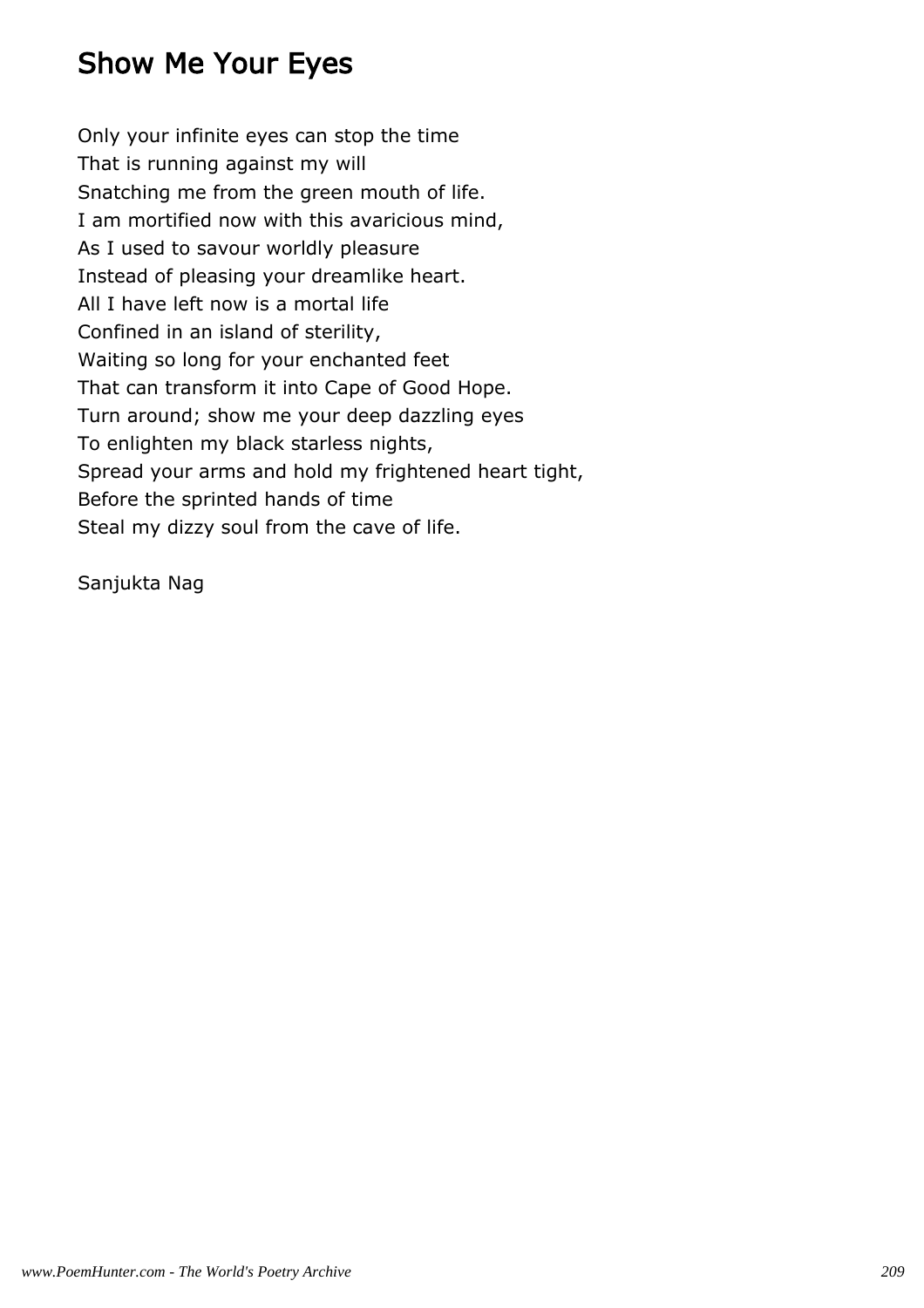#### Silhouette Dream

Silhouette dream. Waves of light, Standing in a row Moved out of sight. They walked too fast Or my feet were slow, Trapped in the dark It felt so mellow. You held my hand I took a breath, We ran towards sun To escape death.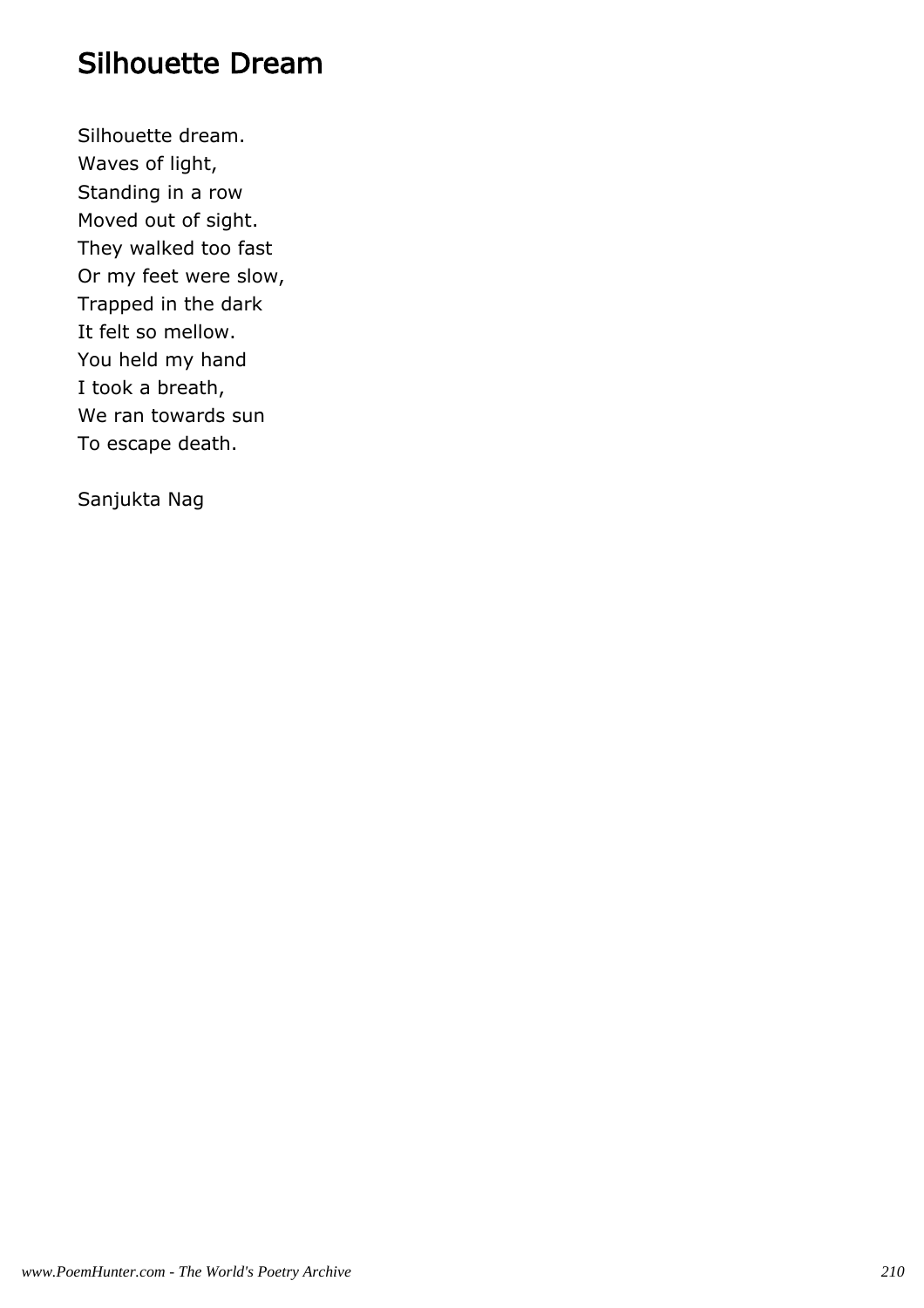## Soil In My Blood

I never have dreamt of being a bird Or wanted to swim tearing the airstream. Every time I cut my heart I bled on the bare breast of gravity. I wear the clothes of its confidence I'm fed on its fidelity And I'm too earthy to detach it from me. I planted poems everyday deep in the ground, The tree is growing larger than life now And laughing softly by emitting Shades of green around my existence. This is me, no wings, only limbs, Climbing it slowly to reach for white clouds, While my roots are still singing Inside the ceaseless core of mother earth.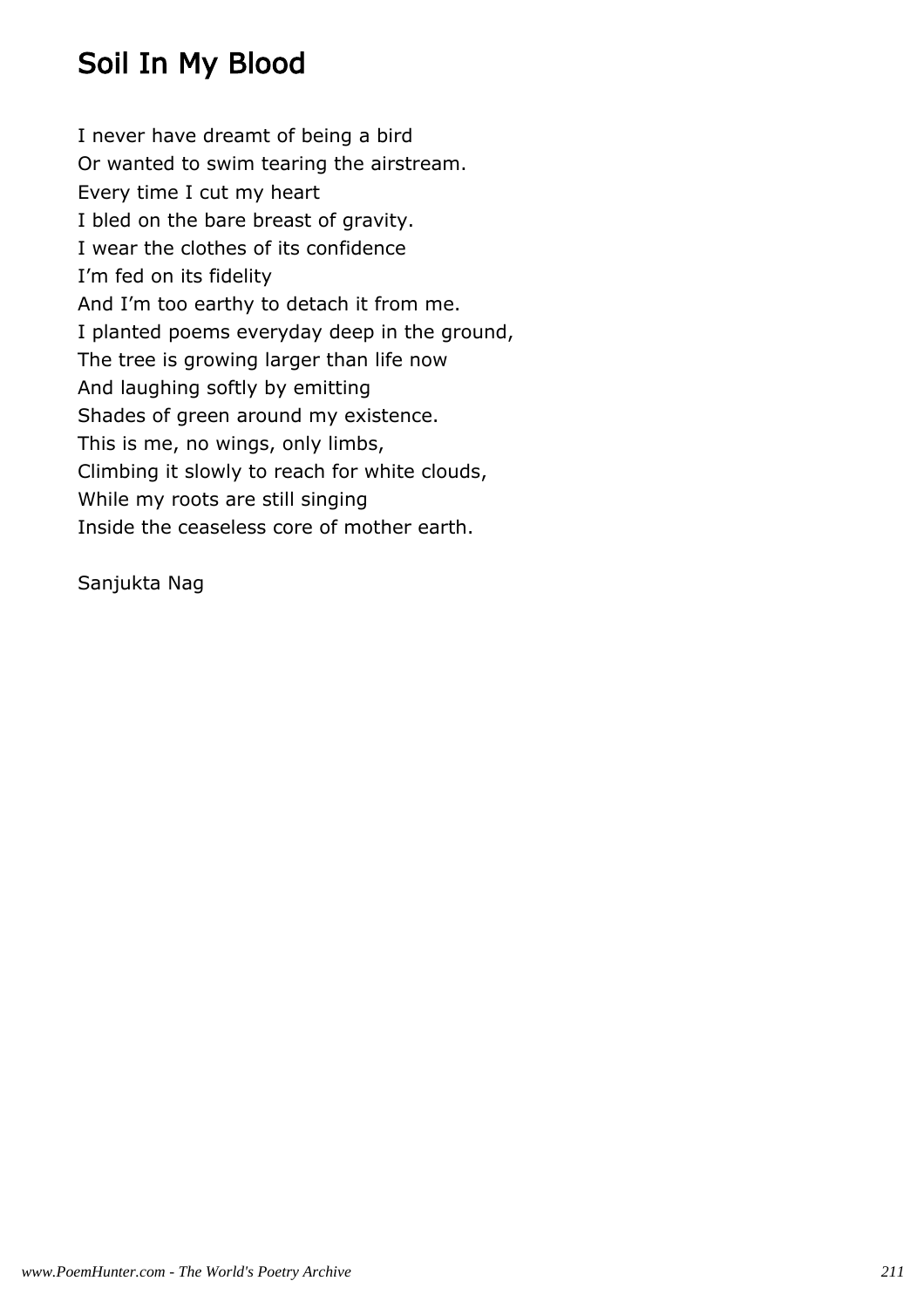## Something For You

Spread your arms, Like the sun scatters its rays To show how much warmth it has got for you…

Reveal your heart, Like the flowers expand their petals To show how much pollen they have got for you…

Open your eyes, Like I open mine To show how much love I have got for you…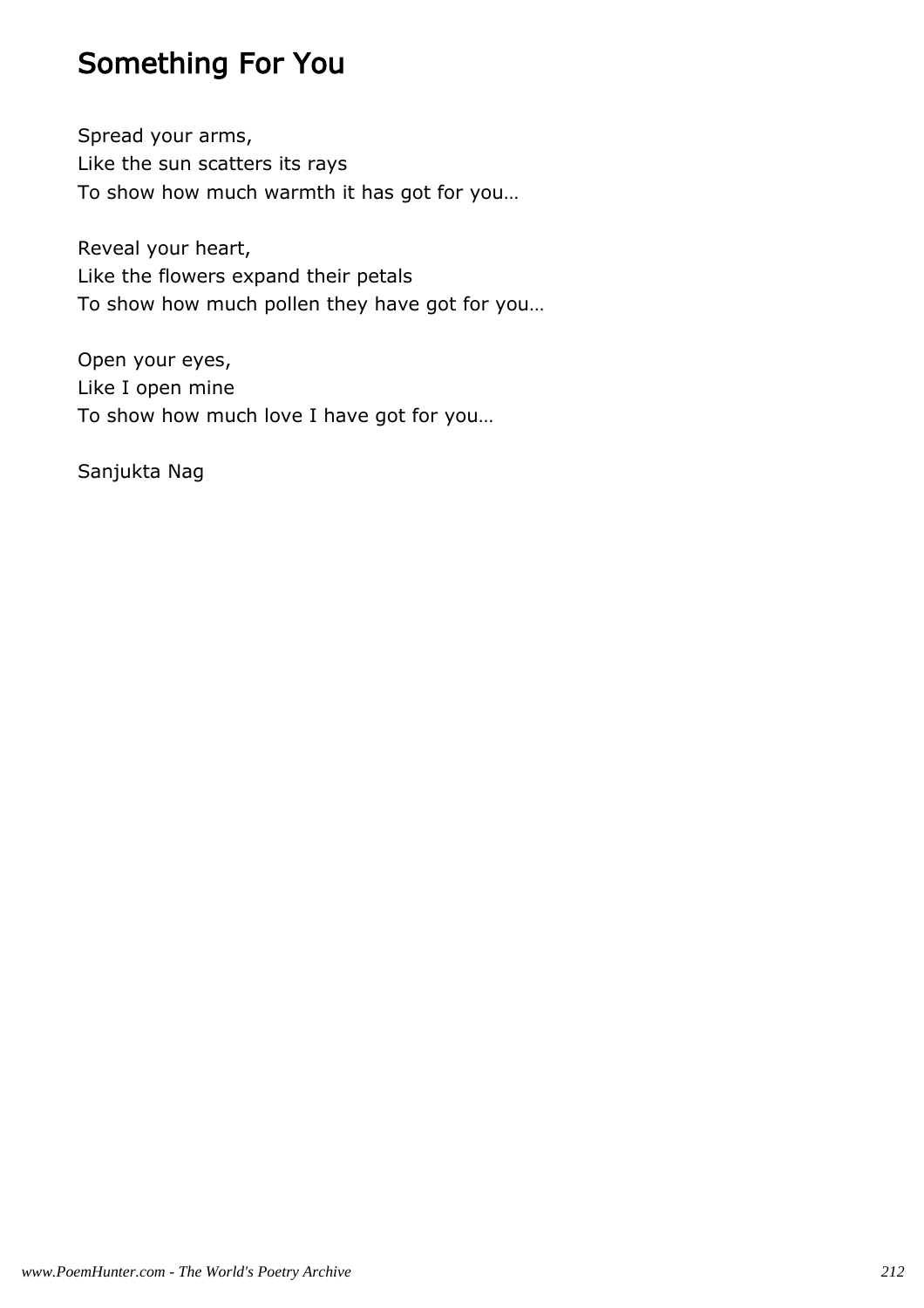## Song Of Trees

Last night I heard the sudden song of trees, Green ribbons like, it twirled around my head. Milder than whisper, a bit louder than heartbeat Causing the blue moon spread whitish cream. You said in my eyes, "This is the finest absurd!" But I didn't mind to your surreal misdeeds. As my reality is more melodious with you dear, Than the green songs of frenzied night trees.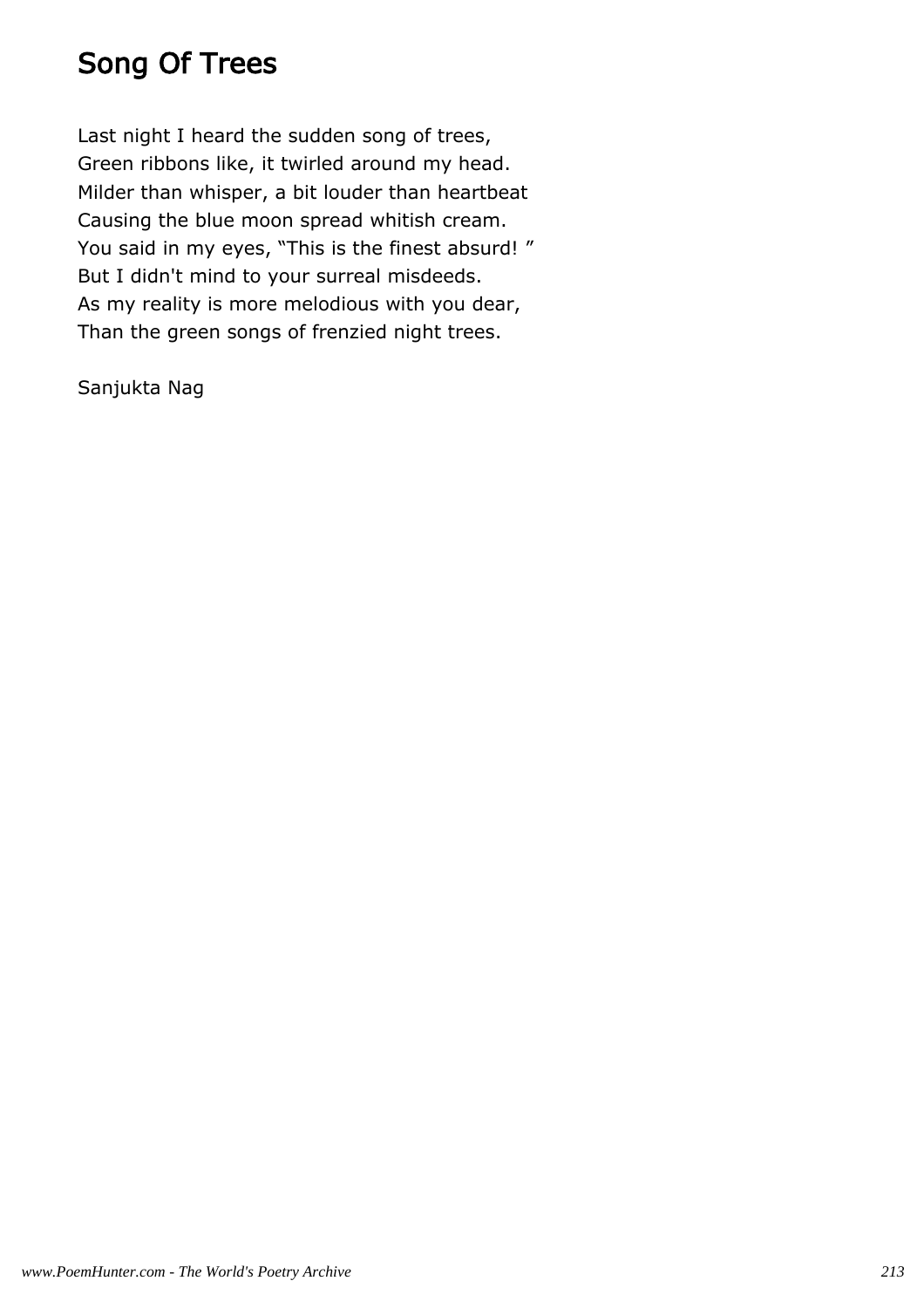#### Stay With Me

Stay, Stay with me. Though you hide your urge And pretend You don't want to. But I know, Your desires gleam More fluorescently Than sea water in the dark night…

Stay with me, For you are my home With embroidered curtains of hope, For I am your world Draped with atmosphere of dreams…

Stay with me, To let me hold your hands tight Till they tremble with age. As we planned To grow together in time To glow together in love…

Stay with me, So I can keep my promise Of always lighting the lamp of your heart, Until death comes Infront of me…

Stay, Not only because you love me Not only because I love you, But, For there is an us And for our love for us, Stay with me.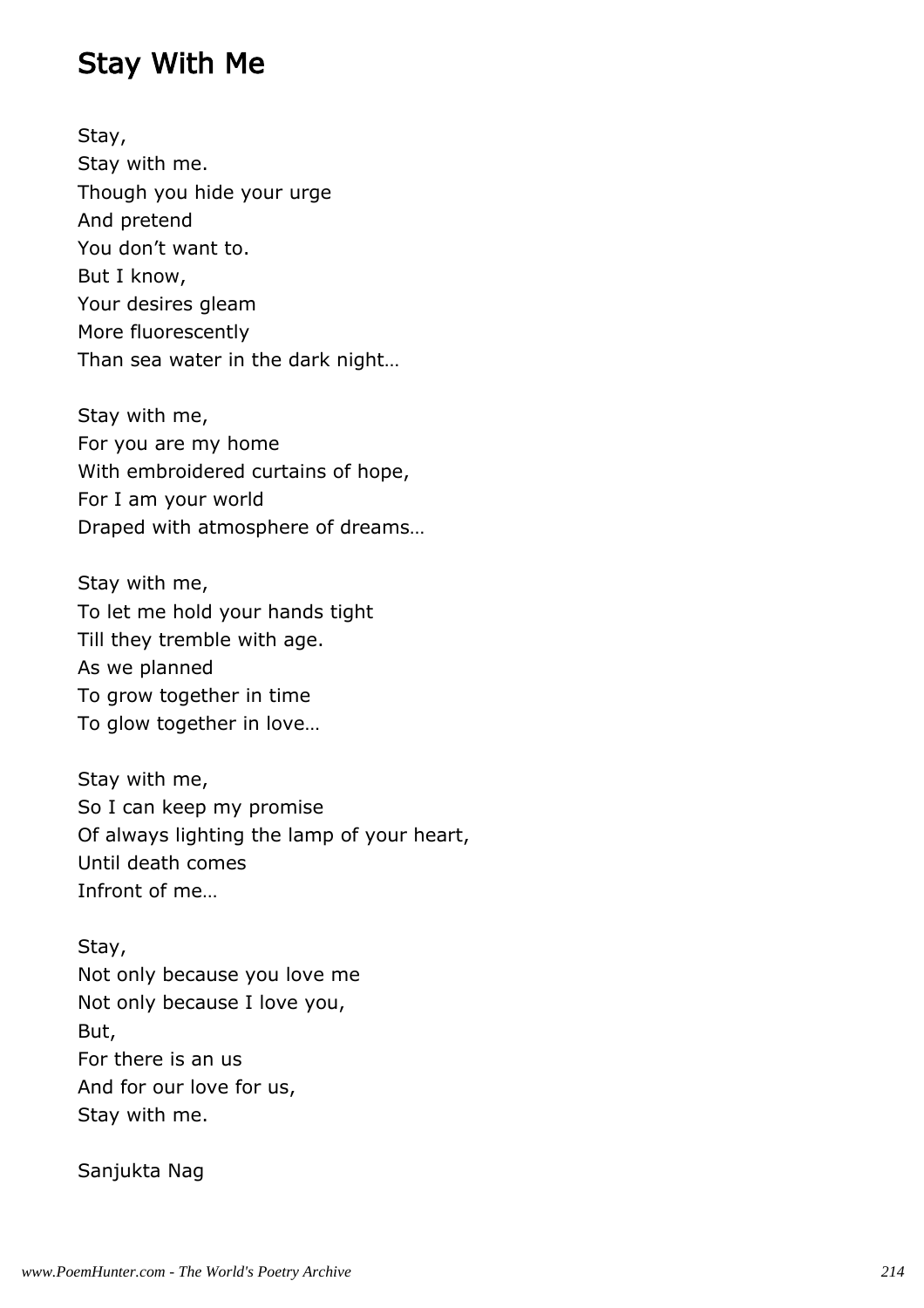# Still Fallen

You sculpted a couple of mountains On the north of our bed, And invoke the sun To ascend behind them, For sprinkling golden rays of holiness On our entangled limbs, Which are still wrapped by the Sinful shroud of midnight. He rises; our souls also rise with him, But bodies remain fallen Knowing that no sun can elevate us To the luminous field of lost Eden.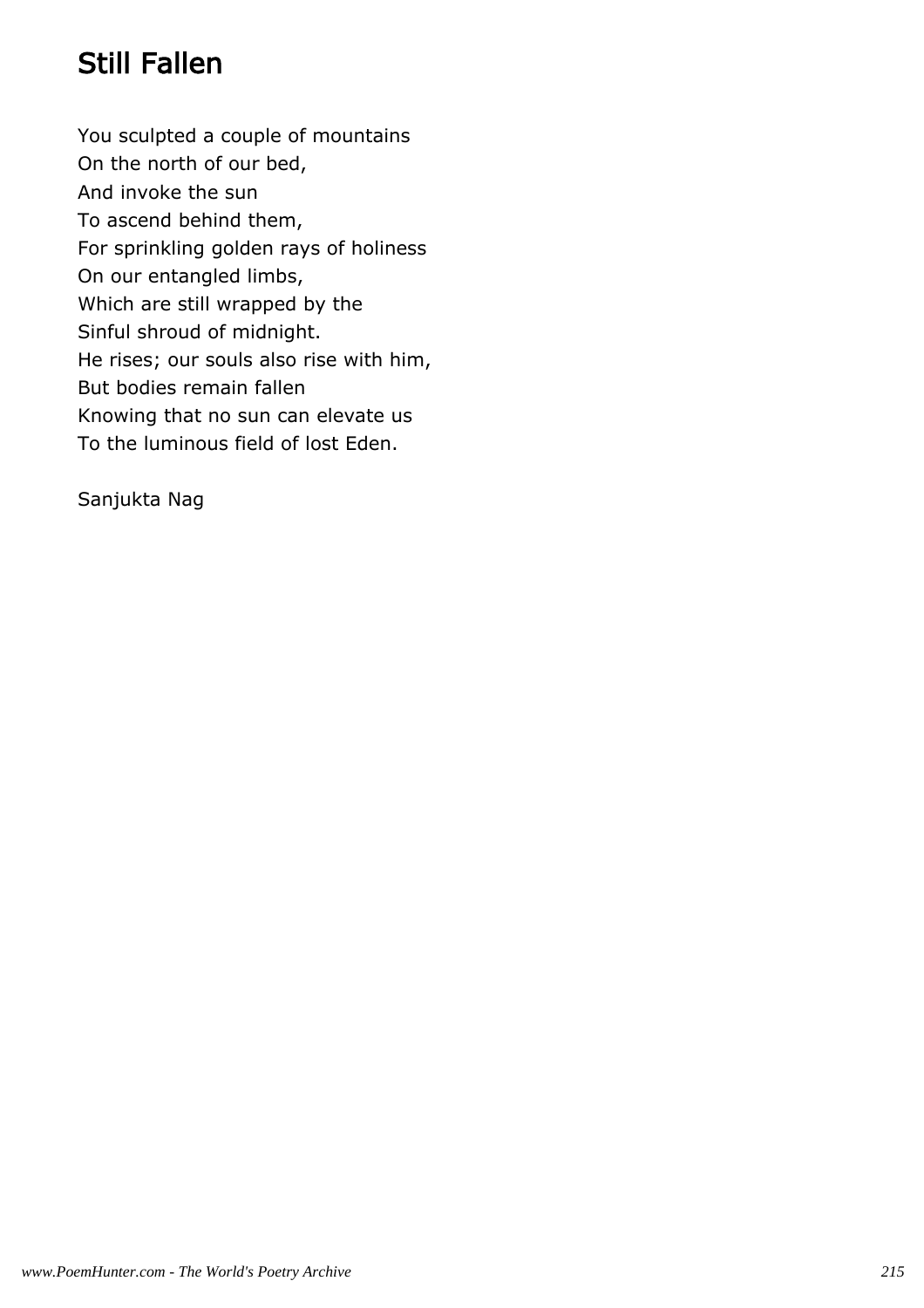### Story Of A Fallen Leaf

After the end of winter Spring comes into sight With a green flag And a sky of sunlight… While I am a fallen leaf Laying wrinkled on dusty ground On the demand of the wind Sometimes flying around… Crossing the bridge Over a swift flowing river Crossing the ridge With a feel of chilly shiver… Trees are clad in new leaves Coloured with shades of green In those melodious song Cuckoo's glee is also seen… But this withered me Is cruelly cast aside By the happiest newborns From spring's joyride… There were good days I also danced and sang Like these flowery trees When spring's first bell rang… Now I'm a dried soul Thirsty for a drop of water Knowing life's truth that Nothing can make me better… "Farewell, my earth" This is what I must say By the law of nature Here comes my last day…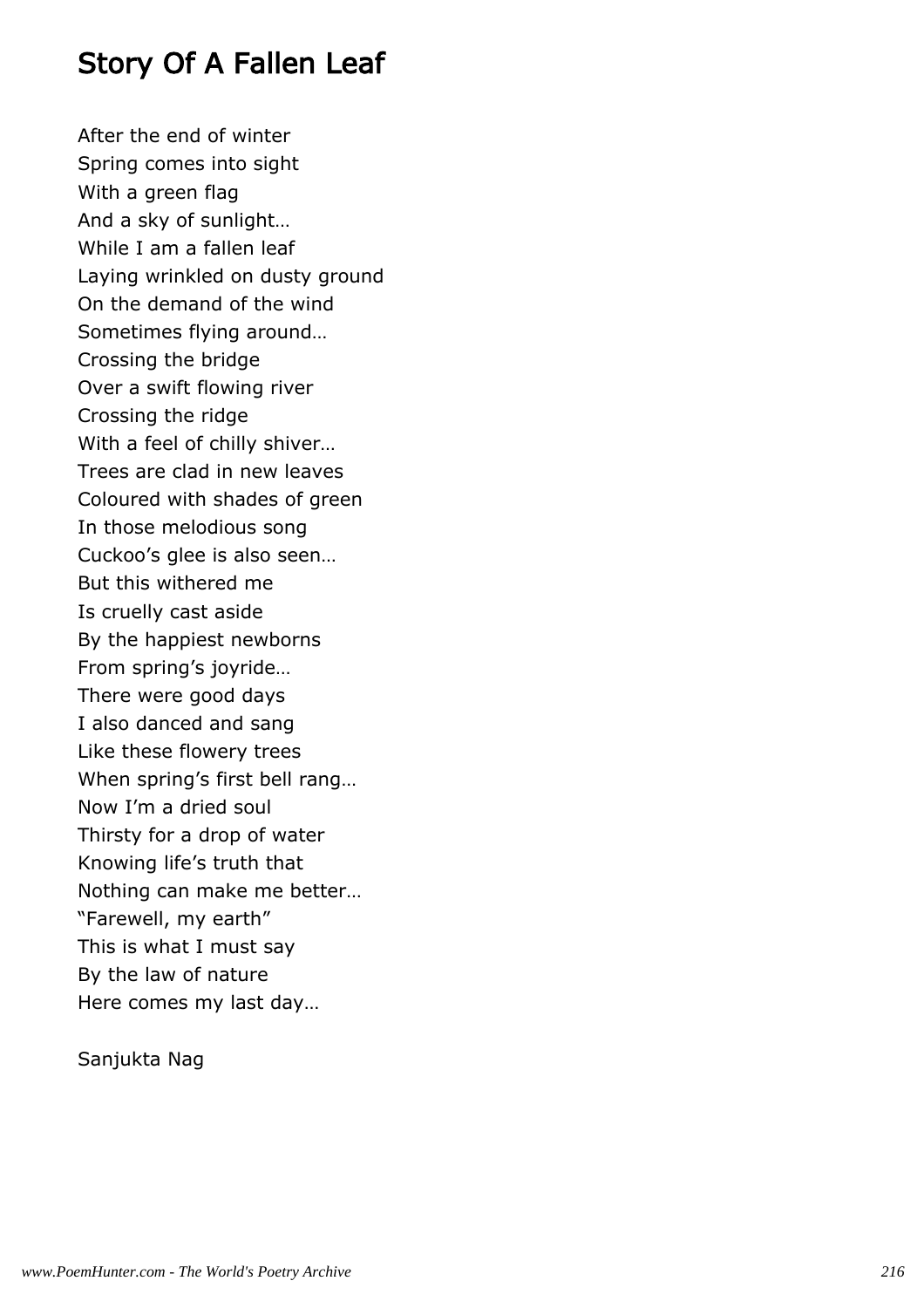### Summer Offers Sun

Blades of straw are still lying leveled On the ground, left by our worried body, Blowing crimson dust of twilight, we move Playing broken harp of forgotten melody. Three miles gone, then a dried river comes We cross the bridge of realistic reason, Nothing to give or nothing to receive During the sterility of scorching season. Soul of soil is baked by sunny love Our stomachs progress in lighting up fire, Striving hard to count each day, while Heart has learnt how to burn soft desire. Four five six more unsure miles to wander Till we discover a water body on the way, Then we'll sleep by it and ask the night To sing lullaby of sweet monsoon day.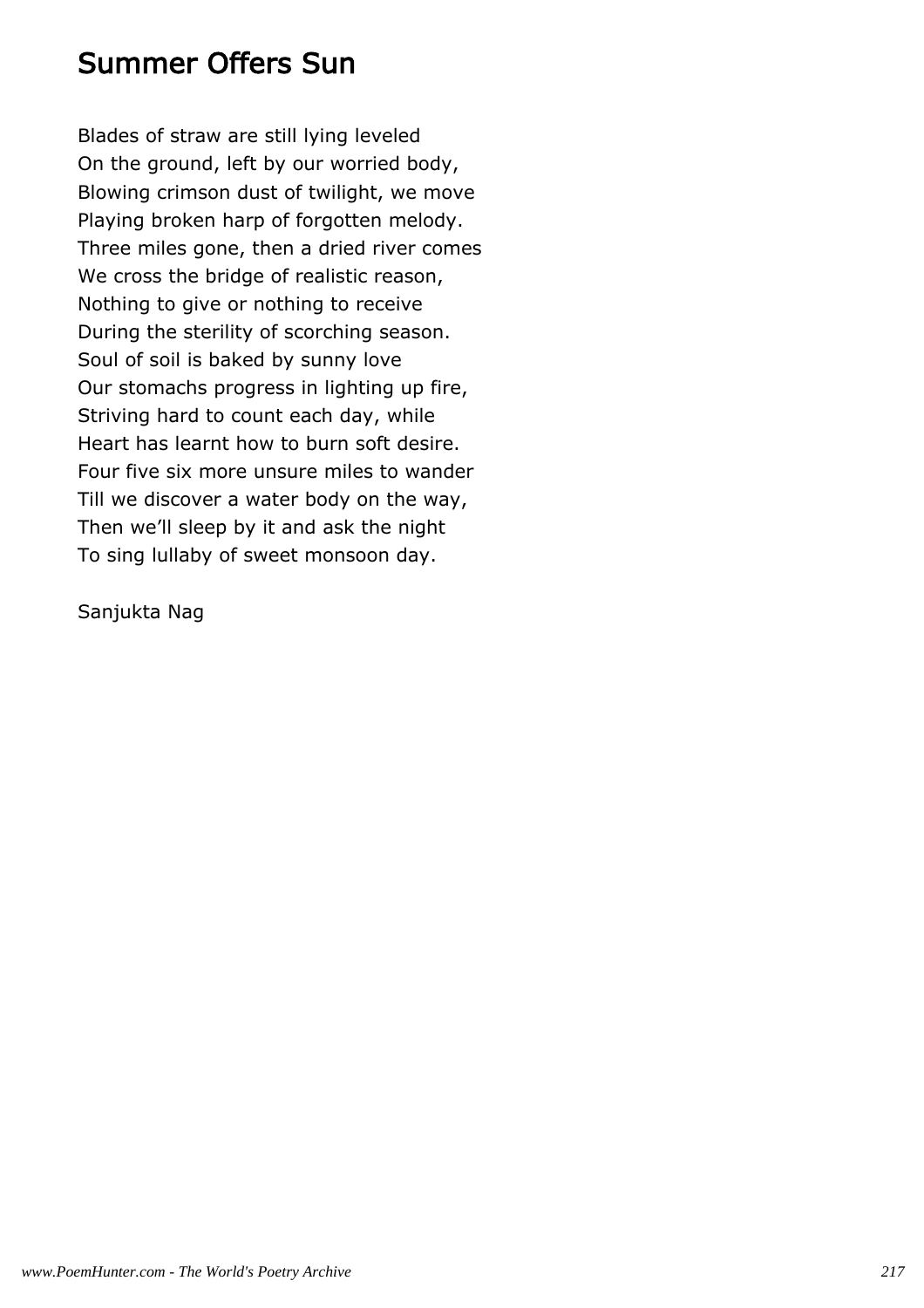# Sunrise In Galapagos

I rose with chilled air of dawn. Holding the baby sun on my palm I ponder at his mystery of liquefaction, That spreads the hidden gold of Eldorado Over my shivering shoulders. I wish if I were a flamingo Waiting on one leg For the perfect moment of sunrise, To dissolve all of my tints of pink With his melted gold On the blue lagoon of Galapagos.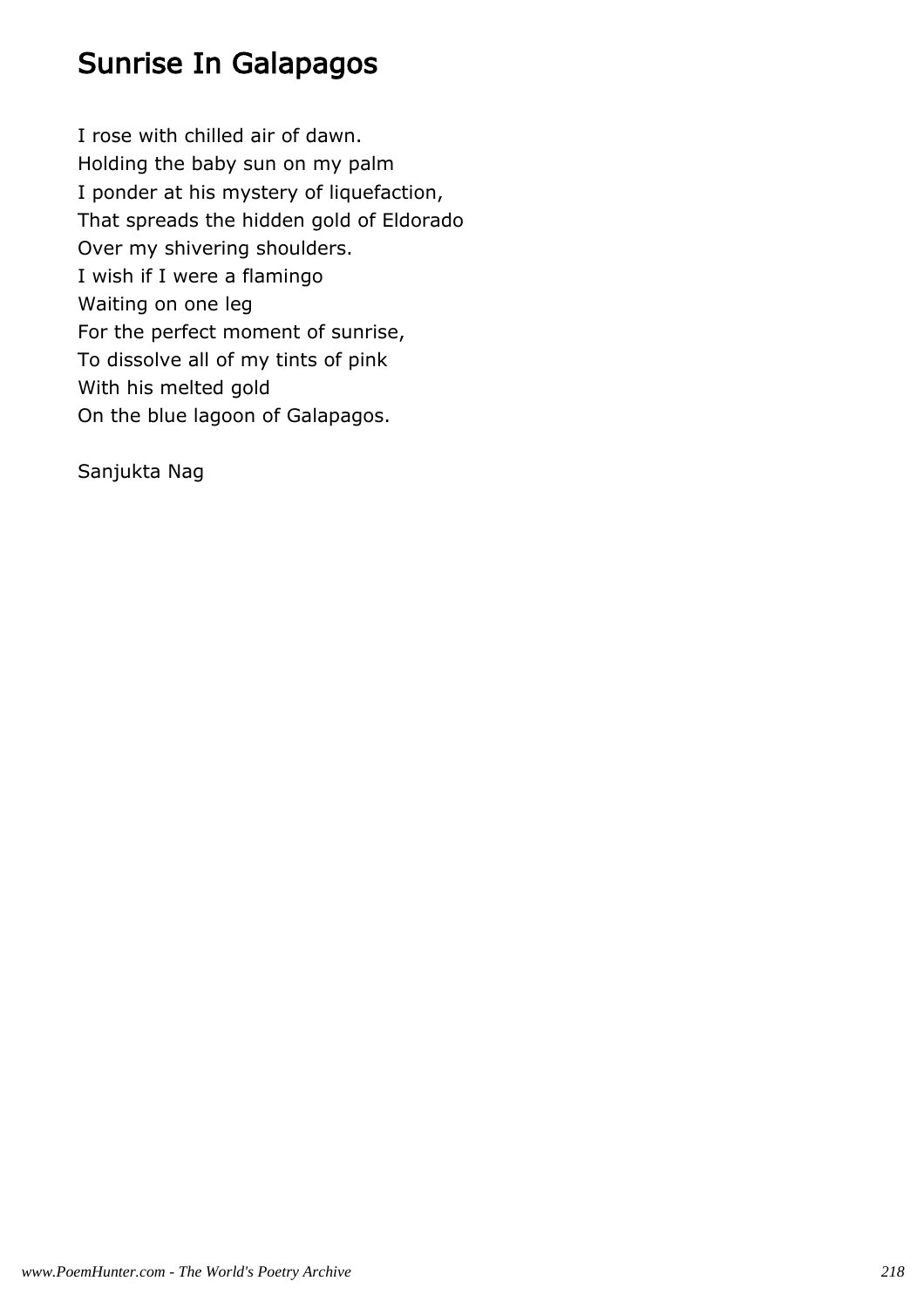### Sunset

A tinge of red Slopped down like a drop From the forehead Of slanted afternoon sky, For diving Into the chest of ultramarine Where all of the Hidden treasures lie.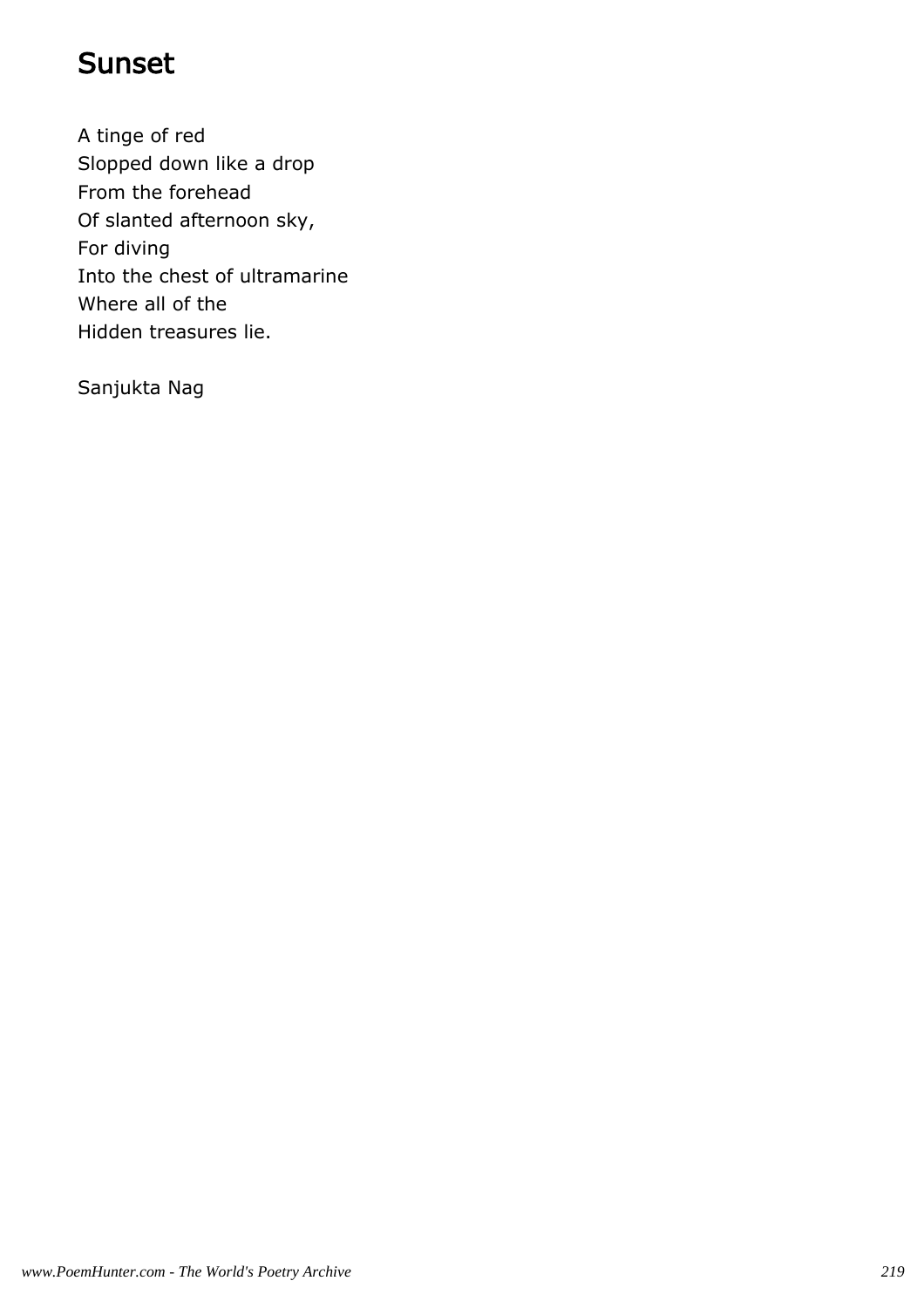# Swinging Doors

Your heart is like a pair of swinging doors, Every time I need to give it a push To make it open and wide, And after I cross the threshold It closes itself without fail. I can't deny It feels good to be a prisoner of your heart. But sometimes I wonder my dear What if the situation changes, Then your hands will shove my body hardly, The entrance will transform into exit And I will be out of it at once Stumbling on the ground, Again it will close itself immediately. I can't deny It'll feel bad to be thrown out of your core. Oh how I wish Your heart was not like a pair of swinging doors!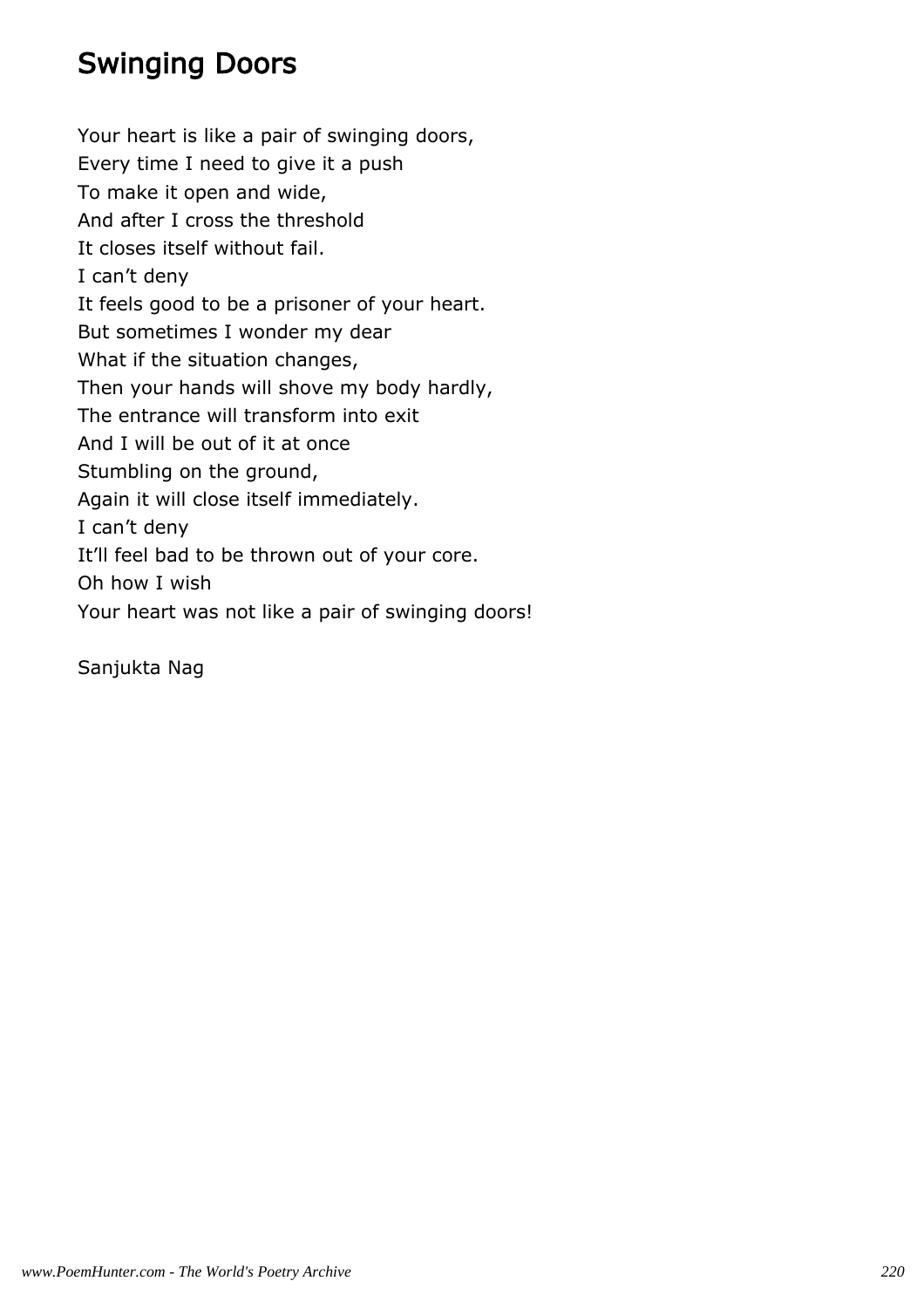## Synthesis

May be there is music in my blood And your love has the hands of a pianist, For whenever you touch me My whole body illuminates melody…

May be there are words in my soul And your love has the passion of a poet, For whenever you hold me My whole body radiates poetry…

May be there is nothing common between us Except the love that inhabits our heart, But whenever you kiss me My whole body feels our unity…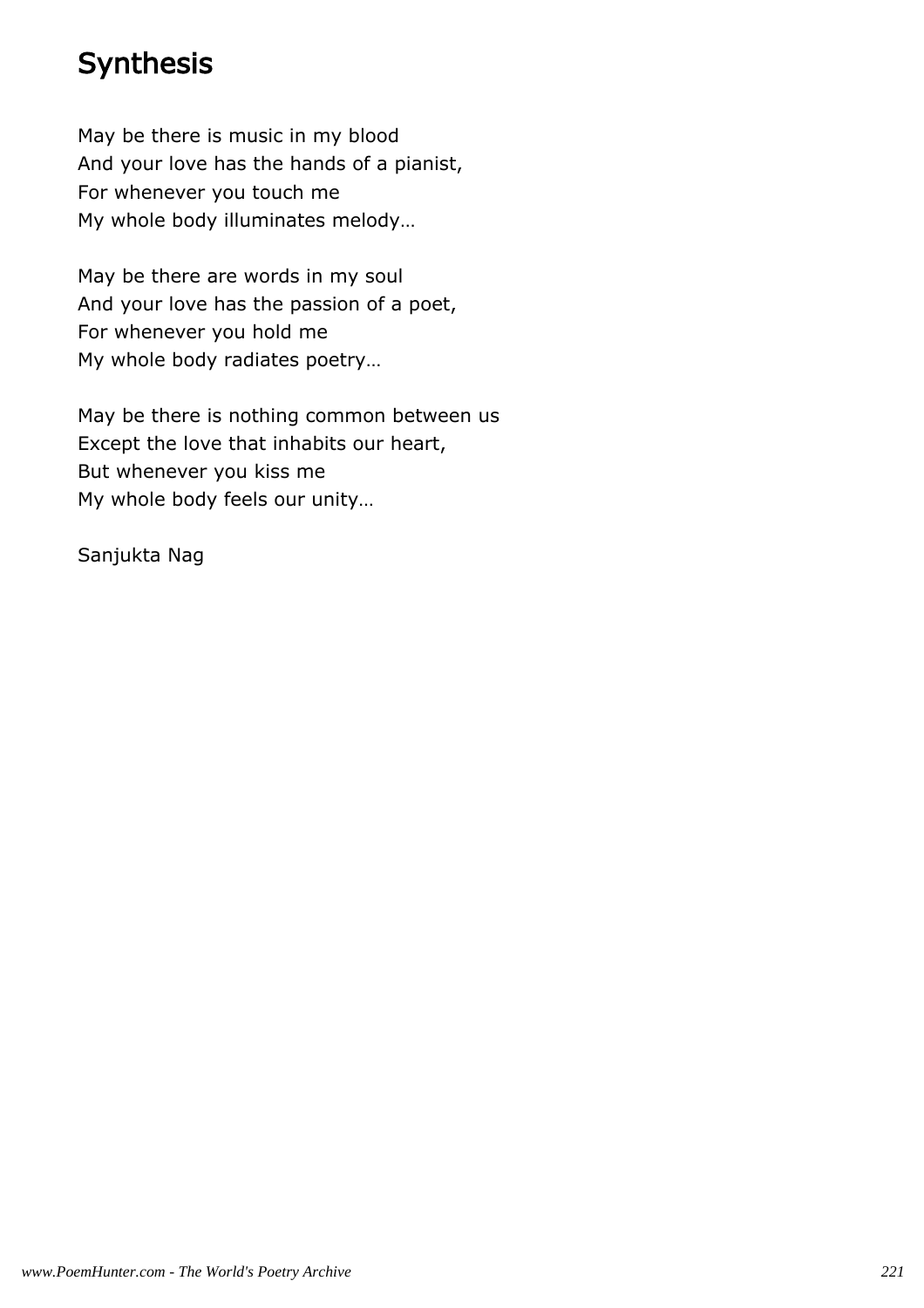# Take It All

Life,

You can take anything from me, Except the words that inhabit my soul. And I'll thread them one by one To create thousands of poems.

Take my happiness, Despair will flow from my pen Like tears flow from eyes.

You can take my hope, As my words can deal With sheer hopelessness.

If you pluck dreams from my eyes, I'll be awake all night long To inscribe poems on moon.

Snatch my love, With warm blood of my broken heart, I'll write poems of loneliness.

But if you want to give me something, Then seize my life And give me death. For I know, My poetry will live Even after I take leave From this earth.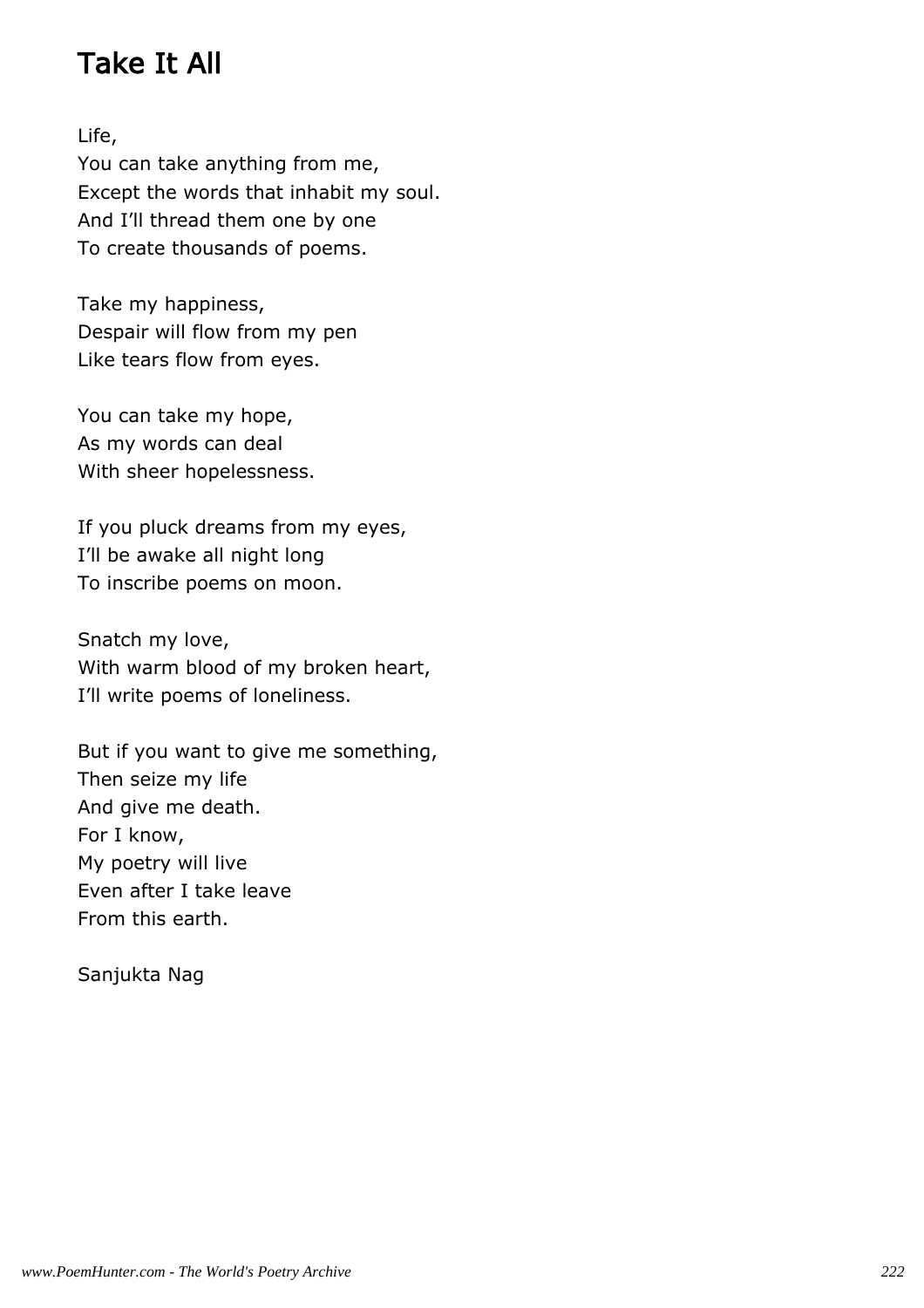# Tanka - Shipwreck

Broken pieces of Cold emotions are sinking In deep salty sea Of my measureless blue tears, As this heart is a shipwreck.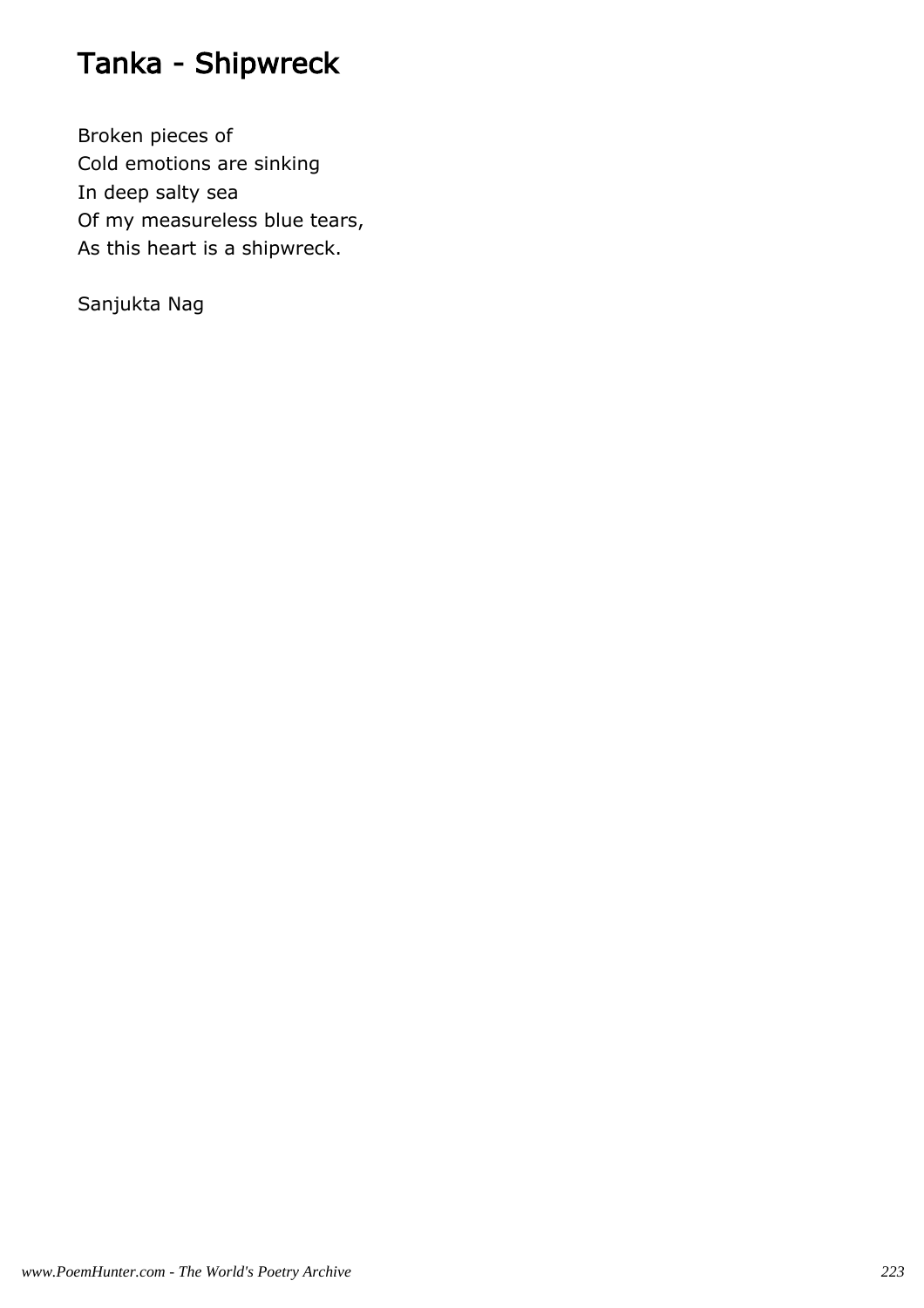# Tears Of Happiness

One day clouds will forget to Roar aloud ripping the ears of sky, Legs of rain will shrink and fail miserably To step on dry grass blades. But my love for you will never be dwarf. I'll make your cheeks wet with green tears, Because happiness isn't happiness Until your eyes smile like a glorious lake.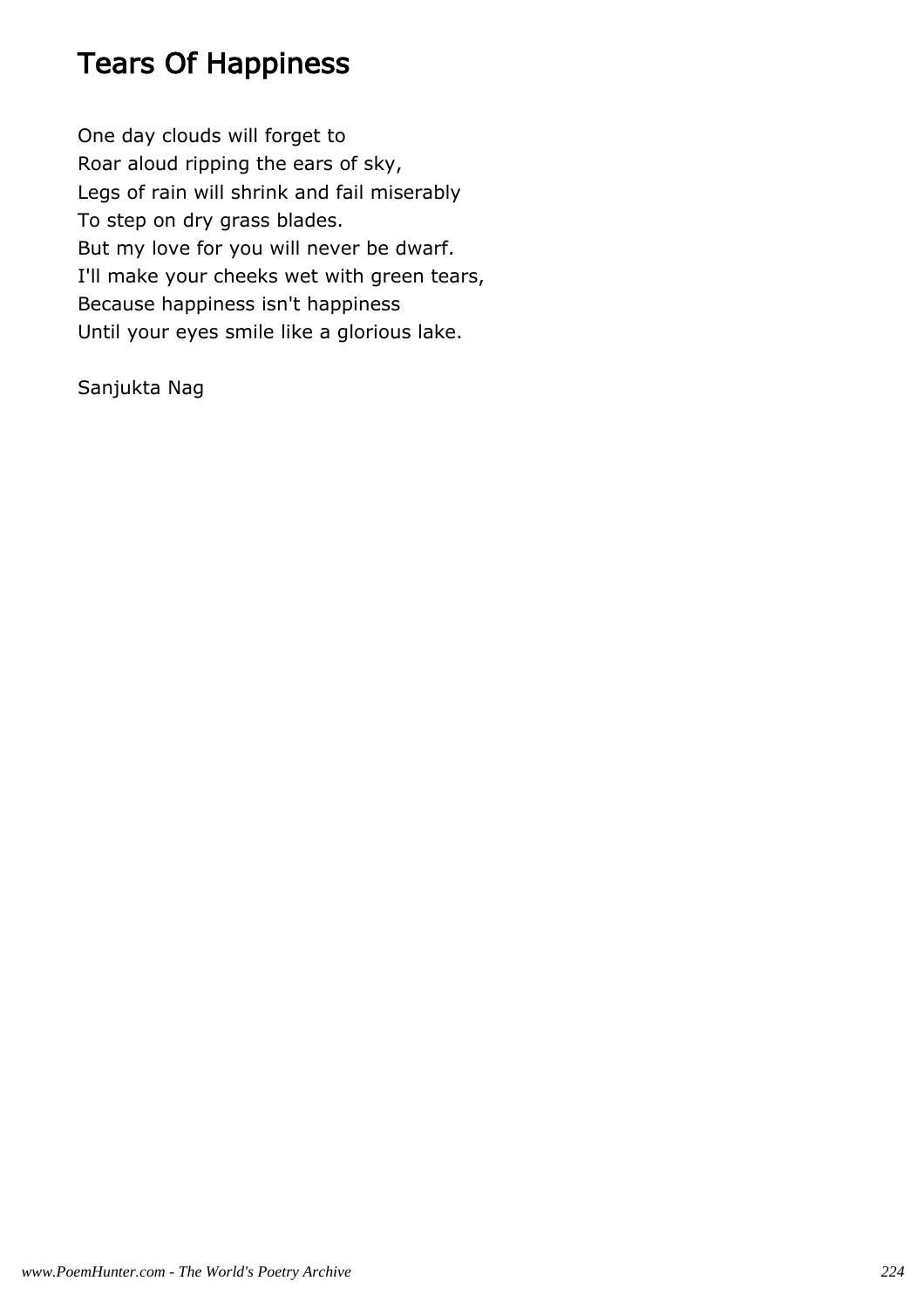## The Promise

On my way back home I ran Only to seek the orangey sun Cleverly who was hiding his face Along with my gladsome pace Behind the nameless golden leaves, And I desired him to give A smile that was my very own, Down the sky he softly shone For the last hour of afternoon, To let the darkness cover soon This fallen forest, the dusty ground, As the earth is a merry-go-round He kissed me goodbye with his setting ray And thought he would find his way To the other side of the awaited earth Where he'll certainly take a rebirth, Escaping from this world of mine Leaving me dizzy with my evening wine. But my eyes captured him for the rest of the day; Again he came near my cheek to say "Tomorrow will be a bright sunny day."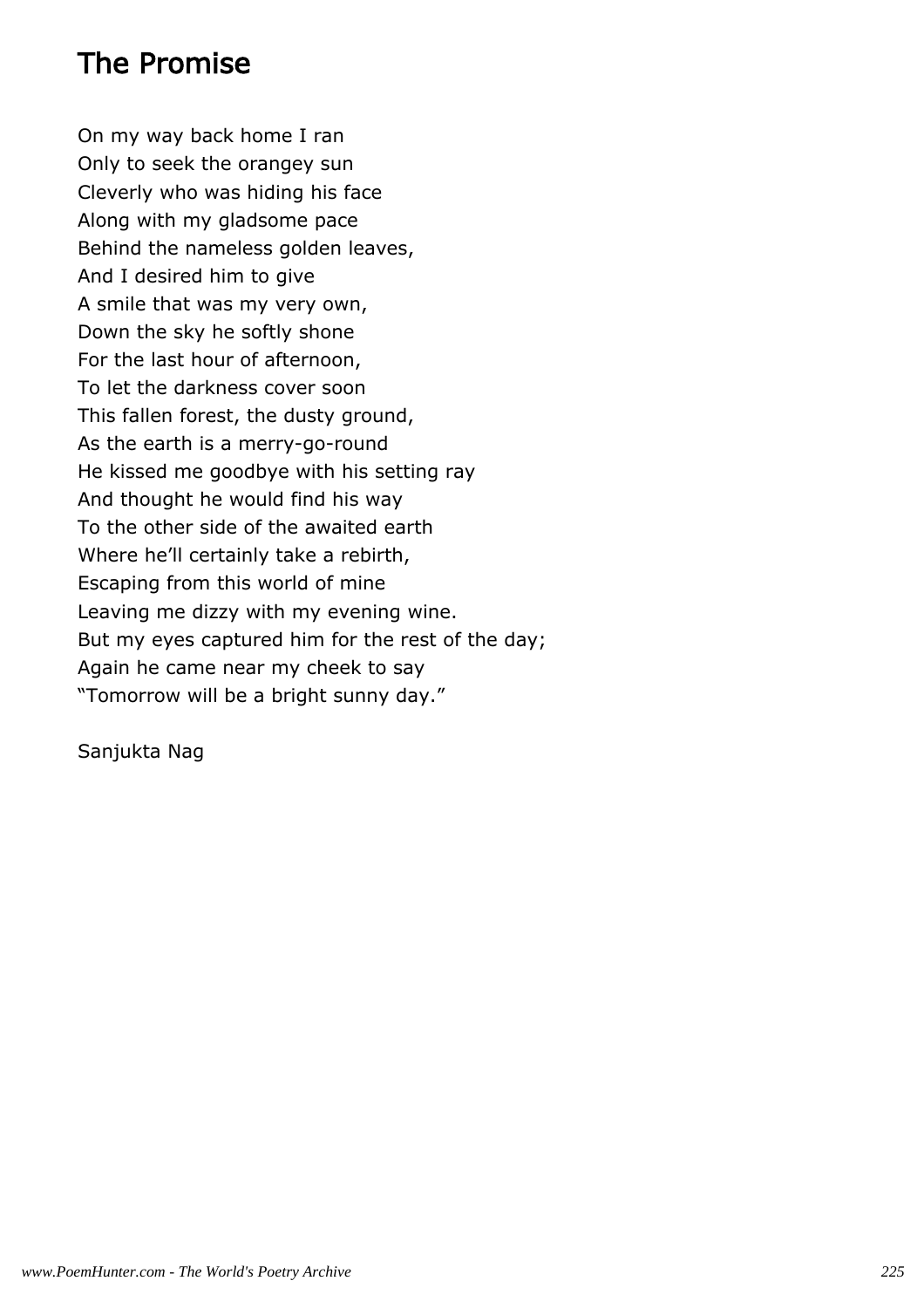### The Promise Part Two

The sunny tomorrow didn't come today yet May be promises are not meant to be kept. Instead he sent some monstrous clouds Furious enough to sound aloud, In grayish blue cloak covering the sky They make me wonder all day, why The sun intend to give me such grief Or is it his another mischief To relish the game of hide and seek? Oh how I'm craving for him to peek Between the branches of the savage wood Who are dancing with delighted mood, Swaying bodies, praying the god of rain While despair is flowing through my veins. Losing my playmate in the density of dark All I can hear is some wild dogs' bark Howling loud as if sensing ill omen Suddenly the sky breaks into rain. They say monsoon breeze is coming from the bay Children are humming songs of rainy day O when the sun will appear to say? "Tomorrow will be a bright sunny day."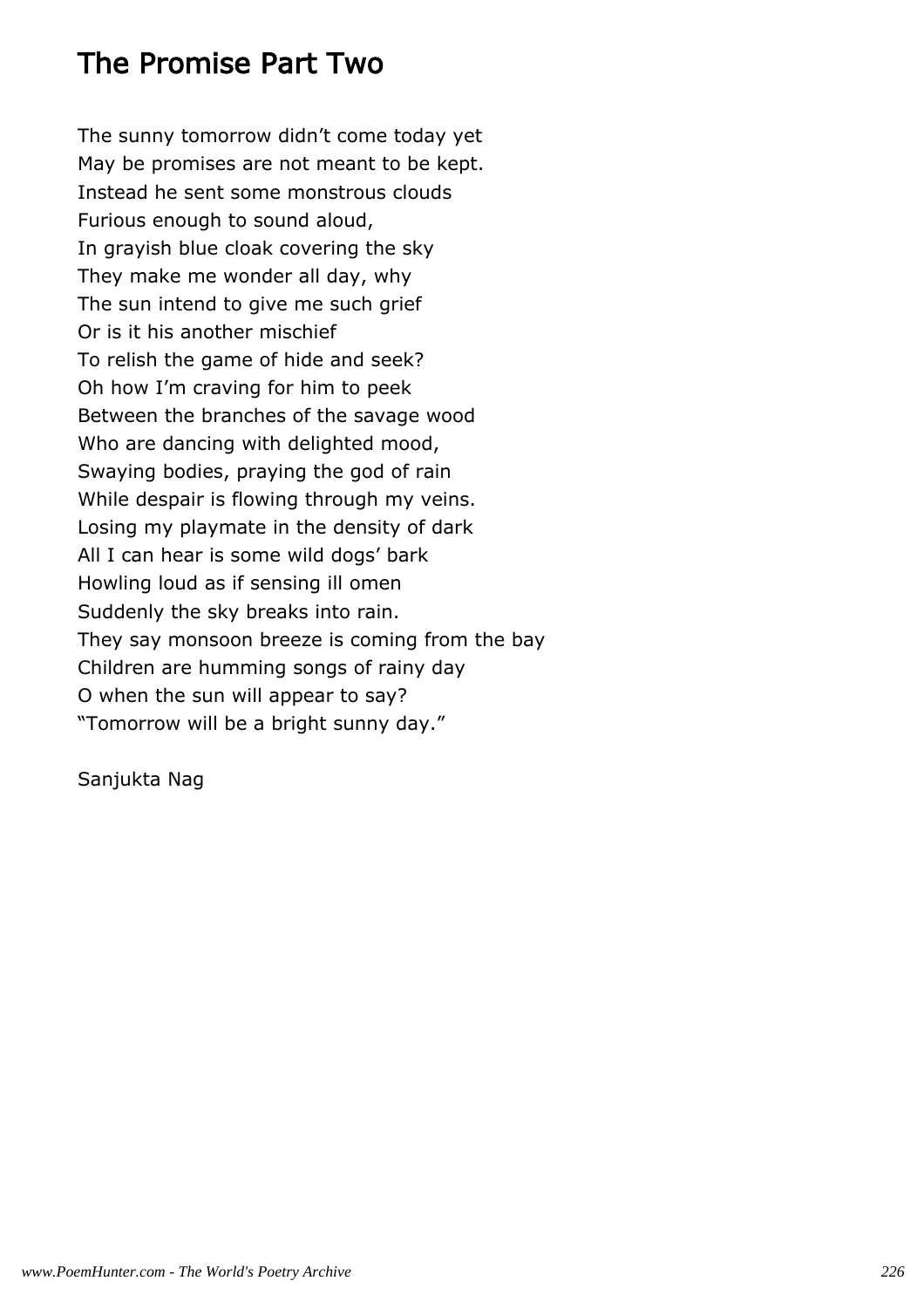# The Road Without You

The road that was taken by us Is now muffled up in dust and smoke Trees are like shadows of immoral giants Motionless sweet homes appear to be haunted There's nothing more than you I have ever wanted.

Stars are multiplying darkness I lit up my eyes with pictures of you Walking alone surrounded with isolation I distinguish my each breath so claustrophobic I didn't know life without you would be so horrific.

Heart is skipping its habitual beats It would be easier if I could omit this life For I've transfigured into the ghost of present Wandering on this road with a fruitless searching While my right hand misses your left hand's touching.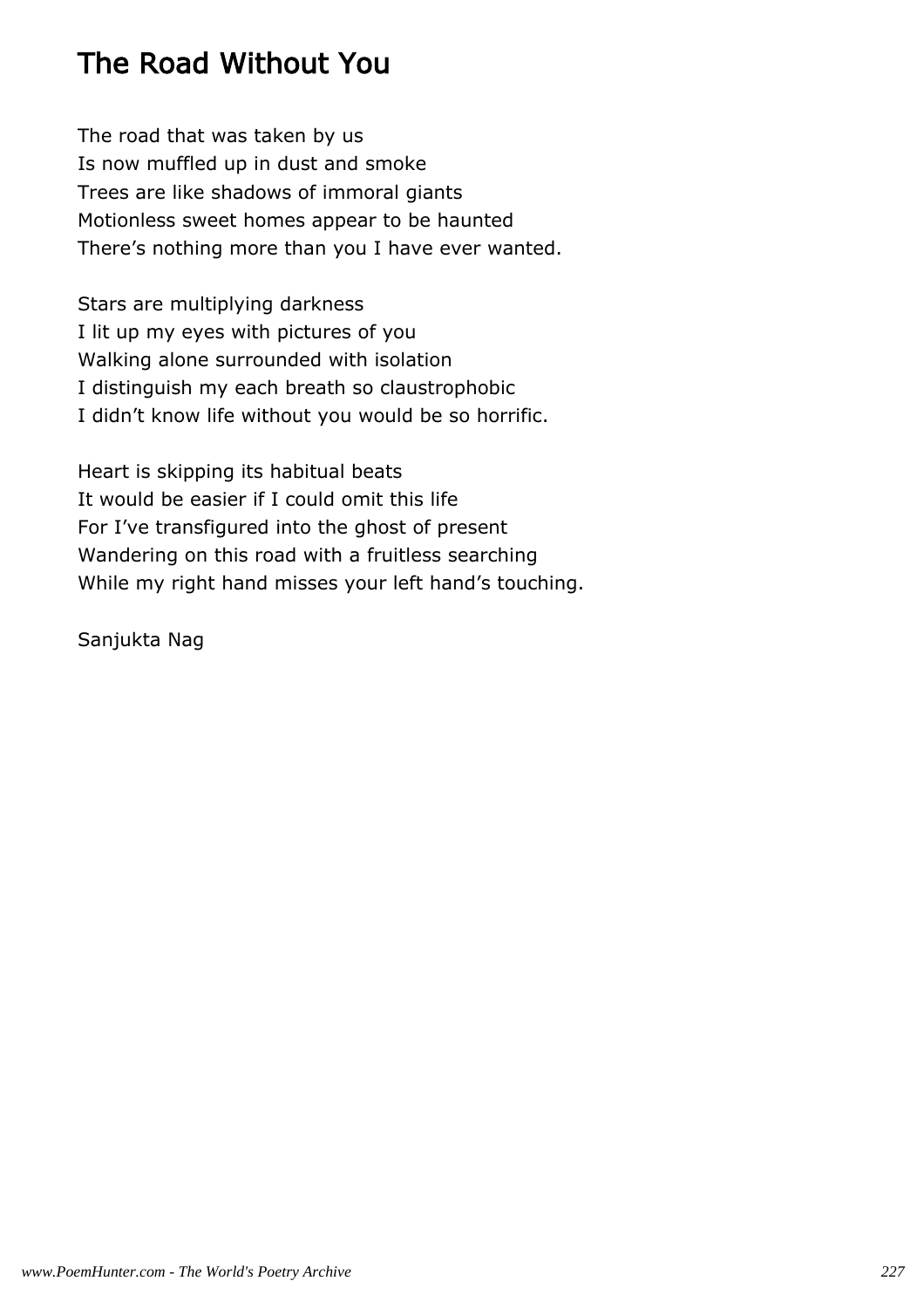## Then And Now

Then,

Starlets were broken into Myriads of invisible dust To mould zillions of you.

Now,

Evolutionary you sprint To the stars, forcing tired Earth to spill malevolence.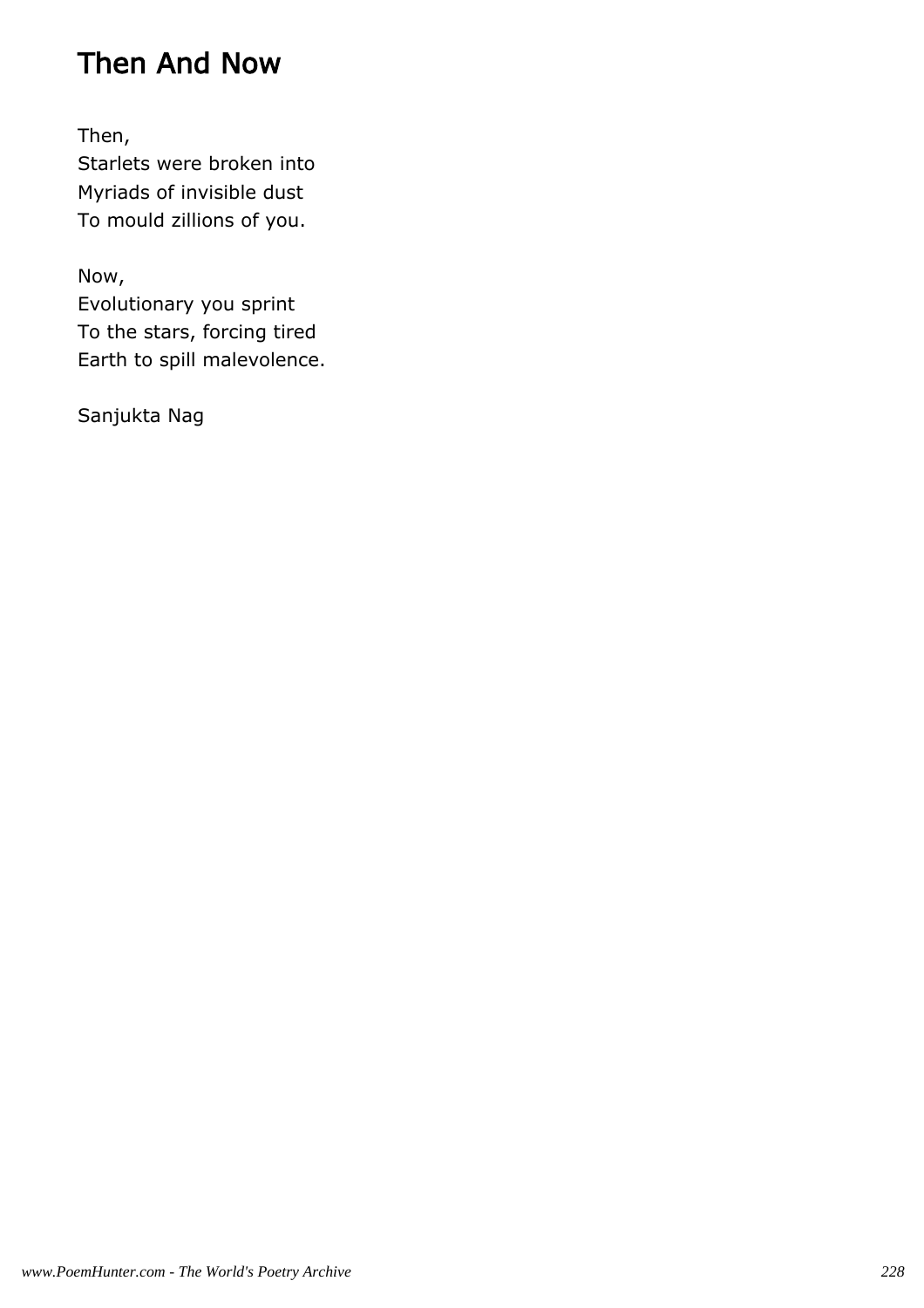# There Is A Window

There is a window infront of us Waiting for the curtain to be lifted, So that, the liquid sun can open our vision For showing the landscape of futurity. But we are the reluctant sleepy heads, Still groggy in bed Breathing the past years over and over. Every night we're breaking dreams with own hands To become too tired to see the dawn breaking! We curse yesterday Waste today And tell stories about the insecurity of tomorrow Ignoring the truth that, There is always a window infront of us Waiting for the curtain to be lifted, So that, the sun can fill our lungs with warm rays, And the fresh morning air can guide us To inhale the present's glory To exhale the past's memory, Only to make a home for the hope of blessed future.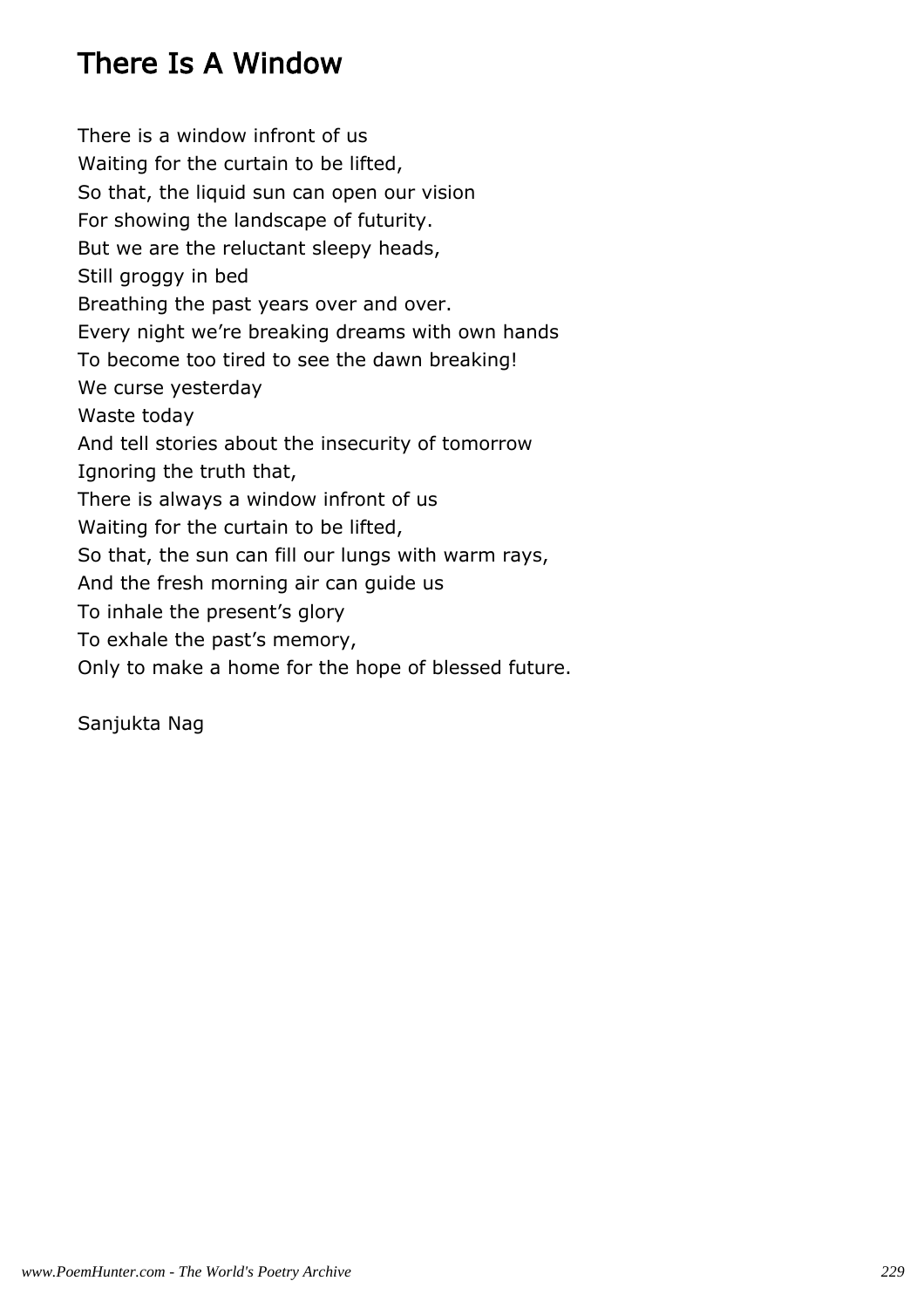# Thinking Of Thoughts

Under the hands of ancient sun We wash our thoughts And leave them amidst the blades of grass, To be soaked again By the watery faces of clouds. A game of recycling is played everyday On the transparency of life. Rain makes some words fertile Some are still barren, Waiting with a curious mind, full of yearning To be chosen For painting red a poem of love.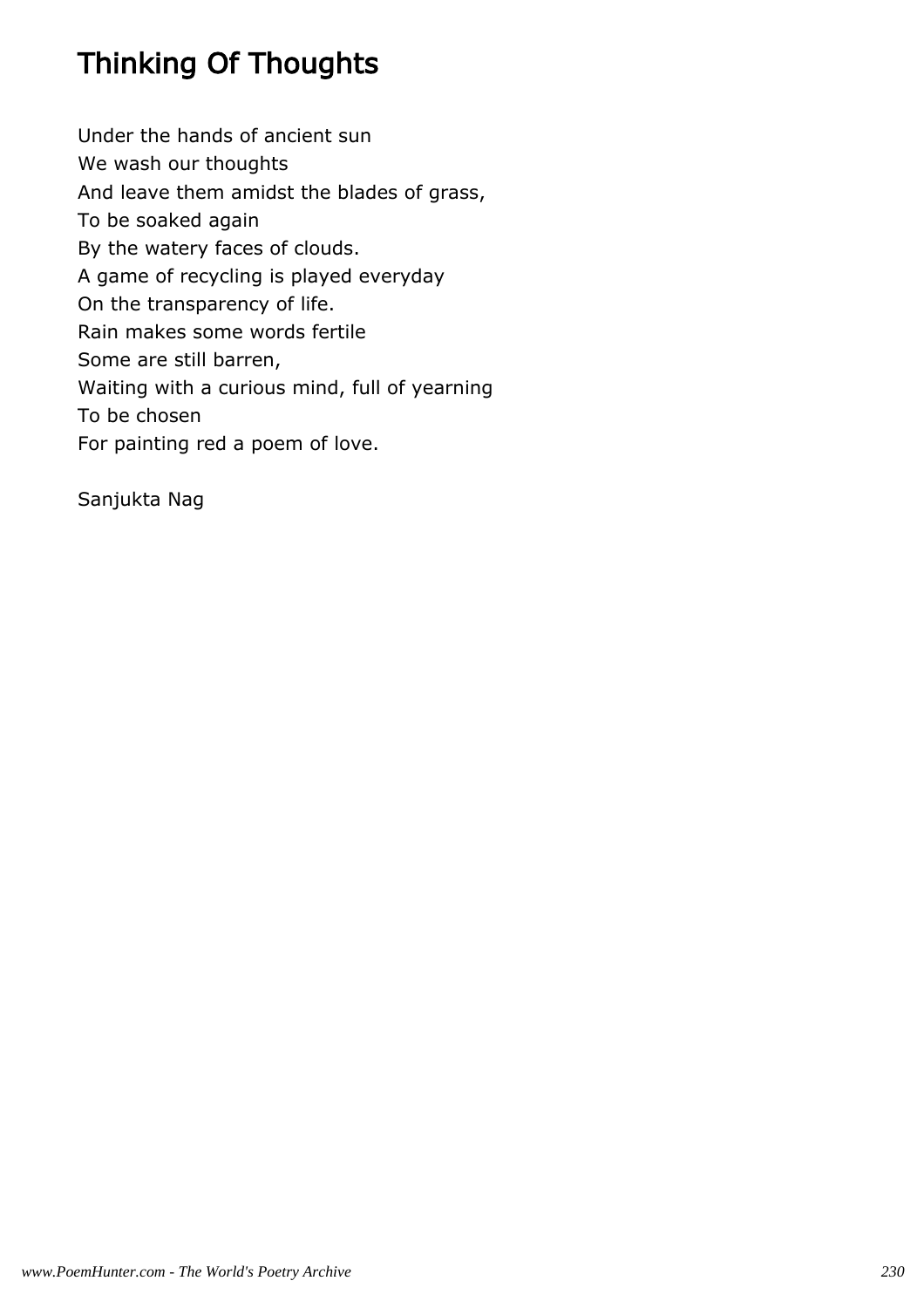# To Death

You can't possess all the grains of life I contain. The fragrance of light I gathered, Warmth of hope, Ruffling sweetness of glee, Illusion of shadow inside the moon. All are dancing cheek to cheek With their eloquent internal symphony. And I'm growing larger than life, Floating beyond your black hands of coldness. You can own this fragile flesh of mine, But the rainbow of my transparent spirit will Never rest on your palms, For they are invisible particles, Revolving swiftly Around the invincible universe of infinity.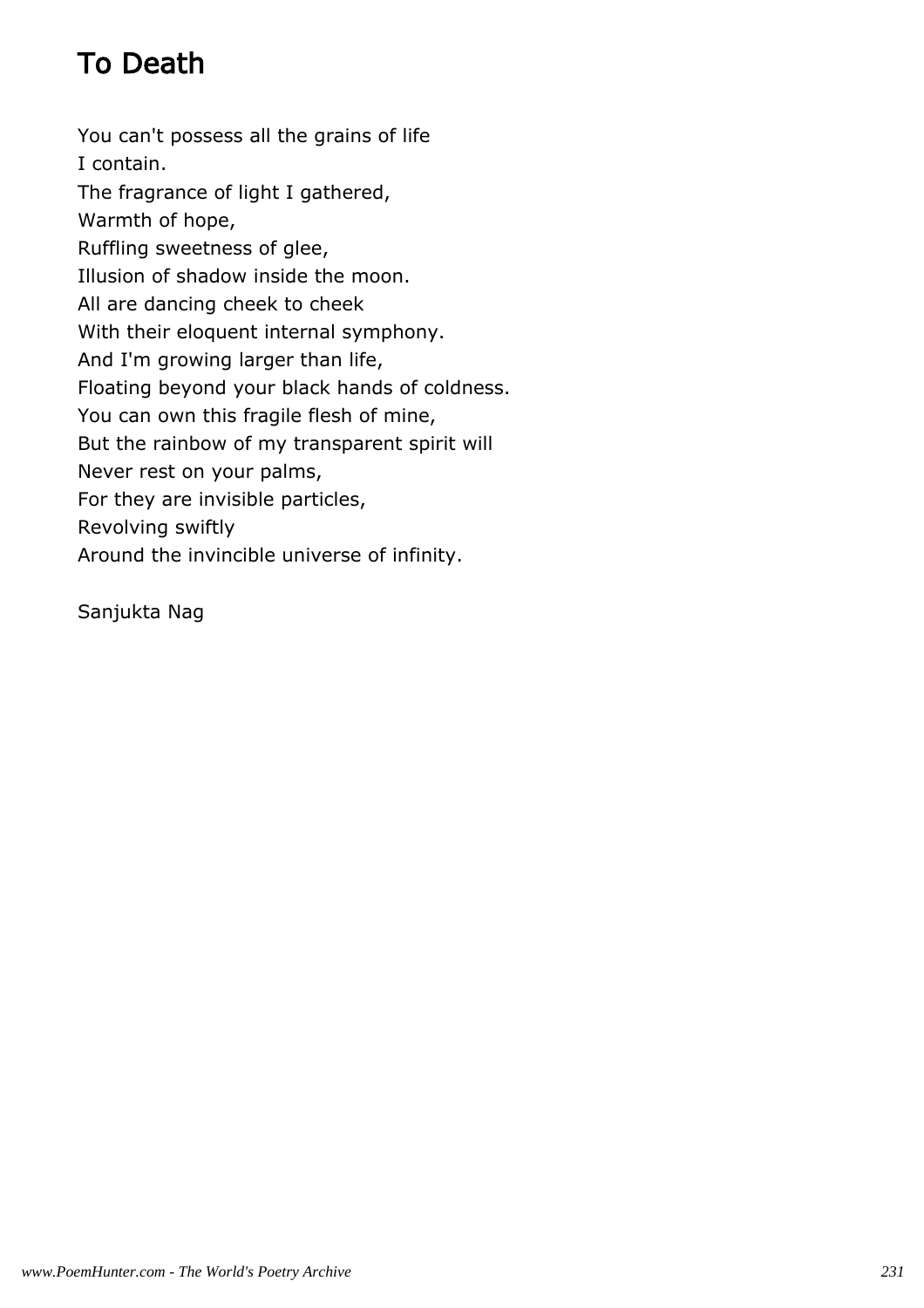# To My Unknown Lover

My imagination has woven A boulevard of untouched words for you, Beneath the purpleness Of a velvety star studded sky. Now, remove their veils With the lunar radiance of your poetic mind. Whoever you are, I know one day we will fall like tropical rain From the green clouds of future. Till then my unknown lover, Paint some love poems with Those scarlet words for my hungry heart, On the blank canvas of your transparent life.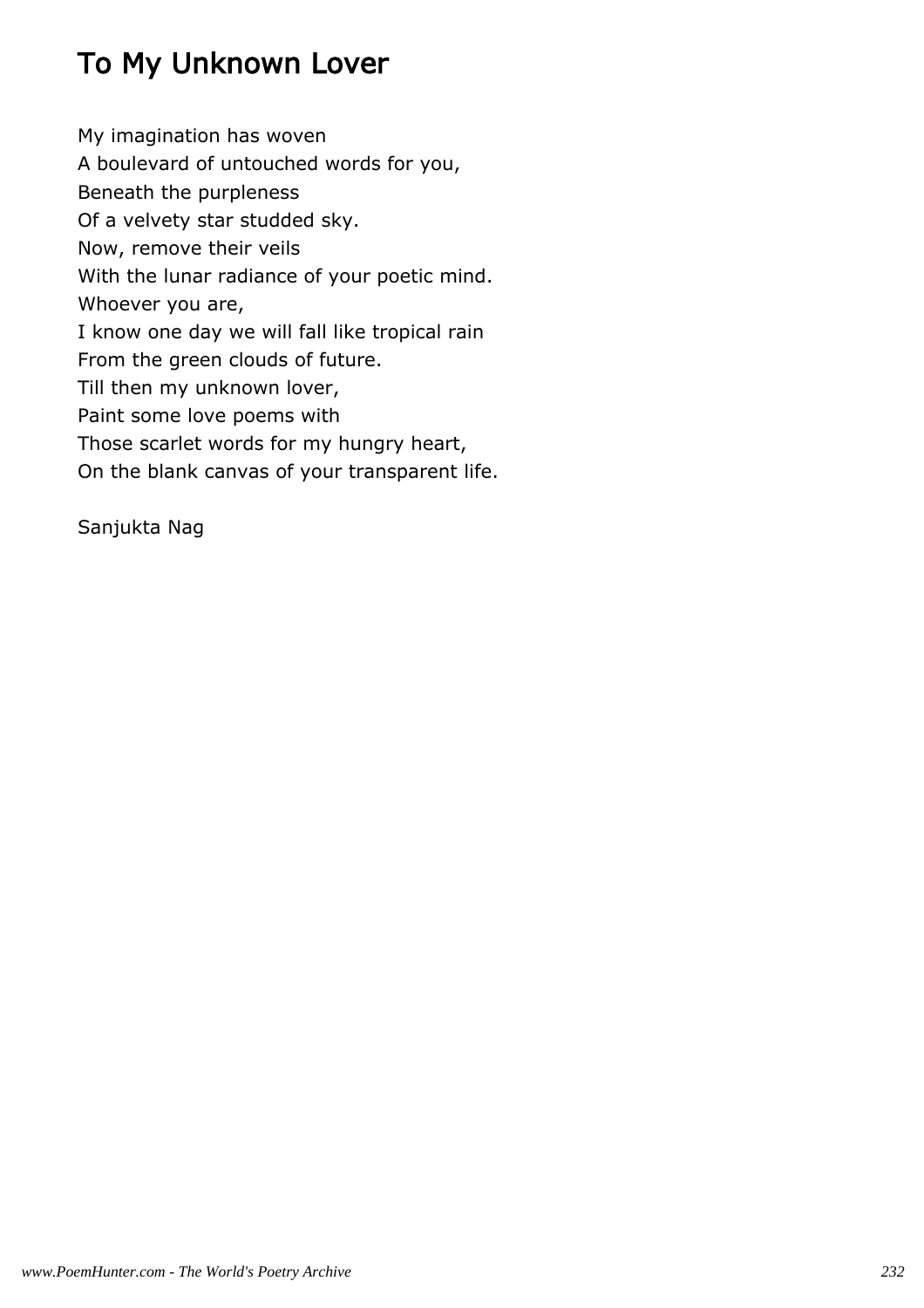# Today's Love

There was never A collision Between the little hearts Of a liberated heart Called love. Until modern civilization Taught us, Love is not just A breathtaking feeling, It's a decision Made of Severe complexities.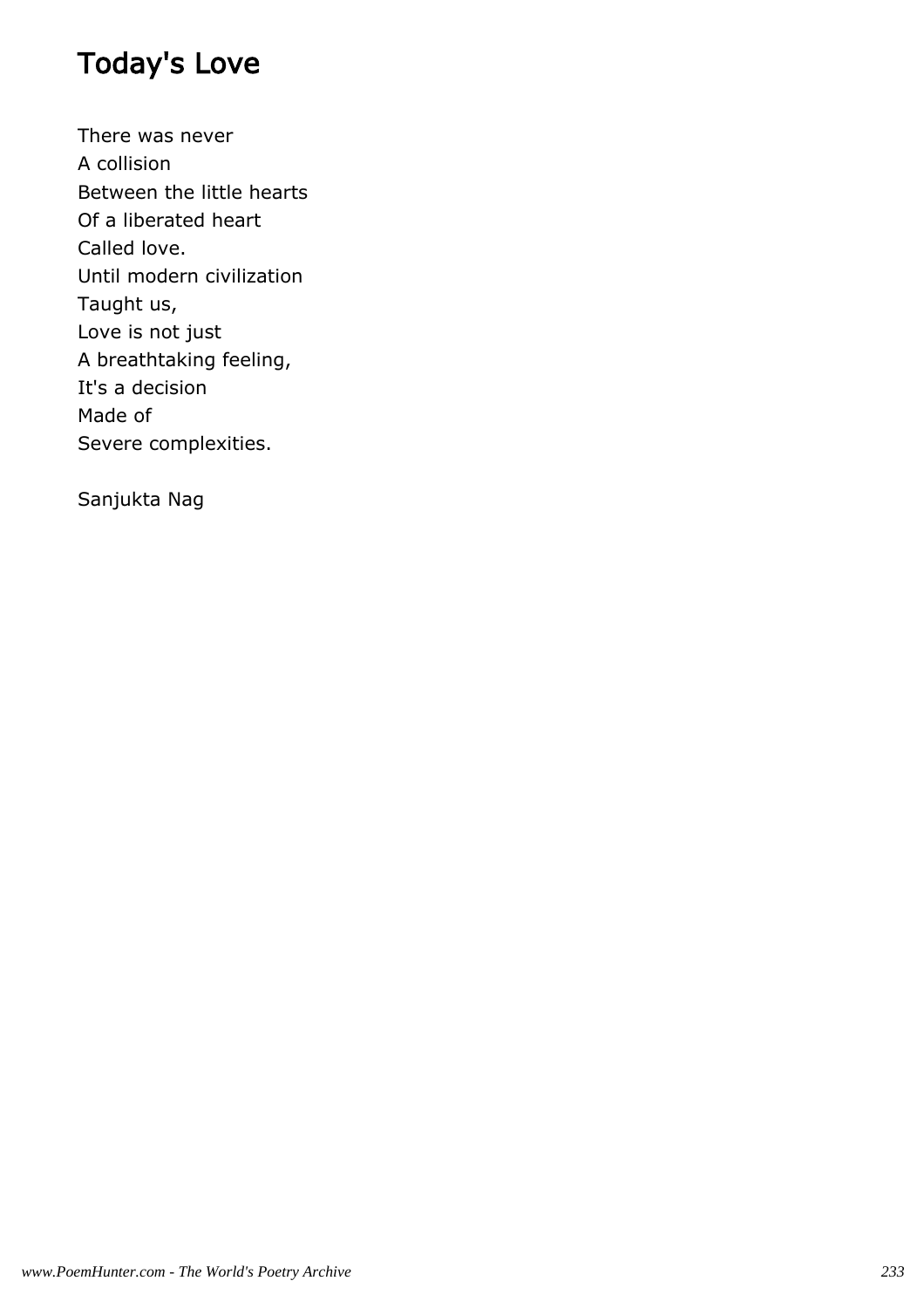# Touch My Mind

Touch my mind With the cloud That embraced the moon before crying…

Touch my mind With the leaf That embraced the sun before dying…

Touch my mind With the mind That carries a heavenly light, And I promise to touch you back With a handful of insight.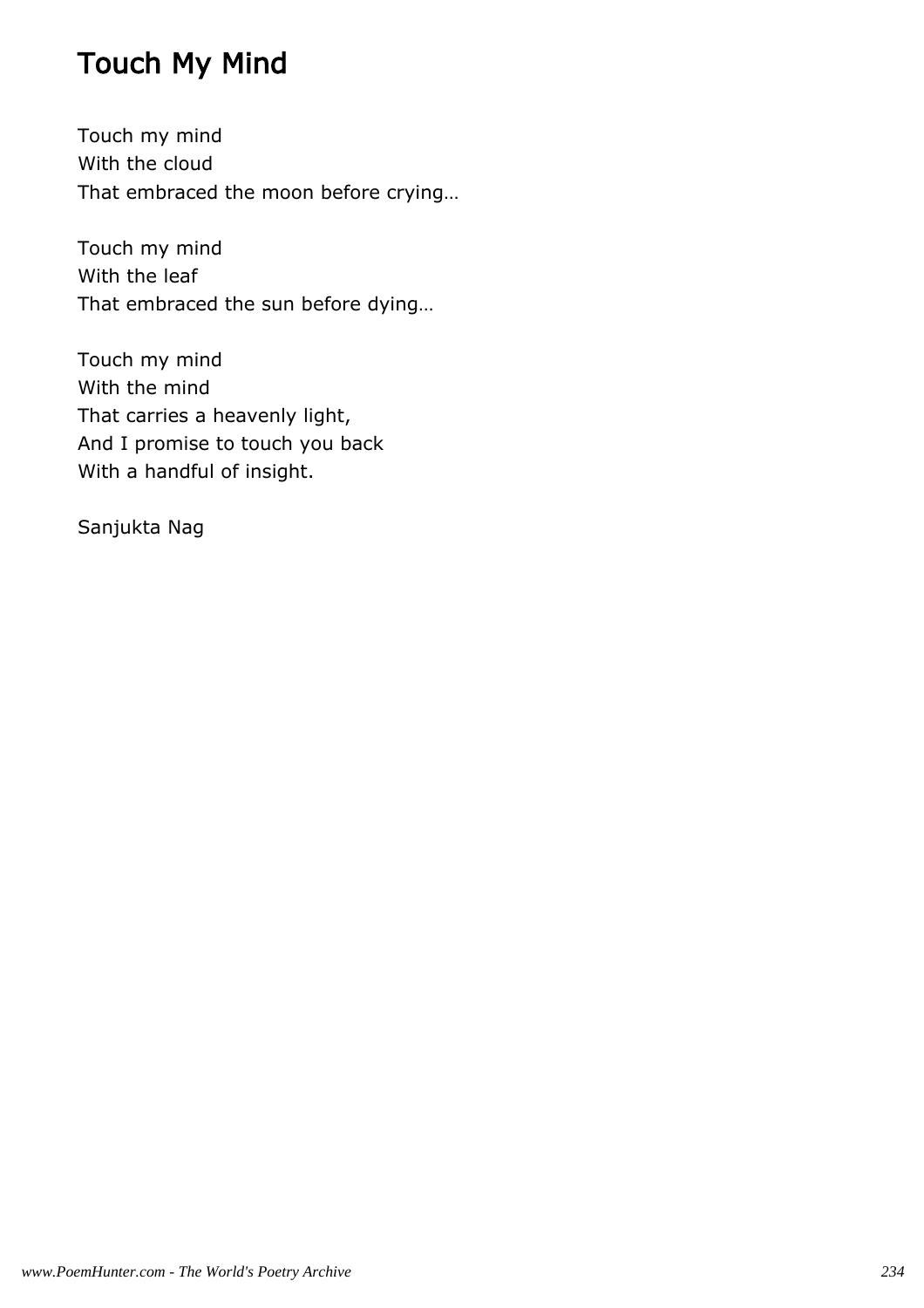#### Translucent Dream

Translucent dreams, Beneath your colossal eyes, Soaring through stardust Beyond the mountain-highs. A flick of sweet smile On the corner of your lips, Beauty is oozing from your face I'm thirsty to take a sip. I can feel soft breath Rising from your heaving chest, Too deep to plunge into Tomorrow I'll have some rest. Moon rays are lapping us, The clouds have undone illusion, I can watch you all night long Until birds tell us about the sun. Your eyelashes may quiver lightly, Limbs will be ready to stretch, In the canvas of my heart Hurriedly I'll make a sketch. Blue sky is upon the bridge; If life acts like a river, Let us flow down the streams Clinging to each other forever.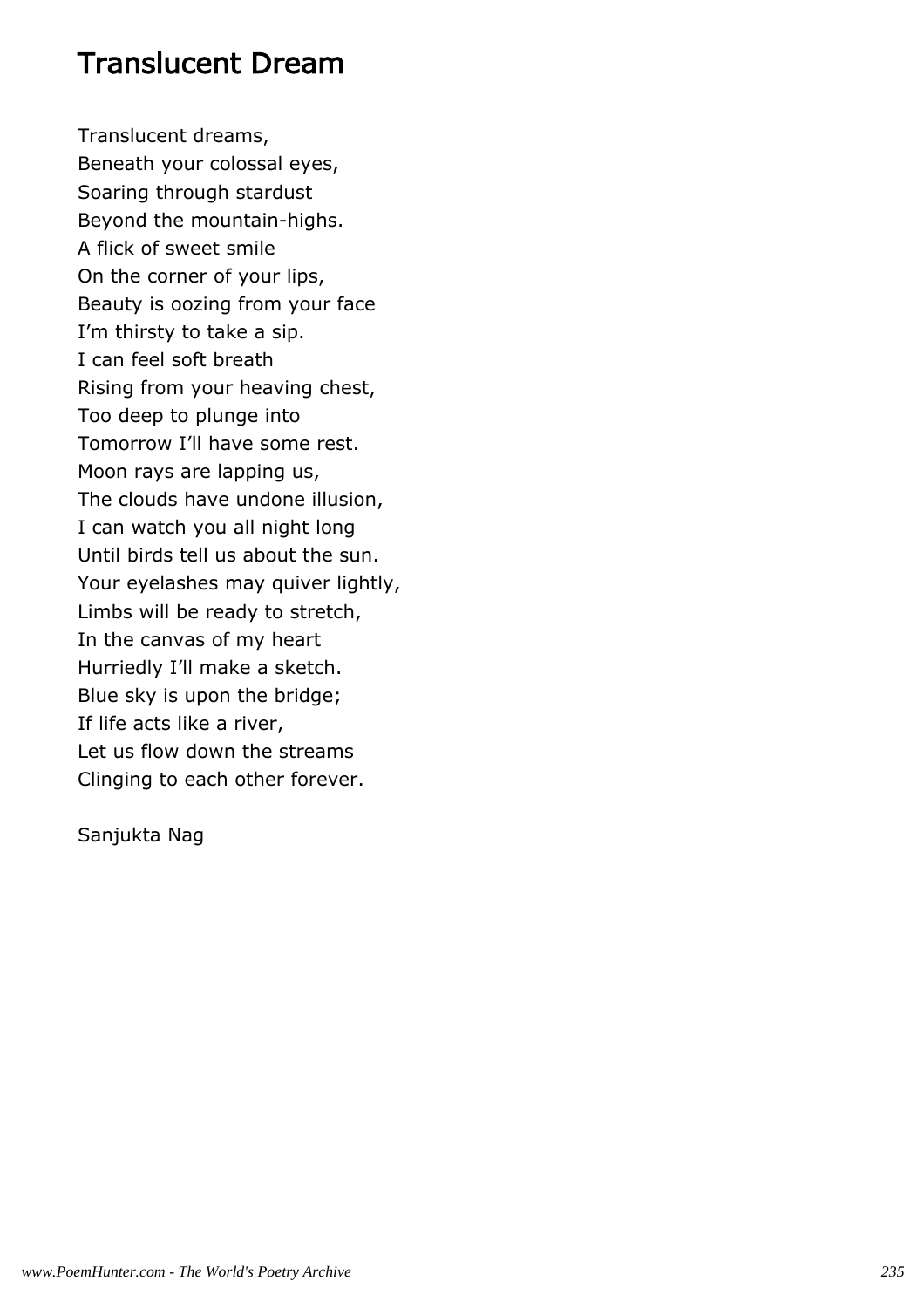### Treacherous Love

How far do I need to go? To retrieve my feeble heart Which is still screaming, for being confined In the unyielding prison of your treacherous love.

How long do I need to walk? To repossess my delicate soul Which is still crying, for being lost In the condensed forest of your treacherous love.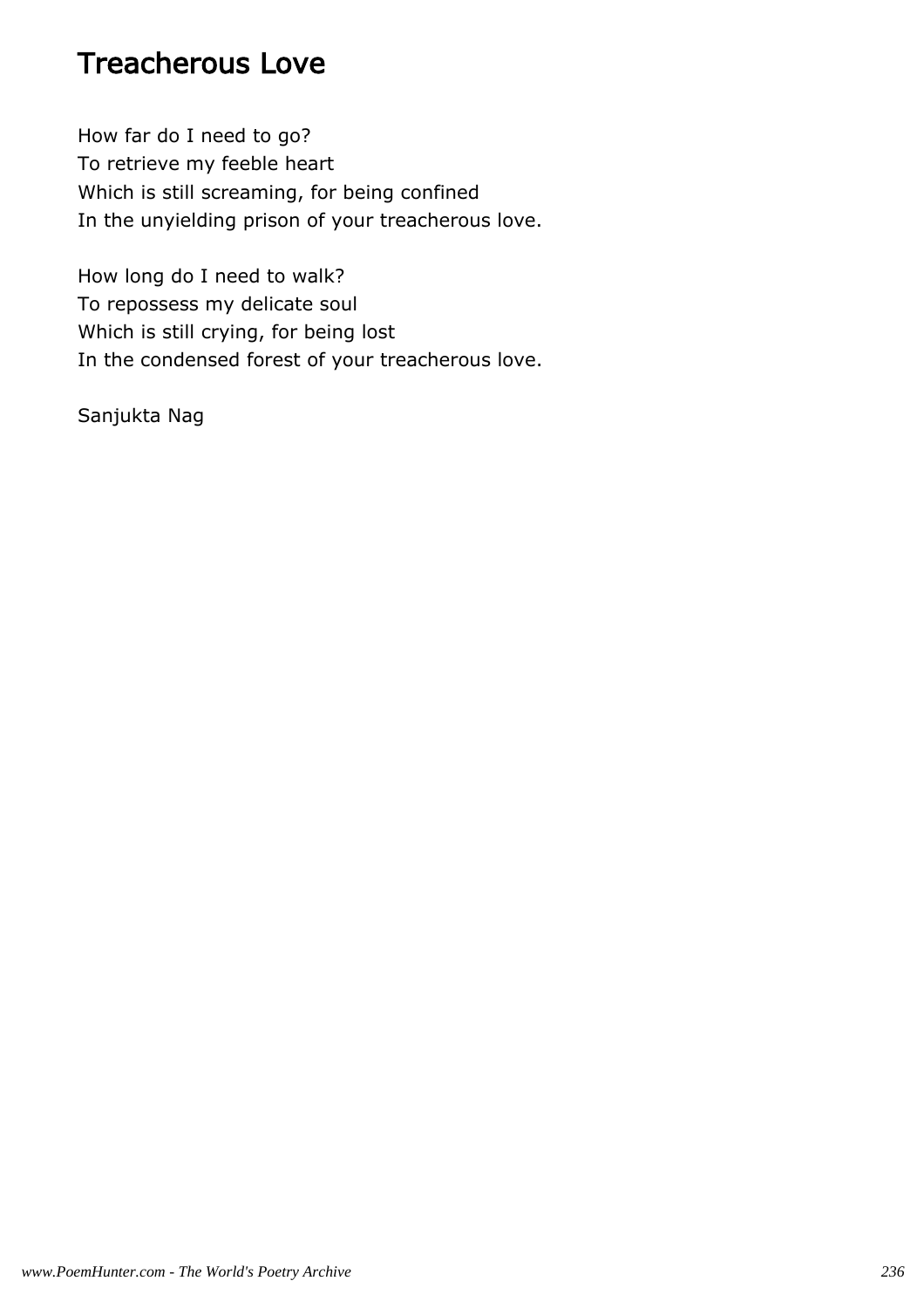# Two Nights

I can still hear the night Pounding in my heart out loud When you first ran the four letter word through my ears And kissed me spreading goose bumps all over my flushed body. I failed to reciprocate Even I felt that my heart might stop due to overwork.

I can still sense the night Shattering my heart into tiny pieces When you chose to close all your doors to me And pushed me in the dark hollow of isolation. I failed to converse Even I felt that my heart had collapsed due to overwork.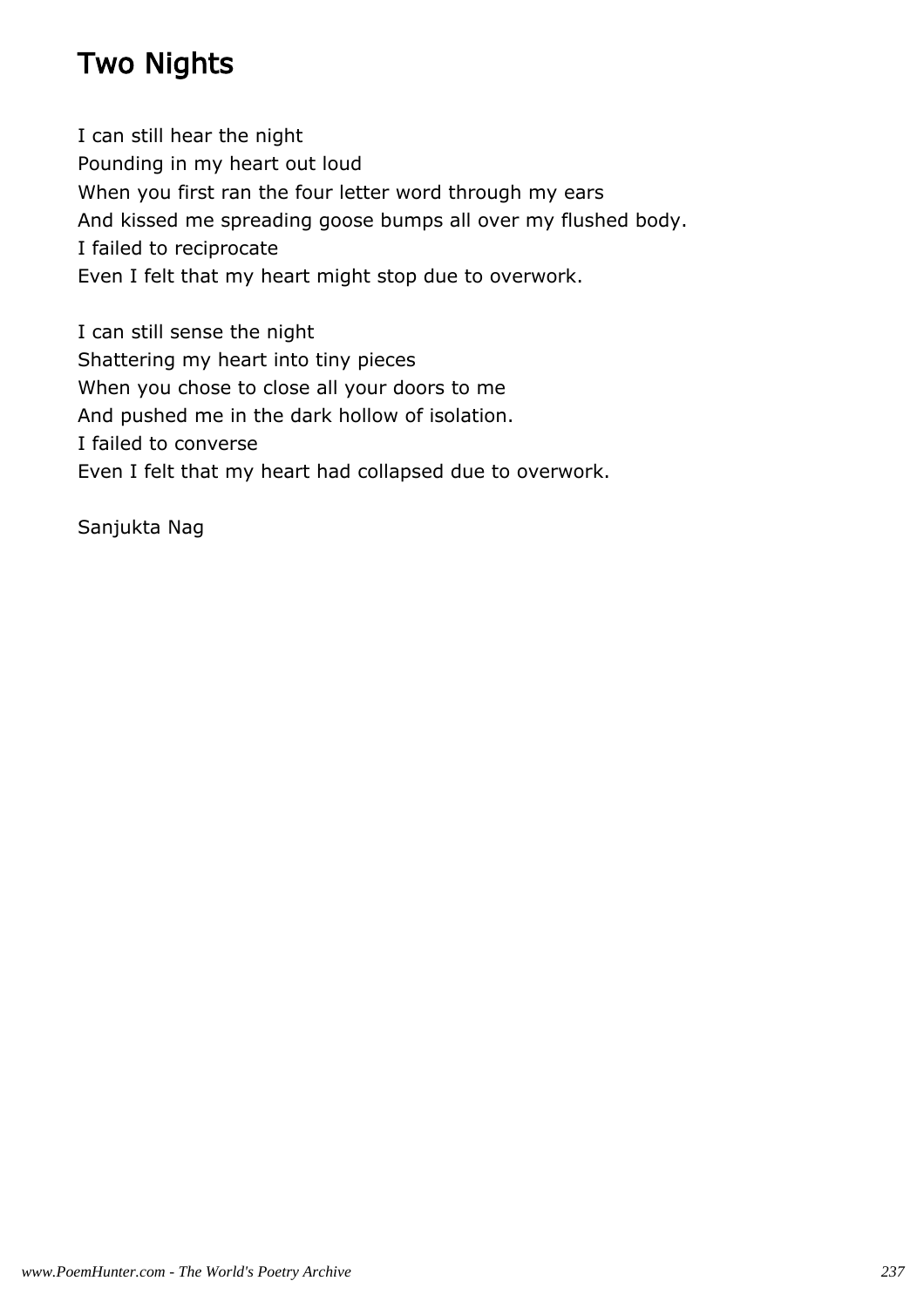# Unfathomable Love

Fragments of fire stand like blade of grass On the threads of my awakened nerves. Compass succeeds here frequently To detect similarities between east and west, As sweetness is flowing like a river Towards our measureless Mediterranean Sea. All of my blues turn into phosphoric orange Without any bruises, that A reckless sin can cause in the darkness of desire. Seasons mingle together to create a new spring, Since your flexible fingers are blooming like petals On every inch of my crimson skin.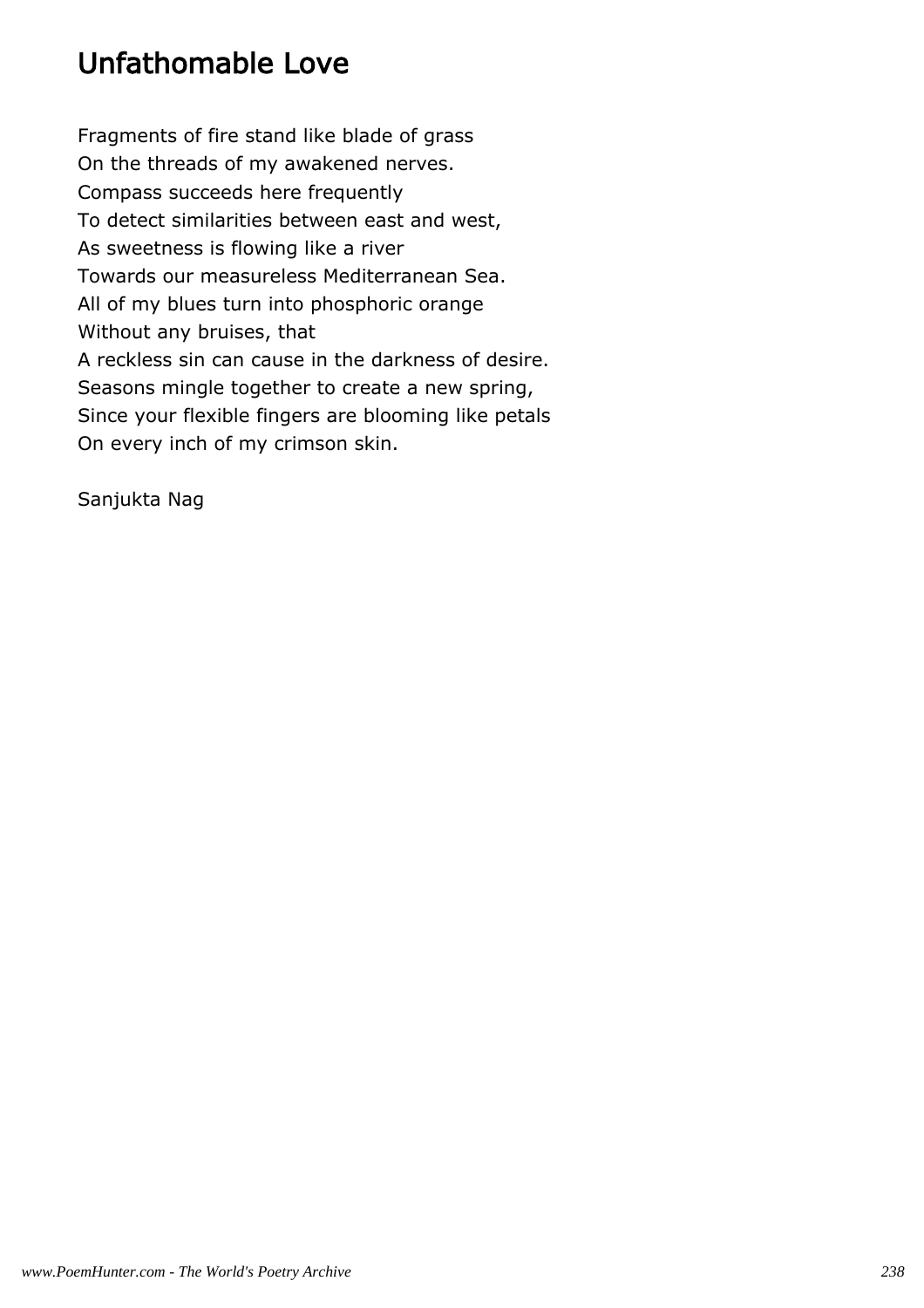## Universe Of Love

Whenever the latitudes Of your earth Cross my longitudes, Life plays Sweet chords of rejoice. Every object around us Becomes blurry, You and I Dance brightly like polestar. While the magnetism of Truth asks us, To be united for Reforming A new world of our own, Amidst this Infinite universe of love.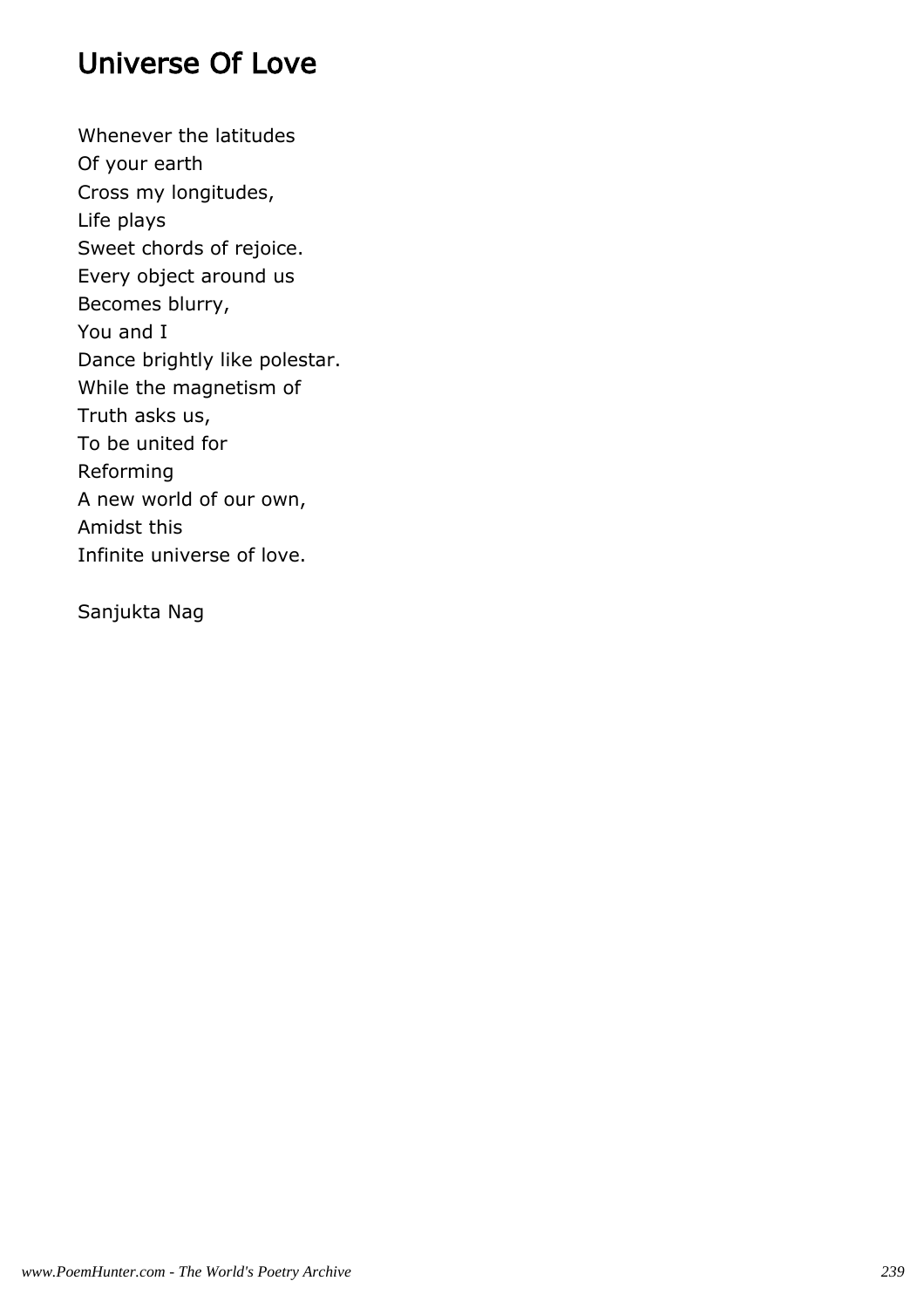# Unremovable

Try harder my dear With your capable hands of a rake, But you can't remove The honey-white roots of grasses From this breakable skin of brown ground. Here in my body of flesh and blood A heart is resting Under a soiled layer like the surface of earth. An invisible seed of love Is planted there With the determination of eternity, That can never be scraped up By the unkind hands of resentment.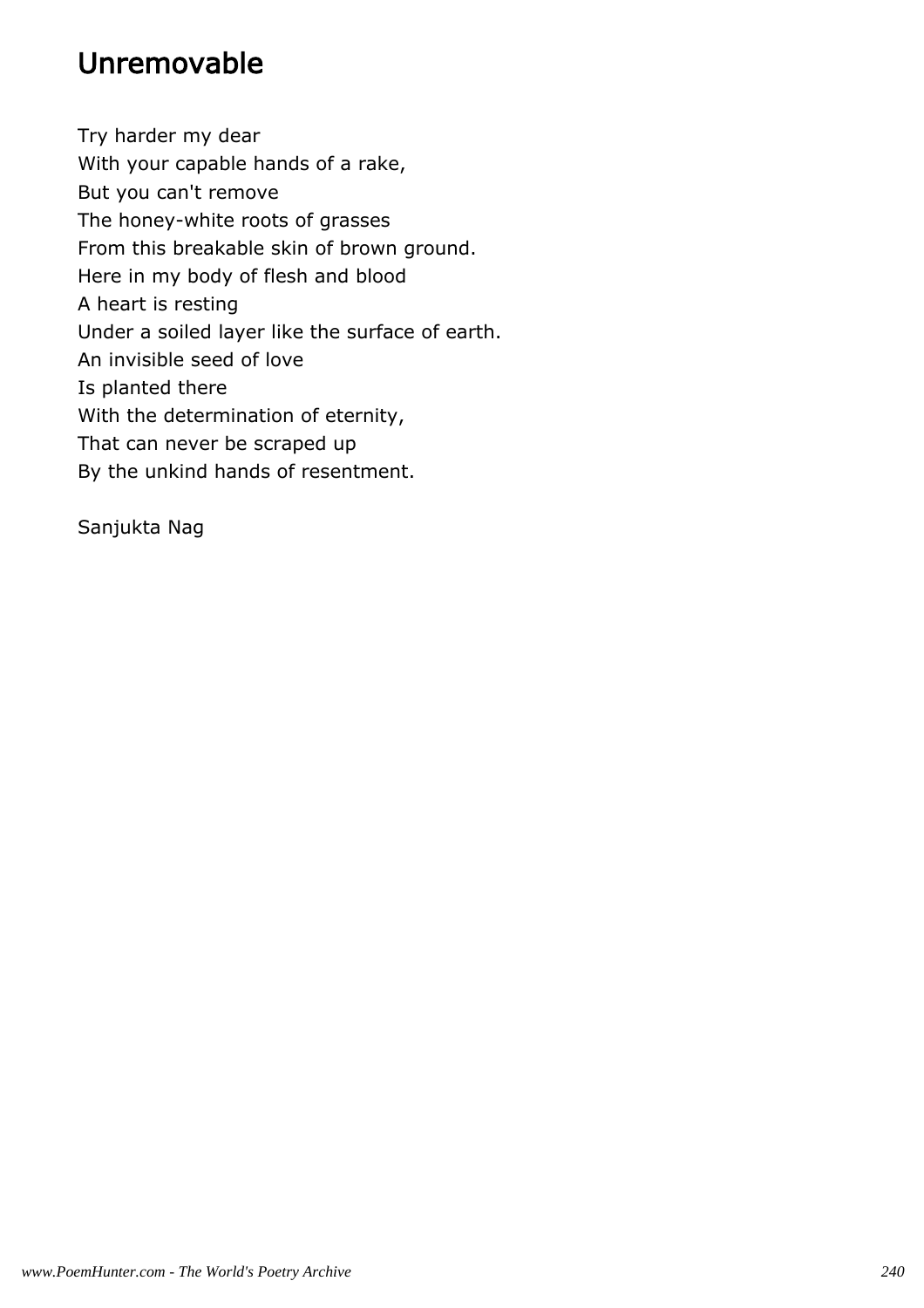## Verse Of Love

I have let my verse free To float in the air that surrounds you. The symbols of passion lying on the words Will touch your crimson skin, While your eyes will witness the imagery That my devotion unveils. I promise there will be no irony Hidden in the phrases of my affection. Only alliteration will resonate frequently Through the deep tunnels of your ears, Carrying the softest L sounds of Love, love and love.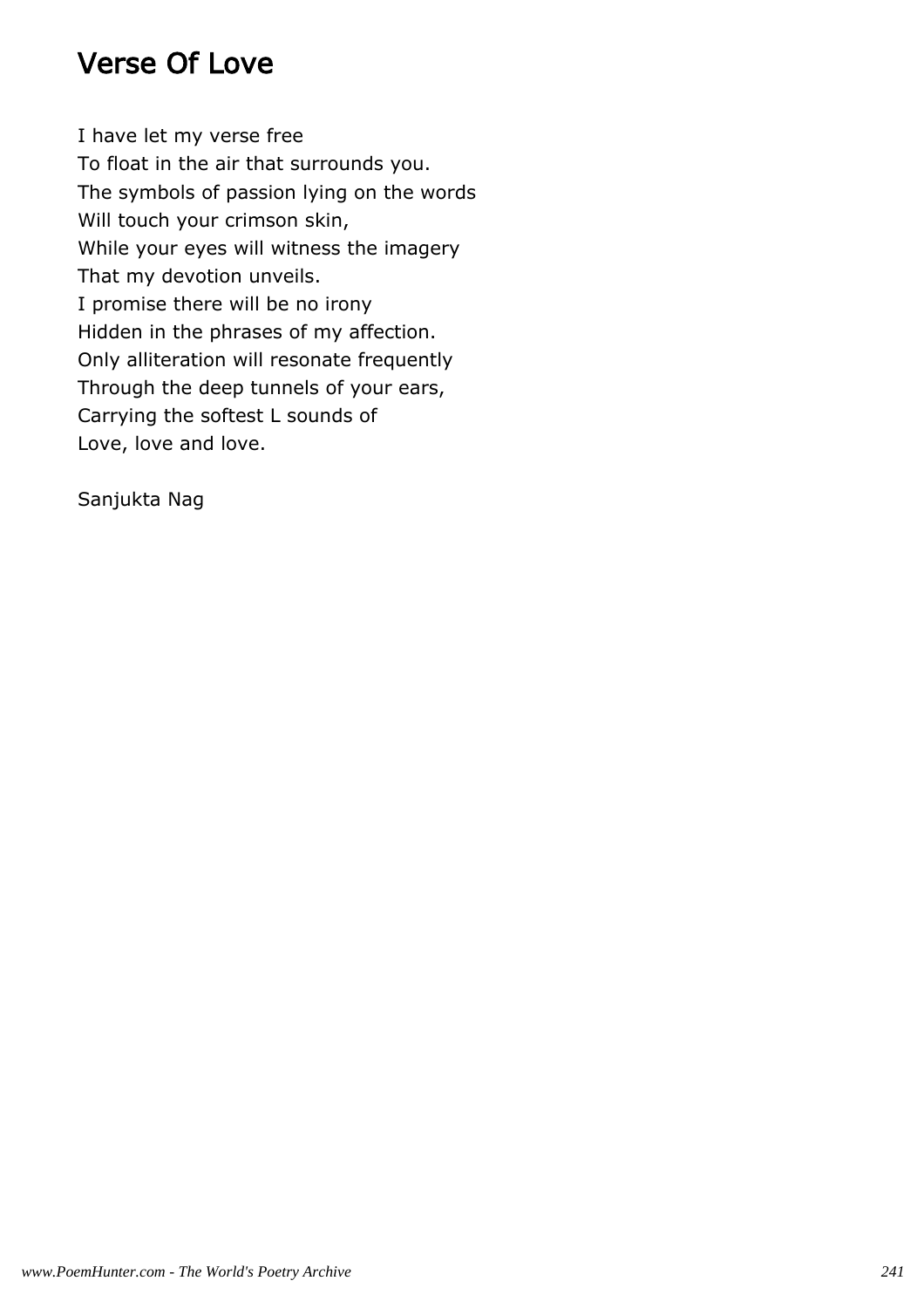## Visions

A stream like you, never stops to look, what calls him always, to get home back.

A stone like me, awaits in the muddy bank, regretting what her life lacks!

A sky like you, opening wide his blue chest, doesn't care of what flies by.

A cloud like me, cries millions of drops, to realize her love for him, was born to die!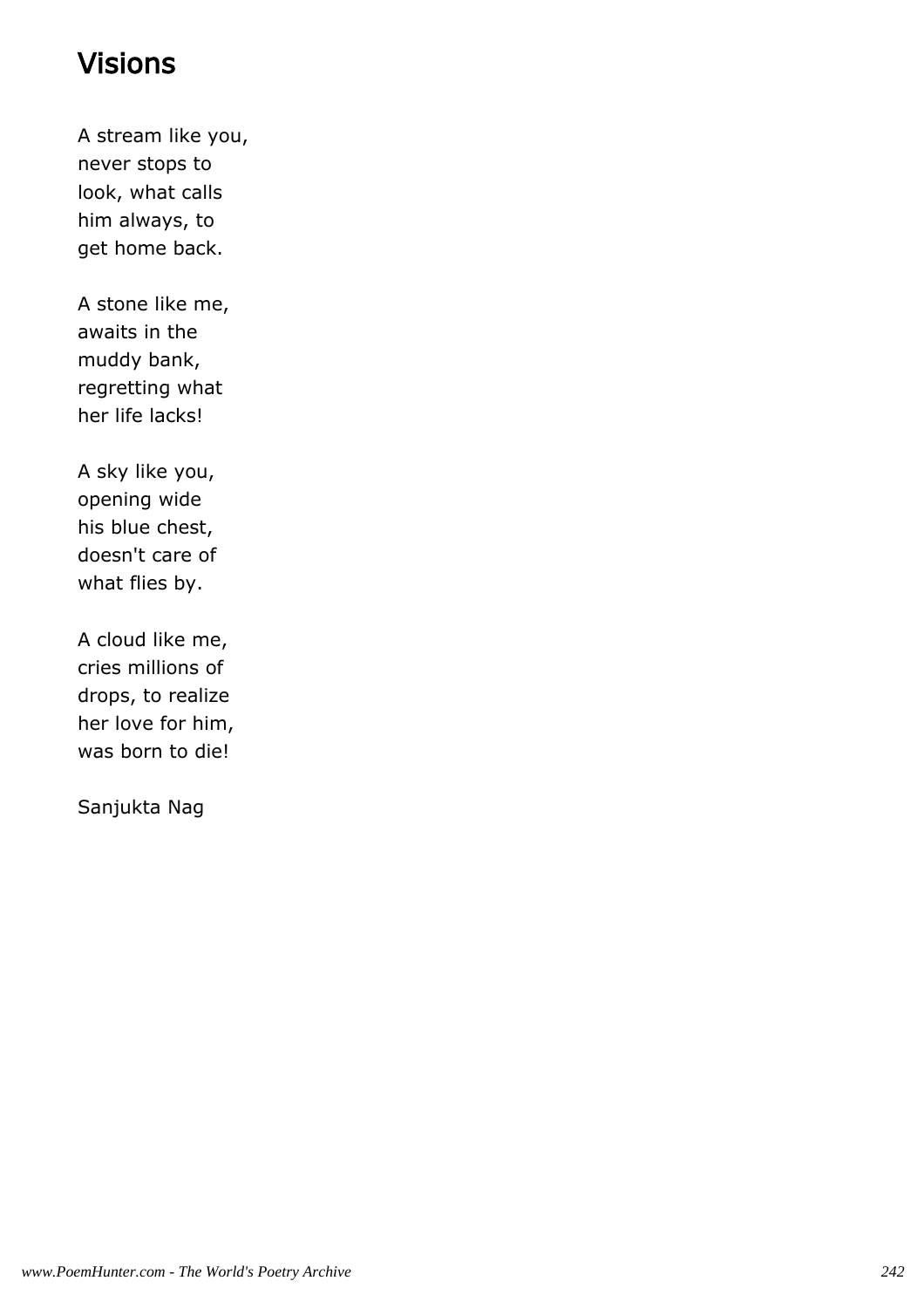# Wall

We painted our wall orange in autumn Dipping the brushes into white smiles. You said, 'The fire of our navel Will make it vermilion red by winter, When the moonlit quilt will be torn By passionate silhouettes of us.' It is spring now my darling, The wall is blemished with dark gray. And my instinct has realized it well, Walls are never meant to be decorated But to be broken with arms of love.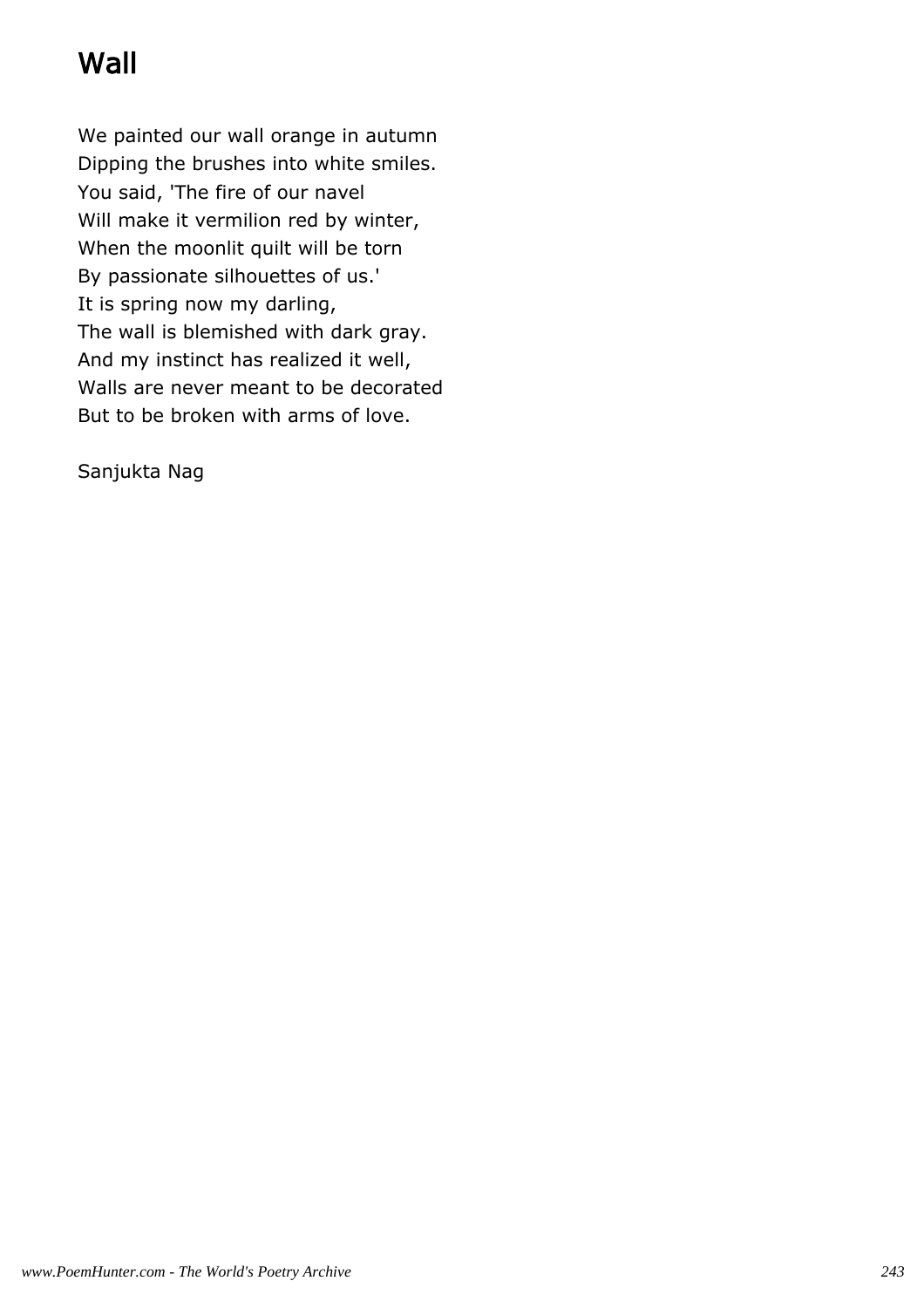## Water Of Life

Let's break ourselves in each other's arms, Like water breaks into water over and over From one drop to several droplets Then dust of water forms a new wave. It has neither beginning nor end A process goes life-long, maybe beyond it. Glistening in the immortality of light, They mingle, they collide With each other, against each other To finally offer themselves on the shore of life. Let's form ourselves in each other's arms And no one will be able to separate us, Until death drowns in our water bodies Like darkness falls into ocean.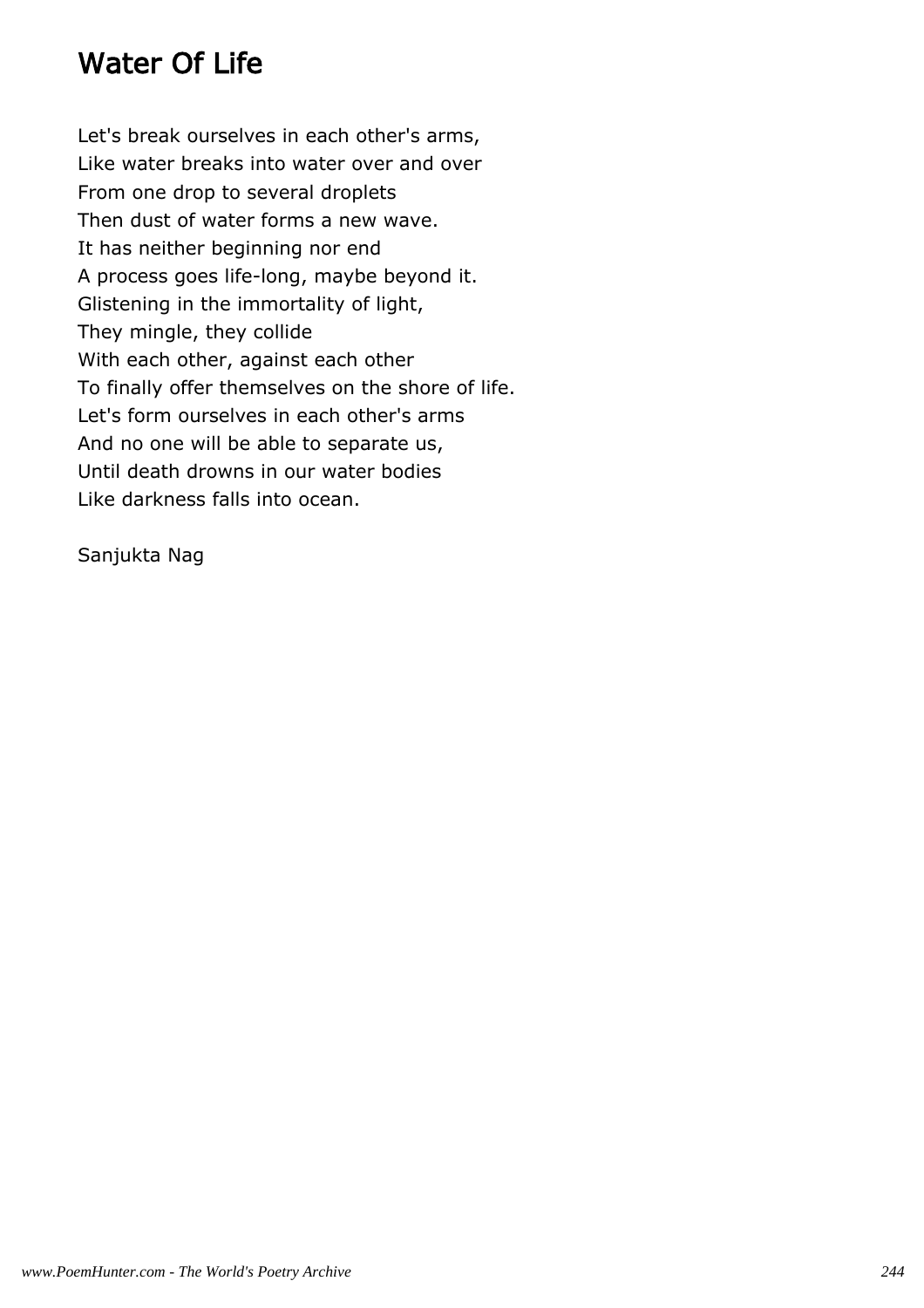## Wet Heart

It started raining heavily inside me, When you left me easily on a bright sunny day; Losing all the warmth of love I was trying to find back my way. Though my vision was still blurred out By the silly water drops on my eyes, I moved and fell and broke my mind Realizing all your promises were lies. So, there I was, with my betrayed heart Which can't be mend as they say, Wondering why it's felt so wet I walked alone on a bright sunny day.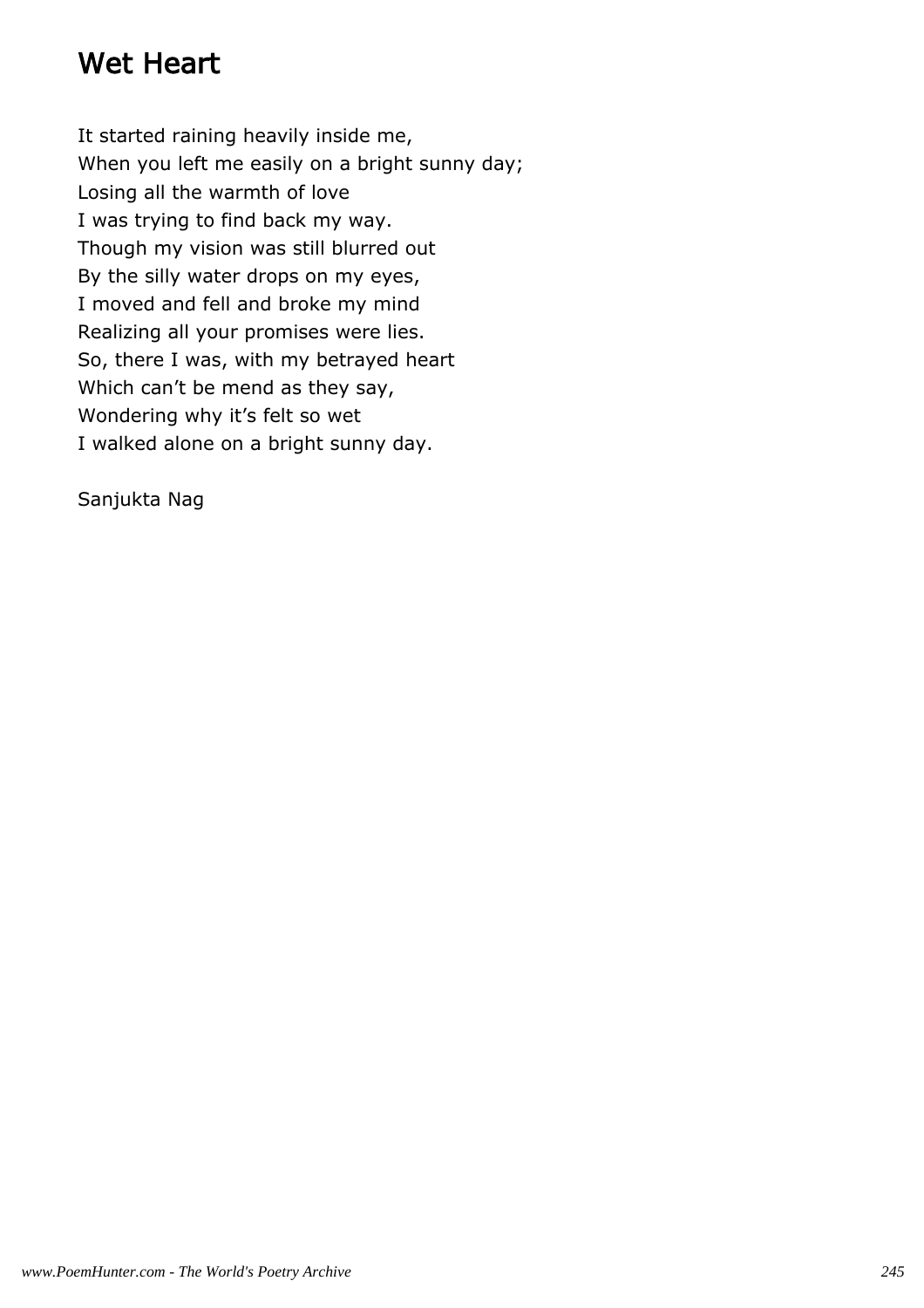# What I Wouldn'T Do

Without your touch how could I be warm? What shall I do to have you in my arms? I would paint the sky green I would look for the unseen. Through the swirling darkness I'll float To the galaxy of eternal love-Where I'll write you an anecdote, On all the moments I have Fantasized to spend on your lap, With a promise to make up this gap. And I'll caress the swells of your body Wanting our love as a rhapsody, To be remembered through all the ages In full moon or sun's bright blazes. Believe me darling, to make this things true, There is nothing that I wouldn't do.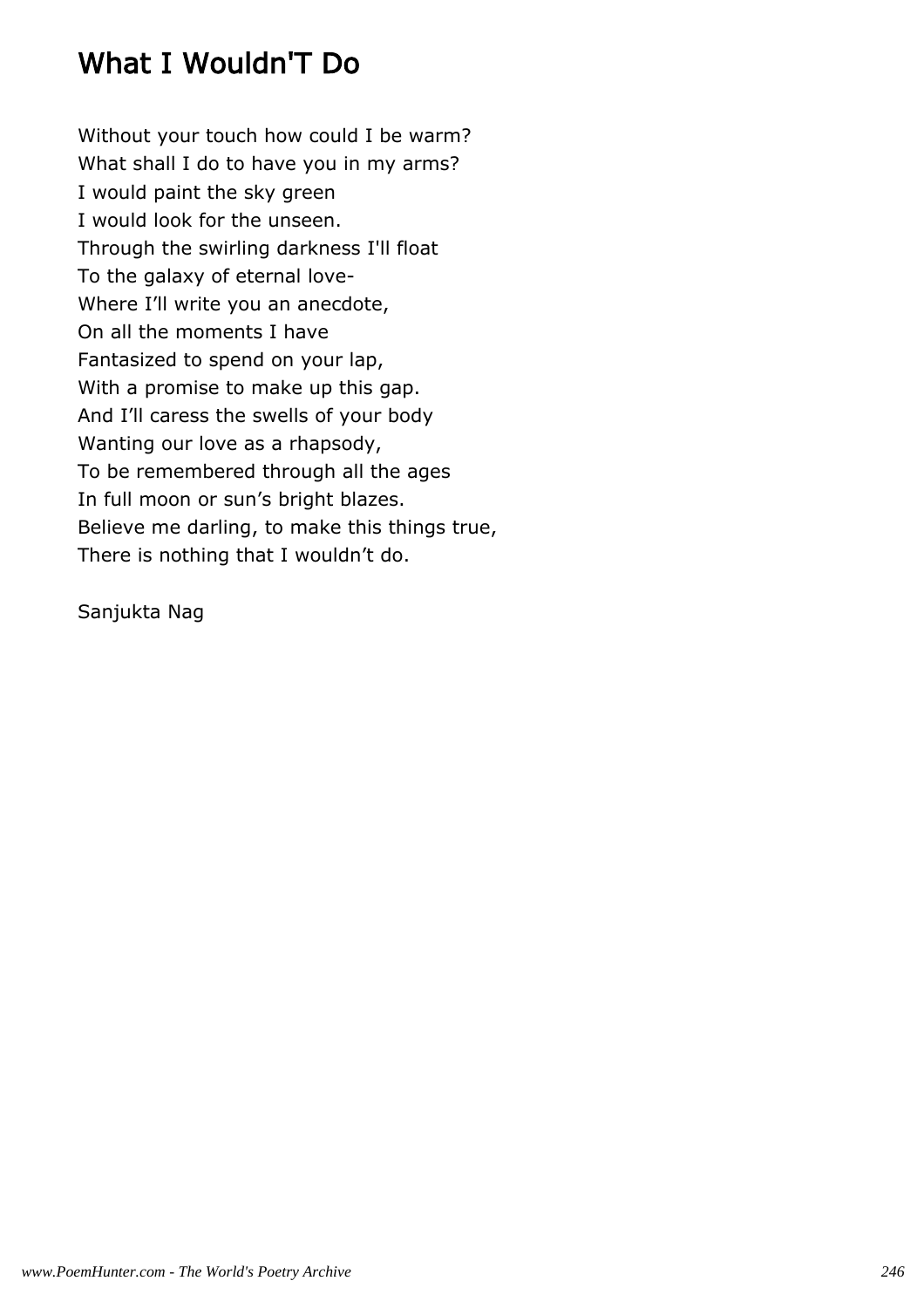## While In Love

I've never fallen in love, Only I rise higher and higher Like a glorious morning sun, Depending on the soft firmness Of your adoring arms. Though I know sun also stoops At the end of a blissful day. So, I'm ready to drown my dear 'Cause you are there Opening sapphire blue of your chest, Like the vastness of an ocean To drink my entire tinge of red.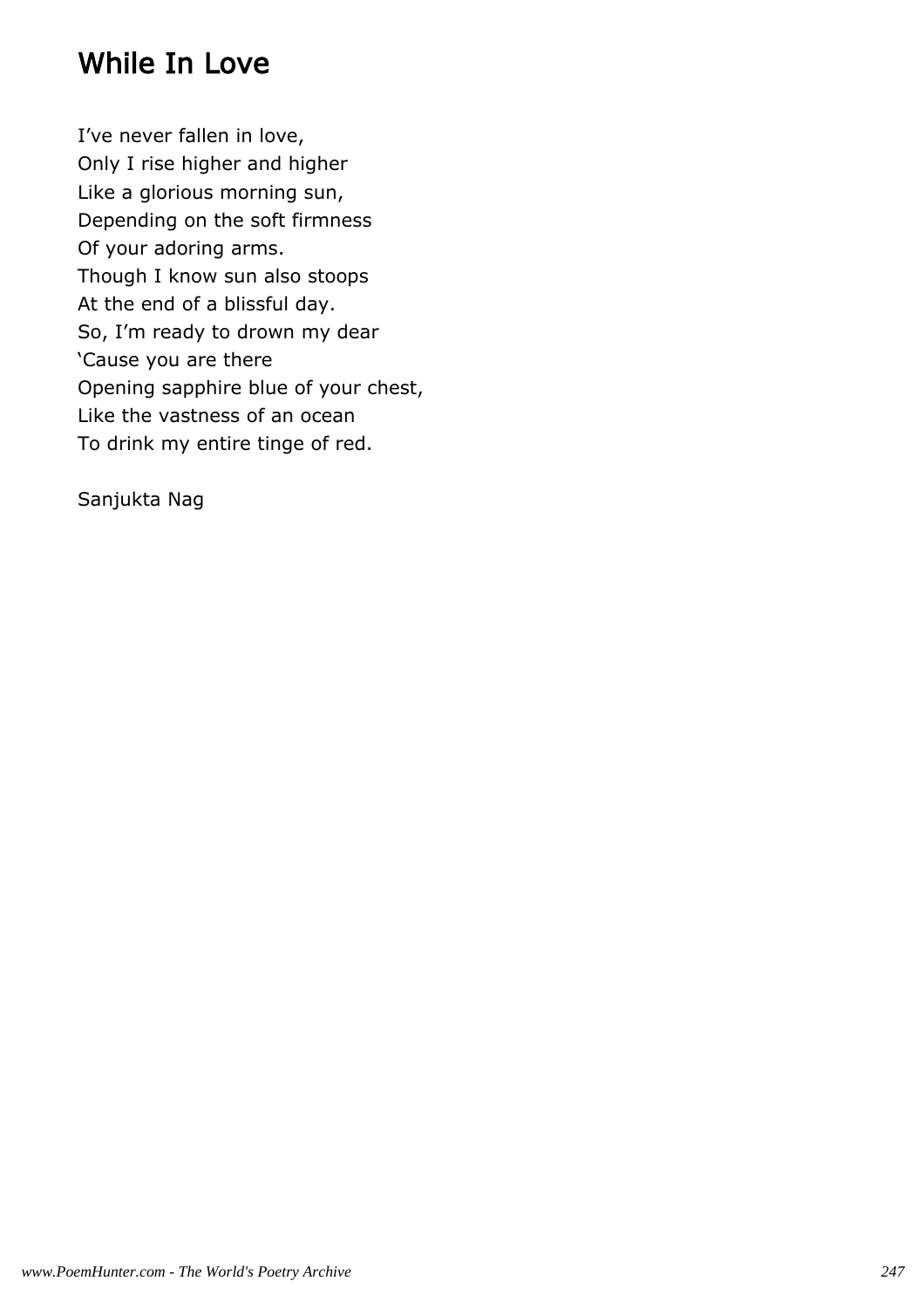### Who Is Greater?

They say, "God lives in the heart of human." But command to hurt men on the name of Him, Forgetting easily that they are hurting God To satisfy their polluted religion's whim.

Discrimination is abiding above seventh heaven Now it seems better to embrace agnosticism, For I will not let myself believe in that God Who appears to be greater than humanism.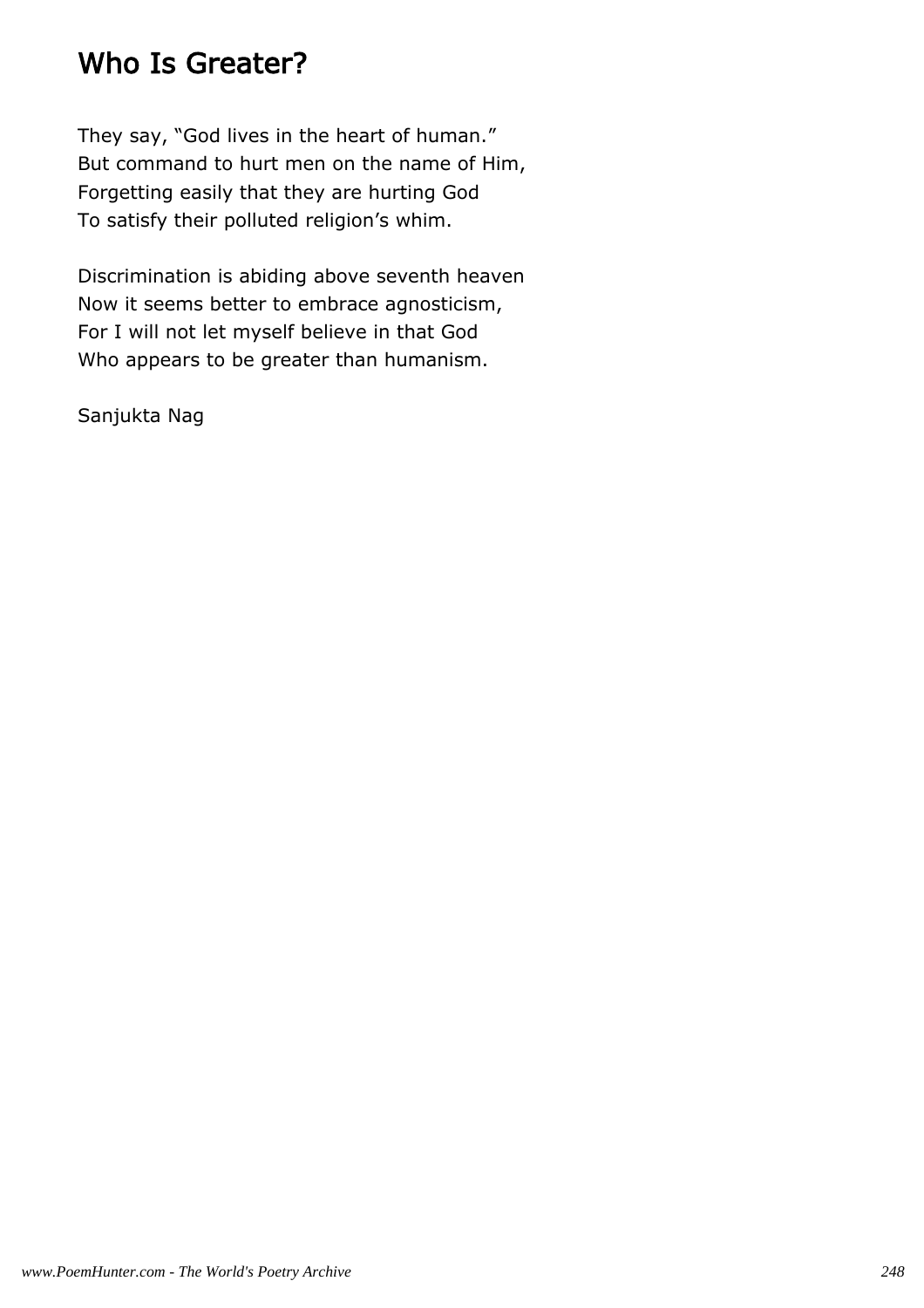# Wind Chime

Let us be a wind chime, For whenever the storm of life will blow Either it is hard or low We will sound together simultaneously, And thus our love will glow Like the silver sticks of wind chime shine in the sun. Maybe there will be collision Between our opinion Of what melody we should hit, But I know we'll find our own way, to play To make it sure of never missing a beat, For anything else in our lives, 'Cause we are each other's reason to survive At the end of each night and day. Thus, every moment will be a ceremony, As we will play the notes of love side by side In a perfect musical harmony.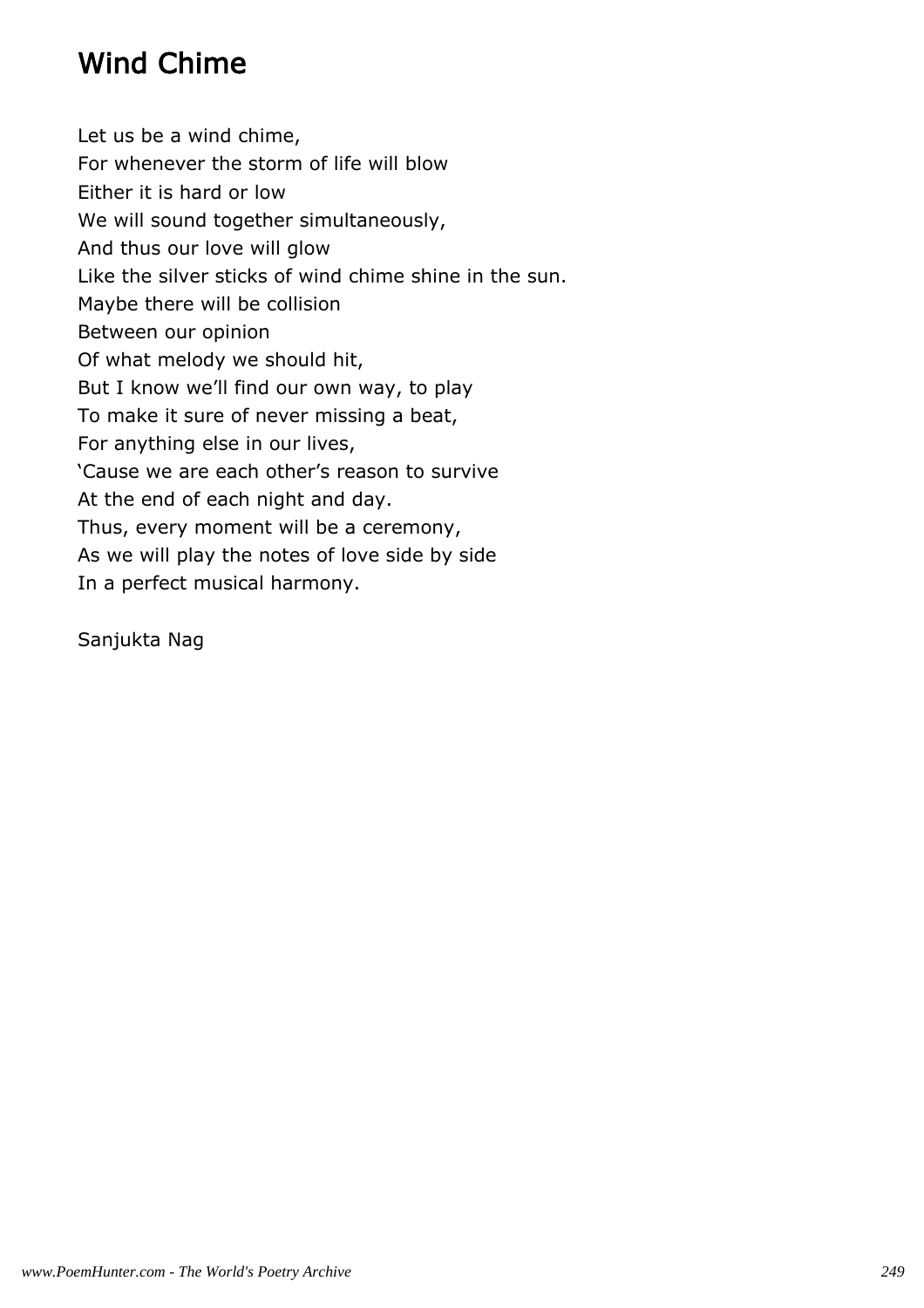## Wings Of Freedom

Pointing at a pair of white seagulls, Floating happily on the Distant blue of Pacific islands, Your curious eyes asked me, "Is this the definition of freedom to you? " Then I turned your index finger Towards the sunlit window of my heart, To make you recognize The gentle flapping of my wings In the sweet airstream of your ardour, And answered through a smile, "This is my freedom in the sky of your love."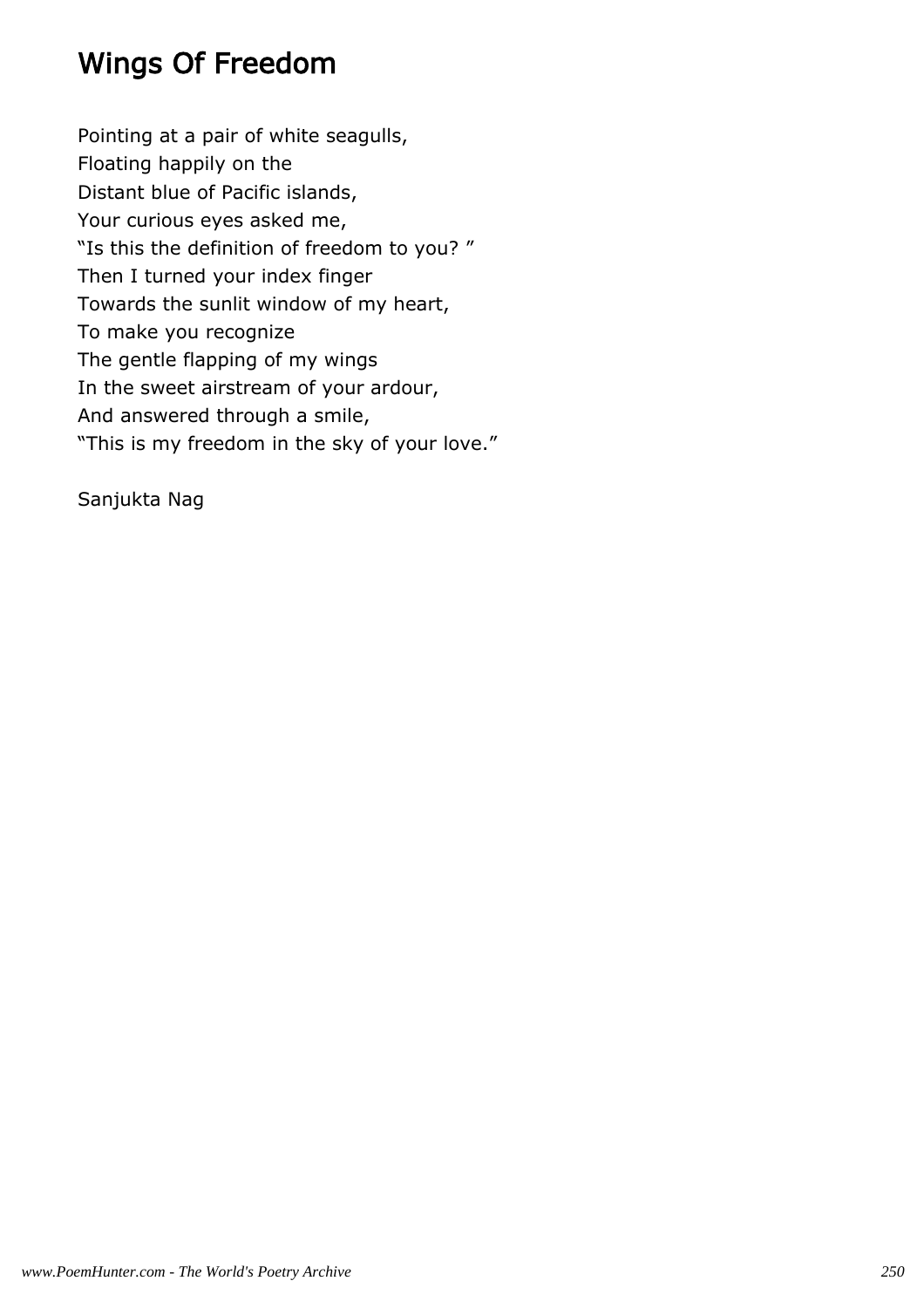# Wishing Well

If I only have one wish to make I'll wish your eyes to be a Wishing Well, So I can drop all my dreams about you into them And I know you'll make me lucky someday.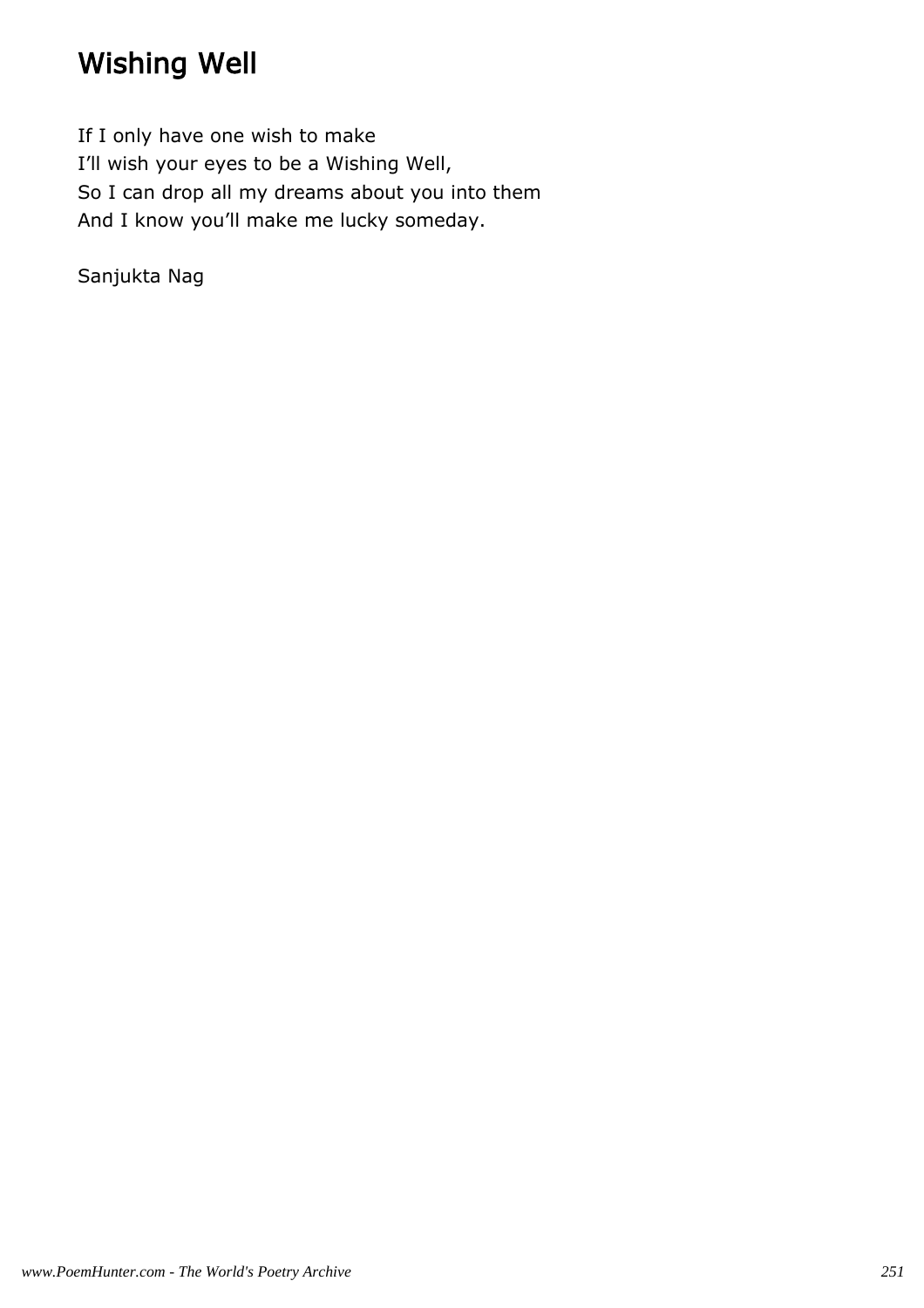### With Love

There is a garden Hidden in my soul, Where blind flowers Of trust sway With your breeze Of compassion. And white finches Tweet the songs Of timelessness, When your feet Dance with the Jolly cadence of My mortal heart.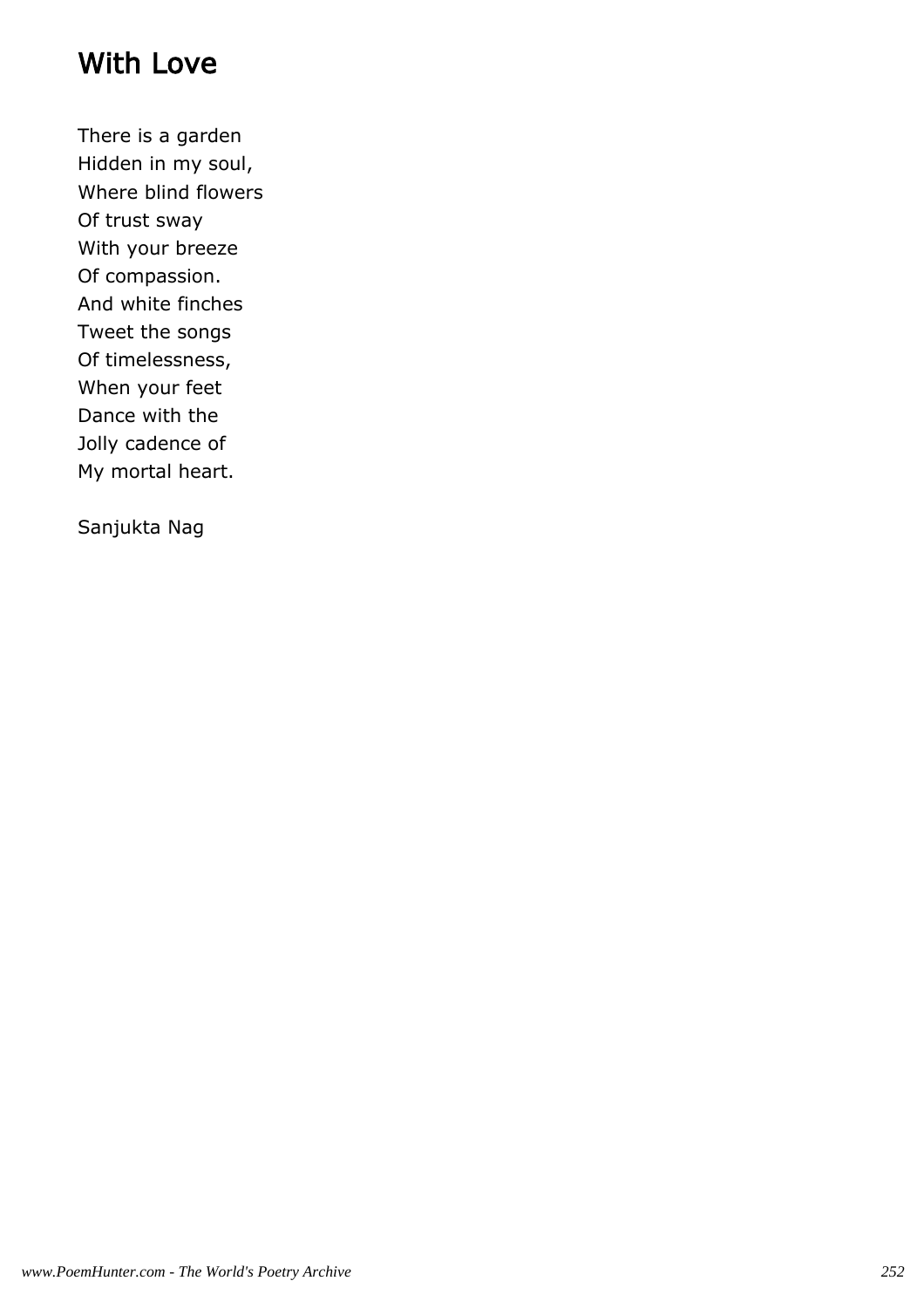### Wonder Of Love

Sitting by the mortal window of A moving train called life, One by one I dropped some seeds of emotions Into invisible holes of wind With an arising hope that the hands of your heart Will water them thoughtfully, And one day people will be able to witness Another hanging garden of Babylon, Glowing green in the tender sunshine of our love.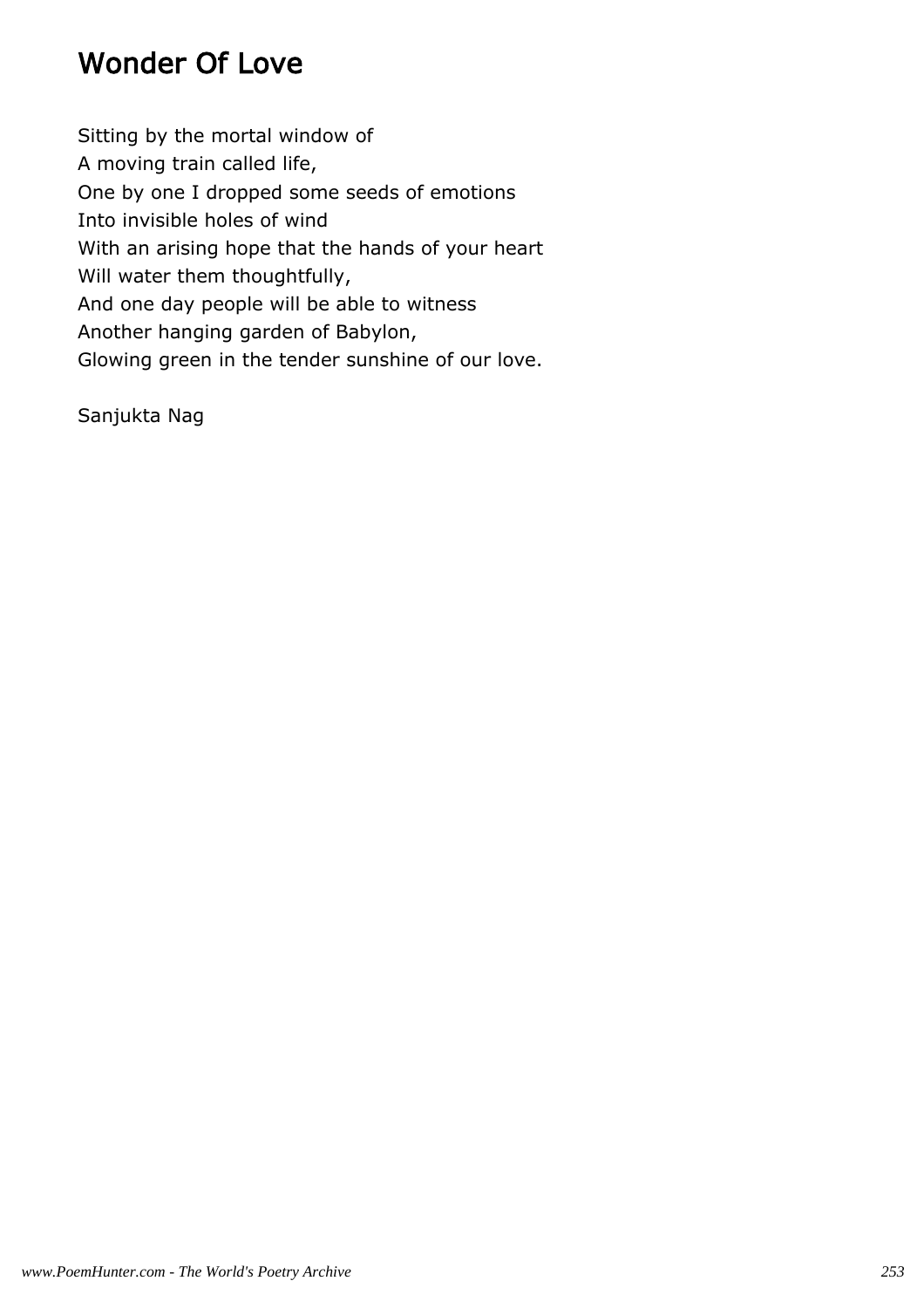# World Of Lovers

My eyes never knew how to observe The magnetized pointers of a compass, And heart always failed to appreciate The colours of this world's political map. All I ever wanted is to revolve around The axis of the tender firmness of your mind, And to understand thoroughly the Geography of your flamboyant emotions, As our love is the one absolute world to me Which doesn't possess a prominent equator To separate the poles of our little desires.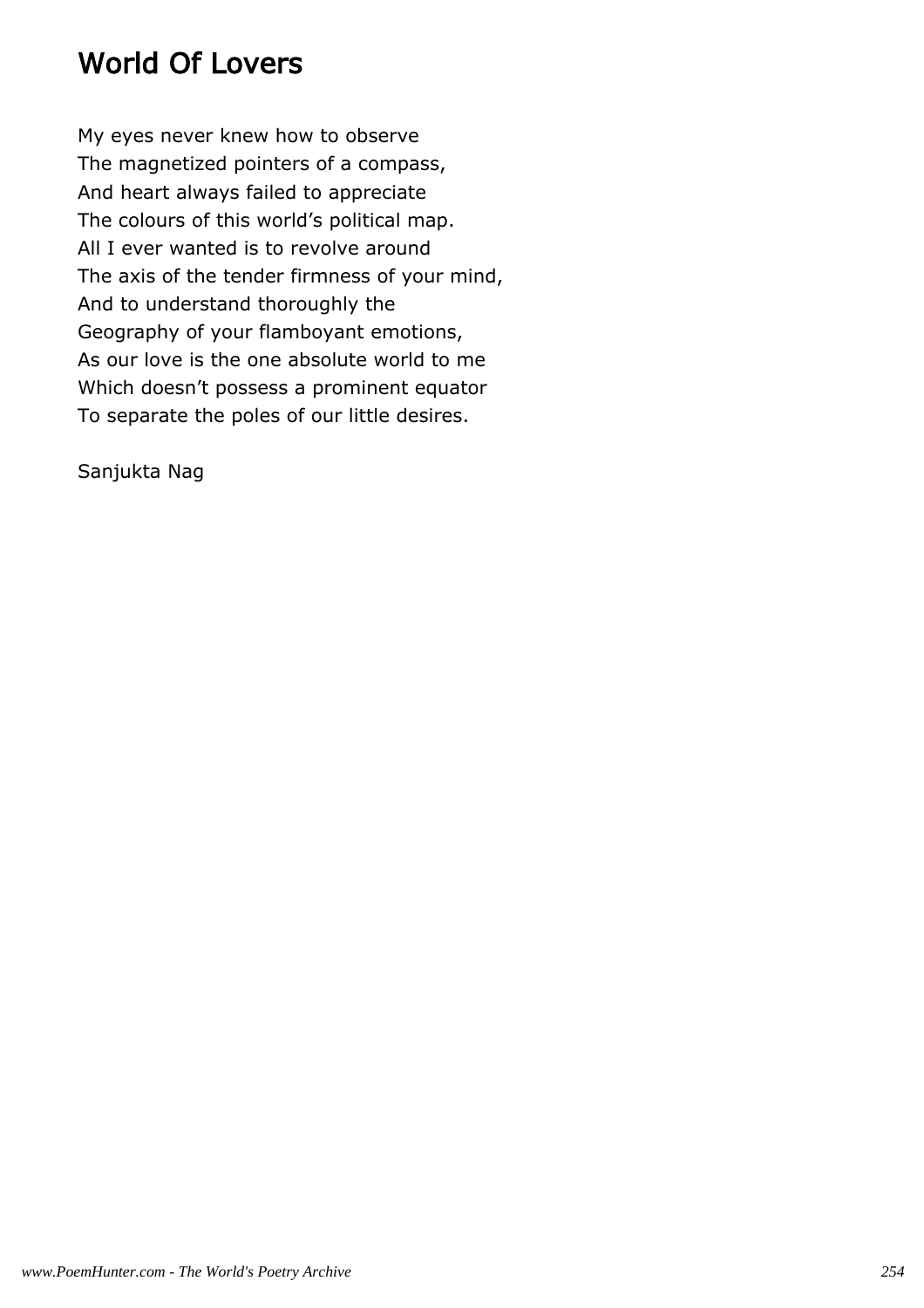### Worth Waking

Curtains burned the pre-dawn darkness Liquid gold starts oozing from keyhole. It seems earth just made a round of sun But my earth still rests in my midnight arms. Each breath I exhale through my nerves His lustful mouth catches it dreamily Before it gets lost in creases of bed sheet. His caring shoulders are wide enough To lay my inane wishes and reason of life That makes my every morning worth waking.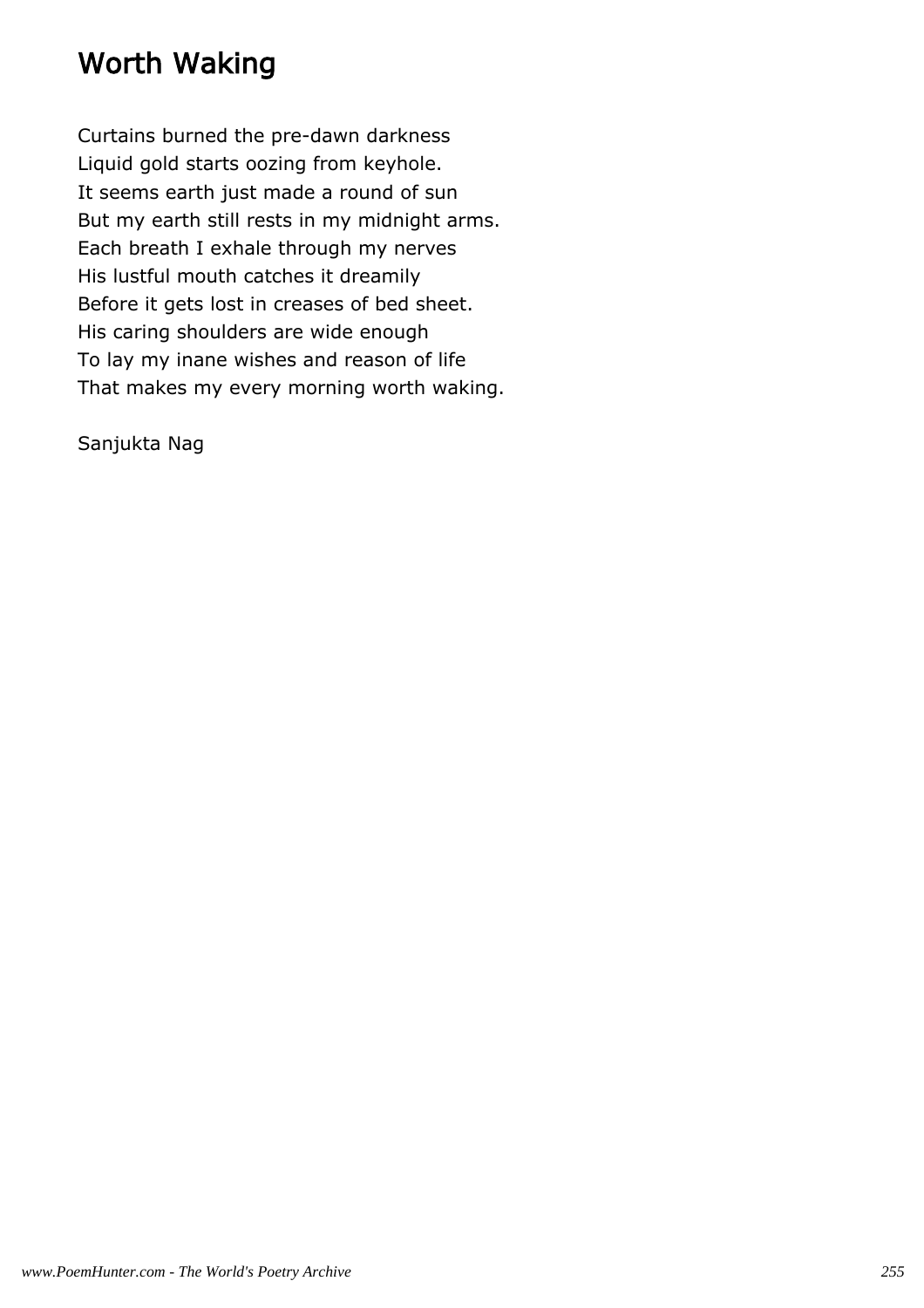#### Writer's Block

When the mindless fingers of mine Suffer from a vacuous fever, They spill gibberish Under the mask of poetry. I see letters dancing on paper, Some accidentally fall From the edge of its whiteness. And I remain silent Seeing the tragic death of perfection.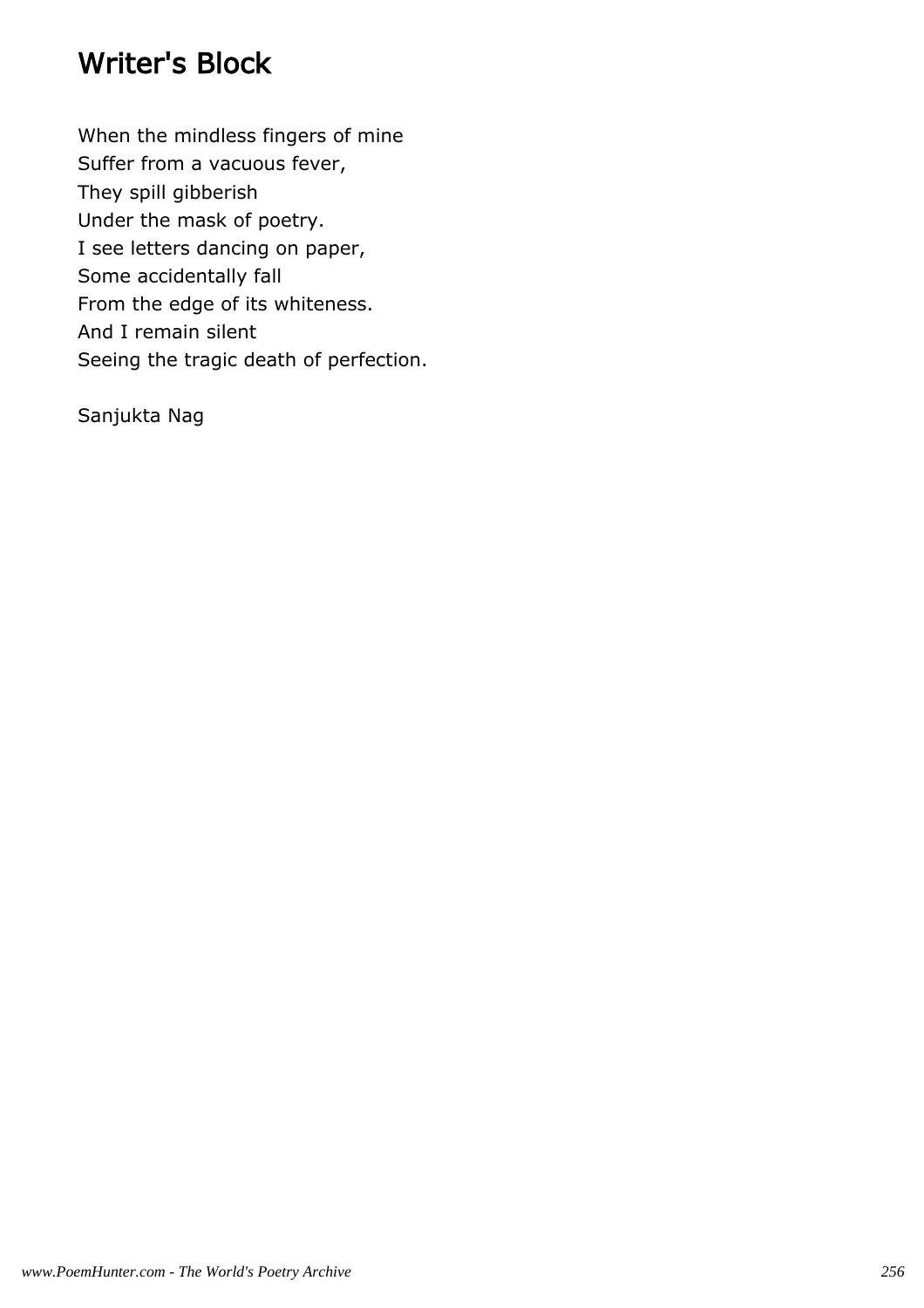### Writing Our Names

You said, 'Love seems to be More lighter than the feather Of a free winged sparrow, That swirls across the landscape of sun Painting our names on every pore Of floating moistures in the wind.'

You said, 'Love feels so deeper Like the long living roots Of an African baobab tree, That move hundred miles inside earth Inscribing our names on every fragment Of those soft pebbles in the soil.'

Though love always glitters More brighter than astral lights Don't say stardusts will write our names On those nightly twinkling stars, 'Cause they're constant in staying apart Which is the most excruciating thing for us.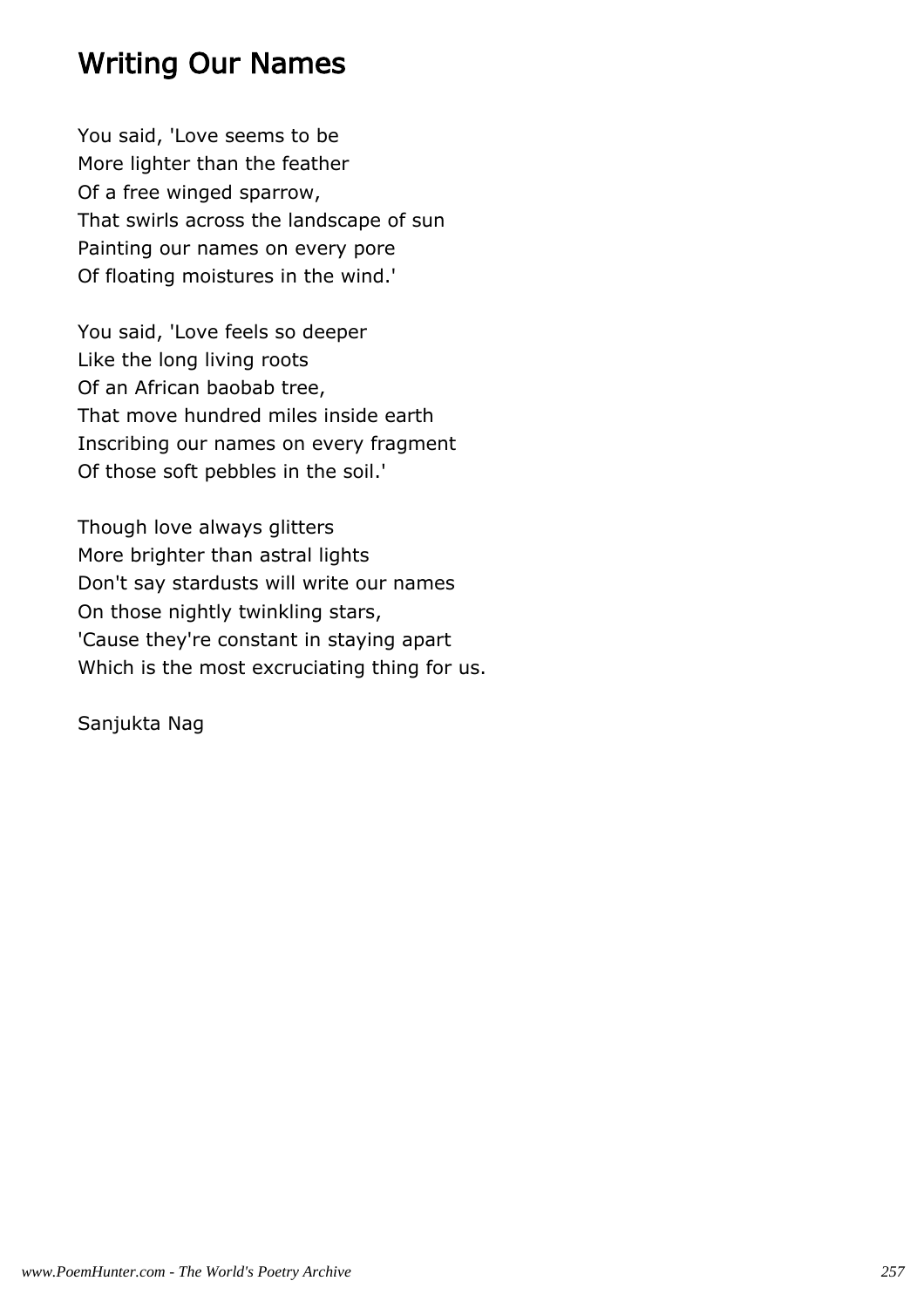# You

Don't ask me my love To compose a poem on you,

For you are the most exquisite poem God has ever inscribed!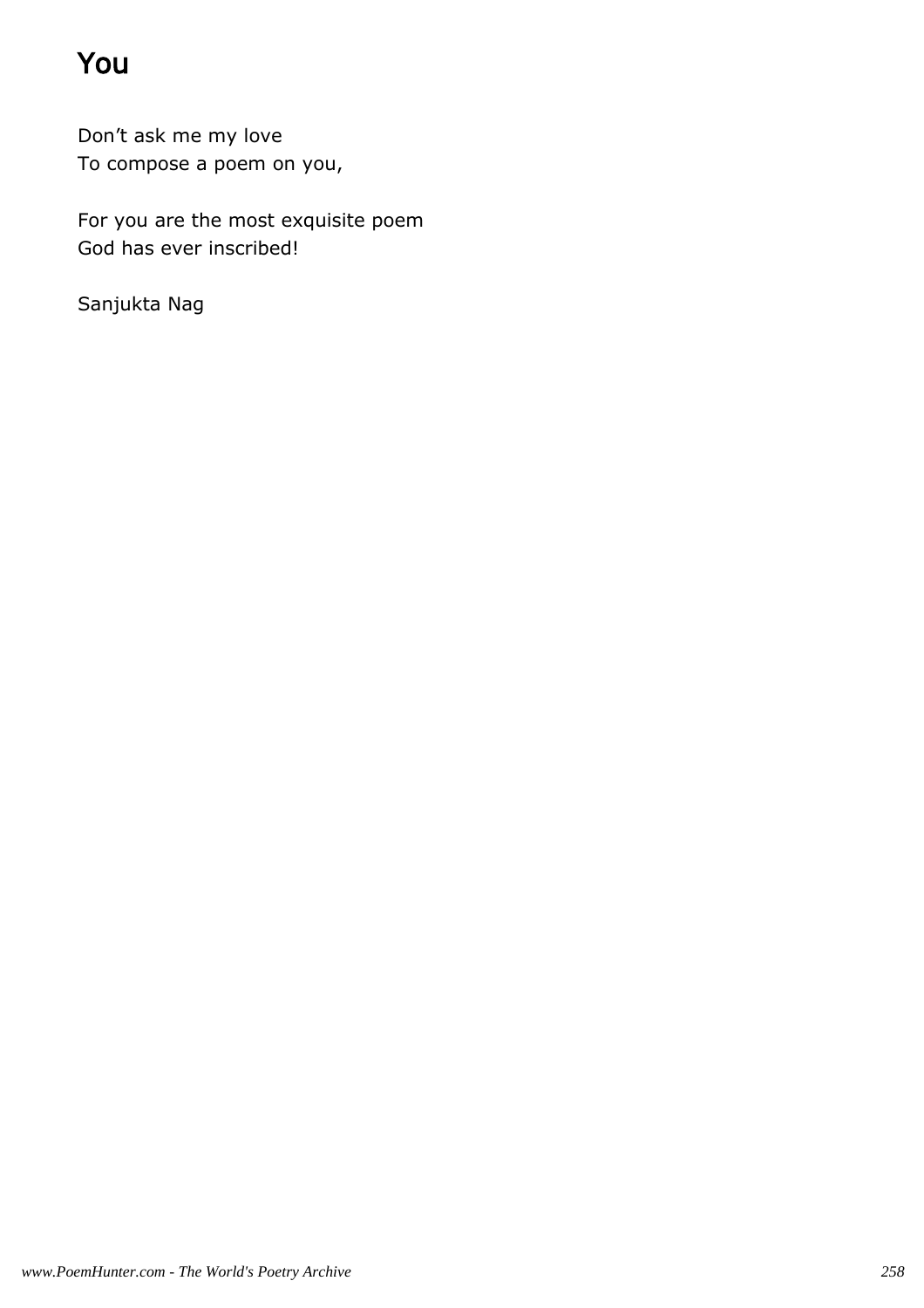### You Are Human

Flakes of ashes weave the carpet Under your feet, that forgot The soft colour of earthly green. Your eyes are afraid of butterflies, But drink nectar from An opaque glass-jar called civilization. Myth is lost from your black bloodline Still you slay moonbeams every night with Your adamantine sword of progress. You have possessed all the freedoms On the concrete-made lines Of your so called fortunate palms, Yet you are making cage legally For confining your own brotherhood. You are the one, you are the all, You are the invincible. Maybe now God needs to pay Thousands of tsunamis to destroy you.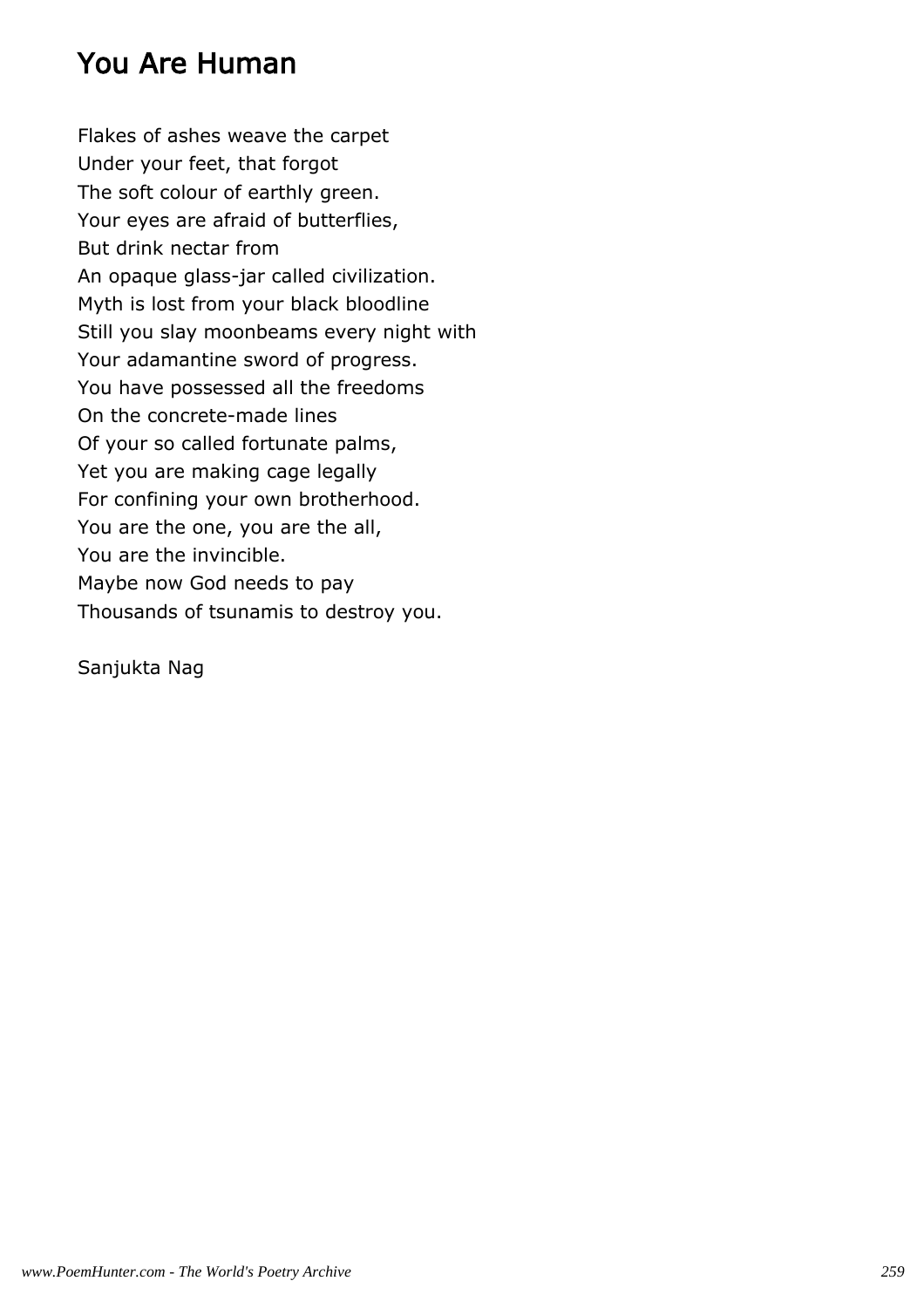### You Are The One

You are the one I was looking for While walking down the shore of insight, The waves of reality touched my feet over and over To seize my imagination of you To snatch you away from my dream. They shouted by pointing fingers at me Their eyes reddened with anger, Saying that I was wrong You did not exist Searching for you was another name of wasting time. But believe me darling, I didn't believe them I didn't let go of my desire, my aim My reverie of you…

After a long period of patience, You appeared in my life Like a star, Removing all the grey smoke of isolation, Brightening my universe within a moment. You filled my eyes with ecstasy My soul with tranquility That a person could ever had in this world.

You are the one. Now, when I stand in front of you

Our eyes reflect affection for each other,

And my fantasy starts to vanish

I envision a new reality,

'Cause you are something more than dream Something beyond divinity.

Those who once said that you do not exist

Today clasping the strong bond of our love

I want to declare to them loud and clear,

That you exist

You exist to be mine

As sun has always existed for earth to shine.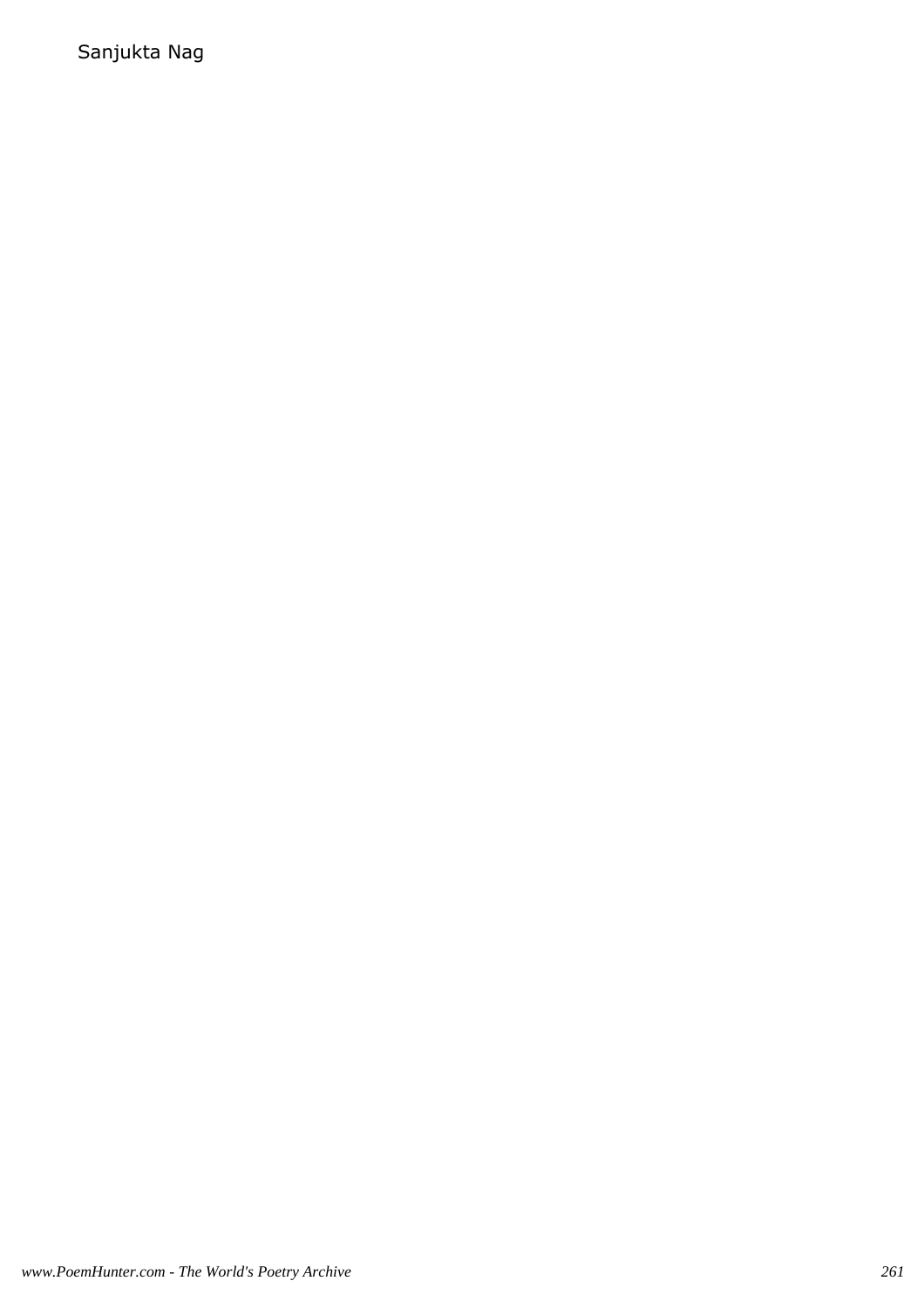# Your Love That I Lack

You left me, saying out of the blue, "There is nothing left between us to continue." I didn't protest, knowing well, Love cannot be contained in a jail. And I know, maybe you are right For there's nothing new visible in my sight. Except the new moon, Who forgot waxing and started to wane To turn me more and more insane, Like I'm a butterfly still inside her cocoon, Furious enough to come out soon To be painted wholly in pitch black. Yes, it is only your love that I lack.